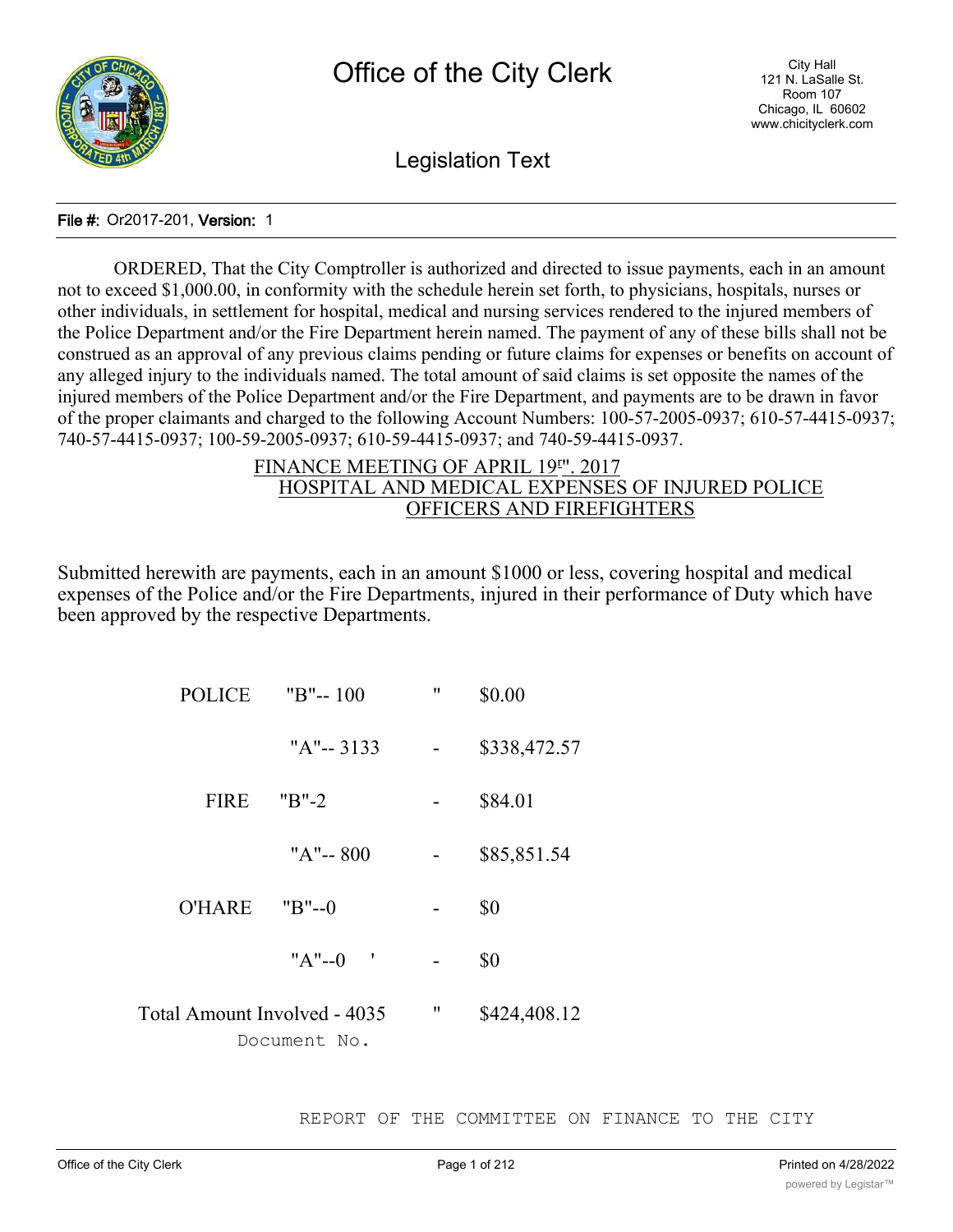COUNCIL CITY OF CHICAGO ORDER - Authority granted for payment for: Hospitals, Medical and Nursing Services rendered centain injured members of the Police and Fire Departments.  $t-0$  CO  $CM$  cn  $o$ >t- $5*5$ u TJ  $\Omega$ o « CD<sub>3</sub> .y ox O rV COCU<DCOQO(DCO(DCDCC)C0C0CDCOCO©<l>C0CO<l>0CDCDCU<l>CDCOCOC) 00060000000000000000 000000000666i50006606600606000 co co co  $0^{\text{A}^+}$  cococococorococococococococo  $\,<$  $000$ <br>  $000$ <br>  $000$ <br>  $00 < 0$ း<br>၁၀၀၀<br>၁၀၀၀ LU Z  $\circ$ 

 $_{\text{co}}$  <

 $\frac{10}{2}$   $\frac{10}{2}$ 

 $\cos$  co  $\lt$   $\lt$ 

뱃분

 $\mathsf{o}$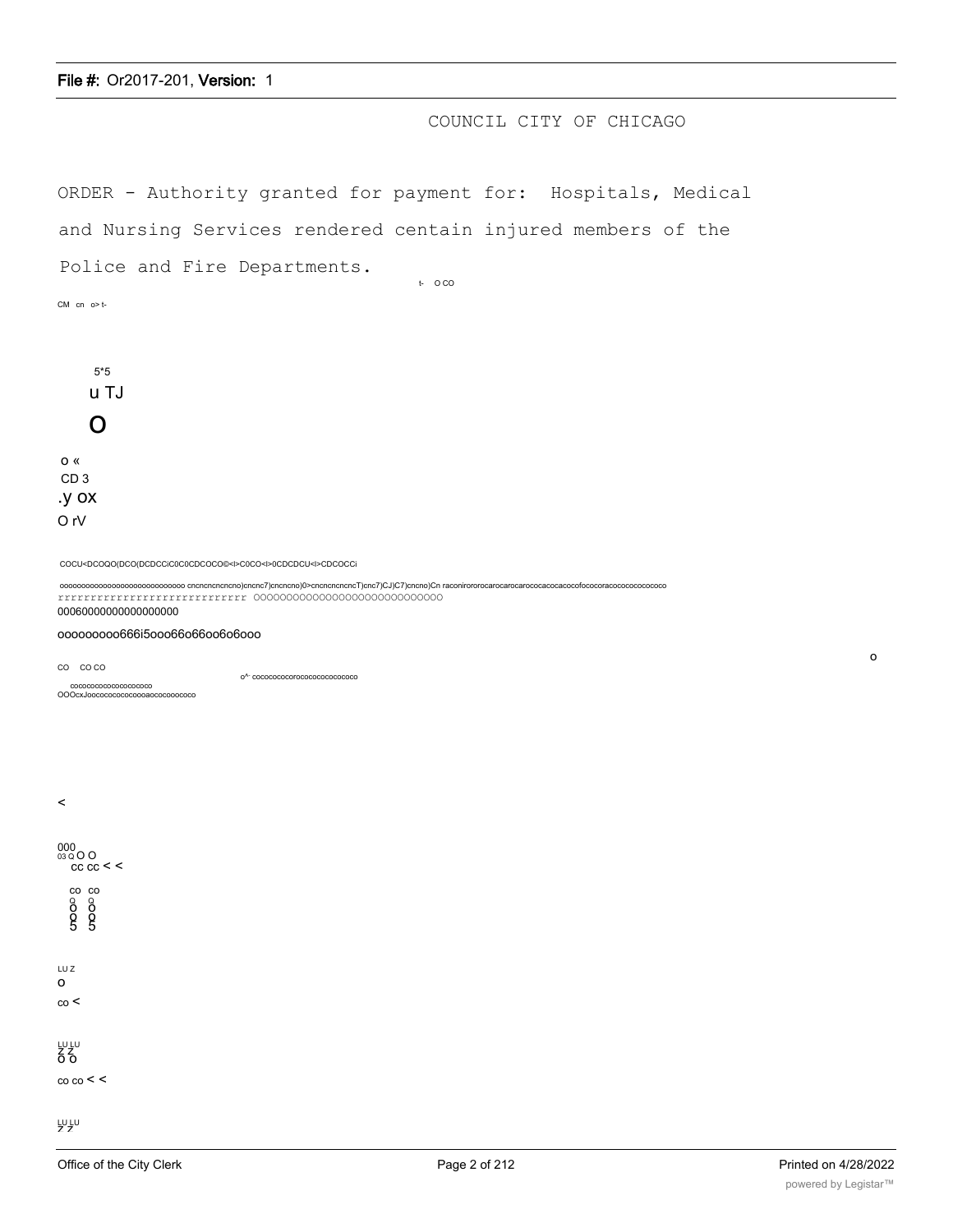| υu                                                                                                                                                                                                                                                                                               |                                                                                                |
|--------------------------------------------------------------------------------------------------------------------------------------------------------------------------------------------------------------------------------------------------------------------------------------------------|------------------------------------------------------------------------------------------------|
| $\cos$<br>$\,<$ $<$                                                                                                                                                                                                                                                                              |                                                                                                |
|                                                                                                                                                                                                                                                                                                  |                                                                                                |
| <b>EULU</b><br>ZZOO                                                                                                                                                                                                                                                                              |                                                                                                |
| $\cos$<br>$\,<$ $<$                                                                                                                                                                                                                                                                              |                                                                                                |
| $\frac{LU}{5}$<br>cc<br>$L^{\text{U}}$ ijo $<0$                                                                                                                                                                                                                                                  |                                                                                                |
| re «<br>Eu &<br>$\frac{1}{2}$ UJ                                                                                                                                                                                                                                                                 |                                                                                                |
|                                                                                                                                                                                                                                                                                                  |                                                                                                |
| $\begin{array}{c} 0 \\ 0 \\ 0 \\ \hline \end{array}$ And $\begin{array}{c} 0 \\ 0 \\ 0 \\ \hline \end{array}$                                                                                                                                                                                    |                                                                                                |
| $\begin{matrix} 53 \\[-4pt] 58 \end{matrix}$                                                                                                                                                                                                                                                     |                                                                                                |
| $\frac{b}{x}$ b<br>5 g                                                                                                                                                                                                                                                                           |                                                                                                |
|                                                                                                                                                                                                                                                                                                  |                                                                                                |
| SP-LU<br>CO CO<br>CO CO                                                                                                                                                                                                                                                                          |                                                                                                |
| $\cos$ $\cos$                                                                                                                                                                                                                                                                                    |                                                                                                |
| $\frac{1}{2}$ or $\frac{1}{2}$ or $\frac{1}{2}$ or $\frac{1}{2}$ or $\frac{1}{2}$ or $\frac{1}{2}$ or $\frac{1}{2}$ or $\frac{1}{2}$ or $\frac{1}{2}$ or $\frac{1}{2}$ or $\frac{1}{2}$ or $\frac{1}{2}$ or $\frac{1}{2}$ or $\frac{1}{2}$ or $\frac{1}{2}$ or $\frac{1}{2}$ or $\frac{1}{2}$ or |                                                                                                |
|                                                                                                                                                                                                                                                                                                  |                                                                                                |
| n m<br>88 88<br>Ford > > Ford                                                                                                                                                                                                                                                                    |                                                                                                |
| b b<br>$\frac{x}{5}$<br>$\blacksquare$                                                                                                                                                                                                                                                           |                                                                                                |
| g<br>co co co co                                                                                                                                                                                                                                                                                 |                                                                                                |
| a 83 83<br>88 88 88<br>80 80 81 81 81 81                                                                                                                                                                                                                                                         |                                                                                                |
| $\rightarrow$<br>LU LU                                                                                                                                                                                                                                                                           |                                                                                                |
| LU LU                                                                                                                                                                                                                                                                                            |                                                                                                |
| $>$ $>$<br>$I - I - CO CO$<br>88 c8 c8<br>88 c8 c8<br>bb b xxx 5 5 &                                                                                                                                                                                                                             |                                                                                                |
|                                                                                                                                                                                                                                                                                                  |                                                                                                |
|                                                                                                                                                                                                                                                                                                  | CNC^CNCNC^C^rNCNCNCNCNCNCN<br>oocooe^^^^^^^^^^^\$\$\$\$\$c\$\$cDco\$cBcBcDcB ^ooooooooooooc^co |
|                                                                                                                                                                                                                                                                                                  | $\sim$ ACC 111111 $\sim$ ALATM                                                                 |

o>^gSfeiriddcidgggo>°g^'<>TM\_

- $\begin{matrix} 0 \\ 0 \\ 0 \end{matrix}$
-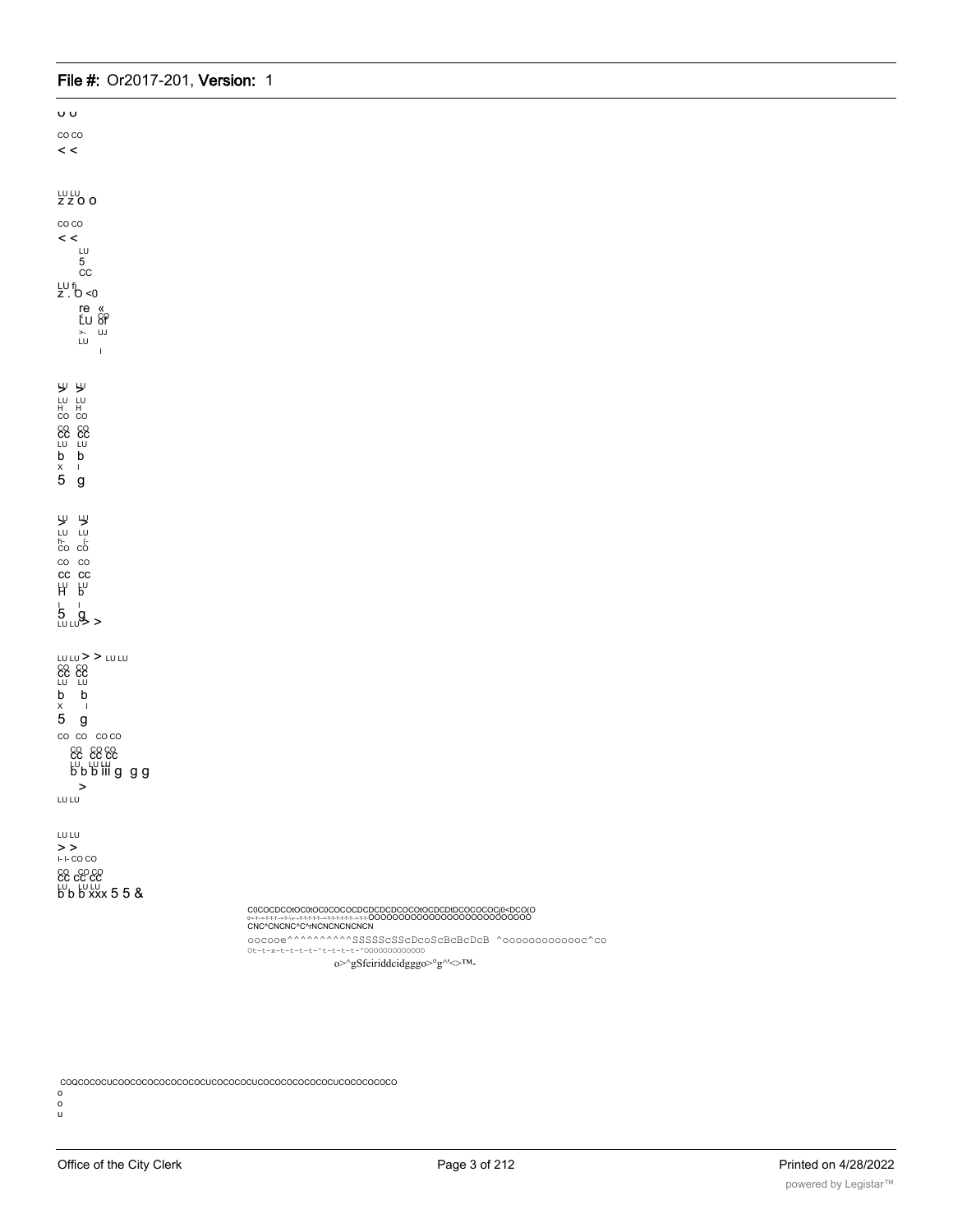#### cncncncncno)0)cno>o)o>o)0)0)o>o)0)cncncncn

 $roco$ 00000000000000

#### C'GuuoGOOuauGGouOoOoooCuo OoOCCCG'G'G

 $\circ$  $\circ$ 

COCOCOCOCOCOCOCOCO<br>CO CO CO<br>CO CO CO CO CO CO

 $\overline{O}$ 

**ツ**  $\mathbb{R}$  >

 $L^U$   $L^U$ <br> $L^ \cos$  co

 $\frac{101010}{10000}$  =  $\frac{101010}{100}$  =  $\frac{101010}{100}$  $88\frac{60}{11}$  rco  $10\frac{1}{11}$ co co  $\mathrm{i}\,g$  $\begin{array}{ccc} \scriptscriptstyle\begin{array}{ccc} \scriptscriptstyle\begin{array}{ccc} \scriptscriptstyle\begin{array}{ccc} \scriptscriptstyle\begin{array}{ccc} \scriptscriptstyle\begin{array}{ccc} \scriptscriptstyle\begin{array}{ccc} \scriptscriptstyle\begin{array}{ccc} \scriptscriptstyle\begin{array}{ccc} \scriptscriptstyle\begin{array}{ccc} \scriptscriptstyle\begin{array}{ccc} \scriptscriptstyle\begin{array}{ccc} \scriptscriptstyle\end{array} \end{array}} \end{array}} \end{array}\\\scriptstyle \scriptstyle\begin{array}{ccc} \scriptscriptstyle\begin{array}{ccc} \scriptscriptstyle\begin{array}{ccc} \scriptscriptstyle\begin{array}{ccc} \scriptscriptstyle\end{array} \end{array}} \end{array}} \end{$ 

 ${\tt COCDCO} to {\tt COCO} CO \hbox{CO} CO \hbox{CO} CO \hbox{CO} CO \hbox{CO} CO \hbox{CO} CO \hbox{CO} CO \hbox{CO} CO \hbox{CO} CO \hbox{CO} CO \hbox{CO} CO \hbox{CO} CO \hbox{CO} CO \hbox{CO} CO \hbox{CO} CO \hbox{CO} CO \hbox{CO} CO \hbox{CO} CO \hbox{CO} CO \hbox{CO} CO \hbox{CO} CO \hbox{CO} CO \hbox{CO} CO \hbox{CO} CO \hbox{CO} CO \hbox{CO} CO \hbox{CO} CO \hbox{CO} CO \hbox{CO} CO \hbox{CO} CO \hbox{$ 

#### $\,<$   $>$

 $\mathsf z$ 

 $\,<$  $HZ_x$ 

 $\mathsf{u}$ 

 $_{LU}$   $< x$  $\circ$   $\circ$  $\begin{array}{cc} z & z \\ H' & H' \\ \Pi & \Pi \\ \zeta & \zeta \end{array}$ 

**ggg** 

 $Z$   $Z$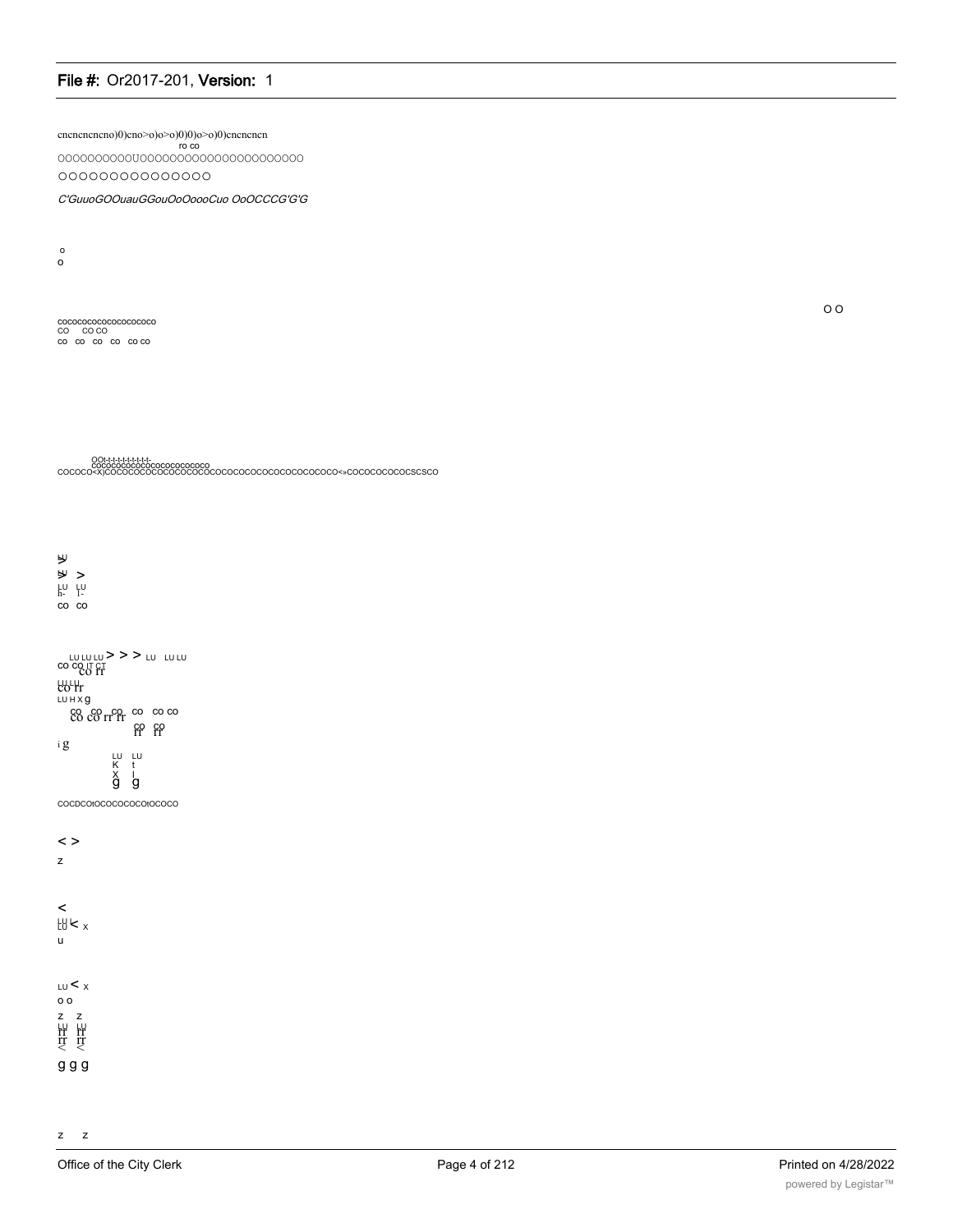| $>$ >                                                                                                                                                                                                                                                                                                                                                                                                                                                                                              |  |
|----------------------------------------------------------------------------------------------------------------------------------------------------------------------------------------------------------------------------------------------------------------------------------------------------------------------------------------------------------------------------------------------------------------------------------------------------------------------------------------------------|--|
| LU LU                                                                                                                                                                                                                                                                                                                                                                                                                                                                                              |  |
|                                                                                                                                                                                                                                                                                                                                                                                                                                                                                                    |  |
|                                                                                                                                                                                                                                                                                                                                                                                                                                                                                                    |  |
| $\begin{array}{ccc}\ni & \text{if } & \text{if } & \text{if } & \text{if } & \text{if } & \text{if } & \text{if } & \text{if } & \text{if } & \text{if } & \text{if } & \text{if } & \text{if } & \text{if } & \text{if } & \text{if } & \text{if } & \text{if } & \text{if } & \text{if } & \text{if } & \text{if } & \text{if } & \text{if } & \text{if } & \text{if } & \text{if } & \text{if } & \text{if } & \text{if } & \text{if } & \text{if } & \text{if } & \text{if } & \text{if } & \$ |  |
|                                                                                                                                                                                                                                                                                                                                                                                                                                                                                                    |  |
|                                                                                                                                                                                                                                                                                                                                                                                                                                                                                                    |  |
|                                                                                                                                                                                                                                                                                                                                                                                                                                                                                                    |  |
| $g$ $g$                                                                                                                                                                                                                                                                                                                                                                                                                                                                                            |  |
|                                                                                                                                                                                                                                                                                                                                                                                                                                                                                                    |  |
|                                                                                                                                                                                                                                                                                                                                                                                                                                                                                                    |  |
|                                                                                                                                                                                                                                                                                                                                                                                                                                                                                                    |  |
|                                                                                                                                                                                                                                                                                                                                                                                                                                                                                                    |  |
|                                                                                                                                                                                                                                                                                                                                                                                                                                                                                                    |  |
|                                                                                                                                                                                                                                                                                                                                                                                                                                                                                                    |  |
| $\overline{\phantom{a}}$                                                                                                                                                                                                                                                                                                                                                                                                                                                                           |  |

 $\begin{matrix} z & z \\ b & \delta \end{matrix}$ 

 $\begin{array}{ccc}\nx' & 1 \\
\text{CO} & \text{CO} \\
\downarrow & \downarrow \\
\text{C} & \text{CO} \\
\downarrow & \downarrow\n\end{array}$  $g$   $g$ 

 $9 > 5$ 

 $\frac{9}{10}$  $\frac{2}{\cos \cos 60}$  < < <  $\mathop{\rm rr}_{\text{LU}}\mathop{\rm rr}_{\text{LU}}$ EU LU<br>CO  $O(1)$  $^{\rm rf}$  $\frac{1}{2}$ <br> $\frac{1}{2}$ <br> $\frac{1}{2}$ <br> $\frac{1}{2}$ <br> $\frac{1}{2}$ <br> $\frac{1}{2}$ <br> $\frac{1}{2}$  $O O XI$  $\begin{array}{cc} cr & rr \\ \text{LU} & \text{LU} \end{array}$  $\langle \ \ \langle$  $\mathbf{i}=\mathbf{i}$  $\begin{matrix} U & U \\ O & O \end{matrix}$  $\overline{0}$   $\overline{0}$  $>$  >  $>$   $\infty$  $000$  $\mathsf{XII}$  $\begin{array}{ll} \mbox{cr}\text{rr}\text{ tr} \\ \mbox{L} \cup \text{L} \cup \text{L} \cup \end{array}$ 

LU LU  $\circ$   $\circ$  $T^* = \pm \omega = f T^*$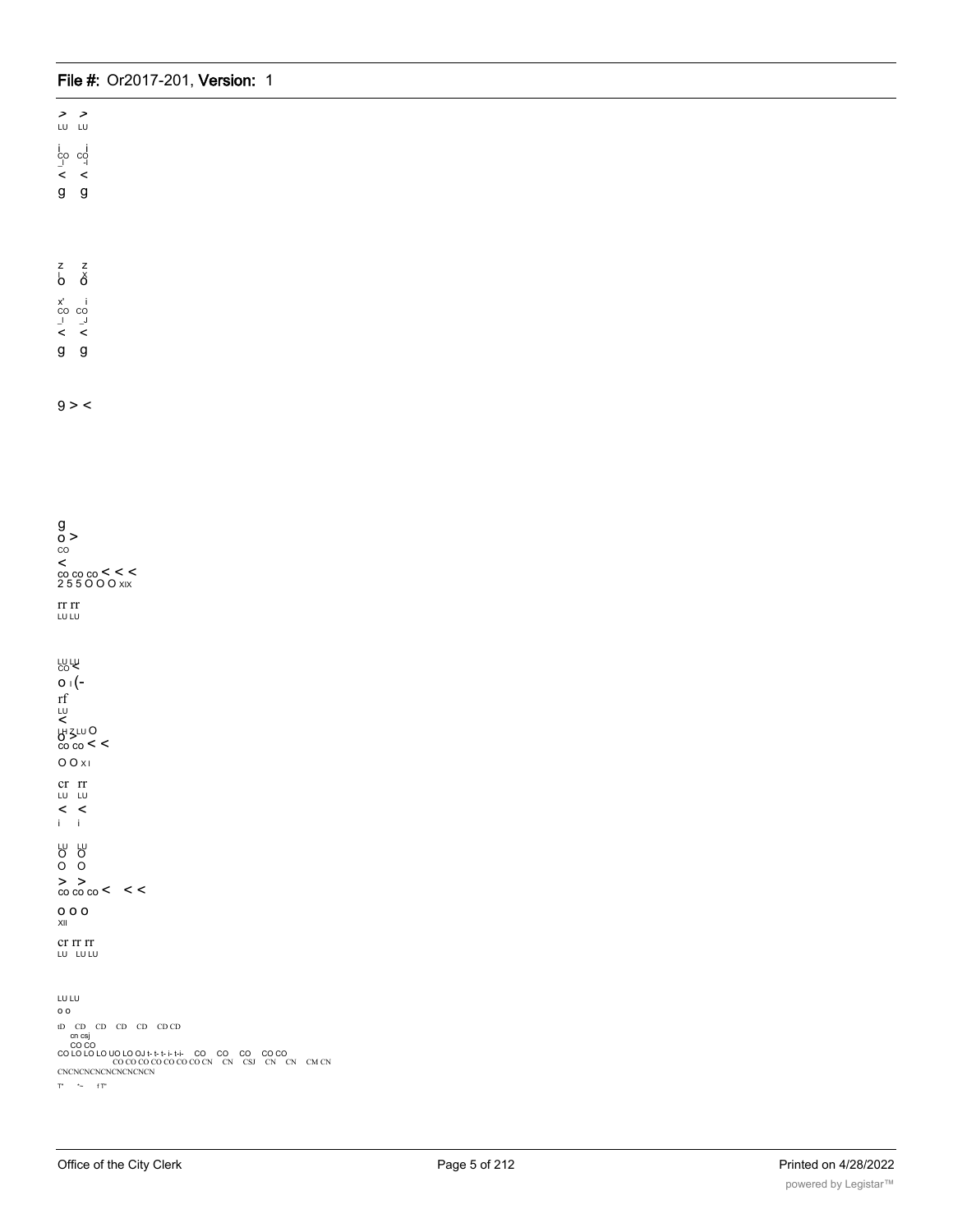| a>m<br>$\boldsymbol{a}$<br>ra<br>$_{\rm co}$<br>ro ca<br>$_{\rm CO}$<br>$_{\rm co}$<br>$\mathop{\rm ro}\nolimits$<br>$_{\rm co}$<br>ro co<br>ra<br>$_{\rm co}$<br>$_{\rm co}$<br>$_{\rm co}$<br>ca<br>$_{\rm CO}$<br>$_{\rm co}$<br>$_{\rm CO}$<br>$_{\rm co}$<br>$_{\rm co}$ |                |
|-------------------------------------------------------------------------------------------------------------------------------------------------------------------------------------------------------------------------------------------------------------------------------|----------------|
| 0)CX*0)0)CJ)Oicx·oiO)0)0)OiO)0)0)0)o>oiO)0)                                                                                                                                                                                                                                   |                |
| 0000000000000000000                                                                                                                                                                                                                                                           |                |
| $\overline{A}$<br>$-5*$ $-5*$<br>$-2*$                                                                                                                                                                                                                                        |                |
| $\circ$<br>$\mathsf{o}$                                                                                                                                                                                                                                                       |                |
| cococococococococor^<br>co co co co co co co                                                                                                                                                                                                                                  | 0 <sub>0</sub> |
| ncococococococoococo                                                                                                                                                                                                                                                          |                |
|                                                                                                                                                                                                                                                                               |                |
| $_{\rm co}$ <<br>0 <sub>1</sub>                                                                                                                                                                                                                                               |                |
| <b>CC</b><br>$x \leq \frac{1}{2}$<br>$x \leq \frac{1}{2}$<br>$x \leq \frac{2}{3}$<br>$x \leq x$                                                                                                                                                                               |                |
| CC CC<br>LU LU                                                                                                                                                                                                                                                                |                |
| <b>z z</b><br>LU LU<br>O O<br>O O                                                                                                                                                                                                                                             |                |
|                                                                                                                                                                                                                                                                               |                |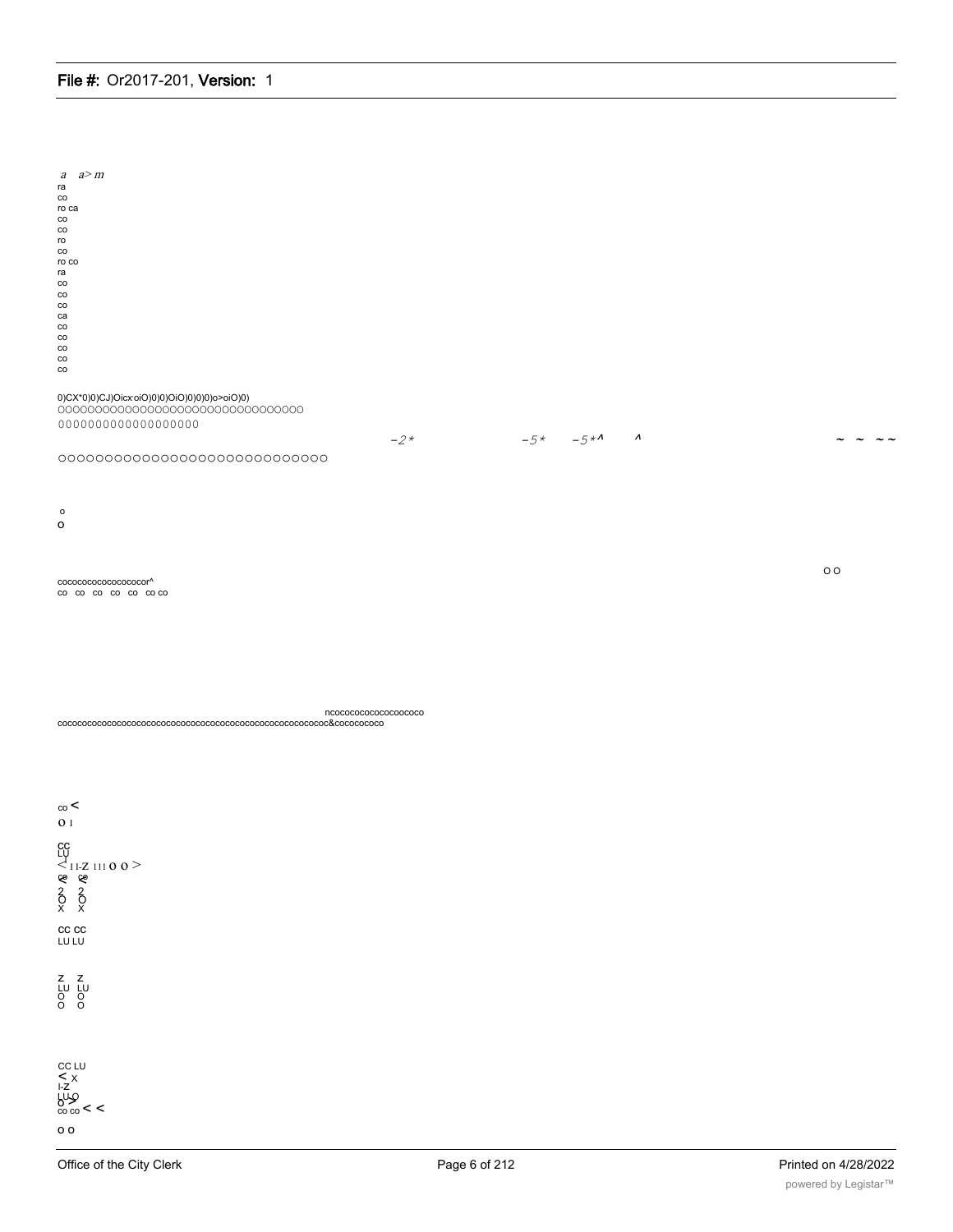| $\times\times$                                                                                                                                                                                                                                                                                                                                                                                                                                                                                 |  |
|------------------------------------------------------------------------------------------------------------------------------------------------------------------------------------------------------------------------------------------------------------------------------------------------------------------------------------------------------------------------------------------------------------------------------------------------------------------------------------------------|--|
|                                                                                                                                                                                                                                                                                                                                                                                                                                                                                                |  |
| $ k \in \mathbb{C}$<br>$k \in \mathbb{C}$                                                                                                                                                                                                                                                                                                                                                                                                                                                      |  |
|                                                                                                                                                                                                                                                                                                                                                                                                                                                                                                |  |
|                                                                                                                                                                                                                                                                                                                                                                                                                                                                                                |  |
|                                                                                                                                                                                                                                                                                                                                                                                                                                                                                                |  |
| $\circ$ $\circ$                                                                                                                                                                                                                                                                                                                                                                                                                                                                                |  |
| $\times\times$                                                                                                                                                                                                                                                                                                                                                                                                                                                                                 |  |
| CC cc<br>LU LU                                                                                                                                                                                                                                                                                                                                                                                                                                                                                 |  |
|                                                                                                                                                                                                                                                                                                                                                                                                                                                                                                |  |
|                                                                                                                                                                                                                                                                                                                                                                                                                                                                                                |  |
| $\begin{array}{cc} Z & Z \\ LU & U \\ 0 & 0 \\ 0 & 0 \end{array}$                                                                                                                                                                                                                                                                                                                                                                                                                              |  |
|                                                                                                                                                                                                                                                                                                                                                                                                                                                                                                |  |
|                                                                                                                                                                                                                                                                                                                                                                                                                                                                                                |  |
| CC cc<br>13 13                                                                                                                                                                                                                                                                                                                                                                                                                                                                                 |  |
|                                                                                                                                                                                                                                                                                                                                                                                                                                                                                                |  |
| CC CC<br>13 13 0 0                                                                                                                                                                                                                                                                                                                                                                                                                                                                             |  |
|                                                                                                                                                                                                                                                                                                                                                                                                                                                                                                |  |
|                                                                                                                                                                                                                                                                                                                                                                                                                                                                                                |  |
| cr cc cc<br>$50 Z$<br>$13 13 13 0 00$<br>$6 Z$<br>$50 Z$<br>$50 Z$<br>$50 Z$                                                                                                                                                                                                                                                                                                                                                                                                                   |  |
|                                                                                                                                                                                                                                                                                                                                                                                                                                                                                                |  |
|                                                                                                                                                                                                                                                                                                                                                                                                                                                                                                |  |
|                                                                                                                                                                                                                                                                                                                                                                                                                                                                                                |  |
|                                                                                                                                                                                                                                                                                                                                                                                                                                                                                                |  |
|                                                                                                                                                                                                                                                                                                                                                                                                                                                                                                |  |
| と<br>X<br>X<br>X                                                                                                                                                                                                                                                                                                                                                                                                                                                                               |  |
|                                                                                                                                                                                                                                                                                                                                                                                                                                                                                                |  |
| $\begin{array}{ccc} 0 & 0 \\ 2 & 2 \\ < 1 \end{array}$                                                                                                                                                                                                                                                                                                                                                                                                                                         |  |
|                                                                                                                                                                                                                                                                                                                                                                                                                                                                                                |  |
|                                                                                                                                                                                                                                                                                                                                                                                                                                                                                                |  |
|                                                                                                                                                                                                                                                                                                                                                                                                                                                                                                |  |
|                                                                                                                                                                                                                                                                                                                                                                                                                                                                                                |  |
| $\begin{array}{ccc}\n & \mathbf{w} & \mathbf{w} \\  & \mathbf{x} & \mathbf{x} \\  & \mathbf{0} & \mathbf{0} \\  & \mathbf{0} & \mathbf{0} \\  & \mathbf{0} & \mathbf{0}\n\end{array}$                                                                                                                                                                                                                                                                                                          |  |
|                                                                                                                                                                                                                                                                                                                                                                                                                                                                                                |  |
| $\lt$ $\lt$                                                                                                                                                                                                                                                                                                                                                                                                                                                                                    |  |
| $2\,2$                                                                                                                                                                                                                                                                                                                                                                                                                                                                                         |  |
|                                                                                                                                                                                                                                                                                                                                                                                                                                                                                                |  |
|                                                                                                                                                                                                                                                                                                                                                                                                                                                                                                |  |
| $\mathop{\rm LU}\nolimits\mathop{\rm LU}\nolimits<\mathop{<}\nolimits<\mathop{\rm XXX}\nolimits$                                                                                                                                                                                                                                                                                                                                                                                               |  |
|                                                                                                                                                                                                                                                                                                                                                                                                                                                                                                |  |
| 0 0 0<br>2 2 2<br>< < < 2 2 2 2 > 3 2 >                                                                                                                                                                                                                                                                                                                                                                                                                                                        |  |
|                                                                                                                                                                                                                                                                                                                                                                                                                                                                                                |  |
|                                                                                                                                                                                                                                                                                                                                                                                                                                                                                                |  |
|                                                                                                                                                                                                                                                                                                                                                                                                                                                                                                |  |
| $\begin{array}{c}\n\text{A} \\ \text{B} \\ \text{C} \\ \text{D} \\ \text{D} \\ \text{D} \\ \text{D} \\ \text{D} \\ \text{D} \\ \text{D} \\ \text{D} \\ \text{D} \\ \text{D} \\ \text{D} \\ \text{D} \\ \text{D} \\ \text{D} \\ \text{D} \\ \text{D} \\ \text{D} \\ \text{D} \\ \text{D} \\ \text{D} \\ \text{D} \\ \text{D} \\ \text{D} \\ \text{D} \\ \text{D} \\ \text{D} \\ \text{D} \\ \text{D} \\ \text{D} \\ \text{D} \\ \text{D} \\ \text{D} \\ \text$                                  |  |
|                                                                                                                                                                                                                                                                                                                                                                                                                                                                                                |  |
| $\begin{array}{c}\n<\\ \n\searrow\\ \n\searrow\\ \n\swarrow\\ \n\swarrow\\ \n\swarrow\\ \n\swarrow\\ \n\swarrow\\ \n\swarrow\\ \n\swarrow\\ \n\swarrow\\ \n\swarrow\\ \n\swarrow\\ \n\swarrow\\ \n\swarrow\\ \n\swarrow\\ \n\swarrow\\ \n\swarrow\\ \n\swarrow\\ \n\swarrow\\ \n\swarrow\\ \n\swarrow\\ \n\swarrow\\ \n\swarrow\\ \n\swarrow\\ \n\swarrow\\ \n\swarrow\\ \n\swarrow\\ \n\swarrow\\ \n\swarrow\\ \n\swarrow\\ \n\swarrow\\ \n\swarrow\\ \n\swarrow\\ \n\swarrow\\ \n\swarrow\\$ |  |
|                                                                                                                                                                                                                                                                                                                                                                                                                                                                                                |  |
|                                                                                                                                                                                                                                                                                                                                                                                                                                                                                                |  |
|                                                                                                                                                                                                                                                                                                                                                                                                                                                                                                |  |
|                                                                                                                                                                                                                                                                                                                                                                                                                                                                                                |  |

 $\upmu$   $\upmu$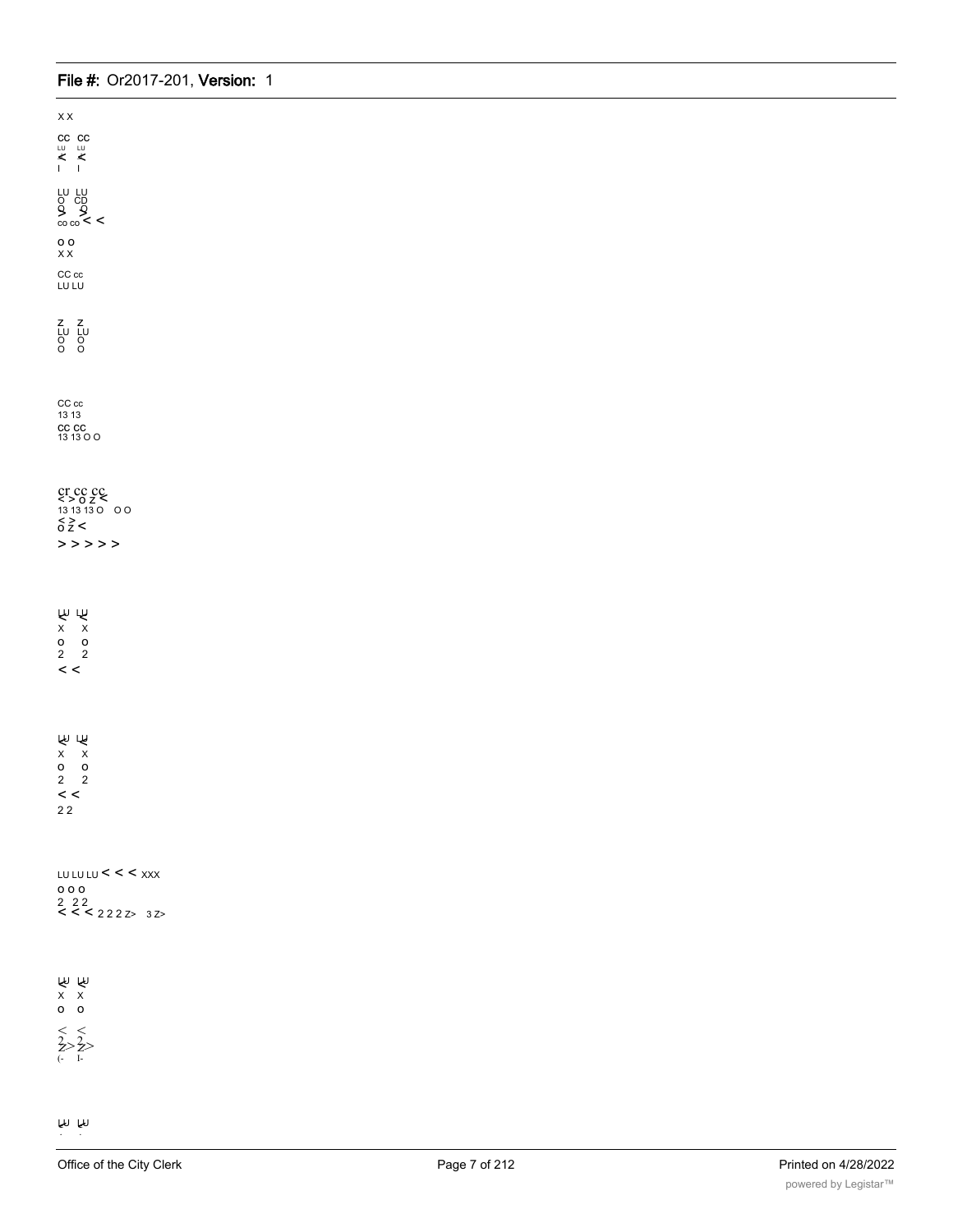1 I o o 2<br>**< <** 2 2

COCQCOCOCDCDCQCOCDCQCOCOI^I^r^l^r^h~r^r\*~h~COCDCDCQCOCDCOCOCOCOCOCD ooooooooooooooooooooooooooooooooo CNCNCNCNCNCNCNCNCNCNCNCNCNCNCNCNCNCNCNCNCNCNCNCN OlScoCOCncnCDcBcocncBcBcNCNCNCNCNCNCN t--i-t-t-t-t-t-t-t-t-t-t-t-t--i-t--i-t--i--i--i-CNCNCNC\|C\ICNJC\IC\ICNCNC\IC\I OOOOOOOOOOOOCNCNCNCNCNCNCNC^

cocococococococococococococococo cocococococococococococococococo

Oi CO CD CM CD CD LD CO

0 0) m rn CO

OiOOlOOOlOOOQ) CO

oooooooooooooo

>, >. >N >. >\*>4 >4 >, >4 >,,>, '>, >,,>,, OOOOOOOOOOOCJOO

<sup>o</sup> o

co co co

o o

 $\mathsf{R}_{\mathrm{I}}$  i o

LU< I o

 $\,<$ 13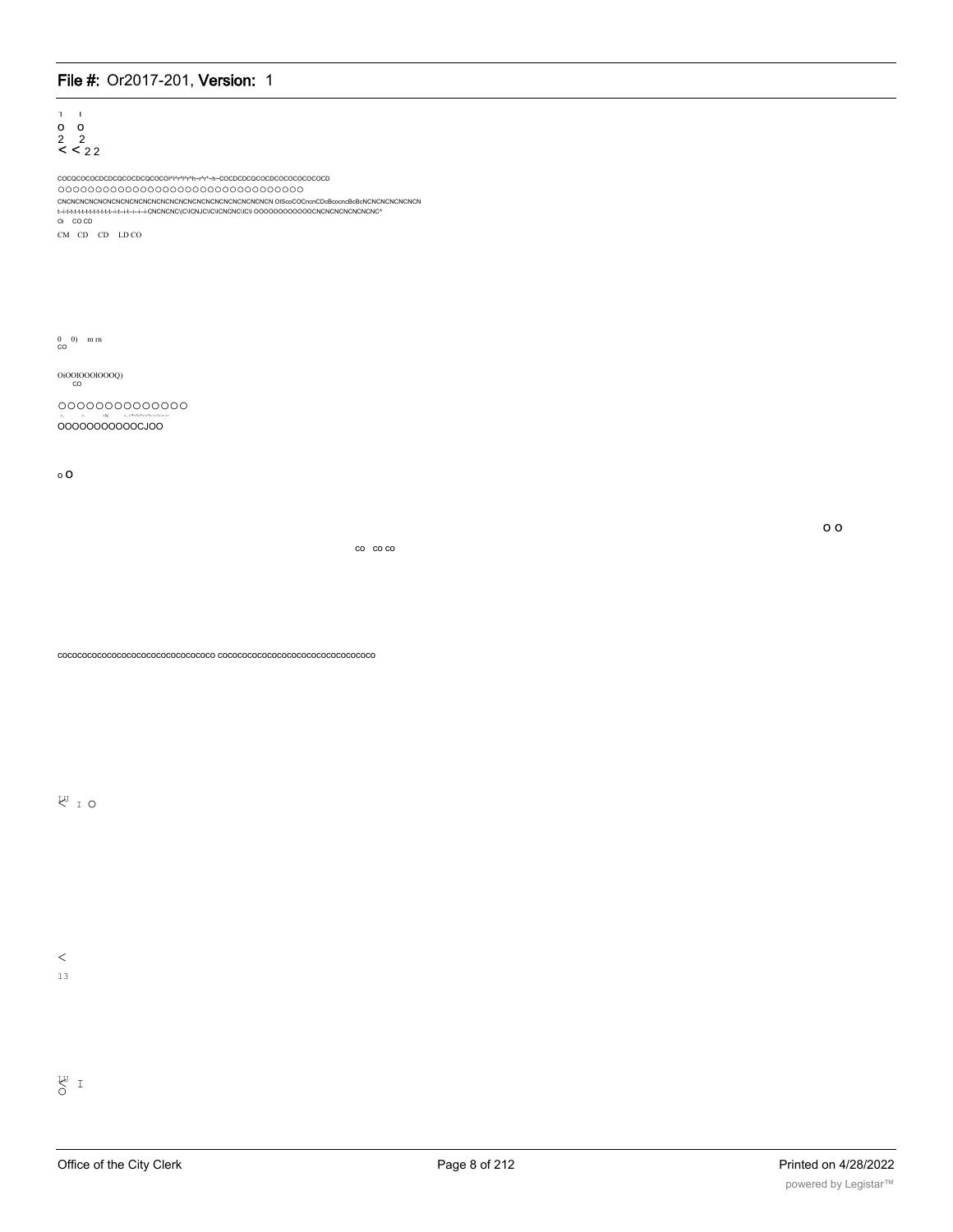| $\begin{array}{c} 0 & CC \\ \mathbb{R} \\ 0 \\ 0 & 0 & 0 & 0 \end{array}$                                                                                                                                                                                                                                                                                                                                                                                                                                                                                                                       |
|-------------------------------------------------------------------------------------------------------------------------------------------------------------------------------------------------------------------------------------------------------------------------------------------------------------------------------------------------------------------------------------------------------------------------------------------------------------------------------------------------------------------------------------------------------------------------------------------------|
| $\begin{array}{c}\n\frac{1}{2} & \text{if } \\ \frac{1}{2} & \text{if } \\ \frac{1}{2} & \text{if } \\ \frac{1}{2} & \text{if } \\ \frac{1}{2} & \text{if } \\ \frac{1}{2} & \text{if } \\ \frac{1}{2} & \text{if } \\ \frac{1}{2} & \text{if } \\ \frac{1}{2} & \text{if } \\ \frac{1}{2} & \text{if } \\ \frac{1}{2} & \text{if } \\ \frac{1}{2} & \text{if } \\ \frac{1}{2} & \text{if } \\ \frac{1}{2} & \text{if } \\ \frac{1}{2} & \text{if } \\ \frac$<br>${\rm LU}-{\rm LU}$<br>$\begin{array}{cc} X & X \\ \Gamma \Omega & \Gamma \Omega \\ \Gamma \Omega & \Gamma \Omega \end{array}$ |
| $1-$<br>$\mathbb{L} \mathbb{U}$<br>$\mathbb{L} \mathbb{U}$<br>$\rm{Z}$<br>$\,<$<br>$\begin{array}{c}\n\lambda \\ \lambda \\ \lambda \\ \lambda \\ \lambda\n\end{array}$<br>$<\qquad \  <\quad \  <\  \  <$<br>$\,<$<br>$\begin{array}{cc} 03 & 03 \\ \text{LU} & \text{LU} \end{array}$<br>$\,<\,$ $\,<$<br>$\begin{array}{l} \text{CC} \\ \text{LU} \, \text{X} \, \text{t-} \, \, \, 1\frac{3}{X} \, \, \, 0\frac{3}{L} \end{array}$<br>$CC \quad CC \quad \text{LU} \quad \text{LU} \quad \text{x I}$                                                                                        |
| $\mathbf{Z}% _{0}=\mathbf{Z}_{0}=\mathbf{Z}_{0}=\mathbf{Z}_{0}=\mathbf{Z}_{0}=\mathbf{Z}_{0}=\mathbf{Z}_{0}=\mathbf{Z}_{0}=\mathbf{Z}_{0}=\mathbf{Z}_{0}=\mathbf{Z}_{0}=\mathbf{Z}_{0}=\mathbf{Z}_{0}=\mathbf{Z}_{0}=\mathbf{Z}_{0}=\mathbf{Z}_{0}=\mathbf{Z}_{0}=\mathbf{Z}_{0}=\mathbf{Z}_{0}=\mathbf{Z}_{0}=\mathbf{Z}_{0}=\mathbf{Z}_{0}=\mathbf{Z}_{0}=\mathbf{Z}_{0}=\mathbf{Z}_{0}=\mathbf{Z}_{0}=\mathbf{Z}_{0}=\math$<br>$\mathbf{L}$<br>$\rm _{LU}^{\rm CC}$                                                                                                                          |
| LU 03 03                                                                                                                                                                                                                                                                                                                                                                                                                                                                                                                                                                                        |
| $\mathsf Q$<br>$\circ$ $\,$<br>03 CO CO                                                                                                                                                                                                                                                                                                                                                                                                                                                                                                                                                         |
| $\overset{co}{\circ} \overset{co}{\circ}$<br>$\mathop{\rm CC}$                                                                                                                                                                                                                                                                                                                                                                                                                                                                                                                                  |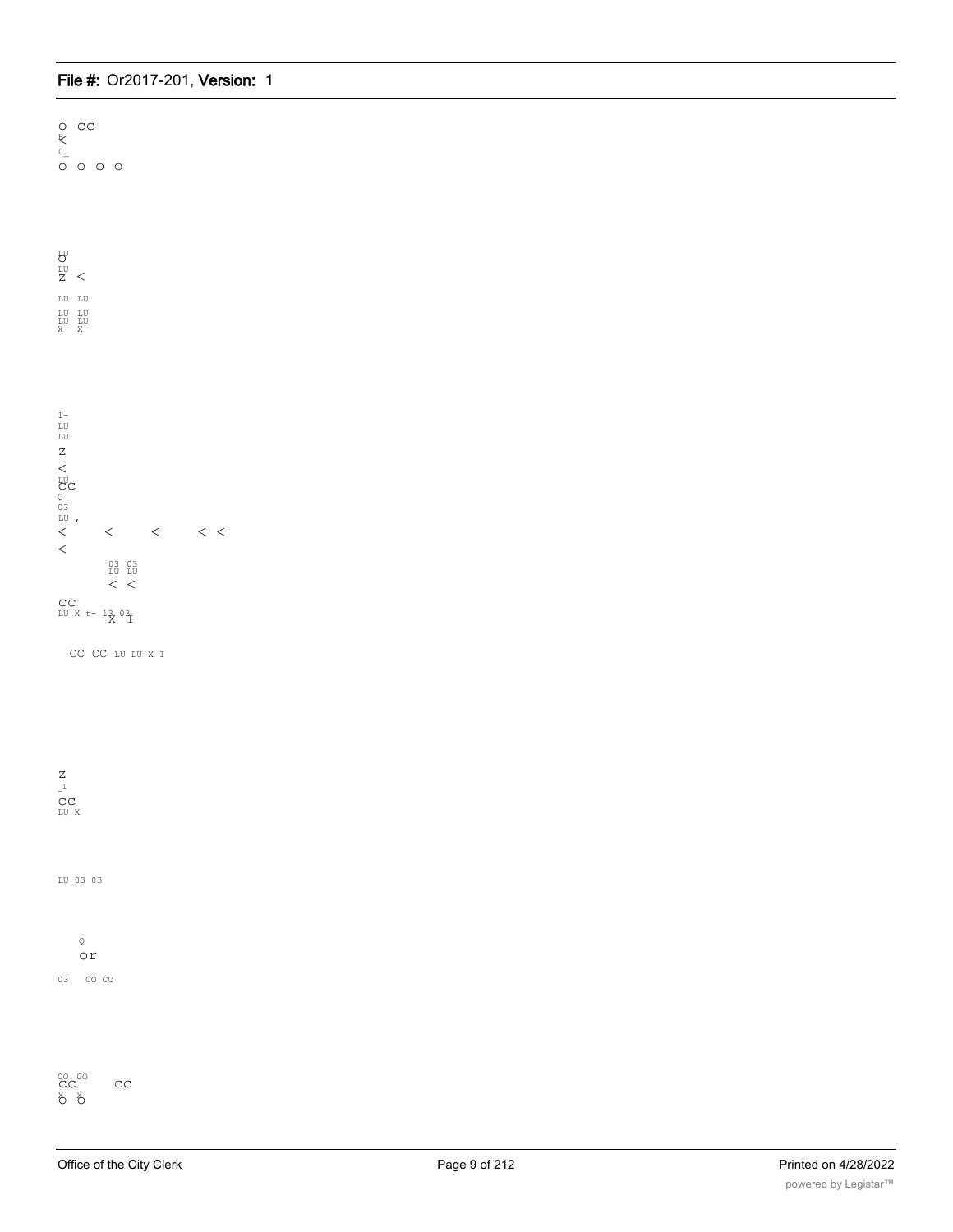

# CM(IN(V)(NINtNtV(N(V)(NNCVCV<br>CM(IN(V)(NINtNtV(N(V)(NNCVCV

 $\mathbf{o}\,\mathbf{o}$ 

\*\*\* co co co co co<br>este e concepto che che che cococooo<br>cocococococococococococococo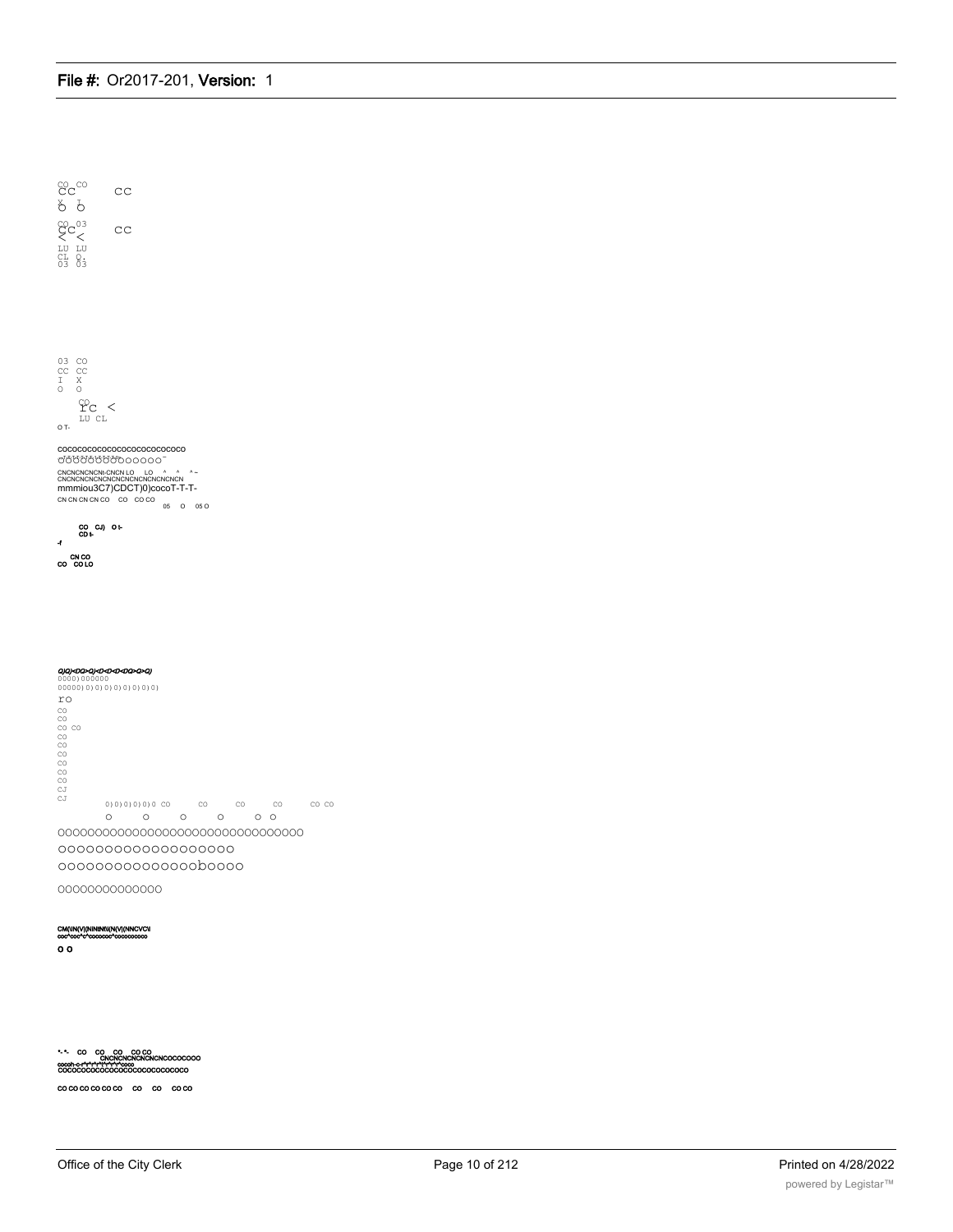$\begin{array}{c} \begin{array}{c} \text{co~cn} \\ \text{tr~tr} \\ \text{o} \end{array} \\ \text{ft} \end{array}$  $\,<$ mo co  $\lt$ co w  $\begin{array}{l} \mbox{tr} \hspace{0.1cm} \mbox{cr} \\ \mbox{\tiny \text{tr}} \hspace{0.1cm} \mbox{cm} \\ \mbox{\tiny \text{cm}} \hspace{1.25cm} \mbox{\tiny \text{cm}} \\ \mbox{\tiny \text{c}} \end{array}$  $Q_{\text{C}r}^{\text{eq}}$ <br>  $Q_{\text{C}r}^{\text{eq}}$ <br>  $Z^{\text{H}}$  O<br>  $5$  $Q$   $Q$   $Q$  $\frac{1}{2}$  as  $\frac{1}{2}$  $_\mathrm{o}^\mathrm{x}$ e.<br>| 5 18<br>55<br>55<br>55<br>56<br>| 5880 ∞p<br>| 4 πtr  $\mathbf{o}$  $cr$   $cr$ cnclODID ocon cDCIILlicn cr cr tr cc 5 co LU cc z ð  $\overset{\circ}{\mathfrak{p}}\overset{\circ}{\mathfrak{k}}$  $\begin{matrix} 1 \\ 0 \\ 0 \\ t \end{matrix}$  or  $CDCDOO$  $\bullet$ CNCNCNCNCNCMCNCNCNCNCNCNCNCNCNCN  $V$  O  $V$ <br> $V$  T-TJ<br>www

H0000000000000004\*444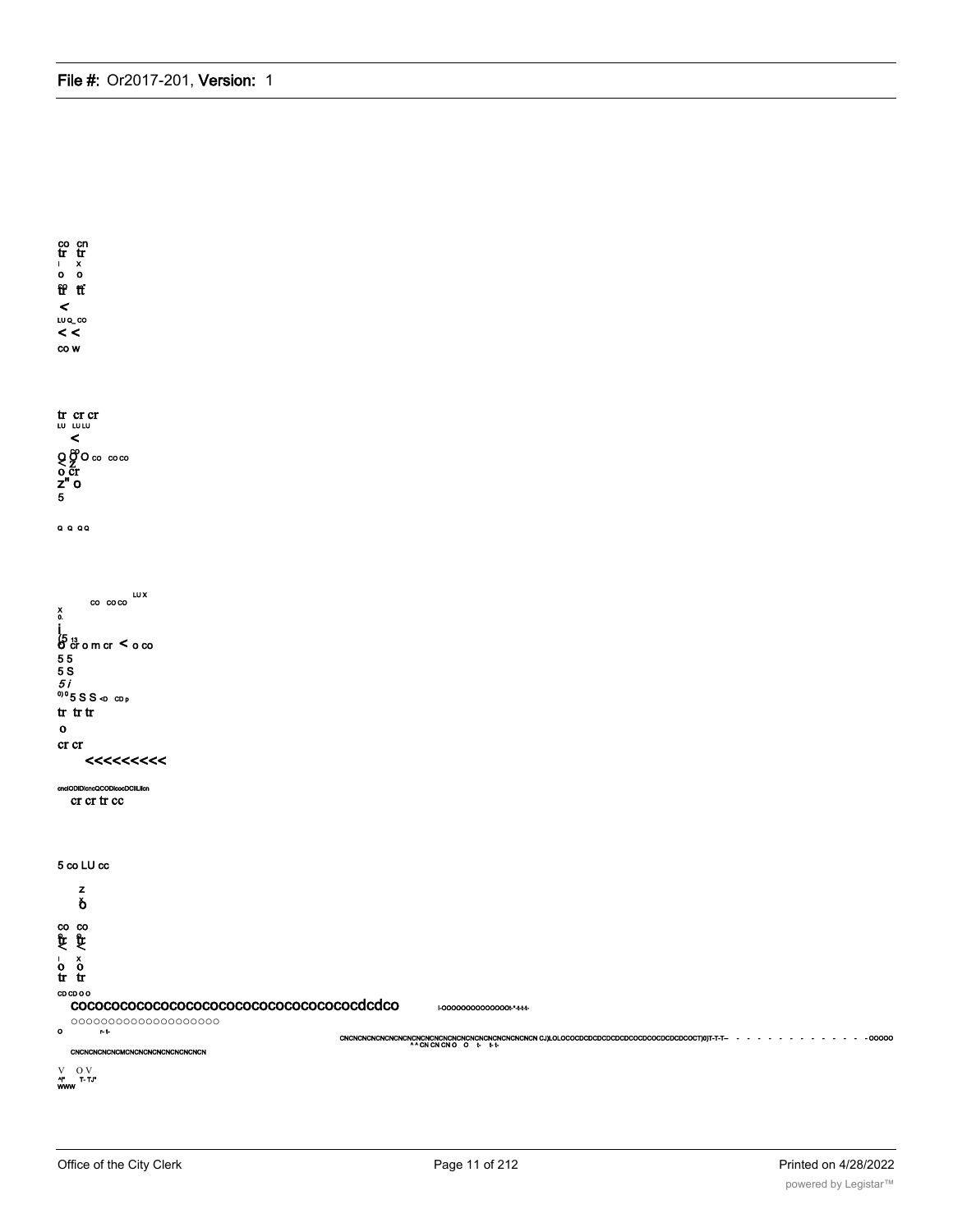|                                                                                                                                                                                                                                                                                                                                                                                                                                    |  |  |  |  |  |  |  |                                    | $\circ$<br>$\circ$ |             |
|------------------------------------------------------------------------------------------------------------------------------------------------------------------------------------------------------------------------------------------------------------------------------------------------------------------------------------------------------------------------------------------------------------------------------------|--|--|--|--|--|--|--|------------------------------------|--------------------|-------------|
| $\begin{array}{ccccccccc} \mathbb{C} & \mathbb{C} & \mathbb{C} & \mathbb{C} & \mathbb{C} & \mathbb{C} & \mathbb{C} & \mathbb{C} & \mathbb{C} & \mathbb{C} & \mathbb{C} & \mathbb{C} & \mathbb{C} & \mathbb{C} & \mathbb{C} & \mathbb{C} & \mathbb{C} & \mathbb{C} & \mathbb{C} & \mathbb{C} & \mathbb{C} & \mathbb{C} & \mathbb{C} & \mathbb{C} & \mathbb{C} & \mathbb{C} & \mathbb{C} & \mathbb{C} & \mathbb{C} & \mathbb{C} & \$ |  |  |  |  |  |  |  | $_{\rm CO}^{\rm CO}$ — $_{\rm CO}$ | $CO$ $CO$          | $_{\rm CO}$ |
|                                                                                                                                                                                                                                                                                                                                                                                                                                    |  |  |  |  |  |  |  |                                    |                    |             |
|                                                                                                                                                                                                                                                                                                                                                                                                                                    |  |  |  |  |  |  |  |                                    |                    |             |
|                                                                                                                                                                                                                                                                                                                                                                                                                                    |  |  |  |  |  |  |  |                                    |                    |             |
| x<br>$\mathbf{o}$                                                                                                                                                                                                                                                                                                                                                                                                                  |  |  |  |  |  |  |  |                                    |                    |             |
| $_{\mathrm{tr}}^{\mathrm{co}}$ q $_{\mathrm{Io}}$                                                                                                                                                                                                                                                                                                                                                                                  |  |  |  |  |  |  |  |                                    |                    |             |
| $\frac{zz}{\delta \delta}$<br>$_{\rm CO}$ $_{\rm CO}$                                                                                                                                                                                                                                                                                                                                                                              |  |  |  |  |  |  |  |                                    |                    |             |
| $\,$ o o rr $\,$ rr                                                                                                                                                                                                                                                                                                                                                                                                                |  |  |  |  |  |  |  |                                    |                    |             |
| $x \times 0$                                                                                                                                                                                                                                                                                                                                                                                                                       |  |  |  |  |  |  |  |                                    |                    |             |
| 80 00<br>0 0<br>2 ∑                                                                                                                                                                                                                                                                                                                                                                                                                |  |  |  |  |  |  |  |                                    |                    |             |
| $\operatorname{rr}$ $\operatorname{rr}$                                                                                                                                                                                                                                                                                                                                                                                            |  |  |  |  |  |  |  |                                    |                    |             |
| XX<br>$\mathbf{o}$                                                                                                                                                                                                                                                                                                                                                                                                                 |  |  |  |  |  |  |  |                                    |                    |             |
| $_{\mathsf{QD}}^{\mathsf{CO}}$                                                                                                                                                                                                                                                                                                                                                                                                     |  |  |  |  |  |  |  |                                    |                    |             |
| o o rr rr<br>z z<br><b>B</b> o                                                                                                                                                                                                                                                                                                                                                                                                     |  |  |  |  |  |  |  |                                    |                    |             |
| ×<br>se⊭⁄\ Šek<br>x Sex                                                                                                                                                                                                                                                                                                                                                                                                            |  |  |  |  |  |  |  |                                    |                    |             |
|                                                                                                                                                                                                                                                                                                                                                                                                                                    |  |  |  |  |  |  |  |                                    |                    |             |
| $\mathbf{x} \in \mathbf{I}$                                                                                                                                                                                                                                                                                                                                                                                                        |  |  |  |  |  |  |  |                                    |                    |             |
| $0$ 0<br>$\operatorname{rr}\operatorname{rr}\operatorname{rr}\operatorname{rr}$                                                                                                                                                                                                                                                                                                                                                    |  |  |  |  |  |  |  |                                    |                    |             |
| $\pmb{\mathsf{x}}\pmb{\mathsf{x}}$<br>$\circ$ $\circ$                                                                                                                                                                                                                                                                                                                                                                              |  |  |  |  |  |  |  |                                    |                    |             |
| $\cos$ co QD                                                                                                                                                                                                                                                                                                                                                                                                                       |  |  |  |  |  |  |  |                                    |                    |             |
| $\,$ o o rr $\,$ rr<br>$\begin{array}{c} 60 & 60 \\ 60 & 60 \\ 80 & 10 \\ x & 1 \end{array}$                                                                                                                                                                                                                                                                                                                                       |  |  |  |  |  |  |  |                                    |                    |             |
|                                                                                                                                                                                                                                                                                                                                                                                                                                    |  |  |  |  |  |  |  |                                    |                    |             |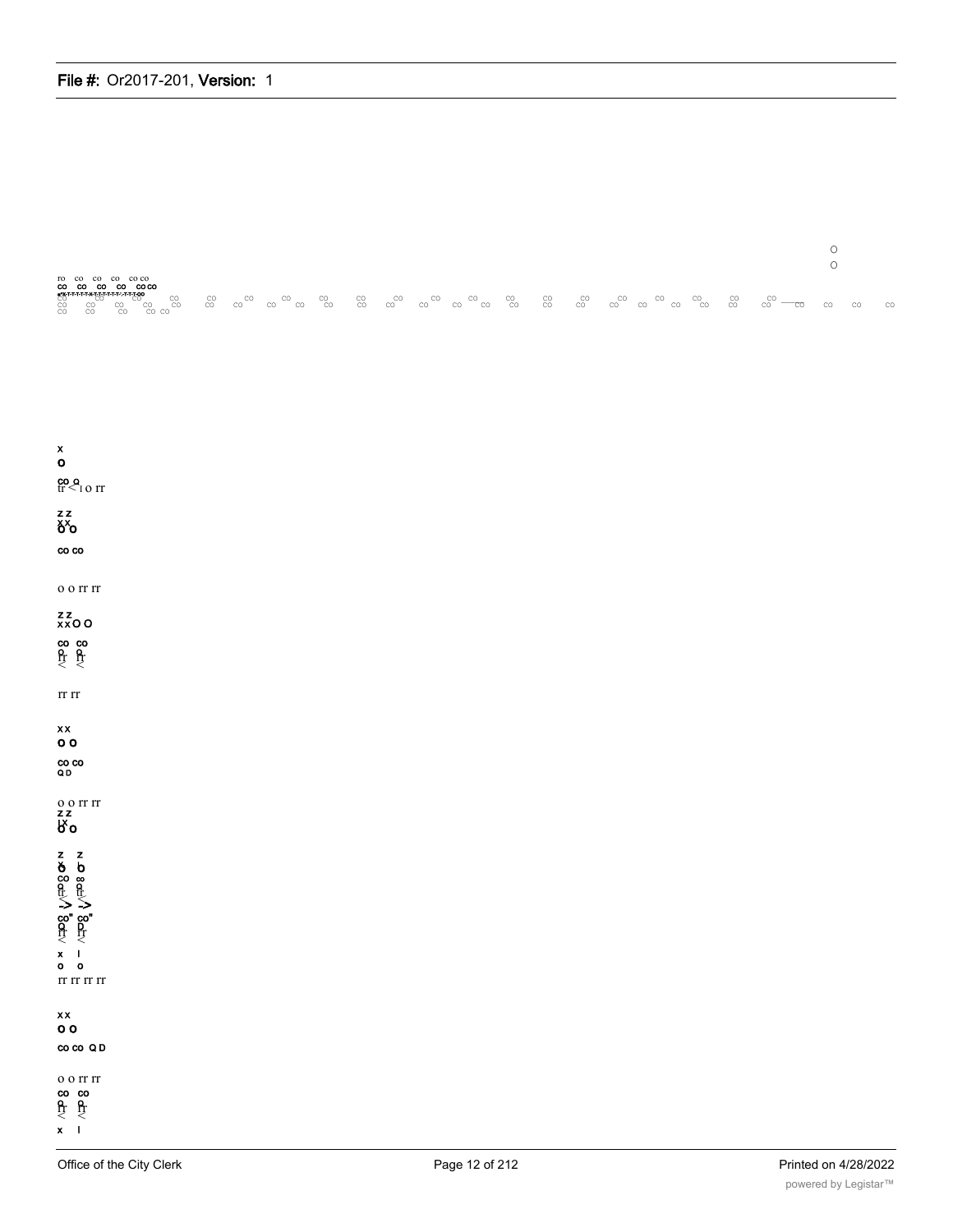

 $\overline{\mathcal{L}}$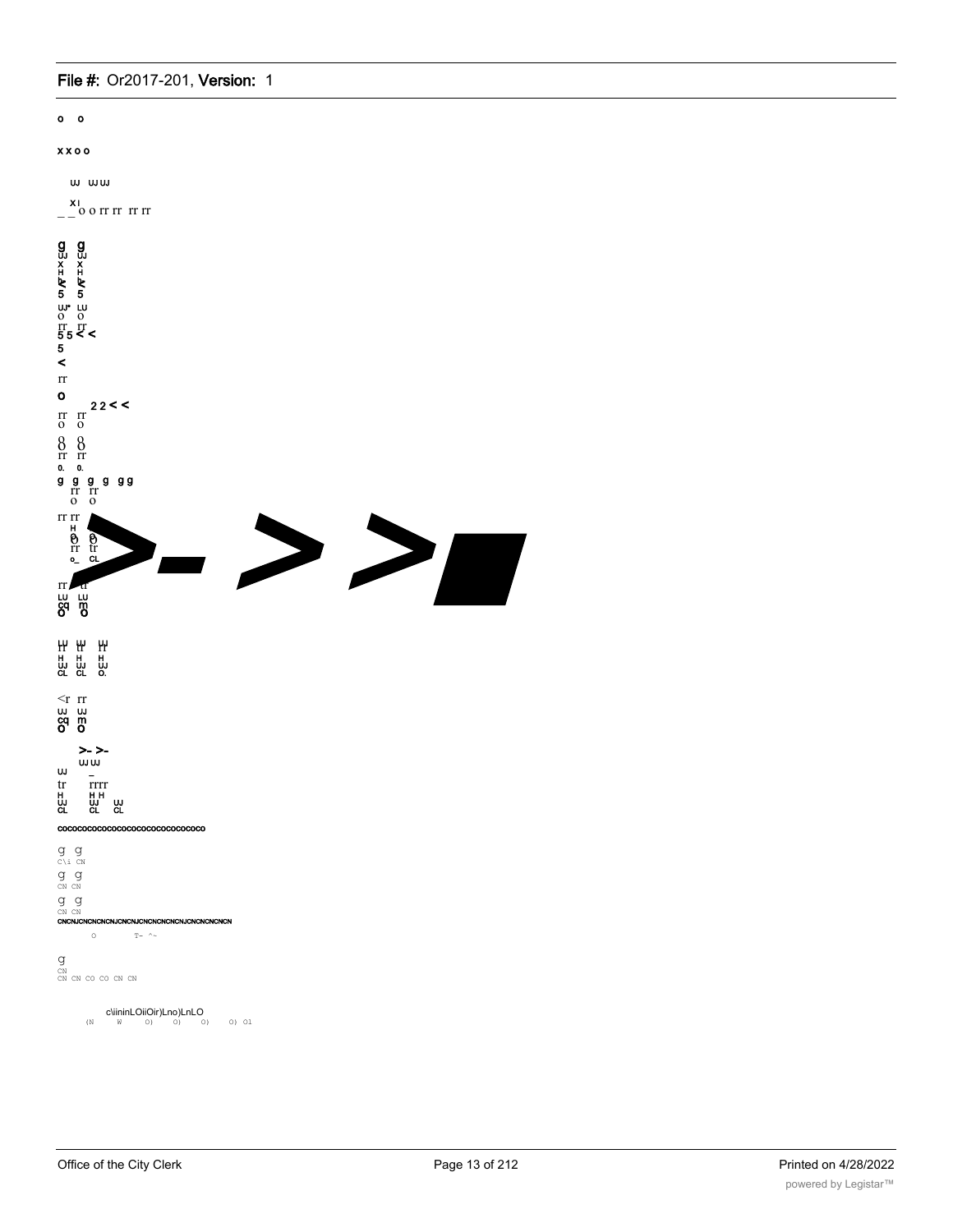$QQ \!\!\geq\!\! Q) Q3 Q) \! \times \! U Q) O Q) Q Q Q) \! \times \! D Q) \! \times \! V Q) Q) Q)$ 

 $\begin{array}{c} \text{CO} \\ \text{O} \end{array}$ 

#### 

#### 

666066666000

 $\circ$  O

 $010)0)0)00$  CO CO CO CO o  $0<sub>0</sub>$  $>$   $\!y$  $\,6\,$ 

 $\begin{array}{lllllll} & r + {\rm{000000~001010101000}} & & \\ & r - r \, ^{\wedge}{\rm{i}} - {\rm{i}} - r \, ^{\wedge}{\rm{i}} - {\rm{v}} - ^{\wedge} - r - ^{\wedge} & & \\ & {\rm{co}} & {\rm{co}} & {\rm{co}} & {\rm{co}} & {\rm{co}} & {\rm{co}} \\ \end{array}$  $CO CO$ 

 $I^{s*}-I^{s*}-$  CO CO CO CO CO CO CO CO CO CO CO  $GO$  $co$  $CO$  $_{\rm CO}$  $CO$   $CO$  $CO CO$ 

 $\mathsf{S^0}\!_{0 \textrm{ v};\, \mathsf{Z}} <$  $CL$ 

 $\,<$   $<$  $\circ$   $\circ$ 

 $<$ <sub>Q</sub> < CL

 $\begin{array}{cc}\n\delta & \frac{0}{2} \\
\frac{5}{5} & \text{CB}\n\end{array}$ 

 $\circ$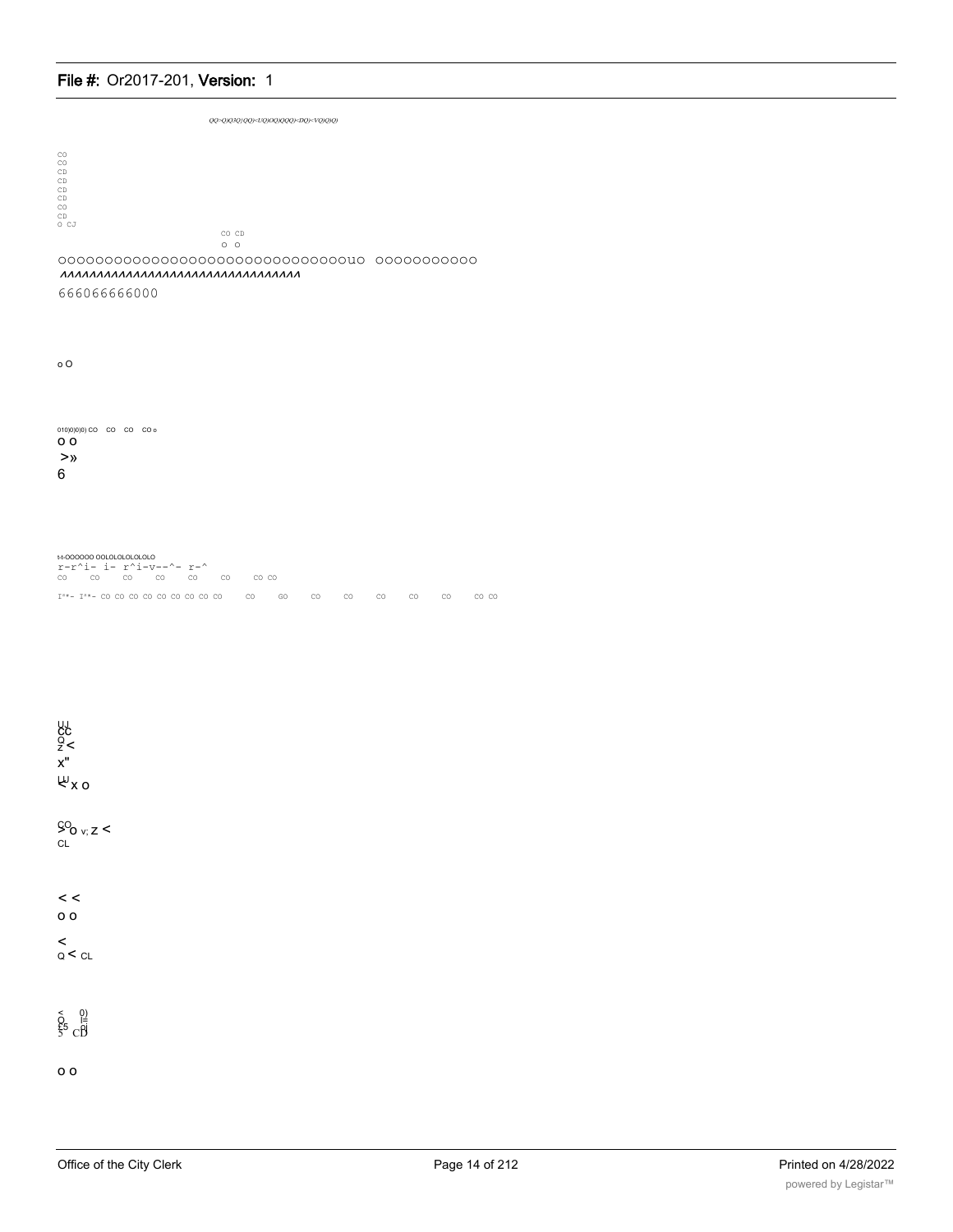CD CD CD CD  $\ensuremath{\mathsf{S}}\xspace$ 5  $\mathsf{o}\,\mathsf{o}$  $ra$ ra<br>ro<br>ro<br>ro ra  $\label{eq:2} \begin{aligned} &\text{rororororor} &\text{orororor} &\text{arco} \text{TOrS} \end{aligned}$ ro ra 00000000000<br>∞ < 501  $\rm{coco}$  $\,<\,$   $\,<\,$  $\underset{X}{\mathrm{O}}$  $\overline{Q}$ UJ UJ Z Z <u>୧</u> ୧ O<br>X<br>h- $\begin{matrix} 0 \\ X \\ Y \end{matrix}$  $00qa$  $\circ$   $\circ$ ණ හ  $rac{2}{6}$   $rac{2}{6}$  $x \times$ BANO O O  $\underset{t-}{\mathbf{g}}\ \underset{C\mathsf{N}}{\mathbf{g}}\ \underset{C\mathsf{N}}{\mathbf{g}}\ \underset{C\mathsf{N}}{\mathbf{g}}\ \underset{C\mathsf{N}}{\mathbf{c}}\ \underset{C\mathsf{N}}{\mathbf{g}}\ \underset{D}{\mathbf{c}}$ COCOLDCOCDCOCJ)O(CJ)Oa) CJ) CD CO CO CJ)<br>CNCNCNCNCNCNCNCNCNCNCNCNCNCNCNCNC

CDCDCOCDCOCDCOCDCOCOCOCOCOCOCOCO

#### o to

wwc/5toc/)(/3cy>wwy?wtey?f

 $0046$ 

 $\begin{array}{c}\n111 \\
00 \\
00 \\
00\n\end{array}$ 

 $_{\rm co}$ 

 $\mathbf{o}$ 

6660666000666606666

<sub>co</sub>

 $\sqrt{t}$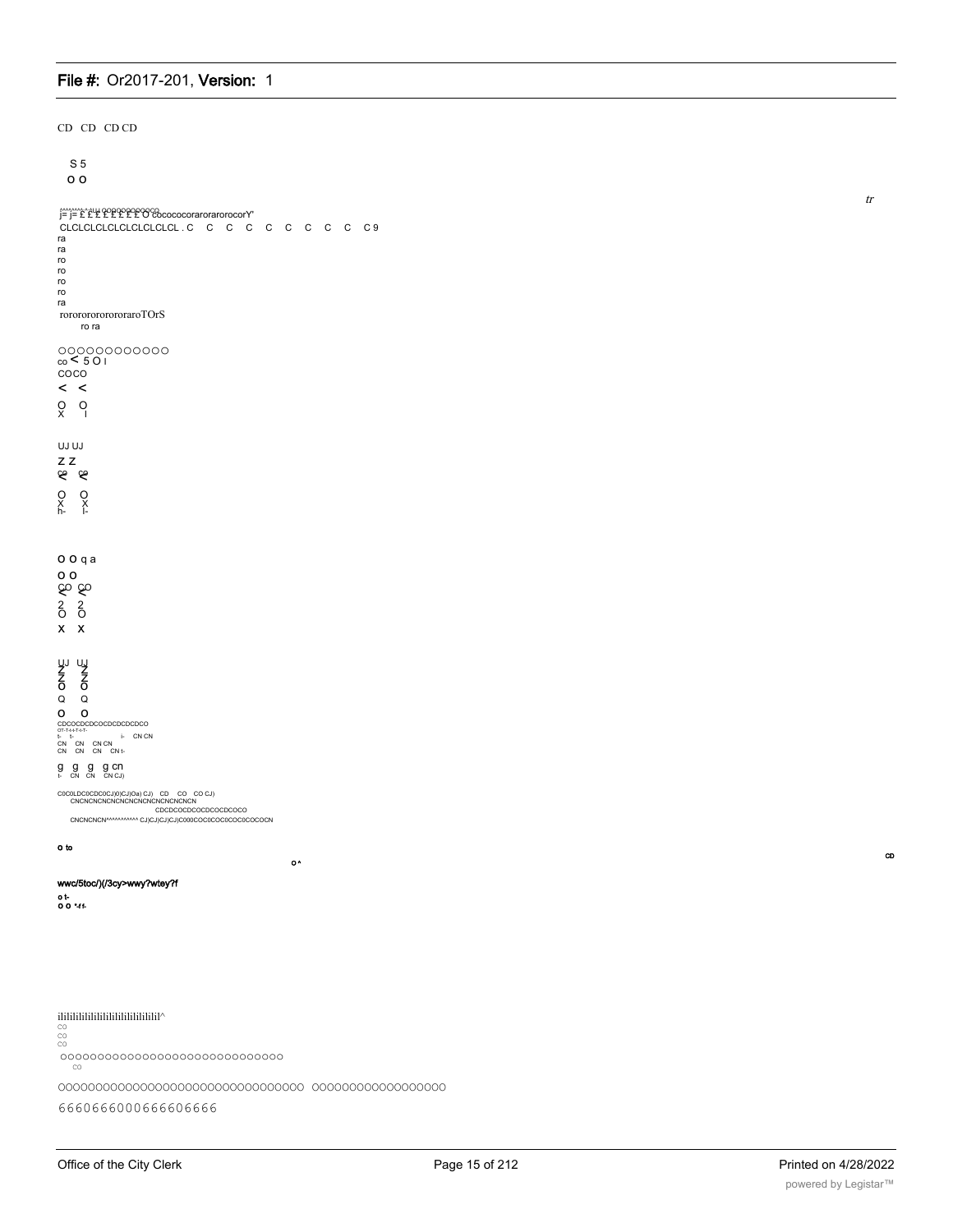CO CO CO CO CO CO CO CO CO CO CO CO CO CO CO

CO CO CO CO CO CO CO CO CO CO CO CO CO CO CO CO COCOCOCOCOCOCOCOCOCOCOCOCOCOCOCOCOCOCOCOCOCOCOCOCOCOCOCOCOCOCOCOCO

o o

# $\cos$  co  $\lt$   $\lt$ x oo xee 8 xoo xee 8 0<br>xoo co xoo co xoo xaala x<br>xoo xaas 8 xoo xa 0 o  $rac{1}{5}$   $\zeta$ <sup>1</sup> *cc" 0*<br>0 0 0<br>co co o  $x <$  < CCCC<br>LU LU<br>CD CD o o 5 5 O O UJ z z o Q LU LU z z z z o o  $\begin{array}{ccc} 0 & 0 & 0 \\ 0 & 0 & 0 \\ 0 & 0 & 0 \\ 0 & 0 & 0 \end{array}$ LU UJ z z z z o o D D z o <sup>Q</sup> O z o Q o  $\mathbf{x}$ o Q z z o o Q Q o o Office of the City Clerk **Page 16 of 212** Printed on 4/28/2022 Printed on 4/28/2022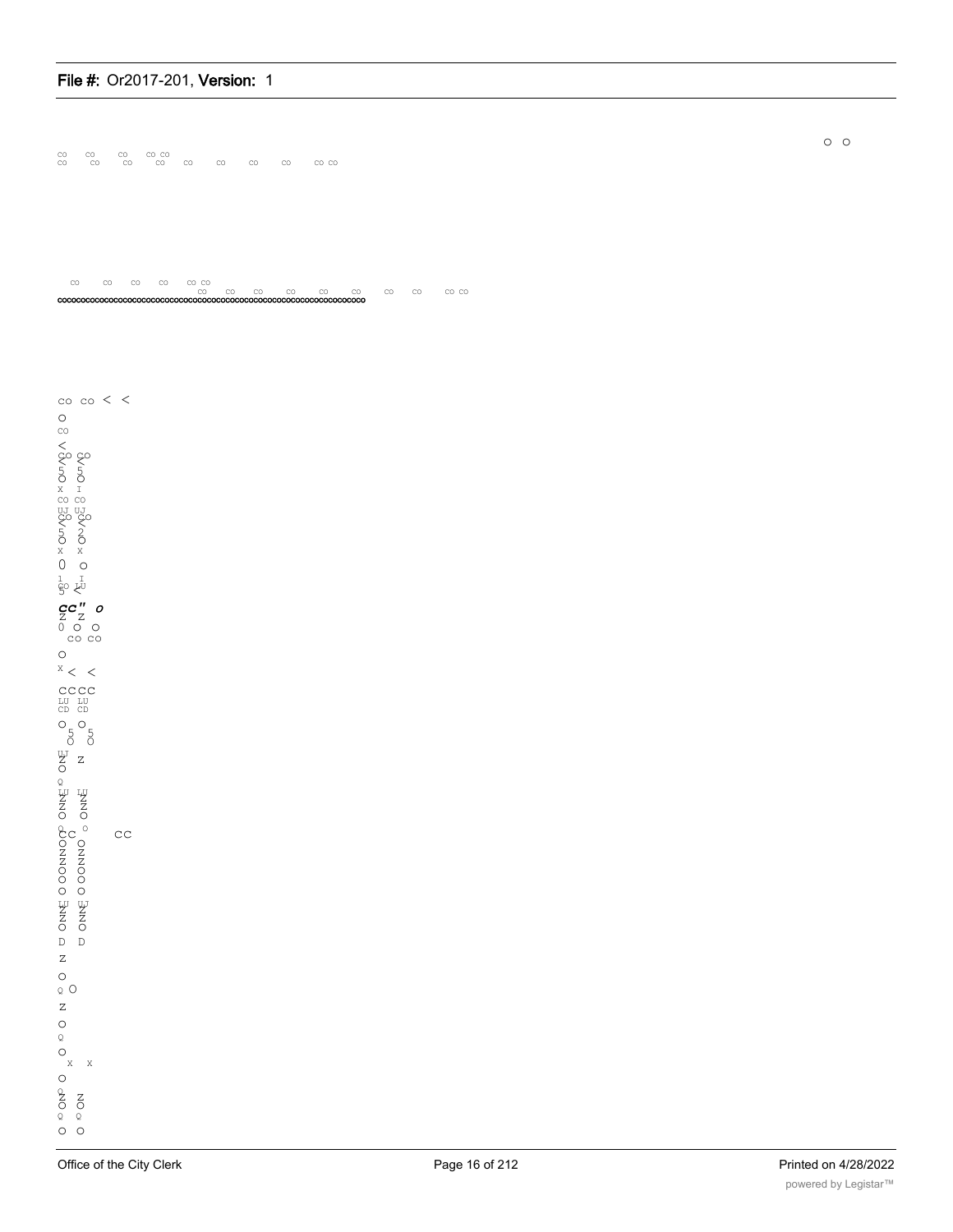o o O OUJ UJ UJ UJ

OOOOOO COCOCOCDCDCOCDCDCOCOCDCDCDCDCDCOCOCOCOCDCOCDCD

cc cc co co<br>Co co<br>Co Co Co<br>En Lu <sub>U</sub><br>Lu <sub>U</sub>U<br>Lu UJ > > > UJ UJ z z LU LU CO CO CO  $Z$   $Z$   $Z$   $Z$ <br> $UJ$   $UJ$   $LU$  $>$  > > UJ UJ UJ z z z CO CO CO CD CO CO CO CO CN OJ OJ CN CD CD CO CD OJ OJ CD CO ' OJ OJ CD CD CN CN CN CN OJ OJ t- CO CO ' CNCNCNCNCNCNOJOJCN CN CN OJ CN CN CN OJ OJ ^COCOCOCNCNCNCNCNCNCNCNCNCNCN Cu 0) o t- -nt" CD CD CD CO CD CO CO CN CN CO CO CO

|   | Q)0 <do<l>Q)<d<dq)<dq)<d<d<d(dq)<d< th=""></d<dq)<dq)<d<d<d(dq)<d<></do<l> |
|---|----------------------------------------------------------------------------|
| œ |                                                                            |
| ൦ |                                                                            |
| œ |                                                                            |
| ၸ |                                                                            |

O) O) O) O)

OOOOOOOOOOOOOOOOOOOOOOOOOOOOOOOOO OOOOOOOOOOOOOOOOOO

#### 55555555

LOUDLOlOlOlOlOLO o o o o CO CO co co co

o o

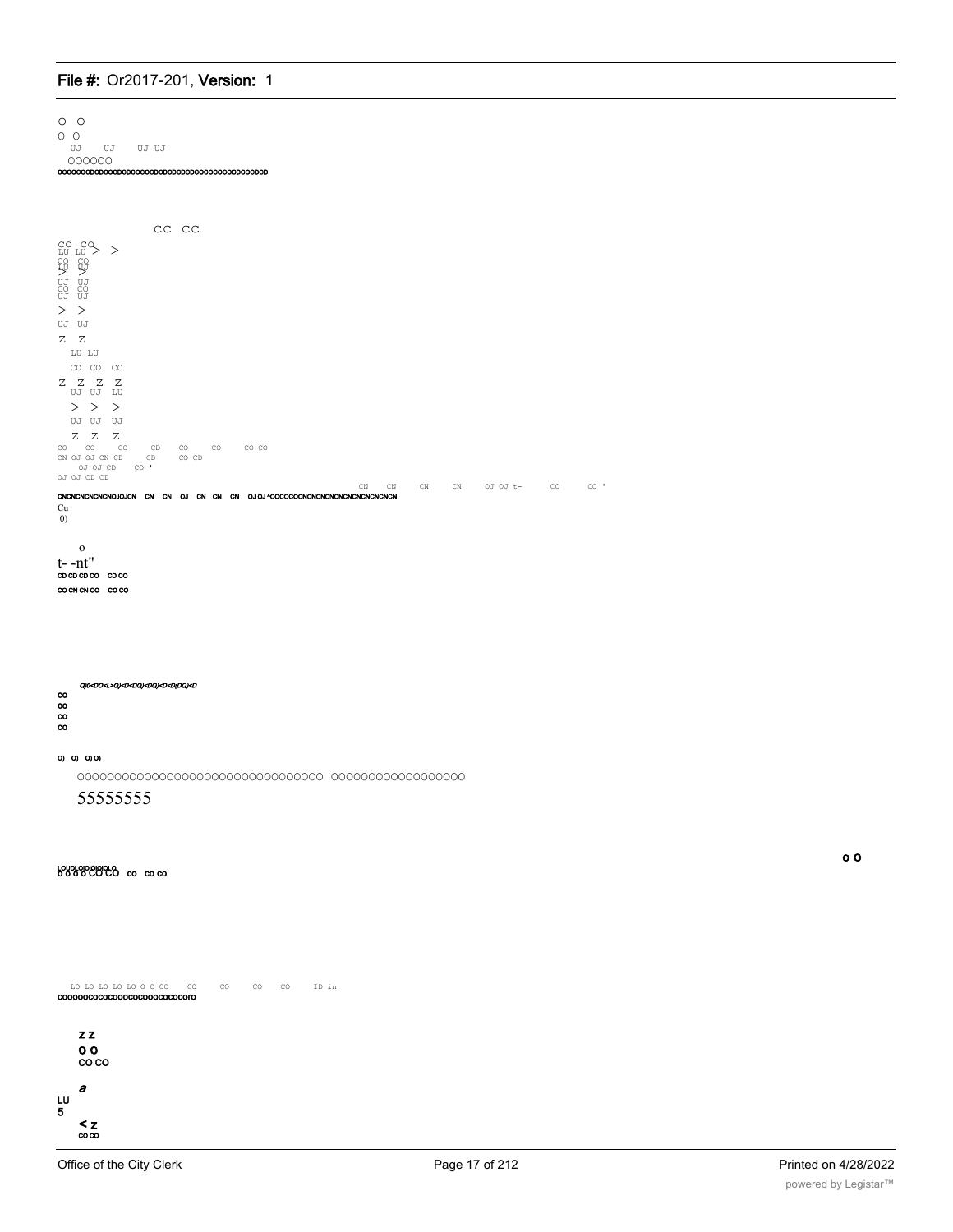| 55                                                                                                                                                                                                                                                                                                                                                                                                                                                                           |              |
|------------------------------------------------------------------------------------------------------------------------------------------------------------------------------------------------------------------------------------------------------------------------------------------------------------------------------------------------------------------------------------------------------------------------------------------------------------------------------|--------------|
| $\begin{array}{cc}\n\frac{1}{2} & \text{or} \\ \frac{1}{2} & \text{or} \\ \frac{1}{2} & \text{or} \\ \frac{1}{2} & \text{or} \\ \frac{1}{2} & \text{or} \\ \frac{1}{2} & \text{or} \\ \frac{1}{2} & \text{or} \\ \frac{1}{2} & \text{or} \\ \frac{1}{2} & \text{or} \\ \frac{1}{2} & \text{or} \\ \frac{1}{2} & \text{or} \\ \frac{1}{2} & \text{or} \\ \frac{1}{2} & \text{or} \\ \frac{1}{2} & \text{or} \\ \frac{1}{2} & \text{or} \\ \frac$<br>$\lim_{\text{LU} \times}$ |              |
| $\mathbf{o}$                                                                                                                                                                                                                                                                                                                                                                                                                                                                 |              |
| $\frac{10}{5}$                                                                                                                                                                                                                                                                                                                                                                                                                                                               |              |
| $\begin{array}{cc} \hbox{cc} & \hbox{cc} \\ \hbox{cc} & \hbox{cc} \\ \hbox{cc} & \hbox{cc} \end{array}$<br>$x \over x$ is<br>Z Z Z<br>000                                                                                                                                                                                                                                                                                                                                    |              |
| $\begin{array}{c} 0 \\ 2 \end{array}$                                                                                                                                                                                                                                                                                                                                                                                                                                        |              |
| CDCJOUDCDCDIOLOLOLOLO                                                                                                                                                                                                                                                                                                                                                                                                                                                        |              |
| co co coco<br>CN CN<br>$\sim$ + ++<br>(VCN FFFFF                                                                                                                                                                                                                                                                                                                                                                                                                             |              |
| COCOCDCOCDCOCDCDCDCOCO <sup>AM</sup> CNCNCNcNCNCNCMCNC <sup>A</sup>                                                                                                                                                                                                                                                                                                                                                                                                          |              |
| CN 00                                                                                                                                                                                                                                                                                                                                                                                                                                                                        | <b>CN CN</b> |
| LOLO<br>$\bullet$<br>0) COCO                                                                                                                                                                                                                                                                                                                                                                                                                                                 |              |
|                                                                                                                                                                                                                                                                                                                                                                                                                                                                              |              |

| CDCDCDCDCDCDCDCDCDCD      |
|---------------------------|
| ro                        |
| ro ro                     |
| ro                        |
| ro                        |
| ro                        |
| ro                        |
| ro                        |
|                           |
| CDC7)cncT)cncncnc7)CDcncn |

 $0<sub>0</sub>$ 

0000000000000 000000000000000000000

 ${\tt cocococococococococococococ}$ 

 $\mathbf{tr}$  where  $\frac{CC}{U}$ 

 $re$ o fr LU LU co co co co co coco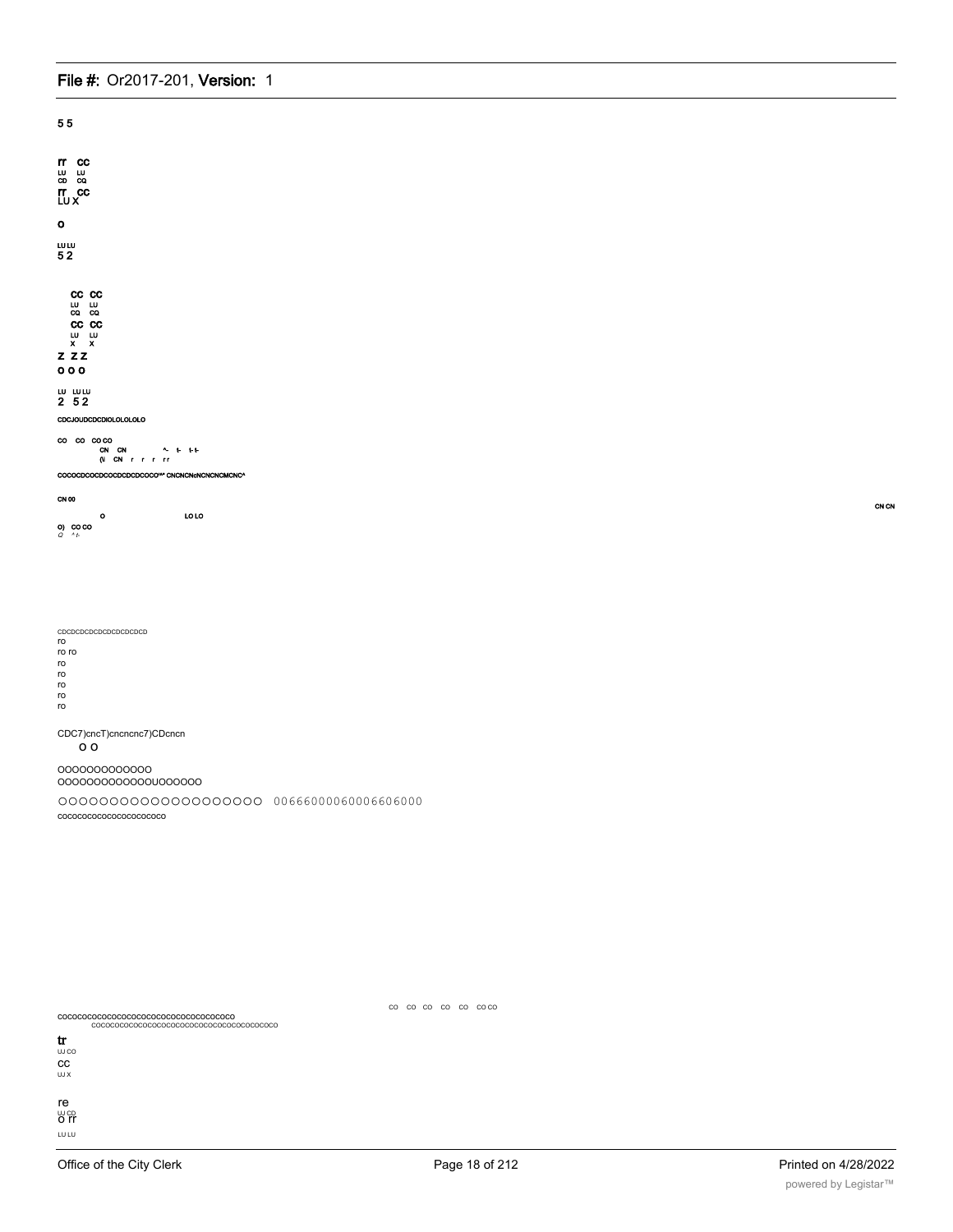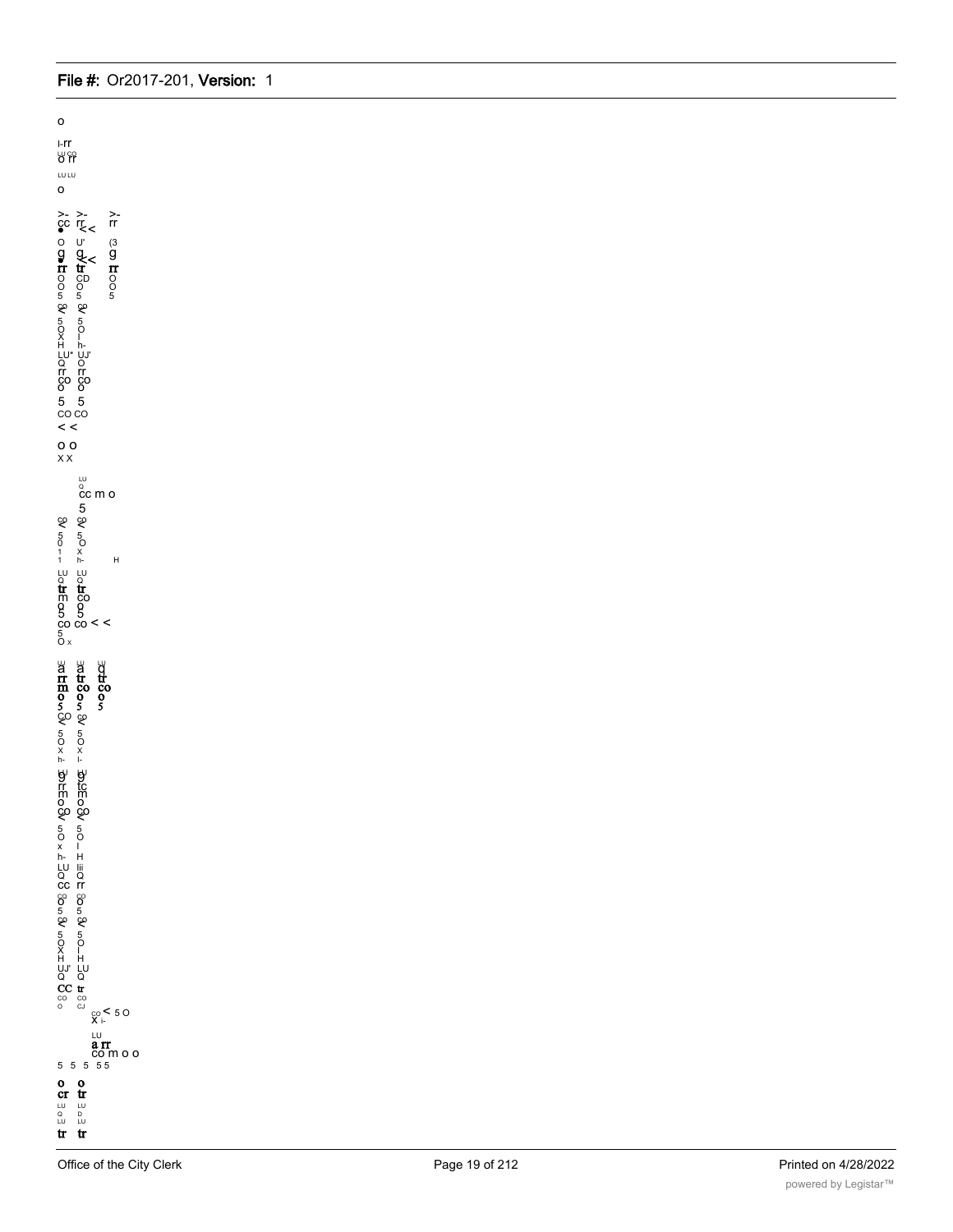$z <$ 5 5

 $\leq$  5

CDiCDCDCOCDCOCOCDCDCDCDCOCOCOCDCOCDCDCDCDCDCD

N OJ N LO CO CO CM CM CM LO LO LO CNJCMCMCNJCNJCMCMCM CNCNCNCNCNCNCNCNCN CDCDCDCDCDCDC^CDCDCDCDCDCDC^CDCDCDCDCDCDCDCDCOCD OOOOOOOOOOOOOOOOOOCMCNCMCMCMCM

CNCNCNCNCNCNCNCNCNCNCNCNJ

o CM

^"V"^"COCDCOCOCOCOCOCDC\JLOCDCDCDCOCOCO WU'A "' 1-"CV

1- T- f- f- LO T-

■^O^O^O^O^OCNCNCNCNJCOCNlCNCNlcOT-CNCNCNCNCNCN^O^O^O'-tf

QiC0COCO®O)Q>Q)G)G)Q)<DQ)Ql(D<DQ>Q)Q>QQ)®Q)Q)<DCDO>G><D<DQ><D

CO CD CD CO CO to CO CO O CDCDCDCDCDCDCDCDCDCD CO CO O

ooooooooooooooooooooooooooooooooo oooooooooooo 0660006666606600606

> o O

cocococococococococococococococococococo

cococococococococococoascocococococococococococococococococo

z z z z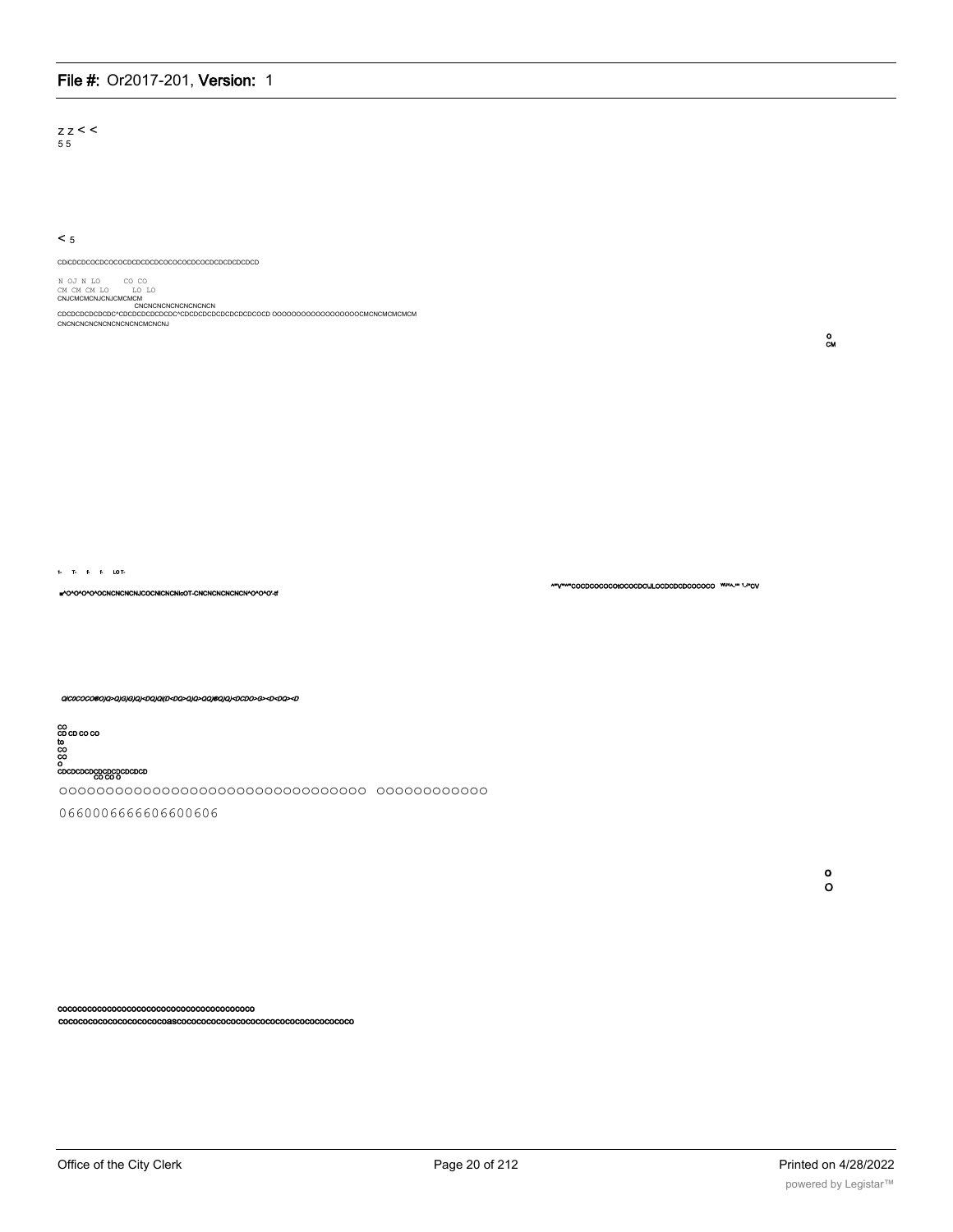| $\begin{bmatrix} a & a \\ w & w \end{bmatrix}$<br>5 5<br>a cc cc cc cc a<br>$\begin{array}{ccc} 2 & 2 & 2 \\ 2 & 5 & 5 \end{array}$<br>0 이 이 이 이 있<br>이 이 이 이 이 있<br>이 이 이 이 있<br>zz < 1 |  |  |
|------------------------------------------------------------------------------------------------------------------------------------------------------------------------------------------|--|--|
| zzzzzz<<<<br>$\frac{1}{2}$ a:<br>$\frac{1}{2}$ z <<br>5                                                                                                                                  |  |  |
| <b>そそう</b>                                                                                                                                                                               |  |  |
| 8문이들 이 WW<br>8도이드 이 MW<br>AM ANYFREPERS of the Mark<br>AMYFREPERS of the Mark<br>5<br>$\frac{z}{5}$                                                                                      |  |  |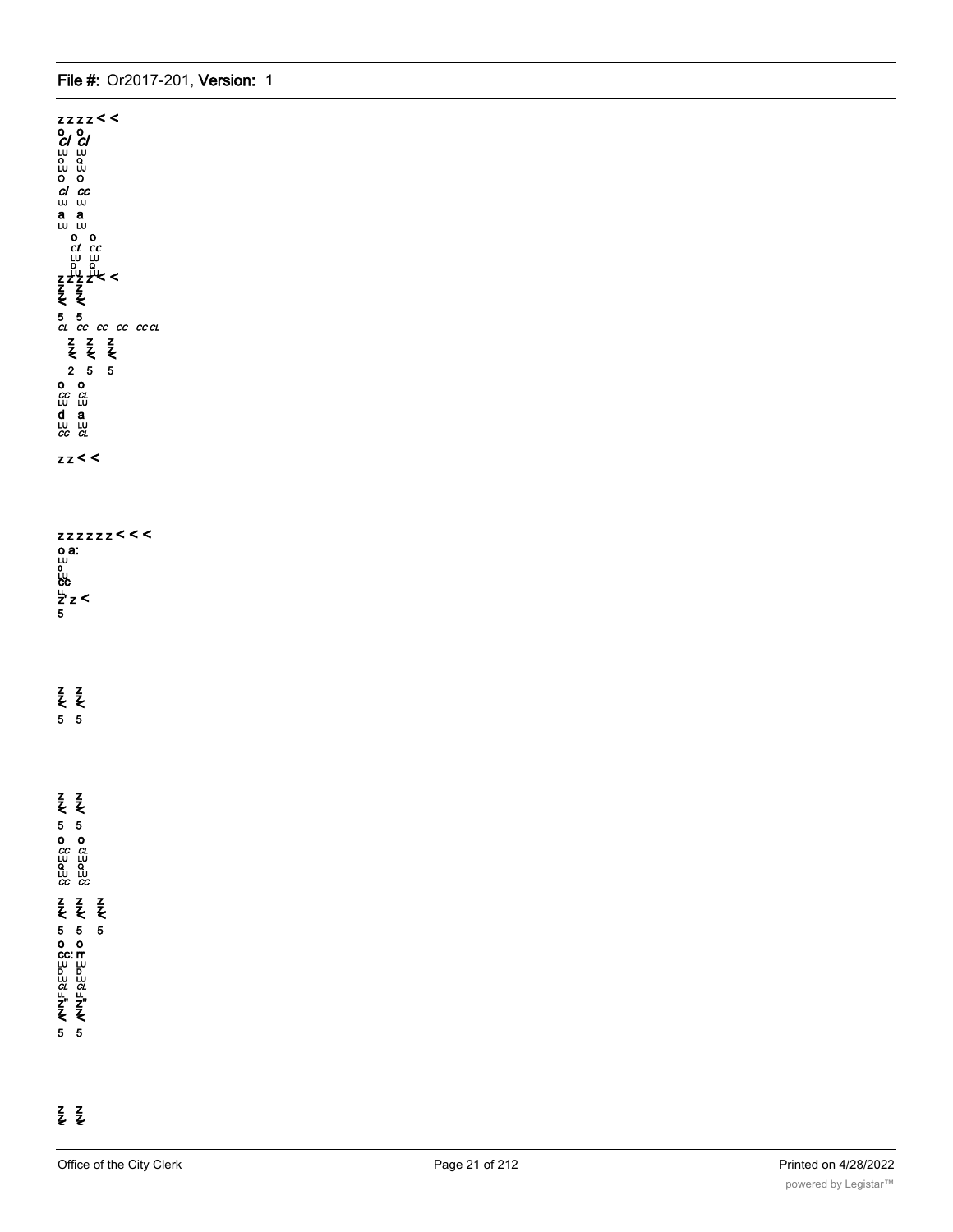# 5 5 z z < <

CL CL CL CL

z z z z z z < < <

CDcDCX5CjOcX>(X>COCjOCX)cX^

CN CN CN CM CN CN CN CO CD CD CD CD CO CO CM CNI CN CN CN CN CM CM CM CN CN CN CO CD CO CD CD CN CN CN CN CN

### CNCNCNCNCNCNCNCNCNCNCNCNCNCNCN<br>CO CD CD CO CO CM CN CN CN CN CN

T- 0<br>LO 0<br>**00 CD** 

O i-o ,\_ CO

CD CD Q> CD

CD CO co to CJ CJ

OOOOOOOOOOOOOOOOOOOOOOOOOOOOOOOOO OOOOOOOOOO *>. >» >. >> >• >• >» >> >» >• >-• >» >- >» >> >» j5\* ^* ooooooooo

o o

CO CO CO COCOCOCOCOCOCOCOCOCOCOCOCOCOCOCOCOCOCOCOCOCO COCOCOCOCOCOCOCOCOCOCOCOCOCOCOCOCOCOCOCOCOCOCOCOCOCOCOCO

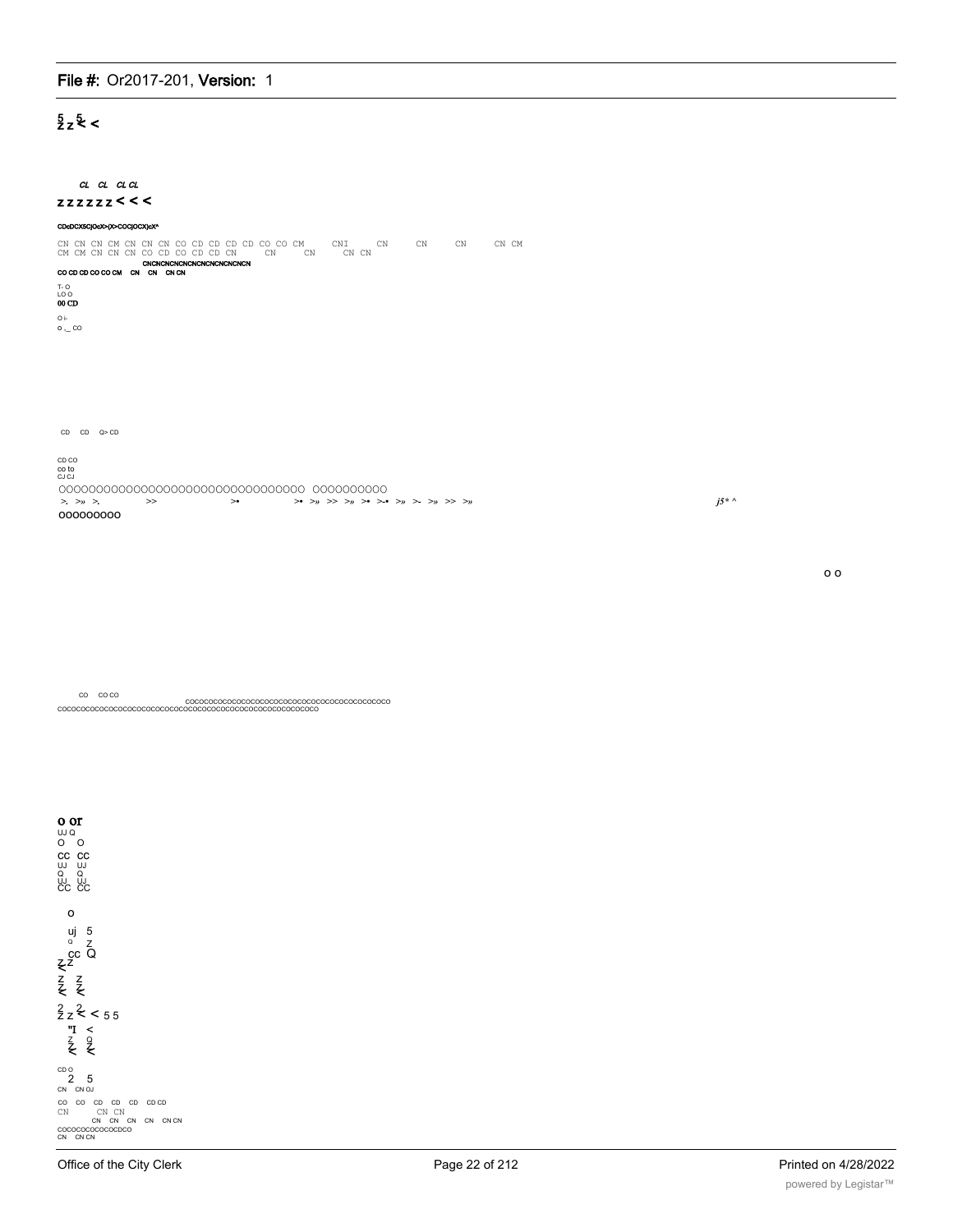|                                                                                                                                                                                                                                                                       | File #: Or2017-201, Version: 1 |  |  |  |
|-----------------------------------------------------------------------------------------------------------------------------------------------------------------------------------------------------------------------------------------------------------------------|--------------------------------|--|--|--|
| $\begin{array}{c} 1000 \\ 2000 \\ 2000 \\ \hline 500 \end{array}$                                                                                                                                                                                                     |                                |  |  |  |
| $\mathop{\mathrm{g}}\nolimits^ \mathop{\mathrm{g}}\nolimits^{\mathrm{w}}$<br>g g<br>$\bullet$ <                                                                                                                                                                       |                                |  |  |  |
| $00$ $CN$<br>$\circ$ $\circ$<br>$\mathbb{C}\mathbb{N}$ – $\mathbb{C}\mathbb{N}$<br>CO CO<br>$\mathsf{co}$<br>$rac{10}{3}$ $rac{10}{5}$<br>$\tilde{\xi}$<br><b>SASES</b><br>BODDE<br>DODDE<br>$\tilde{i}$<br>$b^{\circ}$<br>$\frac{9}{2}$<br>$\bullet \quad < \quad <$ |                                |  |  |  |
| $\circ$ $\circ$ $\circ$ $\circ$ $\circ$ $\circ$ $\circ$<br>S3M TAO X TOOK<br>22                                                                                                                                                                                       |                                |  |  |  |
| O O CN CN<br>co co<br>LU LU<br>CO CO<br>LU LU<br>co co<br>LU LU<br><<<<<<<br>CO CO<br>$rac{1}{2}$                                                                                                                                                                     |                                |  |  |  |
| V<br>"Xoa ch V 832V ?_oaon V V 326<br>"Xoa ch V 832V ?_oaon V V 326<br>"Xoa ch V 8300 % V V D V X O GN -oaGN "                                                                                                                                                        |                                |  |  |  |
|                                                                                                                                                                                                                                                                       |                                |  |  |  |
|                                                                                                                                                                                                                                                                       |                                |  |  |  |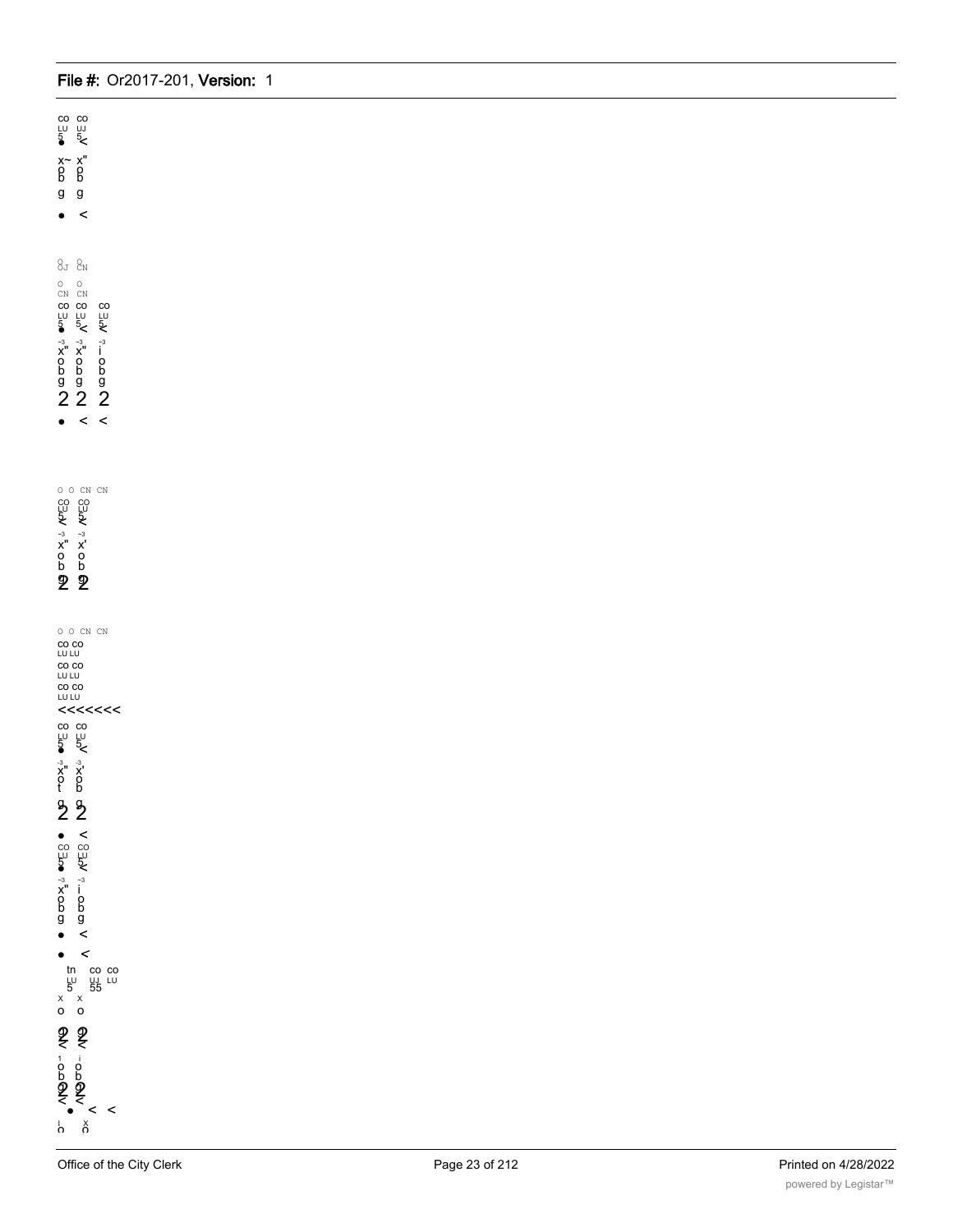| τ<br>D<br>g<br>g                                                                                     |
|------------------------------------------------------------------------------------------------------|
| $\prec$<br>$\bullet$                                                                                 |
| ≺                                                                                                    |
| $-3-3$<br>$\sim3$                                                                                    |
| 21                                                                                                   |
| x"i<br>$\mathbf{1}$                                                                                  |
| $\mathbf{1}$<br>00 0                                                                                 |
| 1<br>bb b                                                                                            |
| 1<br>gg g                                                                                            |
| 222                                                                                                  |
|                                                                                                      |
| $\bullet$ < <                                                                                        |
| $T - T - T - T - T - T - T - T - T - T - T - T - - - - - - 0$<br>O O CN CN<br>O O CN CN<br>O O CN CN |
| O O CN CN                                                                                            |
|                                                                                                      |
| CN<br>CN<br><b>CN</b><br>CN CN                                                                       |
| CO ^CO                                                                                               |

to w w w

 $t-$  O CO EN  $t$ " CMO $>$  (/>

o o  $>$  . 6

O

#### COCOCOCOCOCOCOCO0CO

#### corocococococQcorocuracorarocacorocororororococococacucococa

#### ooooooooooooooooooooooooooooooooo ooooooooooo

0000006600000000000

 $T^+$  1-  $T^+$  0) CO CO CO CO t- y- »- 1- O O O O O LO CO CO CO CO

2  $\,<$ 13 9 9 > > < < a o Q < oo 03 CD CD o o 9 9 9 > > > < < < GOO

 $\,<$   $<$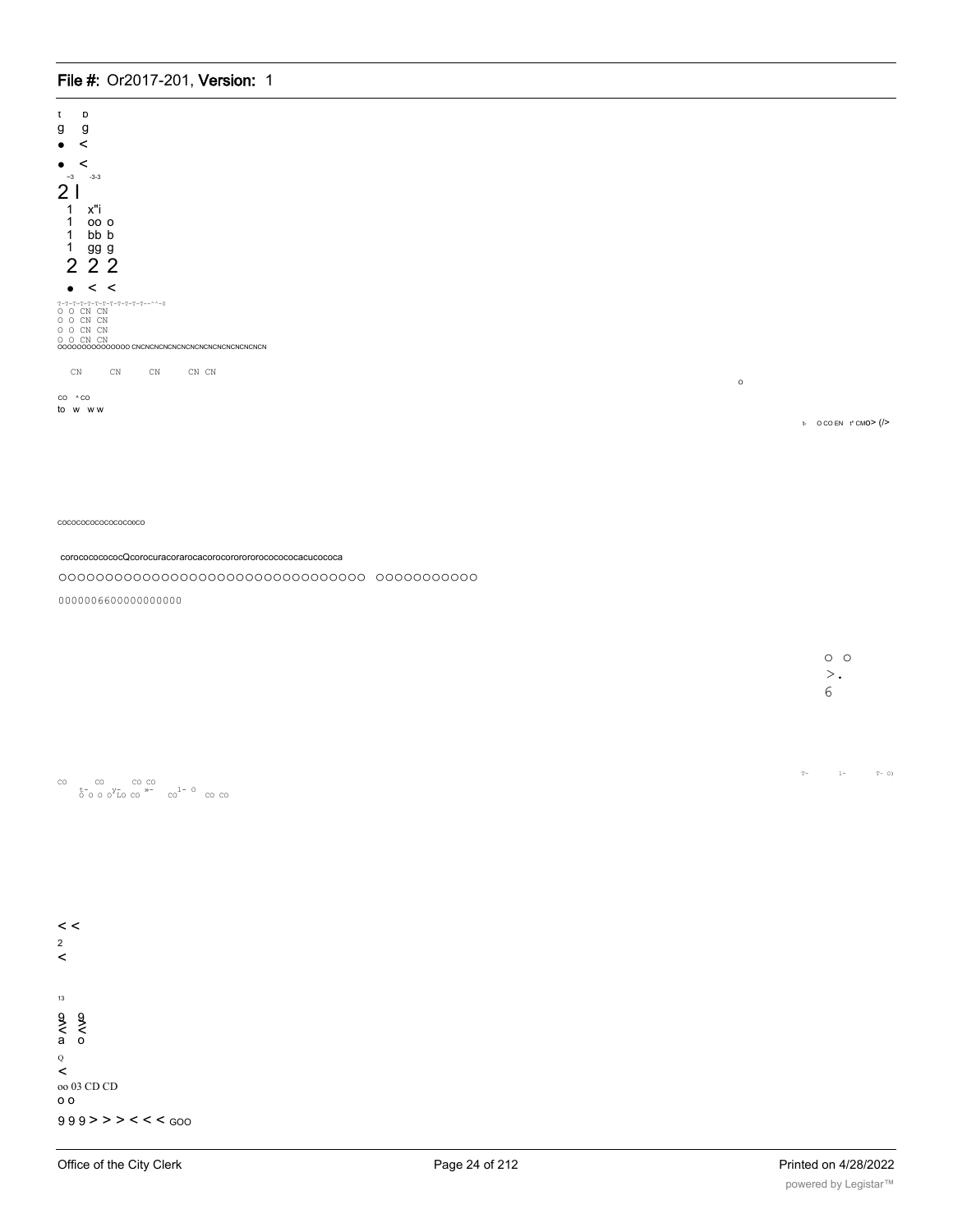| co co CD CD                                                                                                                                                                                                                                                                                                                                    |                |                      |
|------------------------------------------------------------------------------------------------------------------------------------------------------------------------------------------------------------------------------------------------------------------------------------------------------------------------------------------------|----------------|----------------------|
| $\begin{matrix} 1 \\ 1 \\ 0 \\ 0 \\ 0 \end{matrix}$                                                                                                                                                                                                                                                                                            |                |                      |
| co co CD CD                                                                                                                                                                                                                                                                                                                                    |                |                      |
| $\begin{array}{c}\n 9 \\  \times \\  2 \\  4\n \end{array}$                                                                                                                                                                                                                                                                                    |                |                      |
| $\begin{array}{c} \text{co} \ \text{co} \\ \text{CD} \ \text{CD} \\ \text{O} \\ \text{C} \\ \text{C} \\ \text{C} \\ \end{array}$                                                                                                                                                                                                               |                |                      |
| lu < x o                                                                                                                                                                                                                                                                                                                                       |                |                      |
| $\mathsf{U}\mathsf{J} \qquad \mathsf{U}\mathsf{J}$<br>$\langle \ \ \times$<br>$X \cup$<br>$0$ 0<br>5 <sub>2</sub>                                                                                                                                                                                                                              |                |                      |
| ${\sf U}{\sf J}$                                                                                                                                                                                                                                                                                                                               |                |                      |
| $<$ LU $\,$                                                                                                                                                                                                                                                                                                                                    |                |                      |
| 2a                                                                                                                                                                                                                                                                                                                                             |                |                      |
| UJ UJ                                                                                                                                                                                                                                                                                                                                          |                |                      |
| $\mathop{\mathsf{G}}^\mathsf{G}_\mathfrak{g}$                                                                                                                                                                                                                                                                                                  |                |                      |
| $\begin{matrix} 0 & 0 \end{matrix}$<br>$\begin{array}{ccc}\n\text{tr} & \text{tr} \\ \text{c} & \text{a} \\ \text{w} & \text{w}\n\end{array}$<br>$0$ 0<br>$z \overline{z}$<br>$\begin{smallmatrix} \mathbf{Q} & \mathbf{Q} \\ \mathbf{f}\mathbf{r} & \mathbf{f}\mathbf{r} \\ \mathbf{O} & \mathbf{O} \end{smallmatrix}$                        |                |                      |
| $\frac{0}{\text{tr}}$<br>$\mathbf{o}$<br>$\mathop{\rm tr}\limits_{\mathop{\rm G}\limits_{\scriptscriptstyle{\rm LU}}}$<br>$\overset{\text{\tiny Q}}{\llcorner\!\! \uplus}$<br>$\begin{array}{c} 0 & 0 \\ 222 & < < < \end{array}$<br>$\overset{\mathsf{O}}{\mathrm{tr}}\overset{\mathsf{O}}{\mathrm{cr}}\overset{\mathsf{O}}{\mathrm{tr}}$ 000 |                |                      |
| $\begin{array}{c}\n\sum_{c\subset c\ c\in\mathcal{C}}\n\searrow c\infty\n\end{array}$                                                                                                                                                                                                                                                          |                |                      |
| $\begin{matrix} \mathsf{Q} & \mathsf{Q} \end{matrix}$<br>$\begin{matrix} 0 & 0 \\ 0 & 0 \\ 0 & 0 \end{matrix}$<br>0 0 <                                                                                                                                                                                                                        |                |                      |
| $\boldsymbol{\mathsf{X}}$ Q. LU CO<br>$\mathsf{o}$<br>7 Q<br>$\begin{array}{l} \text{uj tr} \\ \text{co} \quad \text{co} \quad \text{co} \text{co} \\ \text{co} \quad \text{co} \text{co} \end{array}$<br>CO <sub>CO</sub> CO<br>$_{000}$<br>N CM CM N CM N JN                                                                                 |                |                      |
| Office of the City Clerk                                                                                                                                                                                                                                                                                                                       | Page 25 of 212 | Printed on 4/28/2022 |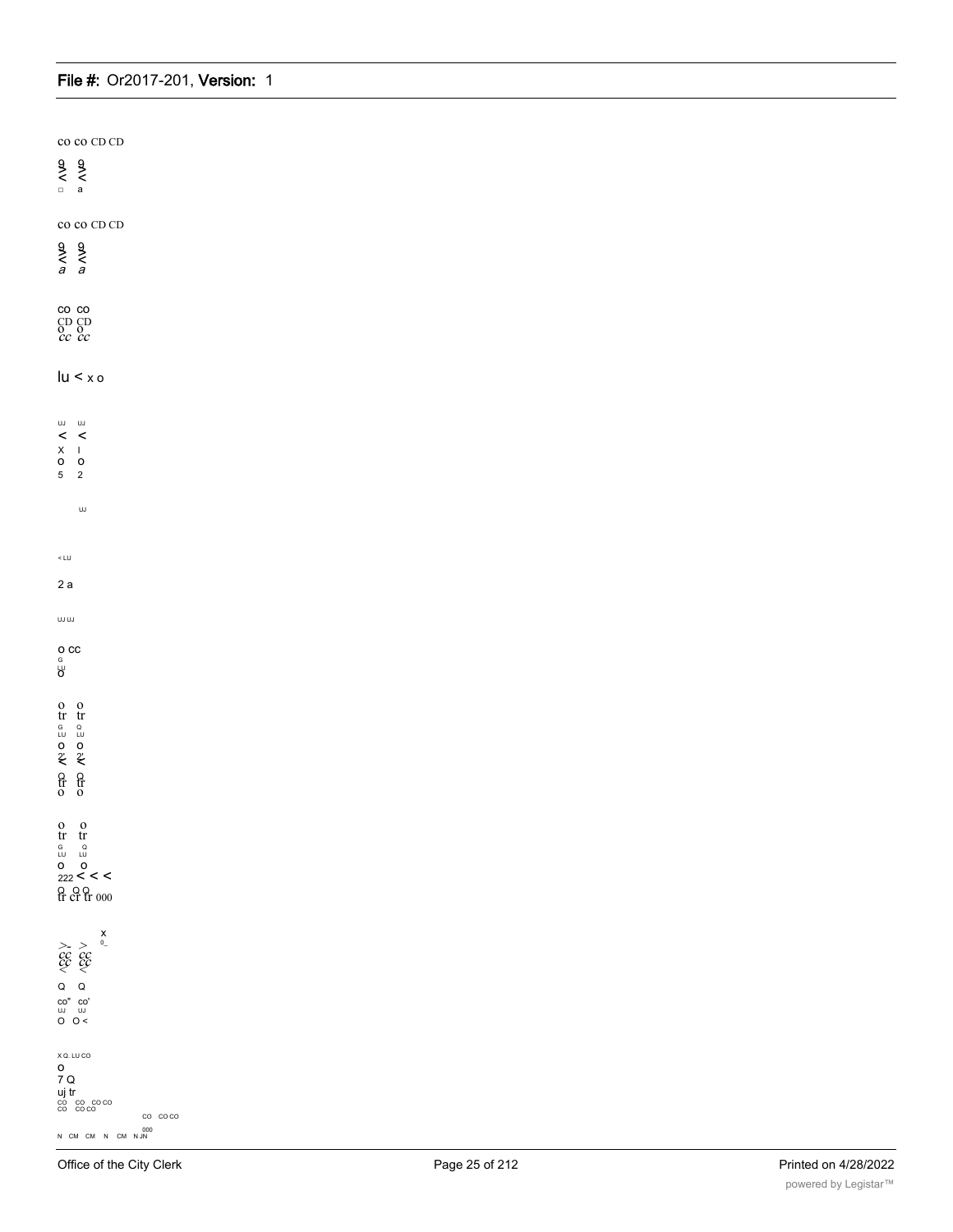| CN CN CN<br>CO CO CN<br>CN CN CN                                                                                                                                                                   |                                                                                    |                   |
|----------------------------------------------------------------------------------------------------------------------------------------------------------------------------------------------------|------------------------------------------------------------------------------------|-------------------|
| CN 1-1-1-1-1-<br>CN CN CN<br>CN CN<br>$r^{\star \wedge}$<br>CO CO                                                                                                                                  | LOLOLOLOLOLOCDCQCDCOLDCDCD                                                         |                   |
| CN<br>CN CN CN CN CN<br><b>CN</b><br>Ot-t-LOLOLOLOOt-LOLOLOLOLOLOt-t-COCOCOCO<br>$\cdots$<br>CO <sup>2</sup><br>CO.<br>$\bullet$<br>CO.<br>CO.<br>CO.<br>CO.<br>CO.<br>CO.<br>CO.<br>h-OCD COCD to | CO.<br>CN<br>CO.<br>CN<br>$CN - * - * -$                                           |                   |
| $jj^{\wedge}$<br>$i'$ } 'j-y                                                                                                                                                                       | $10^{-4}$<br>iyy 'j $\wedge$ uy fyy in in m m m<br>$\land$ (iy<br>$iO$ in $\wedge$ | $i^{\wedge}$ ^ lo |

G)Q)®(VQ)Q)Q)Q)Q)Q)CO®<DQ)<D<D<D<D(D<DtDCO<D<DQ)<DQ)<DQ><D<DQ>

O Cj

O

o

 $\begin{array}{l} {\textbf{0}} \textbf{10} \textbf{10} \textbf{10} \textbf{10} \textbf{10} \textbf{10} \textbf{10} \textbf{10} \textbf{10} \textbf{10} \textbf{10} \textbf{10} \textbf{10} \textbf{10} \textbf{10} \textbf{10} \textbf{10} \textbf{0} \textbf{0} \textbf{0} \textbf{0} \textbf{0} \textbf{1} \textbf{1} \textbf{1} \textbf{1} \textbf{1} \textbf{1} \textbf{1} \textbf{1} \textbf{1} \textbf{$ 



*LU LU Q D CC CC*<br>ພພ O O

# N N<br>LU LU<br>*CC CC*<br>CC CC

Z) 3 D CD CD CD<br>Q Q<br>Q CC<br>**Z** I<br>I O tr>-' z cc <sup>o</sup> CD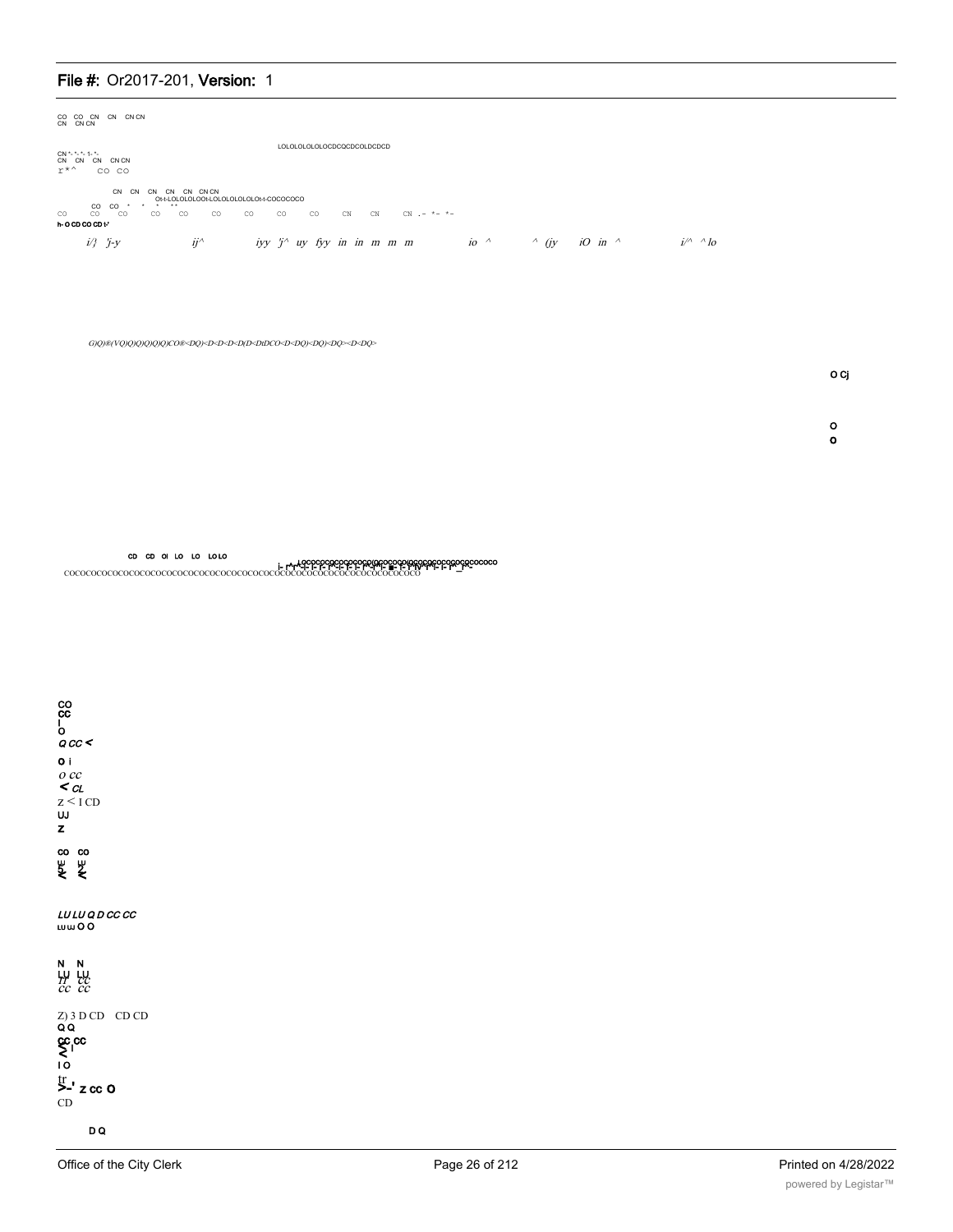| 00000                                                                                                                                                                                                                                                                                                                                                                                                                                                                                                                             |  |
|-----------------------------------------------------------------------------------------------------------------------------------------------------------------------------------------------------------------------------------------------------------------------------------------------------------------------------------------------------------------------------------------------------------------------------------------------------------------------------------------------------------------------------------|--|
| $c \text{ or } c \text{ or } c$<br>$c > 0$<br>$c > 0$<br>$c \text{ or } 0$<br>$c \text{ or } 0$<br>$c \text{ or } 0$<br>$c \text{ or } 0$                                                                                                                                                                                                                                                                                                                                                                                         |  |
|                                                                                                                                                                                                                                                                                                                                                                                                                                                                                                                                   |  |
| cc cc O O<br>(J (5 O(5                                                                                                                                                                                                                                                                                                                                                                                                                                                                                                            |  |
|                                                                                                                                                                                                                                                                                                                                                                                                                                                                                                                                   |  |
| $\circ$<br>$tr$ $tr$                                                                                                                                                                                                                                                                                                                                                                                                                                                                                                              |  |
| $\rm cc$ tr $\rm O$ o o $\rm cd$                                                                                                                                                                                                                                                                                                                                                                                                                                                                                                  |  |
|                                                                                                                                                                                                                                                                                                                                                                                                                                                                                                                                   |  |
|                                                                                                                                                                                                                                                                                                                                                                                                                                                                                                                                   |  |
| $\begin{array}{c} 0 & 0 \\ \text{cc tr} \\ \text{2. } \text{z} \\ \text{2. } \text{c} \\ \text{0. } \text{c} \\ \text{0. } \text{CD} \end{array}$                                                                                                                                                                                                                                                                                                                                                                                 |  |
|                                                                                                                                                                                                                                                                                                                                                                                                                                                                                                                                   |  |
|                                                                                                                                                                                                                                                                                                                                                                                                                                                                                                                                   |  |
| $0 \text{ tr }$<br>$\frac{1}{2}$<br>$\frac{1}{2}$<br>$\frac{1}{2}$<br>$\frac{1}{2}$<br>$\frac{1}{2}$<br>$\frac{1}{2}$<br>$\frac{1}{2}$<br>$\frac{1}{2}$<br>$\frac{1}{2}$<br>$\frac{1}{2}$<br>$\frac{1}{2}$<br>$\frac{1}{2}$<br>$\frac{1}{2}$<br>$\frac{1}{2}$<br>$\frac{1}{2}$<br>$\frac{1}{2}$<br>$\frac{1}{2}$<br>$\frac{1}{2}$<br>$\frac{1}{2}$<br>$\$<br>$\geq$                                                                                                                                                               |  |
|                                                                                                                                                                                                                                                                                                                                                                                                                                                                                                                                   |  |
| QQ                                                                                                                                                                                                                                                                                                                                                                                                                                                                                                                                |  |
| $\mathop{\mathrm{tr}}\nolimits$ tr                                                                                                                                                                                                                                                                                                                                                                                                                                                                                                |  |
| 0 0 0 m tr tr<br>> ><br>z<br>z<br>c<br>c<br>0 0<br>C<br>D C<br>D                                                                                                                                                                                                                                                                                                                                                                                                                                                                  |  |
|                                                                                                                                                                                                                                                                                                                                                                                                                                                                                                                                   |  |
| QQ<br>$_{\rm cc}$ $_{\rm cc}$                                                                                                                                                                                                                                                                                                                                                                                                                                                                                                     |  |
|                                                                                                                                                                                                                                                                                                                                                                                                                                                                                                                                   |  |
|                                                                                                                                                                                                                                                                                                                                                                                                                                                                                                                                   |  |
| $CD$ $CD$                                                                                                                                                                                                                                                                                                                                                                                                                                                                                                                         |  |
| QQ<br>cc rr                                                                                                                                                                                                                                                                                                                                                                                                                                                                                                                       |  |
| 0 <sub>o</sub><br>$CC\_LXLX$                                                                                                                                                                                                                                                                                                                                                                                                                                                                                                      |  |
| cc cc o o<br>CD CD                                                                                                                                                                                                                                                                                                                                                                                                                                                                                                                |  |
| a a cc cc                                                                                                                                                                                                                                                                                                                                                                                                                                                                                                                         |  |
| $0\quad 0$                                                                                                                                                                                                                                                                                                                                                                                                                                                                                                                        |  |
| $\begin{array}{c}\n\text{if } \text{if } \\ \text{or } \\ \text{if } \\ \text{if } \\ \text{if } \\ \text{if } \\ \text{if } \\ \text{if } \\ \text{if } \\ \text{if } \\ \text{if } \\ \text{if } \\ \text{if } \\ \text{if } \\ \text{if } \\ \text{if } \\ \text{if } \\ \text{if } \\ \text{if } \\ \text{if } \\ \text{if } \\ \text{if } \\ \text{if } \\ \text{if } \\ \text{if } \\ \text{if } \\ \text{if } \\ \text{if } \\ \text{if } \\ \text{if } \\ \text{if } \\ \text{if } \\ \text{if } \\ \text{if } \\ \text{$ |  |
| $\mathop{\rm CD}$ $\mathop{\rm CD}$                                                                                                                                                                                                                                                                                                                                                                                                                                                                                               |  |
| $\begin{array}{cc} (D(D(O(D0u3CO(DCDCDCDCD)) \\ CO & CO & CO & CO \end{array}$<br>CO<br>CO <sub>CO</sub><br>CMCNCNCNCNCNCNCNJCNCMCMCMCMCMCNCNCNCM                                                                                                                                                                                                                                                                                                                                                                                 |  |
| ${\tt CM} \qquad {\tt CM} \qquad {\tt CM} \qquad {\tt CM} \qquad {\tt CM} \qquad {\tt CM}$<br>CNCNJCNCNCNCMCNCNCNCNCNCNCNJCMCNCM                                                                                                                                                                                                                                                                                                                                                                                                  |  |
| ro<br>CO<br>$_{\rm CO}$                                                                                                                                                                                                                                                                                                                                                                                                                                                                                                           |  |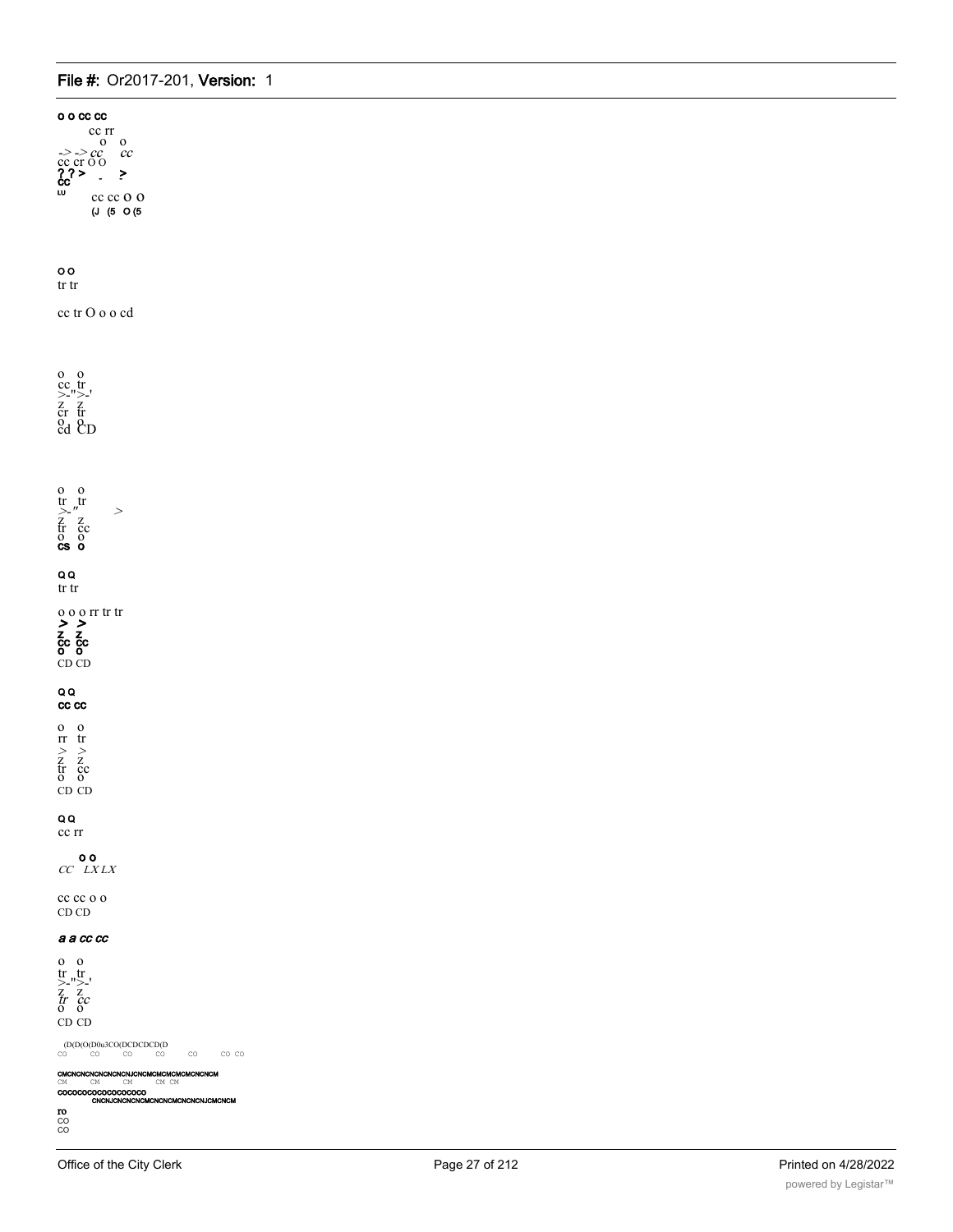

606666600000000006000006066666606

o O

o O

LOinLOLOLOLOLOLOLOLOIOLOLOLOLOLOLOLOLOL^ r- r^- r- r- p- r- 1^ 1- r^- r- r- 1- 1- r- r- r- r^- 1- r- 1- j- r- 1- r- r- 1- 1^- cocococooocococococococococococococottcocooocoro

O O CO N UJ 5 O o

**o o**<br>Co Co<br>UJ Nj"<br>UJ LU <sup>5</sup> <sup>5</sup> <sup>o</sup> <sup>o</sup> O O

N NJ N LU LU LU 5 5 5 OOO OOO

# <sup>O</sup> <sup>o</sup> <sup>o</sup> <sup>o</sup> CO co N N LU LU

o o o o CO co

H t- H OOO OOO CO CO CO N N LU LU

o o o o N N N LU LU LU OOO OOO

h- I-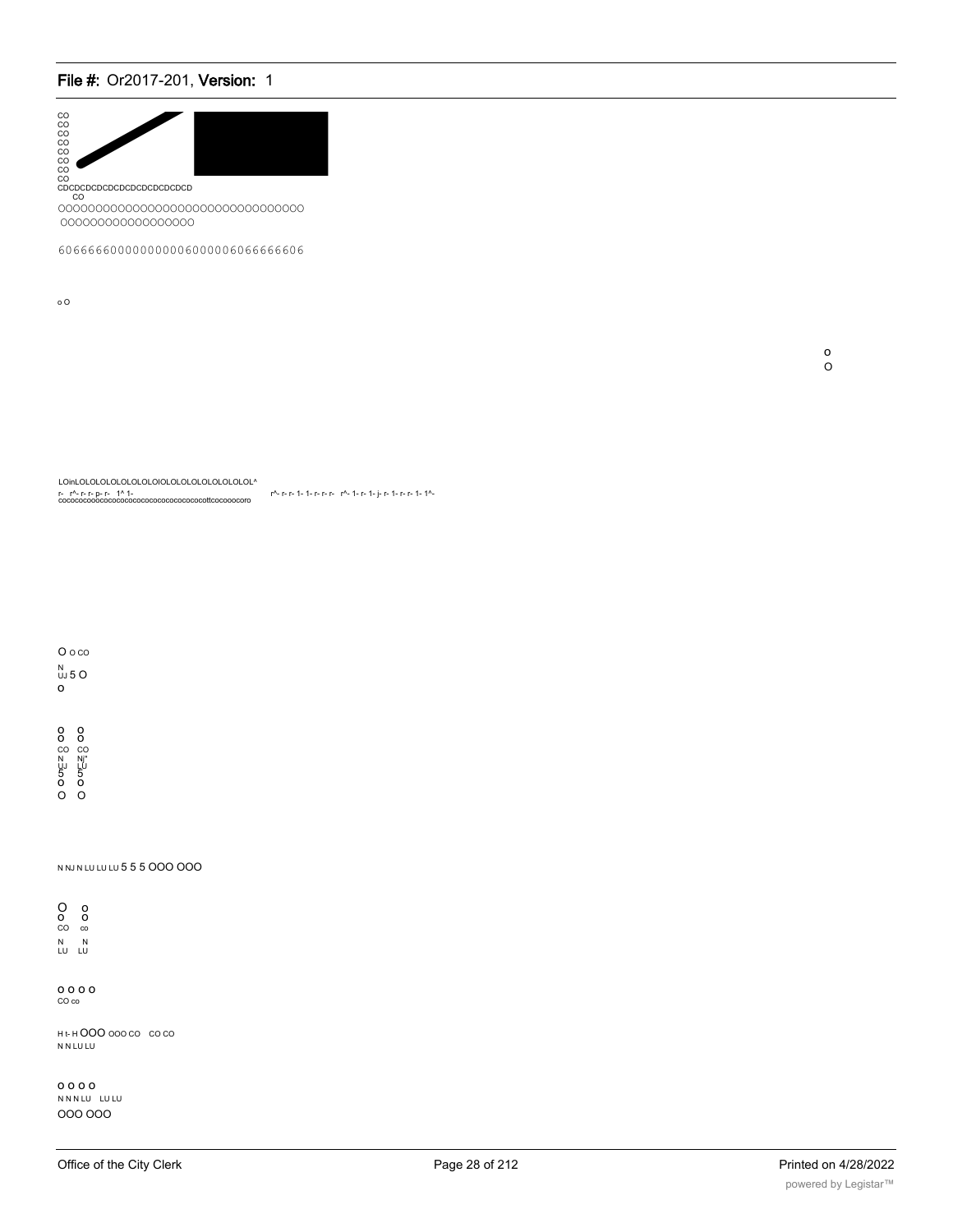| $\begin{array}{c} 0 \\ 0 \\ 0 \\ \hline \end{array}$                                                                                                                                                                                                                                                                                                                                                                                                               |
|--------------------------------------------------------------------------------------------------------------------------------------------------------------------------------------------------------------------------------------------------------------------------------------------------------------------------------------------------------------------------------------------------------------------------------------------------------------------|
| $0000$                                                                                                                                                                                                                                                                                                                                                                                                                                                             |
| $\begin{array}{ccc} \text{CO} & \text{CO} \\ \text{CC} & \text{CT} \end{array}$<br>$\mathsf{o}$<br>$\circ$<br>$\frac{1}{2}$<br>$\frac{1}{2}$<br>$\frac{1}{2}$<br>$\frac{1}{2}$<br>$\frac{1}{2}$<br>$\frac{1}{2}$<br>$\frac{1}{2}$<br>$\frac{1}{2}$<br>$\frac{1}{2}$<br>$\frac{1}{2}$<br>$\frac{1}{2}$<br>$\frac{1}{2}$<br>$\frac{1}{2}$<br>$\frac{1}{2}$<br>$\frac{1}{2}$<br>$\frac{1}{2}$<br>$\frac{1}{2}$<br>$\frac{1}{2}$<br>$\frac{1}{2}$<br>$\frac{1}{2}$<br> |
| co co<br>rr rr<br>$\begin{array}{c} 8^{\circ} \cdot 6^{\circ} \\ 8^{\circ} \cdot 8 \\ 1^{\circ} \cdot 8 \\ 0^{\circ} \end{array}$<br>$\circ$<br>$>->-$<br>$\frac{H}{C}$ of co<br>$\frac{F}{C}$ or $\frac{F}{C}$<br>$\begin{array}{ccc}\n & \circ & \circ & \circ \\  & \circ & \circ & \circ \\  & \circ & \circ & \circ \\  & \circ & \circ & \circ\n\end{array}$<br>$\bullet$ 00                                                                                 |
| $\overset{\text{co}}{\mathfrak{p}}\overset{\text{co}}{\mathfrak{r}}$<br>$\begin{array}{ccc} & \text{SO}^n\text{CO}^n \\ \text{O} & \text{O} & \text{O} \\ \text{O} & \text{O} & \text{O} \\ \text{O} & \text{O} & \text{O} \end{array}$                                                                                                                                                                                                                            |
| င္၀ င္၀ $\frac{rr}{r}$<br>$\frac{X}{\mathbf{S}^{\mathbf{O}}}$ " င္ဆစ"<br>$\sum_{i=1}^{x}$<br>$\overline{\mathbf{O}}$<br>$\mathsf{o}$<br>$\bullet$                                                                                                                                                                                                                                                                                                                  |
| CO CO<br>$rr$ $rr$<br>ණු, රු,<br>$\begin{matrix} \check{\circ} & \check{\circ} \\ \circ & \circ \end{matrix}$<br>$0$ 0<br>CD CD CD CD CO<br>CD CD O O<br>CO CO O O<br>IN CM (N<br>CNCNCNCNCNCNCNCN <ncncnjc^<br>CIOCOCOCOCOCOCOOOCOCOCOCOCOOOCO<br/><math>\cos</math><br/><math>T = 0T</math><br/><math>{}^{128}</math></ncncnjc^<br>                                                                                                                              |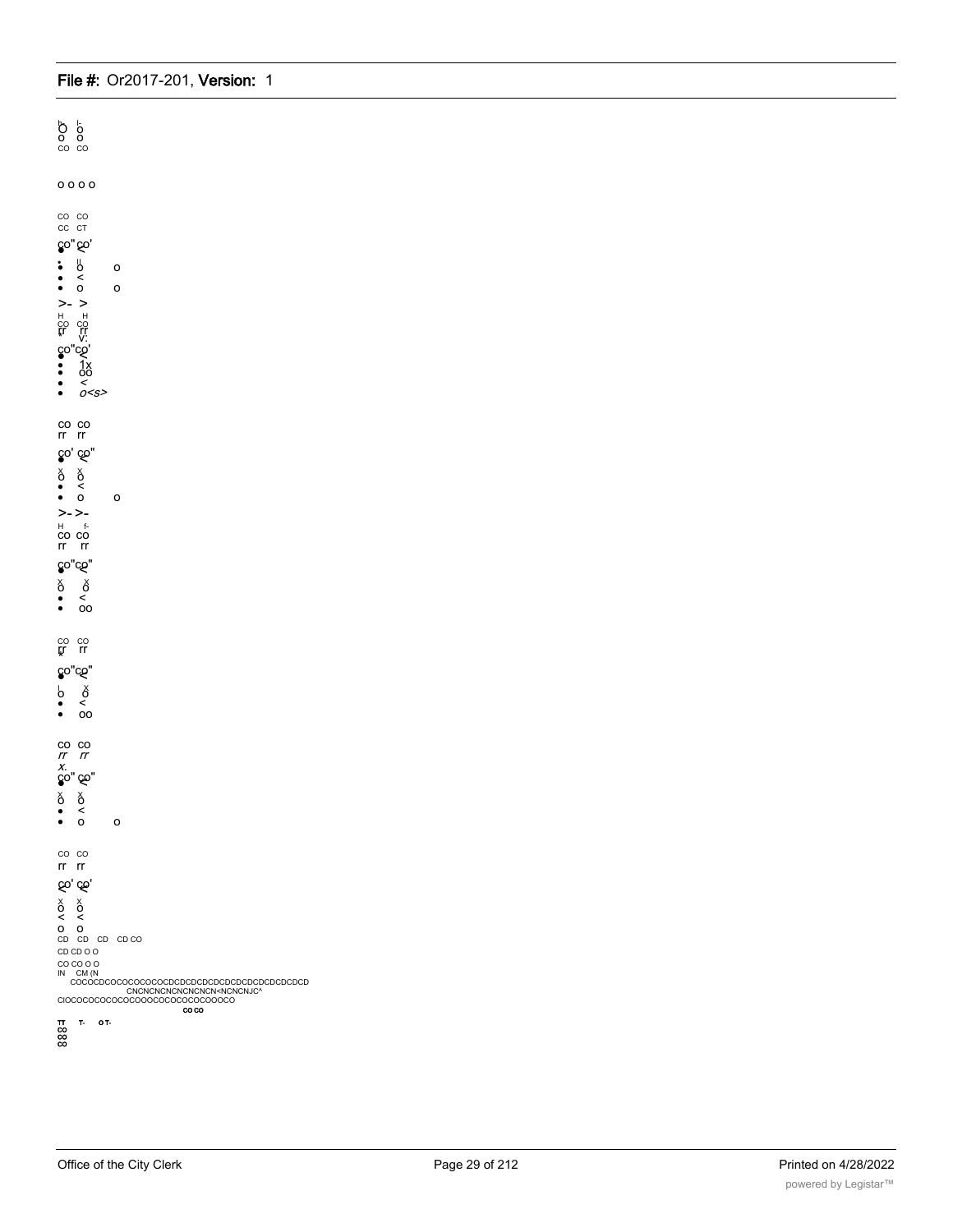$\infty$ 

 ${\tt COCDCDCDCDCDCDCDCDCD}$ 

 $\label{eq:10} \begin{minipage}{0.03\textwidth} \begin{tabular}{l} \multicolumn{1}{c} {\textbf{A}} & \multicolumn{1}{c} {\textbf{A}} & \multicolumn{1}{c} {\textbf{A}} \\ \multicolumn{1}{c} {\textbf{A}} & \multicolumn{1}{c} {\textbf{A}} & \multicolumn{1}{c} {\textbf{A}} \\ \multicolumn{1}{c} {\textbf{A}} & \multicolumn{1}{c} {\textbf{A}} & \multicolumn{1}{c} {\textbf{A}} \\ \multicolumn{1}{c} {\textbf{A}} & \multicolumn{1}{c} {\textbf{A}} & \multicolumn{1}{c} {\textbf{$ 

co CC<br>co co co co<br>colololocpcpcpcpcpcpcpcp 

 $\overline{\text{co}}$   $\overline{\text{cc}}$  $x^2$  < 10 < 0 co co cc cc ço co  $\cdot$  bo  $\bullet$  <  $O$  CD zz<br>bo  $\begin{array}{c} \mathsf{Z} \ \mathsf{Z} \\ 33 \end{array}$  $\begin{array}{c} 2 Z \parallel \\ O \vert 0 \end{array}$  $3332 <$  $\mathsf{Q}\,\mathsf{Q}$ D a da<br>CCCMM<br>D a da  $\begin{array}{l} {\rm cc} \hspace{0.2cm} {\rm cc} \hspace{0.2cm} {\rm cc} \hspace{0.2cm} {\rm rc} \hspace{0.2cm} {\rm rc} \hspace{0.2cm} \\ {\rm w} \hspace{0.2cm} \hspace{0.2cm} {\rm w} \hspace{0.2cm} {\rm L} \hspace{0.2cm} {\rm u} \hspace{0.2cm} {\rm m} \end{array}$  $_{\text{qqq}}$ >><<< cc rc cc lu uj lu avvo<br>ovvo **cc cc**<br>ພພ ے<br>و  $Z$   $Z$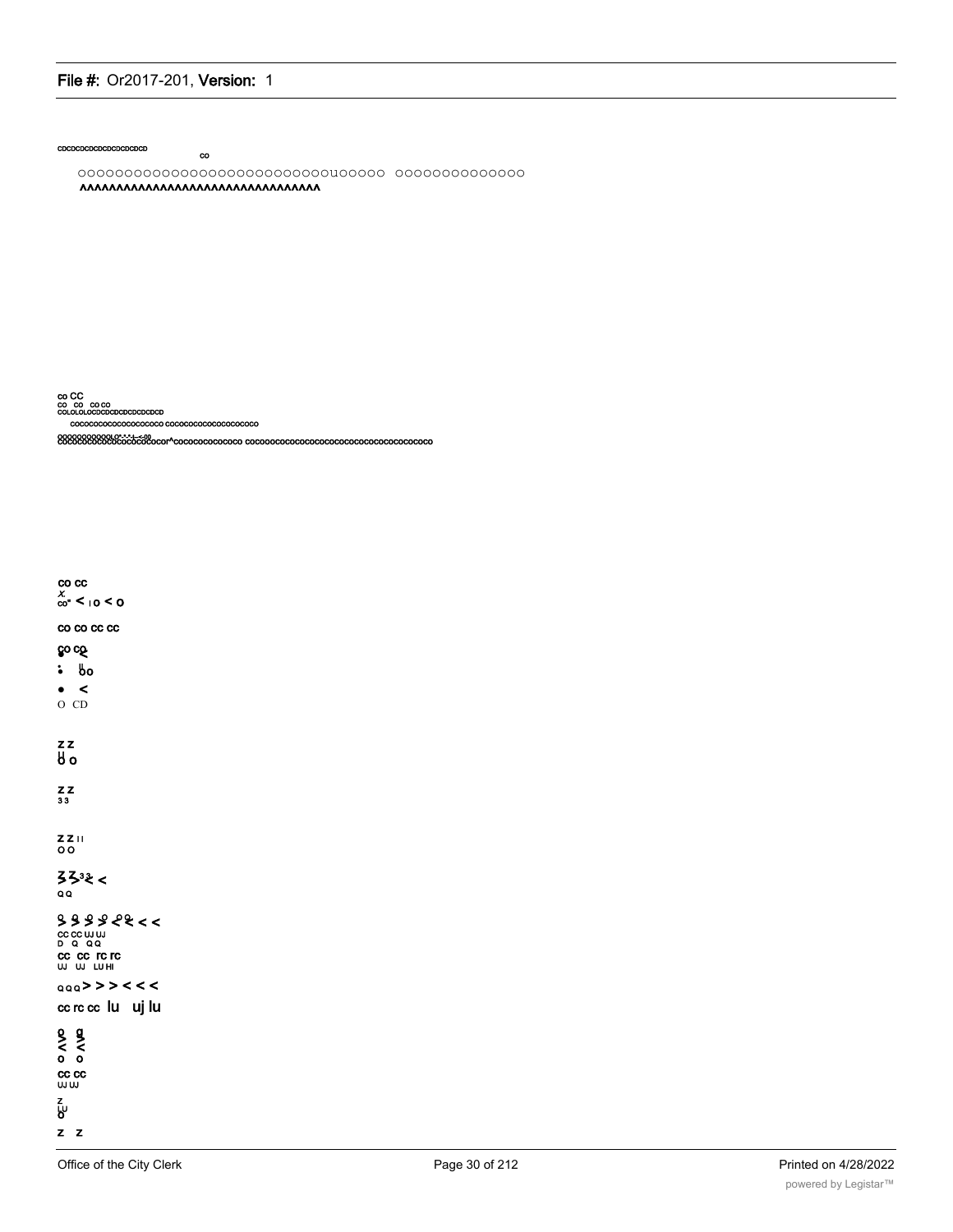| <b>BoxA</b>                                                          |     |                  |
|----------------------------------------------------------------------|-----|------------------|
| 828<br>828                                                           |     |                  |
| 8<br>83<br>10<br>10<br>10                                            |     |                  |
| 00Z<br>$\text{rc}\,\text{o}^3$ <<br>co coco                          |     |                  |
| $^{\circ}$<br>CNCNCNCNCNCNCNCNCN<br>O O CN CN CO CD<br>CN CN CD CD   |     |                  |
| CN CN CN CN CN CO<br>CD<br>CO<br>CD CO<br>CN CN CD CD<br>CD CN<br>CD |     |                  |
| CNCNCNCNCNCNCNCNCNCNCNCNCN                                           |     |                  |
|                                                                      | £ O | CNCOCOCOCOCOCNCN |
|                                                                      |     |                  |
|                                                                      |     |                  |

OOOOOOOOOOOOOOOOOOOOOOOOOOOOOOOOO

CO CO CO

| CO CO CO 00 CO       | CO |    | co co |    |  |  |  |  |  |  |    |     |    |     |    |       |
|----------------------|----|----|-------|----|--|--|--|--|--|--|----|-----|----|-----|----|-------|
| COCOCOOOCOCOOOCOCOCO |    |    |       |    |  |  |  |  |  |  |    |     |    |     |    |       |
| $CO$ $CO$ $CO$       |    | CO | CO.   | CO |  |  |  |  |  |  | CO | CO. | CO | CO. | CO | co co |

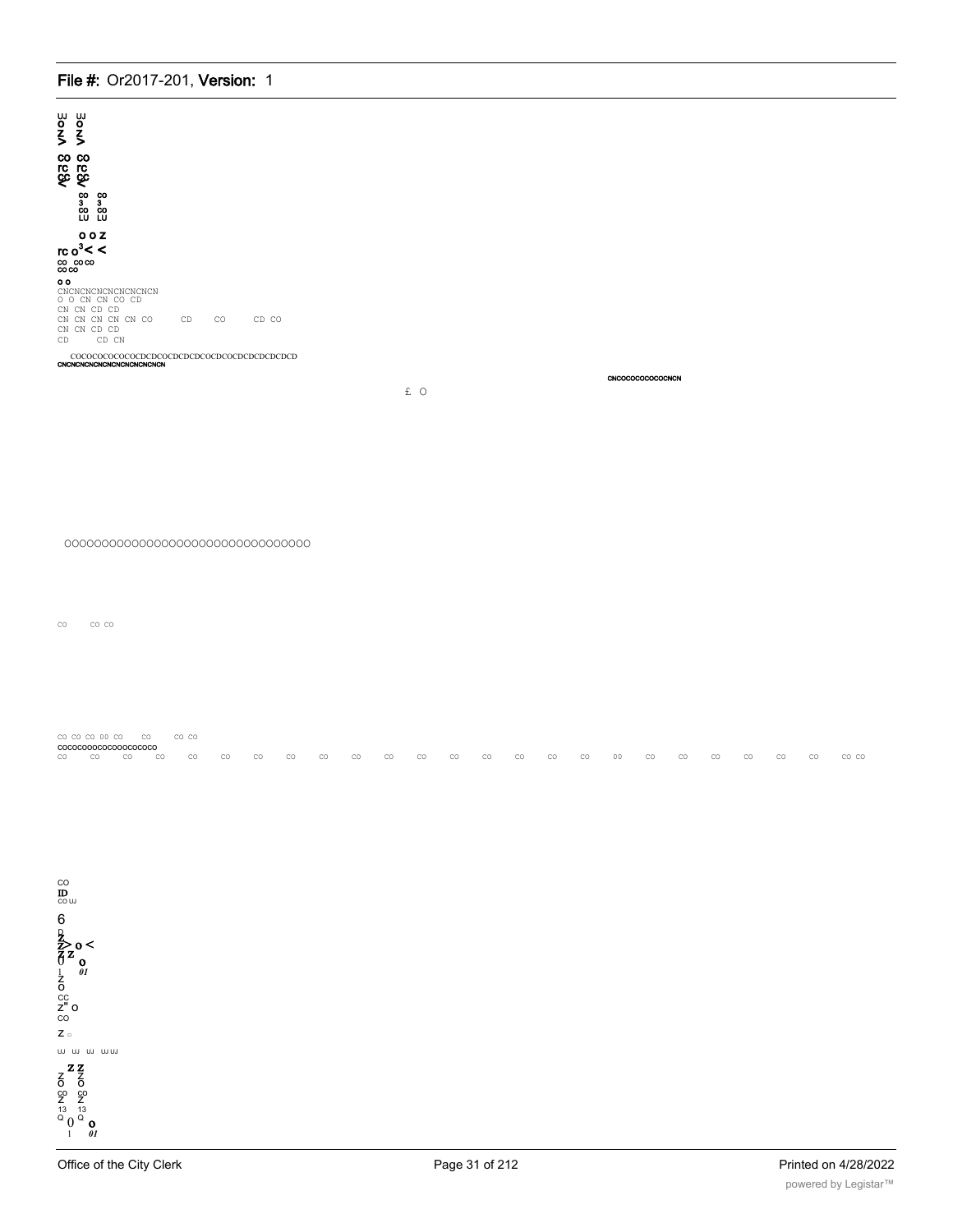$Z$   $Z$  $0 0$ <br>  $0 0$ <br>  $z$  2<br>  $13 13$  $a \quad a$  $UJ$ o ax 不  $\overline{\mathsf{K}}$ ð  $\overline{5}$  $\circ$   $\circ$  $\begin{array}{c} 5.5 \\ \text{\textcircled{\tiny{1}}} \\ \text{\textcircled{\tiny{1}}} \end{array}$  $tr$   $tr$  $\mathsf Q$   $\mathsf Q$  ${\rm tr}\,{\rm tr}$  $QQ$ **cr tr**<br> $UJLUUJ < 6K$  xxx 000 2 2 2  $000000$  $\mathsf{z}$ بو °<br>پ  $\frac{cc}{d}$  tr  $\frac{\text{cc}}{\text{w} \text{u} \text{u}} <$  < < xxx 000 2 2 2 4 0 cc cc  $0.00000$ <br>
UJLULU<2< xxx 000 2 2 2  $_{cc}^{\circ}$  o LL  $\mathsf{Z}% _{0}$  $22$  LU LU LU  $<$  <  $<$  xxx 000 2 2 2  $QCCOLL$  $\mathsf{Z}% _{0}$  $\mathsf Q$ CN CN LO LO CNCNCNCNggggg<br>CNCNCNCNCNCNCOCOCOCOCOCOCOOOO 3 S 5  $i-0$  $\underset{\circ\circ}{\text{lo}}\ n.$ от-<br>9 г«- $O Tf$ 

#### $M COOV$

 $^{\wedge}$  CO O t-

*(D(DQ><VQ)Q>\\\Q)Q>COQ|Q><D<D<D<D<D<D<D<D<D<D<D<D<D<DQ><DQ)Q>CQ<br>CQ<br>CQ<br>CQ<br>CQ<br>CQ<br>CQ<br>CQ<br>CQ<br>CQ* 

 $CD$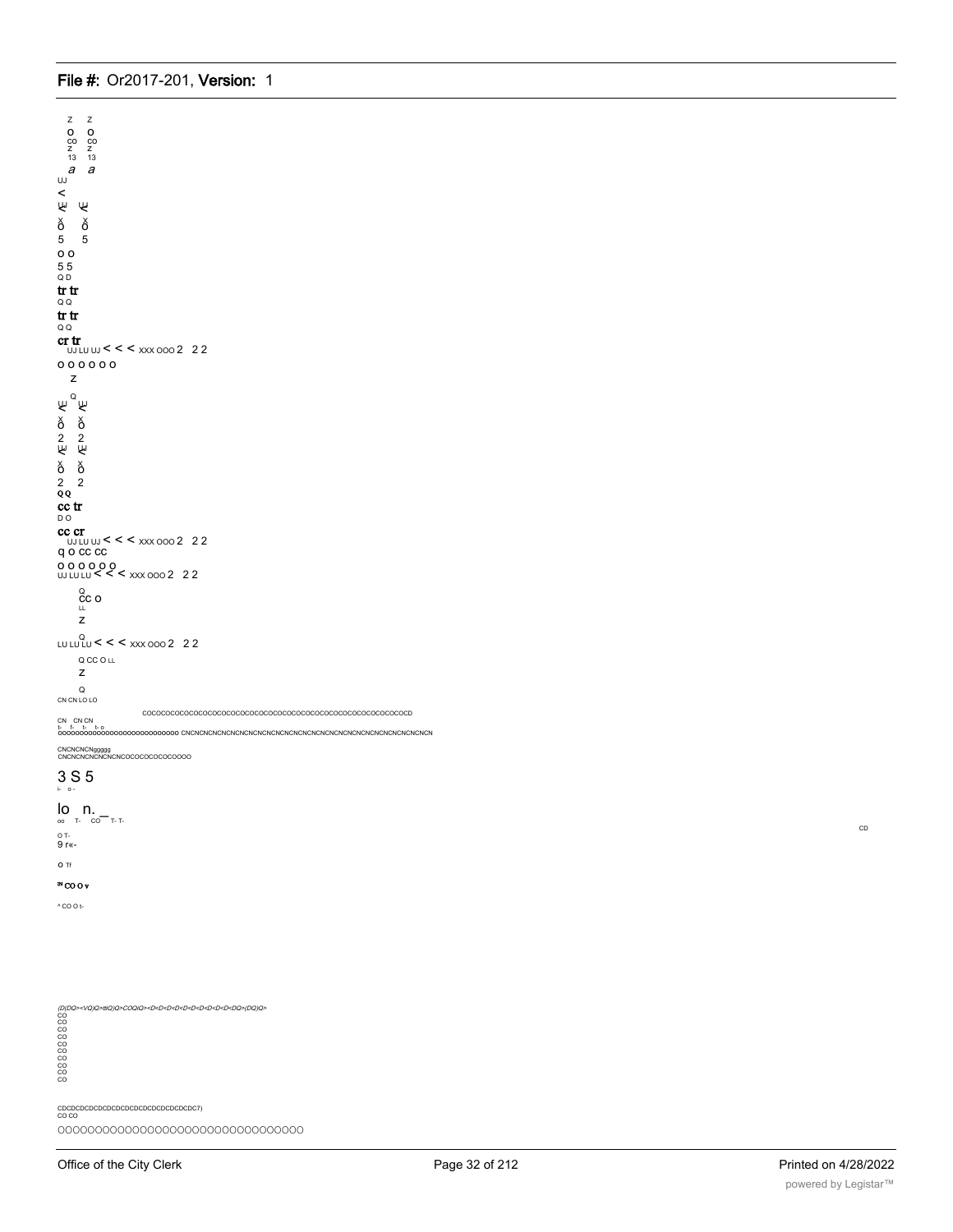0000000000000000000

00000000000000000000 006000606666

 $\begin{array}{cc} \text{LO} & \text{LO} & \text{loc} \ \text{CO} & \text{CO} & \text{CO} \end{array}$ 

cococococococococo 

 $\frac{1}{6}$  $\begin{array}{c}\n0 \\
C \\
L \\
Z \\
Z \\
13 Q\n\end{array}$  $rac{1}{2}$  $\mathop{\rm CC}_\text{LC}$ o L<br>Z<br>Z3 Q<br>XXX 000  $_{cc}^{DQ}$   $_{cc}$   $_{OQ}$  $_{0}^{0}$   $_{0}^{0}$   $_{0}^{0}$  $QCCO<sub>IL</sub>$  $\overline{z}$  $\begin{array}{c}\n0 \\
0 \\
\hline\n13 \\
\hline\nZ\n\end{array}$  $\begin{array}{c}\n\text{LU} \\
13\n\end{array}$  $\mathsf{z}$  $\bullet$  $\,<$  $\begin{array}{c}\n2 \\
\underline{\phantom{0}} \\
\underline{\phantom{0}} \\
\underline{\phantom{0}} \\
0\n\end{array}$  $\sum_{k=1}^{n}$  $\overline{22}$  $252$ <br> $252$ <br> $252$ <br> $252$  $\mathsf{o}$  $+LU$  -LU -LU LU  $\zeta$ <br> $2$ <br> $2$ <br> $\zeta$ <br> $2$ <br> $\zeta$ <br> $2$ <br><br> $\zeta$ <br> $2$ <br><br><br><br><br><br><br><br><br><br><br><br><br><br><br><br>  $\mathbf{L}$  $^{10}_{60} < 0$  $n;$  $\mathbf{or}$  $\mathsf Q$ 

 $\circ$  $\mathsf{o}$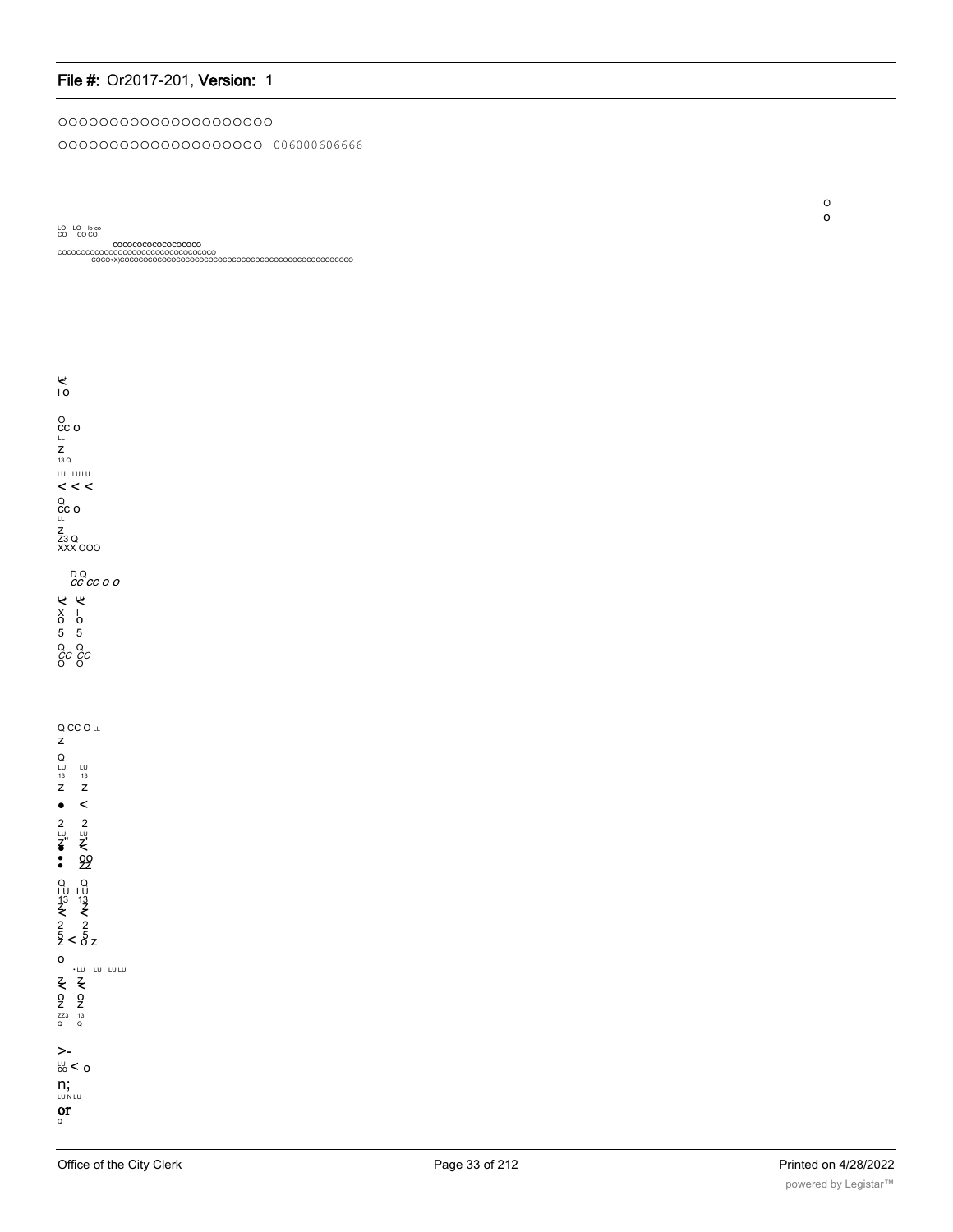

Office of the City Clerk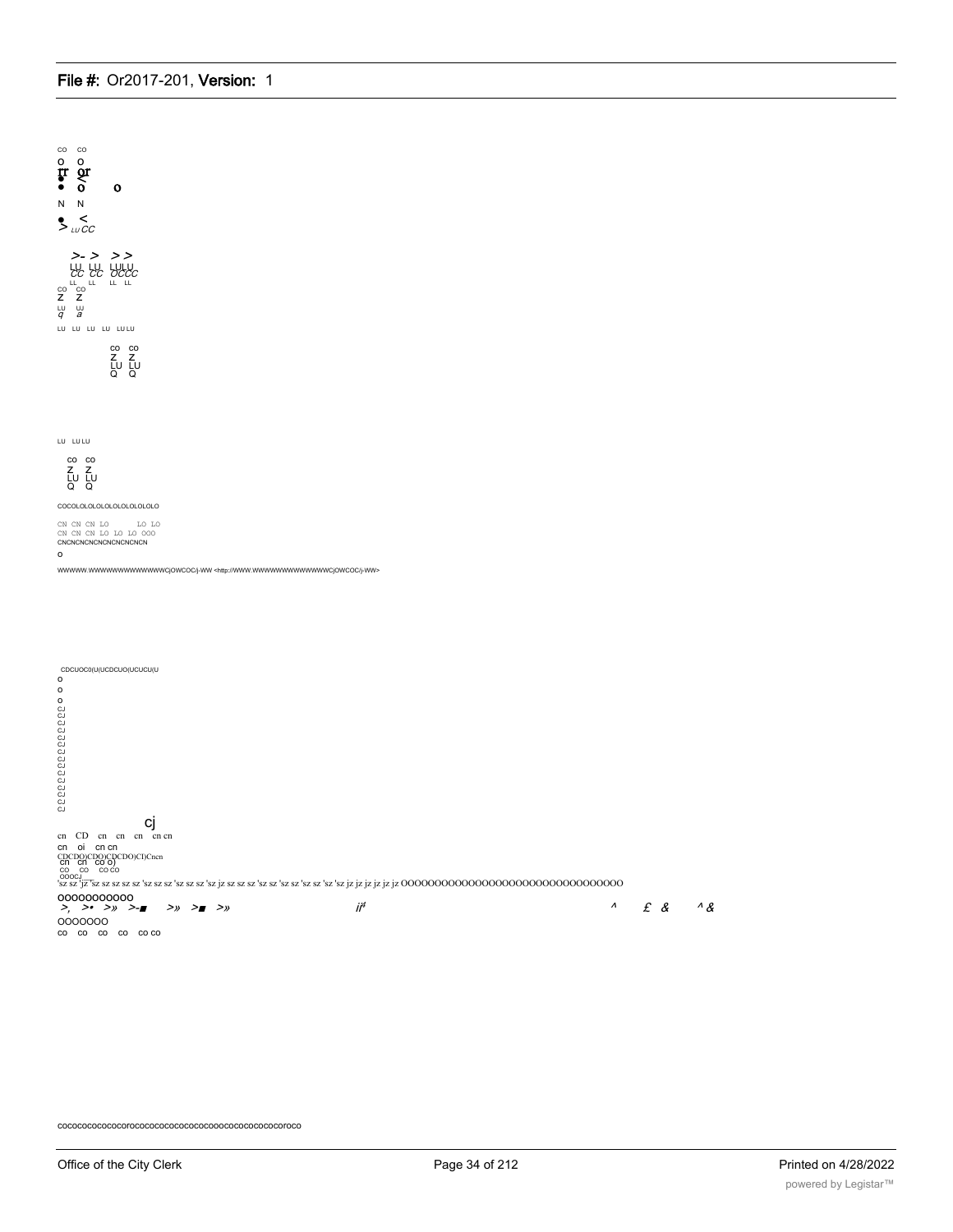COCOCOCOCOCOCOCOCOCOCOCOCOCOCOCOCOCOCOCOCOCOCOCOCOCOCOCOCOCOCOCOCO

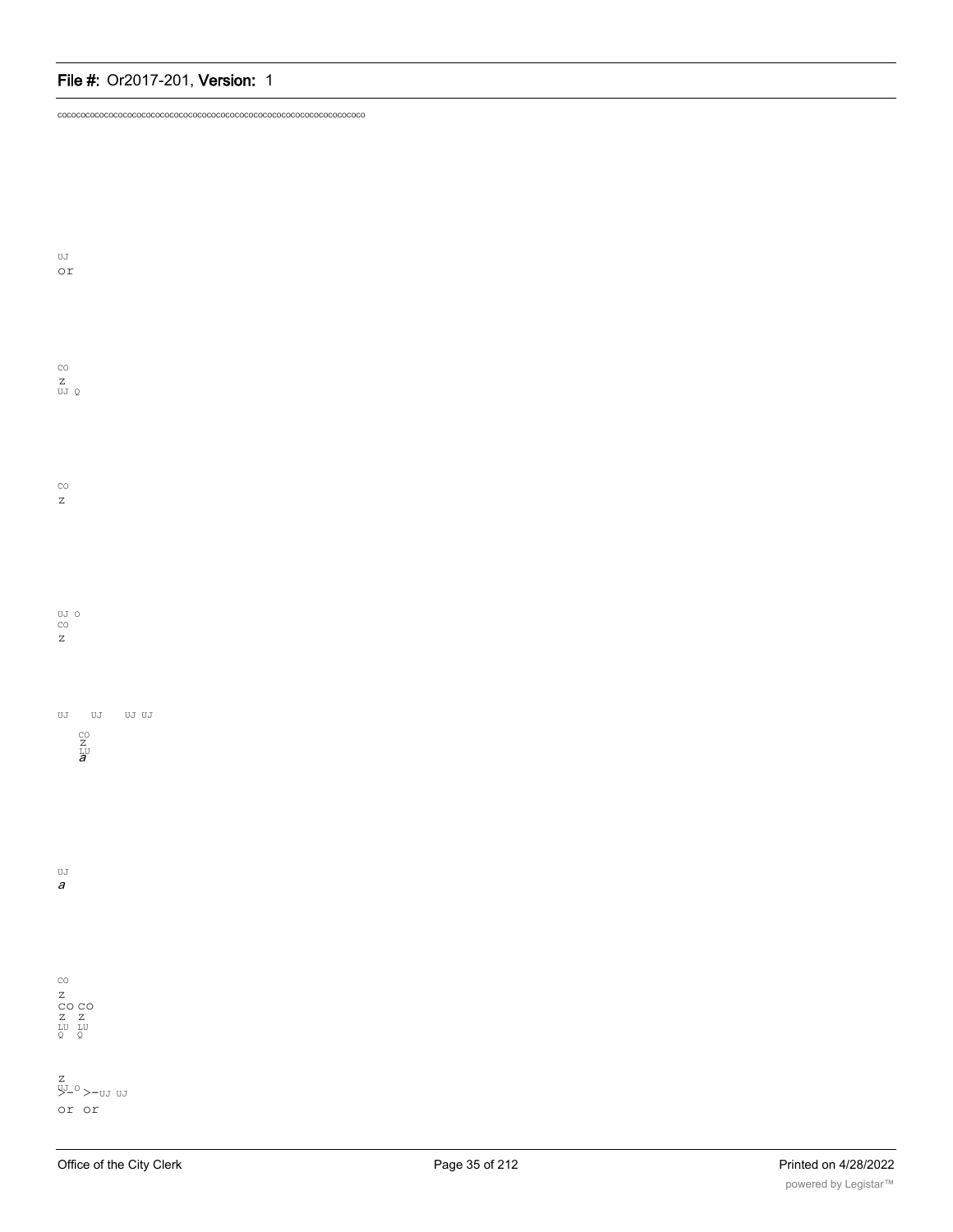| UJ UJ                                                                                                                                                                                                                                                                                                                                                                                                                                                                  | >->->-UJ UJUJ                                                                                                                                                                                       |  |  |  |
|------------------------------------------------------------------------------------------------------------------------------------------------------------------------------------------------------------------------------------------------------------------------------------------------------------------------------------------------------------------------------------------------------------------------------------------------------------------------|-----------------------------------------------------------------------------------------------------------------------------------------------------------------------------------------------------|--|--|--|
|                                                                                                                                                                                                                                                                                                                                                                                                                                                                        | or or or                                                                                                                                                                                            |  |  |  |
| Ζ<br>LU Q<br><b>UJLUUJUJUJUJUJUJ</b>                                                                                                                                                                                                                                                                                                                                                                                                                                   |                                                                                                                                                                                                     |  |  |  |
| COCOCO<br>CO CO<br>ZZZZZZ<br>LULULU LU LU<br>QQQQQ                                                                                                                                                                                                                                                                                                                                                                                                                     |                                                                                                                                                                                                     |  |  |  |
| CO<br>3                                                                                                                                                                                                                                                                                                                                                                                                                                                                |                                                                                                                                                                                                     |  |  |  |
| 0Q<<br>$\begin{array}{l} \mathbf{L}^{\mathbf{U}} \\ \mathbf{L}^{\mathbf{U}} \\ \mathbf{L}^{\mathbf{U}} \\ \mathbf{L}^{\mathbf{U}} \\ \mathbf{L}^{\mathbf{U}} \\ \mathbf{L}^{\mathbf{U}} \\ \mathbf{L}^{\mathbf{U}} \\ \mathbf{L}^{\mathbf{U}} \\ \mathbf{L}^{\mathbf{U}} \\ \mathbf{L}^{\mathbf{U}} \\ \mathbf{L}^{\mathbf{U}} \\ \mathbf{L}^{\mathbf{U}} \\ \mathbf{L}^{\mathbf{U}} \\ \mathbf{L}^{\mathbf{U}} \\ \mathbf{L}^{\mathbf{U}} \\ \mathbf$<br>z<br>$\circ$ |                                                                                                                                                                                                     |  |  |  |
| or or or or or                                                                                                                                                                                                                                                                                                                                                                                                                                                         |                                                                                                                                                                                                     |  |  |  |
| <b>WOO</b><br>$rac{1}{2}$<br>$rac{1}{2}$<br>$rac{1}{2}$<br>$rac{1}{2}$<br>$rac{1}{2}$<br>$rac{1}{2}$<br>$rac{1}{2}$<br>$rac{1}{2}$<br>$rac{1}{2}$<br>$rac{1}{2}$<br>$rac{1}{2}$<br>$rac{1}{\alpha}$<br>$\frac{1}{6}$                                                                                                                                                                                                                                                   |                                                                                                                                                                                                     |  |  |  |
| CNCNCNCNCN CNCNCNCNCNCNCN                                                                                                                                                                                                                                                                                                                                                                                                                                              |                                                                                                                                                                                                     |  |  |  |
| dddddddddddddddd<br>CNCNCNCNCSCNCNCNCNCNCNCNCNCN                                                                                                                                                                                                                                                                                                                                                                                                                       |                                                                                                                                                                                                     |  |  |  |
| $2d - 696990$<br>$\circ$<br>$\star$<br>%<br>$\ast$<br>■^o-^ocoo-^oo-^coo-^coo-^                                                                                                                                                                                                                                                                                                                                                                                        | $0$ 0 $*$<br>$\star$ 0<br>%<br>$\star$<br>$\circ$<br>$% \mathcal{B} \rightarrow \mathcal{B}$<br>ο<br>$\circ$<br>%<br>$\ast$<br>$\mathcal{O}$<br>$V^{\circ}$<br>$\pmb{\ast}$<br>$\Lambda$<br>V<br>d> |  |  |  |

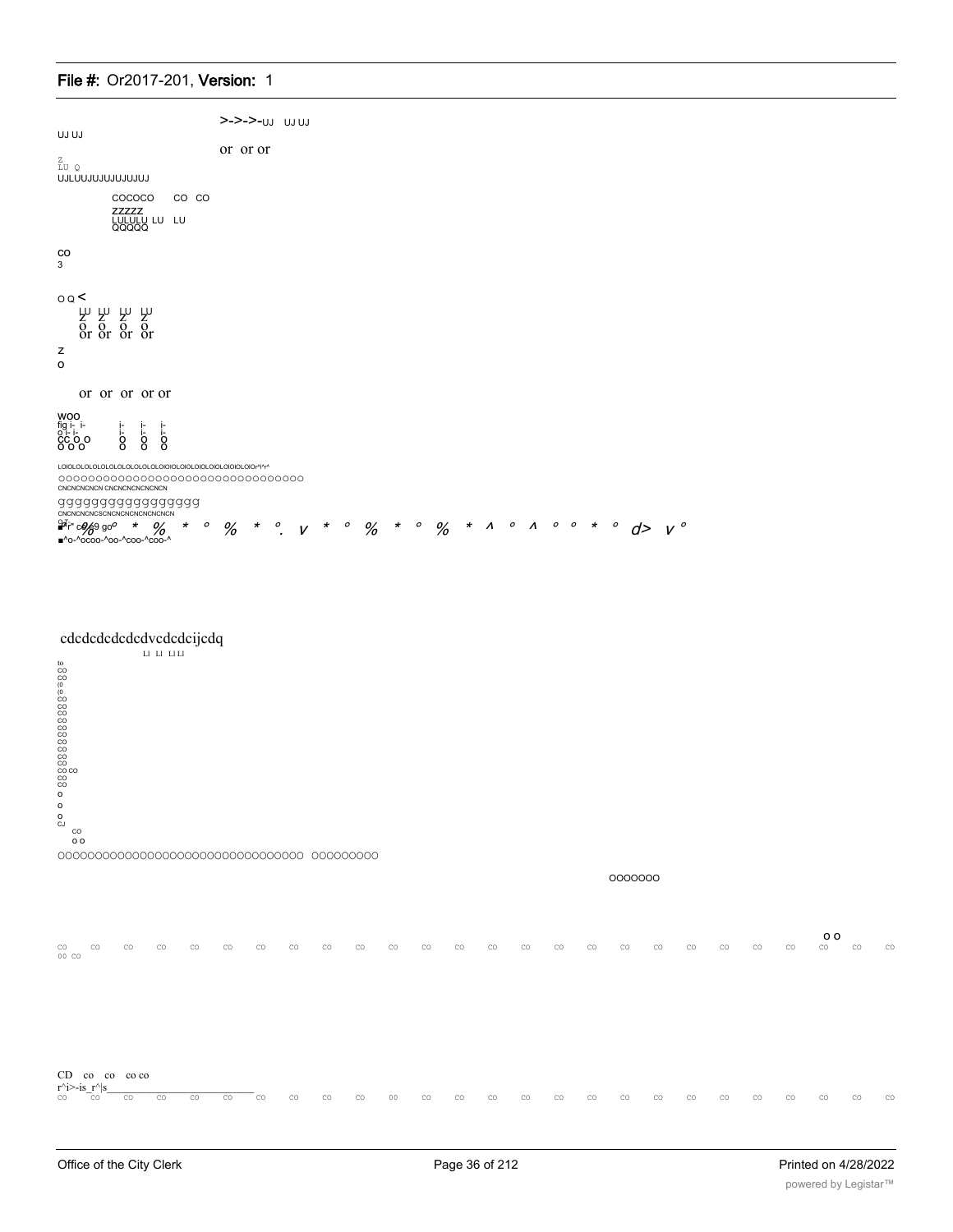$\circ$  $CO CO$  $_{\rm CO}$  $_{\rm CO}$ 

 $\bar{\omega}$  $\leq$  0  $>$ <br>  $>$ <br>
or or<br>
On CD<br>
CD CD<br>
Or Or  $>-\n 2\n or\n 0\n 0\n 0\n 0\n 0\n 0\n 0\n or\n or\n$ ‡ Godya±Gody<br>៖ Godya±Gody<br>៖ Godya=Gody<br>៖ Godya=Gody  $\frac{\partial f}{\partial r} = \frac{\partial f}{\partial r}$ <br>  $\frac{\partial f}{\partial r} = \frac{\partial f}{\partial r}$ <br>  $\frac{\partial f}{\partial r} = \frac{\partial f}{\partial r}$ <sub>Bo</sub>od Ial Bood<br>Bood Ial Bood<br>Ial Bood Ial Boo<sub>B</sub>  $\frac{10}{\sigma}$  or  $\sigma$   $\sigma$  $\delta$  $\delta$  $\begin{array}{c} 0 Z \\ 22222 \end{array}$  $2222$ <br>  $\frac{1}{2}$ <br>  $\frac{1}{2}$ <br>  $\frac{1}{2}$ <br>  $\frac{1}{2}$ <br>  $\frac{1}{2}$ <br>  $\frac{1}{2}$ <br>  $\frac{1}{2}$ <br>  $\frac{1}{2}$ <br>  $\frac{1}{2}$ <br>  $\frac{1}{2}$ <br>  $\frac{1}{2}$ <br>  $\frac{1}{2}$ <br>  $\frac{1}{2}$ <br>  $\frac{1}{2}$ <br>  $\frac{1}{2}$ <br>  $\frac{1}{2}$ <br>  $\frac{1}{2}$ <br>  $\frac{1}{2}$ 0 0 Z Z  $\circ$   $\circ$  $\text{C}\text{D}_{\ast}$   $\text{C}\text{D}_{\ast}$  CD CD CD OOO OOO OOO

- $\begin{array}{c}\nCD & CD \\
U & U\n\end{array}$
- $\begin{array}{c}\nCD & CD \\
VT & VT \\
0 & 0 \\
0 & 0\n\end{array}$
- 
- $0$  0

CD CD<br>LU LU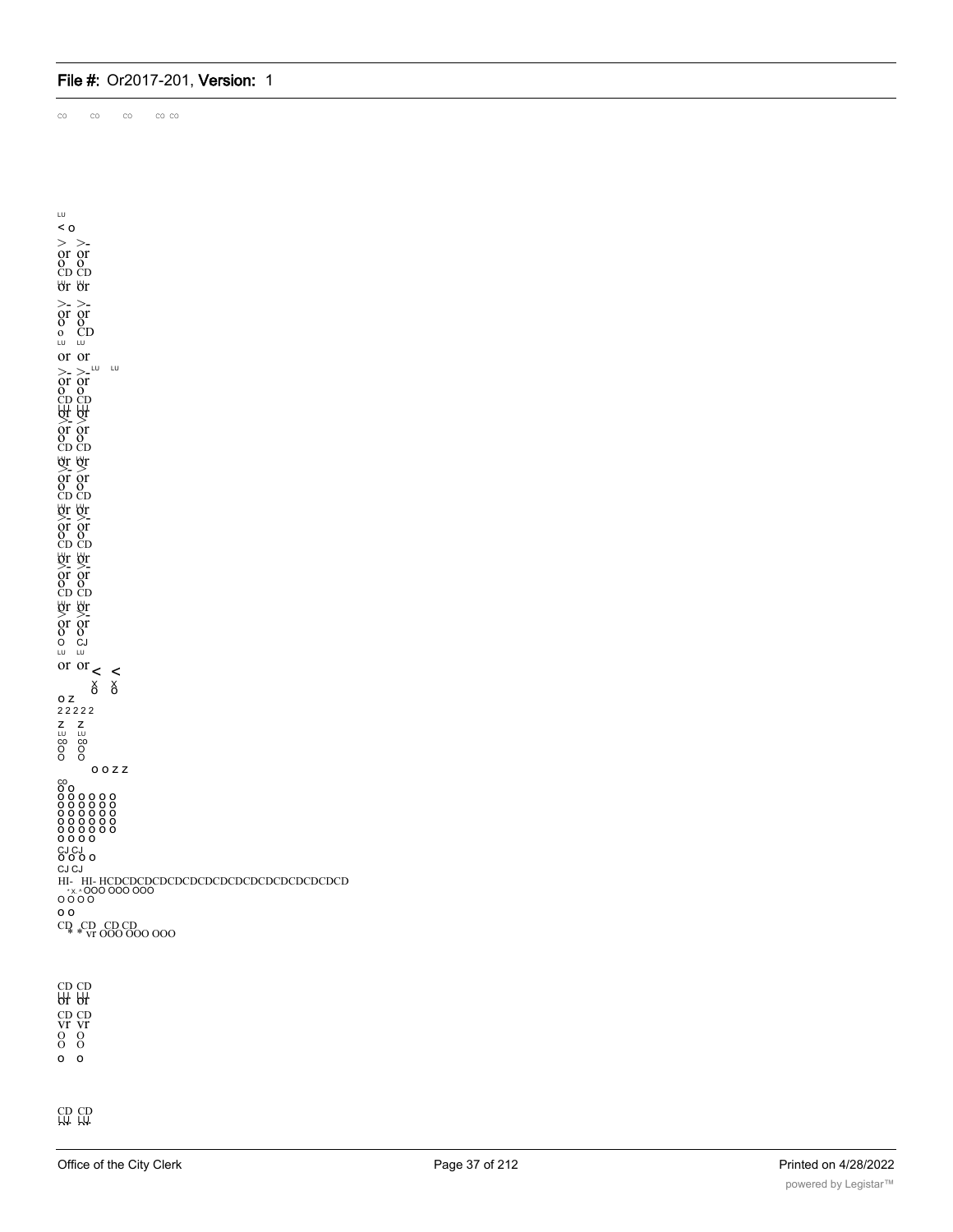| iv>wwy5WWWWWWWwwtvic/5wc/>i/>(/>t/3www<br>CO CT)<br>co                                                                                |             |             |    |             |    |             |    |             |       |  |  |
|---------------------------------------------------------------------------------------------------------------------------------------|-------------|-------------|----|-------------|----|-------------|----|-------------|-------|--|--|
|                                                                                                                                       | co<br>oi    |             |    |             |    |             |    |             |       |  |  |
| N <sub>N</sub><br>N<br>CO CO<br>CO.<br>CMCMCMCMCMCMCMCMCMCMCsl CO<br>co                                                               | $_{\rm CO}$ | $_{\rm CO}$ | CO | $_{\rm CO}$ | CO | $_{\rm CO}$ | CO | $_{\rm CO}$ | CO CO |  |  |
| CD CO CD CD CO                                                                                                                        |             |             |    |             |    |             |    |             |       |  |  |
| >->-<br>or or<br>0<br>0<br>ČD Ŏ<br>₩ ₩<br>$\Omega$<br>$\Omega$<br>ig<br>O<br>O<br>$\begin{smallmatrix} 0 \\ 0 \\ 0 \end{smallmatrix}$ |             |             |    |             |    |             |    |             |       |  |  |
| CD CD<br>vr vr<br>$\rm{^o_{o}}$<br>0<br>0<br>$\mathbf{o}$<br>0                                                                        |             |             |    |             |    |             |    |             |       |  |  |

wwy\*y}y\*c/>c/5<AcA

00AGCDC0CDC0CDCDCDCDVCUCDCL)CD-0CD<br>CO<br>CO<br>O

aOQCQ0)Q0)CQQCQC0O0)Cl)ancnCnCn010)C4C40)<br>CO CO

600000000600666660

ouo

 $\overline{\mathbf{o}}$ 

cDCDOCDCDCDCOCO\*-

 $> 0$ <br>
or or<br>
OD CD<br>
CD CD<br>
Ur Ur

 $\frac{\text{S}-\text{or o}}{\text{G}}$ <br>  $\frac{\text{G}}{\text{G}}$ <br>  $\frac{\text{G}}{\text{G}}$ <br>  $\frac{\text{G}}{\text{G}}$ <br>  $\frac{\text{G}}{\text{G}}$ <br>  $\frac{\text{G}}{\text{G}}$ 8<br>888888

CDCDCDCDCDCDCDCD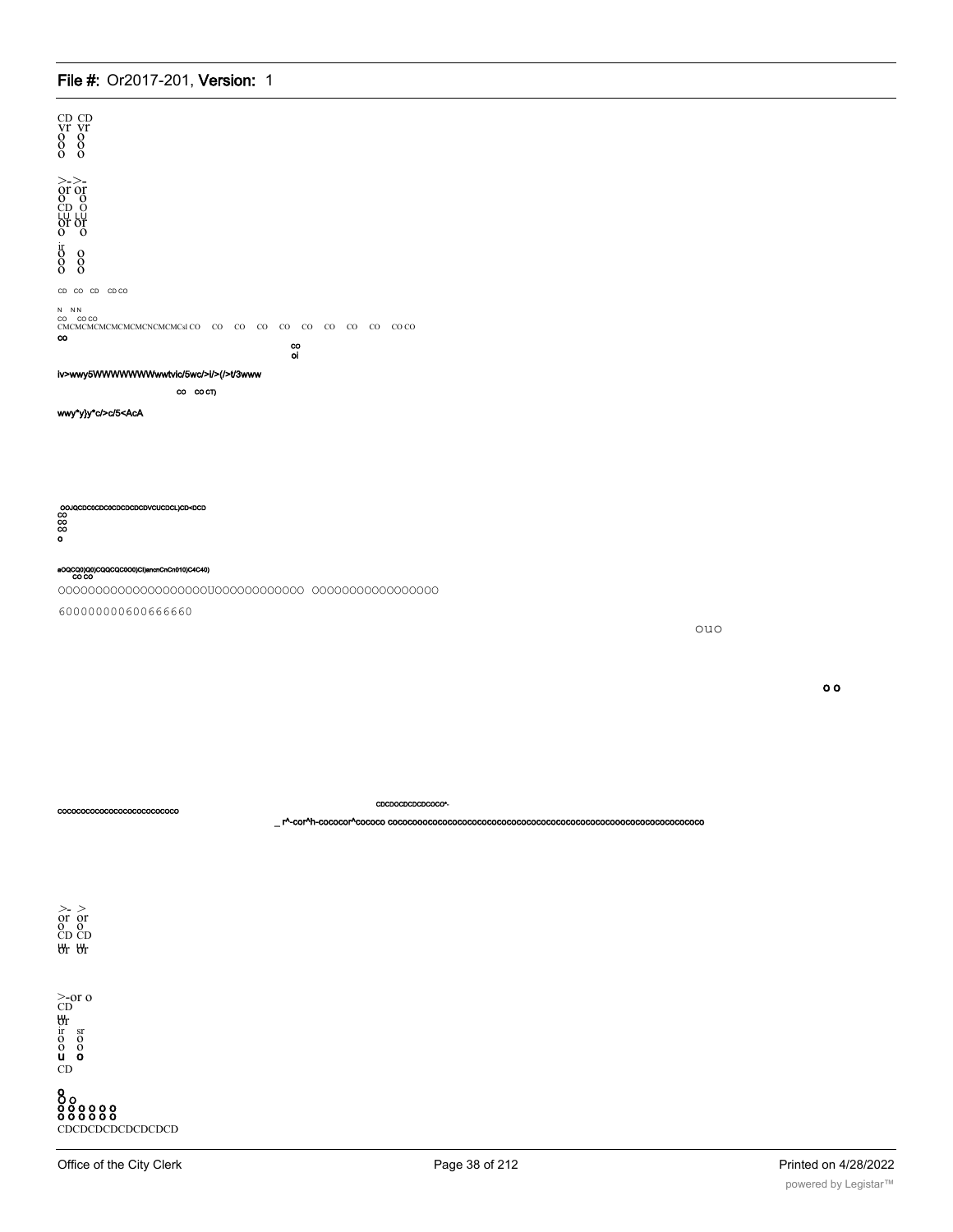

Office of the City Clerk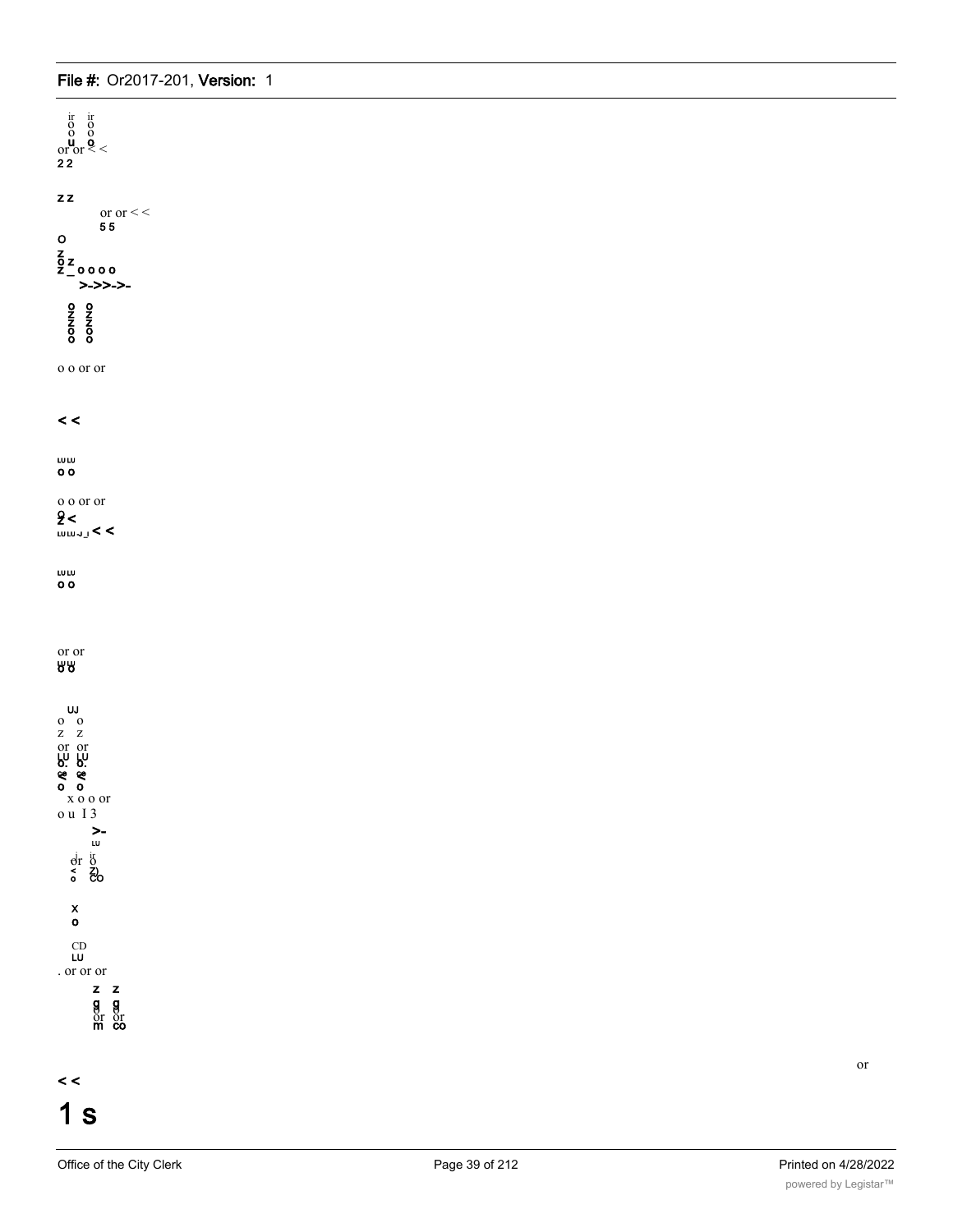Or<br>
W<br>
W<br>
W<br>
W<br>
13  $\sigma_{\rm L}^{\rm Qr}$  m co rtrivininininingDCDCDCDCDCDCDCDCOCDCDCOCOrCOCCOCDCDCDT-CNCNICD  $Tf = -t$ cocococococucucucoo cncficnoioDiconicncnDicnctciicono)  $O$   $O$  $>$  >. 6 6

co co co co co co

or or or or or or or cc  $QQ$ or or D Q  $\frac{\text{cc}}{\text{c}\,\text{o}}$ or or  $\delta r < i \, o$  $\frac{1}{5}$  $rac{6c}{\sin \alpha}$ ∗ §<sup>с</sup>წე∘  $\frac{1}{2}$  =  $\frac{2}{3}$  =  $\frac{1}{2}$  =  $\frac{1}{2}$  $\overset{\shortmid }{\mathcal{S}}$ SC<br>WQWNH μ<br>ΘΦχ×γα<br>Σοος<br>Σοος

LU LU

 $\circ$  $\mathsf{o}$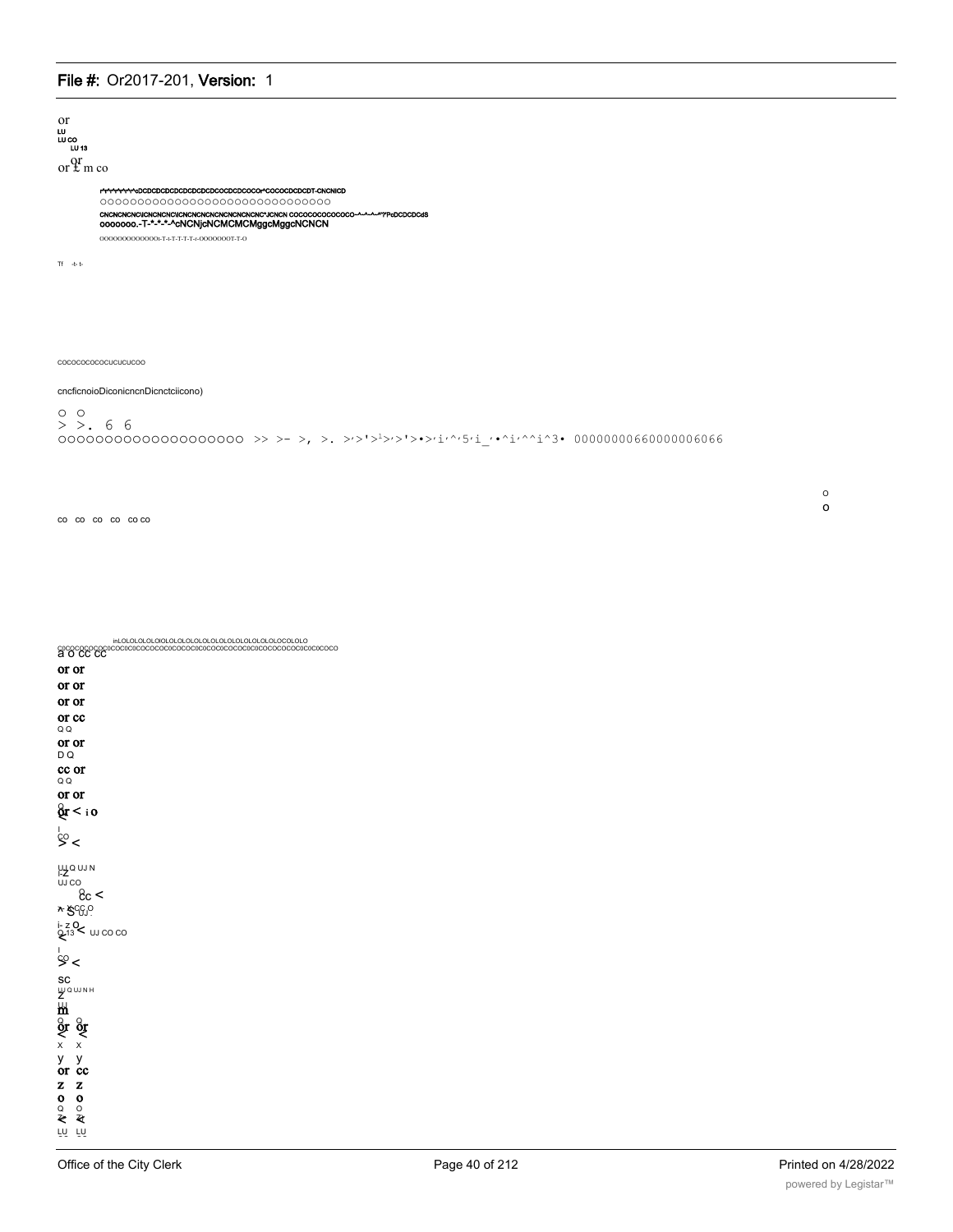$CO$   $CO$ 

 $\bullet \quad \lt \lt$  $\,$  o or or  $\,$ y y or cc y y α ο α ο α ε ω ⊗ε ω⊗ γ σ z' ο οιλ ω δ γ σ z' ο οιλ ω δ γ σ z' ο οιλ ω δ γ σ z' ο οιλ ω δ γ σ τ' ο οιλ ω δ γ στ  $Z$   $Z$   $Q$   $Q$   $Q$   $Q$ co co y or z z" o <sub>o d d</sub> z y or<br>
z o o d d d ω c o α d α α α α α α α α α α α φ<br>
l ω ω ο α α α α α φ φ ζ  $LU - LU$  $\begin{array}{c}\n 20000 \\
 20000 \\
 20000 \\
 2000\n \end{array}$ or  $\mathsf{z}$  $_{\mathrm{Q_{13}}<}^{\mathrm{O}}$  $cc$   $cc$ NONDER V38<br>SENDER V38  $>$  > >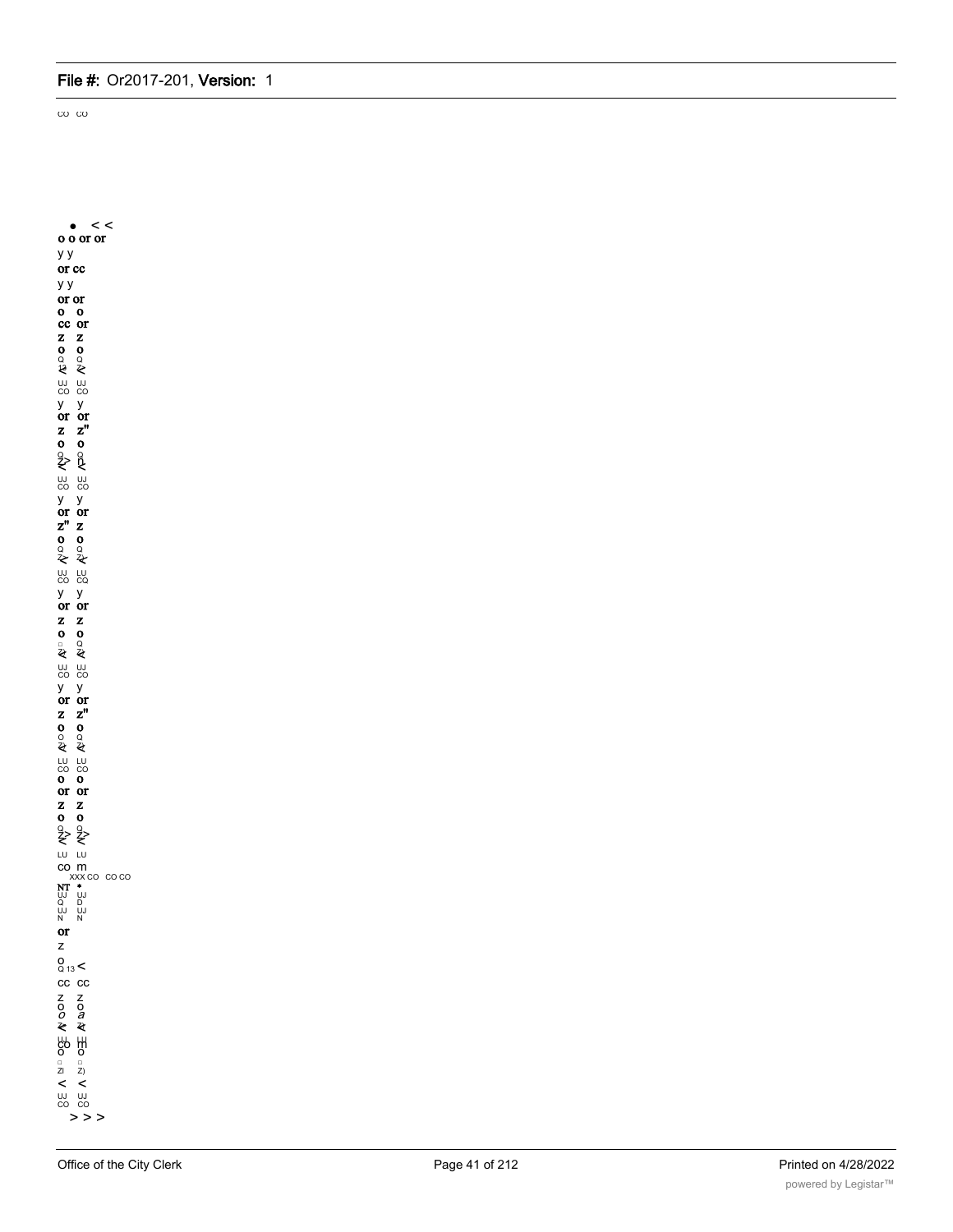| - < <                                                                                                                       |
|-----------------------------------------------------------------------------------------------------------------------------|
| 000<br>LU LU CO CO                                                                                                          |
| でくしょう ひょうしょう そうしょう<br>æ                                                                                                     |
| LU.<br>UJ<br>LU<br>CO.<br>CO CO                                                                                             |
| CO CO<br>CO.<br>COCOCOCOCDCDCOCDCO                                                                                          |
| COCOO<br>UJ LU CO CO                                                                                                        |
| CNO1010101010101010101<br>CN CM CN OJCN<br>$\overline{0}$<br>$\overline{10}$<br>LO <sub>1</sub><br>LO LO<br>$\overline{10}$ |
| COCOCOCOCOCOCOCOCOCOCOCOCOCOCOCOCOCO                                                                                        |
| α<br>g<br>oi CN<br>ā<br>oi oj                                                                                               |
| OJ OJ<br>O <sub>1</sub>                                                                                                     |
| CN OJ OJOJ                                                                                                                  |
| CNOIOJOIOJOJOJOICNJOJOJOJOJOJCNCNCNCNCNLO LO LO LO LO LO LO IO LO LO LO LO LO LO LO LO LO LO LO LO<br>CNO10101010101010101  |
| $0 \leq D$                                                                                                                  |
| CN m CM                                                                                                                     |

STASTIN. OPALOPA COTTOCOTrocOTJ-OCOTJ-OTJ-TJ-OCOTrO lo in Iti Its to trs lot lo lo lo lo It> lo It> tr> <r> <n <r>

> $0<sub>5</sub>$  $\,6$

00 CX3 CX3 CXD  $CX^A$   $CX^A$  00 GO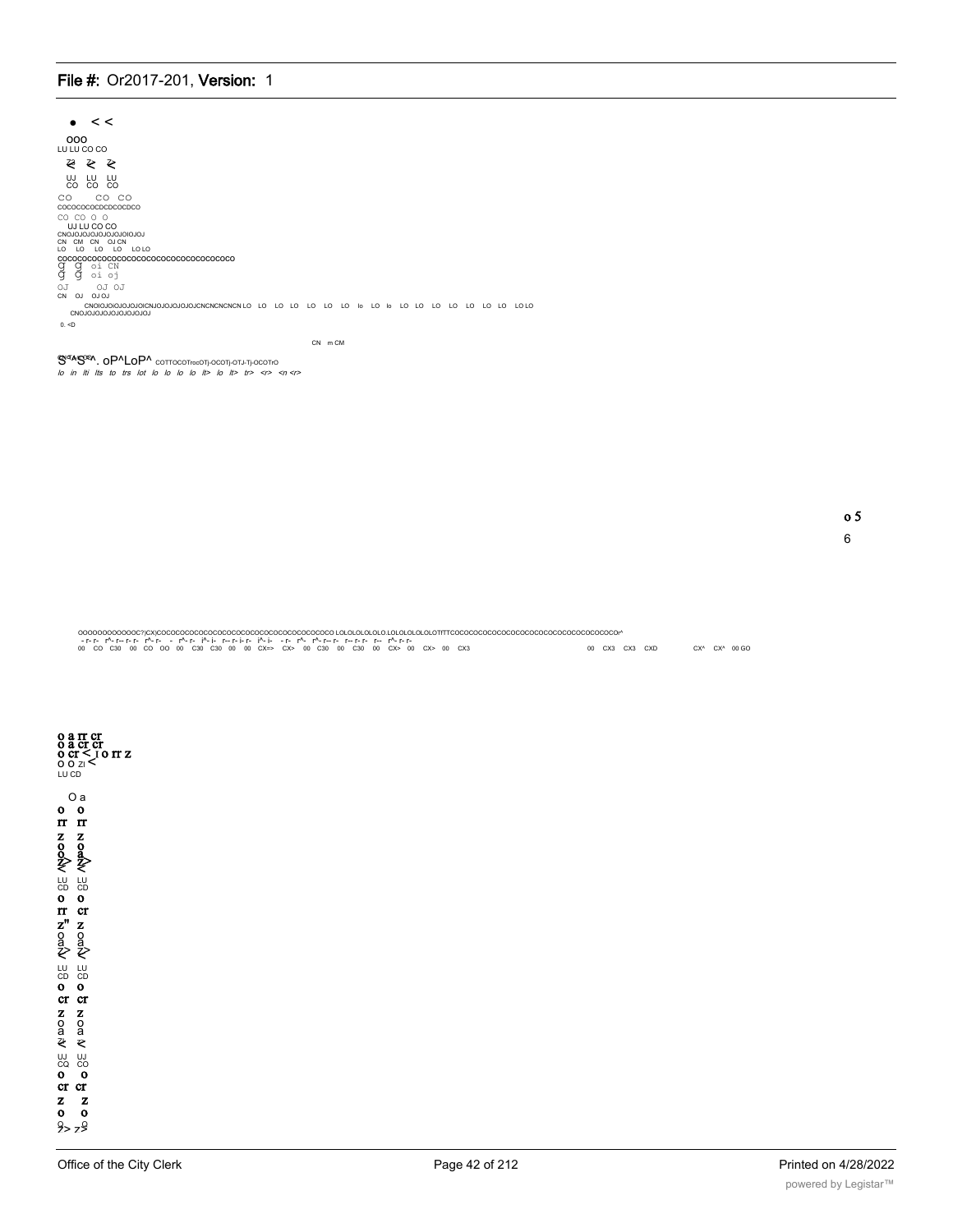|                                                                                                                                                                                                                                                                                                                                                                                          |                                                                                              | File #: Or2017-201, Version: 1 |
|------------------------------------------------------------------------------------------------------------------------------------------------------------------------------------------------------------------------------------------------------------------------------------------------------------------------------------------------------------------------------------------|----------------------------------------------------------------------------------------------|--------------------------------|
| $\sim$ $\sim$<br>LU LU<br>CD CD<br>$cr$ $rr$<br>$0$ 0<br>cr cr<br>$\mathbf{z}$<br>$\begin{bmatrix} 0 & 0 \\ 0 & 0 \\ \mathbb{Q} & \mathbb{Q} \end{bmatrix}$<br>CD CD                                                                                                                                                                                                                     | $\mathbf{z}$                                                                                 |                                |
| UJ UJ                                                                                                                                                                                                                                                                                                                                                                                    |                                                                                              |                                |
|                                                                                                                                                                                                                                                                                                                                                                                          |                                                                                              |                                |
| $(1)$ $(2)$ $(3)$ $(4)$ $(5)$ $(6)$ $(7)$ $(8)$ $(9)$ $(1)$ $(1)$ $(1)$ $(1)$ $(1)$ $(1)$ $(1)$ $(1)$ $(1)$ $(1)$ $(1)$ $(1)$ $(1)$ $(1)$ $(1)$ $(1)$ $(1)$ $(1)$ $(1)$ $(1)$ $(1)$ $(1)$ $(1)$ $(1)$ $(1)$ $(1)$ $(1)$ $(1)$                                                                                                                                                            |                                                                                              |                                |
|                                                                                                                                                                                                                                                                                                                                                                                          |                                                                                              |                                |
| $\,<$                                                                                                                                                                                                                                                                                                                                                                                    |                                                                                              |                                |
| $\ddot{\cdot}$<br>१<br>ट्यू                                                                                                                                                                                                                                                                                                                                                              | $\mathcal{E}_{\mathbf{D}}$                                                                   |                                |
| $\,<$                                                                                                                                                                                                                                                                                                                                                                                    |                                                                                              |                                |
| $\begin{array}{c} 13328 \\ \text{1332} \\ \text{2326} \end{array}$<br>UJ UJ<br>CL CL<br>Z > Z >                                                                                                                                                                                                                                                                                          |                                                                                              |                                |
| $\frac{1}{2}$<br>$\frac{1}{2}$<br>$\frac{1}{2}$<br>$\frac{1}{2}$<br>$\frac{1}{2}$                                                                                                                                                                                                                                                                                                        |                                                                                              |                                |
|                                                                                                                                                                                                                                                                                                                                                                                          | $\Phi$                                                                                       |                                |
|                                                                                                                                                                                                                                                                                                                                                                                          |                                                                                              |                                |
| $E$<br>$\mathcal{E}$<br>$\mathcal{E}$<br>$\mathcal{E}$<br>$\mathcal{E}$<br>$\mathcal{E}$<br>$\mathcal{E}$<br>$\mathcal{E}$<br>$\mathcal{E}$<br>$\mathcal{E}$<br>$\mathcal{E}$<br>$\mathcal{E}$<br>$\mathcal{E}$<br>$\mathcal{E}$<br>$\mathcal{E}$<br>$\mathcal{E}$<br>$\mathcal{E}$<br>$\mathcal{E}$<br>$\mathcal{E}$<br>$\mathcal{E}$<br>$\mathcal{E}$<br>$\mathcal{E}$<br>$\mathcal{E$ |                                                                                              |                                |
|                                                                                                                                                                                                                                                                                                                                                                                          |                                                                                              |                                |
|                                                                                                                                                                                                                                                                                                                                                                                          |                                                                                              |                                |
| $\begin{array}{l} \mathcal{B}^{\mathcal{O}}_{\mathcal{S}} \vee_{\mathcal{D}} \varepsilon \varepsilon \otimes_{\mathcal{A}} \mathcal{B} \mathbf{N} \quad \mathcal{B}^{\mathcal{O}}_{\mathcal{S}} \\ \mathcal{B}^{\mathcal{O}}_{\mathcal{S}} \varepsilon \varepsilon \otimes_{\mathcal{A}} \varepsilon \varepsilon \otimes_{\mathcal{A}} \mathcal{B} \varepsilon \end{array}$              |                                                                                              |                                |
|                                                                                                                                                                                                                                                                                                                                                                                          | $\begin{array}{ccc} < & < < \\ \text{ZJ} & \text{ZZ} \\ \text{CD} & \text{CDCD} \end{array}$ |                                |
|                                                                                                                                                                                                                                                                                                                                                                                          |                                                                                              |                                |
|                                                                                                                                                                                                                                                                                                                                                                                          |                                                                                              |                                |
|                                                                                                                                                                                                                                                                                                                                                                                          |                                                                                              |                                |
|                                                                                                                                                                                                                                                                                                                                                                                          |                                                                                              |                                |
|                                                                                                                                                                                                                                                                                                                                                                                          |                                                                                              |                                |
| 8<br>8 MB4≣8 A88≷∈ MB⊧E E _ 0.8 V<br>8 MB4 8 A88€E MB°E E _ 0.8 V                                                                                                                                                                                                                                                                                                                        |                                                                                              |                                |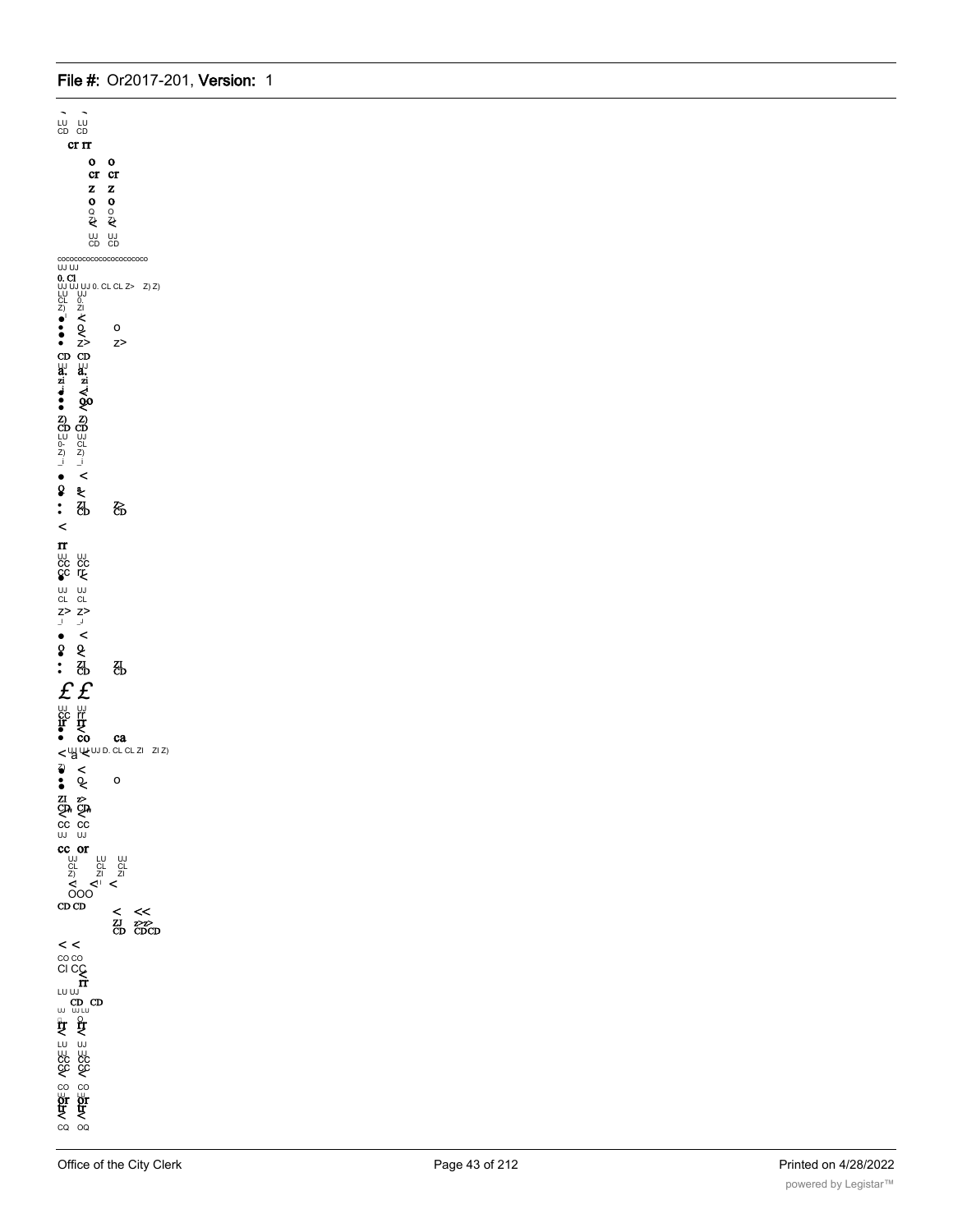| ≺<br>င္ဇင်<br>ဇွင်<br>CO CO<br>cc<br><b>ASSE</b><br>CD | LU<br><b>cc</b><br>CO           | $\frac{1}{x}$ or or $\frac{1}{x}$ |                                    |              |    |                  |                             |              |      |                                              |  |
|--------------------------------------------------------|---------------------------------|-----------------------------------|------------------------------------|--------------|----|------------------|-----------------------------|--------------|------|----------------------------------------------|--|
| LO                                                     | LO                              |                                   | LO LO                              |              |    |                  |                             |              |      |                                              |  |
| <b>CN</b><br>CN<br>g<br>g<br>CN CM                     | CN<br>LO<br>g<br>CN<br>CN       | CN<br>LO<br>g<br>CN<br>CN CN      | CN                                 | CN           | CN | CN               |                             |              |      |                                              |  |
| g<br>g<br>CO CO                                        |                                 |                                   |                                    |              |    |                  |                             |              |      |                                              |  |
|                                                        |                                 | LOLOLOLOLOCOCOCNCNCN              | CNCNCNCNCNCNCNCNCNCNCNCNCNCNCNCNCN |              |    |                  |                             |              |      |                                              |  |
| CN CN CN CM<br>÷                                       | $W \wedge'$ < $\Leftrightarrow$ |                                   | $\cdot$ $\pi$ , s                  | $\mathbf{u}$ |    | $" - \wedge$ u > | $viv$ <wf <math="">i '</wf> | $\mathbf{u}$ | hi u | ٠<br>$\wedge$ *2 y2 m>2 y2 n-.<br>J i-'<br>w |  |

 $\mathop{\rm CD}_{\mathbb{C}\mathbb{J}}\quad\mathop{\rm CD}\quad\mathbb{C}\mathop{\rm CD}$  $O<sub>CJ</sub>$ 0000000000000 666666666

 $\mathbf{i}^{\star\star},\ \mathbf{r}\text{-}\mathbf{r}^{\star\downarrow}$ 



 $\circ$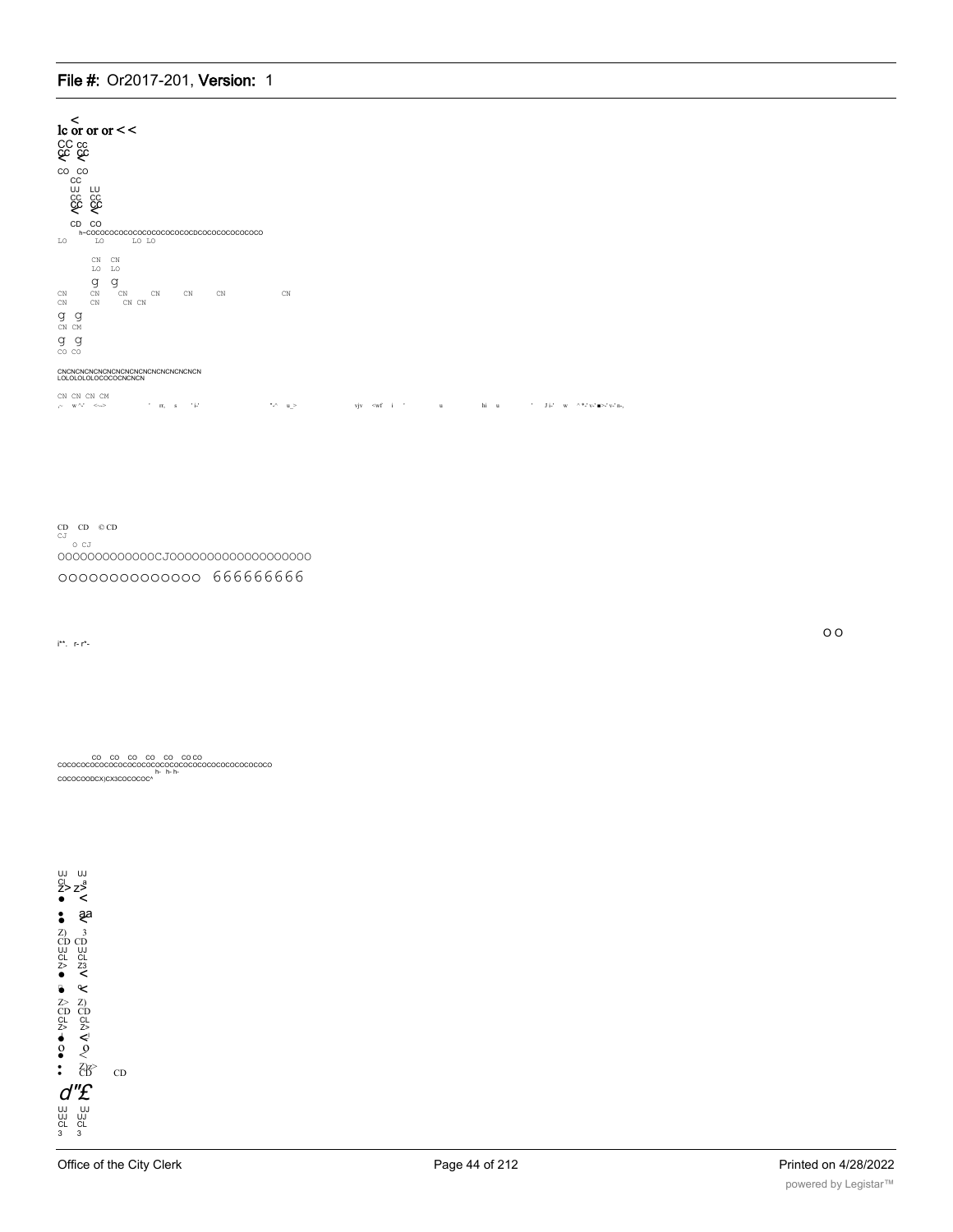| $\zeta^{\mathbf{A}}$<br>$\bullet$                                                                                                                                                                                                                                                                                                                                                                                | o                      |  |  |
|------------------------------------------------------------------------------------------------------------------------------------------------------------------------------------------------------------------------------------------------------------------------------------------------------------------------------------------------------------------------------------------------------------------|------------------------|--|--|
|                                                                                                                                                                                                                                                                                                                                                                                                                  |                        |  |  |
| $\mathbf{3}$<br>3<br>о                                                                                                                                                                                                                                                                                                                                                                                           |                        |  |  |
| $\frac{0}{5}$<br>٠                                                                                                                                                                                                                                                                                                                                                                                               |                        |  |  |
| $\frac{1}{2}$ cc                                                                                                                                                                                                                                                                                                                                                                                                 | cc                     |  |  |
|                                                                                                                                                                                                                                                                                                                                                                                                                  |                        |  |  |
| $\begin{array}{c}\n\text{CC} & \text{CC} \\ \text{LO} & \text{LO} \\ \text{LO} & \text{LO} \\ \text{LO} & \text{LO} \\ \text{LO} & \text{LO} \\ \text{LO} & \text{LO} \\ \text{LO} & \text{LO} \\ \text{LO} & \text{LO} \\ \text{LO} & \text{LO} \\ \text{LO} & \text{LO} \\ \text{LO} & \text{LO} \\ \text{LO} & \text{LO} \\ \text{LO} & \text{LO} \\ \text{LO} & \text{LO} \\ \text{LO} & \text{LO} \\ \text$ |                        |  |  |
|                                                                                                                                                                                                                                                                                                                                                                                                                  |                        |  |  |
| ZD                                                                                                                                                                                                                                                                                                                                                                                                               |                        |  |  |
|                                                                                                                                                                                                                                                                                                                                                                                                                  |                        |  |  |
| $\frac{c}{\omega}$                                                                                                                                                                                                                                                                                                                                                                                               |                        |  |  |
|                                                                                                                                                                                                                                                                                                                                                                                                                  |                        |  |  |
| $\begin{array}{ccc}\n & \mathbf{C} & \mathbf{C} & \mathbf{C} \\  & \mathbf{C} & \mathbf{C} & \mathbf{C} \\  & \mathbf{C} & \mathbf{C} & \mathbf{C}\n\end{array}$                                                                                                                                                                                                                                                 |                        |  |  |
|                                                                                                                                                                                                                                                                                                                                                                                                                  |                        |  |  |
| $\sum_{\bullet}^{Z>} \leq$                                                                                                                                                                                                                                                                                                                                                                                       |                        |  |  |
| $\ddot{\bullet}$<br>ą                                                                                                                                                                                                                                                                                                                                                                                            | o                      |  |  |
|                                                                                                                                                                                                                                                                                                                                                                                                                  |                        |  |  |
|                                                                                                                                                                                                                                                                                                                                                                                                                  |                        |  |  |
| $-835$<br>$-835$<br>$-835$                                                                                                                                                                                                                                                                                                                                                                                       | cc                     |  |  |
|                                                                                                                                                                                                                                                                                                                                                                                                                  |                        |  |  |
|                                                                                                                                                                                                                                                                                                                                                                                                                  |                        |  |  |
|                                                                                                                                                                                                                                                                                                                                                                                                                  |                        |  |  |
|                                                                                                                                                                                                                                                                                                                                                                                                                  |                        |  |  |
|                                                                                                                                                                                                                                                                                                                                                                                                                  |                        |  |  |
|                                                                                                                                                                                                                                                                                                                                                                                                                  | $\circ$                |  |  |
|                                                                                                                                                                                                                                                                                                                                                                                                                  |                        |  |  |
|                                                                                                                                                                                                                                                                                                                                                                                                                  |                        |  |  |
|                                                                                                                                                                                                                                                                                                                                                                                                                  |                        |  |  |
|                                                                                                                                                                                                                                                                                                                                                                                                                  |                        |  |  |
|                                                                                                                                                                                                                                                                                                                                                                                                                  |                        |  |  |
|                                                                                                                                                                                                                                                                                                                                                                                                                  |                        |  |  |
|                                                                                                                                                                                                                                                                                                                                                                                                                  |                        |  |  |
|                                                                                                                                                                                                                                                                                                                                                                                                                  | $\circ$                |  |  |
|                                                                                                                                                                                                                                                                                                                                                                                                                  | $\stackrel{Z}{\rm cb}$ |  |  |
|                                                                                                                                                                                                                                                                                                                                                                                                                  |                        |  |  |
|                                                                                                                                                                                                                                                                                                                                                                                                                  |                        |  |  |
|                                                                                                                                                                                                                                                                                                                                                                                                                  |                        |  |  |
|                                                                                                                                                                                                                                                                                                                                                                                                                  |                        |  |  |
|                                                                                                                                                                                                                                                                                                                                                                                                                  |                        |  |  |
| $\begin{array}{c}\n0 \\ 0 \\ 0 \\ 0 \\ 0 \\ 0\n\end{array}$                                                                                                                                                                                                                                                                                                                                                      |                        |  |  |
|                                                                                                                                                                                                                                                                                                                                                                                                                  |                        |  |  |
| $\prec$<br>$\bullet$                                                                                                                                                                                                                                                                                                                                                                                             |                        |  |  |
| $\overset{Z)}{\text{CD}}$ $\overset{Z)}{\text{CD}}$                                                                                                                                                                                                                                                                                                                                                              |                        |  |  |
|                                                                                                                                                                                                                                                                                                                                                                                                                  | $\pounds$              |  |  |
|                                                                                                                                                                                                                                                                                                                                                                                                                  |                        |  |  |
|                                                                                                                                                                                                                                                                                                                                                                                                                  |                        |  |  |
|                                                                                                                                                                                                                                                                                                                                                                                                                  |                        |  |  |
|                                                                                                                                                                                                                                                                                                                                                                                                                  |                        |  |  |
|                                                                                                                                                                                                                                                                                                                                                                                                                  |                        |  |  |
|                                                                                                                                                                                                                                                                                                                                                                                                                  |                        |  |  |
|                                                                                                                                                                                                                                                                                                                                                                                                                  |                        |  |  |
|                                                                                                                                                                                                                                                                                                                                                                                                                  |                        |  |  |
|                                                                                                                                                                                                                                                                                                                                                                                                                  |                        |  |  |
|                                                                                                                                                                                                                                                                                                                                                                                                                  |                        |  |  |
|                                                                                                                                                                                                                                                                                                                                                                                                                  |                        |  |  |
|                                                                                                                                                                                                                                                                                                                                                                                                                  |                        |  |  |
|                                                                                                                                                                                                                                                                                                                                                                                                                  |                        |  |  |
|                                                                                                                                                                                                                                                                                                                                                                                                                  |                        |  |  |
|                                                                                                                                                                                                                                                                                                                                                                                                                  |                        |  |  |
|                                                                                                                                                                                                                                                                                                                                                                                                                  |                        |  |  |
|                                                                                                                                                                                                                                                                                                                                                                                                                  |                        |  |  |
|                                                                                                                                                                                                                                                                                                                                                                                                                  |                        |  |  |
|                                                                                                                                                                                                                                                                                                                                                                                                                  | £                      |  |  |
|                                                                                                                                                                                                                                                                                                                                                                                                                  |                        |  |  |
|                                                                                                                                                                                                                                                                                                                                                                                                                  |                        |  |  |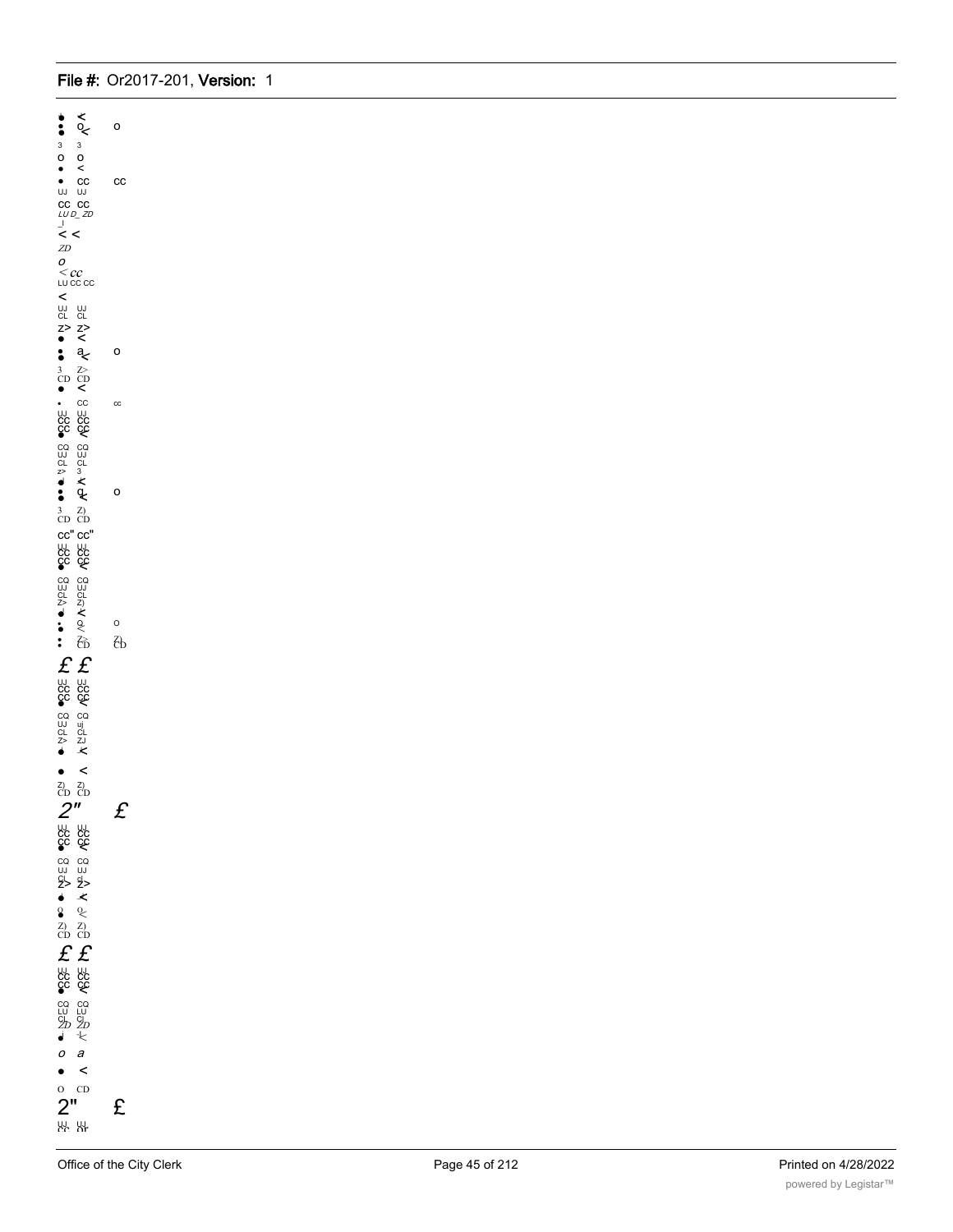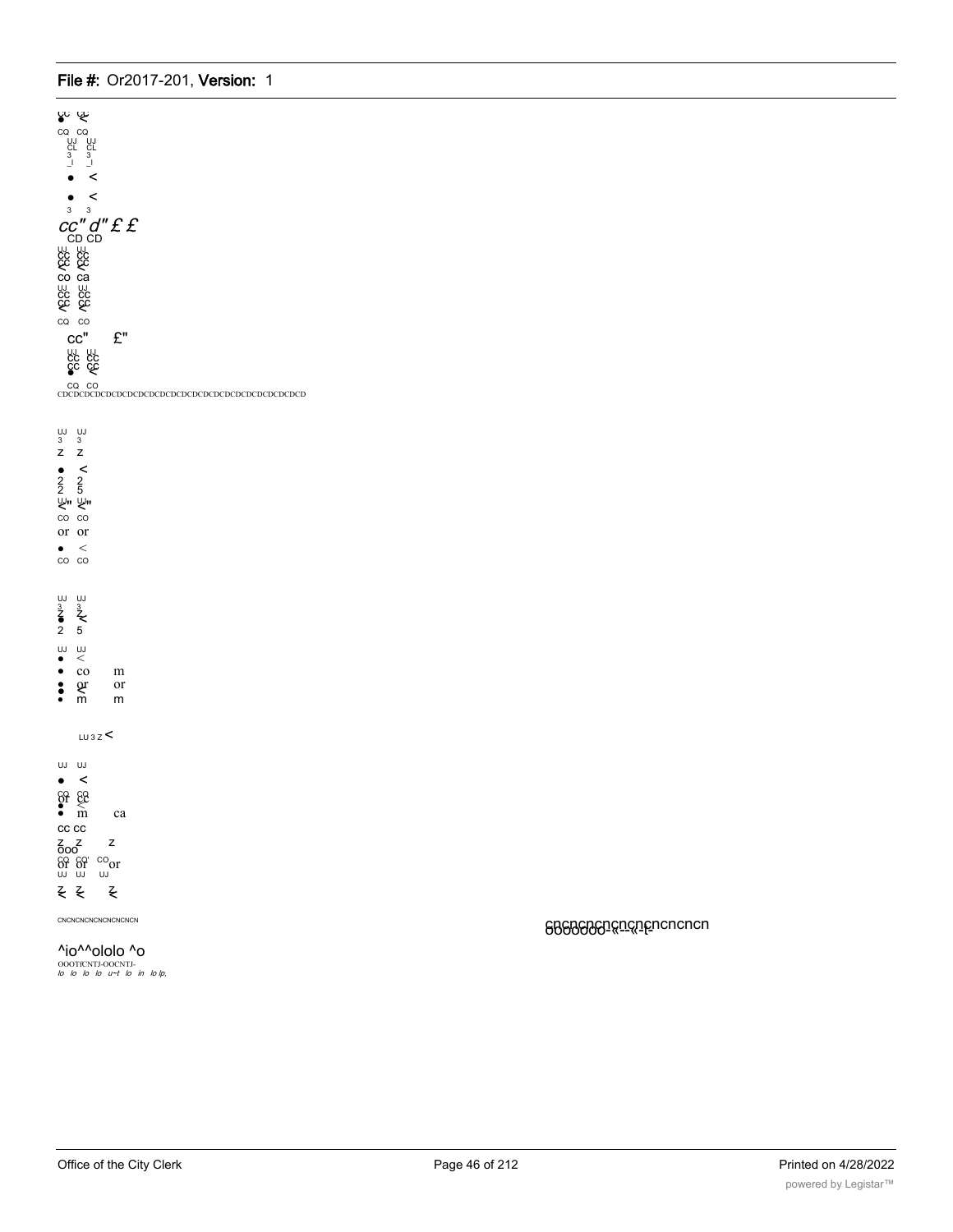$\,<$   $<$ 

 $\circ$   $\circ$ KHE5700000<br>KHE5700Ed 8E8800 or or cc cc  $\overline{\phantom{a}}$ rn กาг  $CD CO 5 O$  $\overline{CO}$  CD  $\overline{O}$  5  $_{\text{xx}}$  < < CO CO CO CO CO CO<br>t\(NCMINN(MNCM<br>COCOCOCOCOLOLOLOLOLOLOLO  $6^{80}$ -<br>< w со  $_{\rm 0}$  јо <br/>  $\rm E$  «  $0$  OL  $0$  Ol 0 0<br>LU LU LU ^ ^i<br>LU  $\mathbf{v}\mathbf{r}$ LULULU<sup>A</sup> AA CD CD CD CD

 ${\tt COCOCDOOCOCOCOC}^{\wedge}$ oogooooog  $\label{eq:GICT} \begin{array}{lll} GicT) aCT) C T) 0) C T) 0> C T) C T (C7) C (C) U) C T 30) 0) G> C T) C n \end{array}$ 

 $\begin{array}{lll} \texttt{CNCMCO} & \texttt{CDCO} \\ \texttt{CD} & \texttt{CD} \\ \texttt{O} & \texttt{LO} & \texttt{eff} \\ \texttt{O} & \texttt{LO} & \texttt{CDC} \\ \texttt{-nT} & \texttt{O} & \texttt{M}\ll-\texttt{M}\ll-\texttt{D} \\ \texttt{to} & \texttt{O} & \texttt{to} & \texttt{to} \end{array}$  $\overset{\text{CD O}}{\underset{\text{I}^s}{\circ}}$ to to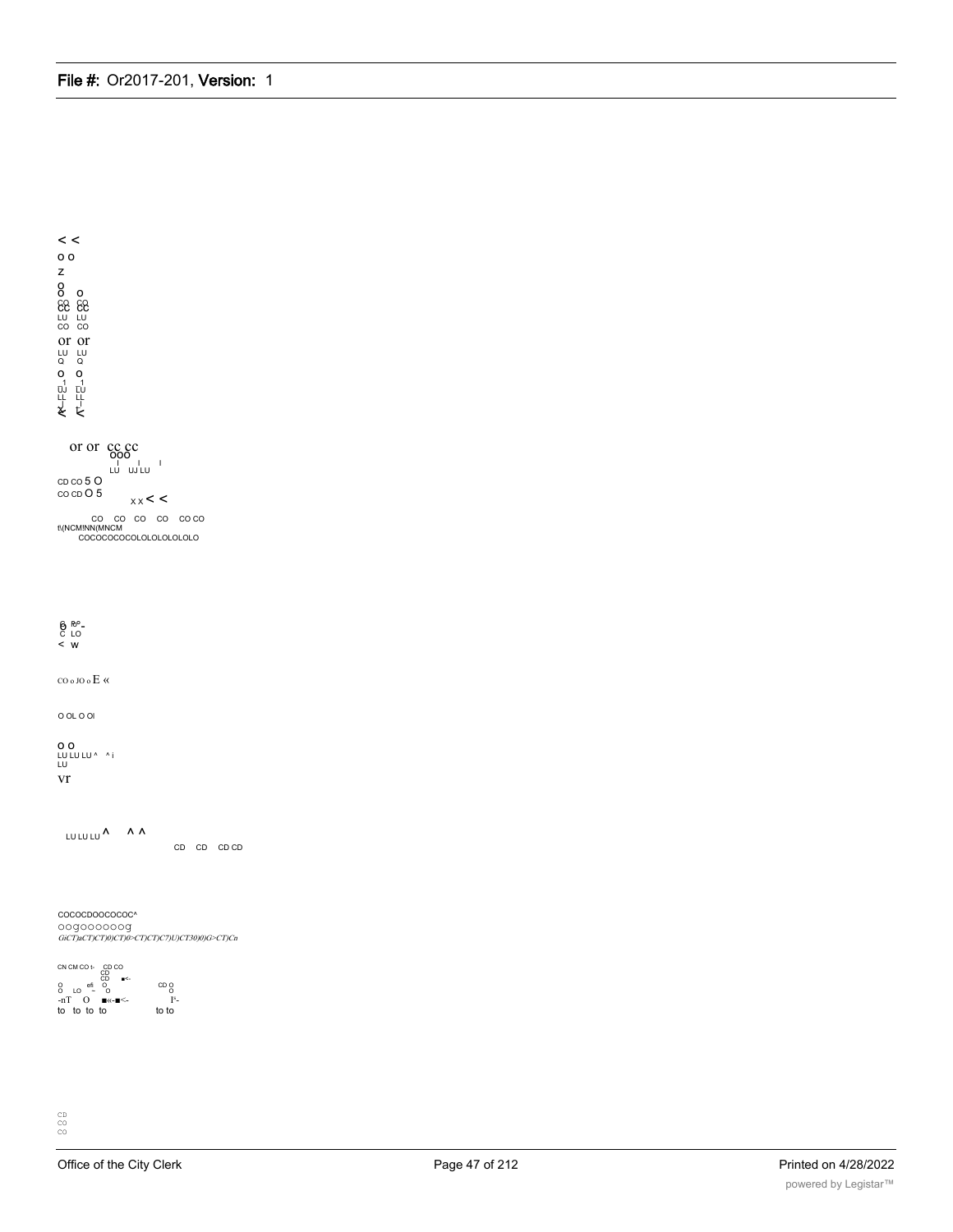### CNCNCNCNCNCNCNCDCDCD<br>CM CM CN CM CM

 $CN$   $T$   $T$ 

cDCOCjCOOjCOCDO^O^O;  $\mathsf{CD} \qquad \quad \wedge \ \mathsf{CD}$ 

COCOCOCOCOCOCOOOOOTO

 $\begin{array}{ccc} \text{co} & \text{co} & \text{co} & \text{co} \\ \text{co} & \text{co} & \text{co} & \text{co} & \text{co} \end{array}$ 

v !f' \*<br>rn m rn<br>x<br>m m m m v v \*

CJjOOO0OOC0O^C0CT>O^

000

66

00000000000000000000000

 $0<sub>0</sub>$ 

## File #: Or2017-201, Version: 1

 $\begin{array}{c} {\rm CO} \\ {\rm CD} \\ {\rm CD} \\ {\rm CD} \\ {\rm CD} \end{array}$ 

000CJ101C10117Q101

00600666600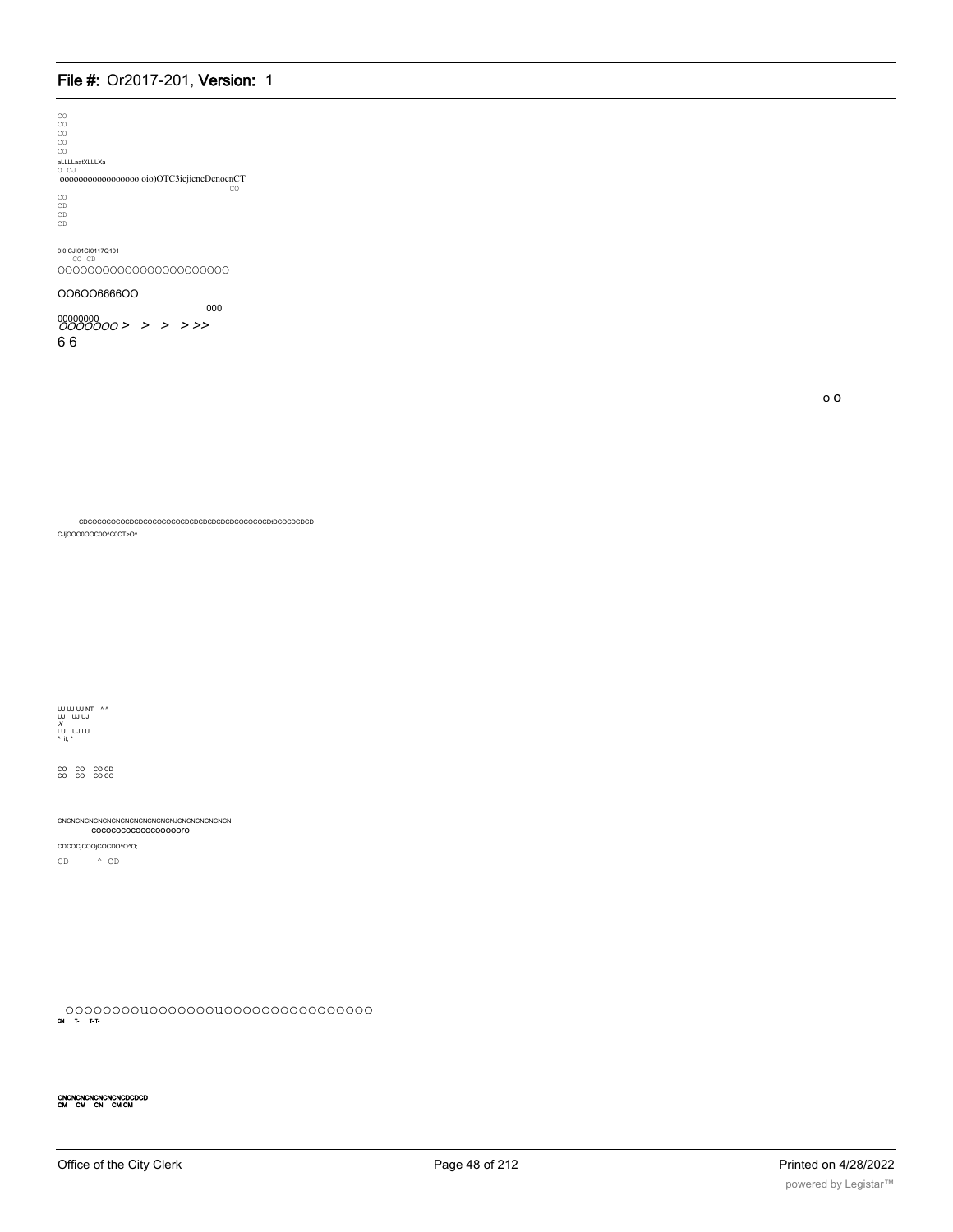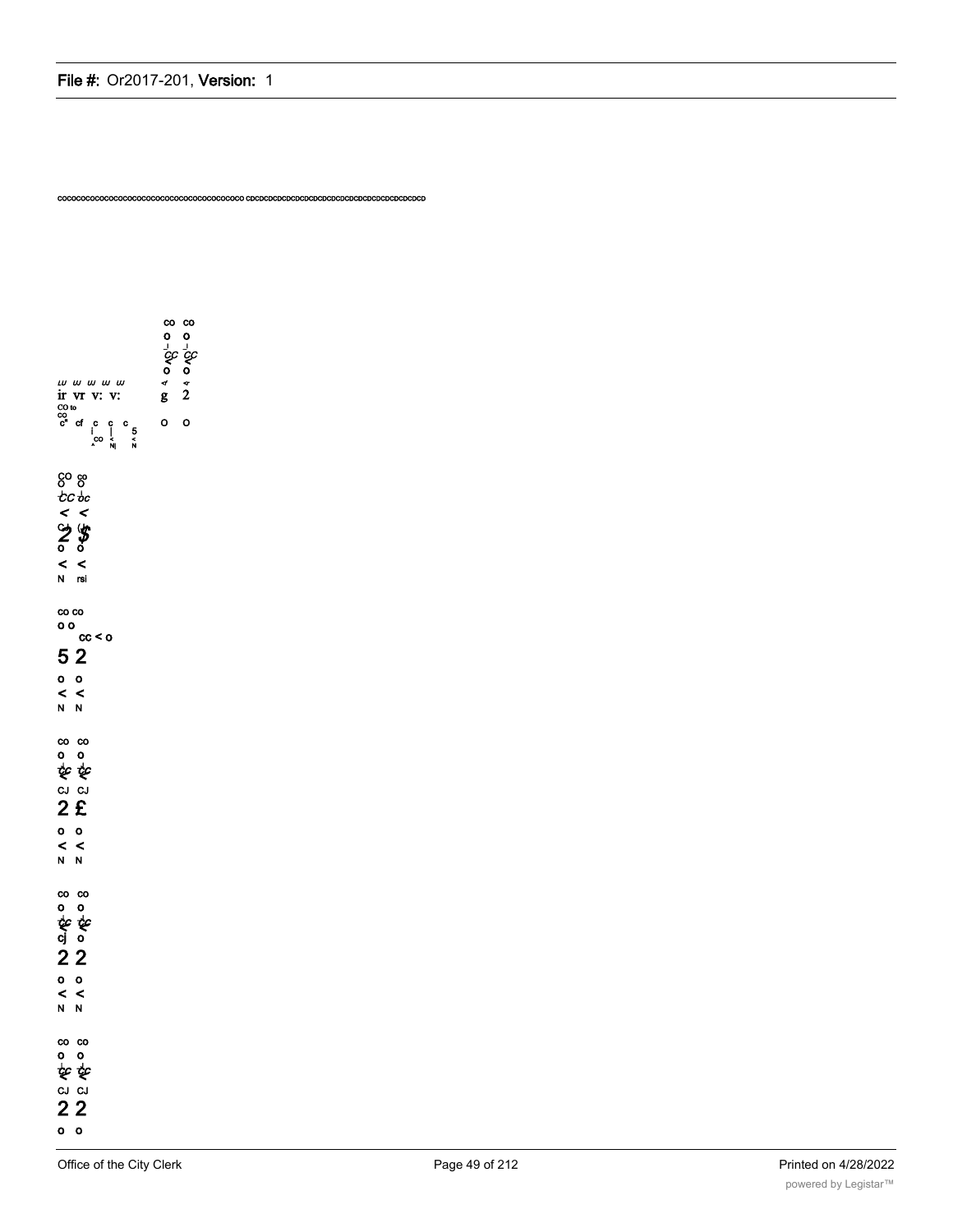| $\langle \ \rangle$<br>$\,$ N $\,$ N                                                                                                                             |
|------------------------------------------------------------------------------------------------------------------------------------------------------------------|
| $\cos$ co<br>$rac{1}{2}$<br>22<br>0 <sub>o</sub><br>$\langle \ \rangle$<br>$\mathsf{N}$ $\mathsf{N}$                                                             |
| $\blacksquare$<br>$\mathbf{z}$<br>$\frac{z}{\text{LU}}$<br>2m < 200<br><b>N</b> IM                                                                               |
|                                                                                                                                                                  |
| $\int_{\Omega(0)}$ S<br>5 5 5 8 5<br>g g<br>CD CD CD CDCD<br>$CD$ $CDCD$<br>999                                                                                  |
| CM CN CN CN CO CO 00 CO<br>8<br>ទី<br>ទី 8αទីថ6α ទី៩៩°៩៩៩១៩៩៨០៩៩៩០៩៩<br>គឺ 8αទីថីសតីតទី៩៩០៩៩៩០៩៩៩៩៩៩<br>CN CN<br>CN CN<br>${\tt CDCDID COID COD CDCO CDCO CDCO}$ |
| 8000 801<br> - 06 858 800 802<br> - 06 858 800 802<br> -<br> - 850 800 868                                                                                       |
| co co co co co co co co coco<br>cococococococor ++<br>ddddddddodo<br>to to co to to<br>$CD$ $CO$ $CO$                                                            |
| CO<br>t/J tO t/^ €0 t/^<br>$t/\wedge$ $\hphantom{1}$ tO<br>tO <sup>^</sup><br>$CO^{\wedge}$ $C/\wedge$ $C/5$<br>tO fcO tO t/^                                    |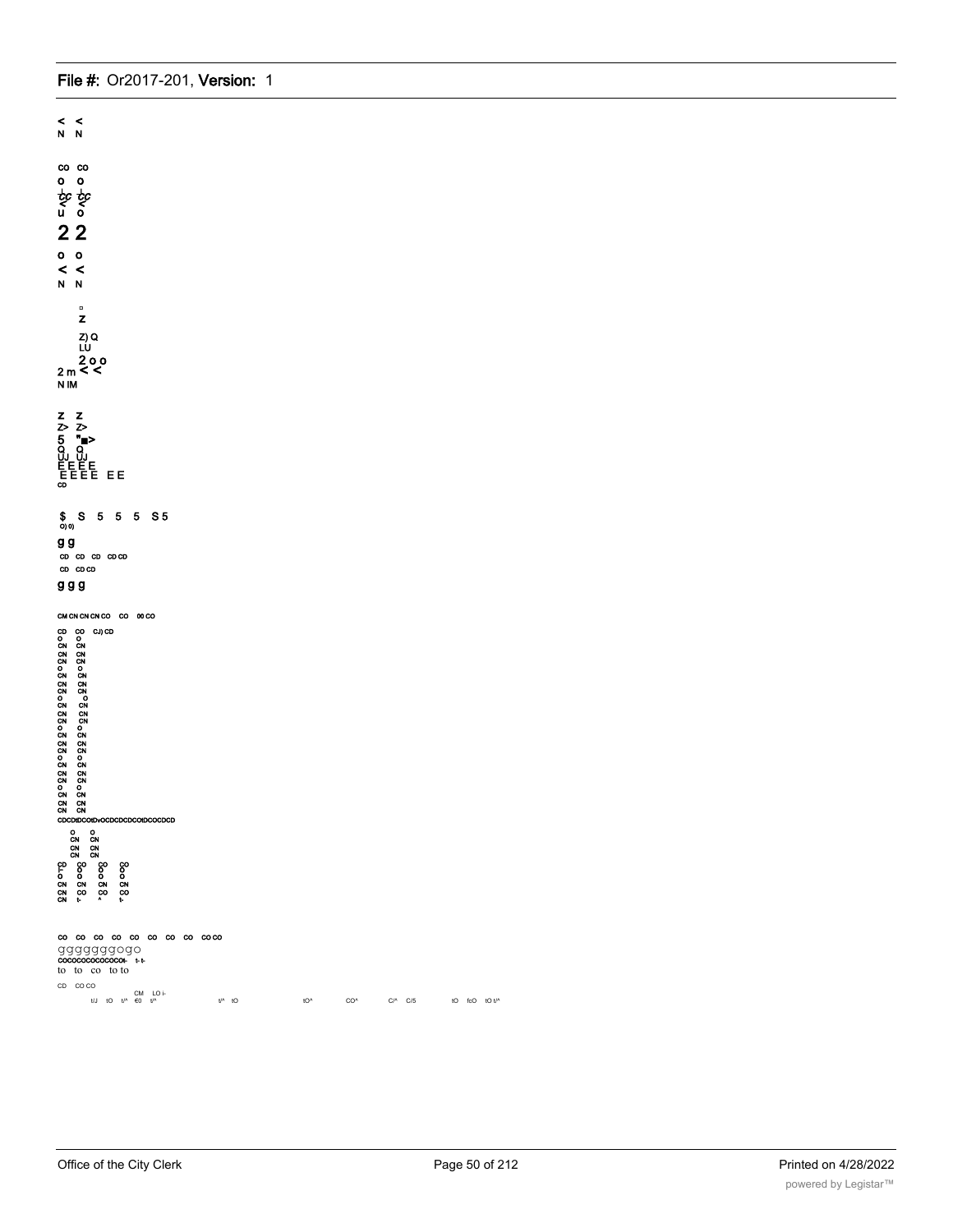# $\mathsf{o}$ смомомомомомом CDCDCDCDCDCDCDCOCO 0)CTIO)CTICnCT>CT>CT)CT> w w CO COCO o cd  $o co$  >-g 5 2 5 2  $_{\rm cu}$  $\,$  5  $\,$ ZZICCCCcTOOOOOOOOO  $\mathrm{CDCDQc1})(\mathrm{D}(\mathrm{D}(\mathrm{D} \mathrm{Q})\mathrm{CDC1})(\mathrm{D}\mathrm{C}])\mathrm{Q}$ CDCororocoronjojronjcDnjCDroco ggggggggggggggggg<br>5 5 5 5 5 5<br><sub>cисисисисисисисисиси</sub>

CONCINCIONS<br>
CONCINCIONS<br>
CONCINCIONS<br>
CO CO CO CO CO CO <sup>A</sup> N W N O CM T-<br>
<sup>-----</sup> T- <sup>---</sup> T- <sup>---</sup> T- <sup>---</sup> T- <sup>---</sup> T- <sup>---</sup> T- <sup>---</sup> T- <sup>---</sup> T- <sup>---</sup> T- <sup>---</sup> T- <sup>--</sup>

 ${\tt COCOCO COCO COCO CO CO CO CO CO CO CO CO CO CO CO} {\tt CO}$ 

 ${\tt0000000000000000000000000000000}$ 

 $\circ$ 

CO CO CO CT) CT) CT)

 $zzz<<$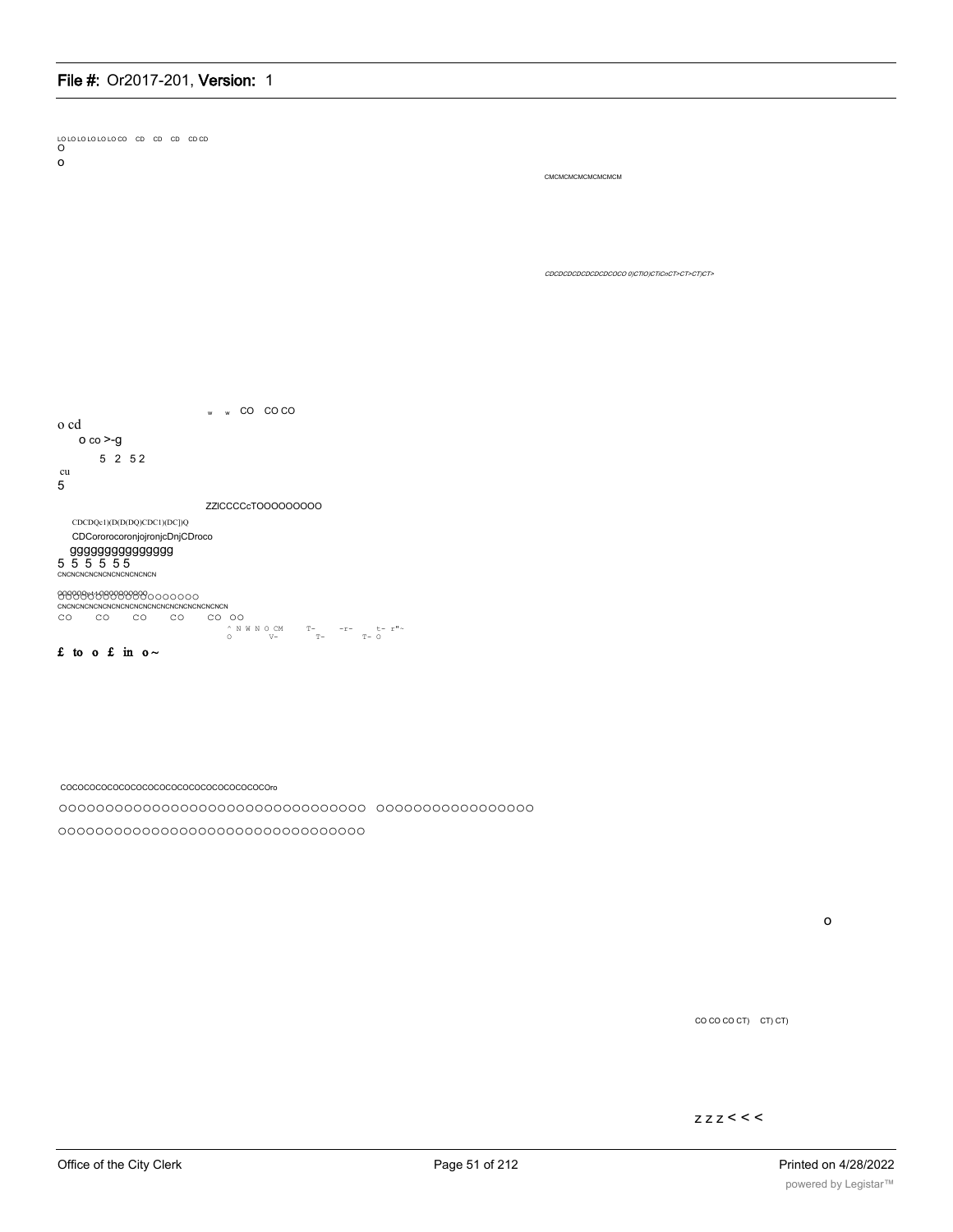| UJ UJ CT C£                                                     |  |  |
|-----------------------------------------------------------------|--|--|
| <i>co co a a</i><br>O O g                                       |  |  |
| tr'cr<br>QQ                                                     |  |  |
| $\begin{smallmatrix} 0 & 0 \\ 0 & 0 \\ 0 & 0 \end{smallmatrix}$ |  |  |
| $g$ $g$                                                         |  |  |
| UJ UJ<br>or cc                                                  |  |  |
| $\rm CO$ co<br>q a                                              |  |  |
| ซี ซี<br>ฮิ รี<br><<br><                                        |  |  |
| မှ မှ<br>၁၀၀                                                    |  |  |
|                                                                 |  |  |
| <b>As of Secom</b><br>おow Secom                                 |  |  |
|                                                                 |  |  |
| s second<br>Becomes<br>Bacco                                    |  |  |
| Wad<br>Q                                                        |  |  |
| stanx 8cooo<br>34 Marx                                          |  |  |
| ₩<br>2 2<br>2 >                                                 |  |  |
| 8<br>8<br>8<br>8<br>8<br>8<br>8<br>8                            |  |  |
|                                                                 |  |  |
|                                                                 |  |  |
| ထ ထလ<br><b>၀၀၀ ၀၀၀ g g g</b>                                    |  |  |
|                                                                 |  |  |
|                                                                 |  |  |
|                                                                 |  |  |
|                                                                 |  |  |
| <b>Alger Second Art Secord</b><br>お見て Second Secord             |  |  |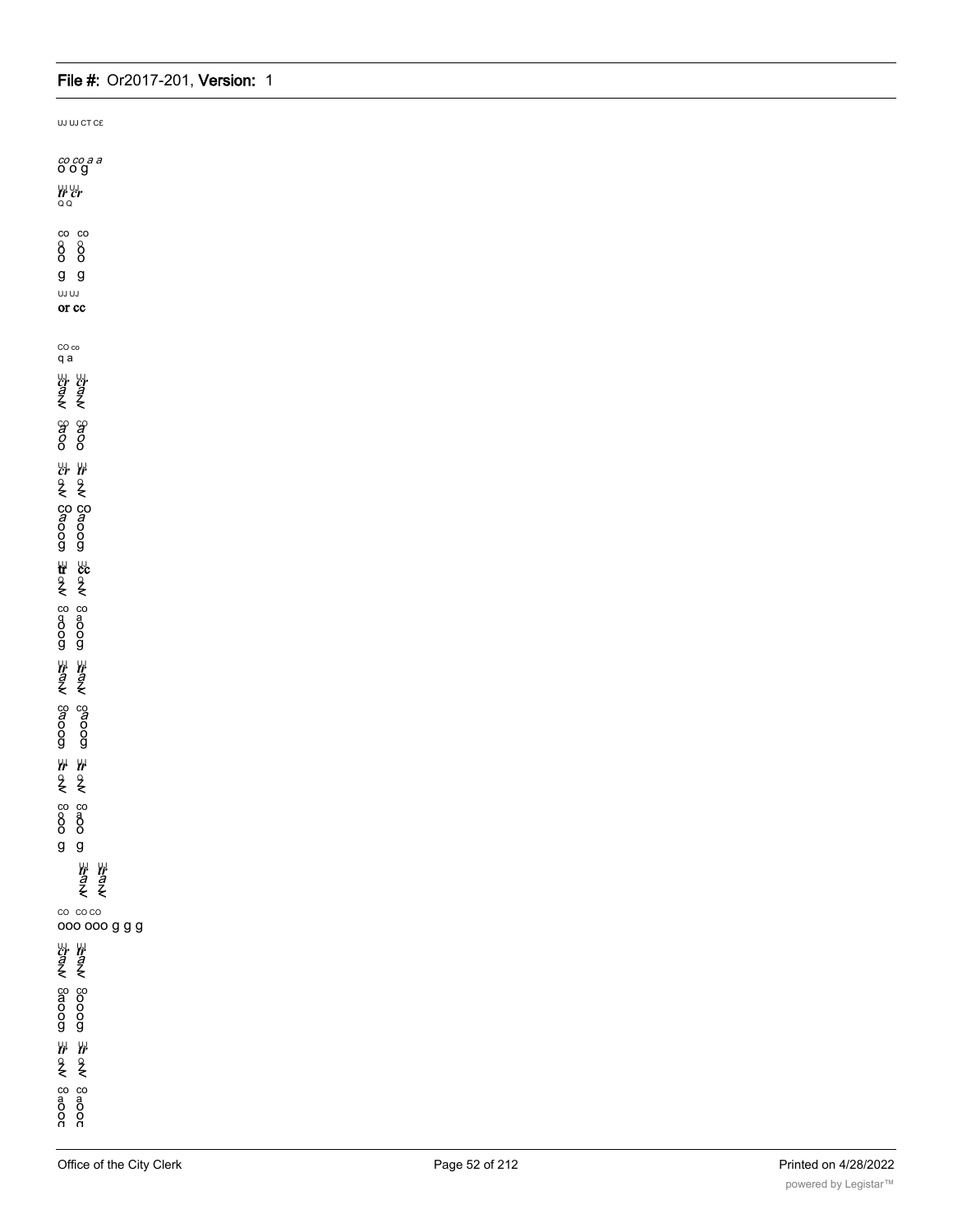| $\overleftrightarrow{u}$ $\overleftrightarrow{u}$ $\overleftrightarrow{u}$ $\overleftrightarrow{u}$                                                                                                                                                                         |  |
|-----------------------------------------------------------------------------------------------------------------------------------------------------------------------------------------------------------------------------------------------------------------------------|--|
| ၁၀<br>၁၀<br>၁၀                                                                                                                                                                                                                                                              |  |
| wa<br>Z<br>the gr                                                                                                                                                                                                                                                           |  |
|                                                                                                                                                                                                                                                                             |  |
| ₩<br>a<br>K<br>and≩                                                                                                                                                                                                                                                         |  |
| $co$ $co$<br>8000<br>co ca<br>UJ UJ                                                                                                                                                                                                                                         |  |
| sr<br>CO <sub>CO</sub>                                                                                                                                                                                                                                                      |  |
| 000                                                                                                                                                                                                                                                                         |  |
| (DtDCDCD(DIDCDCDtD(DCDtOC^                                                                                                                                                                                                                                                  |  |
| CNJCMCNCNCNCNCNCNCN<br>ende con control por consideration of the control of the control of the control of control of the control of the control of control of control of control of control of control of control of control of control of control of<br>0-^CNJ-^CNIO-^J-CO |  |
| ^0L0^00^OCX)gOL0^OCD^Ocx>^OL0^O<br>cNrror^^TrcoTroco-^oco-^o                                                                                                                                                                                                                |  |
|                                                                                                                                                                                                                                                                             |  |

0 0 CD

oooooooooooooooo

o o OOOOOOOOOOOOOOOOOOOOOOOOOOOOOOOO OOOOOOO

## ooooooooooooooooooooooooooooooooo

CO CO CO LO LO LO LO LO

cocococococococococococococoe^

lOlOUj-jOlO-jO -LOuOLOLOLOLOIO

OjOOO^C^CjOCOOjCO

o o co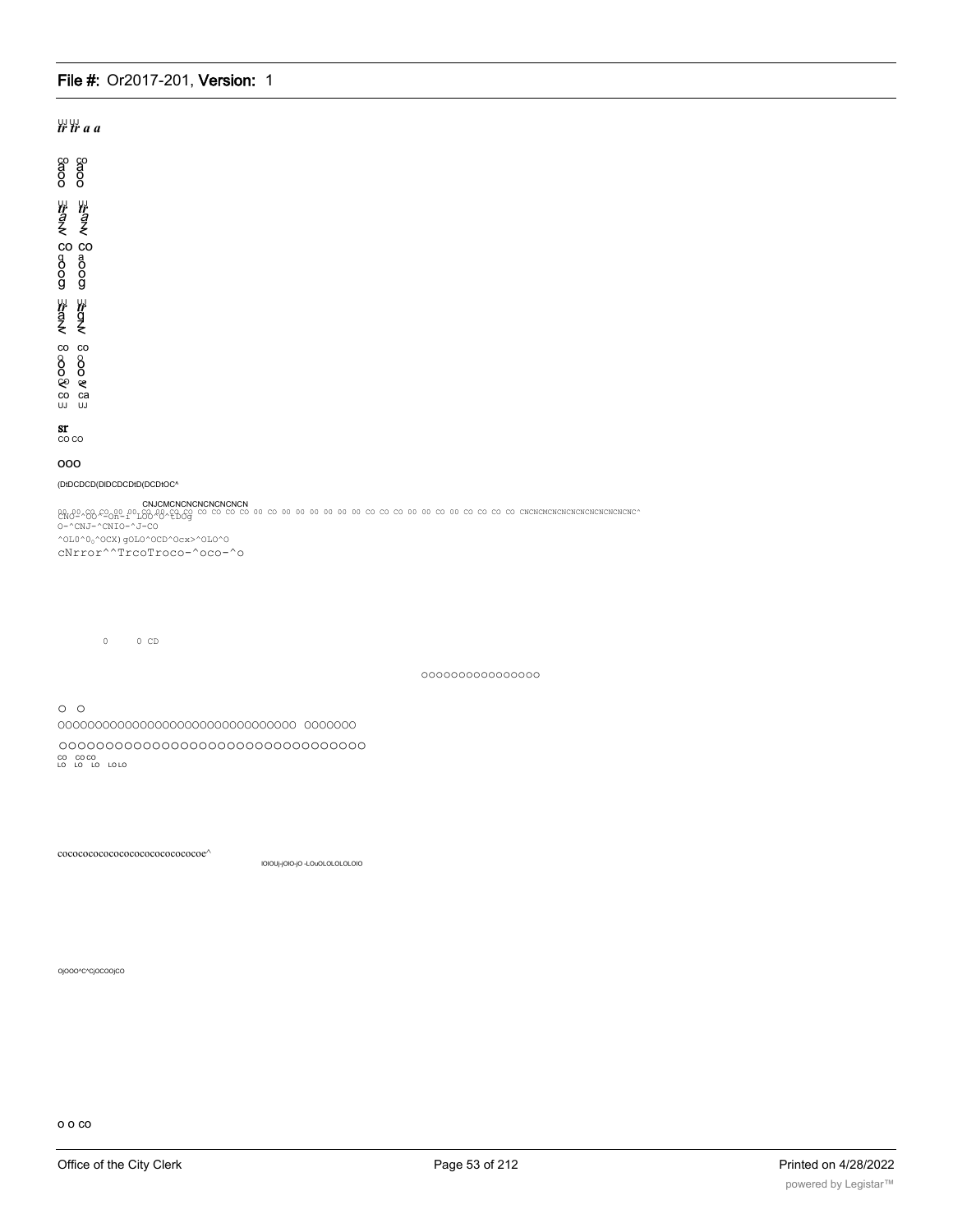$\hbox{O g}$ 

 $\mathsf{o}$  $\boldsymbol{g}$  $\begin{array}{c}\n\vdots \\
\downarrow\n\end{array}$  $\frac{0}{2}$  co cc <  $\frac{C_0}{Z}$  $\mathsf{o}$  $\boldsymbol{g}$  $cc$   $cc$ CC cc LU LU<br>CC CC CC CC<br>LU LU  $-8.35 - 6.8$ <br>  $-8.35 - 6.8$ <br>  $-8.35 - 6.8$ <br>  $-8.35 - 6.8$  $\begin{smallmatrix}0&&|\\0&&0\\0&\text{CO}\end{smallmatrix}$  co co  $0 - 0$ <br>  $0 - 0$ <br>  $0 - 0$  $\begin{array}{ccc} 0 & 0 & 0 \\ 0 & 0 & 0 \end{array}$  $\begin{array}{c} \mathbf{O} \\ \mathbf{C} \circ \mathbf{X} \\ \mathbf{C} \circ \mathbf{C} \\ \mathbf{E} \circ \mathbf{C} \circ \mathbf{C} \end{array}$  $\circ$   $\circ$ **ह्ह** श्च  $\begin{array}{l} \mathcal{A} \subset \mathcal{B} \subset \mathcal{B} \subset \mathcal{B} \subset \mathcal{B} \subset \mathcal{B} \subset \mathcal{B} \subset \mathcal{B} \subset \mathcal{B} \subset \mathcal{B} \subset \mathcal{B} \subset \mathcal{B} \subset \mathcal{B} \subset \mathcal{B} \subset \mathcal{B} \subset \mathcal{B} \subset \mathcal{B} \subset \mathcal{B} \subset \mathcal{B} \subset \mathcal{B} \subset \mathcal{B} \subset \mathcal{B} \subset \mathcal{B} \subset \mathcal{B} \subset \mathcal{B} \subset \mathcal{B} \subset \mathcal{B$  $\frac{1}{2}$ <br>  $\frac{1}{2}$ <br>  $\frac{1}{2}$ <br>  $\frac{1}{2}$ <br>  $\frac{1}{2}$ <br>  $\frac{1}{2}$ <br>  $\frac{1}{2}$ <br>  $\frac{1}{2}$ <br>  $\frac{1}{2}$ dddddddddddd  $\frac{1}{C}$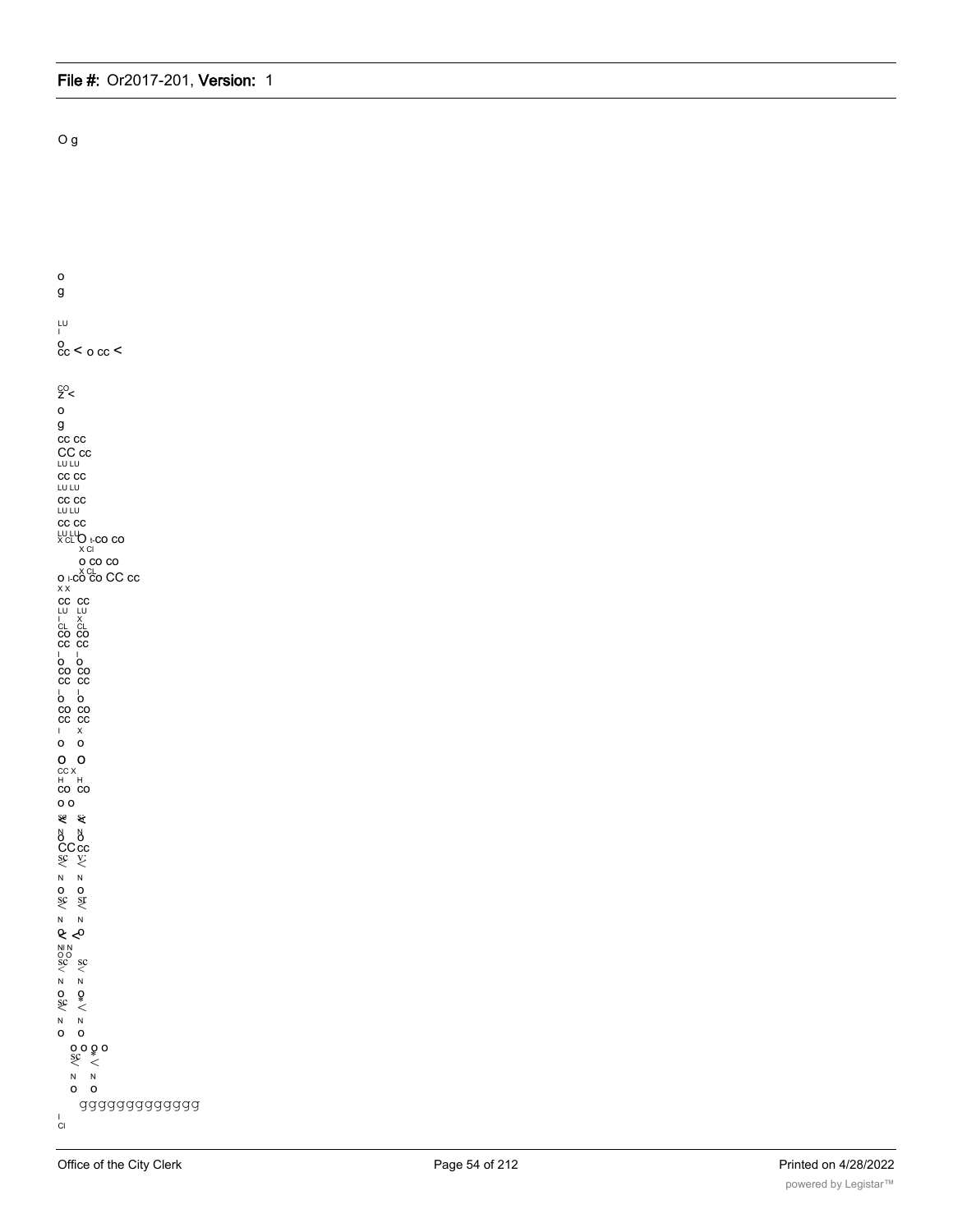$\frac{\text{CC CC}}{\text{ST S}} \text{S} << \text{NNN} \overline{\text{N} \overline{\text{O}} \text{O} \overline{\text{O}}} << \text{NNN} \overline{\text{N} \overline{\text{O}} \text{O} \overline{\text{O}}}$  $\begin{array}{c}\n\ast \\
\ast \\
\ast \\
\ast\n\end{array}$  $\begin{matrix} 2 & 3 \end{matrix}$  $\frac{8}{8}$ <br>  $\frac{8}{8}$ <br>  $\frac{8}{8}$ <br>  $\frac{8}{8}$ <br>  $\frac{8}{8}$ <br>  $\frac{8}{8}$ <br>  $\frac{8}{8}$ <br>  $\frac{8}{8}$ 000 ro<br>dadaadaadaad  $\mathsf{o}$ 000 0) 00)  $\frac{00}{CD}$  5) CMSRENCHONORMOUTHOUGHT - CONSIDERATION OCOCOCSION--- FORGION100000 00000000000000 F4-F01-000<br>CD CD CD O<br>o)OILDcno-0)onan<br>OMSRENCHONORMONORMONORMONORMONORMONORMON OCOCOCSION-- FORGION100000 0000000000000 F4-F01-000

 $CD$   $CO$   $CO < D$ 

CO CO CO LO LO LO

CDCDCDCDCDO)CDCDO)CDO")CDO")CDCDCD

I CLOH  $\frac{1}{2}$ <br> $\frac{1}{2}$ <br> $\frac{1}{2}$ <br> $\frac{1}{2}$ <br> $\frac{1}{2}$ <br> $\frac{1}{2}$ <br> $\frac{1}{2}$ <br> $\frac{1}{2}$ 

co co cc cc

Office of the City Clerk

 $\begin{array}{ccccc} \circ & \circ & \circ & \circ & \circ \\ \circ & \circ & \circ & \circ & \circ \\ \circ & \circ & \circ & \circ & \circ \\ \circ & \circ & \circ & \circ & \circ \\ \circ & \circ & \circ & \circ & \circ \end{array} \hspace{0.2cm} \begin{array}{c} \circ \\ \circ \\ \circ \\ \circ \\ \circ \\ \circ \end{array}$ 

 $\circ$  $\sf b$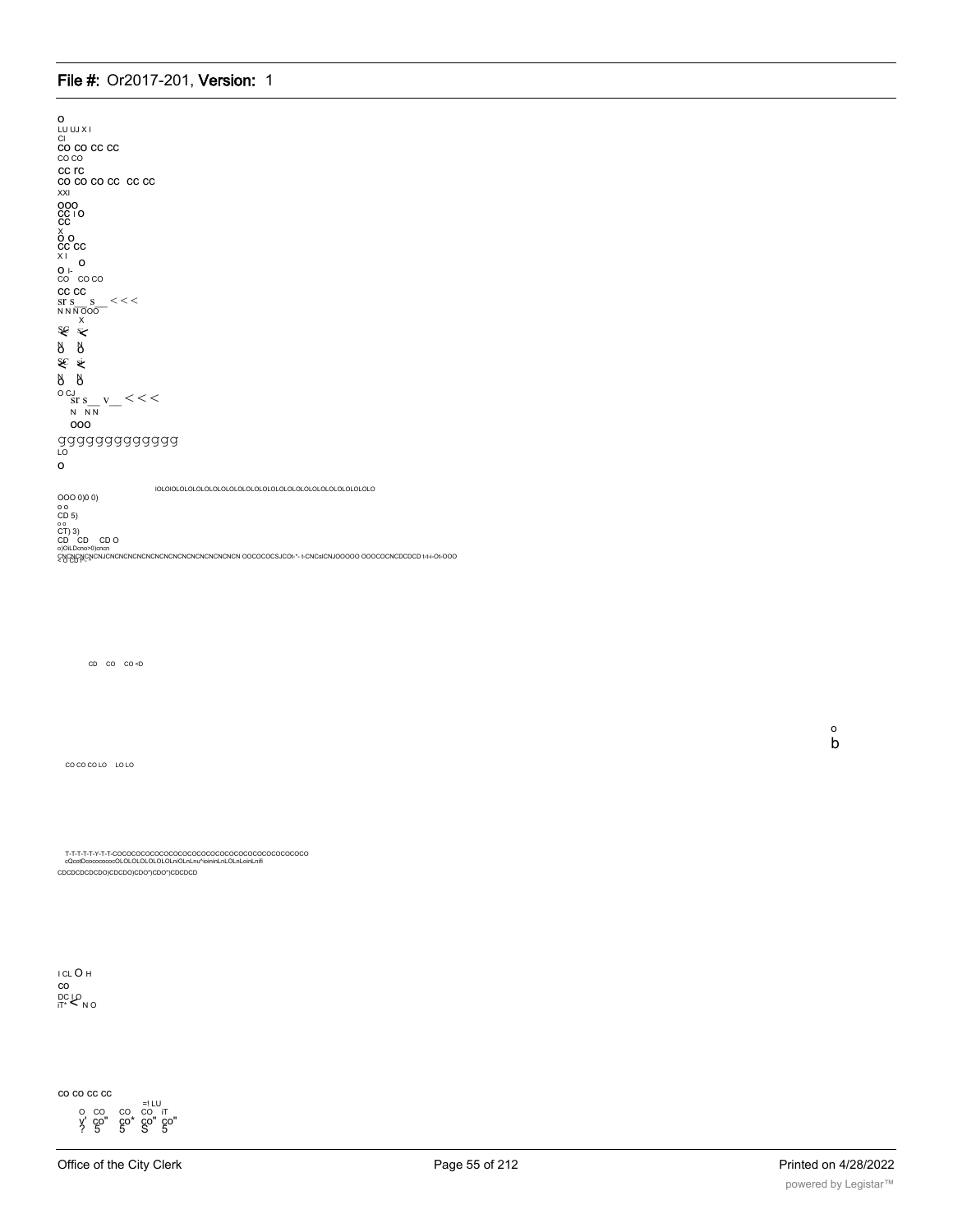```
\overline{\phantom{a}}\overline{\phantom{0}}\overline{\phantom{0}}\overline{\phantom{a}}N<sub>N</sub>
                                     00t =d =l ^ =d =!
                                      99999990. V<del>d E</del>8ox XX-E80. Vd E8<sup>1</sup><br>0. Vd E8ox XX-E80. Vd E8<sup>1</sup>
                                     CO CO<br>LU LU
                                     \frac{1}{x}<br>
\frac{1}{x}<br>
\frac{0}{x}<br>
\frac{0}{x}<br>
\frac{0}{x}<br>
\frac{0}{x}<br>
\frac{0}{x}XXX\frac{1000}{1000}<br>
\frac{1000}{1000}<br>
\frac{1000}{1000}<br>
\frac{1000}{1000}<br>
\frac{1000}{1000}\circ \times \mathcal{R} = 53 \circ \times \mathcal{R} = 53 \frac{8}{8} \frac{8}{8} \frac{8}{8} \frac{8}{8} \frac{8}{8} \frac{8}{8} \frac{8}{8} \frac{8}{8} \frac{8}{8} \frac{8}{8} \frac{8}{8}에 VS E 파 드 시 VS E 파<br>에 VS E 파 드 에 VS E 파 드 에 VS E 파 드 시 S<br>VS E 파 드 에 VS E 파 드<br>VS E 기 에 VS E 파 드
                                     2222222222222222222222
                                     CO LU LU UJ<br>CO LU LI II II<br>CO LU LU UJ
```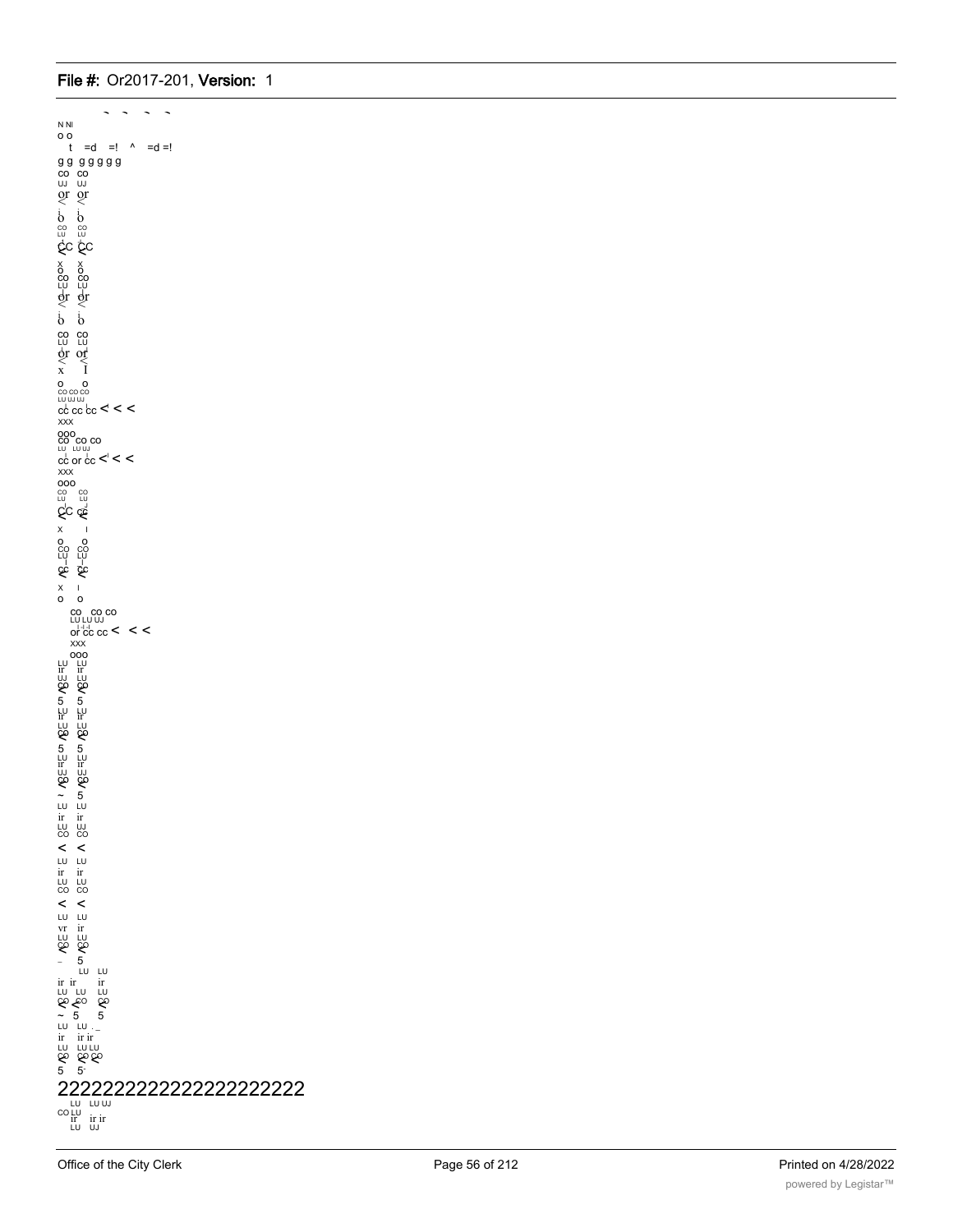

 $\circ$   $\circ$ 

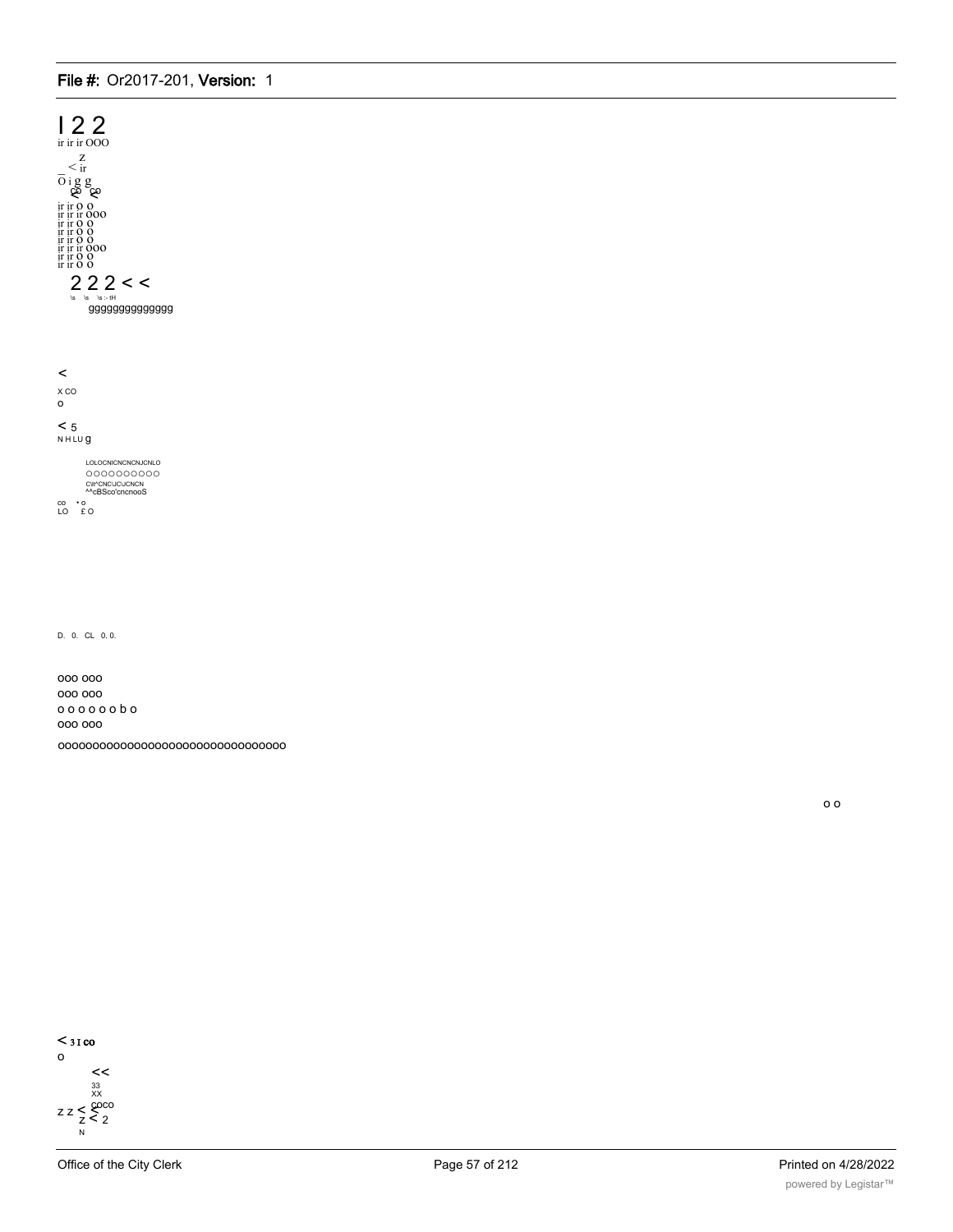\_ H UJ LU g g z z 2g < < LU LU g g N N N N N N N LU LU LU g g g  $\lt$ co co  $00 \atop 33 X1$  $Z \nmid Z \nmid Z \nmid Z$ ooo z z z < < < 2 2 2 N N N UJ UJ g g N N N N mmmmmmma a a a aa  $\langle \ \rangle$ 3 X 3 X co co o o  $\xi$   $\xi$ 2 2<br>
N N<br>UJ LU<br>**g** g  $\leq$   $\leq$ 3 3 X X co co o o  $\xi$   $\xi$ 2 2<br>H H H<br>UJ UJ<br>**g** g  $\lt$ co co o o 3 3XX COCO z z < < 2 2 N N z z < < 2 2 N N H H LU UJ o o < 2 N H UJ UJ LU g g g g g  $\alpha$   $\alpha$   $\alpha$ co co o o z z < <sup>333 xxx co coco<br>z z < <</sup>  $zz \frac{000}{5} <$ mm<br>mrnrn**g då** g g NNNNNNNN LU LU LU g g g

CNCNCNCNCNCNCNCNCN COCDCOCDCOCOCOCDCOCDCOCDCDCDCO CN CN CD CO CN CN CO CD CN CN CD CD CN CN CD CD CN CN CD CD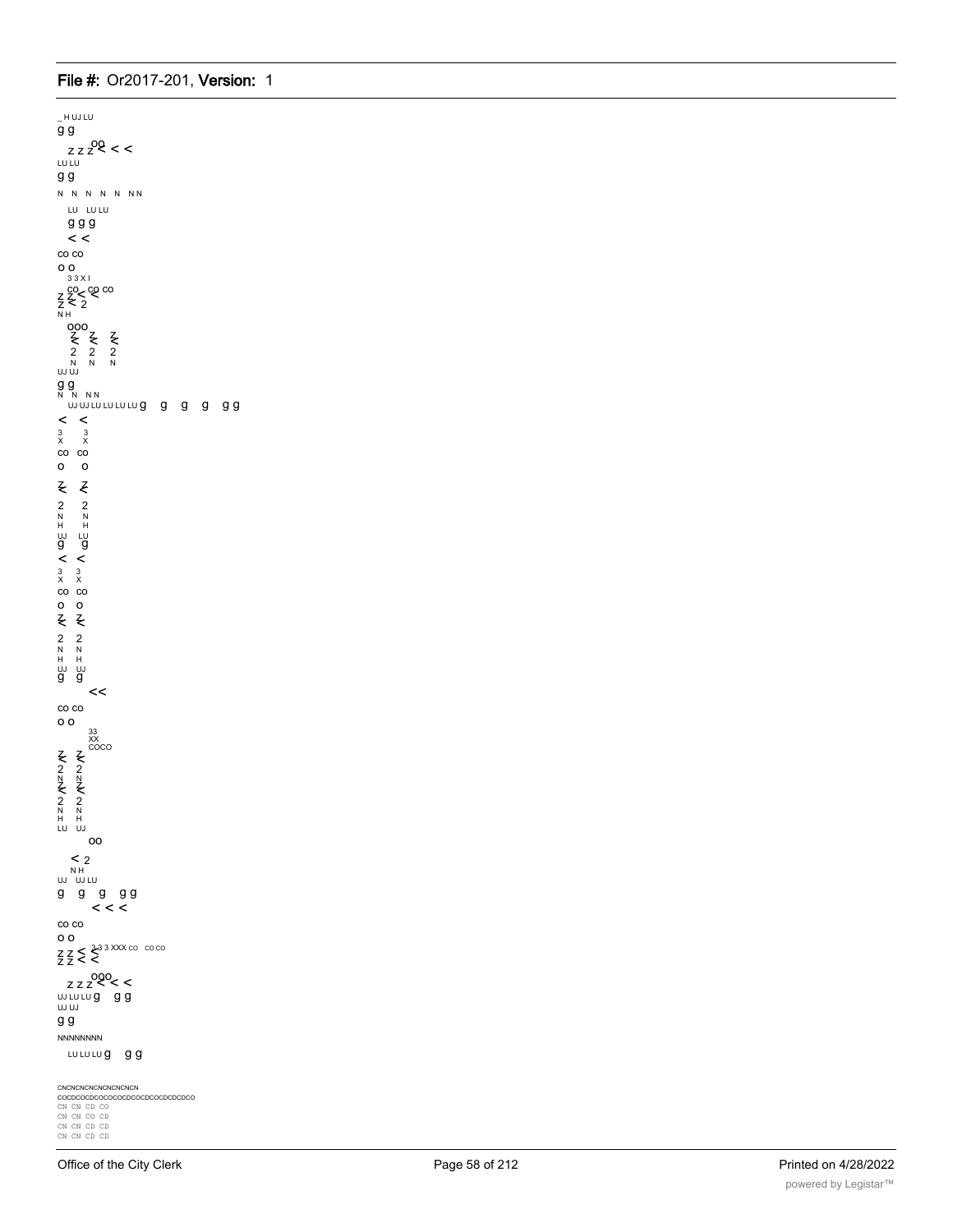

- $\mathsf z$  $\mathsf{o}$
- $cc$   $cc$   $cc$   $cc$   $cc$   $cc$   $cc$   $cc$

LD FD FD M<br>CO CO CO CO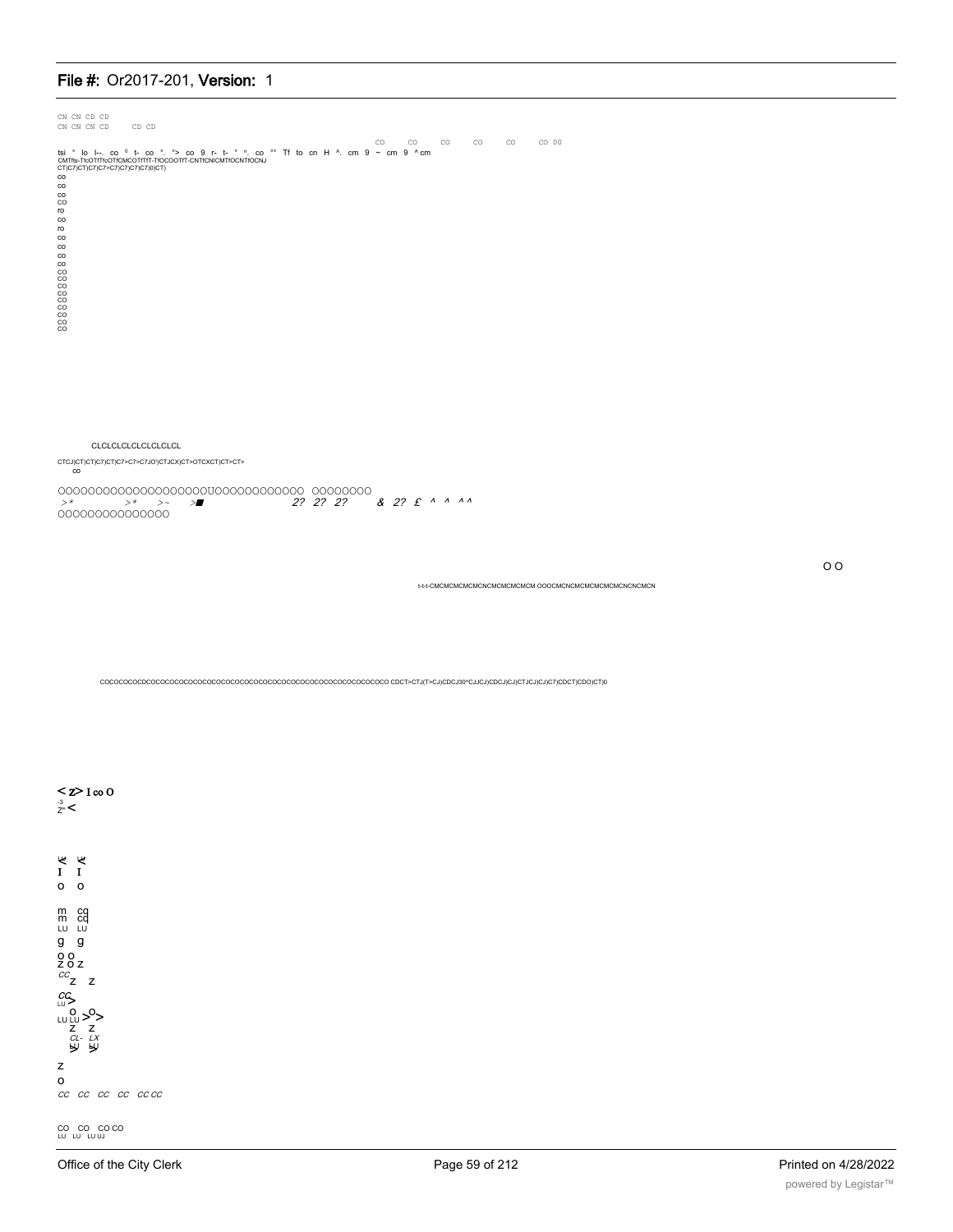| <b>XXXOO</b>                                                                                                                                                                                                                                                                                                                                                                                                               | ${\sf LU}$ ${\sf LU}$                            | $\cos$ |  |  |  |
|----------------------------------------------------------------------------------------------------------------------------------------------------------------------------------------------------------------------------------------------------------------------------------------------------------------------------------------------------------------------------------------------------------------------------|--------------------------------------------------|--------|--|--|--|
| $\rm{co}$ Z<br>$N\,N$                                                                                                                                                                                                                                                                                                                                                                                                      |                                                  |        |  |  |  |
| $\underset{\text{CO}}{\text{CO}}$ CO $\underset{\text{CO}}{\text{CO}}$                                                                                                                                                                                                                                                                                                                                                     |                                                  |        |  |  |  |
| $\begin{array}{cc} \mathbf{z} & \mathbf{z} \\ \mathbf{ir} & \ast \\ \mathbf{c} & \times \\ \mathbf{g} & \mathbf{g} \end{array}$                                                                                                                                                                                                                                                                                            |                                                  |        |  |  |  |
|                                                                                                                                                                                                                                                                                                                                                                                                                            |                                                  |        |  |  |  |
|                                                                                                                                                                                                                                                                                                                                                                                                                            |                                                  |        |  |  |  |
| $\begin{array}{ccc} 1 & 1 \\ 0 & 0 \\ 0 & 0 \\ 0 & 0 \\ 0 & 0 \end{array}$                                                                                                                                                                                                                                                                                                                                                 |                                                  |        |  |  |  |
|                                                                                                                                                                                                                                                                                                                                                                                                                            |                                                  |        |  |  |  |
|                                                                                                                                                                                                                                                                                                                                                                                                                            |                                                  |        |  |  |  |
| $\begin{array}{c}\n 0 \\  0 \\  0 \\  0\n \end{array}$                                                                                                                                                                                                                                                                                                                                                                     |                                                  |        |  |  |  |
|                                                                                                                                                                                                                                                                                                                                                                                                                            |                                                  |        |  |  |  |
| $\begin{array}{c}\n 0.75 \\  0.75 \\  0.75\n \end{array}$                                                                                                                                                                                                                                                                                                                                                                  |                                                  |        |  |  |  |
|                                                                                                                                                                                                                                                                                                                                                                                                                            |                                                  |        |  |  |  |
| ${\sf N}$ ${\sf N}$<br>$\cos$                                                                                                                                                                                                                                                                                                                                                                                              |                                                  |        |  |  |  |
|                                                                                                                                                                                                                                                                                                                                                                                                                            |                                                  |        |  |  |  |
| $\frac{1}{2}$<br>$\frac{1}{2}$<br>$\frac{1}{2}$<br>$\frac{1}{2}$                                                                                                                                                                                                                                                                                                                                                           |                                                  |        |  |  |  |
|                                                                                                                                                                                                                                                                                                                                                                                                                            |                                                  |        |  |  |  |
|                                                                                                                                                                                                                                                                                                                                                                                                                            |                                                  |        |  |  |  |
| $\begin{array}{cc} \text{if} & \text{if} \\ \bullet & < \\ \text{No} & < \\ \text{No} & < \\ \bullet & \text{No} \end{array}$                                                                                                                                                                                                                                                                                              |                                                  |        |  |  |  |
| g                                                                                                                                                                                                                                                                                                                                                                                                                          |                                                  |        |  |  |  |
| 0000                                                                                                                                                                                                                                                                                                                                                                                                                       |                                                  |        |  |  |  |
|                                                                                                                                                                                                                                                                                                                                                                                                                            |                                                  |        |  |  |  |
| $\frac{1}{2}$<br>$\frac{1}{2}$<br>$\frac{1}{2}$<br>$\frac{1}{2}$<br>$\frac{1}{2}$                                                                                                                                                                                                                                                                                                                                          |                                                  |        |  |  |  |
| $g$ $g$                                                                                                                                                                                                                                                                                                                                                                                                                    |                                                  |        |  |  |  |
|                                                                                                                                                                                                                                                                                                                                                                                                                            |                                                  |        |  |  |  |
| OSEN<br>OSEN<br>OSEN                                                                                                                                                                                                                                                                                                                                                                                                       |                                                  |        |  |  |  |
| $\begin{array}{cc} \mathbf{if} & \mathbf{if} \end{array}$                                                                                                                                                                                                                                                                                                                                                                  |                                                  |        |  |  |  |
| င္မီ၀ ငို့၀                                                                                                                                                                                                                                                                                                                                                                                                                |                                                  |        |  |  |  |
| $g$ $g$                                                                                                                                                                                                                                                                                                                                                                                                                    |                                                  |        |  |  |  |
| ^CNCNCNCNCNCNCNCNCNCN                                                                                                                                                                                                                                                                                                                                                                                                      |                                                  |        |  |  |  |
| CD CD CD CD<br>CD CD CD CD                                                                                                                                                                                                                                                                                                                                                                                                 | COCOI -- . T-1-T-1-CNCNCN OOOOCTJOOCOOOGO*- t-t- |        |  |  |  |
| O O CNI CNI<br>CD CD CD CD CD COCO                                                                                                                                                                                                                                                                                                                                                                                         |                                                  |        |  |  |  |
| CM CM CN CN CN CN CN CN<br>COCO00COCM CN CM CN<br>cococncnojocococococococ^                                                                                                                                                                                                                                                                                                                                                |                                                  |        |  |  |  |
|                                                                                                                                                                                                                                                                                                                                                                                                                            |                                                  |        |  |  |  |
| $\frac{7}{60}$<br>$\sim$ 0                                                                                                                                                                                                                                                                                                                                                                                                 |                                                  |        |  |  |  |
| $\begin{array}{c}\n\bullet & \bullet & \bullet \\ \bullet & \bullet & \bullet\n\end{array}$                                                                                                                                                                                                                                                                                                                                |                                                  |        |  |  |  |
| $\overset{N\text{-}}{D}\text{-}O$                                                                                                                                                                                                                                                                                                                                                                                          |                                                  |        |  |  |  |
| $\begin{array}{ll} \text{OJ} & \text{C} \text{D} & \text{C} \text{D} \\ \text{C} \text{D} \text{C} \text{D} \text{C} \text{D} \text{C} \text{D} \text{C} \text{D} \text{C} \text{D} \text{C} \text{D} \text{C} \text{D} \text{C} \text{D} \text{C} \text{D} \text{C} \text{D} \text{C} \text{D} \text{C} \text{D} \text{C} \text{D} \text{C} \text{D} \text{C} \text{D} \text{C} \text{D} \text{C} \text{D} \text{C$<br>ro |                                                  |        |  |  |  |
| $\infty$<br>ca                                                                                                                                                                                                                                                                                                                                                                                                             |                                                  |        |  |  |  |
| ro                                                                                                                                                                                                                                                                                                                                                                                                                         |                                                  |        |  |  |  |

CD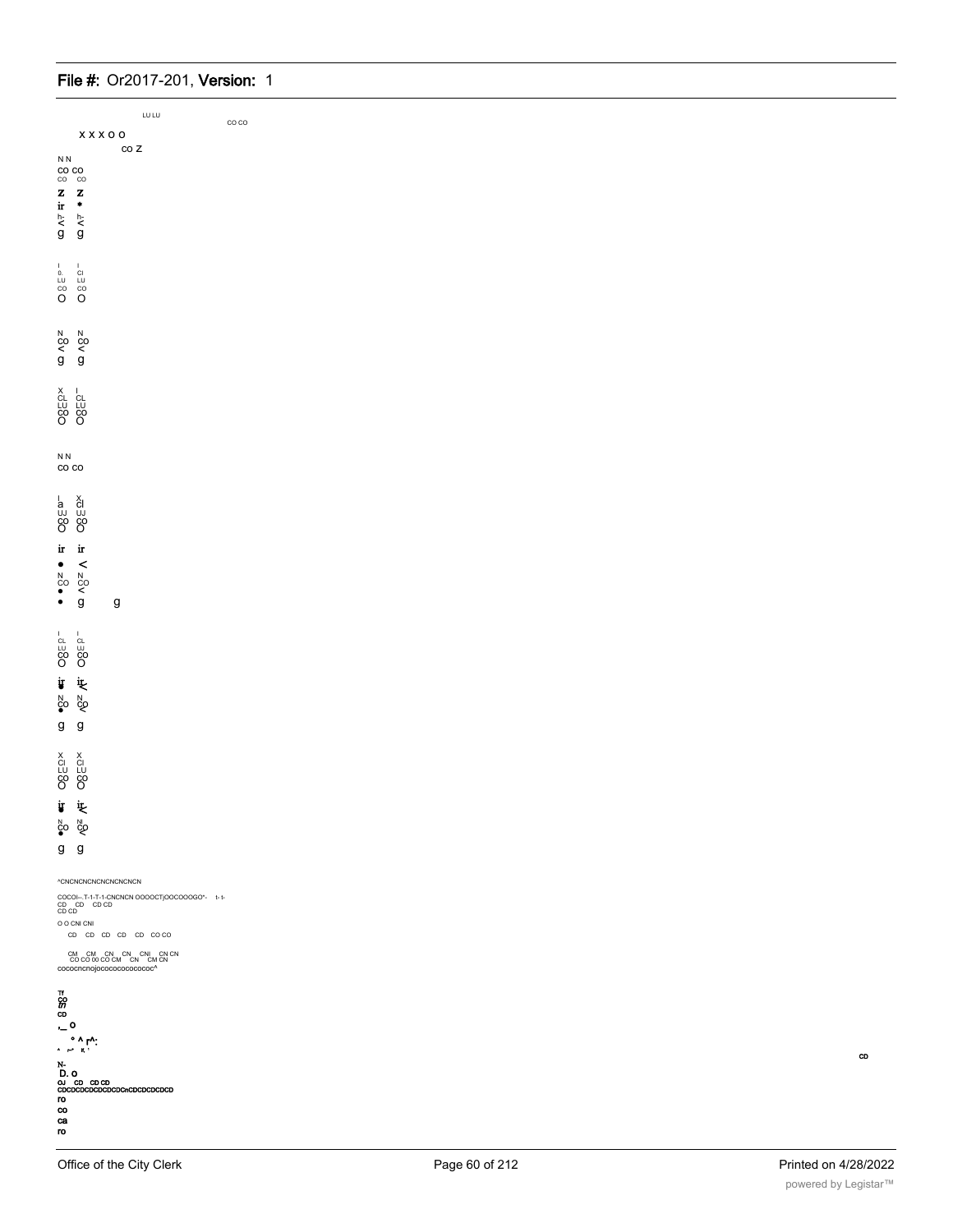

555o555555oo6ooo CMCNCMCMCMCMCMCMCMCM CM CM CN CV CM CM CN

CslCMCMCMCMCMCMCMCMCMCMCSICMCM CMCMCMCMCMCMCMCMCMCNCMCMCMCMCMCMCMCMCMCMCMCMCM

CDCDCDCOCDCDCDCDCDCDCOCDCOCDCDCDCDCOCDCDCDCOCOCDCDCDCDCDCDCDCDCDCD CDCDCDCDCDCDCDCDCDCDCDCDCDCDCDCDCDCDCDCDCDCDCD

0<br>CC CO CO CO<br>X X V V U<br>CL UJ CO<br>X X V V CO<br>CL UJ CO O<br>X X V V U<br>CL UJ CO O I I Cl Cl lu LU co co O O I X CL CL LU LU co co O O X X CL CL LU LU co co O O X X CL cl LU UJ co co o o I X Cl CL LU LU CO CO O O<br>X X<br>CL CL<br>CL CL<br>CO CO  $\begin{array}{lcl} \texttt{O} & \texttt{O} \\ \texttt{O} & \texttt{CO} \\ \texttt{CO} & \texttt{CO} \end{array} \hspace{0.2cm} \texttt{O} \hspace{0.2cm} \texttt{O} \\ \texttt{O} \\ \texttt{C} & \texttt{C} \\ \texttt{C} & \texttt{C} \\ \texttt{C} & \texttt{C} \\ \texttt{C} & \texttt{C} \\ \texttt{C} & \texttt{C} \\ \texttt{C} & \texttt{C} \\ \texttt{C} & \texttt{C} \\ \texttt{C} & \texttt{C} \\ \texttt{C} & \texttt{C} \\ \texttt$ co co o o  $\rm _{CL}^{\rm I}$   $\rm _{CL}^{\rm X}$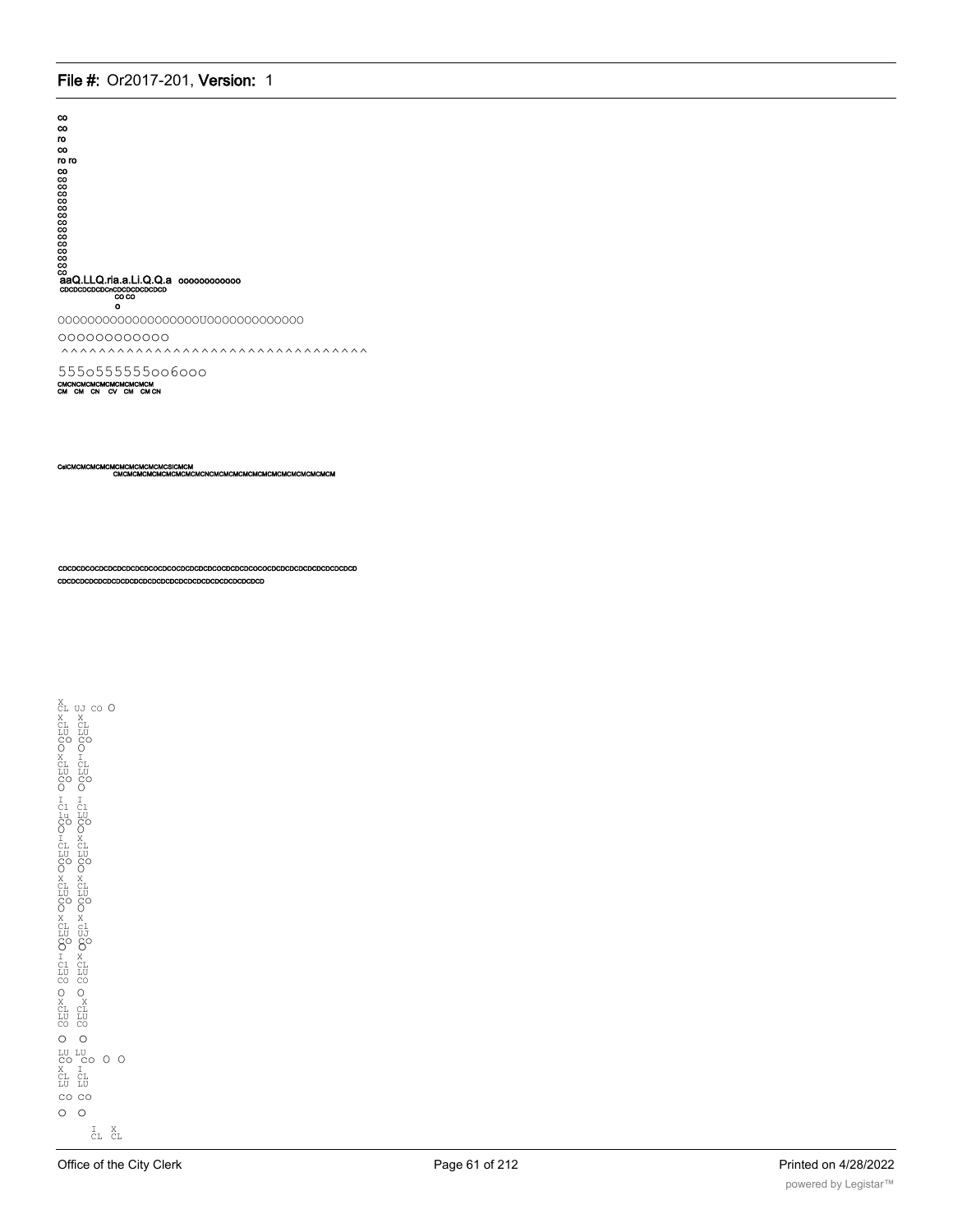| g g                                                                                                                      |                  |             |             |             |       |  |  |  |  |  |  | $X \rightarrow$ |
|--------------------------------------------------------------------------------------------------------------------------|------------------|-------------|-------------|-------------|-------|--|--|--|--|--|--|-----------------|
|                                                                                                                          |                  |             |             |             |       |  |  |  |  |  |  |                 |
|                                                                                                                          |                  |             |             |             |       |  |  |  |  |  |  |                 |
| $\begin{array}{cc} \bullet & < \\ \mathbb{N} & \mathbb{N} \mathbb{1} \\ \mathbb{C} \circ & \mathbb{C} \circ \end{array}$ |                  |             |             |             |       |  |  |  |  |  |  |                 |
| $\begin{array}{c}\n\bullet < \\ \text{CD CD 0 0}\n\end{array}$<br>g g                                                    |                  |             |             |             |       |  |  |  |  |  |  |                 |
| CM                                                                                                                       | CM               | CM CM       |             |             |       |  |  |  |  |  |  |                 |
| CO CO<br>$\,<\,$ $\,<$<br>$_{\rm CO}$                                                                                    | LU LU            |             |             |             |       |  |  |  |  |  |  |                 |
| $\,$ N $\,$ N                                                                                                            | $ co$            |             |             |             |       |  |  |  |  |  |  |                 |
| $\hbox{g}$<br>$_{\rm CD}$                                                                                                | g g<br>$CD$ $CD$ |             |             |             |       |  |  |  |  |  |  |                 |
| $_{\rm CO}$<br>$\mathsf{T}_2 \qquad \mathsf{T}_2 \bullet \mathsf{O}$                                                     | CO               | $_{\rm CO}$ | $_{\rm CO}$ | $_{\rm CO}$ | CO CO |  |  |  |  |  |  |                 |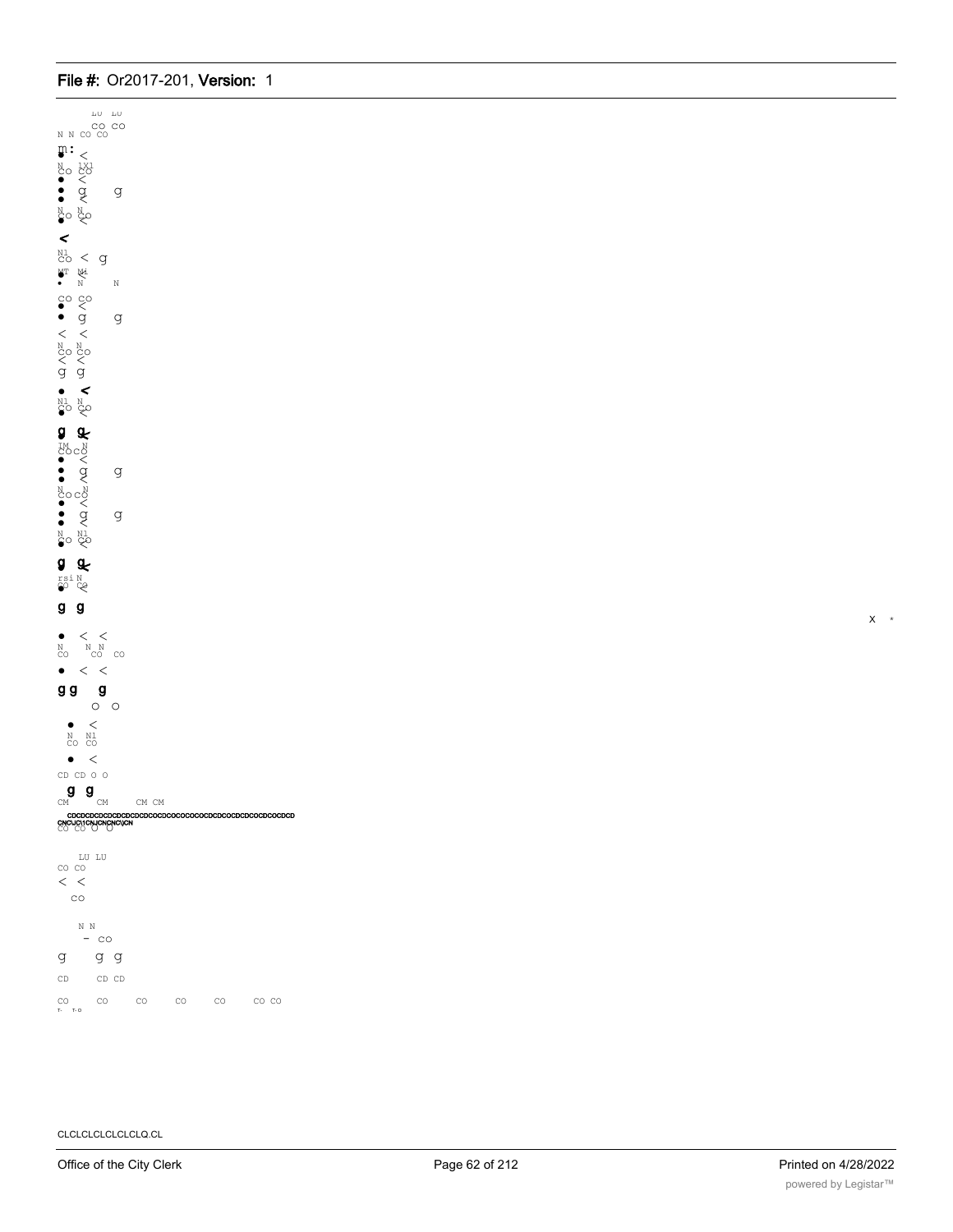$\circ$ 

#### $\circ$

 $\begin{array}{lllllll} \text{CN} & \text{CN} & \text{CN} & \text{CN} & \text{CN} & \text{CN} & \text{CN} & \text{CN} \end{array}$  $\mathbb{C}\mathbb{M}$  $\mathbb{C}\mathbb{M}$   $\qquad \mathbb{C}\mathbb{N}$   $\mathbb{C}\mathbb{M}$ 

 $\,<$  $_{\text{co}}^{\text{N}}$  < g  $\begin{array}{cc} \n\frac{1}{2} & \frac{1}{2} \\
\frac{1}{2} & \frac{1}{2} \\
\frac{1}{2} & \frac{1}{2} \\
\frac{1}{2} & \frac{1}{2} \\
\frac{1}{2} & \frac{1}{2} \\
\frac{1}{2} & \frac{1}{2} \\
\frac{1}{2} & \frac{1}{2} \\
\frac{1}{2} & \frac{1}{2} \\
\frac{1}{2} & \frac{1}{2} \\
\frac{1}{2} & \frac{1}{2} \\
\frac{1}{2} & \frac{1}{2} \\
\frac{1}{2} & \frac{1}{2} \\
\frac{1}{2} & \frac{1}{2} \\
\frac{$  $V$  25 v or<br>  $V$  25 v or  $rac{1}{200}$  $\sum_{i=1}^{N}$  $\prec$  $\bullet$  ${\sf N}$  ${\sf N}$  $\bullet$  $\begin{array}{ccc} 0 & 0 & 0 \\ 0 & 0 & 0 \\ 0 & 0 & 0 \end{array}$  $\boldsymbol{\mathsf{g}}$ 

**CO** D

 $\frac{1000}{1000}$  O O

 $\frac{1}{2}$  5 $\epsilon$ 

 $_{\rm CO}^{\rm NN}$  $\ddot{\phantom{a}}$  $_{\rm co}$ 

 $\,<$  $\bullet$ 

g g  $CD$   $O^*$ )  $CD$ 

 $\circ$  $\circ$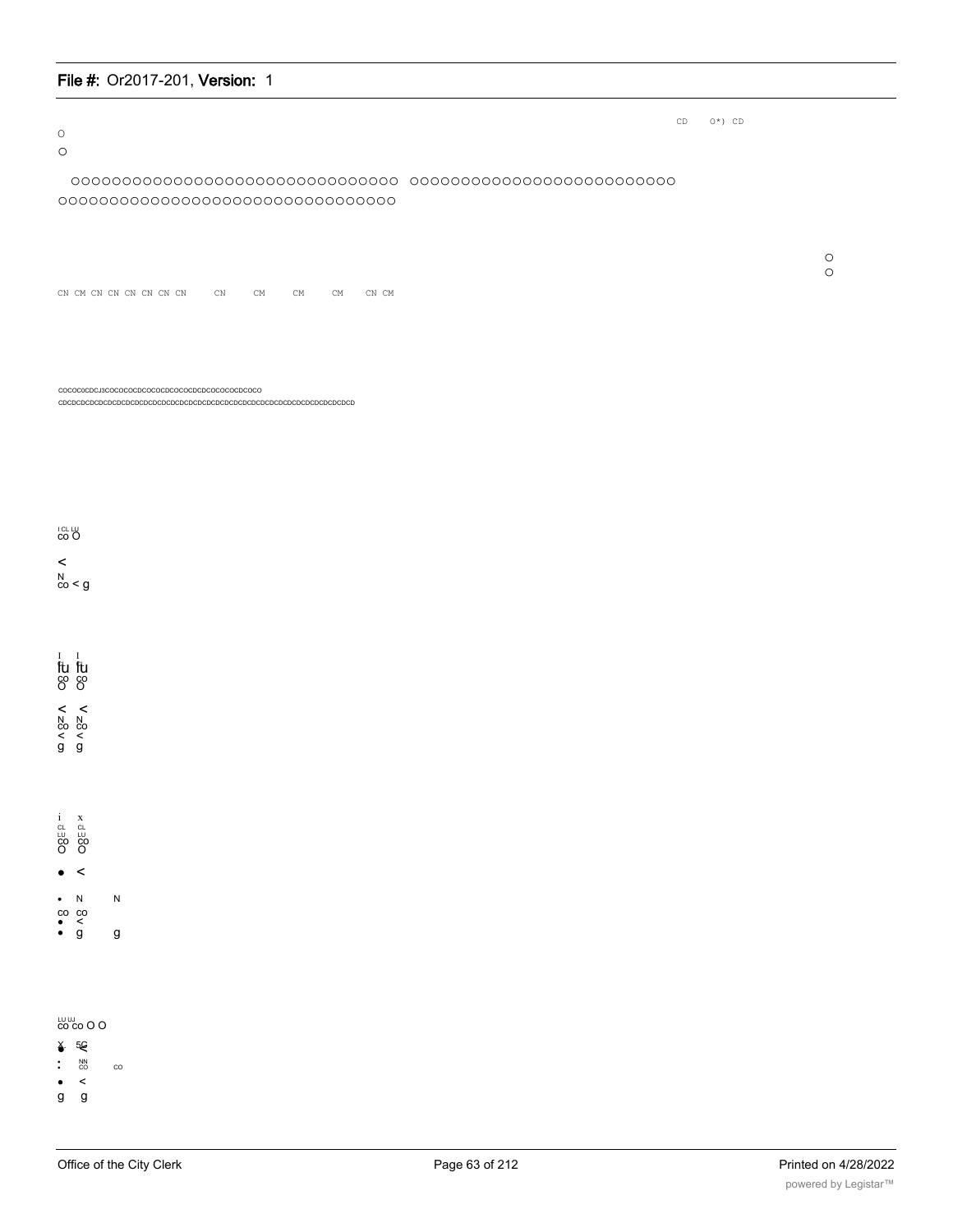| $>$ $>$ $z$ $z$                                                                                                                                                                                                                     |  |  |  |
|-------------------------------------------------------------------------------------------------------------------------------------------------------------------------------------------------------------------------------------|--|--|--|
| $00h$ -CDU<br>$\begin{array}{ccc} I & I \\ \text{co} & \text{co} \\ < & < \end{array}$<br>$g$ $g$                                                                                                                                   |  |  |  |
| $\mathord{>}$ -<br>$Z <$<br>LL 2<br>$y=$ <<br>$\frac{z}{6}\frac{z}{z}$                                                                                                                                                              |  |  |  |
| $\overset{\text{Z} \, \text{Z}}{\mathscr{C}} \mathscr{C}$                                                                                                                                                                           |  |  |  |
| 000<br>0 0 Z Z<br>X X<br>CO CO<br>$\mathfrak g$ g                                                                                                                                                                                   |  |  |  |
| $\zeta_L^Z c_L <$                                                                                                                                                                                                                   |  |  |  |
| $\mathsf{z}\,\mathsf{z}$<br>$\circ$ $\circ$<br>$\begin{array}{c} 0 & 0 & 0 \\ 0 & 0 & 0 \\ 0 & 0 & 0 \\ 0 & 0 & 0 \end{array}$                                                                                                      |  |  |  |
| $\mathsf{Z}\ \mathsf{Z}$<br>$\,$ o $\,$<br>$00zz$<br>$X$ $X$<br>$CO$ $CO$<br>$50$<br>$50$<br>$50$<br>$50$<br>$50$<br>$50$<br>$50$<br>$50$                                                                                           |  |  |  |
| $\begin{array}{c} Z_{\text{C}} \\ \text{C}} \\ 2 & 5 \end{array}$<br>$\mathsf{z}\ \mathsf{z}$<br>$\circ$ $\circ$<br>$CD$ $CD$<br>$\begin{array}{c} z z \\ \downarrow 0 \\ \downarrow 0 \\ \downarrow 0 \\ \downarrow 0 \end{array}$ |  |  |  |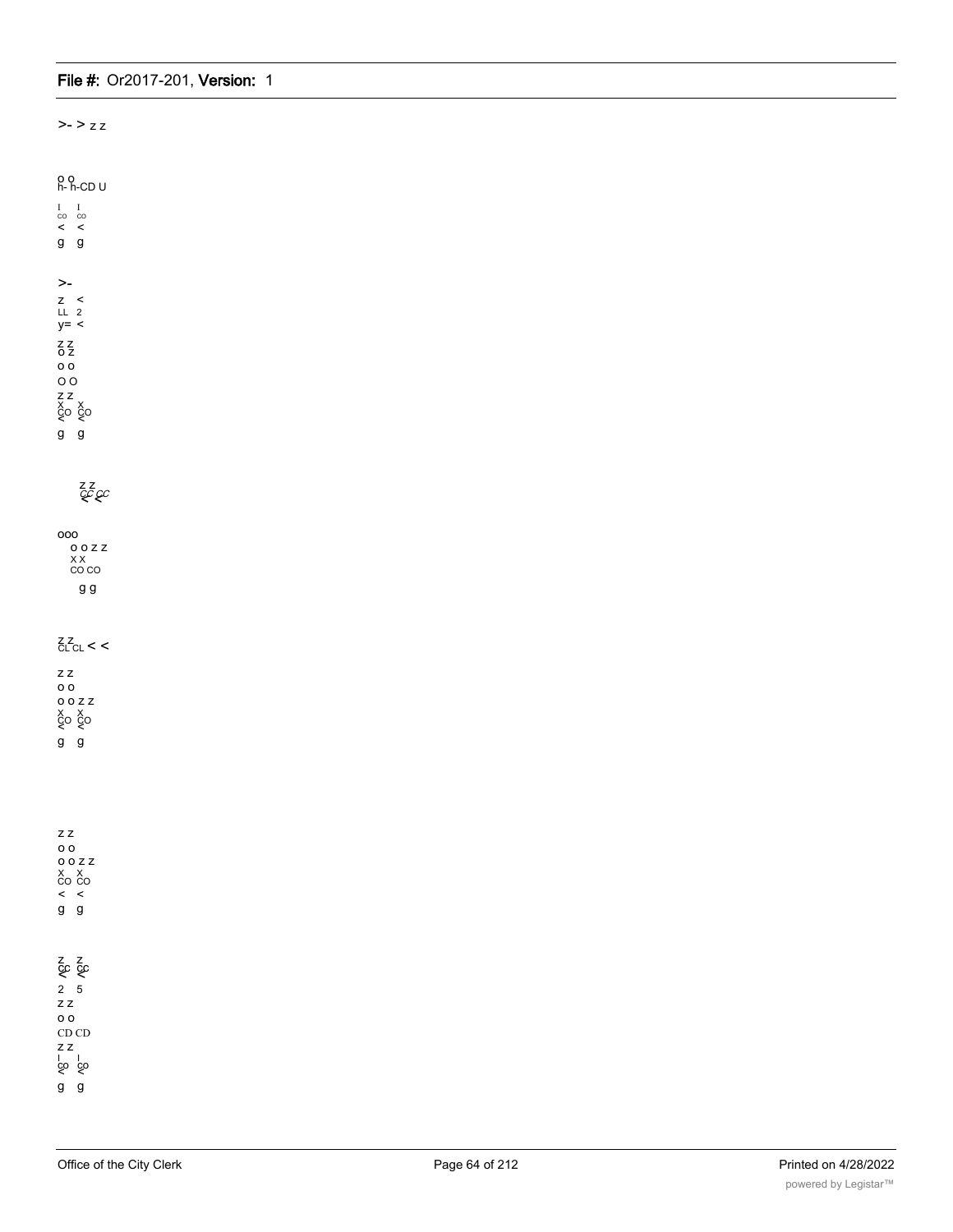| $rac{z}{\xi}$ c<br>2 2<br>$\mathsf{Z}\ \mathsf{Z}$<br>$22$<br>$00$<br>$00$<br>$22$<br>$00$<br>$00$<br>$00$<br>$00$<br>$00$<br>$00$<br>$00$                                                                                                                                                                                                                                                                                                                                                                                                                                                                                                                              |  |
|-------------------------------------------------------------------------------------------------------------------------------------------------------------------------------------------------------------------------------------------------------------------------------------------------------------------------------------------------------------------------------------------------------------------------------------------------------------------------------------------------------------------------------------------------------------------------------------------------------------------------------------------------------------------------|--|
| $\overline{\mathcal{L}}$ cc<br>$\frac{z}{\mathbf{c}}$<br>$2\,2$<br>$\overline{2}$<br>$Z$ $Z$ $Z$<br>000<br>$O$ CD CD<br>$Z$ $Z$ $Z$<br>III co co co < < <<br>g g g                                                                                                                                                                                                                                                                                                                                                                                                                                                                                                      |  |
| $\begin{array}{ccc}\nZ & Z & & \\ & & & \downarrow & \\ & & & 2 & \\ & & & 2 & \\ & & & 2 & \\ & & & 2 & \\ & & & 0 & \\ & & & & 0\n\end{array}$<br>CDO                                                                                                                                                                                                                                                                                                                                                                                                                                                                                                                 |  |
| RAN DISON<br>PONDIDISON<br>PONDIDISON<br>$\frac{g}{2}$ $\frac{g}{2}$                                                                                                                                                                                                                                                                                                                                                                                                                                                                                                                                                                                                    |  |
| $\begin{array}{cc} \xi & \xi \\ 2 & 2 \end{array}$<br>$H - f -$<br>$O$ $O$<br>$cc$ $cc$<br>z<br>$\mathsf{o}$<br>$\mathbf{R}$<br>g                                                                                                                                                                                                                                                                                                                                                                                                                                                                                                                                       |  |
| CNCNCNCNCNCNCNCNCNCN<br>t- t- t- t- COCOCOCJjCOCO<br>CO o CN CN CO CO<br>0 <sub>0</sub><br>CN CN<br>co 55<br>0 <sub>0</sub><br>CN CN<br>o5 co<br>000 CN CN CN CO CO CO<br>CN CN CO CO<br>O O CN CN CO CO<br>CO CO CO CO CO CO CO ^^<br>$T-$ 0 $T Tt$ $T$ -<br>$T$ -<br>$T$ -<br>$T$ -<br>$T$ -<br>$T$ -<br>$T$ -<br>$T$ -<br>$T$ -<br>$T$ -<br>$T$ -<br>$T$ -<br>$T$ -<br>$T$ -<br>$T$ -<br>$T$ -<br>$T$ -<br>$T$ -<br>$T$ -<br>$T$ -<br>$T$ -<br>$T$ -<br>$T$ -<br>$T$ -<br>$T$ -<br>$T$ -<br>$T$ -<br>$T$ -<br>$T$ -<br>$T$ -<br>$T$ -<br><br><br><br><br><br><br><br><br><br><br><br><br><br><br><br><br><br><br><br><br>CO<br>$_{\rm CD}$<br>$\mathbb{C}\mathbb{D}$ |  |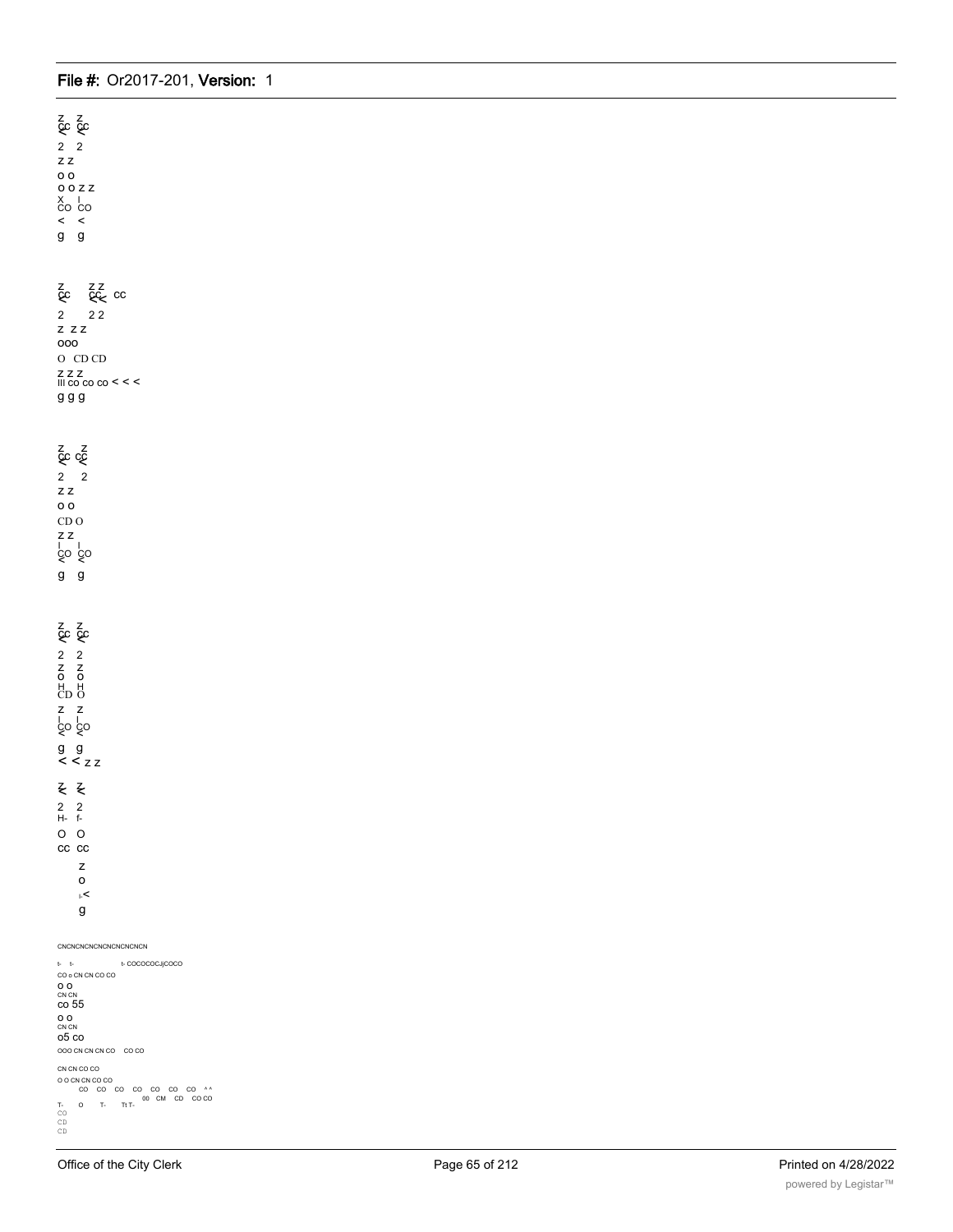

lololdldldloldldlolo

CJ)CHffiO;05Cf)CJIC7)roO)ffl  $\overline{\mathsf{H}}$  $\frac{9}{2}$  $i-Z$   $>$   $0$   $CC$  $6^{7}$  $\frac{1}{\leq}$ g  $\left\| \mathbf{1}_{\mathbf{1}_{\mathbf{1}}} \right\| \left\| \mathbf{1}_{\mathbf{1}_{\mathbf{1}}} \right\| \left\| \mathbf{1}_{\mathbf{1}_{\mathbf{1}}} \right\| \left\| \mathbf{1}_{\mathbf{1}_{\mathbf{1}}} \right\| \left\| \mathbf{1}_{\mathbf{1}_{\mathbf{1}}} \right\| \left\| \mathbf{1}_{\mathbf{1}_{\mathbf{1}}} \right\| \left\| \mathbf{1}_{\mathbf{1}_{\mathbf{1}}} \right\| \left\| \mathbf{1}_{\mathbf{1}_{\mathbf{1}}} \right\| \left\| \mathbf{1}_{\math$  $\| \varphi - \varphi \|_2 = \| \varphi - \varphi \|_2 = \| \varphi - \varphi \|_2 = \| \varphi \|_2.$ **LILILtirLIXLLLLLLLLtlLLLLILILCKLI** LULULULULUULIJJJULIJLLILIJLULLILUIJJJ DIQILtcuDJCIJIIKILtIQJLIJQJ[Q[Q[Q[Q[]] LtitLiLiLiLiLLtLLLLLLLtLlLlLlLtLtLt LULULULULULULULIJLIJLIJLIJLYLIJLIJLUIIJIJLU >>->->->->-XXIXIIIXXIXXXIIII  $\prec << << <$  $\overline{6}$  i- $\leq$  g  $\mathcal{A}_{\text{ABH}}$  and a mass in the mass of the mass of the set of the mass of the mass of the mass of the mass of the mass of the mass of the mass of the mass of the mass of the mass of the mass of the mass of the mass of t 000 000 °. °. °. °. °. 00000000000000000 LrccKcctrccircctttt  $\,<$ g LULiJLIjLJjLdIIjLIJW  $r-i-i$  $\begin{array}{l} \texttt{CD} \texttt{ CD} \texttt{ O} \\ \texttt{CD} \texttt{ CD} \end{array}$  $\circ\hspace{0.15cm}\circ$ CM CM CNCNCMCNCNCNCNCNCNCNCNCNCNC<sup>A</sup> C0C7)C0OjC0C00<sup>A</sup>CD  ${\tt COCDCOCOCOCOCOIOLOLOLOLOLO CDCOCOCOD} \hspace{2.5mm} \begin{array}{ll} {\tt COCDCCOCOCOCOIOIOLOLOLOLOLO CDCOCOCOD} \hspace{2.5mm} \hspace{2.5mm} {\tt CM} \hspace{2.5mm} {\tt CM} \end{array}$  $\begin{array}{ccccccccc} \text{co} && \text{co} && \text{co} && \text{co} && \text{co} \end{array}$  $CO$  00 00  $_{\rm CO}$  $\begin{tabular}{lllll} \multicolumn{2}{c|}{\text{LO}} & \multicolumn{2}{c|}{\text{LO}} \\ \multicolumn{2}{c|}{\text{LO}} & \multicolumn{2}{c|}{\text{LO}} & \multicolumn{2}{c|}{\text{LO}} \\ \multicolumn{2}{c|}{\text{LO}} & \multicolumn{2}{c|}{\text{LO}} & \multicolumn{2}{c|}{\text{LO}} \\ \multicolumn{2}{c|}{\text{LO}} & \multicolumn{2}{c|}{\text{LO}} & \multicolumn{2}{c|}{\text{LO}} \\ \multicolumn{2}{c|}{\text{LO}} & \multicolumn{2}{c|}{\text{LO}} & \mult$ LO LO LO

 $\circ$  $\mathsf{o}\xspace$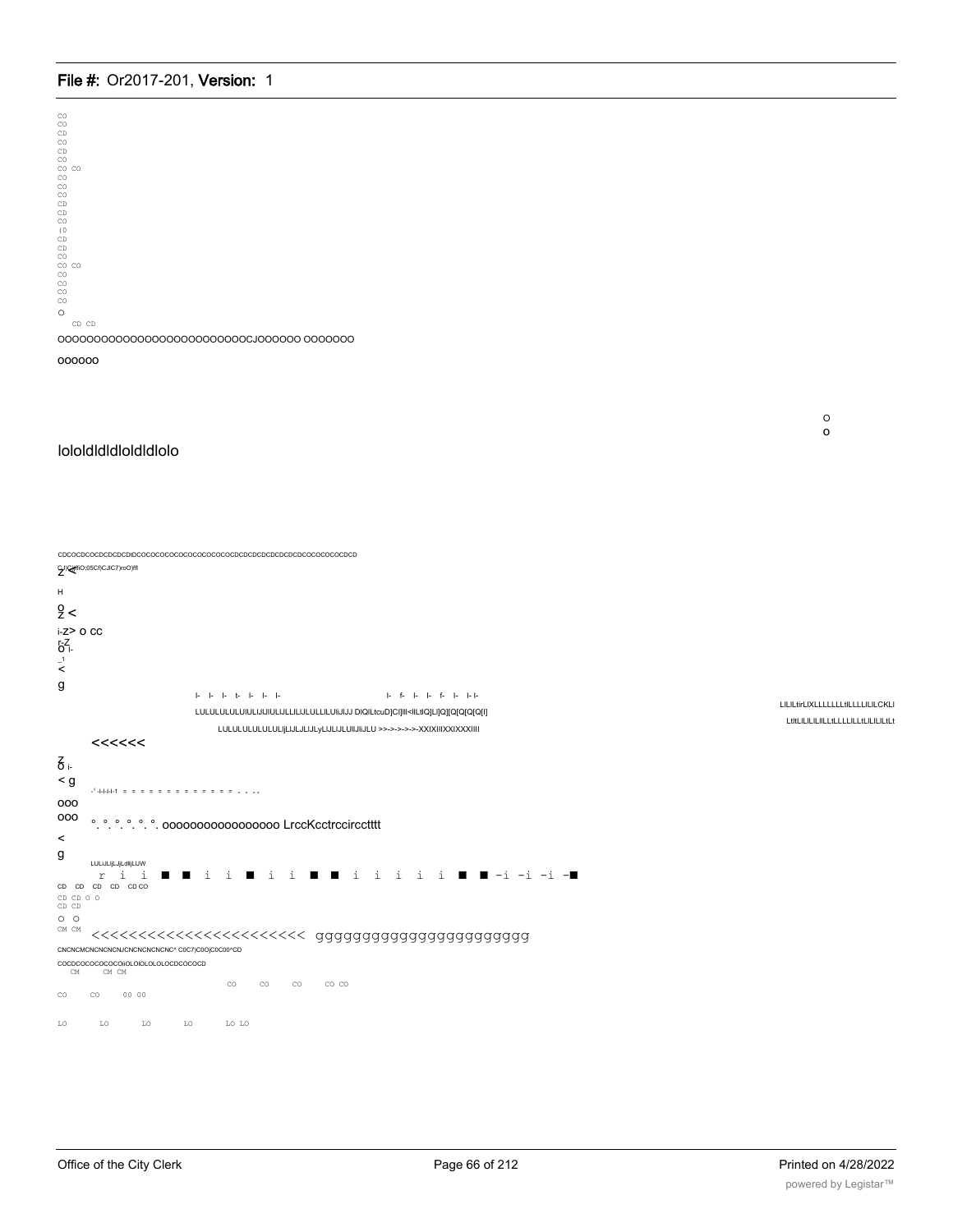$\mathsf{o}\,\mathsf{o}$ 

LLIUJUJUJUJUJUJ<sup>\*5</sup>-XXXXXXXg 0000000  $\begin{array}{cccc}\n & \vdots & \vdots & \vdots \\
 & \vdots & \vdots & \vdots \\
 & \text{CO} & \text{CO}\n\end{array}$  $\sim 1$ OO<br>CNICM<br>CM CM CM CMCM  $<<<<<<$ 

cdcdcdcdcocdcdcdcdcd CT>0^COCOCOCjOCOCJjCOCO



Cn'^^OO^^P^LO r^CMCD^TTCMCOCOCD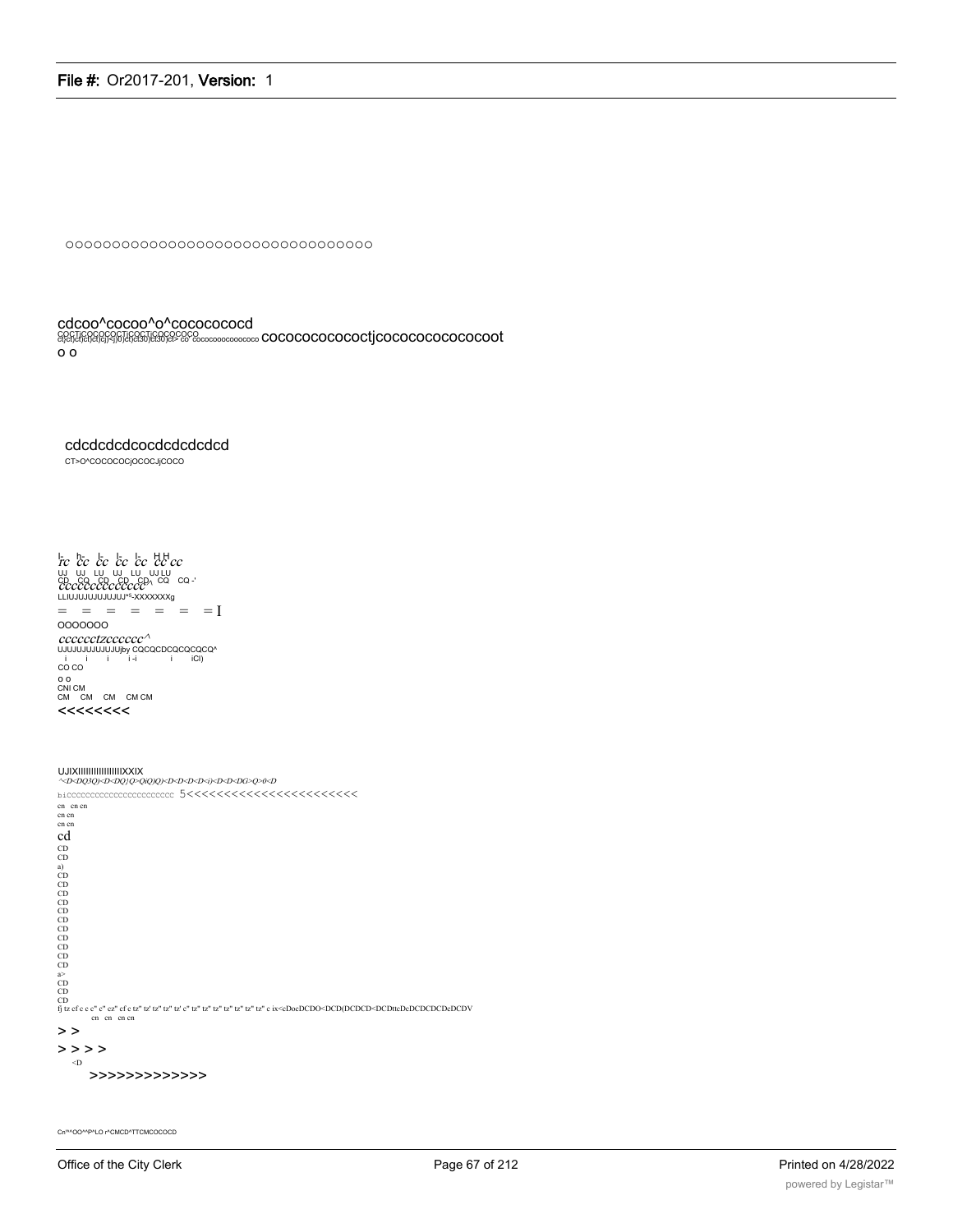$\circ$   $\circ$  Q) CD CD CD

#### 

 $Cj$   $Oj$   $CO CO$ 

0)0jcJjc0cJjc0c7j0jc0 cJjc0c0cJjc0cD000^C7)<br>0| CO CO CO<br>0^COCDCDCTj0^COCOCO

|           |  |  |         | ^ CO CO COCO |
|-----------|--|--|---------|--------------|
|           |  |  |         | CM CN CM CNI |
|           |  |  | $\circ$ | $t-r-$       |
| $\circ$ O |  |  |         |              |



 $Z$   $Z$   $Z$  $_{000}^{LU}$   $_{ZZ}^{LULU}$   $_{Z}$   $>$   $>$   $>$  $\begin{array}{ccc} \text{N} & \text{N} & \text{N} \\ \text{LU} & \text{LU} & \text{LU} \\ \text{Z} & \text{ZI} \end{array}$  $888$ 

 $\begin{bmatrix} z & z \\ w & w \end{bmatrix}$ 

 $\bar{H}$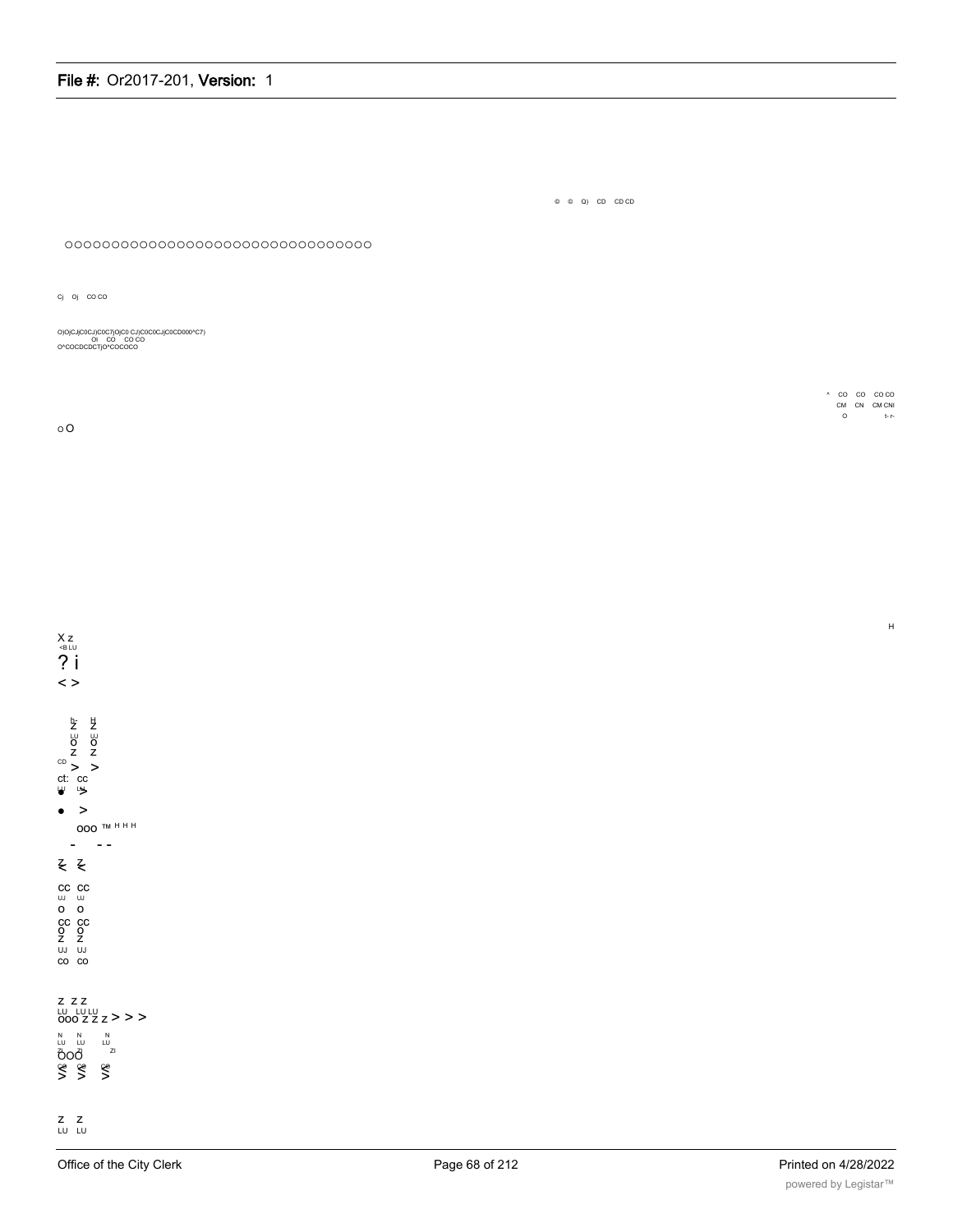| File #: Or2017-201, Version: 1                                                                                   |                                                    |       |
|------------------------------------------------------------------------------------------------------------------|----------------------------------------------------|-------|
| $\begin{array}{c} 0 \\ \zeta \\ > \end{array}$                                                                   |                                                    |       |
| $\begin{array}{c} Z & Z \\ U & U \\ 0 & Z \\ Z & Z \\ Z & Z \end{array}$<br>ro NE <sup>z</sup><br>ro a Nez<br>19 |                                                    |       |
| N LU Zt<br>a<br>e >                                                                                              |                                                    |       |
| $\begin{array}{c} Z \\ 0 \\ 0 \\ Z \end{array}$                                                                  |                                                    |       |
| a o<br>$\cos$<br>z < z z<br>LU UJ                                                                                |                                                    |       |
| $\begin{array}{cc} 0 & 0 \\ 0 & 0 \end{array}$                                                                   |                                                    |       |
| $\begin{array}{cc} \text{Q} & \text{Q} \\ \text{cc} & \text{cc} \\ \text{LU} & \text{LU} \end{array}$<br>$\,<$   |                                                    |       |
| $\ensuremath{\underline{\mathsf{Z}}}_{\ensuremath{\mathrm{U}}\, \underline{\mathrm{J}}} <$                       |                                                    |       |
| $\mathbf{Z}$<br>$\stackrel{\textit{in}}{\mathtt{a}}$                                                             |                                                    |       |
| 222<br>$\begin{array}{c} \hbox{\it{tn th}} \\ \hbox{\it{LU LU LU 000}} \end{array}$                              |                                                    |       |
| oooodooooo<br>CNCNCNCNCMCNCMCNCMCN                                                                               |                                                    | CD CD |
| 0)CDCDCD0)0)0)CJ)C0 0)0100)0)^0)0)0)<br>0)O)0)O)0)O)0)0)O)CMCS <br>$CO$ $CO$ $CO$ $CD$ $CD$<br>$i$ -: P.         | $0 \quad \  \  \sim \quad \  t \quad \  t \cdot 0$ |       |
|                                                                                                                  |                                                    |       |

CL CL CL CL<br>CO<br>CO<br>CO<br>CO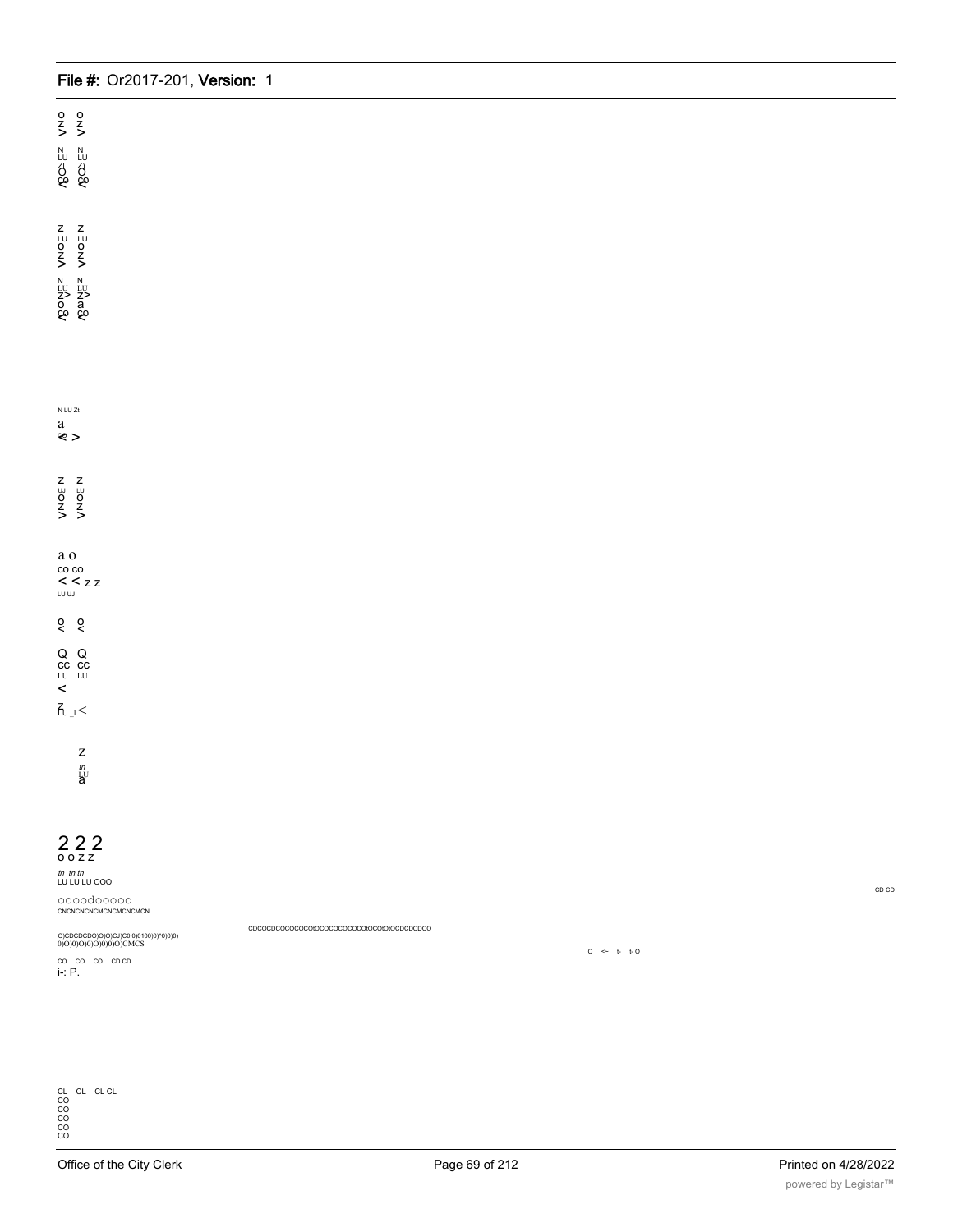| 0)0)0)0)0)0)0)0)0)CTCDCT0)C7)CTCT0)<br>CO |
|-------------------------------------------|
| o o<br>$0\,0\,0\,00$<br>o o               |
| 000<br>$\geq$<br>>s>.<br>000              |
| 000<br>000                                |
| 000<br>000                                |
| 000 000<br>0000                           |
| 0000<br>оо6о<br>0000                      |
| 000 000                                   |
| 000000000000000000000                     |

COCOCOCOCOCOCOCOCOCOCOCOCO<br>CN CM CNI CN CM

 ${\tt COCCDCCDCCDCCDCCDCCOCCOCOCOCOCOCOCOCOC}$ 

 $\xi$ <br> $\delta^{\text{f}}$ z  $CO$  LU Q  $\overline{\phantom{a}}$ 

 $2$  cc<br> $0$   $2$   $z$ 

WAPE8<br>WAPE8

 $2$  CC  $\circ$   $\circ$  $\begin{array}{c}\n 0 \\
 0 \\
 0 \\
 0 \\
 0 \\
 0 \\
 0 \\
 0\n\end{array}$ 

a s d 2<br>  $888$ <br>  $588$ <br>  $582$ <br>  $582$ <br>  $582$ <br>  $582$ <br>  $582$ <br>  $582$ 

 $\circ$   $\circ$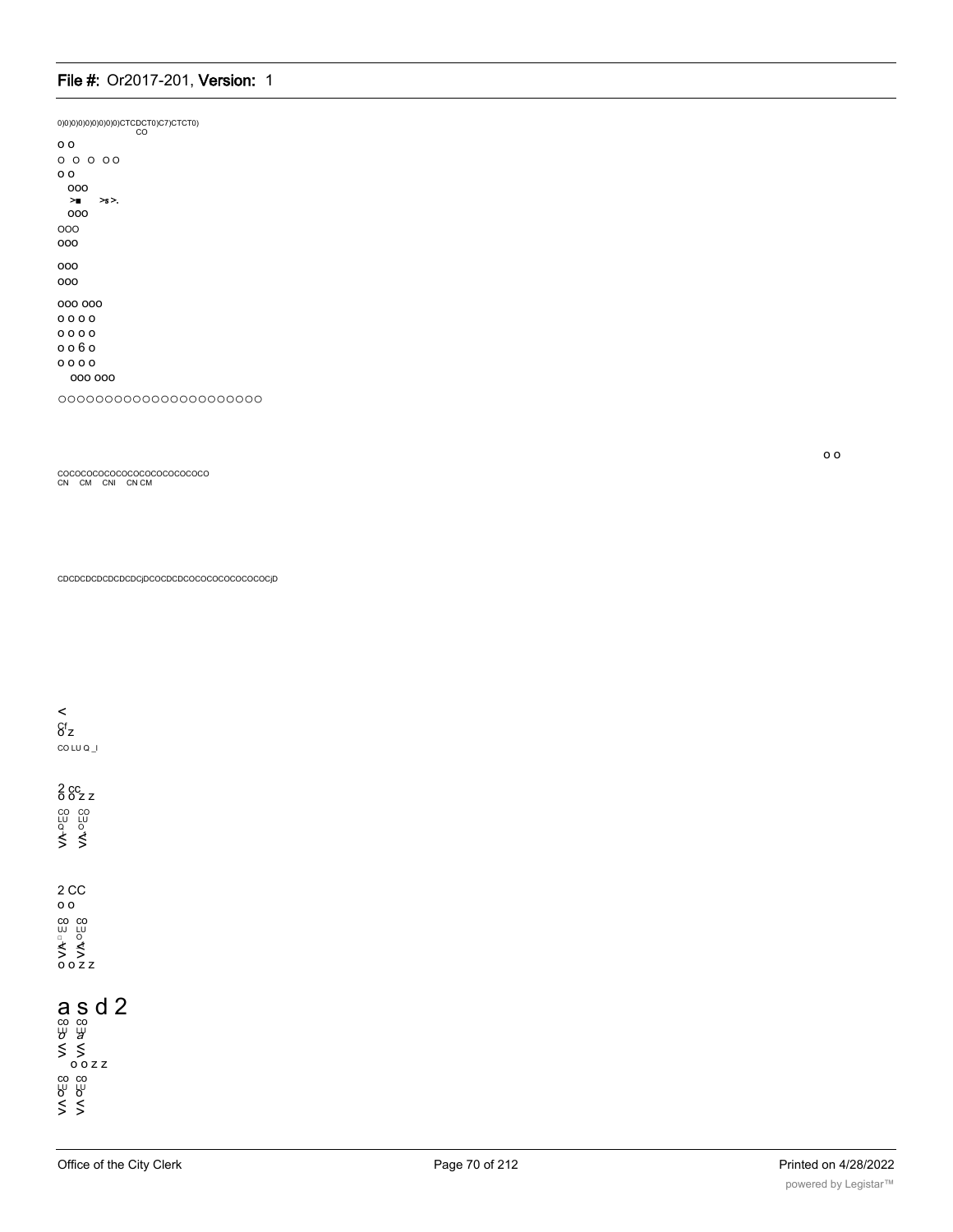$2cc00$ MAPES rc < <<br>cc cc o o z z<br>cc cc o o z z<br>o o \_z<br>o o z င္လင္ 2 CC<br>အထိ ပါး ျပဳ<br>အထိ ပါး ျပဳ<br>အထိ ေက်း ၁၀<br>တိုက္တင္ 2 CC<br>ေ 2 CC CC 2 2 CC  $00$ <br>COLU  $\circ$  $\overset{\circ}{E}_{\text{000 Z Z Z}}^{\overset{\circ}{\phantom{\circ}}\phantom{\circ}}\overset{\circ}{E}_{\text{2}}$  $\begin{array}{ccc} \text{fc! t!} & & & \\ \text{-} & \text{-} & \text{-} & \text{-} & \text{-} & \text{-} & \text{-} \end{array}$  $C_{\rm C}$  <  $6^{\circ}$ cc  $\mathbf{w}_{\mathbf{10}}$  $_{\rm CO}$  $\begin{array}{c}\n&0\\
&0\\
&0\\
&5\\
&5\n\end{array}$ co" co'  $\,<$   $<$ LU LU CC CC CN CN CO CO<br>CN CN CN CO  $CO CO$ CN CN CO CO<br>CN CN CN CO  $CO CO$  $_{\rm CN}$ CN CN CN CN CN CN CN oto<br>O tj^o di-π⊩<br>O tj^o di-π⊩ 58888888885  $\boldsymbol{\infty}$   $\boldsymbol{\infty}$ 

CD CD CDCD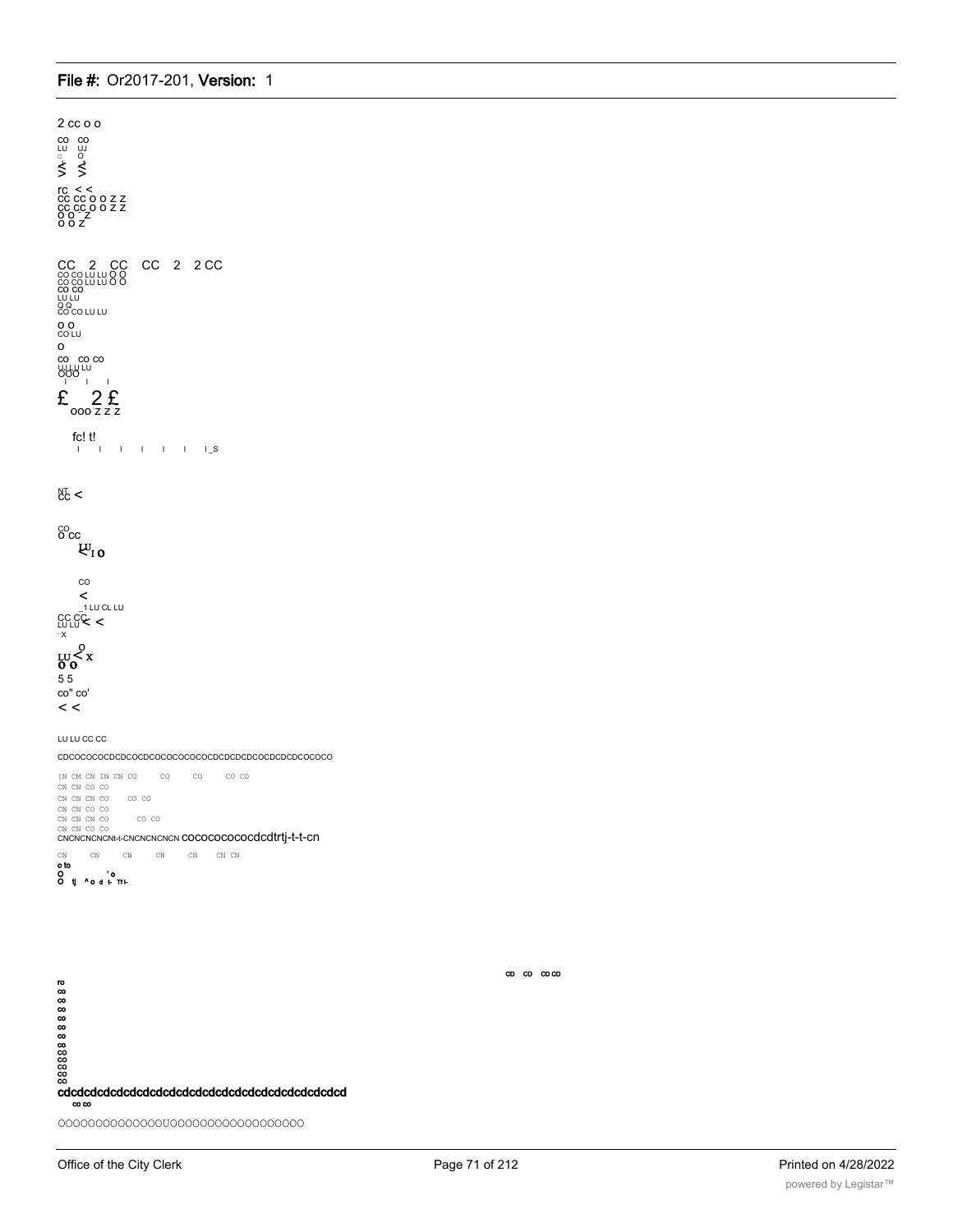$\infty$   $\infty$  ro $\infty$ CDCDCOCOCDCDLOLOLOLOLOCO

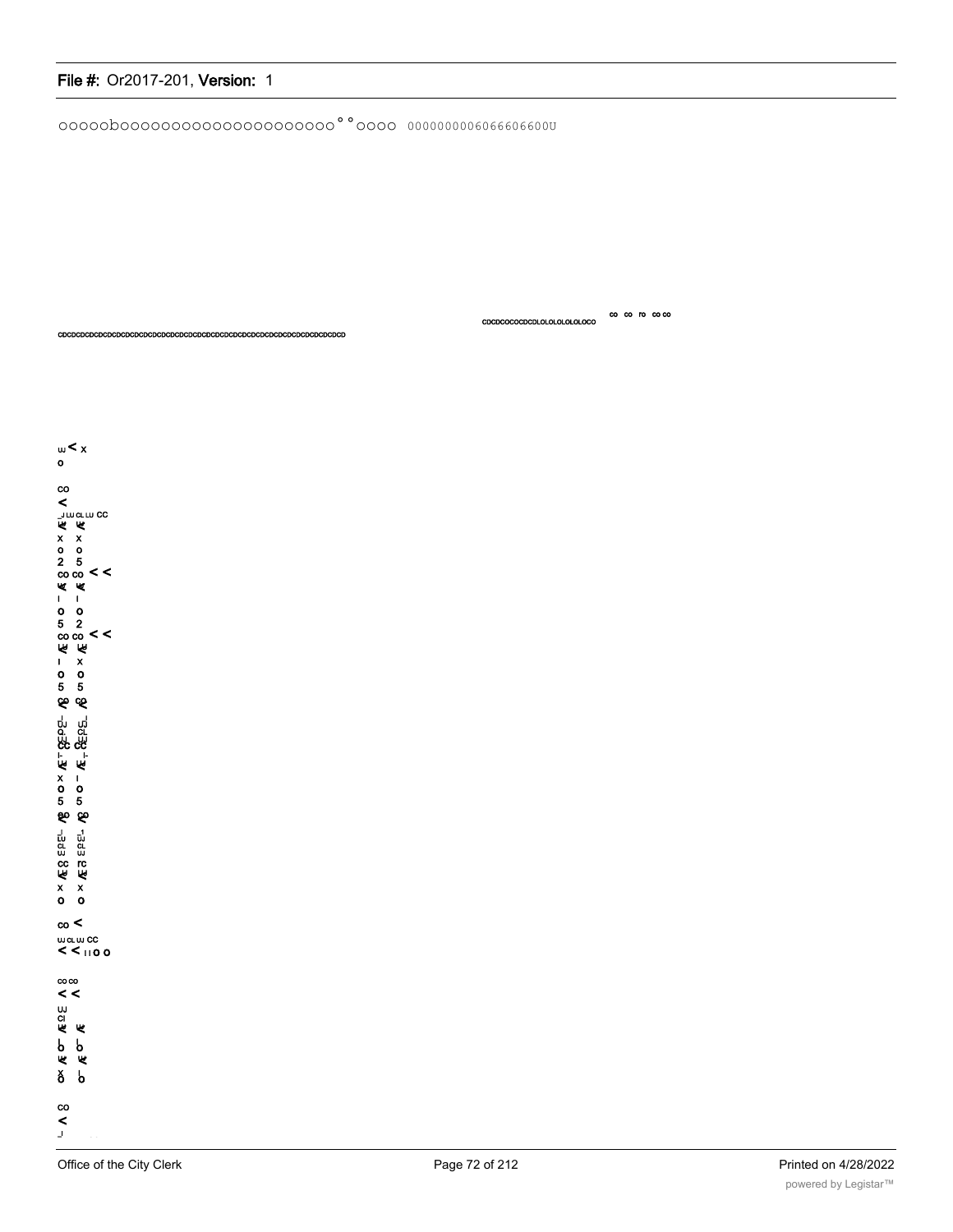| <b>LUCLLUCC</b>                                                                             |    |    |       |
|---------------------------------------------------------------------------------------------|----|----|-------|
| co< juduucc<br>XX<br>ala                                                                    |    |    |       |
| $\boldsymbol{\mathsf{x}}$<br>$\frac{1}{\cos \alpha}$<br>o o<br>85<br>Sc<br>a<br>τυ<br>co    |    |    |       |
| ∛`o < -cc ⊦                                                                                 |    |    |       |
| 。。。<br>>- >-。。                                                                              |    |    |       |
| 2222                                                                                        |    |    |       |
| <b>OBERX</b><br><b>OBERX</b>                                                                |    |    |       |
|                                                                                             |    |    |       |
| >-<br>ହ<br>$\mathbf 2$<br>$1-$                                                              |    |    |       |
| $z <$ cc m<br>>                                                                             |    |    |       |
| w                                                                                           |    |    |       |
| $\circ$                                                                                     |    |    |       |
| $\prec$<br><<br>CC CC m co<br>$> - > -$                                                     |    |    |       |
| ιu<br>w<br>g<br>g<br>$\bullet$<br>$\circ$                                                   |    |    |       |
|                                                                                             |    |    |       |
| $\cos$                                                                                      |    |    |       |
| $> - > -$<br>LU W                                                                           |    |    |       |
| g<br>O<br>$\frac{g}{O}$                                                                     |    |    |       |
|                                                                                             |    |    |       |
| $\mathcal{O}^{\circ}$                                                                       |    |    |       |
| co'<br>ပ္လို<br>ICCCO<br>လူ ထူ ထူ ထု ထု ထု ထု ထု<br>လူ ထူ လူ လူ                             |    |    |       |
| CDCDCDCDCDCDCOCOCOCOCD<br>CNCNJCNCNJCNCNCNCNCNCNCNCNCNCNCNC<br>CNJCNCNCNCNCNCNCNICNCVJCNCNI |    |    |       |
| CD<br>$_{\rm CD}$<br>$_{\rm CO}$<br>$_{\rm CO}$<br>CO CD                                    |    |    |       |
| CM CM CM CM CM CM CM CM<br>CM<br>$\mathbb{C}\mathbb{M}$                                     | CM | CM | CN CM |
| ONCONOCOOA.OCNAA ACNOCNAOACNAOCNCNAA                                                        |    |    |       |
|                                                                                             |    |    |       |

CD CD <D

 $LI$  Q<sub>\_</sub> a Q.

cj <sup>000</sup> 6 6 6

OOOOOOOOOOOOOOOOOOOOOOOOOOOOOOOOO

oooooooooooooooooooooooooooooo <sup>00000606</sup>

O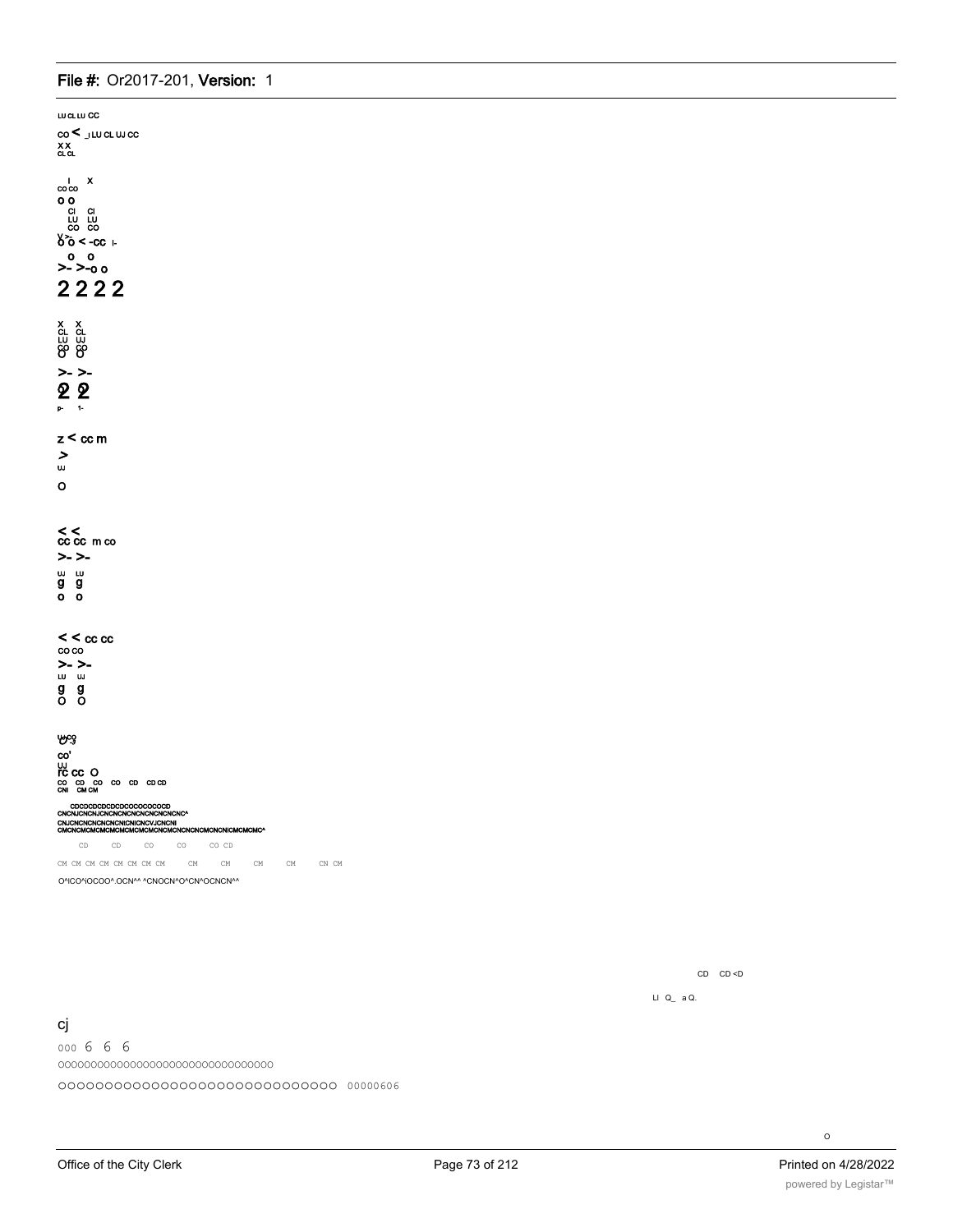CDCOCOCOCOCOCDCO CT)CT)C7>CT>CX>C7)CT>CX)CXJC7>CT)CX)CDCDCDCT)C7>CT)CnCD

LU 03 O co LU CC CC O LU LU co co O O UJ LU co co O O  $\cos\theta$  o LU UJ CO CO O O cc cc cc cc o o CO LU cc cc o CO CO ID ID CO CO ID 13 CO CO ID 3 000000 CC cc cc cc cccccccccccccccccccccccccccccc cc cc cc cc cc cc cc cc cc cc cc cc cc cc o co co co LU LU LU  $\frac{0000}{c}$  cc cc cc O 00000 CD CD CD CD CD CD CD CN CM C\J CN CN CM CN co CD co co co co CNCNCNCNCNCNCNCNCNCNCNCNCNCNCNCMCNCNCNCNCNCNCNCNCNCNCNCNCNCNCNCN QQClQOQCnQCnQQQOICICO CN CN CN CN CN CN CO O CN CO CD CL) 0 co ro co co co co co co ro CLQ-OLrLCLCLCLCLCLCLQ-CLCLCL oooooooooooooo cocncncncDO)cncoicncncncncno)

o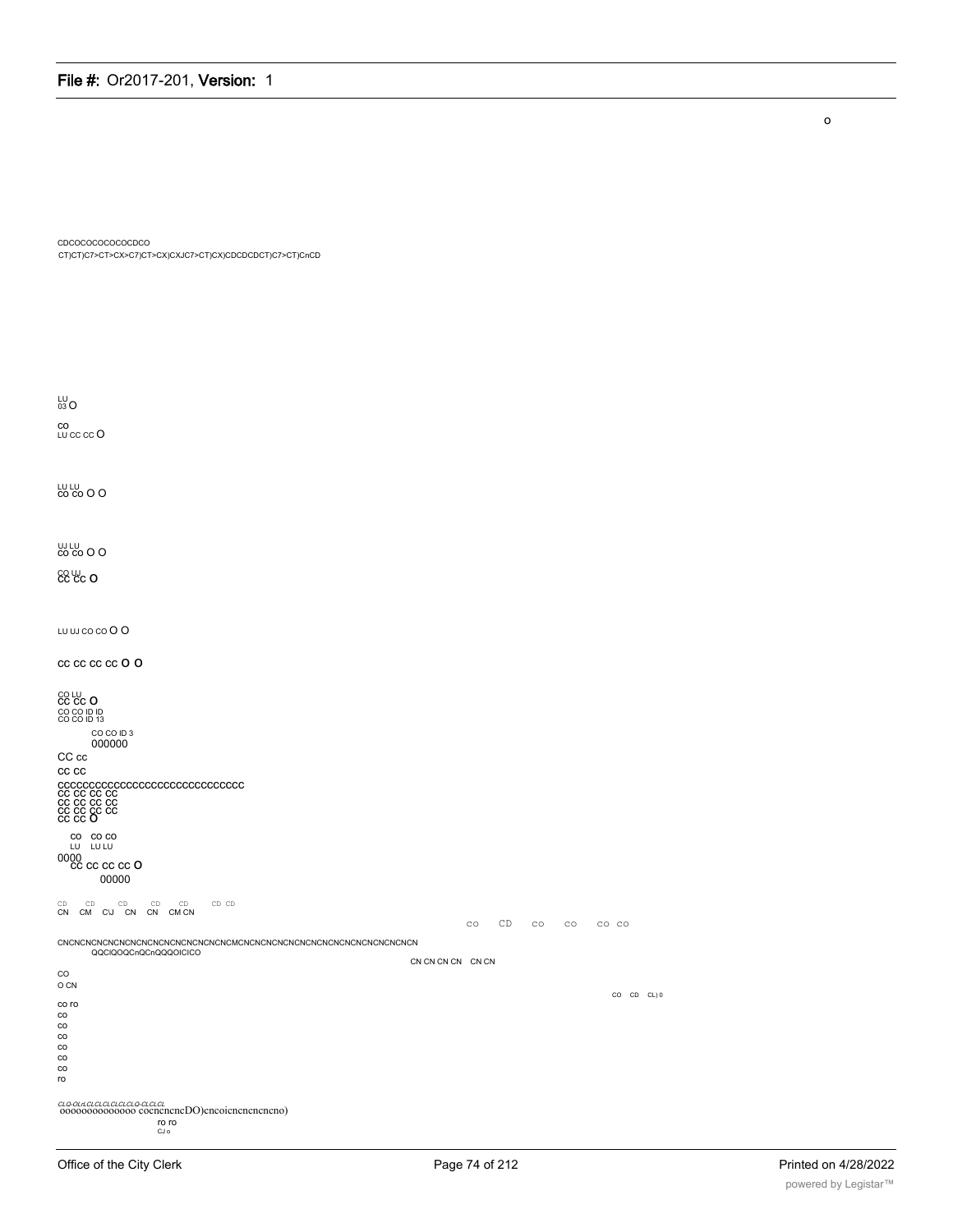OOOOOOOOOOOOOOOOOOOOOOOOOOOOOOOCJO oooooooooo  $555566$   $^{\circ}$   $^{\circ}$   $^{\circ}$   $^{\circ}$   $^{\circ}$   $^{\circ}$   $^{\circ}$   $^{\circ}$   $^{\circ}$   $^{\circ}$   $^{\circ}$   $^{\circ}$   $^{\circ}$   $^{\circ}$   $^{\circ}$   $^{\circ}$   $^{\circ}$   $^{\circ}$   $^{\circ}$   $^{\circ}$   $^{\circ}$   $^{\circ}$   $^{\circ}$   $^{\circ}$   $^{\circ}$   $^{\circ}$   $^{\circ}$   $^{\circ}$   $^{\circ}$   $^{\circ}$   $^$ 

CTJOjCTjCOCDCOCDCDCDCDCDCDCDCD CDCDCDCDCDCOCDCDCOCD

COCDCDCDCDCOCOCDCDCDCOCOCOCOCOCOCO

LO LO LO lO

C3)C0CT)CJ)CTJCJ)CDCT)CT)Cj0CT)O

LT LU CD o

LT. LU

CC LU CD O CC

N H LU Z I o -> z' o

z z cc cc

z z ge cg

N N UJ UJ

UJ UJ UJ

z z **UNERITING**<br>N UN UN LU C C CC<br>C C C

<mark>co co</mark><br>ເທພ J J D UJ UJ LU UJ LU UJ UJ

 $\,<$ 

CC cc<br><sub>co co</sub>

 $\begin{array}{c}\nX & X \\
0 & 0 \\
\infty & \infty \\
0 & \infty \\
\infty & \infty \\
\infty & \infty\n\end{array}$ <br>  $\begin{array}{c}\nX & X \\
\infty & \infty \\
\infty & \infty \\
\infty & \infty\n\end{array}$ 

 $\mathbf{x} = -\mathbf{x}$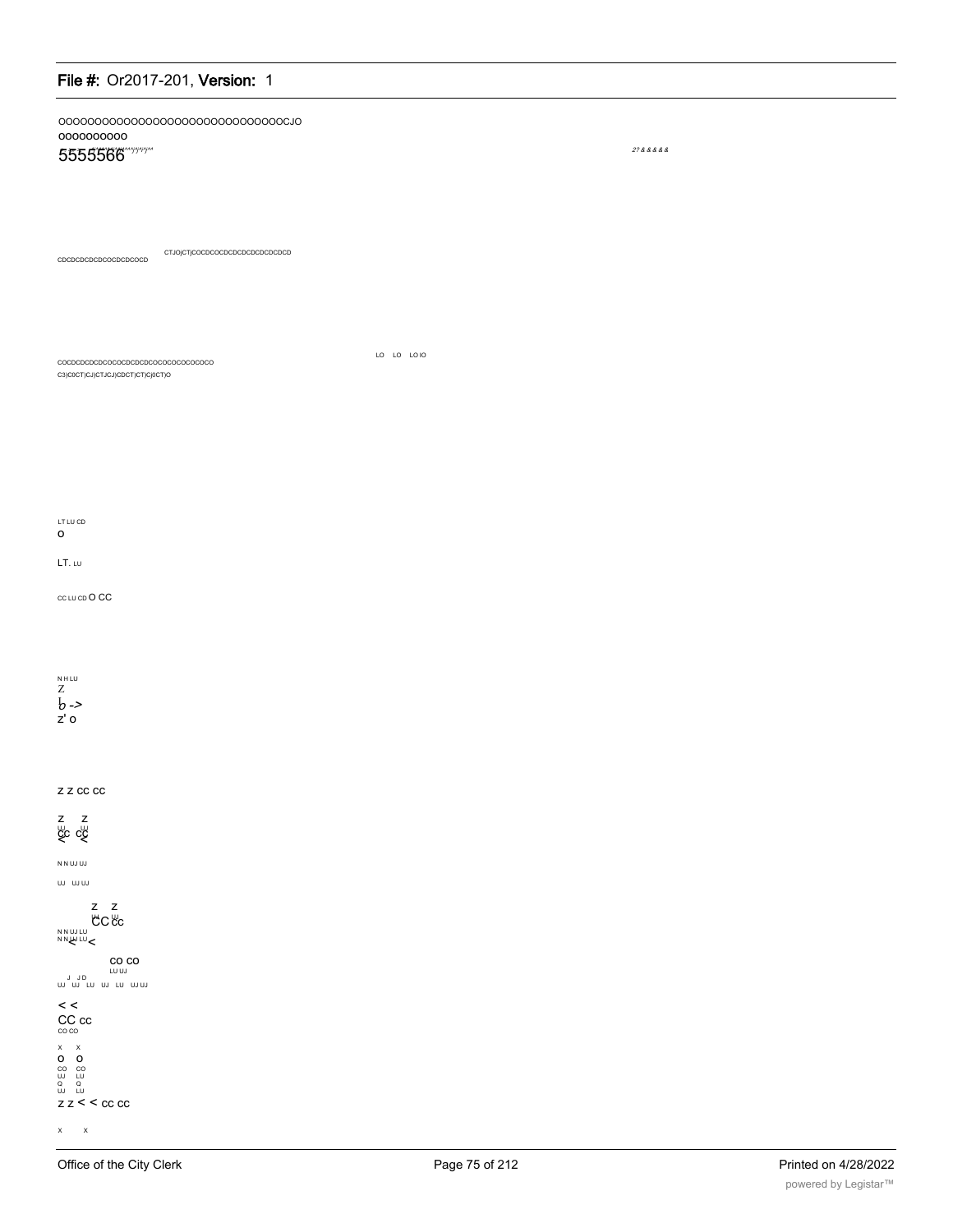o o CO CO LU LU Q Q UJ LU z z < < cc cc co m z<br>CC CC<br><sub>co CO</sub> X<br>
0 CO<br>
0 CO<br>
2 Z<br>
<<br>
<<br>
< cc cc cc<br>co co co

LO O

#### LOLOLOLOLOLOCDCDCOCOCDCO OJOJOJOJOJOJOJOJOJOJOJOJOJOJOJOJ

CMOJCNCNOJOJOJOJ t- CO ^. LO CD CO

o

o o

T-1-1-T-T-T-T-T-T-T-OJOJ



r^CDCOCDCOCOCOCOCOCDCOCDCDCOCDCD CDCDCDCDCDCDCDCDCDCDCDCDCDCDCDCD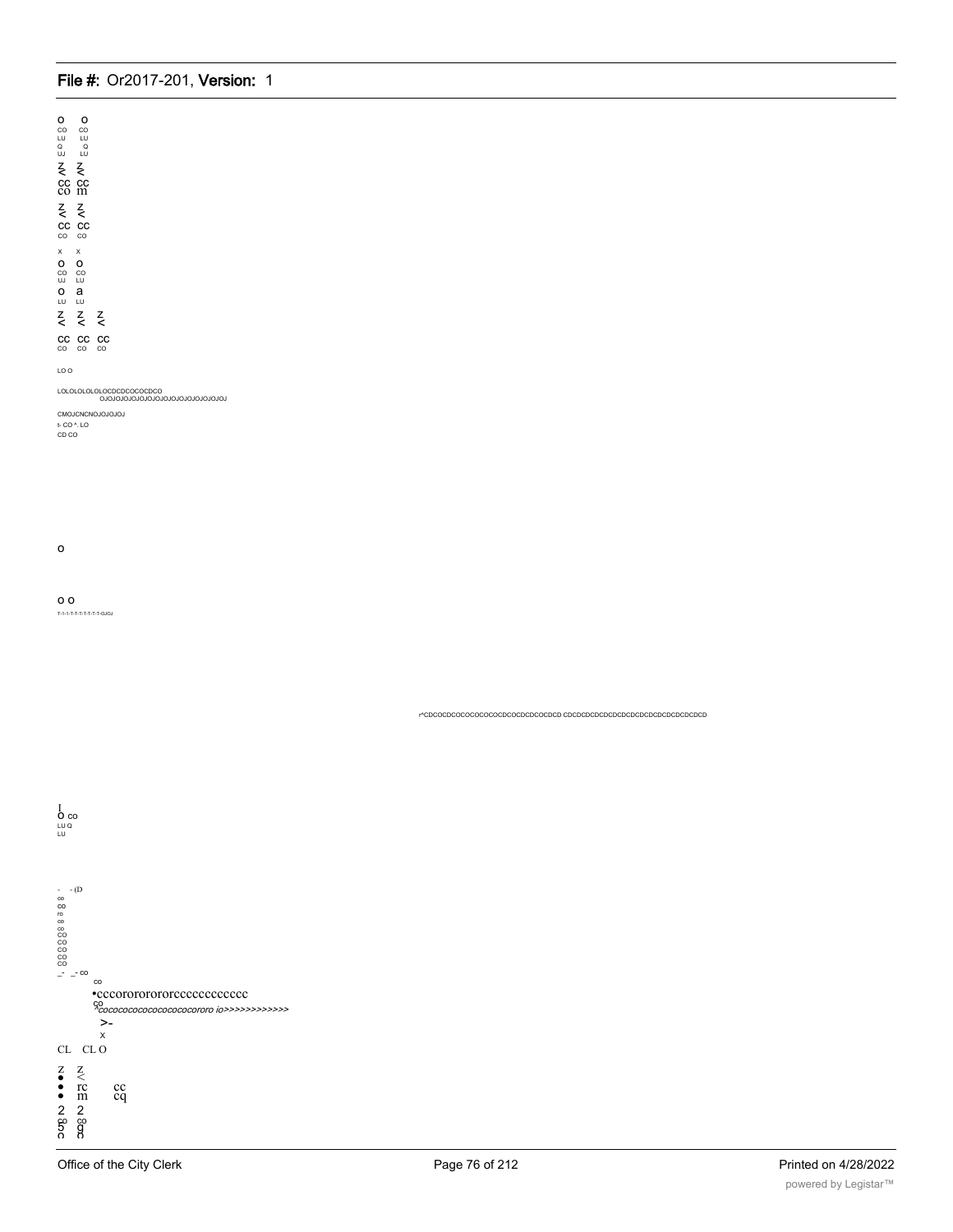| $1\Gamma$<br>$1\Gamma$<br>н<br>$\zeta$<br>$\bullet$                                                                                                                                                                                                                                                                                                                                                                               |                                           |  |
|-----------------------------------------------------------------------------------------------------------------------------------------------------------------------------------------------------------------------------------------------------------------------------------------------------------------------------------------------------------------------------------------------------------------------------------|-------------------------------------------|--|
| $\boldsymbol{g}$<br>g<br>$\bullet$                                                                                                                                                                                                                                                                                                                                                                                                |                                           |  |
| cc or<br>UJ LU                                                                                                                                                                                                                                                                                                                                                                                                                    |                                           |  |
|                                                                                                                                                                                                                                                                                                                                                                                                                                   |                                           |  |
| $\begin{array}{l} \exists \, \sum\limits_{i=1}^{n} \sum\limits_{i=1}^{n} \sum\limits_{j=1}^{n} \sum\limits_{i=1}^{n} \sum\limits_{i=1}^{n} \sum\limits_{i=1}^{n} \sum\limits_{j=1}^{n} \sum\limits_{i=1}^{n} \sum\limits_{j=1}^{n} \sum\limits_{i=1}^{n} \sum\limits_{i=1}^{n} \sum\limits_{i=1}^{n} \sum\limits_{i=1}^{n} \sum\limits_{i=1}^{n} \sum\limits_{i=1}^{n} \sum\limits_{i=1}^{n} \sum\limits_{i=1}^{n} \sum\limits_{$ |                                           |  |
|                                                                                                                                                                                                                                                                                                                                                                                                                                   |                                           |  |
|                                                                                                                                                                                                                                                                                                                                                                                                                                   |                                           |  |
| $\frac{ir}{2}$<br>$\overline{5}$<br>$\overrightarrow{C}$<br>Z<br>5<br>5<br>ir ir co co                                                                                                                                                                                                                                                                                                                                            |                                           |  |
| cocococococococococococo                                                                                                                                                                                                                                                                                                                                                                                                          |                                           |  |
| $\begin{array}{ll} \text{0.01} & \text{0.01} \\ \text{0.01} & \text{0.01} \\ \text{0.01} & \text{0.01} \\ \text{0.01} & \text{0.01} \\ \text{0.01} & \text{0.01} \end{array}$<br>${\tt cococococococococococococ}$                                                                                                                                                                                                                |                                           |  |
| CO CO OJ CM<br>CO CO CM CM<br>CO CO CM CM<br>CO CO CM CM                                                                                                                                                                                                                                                                                                                                                                          |                                           |  |
| CNCNCNCNCNCNCNCNCNCNCNCMCMCNCN OjoicMCNCNCMCMCMCMCMCMCM^-T-                                                                                                                                                                                                                                                                                                                                                                       | t; v- j- j- j- CO CO CDCDLOLOtOCNCMCNOJOJ |  |
| $\mathsf{o}$<br>? P 5                                                                                                                                                                                                                                                                                                                                                                                                             |                                           |  |
| to to o<br>CN CO                                                                                                                                                                                                                                                                                                                                                                                                                  |                                           |  |
| CO TT                                                                                                                                                                                                                                                                                                                                                                                                                             |                                           |  |
| LO CO                                                                                                                                                                                                                                                                                                                                                                                                                             |                                           |  |
| o to                                                                                                                                                                                                                                                                                                                                                                                                                              |                                           |  |
|                                                                                                                                                                                                                                                                                                                                                                                                                                   |                                           |  |
|                                                                                                                                                                                                                                                                                                                                                                                                                                   |                                           |  |
|                                                                                                                                                                                                                                                                                                                                                                                                                                   |                                           |  |

 $\begin{array}{c} \text{CL} \, \circ \\ \text{CD} \, \, \text{CD} \, \, \text{CD} \, \text{CD} \end{array}$  ${\tt CLO}$   ${\tt COCCDCDCDCDCDCDCD}$ CLO<br>CD CD CD CD<br>CLO<br>CLO<br>CDCDCDCDCDCDCDCDCD

0000000000000

6660666660066

 $\circ$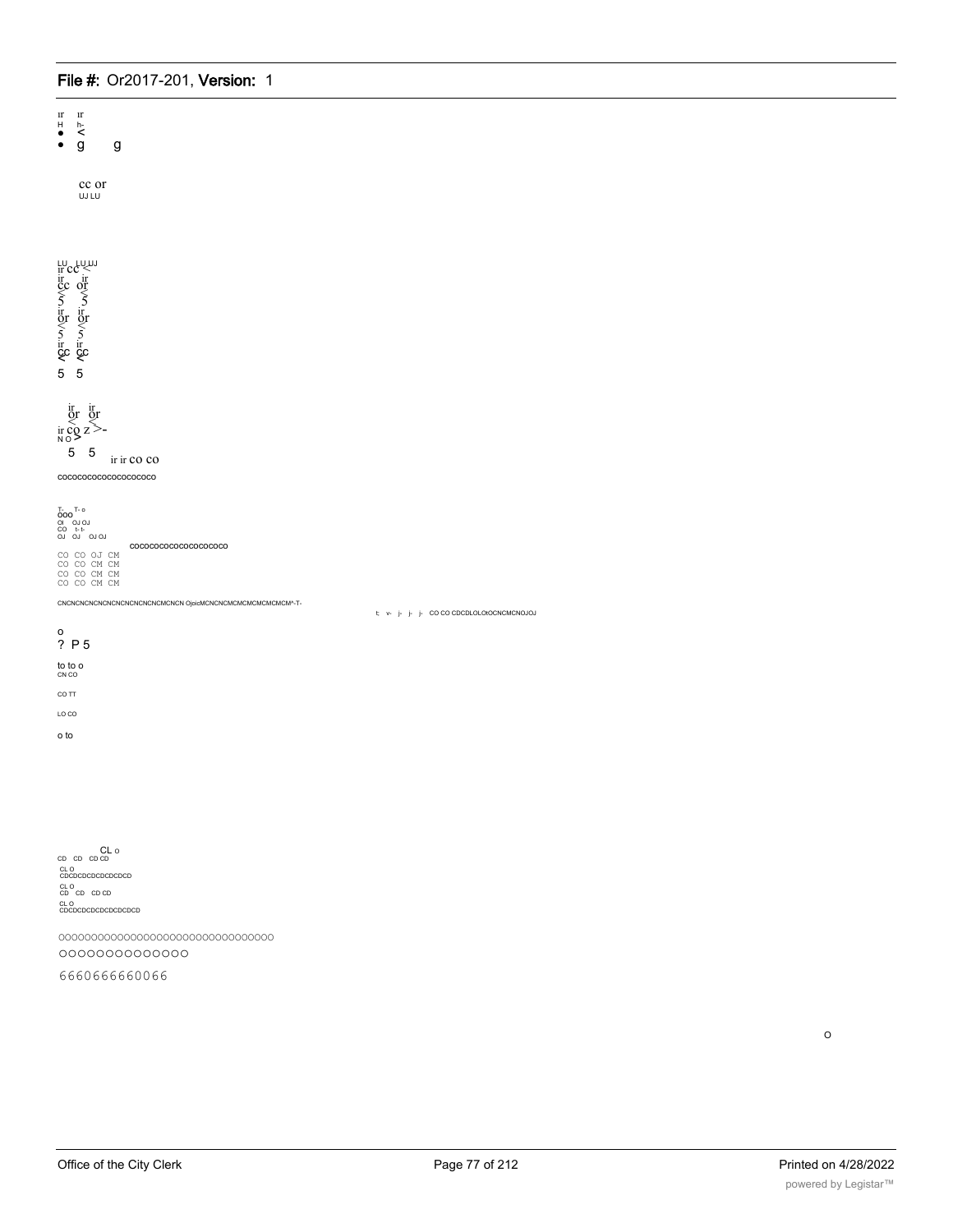| co co co co<br>co co CD co                                                                                                                                                                                                                                                                                                                                                                                                                                                                   |          |
|----------------------------------------------------------------------------------------------------------------------------------------------------------------------------------------------------------------------------------------------------------------------------------------------------------------------------------------------------------------------------------------------------------------------------------------------------------------------------------------------|----------|
| CO CO CO CO<br>CO CO CD CO                                                                                                                                                                                                                                                                                                                                                                                                                                                                   |          |
| $\mathop{\rm CO}$ CO $\mathop{\rm CD}$ CD<br>CO CO CO CD<br>$CD$ $CD$                                                                                                                                                                                                                                                                                                                                                                                                                        |          |
|                                                                                                                                                                                                                                                                                                                                                                                                                                                                                              |          |
|                                                                                                                                                                                                                                                                                                                                                                                                                                                                                              | $\leq$ z |
| $_{NT}$ cc $\leq$ 5                                                                                                                                                                                                                                                                                                                                                                                                                                                                          |          |
| $nc$ co $z$ >-<br>$\frac{N}{0}$ cg_                                                                                                                                                                                                                                                                                                                                                                                                                                                          |          |
| $\frac{6}{\text{CC C}}$ ct $\leq$<br>nc v; CC cc                                                                                                                                                                                                                                                                                                                                                                                                                                             |          |
| $\,<$ $<$<br>CO CO                                                                                                                                                                                                                                                                                                                                                                                                                                                                           |          |
| $Q^0_{cc\,az} <$ co                                                                                                                                                                                                                                                                                                                                                                                                                                                                          |          |
| $<$ <sub>CL CL</sub> O<br>$_{\rm CO}$                                                                                                                                                                                                                                                                                                                                                                                                                                                        |          |
| $O_{\_ZD}$<br>$_{\rm CO}^{\rm O}$ $\gtrsim$ $z$                                                                                                                                                                                                                                                                                                                                                                                                                                              |          |
| LU X                                                                                                                                                                                                                                                                                                                                                                                                                                                                                         |          |
| $\frac{2}{50}$<br>$\frac{1}{50}$<br>$\frac{1}{50}$<br>$\frac{1}{50}$<br>$\frac{1}{50}$                                                                                                                                                                                                                                                                                                                                                                                                       |          |
| 8>-<br>802>-<br>807                                                                                                                                                                                                                                                                                                                                                                                                                                                                          |          |
| $\lt$ $\lt$ $\lt$<br>$0.0 > \frac{V}{C}$ ir co co                                                                                                                                                                                                                                                                                                                                                                                                                                            |          |
| 0 8°SQ22>-                                                                                                                                                                                                                                                                                                                                                                                                                                                                                   |          |
| ${\tt COCOCO COCO COCO CO CO CO CO CO CO CO CO CO CO CO}$                                                                                                                                                                                                                                                                                                                                                                                                                                    |          |
| <b>OOK AS-450</b>                                                                                                                                                                                                                                                                                                                                                                                                                                                                            |          |
| $CO1$ $O$                                                                                                                                                                                                                                                                                                                                                                                                                                                                                    |          |
| $\frac{1}{2}$ $>$ 0<br>$\frac{1}{2}$ 0<br>$\frac{1}{2}$ 0<br>$\frac{1}{2}$ 0                                                                                                                                                                                                                                                                                                                                                                                                                 |          |
| $\begin{array}{c} < \\ \textrm{LU} \\ \textrm{U} \\ \textrm{C} \\ \textrm{A} \\ \textrm{C} \\ \textrm{A} \\ \textrm{C} \\ \textrm{D} \\ \textrm{A} \\ \textrm{C} \\ \textrm{A} \\ \textrm{C} \\ \textrm{D} \\ \textrm{C} \\ \textrm{D} \\ \textrm{D} \\ \textrm{D} \\ \textrm{D} \\ \textrm{D} \\ \textrm{D} \\ \textrm{D} \\ \textrm{D} \\ \textrm{D} \\ \textrm{D} \\ \textrm{D} \\ \textrm{D} \\ \tex$                                                                                    |          |
| COCO                                                                                                                                                                                                                                                                                                                                                                                                                                                                                         |          |
| $\begin{array}{c} 0 & 0 \\ \text{no} \\ \text{no} \\ \text{on} \\ \text{on} \\ \text{on} \\ \text{on} \\ \text{on} \\ \text{on} \\ \text{on} \\ \text{on} \\ \text{on} \\ \text{on} \\ \text{on} \\ \text{on} \\ \text{on} \\ \text{on} \\ \text{on} \\ \text{on} \\ \text{on} \\ \text{on} \\ \text{on} \\ \text{on} \\ \text{on} \\ \text{on} \\ \text{on} \\ \text{on} \\ \text{on} \\ \text{on} \\ \text{on} \\ \text{on} \\ \text{on} \\ \text{on} \\ \text{on} \\ \text{on} \\ \text{$ |          |
|                                                                                                                                                                                                                                                                                                                                                                                                                                                                                              |          |
|                                                                                                                                                                                                                                                                                                                                                                                                                                                                                              |          |
| $\begin{matrix} 6 & 6 & 6 \ 6 & 6 & 6 \ 6 & 6 & 6 \end{matrix}$<br>$\mathbf{X}=\mathbf{X}$                                                                                                                                                                                                                                                                                                                                                                                                   |          |

 $\circ$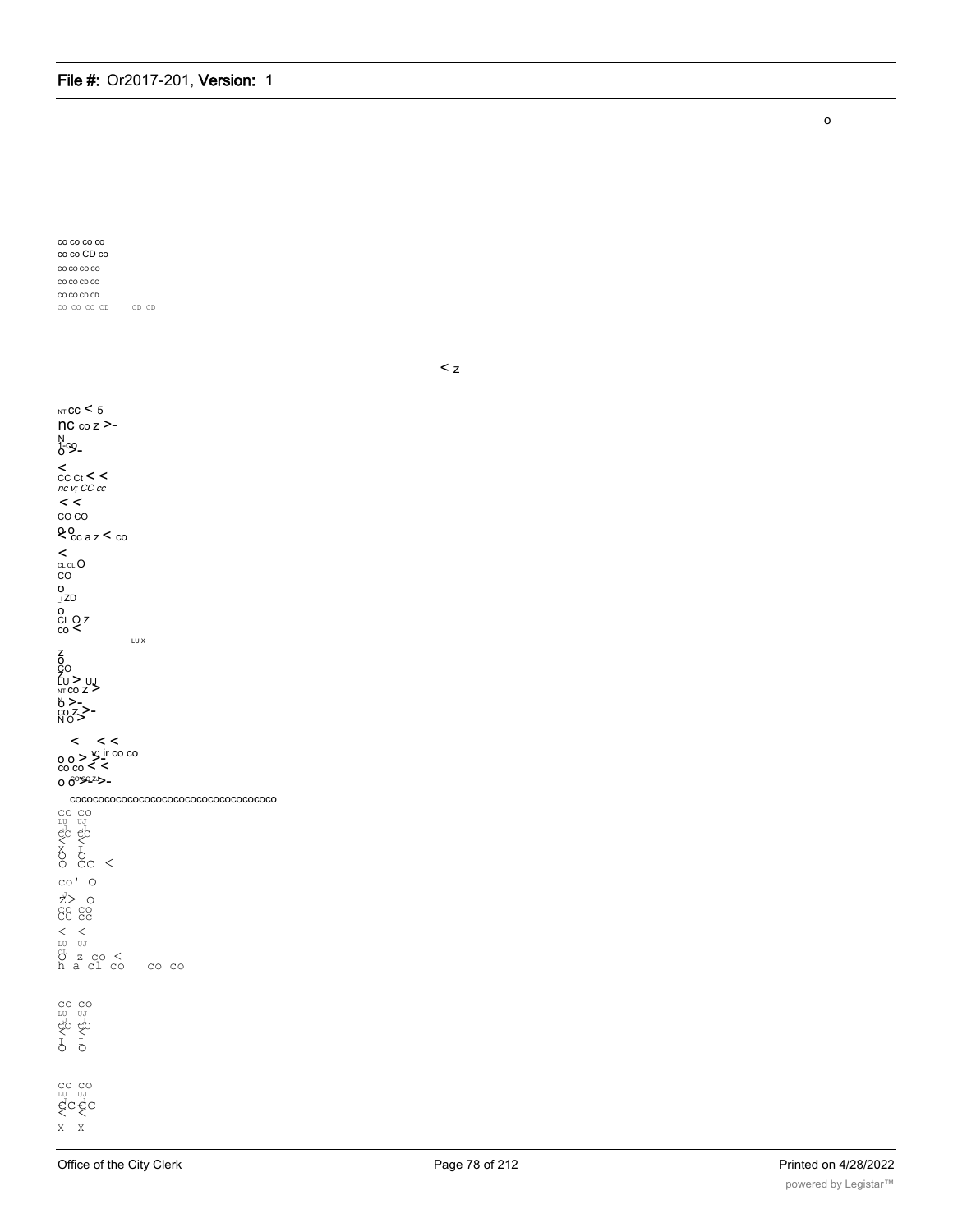| $O$ $O$                                                                                                                                                                                                                                                                                                                                                                                                                                                                                                                                                                                                                                                                                                  |            |
|----------------------------------------------------------------------------------------------------------------------------------------------------------------------------------------------------------------------------------------------------------------------------------------------------------------------------------------------------------------------------------------------------------------------------------------------------------------------------------------------------------------------------------------------------------------------------------------------------------------------------------------------------------------------------------------------------------|------------|
| $\begin{array}{c} \overset{\text{co}}{\leq} \overset{\text{co}}{\leq} \overset{\text{co}}{\leq} \overset{\text{co}}{\leq} \overset{\text{co}}{\leq} \end{array}$                                                                                                                                                                                                                                                                                                                                                                                                                                                                                                                                         |            |
|                                                                                                                                                                                                                                                                                                                                                                                                                                                                                                                                                                                                                                                                                                          |            |
| $\mathbf X-\mathbf X$<br>$O$ $O$                                                                                                                                                                                                                                                                                                                                                                                                                                                                                                                                                                                                                                                                         |            |
| Z <<br>$\mathbf X$<br>$\,<$<br>$^{\rm t-}_{\rm Z}$ $<$<br>cc <<br>$\mathtt{UJ}$ CL CO                                                                                                                                                                                                                                                                                                                                                                                                                                                                                                                                                                                                                    |            |
| to COOOO                                                                                                                                                                                                                                                                                                                                                                                                                                                                                                                                                                                                                                                                                                 |            |
| CO<br>to CO to CO<br>to<br>$CO$ $CO$ $CN$ $CN$<br>CO CO CN $CN$<br>CO CO CN CN<br>$\begin{tabular}{llll} \multicolumn{2}{c}{\text{CN}} & \multicolumn{2}{c}{\text{CN}} & \multicolumn{2}{c}{\text{CN}} & \multicolumn{2}{c}{\text{CN}} \\ \multicolumn{2}{c}{\text{CN}} & \multicolumn{2}{c}{\text{CN}} & \multicolumn{2}{c}{\text{CN}} & \multicolumn{2}{c}{\text{CN}} \\ \multicolumn{2}{c}{\text{CN}} & \multicolumn{2}{c}{\text{CN}} & \multicolumn{2}{c}{\text{CN}} & \multicolumn{2}{c}{\text{CN}} \\ \multicolumn{2}{c}{\text{CN}} & \multicolumn{2}{c}{\text{CN}} & \$<br>CO CO CN CN<br>CD<br>CD CD<br>$\text{CD} \qquad \text{CD} \qquad \text{CO} \qquad \text{CD} \quad \text{TJ}-$<br>00000 |            |
| $\rm CO$ $\rm CO$ $\rm CN$ $\rm CN$<br>$\begin{tabular}{lllllllllll} \multicolumn{3}{l}{{\bf CN}} & & & & {\bf CN} & & & {\bf CN} & {\bf CN} \end{tabular}$                                                                                                                                                                                                                                                                                                                                                                                                                                                                                                                                              |            |
| $\hspace{.1cm}$ CO $\hspace{.1cm}$ CN $\hspace{.1cm}$ CN $\hspace{.1cm}$ CN $\hspace{.1cm}$ CN<br>$CO$ $CO$ $CO$                                                                                                                                                                                                                                                                                                                                                                                                                                                                                                                                                                                         |            |
| g o                                                                                                                                                                                                                                                                                                                                                                                                                                                                                                                                                                                                                                                                                                      |            |
|                                                                                                                                                                                                                                                                                                                                                                                                                                                                                                                                                                                                                                                                                                          |            |
| q q o o                                                                                                                                                                                                                                                                                                                                                                                                                                                                                                                                                                                                                                                                                                  |            |
| $g g \circ \circ$                                                                                                                                                                                                                                                                                                                                                                                                                                                                                                                                                                                                                                                                                        |            |
|                                                                                                                                                                                                                                                                                                                                                                                                                                                                                                                                                                                                                                                                                                          |            |
| $g g \circ \circ$                                                                                                                                                                                                                                                                                                                                                                                                                                                                                                                                                                                                                                                                                        |            |
| CN CO Tfi-<br>wc^wtYjyjwwwwwtoc*)                                                                                                                                                                                                                                                                                                                                                                                                                                                                                                                                                                                                                                                                        |            |
| $\frac{CN}{T}$ Tf<br>CO CO<br>O^ <sub>N</sub> C0CD~OCNOtD <sub>fNJ</sub> OCDC0 <sub>fN</sub> jO <sub>[</sub> -;OO<br>q^gr-cD^ON.OTf5!ocDLogogoo                                                                                                                                                                                                                                                                                                                                                                                                                                                                                                                                                          |            |
|                                                                                                                                                                                                                                                                                                                                                                                                                                                                                                                                                                                                                                                                                                          |            |
|                                                                                                                                                                                                                                                                                                                                                                                                                                                                                                                                                                                                                                                                                                          |            |
| $_{\rm CO}$                                                                                                                                                                                                                                                                                                                                                                                                                                                                                                                                                                                                                                                                                              | CO CD COCO |
|                                                                                                                                                                                                                                                                                                                                                                                                                                                                                                                                                                                                                                                                                                          |            |
|                                                                                                                                                                                                                                                                                                                                                                                                                                                                                                                                                                                                                                                                                                          |            |
| 88888                                                                                                                                                                                                                                                                                                                                                                                                                                                                                                                                                                                                                                                                                                    |            |
|                                                                                                                                                                                                                                                                                                                                                                                                                                                                                                                                                                                                                                                                                                          |            |
| $\circ$                                                                                                                                                                                                                                                                                                                                                                                                                                                                                                                                                                                                                                                                                                  |            |
| oiDio)cncnoo)oci}cnci}cnc)0)cncnncnO)<br>CO CO                                                                                                                                                                                                                                                                                                                                                                                                                                                                                                                                                                                                                                                           |            |
|                                                                                                                                                                                                                                                                                                                                                                                                                                                                                                                                                                                                                                                                                                          |            |
|                                                                                                                                                                                                                                                                                                                                                                                                                                                                                                                                                                                                                                                                                                          |            |
|                                                                                                                                                                                                                                                                                                                                                                                                                                                                                                                                                                                                                                                                                                          |            |
|                                                                                                                                                                                                                                                                                                                                                                                                                                                                                                                                                                                                                                                                                                          |            |

o o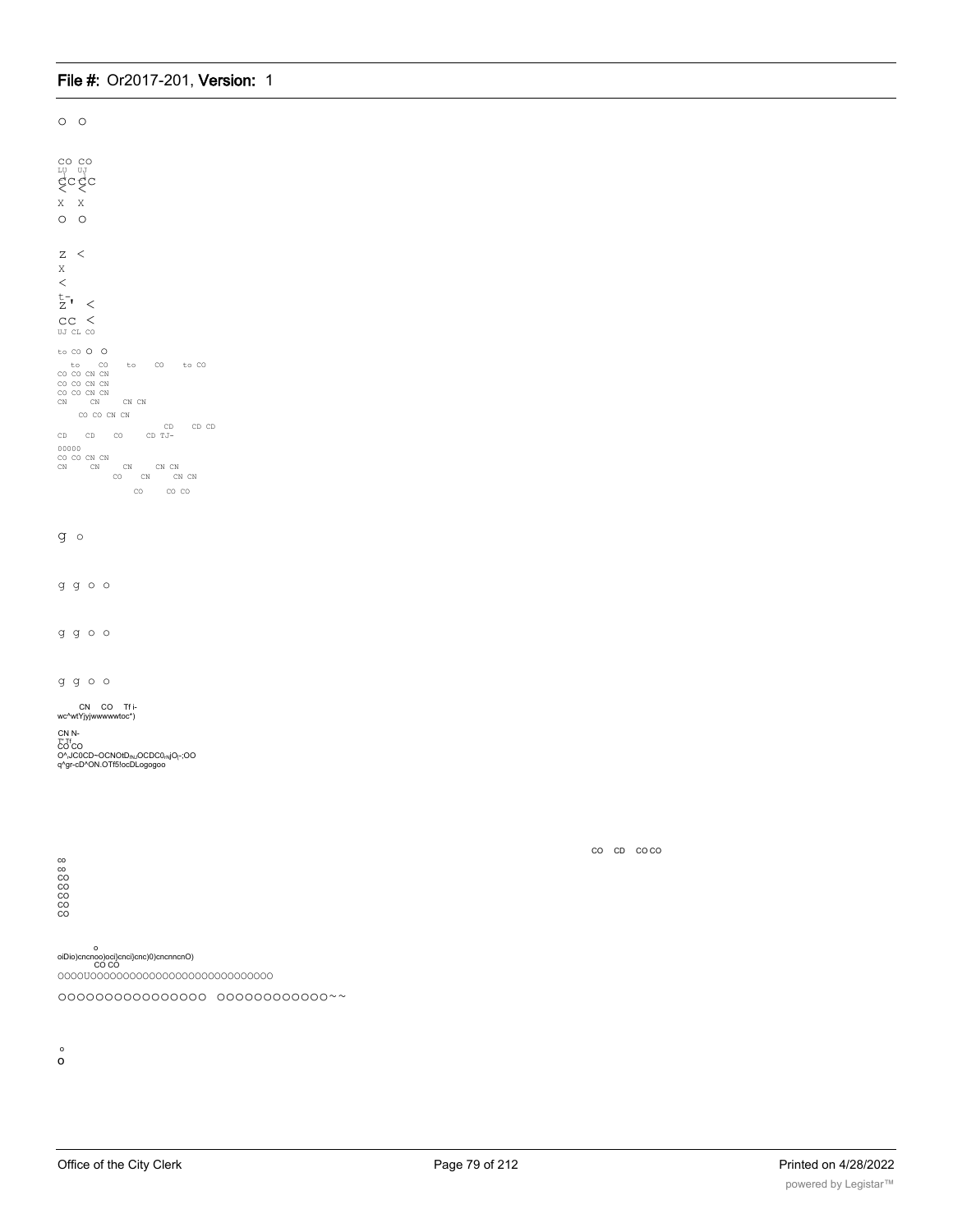cocococococococococococo LOLOLOLOLOLOLOLOiOLOLOLO o o >. o

CDCDCDCDCDCDCOCDCDCDCDCOtOCOCOCDCDLDCOCDCDCDCDCOCOtOCOtOCDCDtOCD CDCDCDCDCDCDCDCDCDCDCDCDCDCDCDCDCDCDCDCDCDCDCDCDCDCDCDCDCDCDCDCD

```
>->->-
a a: cc cc cc cc < < <
                 \mathbf{X} \cdot \mathbf{X}
```
#### cocococococococo

```
>>\geq \geq \geq \geq \geq \geq \geq \geq \geq \geq \geq \geq \geq \geq \geq \geq \geq \geq \geq \geq \geq \geq \geq \geq \geq \geq \geq \geq \geq \geq \geq \geq \geq \geq \geq \geq \2 2
co co
            X X X X I
2 2 2 2 2
co co co co co
>- >-cc cc < <
>- >-
NC NT CO CO
>- >-cc cc < <
> - >-CO CO
\bar{c}c^{\vee}cc \leq c\begin{smallmatrix}1&&1\&0\end{smallmatrix}>- >- co co
> - > > > \alpha cc cc cc < < <>- V CC CC
\langle \langle> - > ir co co
>- >-cc cc < <
co co<br>
LU UJ<br>
LU UJ<br>
LU UJ<br>
LU UJ<br>
LU UJ<br>
LO CO CO
>->->-cc rr cc < < <
2 2 2
CD CD CO CD tD CO CD CO CD tD CD CD CD CO tD CDCNCNCNCNCNCNCNCNCNCNCNCNCNCNCNCN
OOOOOOOOOOOOOOOOOOOOOOOOOOOOOOOO CNCNCNCNCNCNCNCNCNCNCNCNCNCNCNCNCNCNCNCNCNCNCNCNCNCNCNCNCNCNCNCN
CD CD CD O O O CN CN CN CN CN CN CN CN CN LO LO LO
CN CN LO LO
CNCNCNCNCNCNCNCNCN IOLOLOLOLOLOLOLOLO
CN CN
```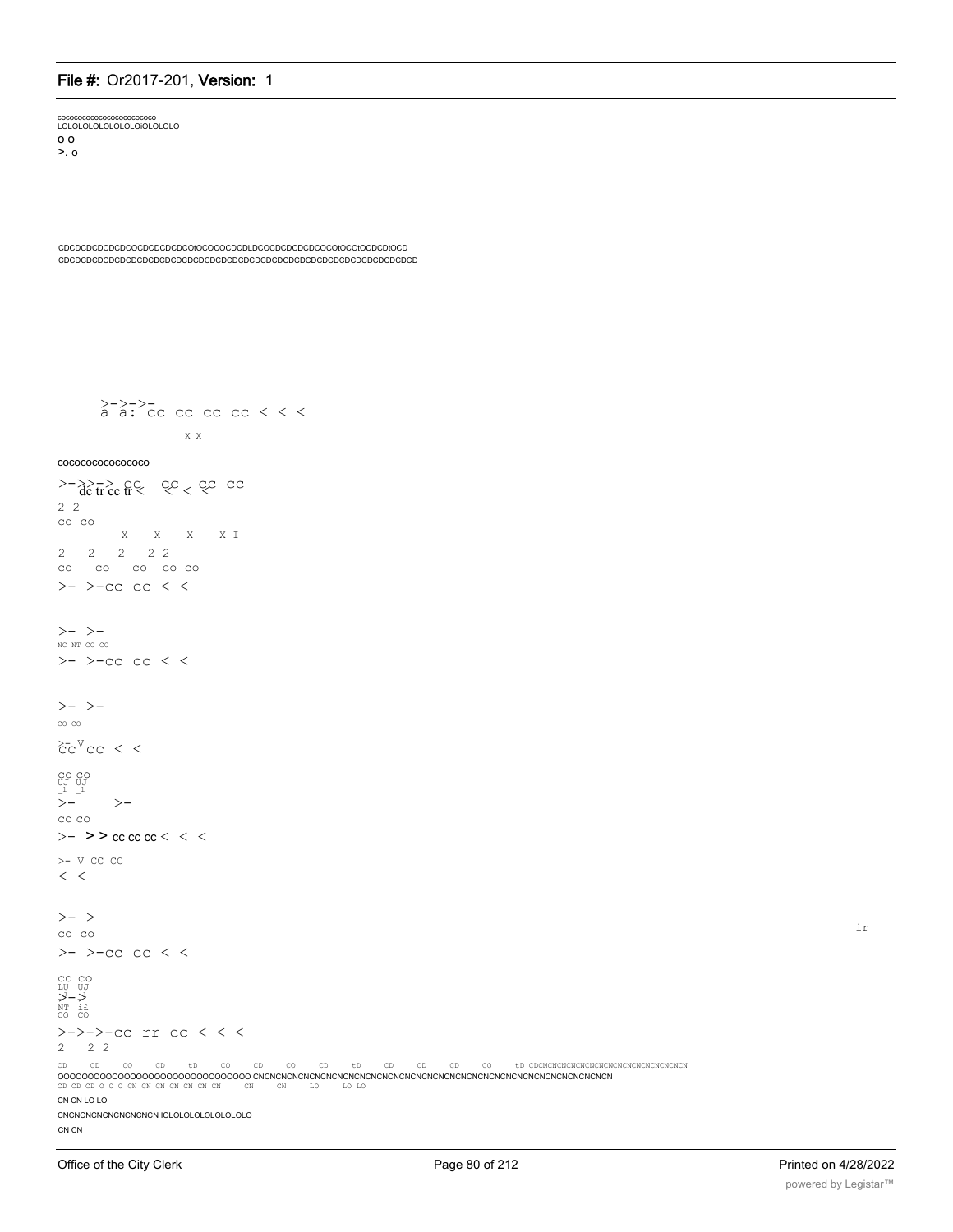$25$ io

9 CD TT v CO W "!  $Oi^{\wedge}$ <br> $Oi^{\wedge}$  T" Tf

 $0 0 0 0 0 0 0 0 0$ 000 000 

LLJINIUULLJIULUULUIULULULUIULUIULUILILUUJ 

 $<\!\!\texttt{qrED:zzzzzzzzzzzzzzzzzzzzzzzzzzzzz}$ 

 $\circ$ TCT.

|       | co <d coco<="" th=""></d> |
|-------|---------------------------|
| ro    |                           |
| ro    |                           |
| ro    |                           |
| ro    |                           |
| ro    |                           |
| ro    |                           |
| ro    |                           |
| ro ro |                           |
| ro    |                           |
|       |                           |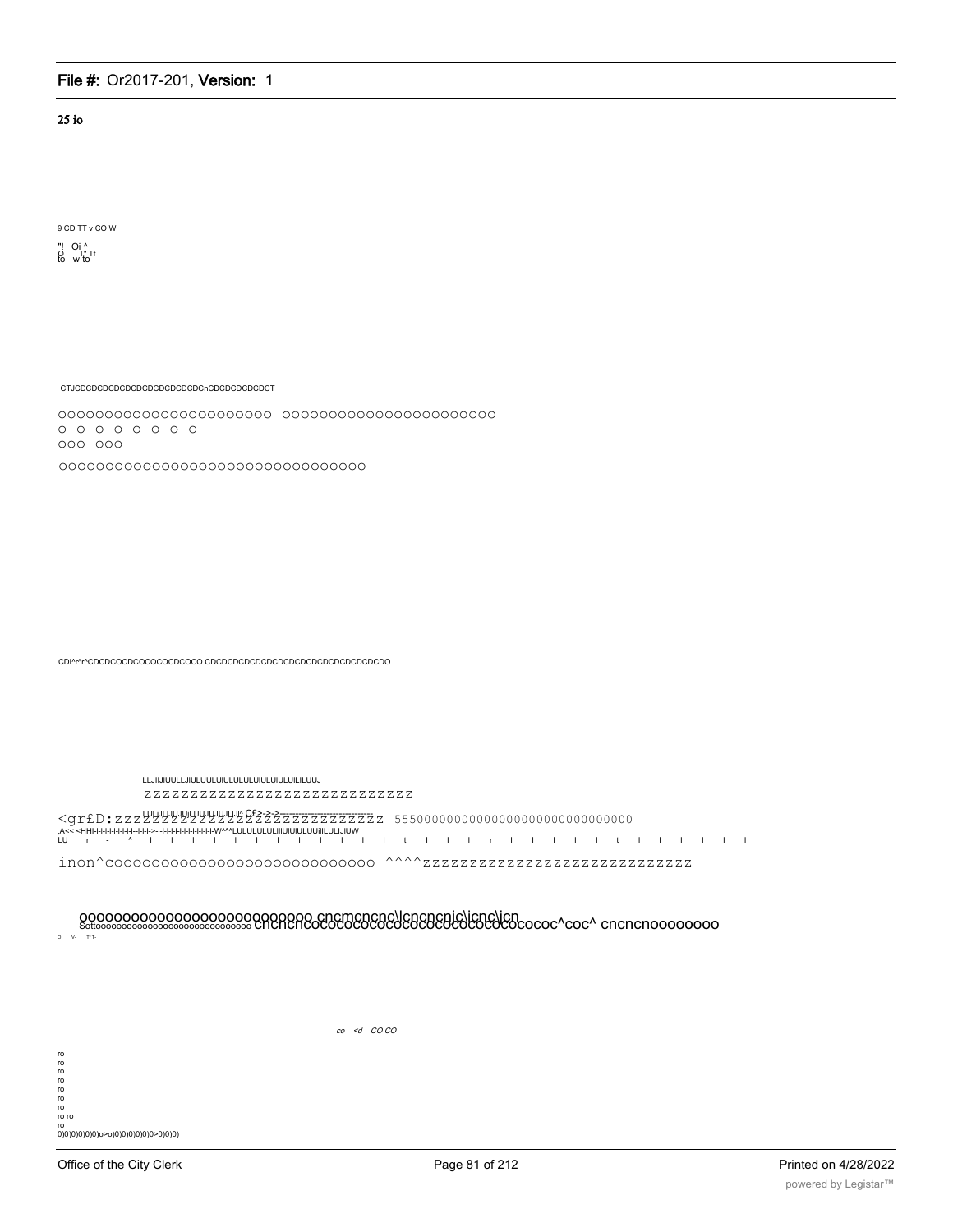ro to o<br>CO<br>CO<br>ro<br>no<br>0)010)0)0)0)0)0)0)0)<br>CO CO ooooooooooooooooooooooooooooooooo ooooooooooooooooooooooooooooooooo >• >\* >• >■ >• >\* >■ >? 2? 2? 2? 2? 2? 2? 2? 2? 2? 2? 2? 2? 2?2?2?2?2?~~2?2?2?2?2? 55555555oo5555ooooooo

> O O O Tf T- T- T- T-<br>O O O O

tbtOCOtOtOtCJCDtOCOCOCDCDCOCDtOCOtOCOtOtiJCOCDCOCOCDCOCDCDtOtOtOtOCO

00000)CX)0)0)0)0)0)0)0)0)0)G)CX)0)



COCOCOCOCOCOCOCOCOCOCOCOCOCOCOCOCO

CDCDLOCOCOtOLOtOtOtOtOtOtOtOCNCNCN CO CO LU LU

 $\begin{matrix} 0 & 0 \\ 0 & 0 \end{matrix}$ rrrr<br>LU LU<br>CO CO I CO rr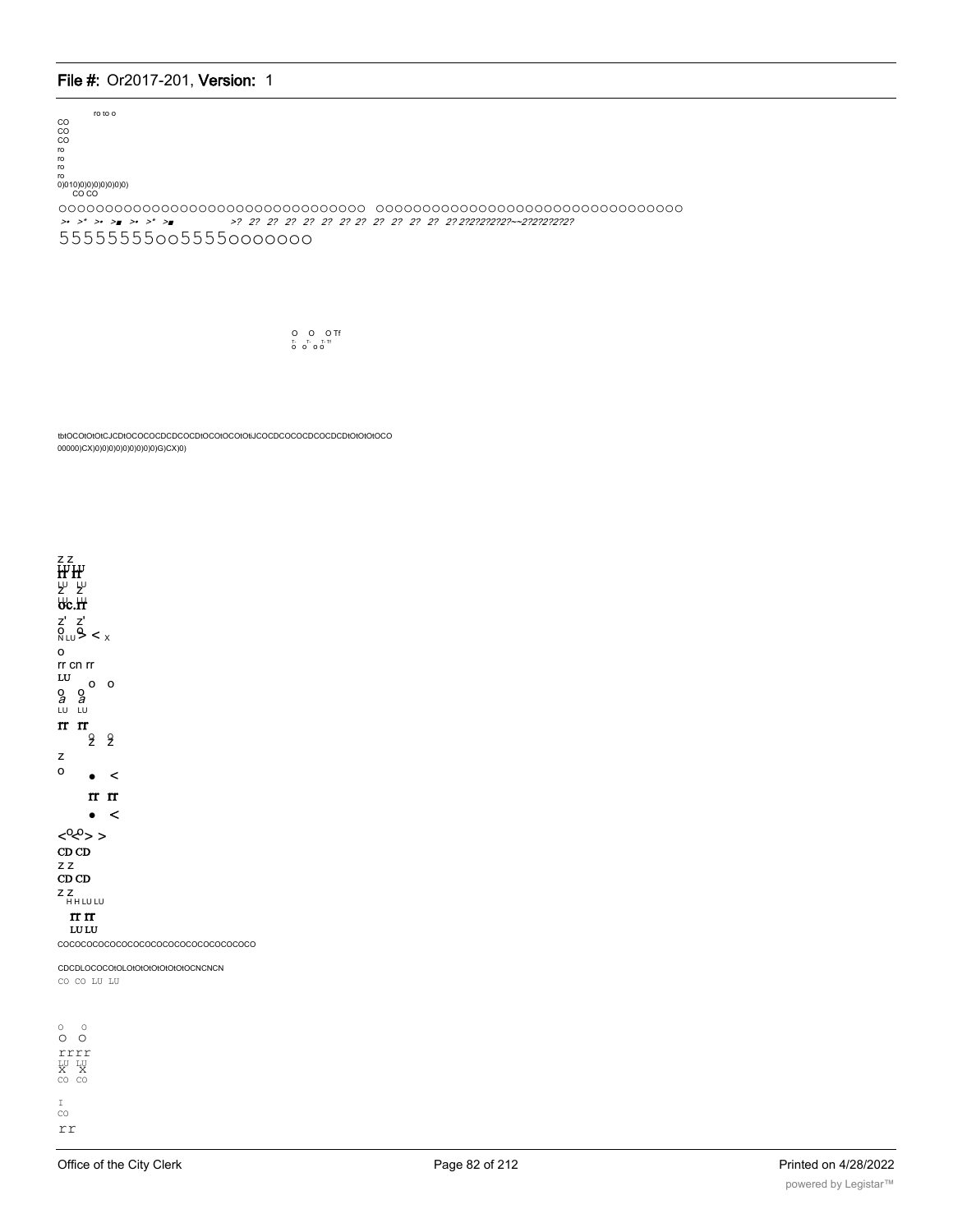| LT                                                  |                 |                                          |                 |                                                                                                                                                                                                                                |                 |               |               |
|-----------------------------------------------------|-----------------|------------------------------------------|-----------------|--------------------------------------------------------------------------------------------------------------------------------------------------------------------------------------------------------------------------------|-----------------|---------------|---------------|
| $\langle$ rf                                        |                 |                                          |                 |                                                                                                                                                                                                                                |                 |               |               |
| LU<br>$\geq$                                        |                 |                                          |                 |                                                                                                                                                                                                                                |                 |               |               |
| LU                                                  |                 |                                          |                 |                                                                                                                                                                                                                                |                 |               |               |
| UJ UJ<br>rrrr                                       |                 |                                          |                 |                                                                                                                                                                                                                                |                 |               |               |
| $O$ $O$                                             |                 |                                          |                 |                                                                                                                                                                                                                                |                 |               |               |
| LU LU<br><b>PrPr</b>                                |                 |                                          |                 |                                                                                                                                                                                                                                |                 |               |               |
| $O$ $O$                                             |                 |                                          |                 |                                                                                                                                                                                                                                |                 |               |               |
| LU LU<br>CD CD                                      |                 |                                          |                 |                                                                                                                                                                                                                                |                 |               |               |
| LU LU<br><sup>CD</sup> r <sup>CD</sup> r            |                 |                                          |                 |                                                                                                                                                                                                                                |                 |               |               |
| O<br>$\circ$                                        |                 |                                          |                 |                                                                                                                                                                                                                                |                 |               |               |
| LU LU<br>CD CD                                      |                 |                                          |                 |                                                                                                                                                                                                                                |                 |               |               |
| UJ UJ<br><b>PrPr</b>                                |                 |                                          |                 |                                                                                                                                                                                                                                |                 |               |               |
| $2^{\circ}$<br>$\Omega$                             |                 |                                          |                 |                                                                                                                                                                                                                                |                 |               |               |
| CD CD CO"<br>CD<br>CD<br>CD                         | $\circ \circ$ " | $\circ$ .                                | $\circ$ $\circ$ | $\circ$ $\circ$                                                                                                                                                                                                                | $\circ \circ^*$ | $_{\rm CO}$ " | $co''$ $co''$ |
| O CJ CO CO<br>CJ CJ CO CO                           |                 |                                          |                 |                                                                                                                                                                                                                                |                 |               |               |
| $\frac{2}{3}$<br>장<br>이                             |                 |                                          |                 |                                                                                                                                                                                                                                |                 |               |               |
| CO CO                                               |                 |                                          |                 |                                                                                                                                                                                                                                |                 |               |               |
| CNCNCNCNCNCNCNCNCN<br>$0 + t$<br>CNCNCNCNCNCNCNCNCN |                 |                                          |                 |                                                                                                                                                                                                                                |                 |               |               |
| LO<br>If) LO                                        |                 | LOLOLOCOCOCOCOtOCO -<- ^- T-COCOCOCOCDCD |                 |                                                                                                                                                                                                                                |                 |               |               |
| CO <sub>CO</sub><br>CO CO CO<br>CN CN CNI i-t-      |                 |                                          |                 | $\circ$<br>T- T-T-                                                                                                                                                                                                             |                 |               |               |
| $\circ$<br>Tf                                       |                 |                                          |                 |                                                                                                                                                                                                                                |                 |               |               |
| to<br>. .<br>$\sim$ $-$<br>$ -$                     | $\sim$ $\sim$   | $\sim$ $\sim$<br>$\sim$                  | $\sim$ $\sim$   | the state that the state of the state of the state of the state of the state of the state of the state of the state of the state of the state of the state of the state of the state of the state of the state of the state of |                 |               |               |

 $\emph{if) LO LO LO LP} \emph{if) } \emph{LT} > \emph{Mi} \emph{IO} \emph{LO LT}, \emph{if} > \emph{Lf} > \emph{if} > \emph{ij} \\ \emph{O} \emph{if) } \emph{io} \emph{if) } \emph{LO} \emph{if} \\ \emph{I} \emph{O} \emph{if) } \emph{I} > \emph{O} \emph{if} \emph{I} > \emph{O} \emph{if} \emph{I} > \emph{O} \emph{if} \emph{I} > \emph{O} \emph{if} \emph{I} > \emph{O}$ 

 ${\cal CO}$   ${\cal CO}$   ${\cal CO}$   ${\cal CO}$   ${\cal CO}$ 

 $0 0 0$ 000  $\circ$  $0 0 0$  $\circ\;\circ\;\circ\;\circ$ 000 000 000 000 000 000 

 $\circ$   $\circ$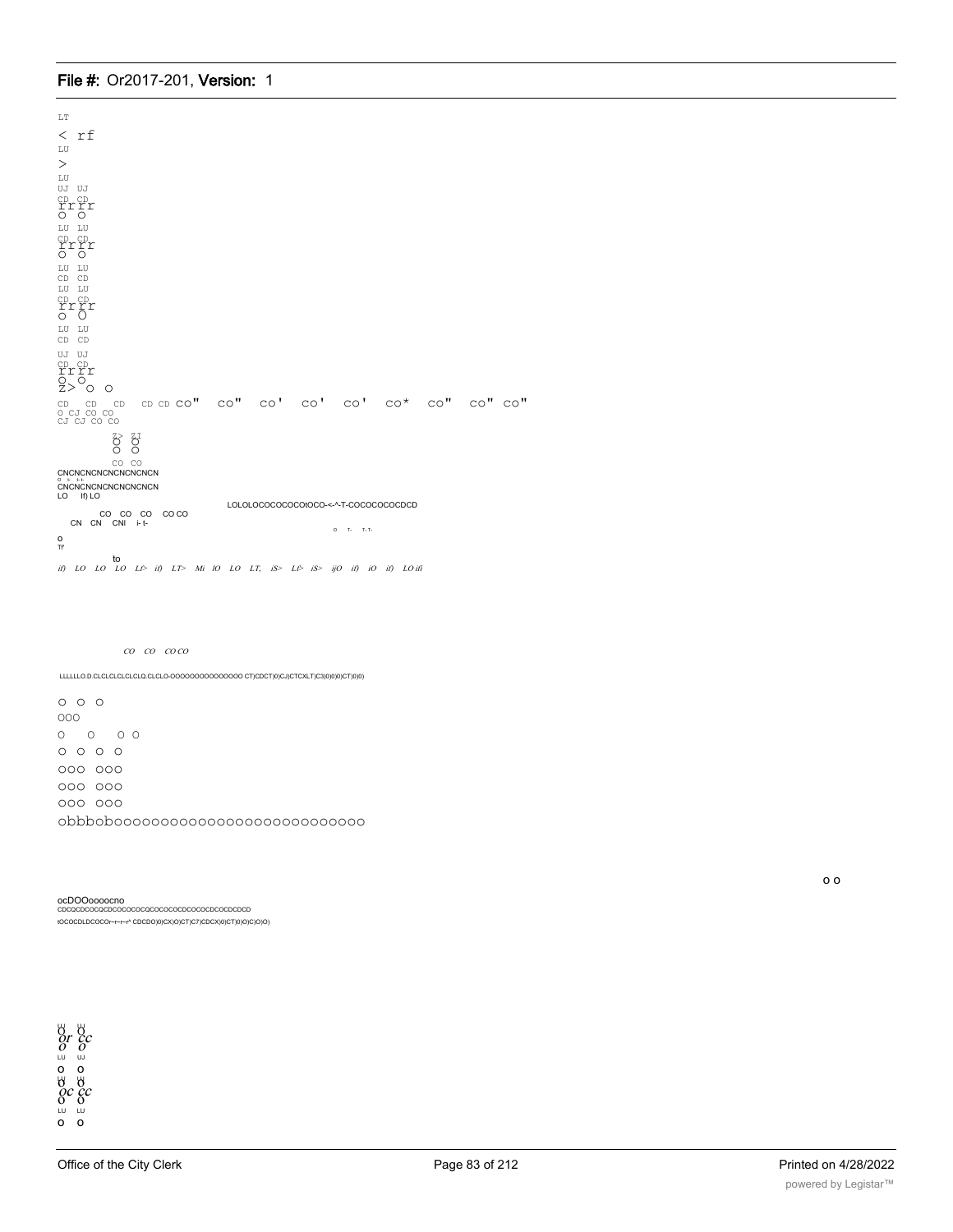| $\iota\upsilon$ O OC                                                                                                                                    |
|---------------------------------------------------------------------------------------------------------------------------------------------------------|
| $\mathsf{o}\,$<br>60 <sub>to</sub><br>in $\cos$ co $\cos$ co $\cos$                                                                                     |
| 3 1 3<br>0000<br>o o to co                                                                                                                              |
| $\begin{array}{c} \n\frac{1}{2}c & \frac{1}{2}c \\ \n\frac{10}{2} & \frac{10}{2}c \\ \n\frac{10}{2} & \frac{1}{2}c \end{array}$                         |
| $\begin{array}{ccc} a & 9 \\ 2 & 2 \\ \dot{b} & \delta \\ \infty & \infty \end{array}$                                                                  |
| $\mathsf z$<br>$\frac{0}{\cos \theta}$<br>$\frac{6}{9}$<br>$\frac{6}{9}$<br>$\frac{6}{9}$<br>$\frac{6}{9}$<br>$\frac{6}{9}$<br>LU LU<br>$CC\ cc$<br>尾 座 |
| $\mathbf{I}-\mathbf{X}$<br>$0$ 0<br>$_{\textrm{\tiny LU}}<$ $_{\textrm{\tiny I}}$                                                                       |
| දුම් දග<br>$\Gamma = \Gamma$<br>$0$ 0<br>0 0 2 2                                                                                                        |
| 200<<br>co co co co co                                                                                                                                  |
| $\epsilon$<br>史<br>$\boldsymbol{\mathsf{X}}$<br>$\mathbf{I}$<br>$\mathsf{o}$<br>$\circ$<br>$\mathbf 2$<br>$\overline{c}$<br>$>$ -                       |
| $_{\rm CO}$<br>az <<br>$_{\rm CO}$                                                                                                                      |
| 废 废<br>$\begin{matrix} 1 & X \\ 0 & 0 \\ 2 & 2 \end{matrix}$<br>$\mathbf{L}$                                                                            |
| $25000$<br>$2513$<br>$2500$<br>$2500$                                                                                                                   |
| ₩<br>1 X<br>0 O<br>2 2                                                                                                                                  |
| $\frac{13}{4}$<br>$\frac{13}{4}$<br>$\frac{13}{4}$<br>$\frac{13}{4}$<br>$\frac{13}{4}$<br>$\frac{13}{4}$<br>$\leq 10$                                   |
| $\mathsf{o}\ \mathsf{z}$                                                                                                                                |
| $\begin{matrix} 0 & 0 \\ 0 & 0 \\ 0 & 0 \end{matrix}$                                                                                                   |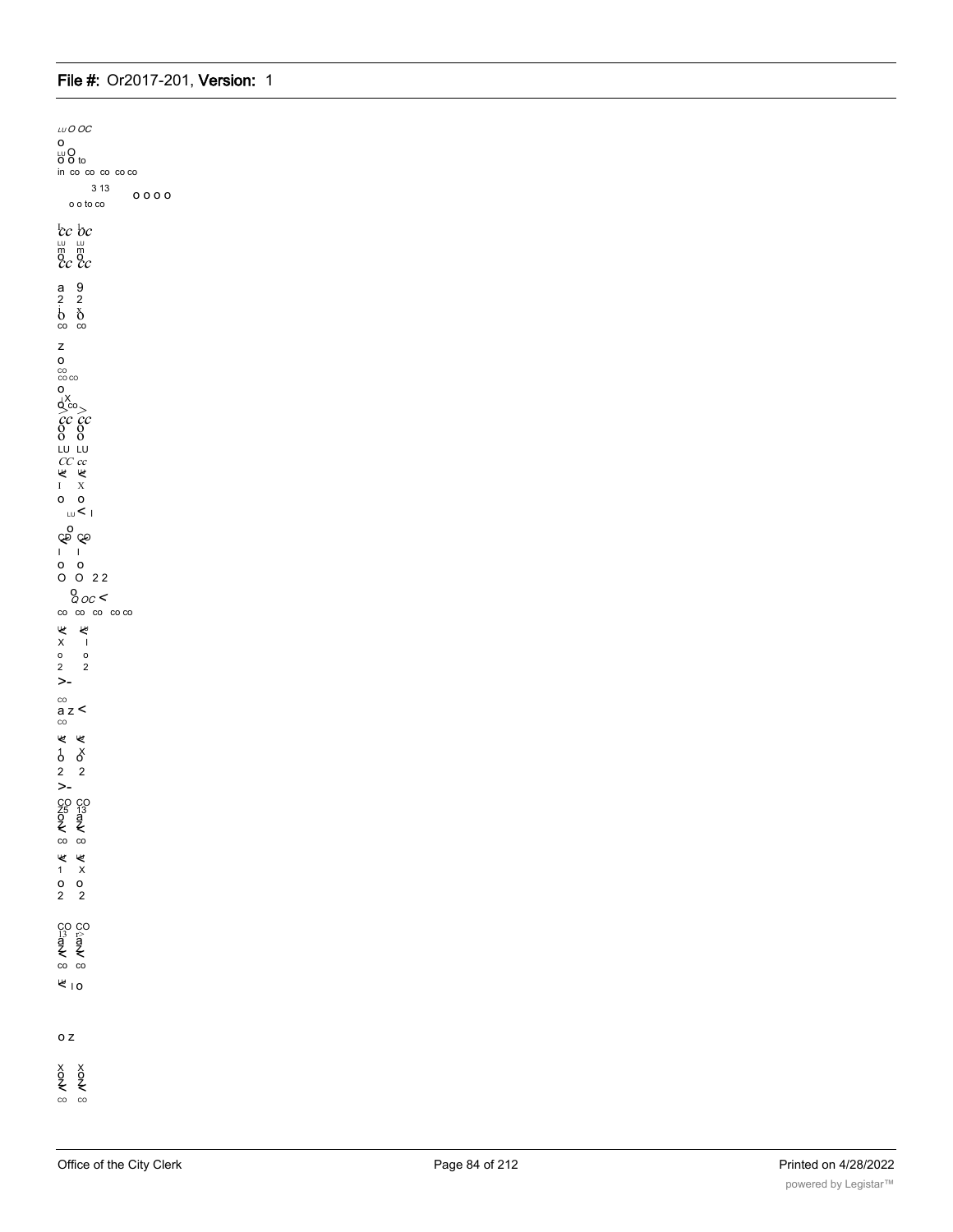| $N_{\rm tot}$ $<$ $_{\rm co}$<br>足 足<br>$\delta$ $\circ$<br>2 <sub>2</sub>                                                                                                                                                                                                                                                                                                                                  |                                                      |       |
|-------------------------------------------------------------------------------------------------------------------------------------------------------------------------------------------------------------------------------------------------------------------------------------------------------------------------------------------------------------------------------------------------------------|------------------------------------------------------|-------|
| $\,<$ $<$<br>$_{\rm CO}$ $_{\rm CO}$<br>$\begin{array}{ccc} \overline{\mathsf{I}}^{\mathsf{S}} & \mathsf{I}^{\mathsf{S}} \\ \overline{\mathsf{I}}^{\mathsf{S}} & \mathsf{I}^{\mathsf{S}} \end{array}$<br>g,<br>þ.<br>$\,<\,$ $\,<$<br>$\,<$<br>8822 <<br>$\cos$<br>2 <sub>2</sub><br>$\overline{c}$<br>N N UJ UJ<br>$\sim$ $\times$<br>2 <<br>$_{\rm CO}$<br>LO LO LO<br>CNCNCNCNCNCNCNCNCNCN<br>LO LO LOLO |                                                      |       |
| 00000000000<br>CNCNCNCDCDCDCOCOCO                                                                                                                                                                                                                                                                                                                                                                           | $\alpha$ , $\alpha$ , $\alpha$ , $\alpha$ , $\alpha$ | Tf CO |
|                                                                                                                                                                                                                                                                                                                                                                                                             |                                                      |       |
| $\mathsf{T}^* = \mathsf{T} \text{-} \mathsf{T} \text{f}$                                                                                                                                                                                                                                                                                                                                                    | $\circ$ , $\cdot$                                    |       |
| $0 - 0.0 - 0 -$<br>$Q_o$<br>0)010<br>CTCXCTCJ)CxraCT)CT)CT)0)CT)D)CJ)0)CJ)0)0)0)0)<br>ro<br>$_{\rm CO}$<br>${\sf ro}$<br>${\sf ro}$<br>$_{\rm CO}$<br>CO<br>ro<br>$\mathop{\rm ro}\nolimits$<br>${\sf ro}$<br>ro<br>$_{\rm CO}$                                                                                                                                                                             | CD CD CO CO CD CO                                    |       |

ro<br>
ro<br>
ro<br>
ro<br>
ro<br>
coooooo<br>
coooooo<br>
coooooo<br>
coooooo

0000000<br>CTJCT)CT)CT)CXjCT)CT)0)

CO CO o o

OOOOOOOOOOOOOOOOOOOOOOOOOOOOOOOOO ooooooooooo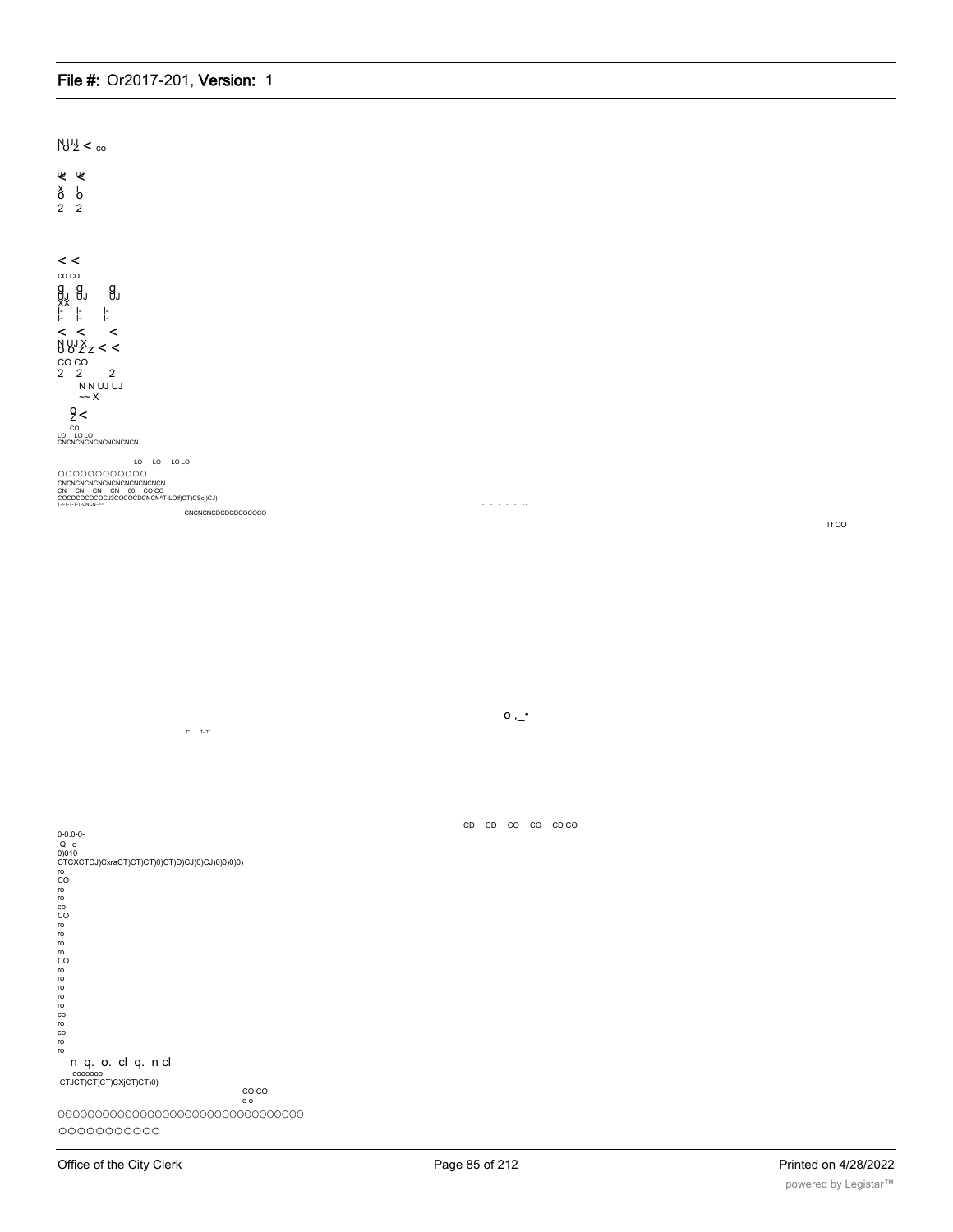0c5000006066656cjc5000000

cDOcDCT>0)CDCDCDcj)Cj)CDC7)CDCDCDCDcDcDcr)CDcr)O

```
\begin{array}{ccc}\n\text{LO} & \text{O} \\
\text{CO} & \text{O} \\
\hline\n\text{O} & \text{O} \\
\text{N} & \text{IU} & \text{Z} & \text{C}\n\end{array}\circ\overset{\text{co}}{\text{Co}}\overset{\text{co}}{\text{Co}}\begin{array}{cc} \mathbf{N} & \mathbf{N} \\ \mathbf{L} \mathbf{U} & \mathbf{U} \mathbf{J} \\ \mathbf{X} & \mathbf{X} \end{array}\begin{array}{l} \mathcal{L}_{\mathrm{X}} \cong \mathcal{L}_{\mathrm{X}} \cong \mathcal{L}_{\mathrm{X}} \cong \mathcal{L}_{\mathrm{X}} \cong \mathcal{L}_{\mathrm{X}} \cong \mathcal{L}_{\mathrm{X}} \cong \mathcal{L}_{\mathrm{X}} \cong \mathcal{L}_{\mathrm{X}} \cong \mathcal{L}_{\mathrm{X}} \cong \mathcal{L}_{\mathrm{X}} \cong \mathcal{L}_{\mathrm{X}} \cong \mathcal{L}_{\mathrm{X}} \cong \mathcal{L}_{\mathrm{X}} \cong \mathcal{L}_{\mathrm{X}} \cong \mathcal{L}_{\mathrm{X}} \cong \mathcalco co99 ->-^ ^ ^ ^
   26a_6 and 6a_7eterceceeltecceaiDreet
                                               \geq -\infty\circ<sup>></sup>
                                                                                                                                    CO CO_{\rm CO}g g g
                \frac{1}{2} \frac{1}{2} \frac{1}{2} \frac{1}{2} \frac{1}{2} \frac{1}{2} \frac{1}{2} \frac{1}{2} \frac{1}{2} \frac{1}{2} \frac{1}{2} \frac{1}{2} \frac{1}{2} \frac{1}{2} \frac{1}{2} \frac{1}{2} \frac{1}{2} \frac{1}{2} \frac{1}{2} \frac{1}{2} \frac{1}{2} \frac{1}{2} _{\rm CO}_{\rm CO}CO CO\begin{array}{c}\n\epsilon_{1} & \epsilon_{2} & \epsilon_{3} \\
\epsilon_{2} & \epsilon_{3} & \epsilon_{4} \\
\epsilon_{5} & \epsilon_{6} & \epsilon_{7} \\
\epsilon_{7} & \epsilon_{8} & \epsilon_{8} \\
\epsilon_{8} & \epsilon_{9} & \epsilon_{10} \\
\epsilon_{11} & \epsilon_{12} & \epsilon_{13} \\
\epsilon_{13} & \epsilon_{14} & \epsilon_{15} \\
\epsilon_{15} & \epsilon_{16} & \epsilon_{17} \\
\epsilon_{17} & \epsilon_{18} & \epsilon_{19} \\
\epsilon_{19} & \epsilon_{10} & \epsilon_{17} \\
\epsilon_{10} & \epsilon_{17} & \epsilonLULULULULULULULU
                     \ltco co\underset{\text{co}}{g} gg g
```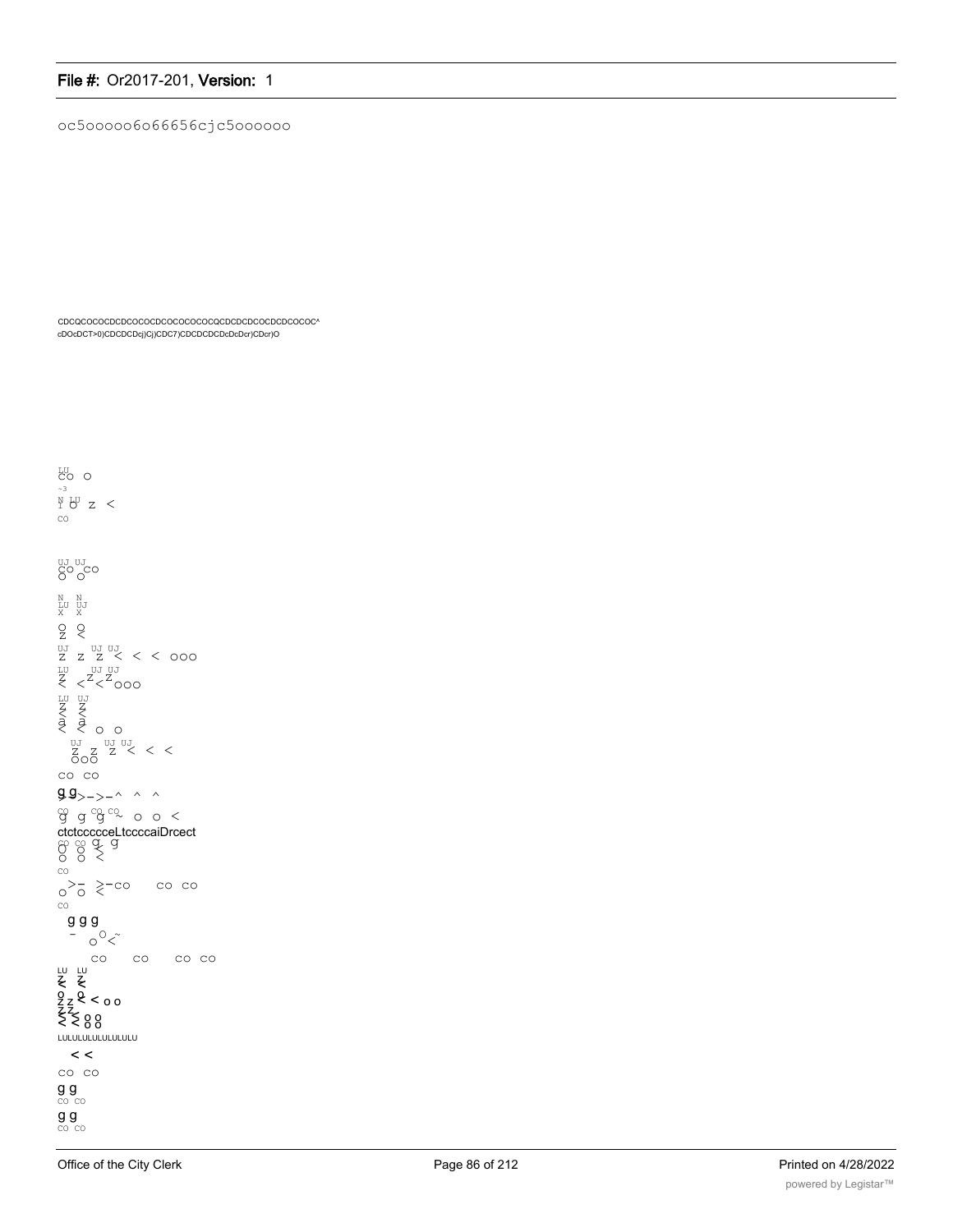| g g<br>CO CO<br>- g<br>0 <sub>o</sub>                                                                                                                                                                                                                                                                                                                                                                                                                    |
|----------------------------------------------------------------------------------------------------------------------------------------------------------------------------------------------------------------------------------------------------------------------------------------------------------------------------------------------------------------------------------------------------------------------------------------------------------|
| CO CO<br>g g<br>COCOCOCOCOCOCOCOCOCOCOCO                                                                                                                                                                                                                                                                                                                                                                                                                 |
| $<<$ $<$ 000                                                                                                                                                                                                                                                                                                                                                                                                                                             |
| CO CO<br>g g                                                                                                                                                                                                                                                                                                                                                                                                                                             |
| $(D$ $CDCD$<br>CO CO                                                                                                                                                                                                                                                                                                                                                                                                                                     |
| 0 <sub>0</sub><br>COCOCOCOCOCOCOCOCOCO<br>CN CN CN CN<br>T- T- T- CN CN<br>AMSCNCNCNCN<br>CN CNI CNI<br>U)GiC7)^cotX3tX}cooococoaDaDaocoaDaDaDco<br>CNCNCNCNCNCNCNCN CN CN CN CN CN<br>CO<br>CO CO<br>CO<br>$\mathbb{C}\mathbb{N}$<br>$\mathbb{C}\mathbb{N}$<br>$\mathbb{C}\mathbb{N}$<br>${\cal C}{\cal N}$ ${\cal C}{\cal N}$ ${\cal C}{\cal N}$<br>$\mathbb{C}\mathbb{N}$<br>$\mathbb{C}\mathbb{N}$<br>$\mathbb{C}\mathbb{N}$<br>CN CN<br>CN CN CN CN |
| CO<br>$CO$ $CO$<br>CO CO<br>CO<br>CN CN CN CN                                                                                                                                                                                                                                                                                                                                                                                                            |
| $O$ LO $\kappa$ > Is.<br>ro<br>ro<br>CL o<br>ro<br>ro ro<br>ro<br>ro<br>ro<br>ro<br>ro<br>ro<br>ro<br>cdcdcdcdcdcdcdcdcdcdcdcdcdcdcd<br>ro<br>$_{\rm CO}$<br>$\frac{1}{100}$<br>$_{\rm CO}$                                                                                                                                                                                                                                                              |
| 055550555555550000006c3^^^"^^^^"""                                                                                                                                                                                                                                                                                                                                                                                                                       |
| co co co co co co                                                                                                                                                                                                                                                                                                                                                                                                                                        |
| TO TO TOTO                                                                                                                                                                                                                                                                                                                                                                                                                                               |
| CDCDCOCOCDCOCDCDCDCDCOCDCOCDCDCDCOCDCDCD                                                                                                                                                                                                                                                                                                                                                                                                                 |
| $\lt$<br>$\lt$<br>$\lt$<br>$\,<\,$                                                                                                                                                                                                                                                                                                                                                                                                                       |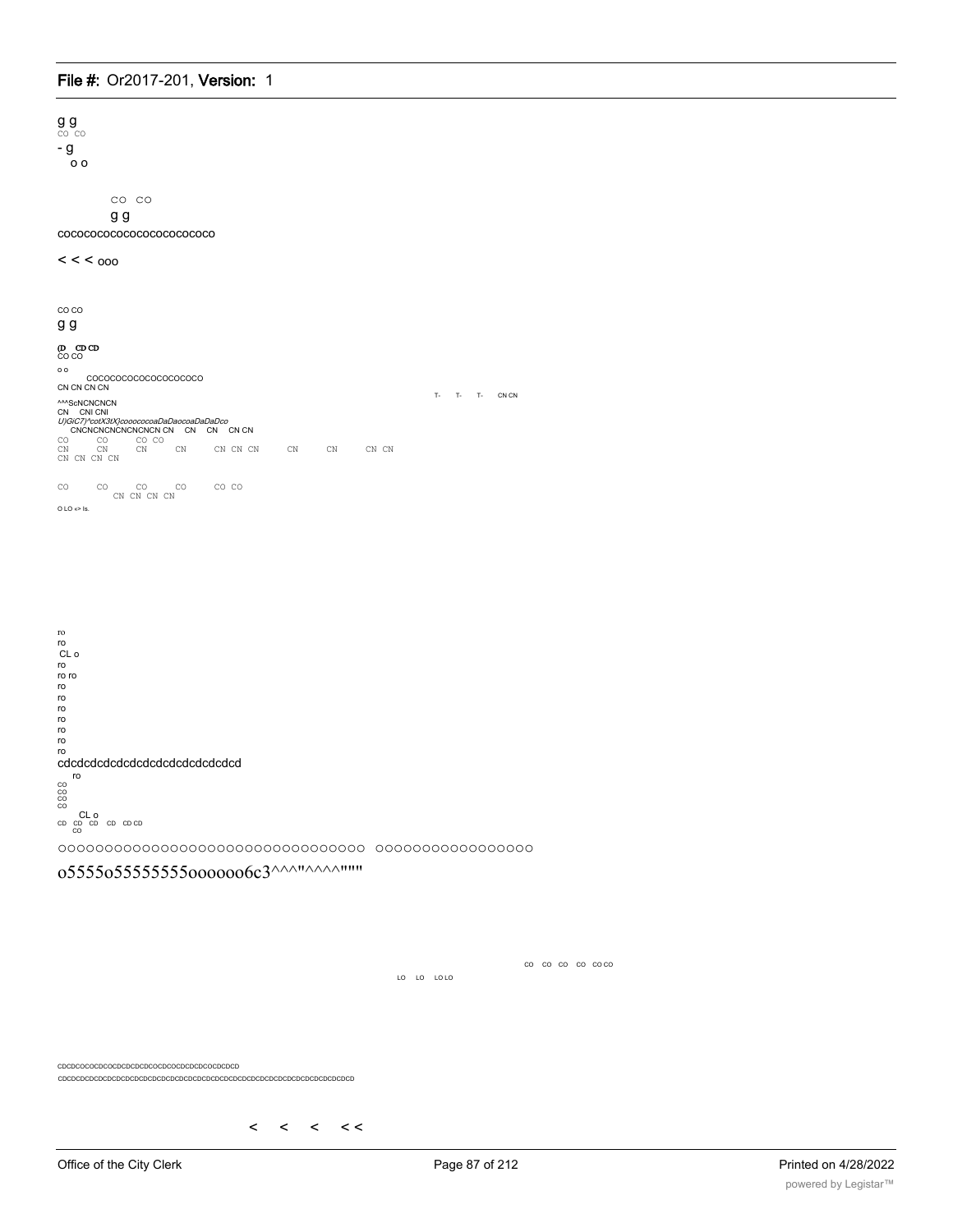co co

LU LU LU  $\,<$ CC CC CC

- rn dfa<
- cc 10<br>CO O<br>CO O<br>CC 10
- 
- N LU
- CD CC<br>a o cc<br>co co<br>cc cc<br>i o o

**File #: Or2017-201, Version: 1** 

- 
- N N<br>D ZI<br>CD CD
	-
- 
- 
- CC CC Q Q O O CC CC · <
- · <sup>&</sup>lt; N N LU UJ
- 
- 
- U<br>US U UJ UJ UJ UJ UJ UJ UJ<br>CO CC<br>CO CO CO<br>Z Z
	-
- m<br>O oq<br>CC cc
- >-  $\perp$ cc UJ CO
- si D<br>Z<br>O zo<br>x
- o cc
- cc cc
- LU LU<br>1 3<br>si \*
- >- \_i cc
- $\stackrel{\scriptscriptstyle{{\sf W}}}{\sf m}$  i si Q Z
- o<br>x<br>o cc
- 
- UJ o o
- b b o o o o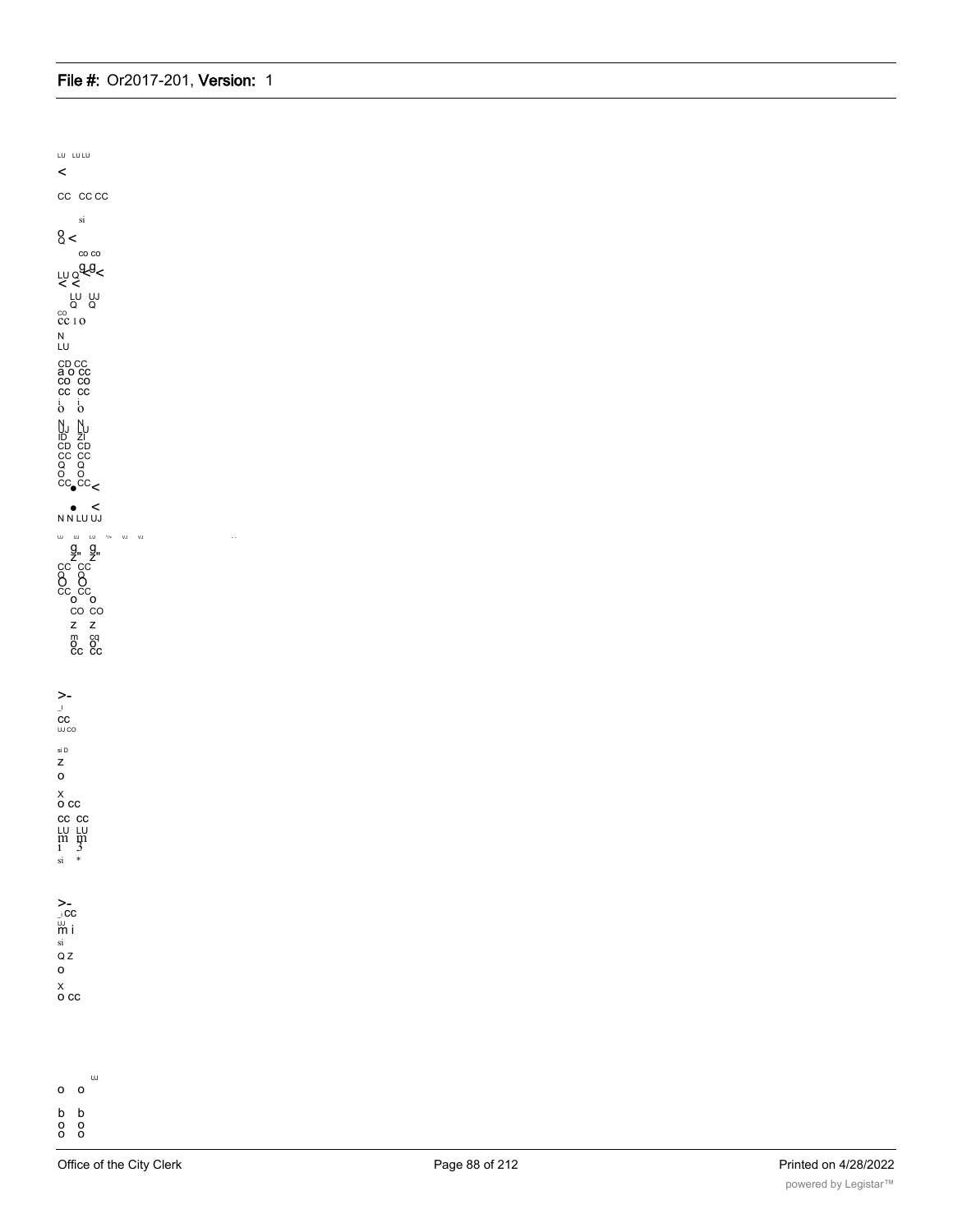$000 \times$  $a \begin{matrix}0&0\\ 2&5\\ 1&0\\ 0&0\end{matrix}$ or cc cc cc cc cc

CDCDCOCDCOCDCDCDCDLOLOLOLO<br>CNCNCNCNCNCNCNCNCNCN<br>COCOCOCNt-CNCNCN CNCNCNCNOCgCNCN<br>CN CN CN CO CD ^ "~? !?

CNCNCNCMCNCNCNCNCNCNCNCN

 ${\tt COCOCDCDCOCCOCDCDCDCDCDCDCD} \begin{tabular}{ccccc} t & t & 0 \\ \hline & t & t & 0 \\ \end{tabular}$ 

 $CD$ <sub>TIT</sub>

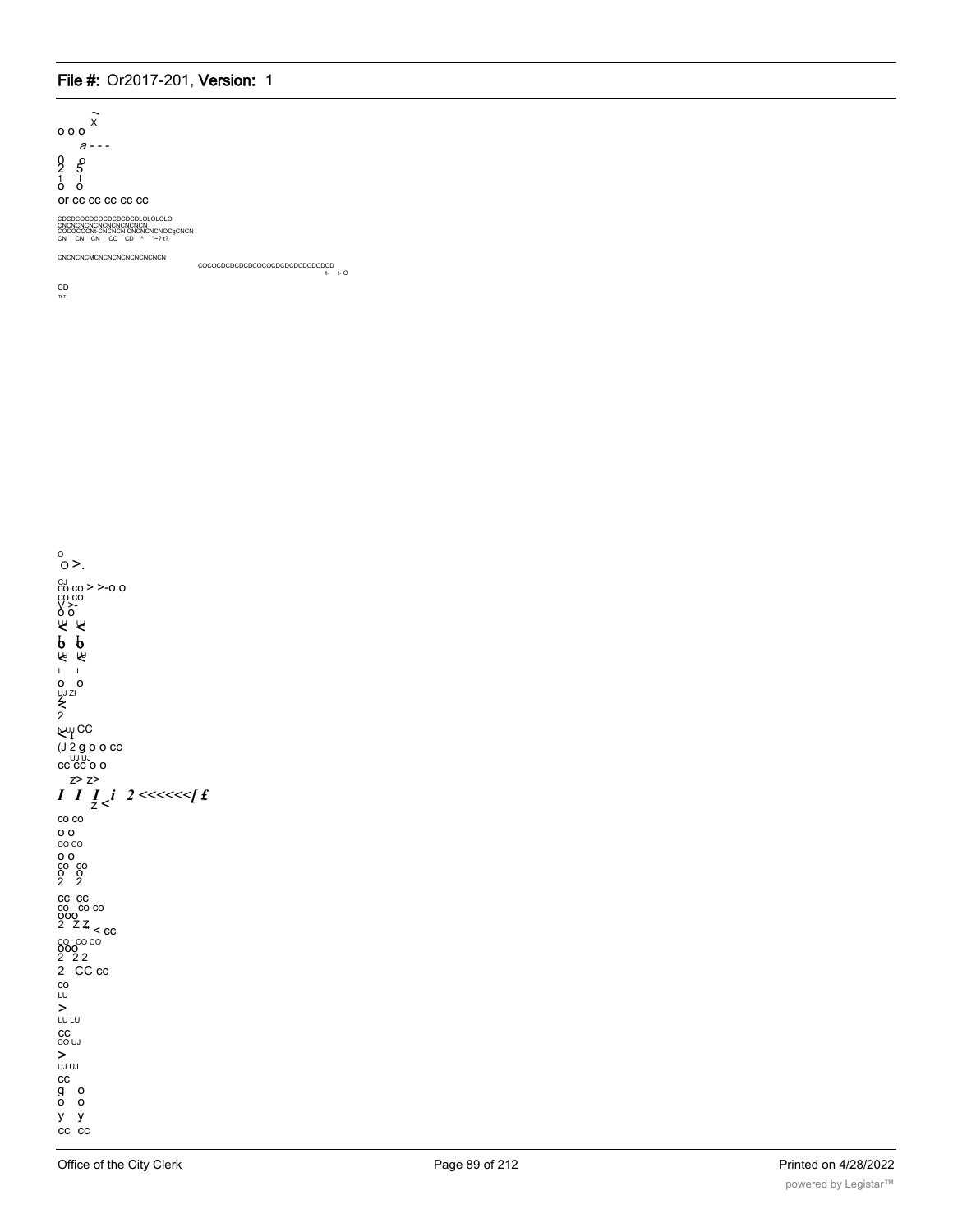$\begin{bmatrix} Q & Q \\ C & 0 \end{bmatrix}$  $\begin{array}{c} y \\ y \\ c \end{array}$  y  $\overline{2}$  $22$  $\frac{1}{2}$  $cc$   $cc$  $2 \quad 2 \quad 2$ 2 CC CC<br>2 CC CC<br>""stN" tovoCDCDCDcDCC CRONCRONCRONCRONCRONCRONCROOOOO

 $"5|$ 



 $CD$   $CD$   $CD$   $CD$ 

CDtjjCDcncncDCDcncnDicncncncjicn 00000000000000

### $666c355506c306$

LO LO CO IO

> $CO$   $CO$   $CO$   $CO$ co co

 ${\tt COCOCOCOCOCO CO COCO LD}$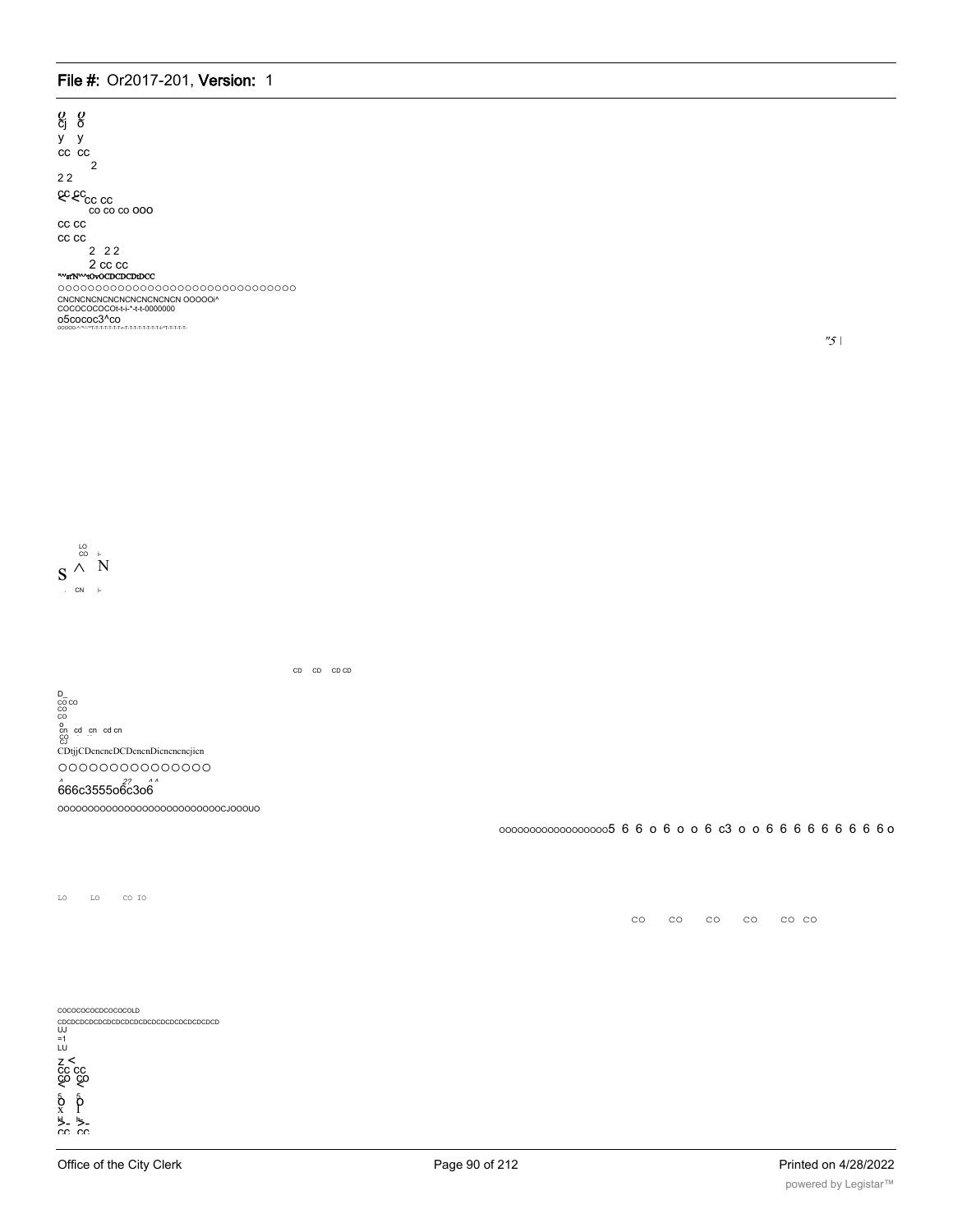



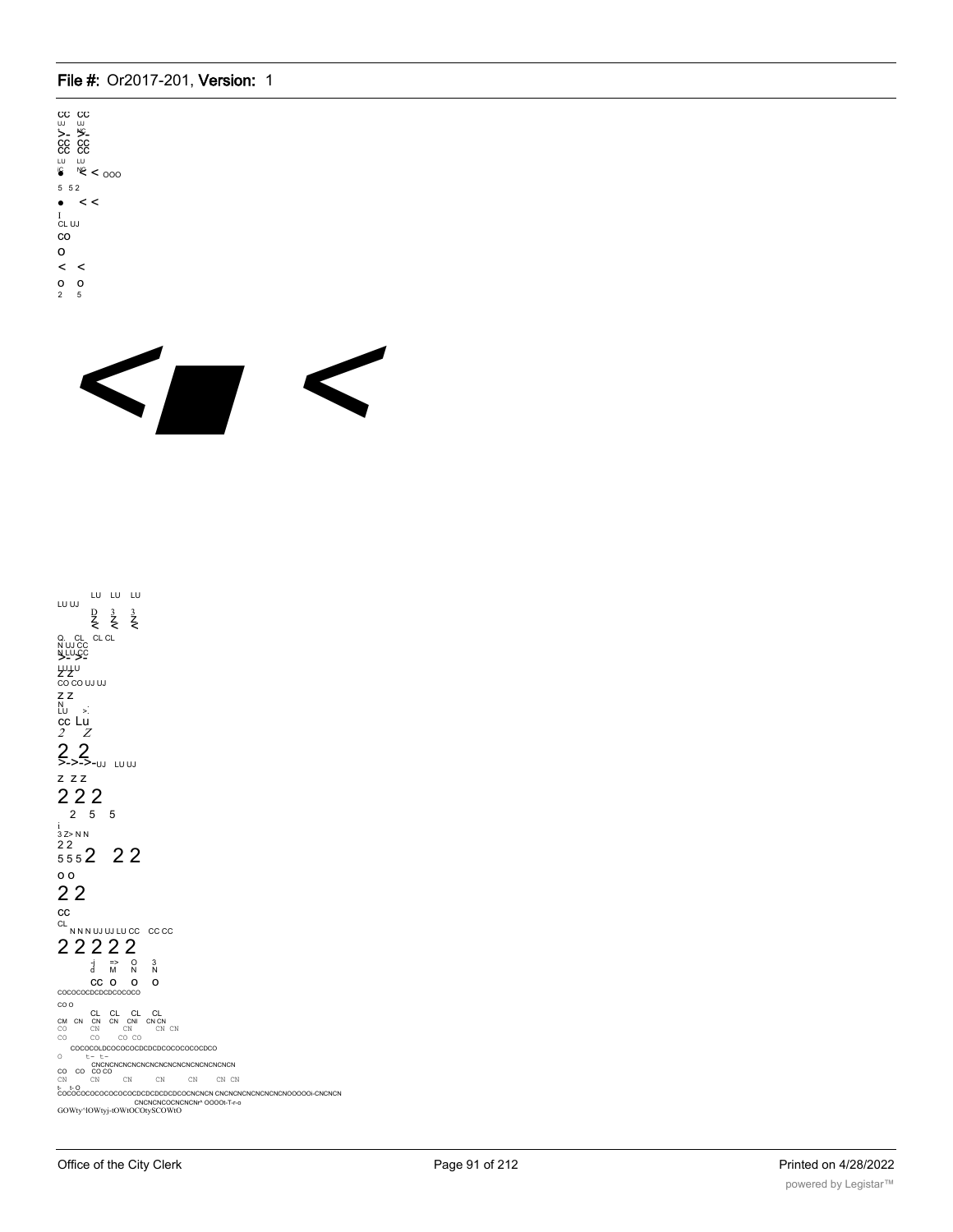$\begin{array}{c} {\rm CD}\\ {\rm CD}\\ {\rm CD}\\ {\rm CD} \end{array}$ 

0) CD tU CD

 ${OTrenenenenene}^{\wedge}$   $\textcolor{orange}{\bigcirc} \textcolor{orange}{\circ}$ 

000000000 66606006

 ${\tt COCOCOCOCOCOCOCOCOCOCOCOCOCO}$ 

 $O$   $O$ 

 $\texttt{CDtDCDCDCE}(\texttt{DCDCDCE3CDCDtD(i)CD}(\texttt{OCDCDCDCC2})\texttt{CDCDCOCE}\texttt{>CODCDCE}(E)\texttt{tDtOCDC0}$ o^o^o^o)oo)oo)0)0)cDcno^CD



LX cc cc cc

 $\begin{array}{ccc} 3 & 3 \\ N & N \\ O & O \\ C L & C L \end{array}$ 



 $\begin{array}{ccc} 3 & 3 \\ N & N \\ O & O \\ O & C L \end{array}$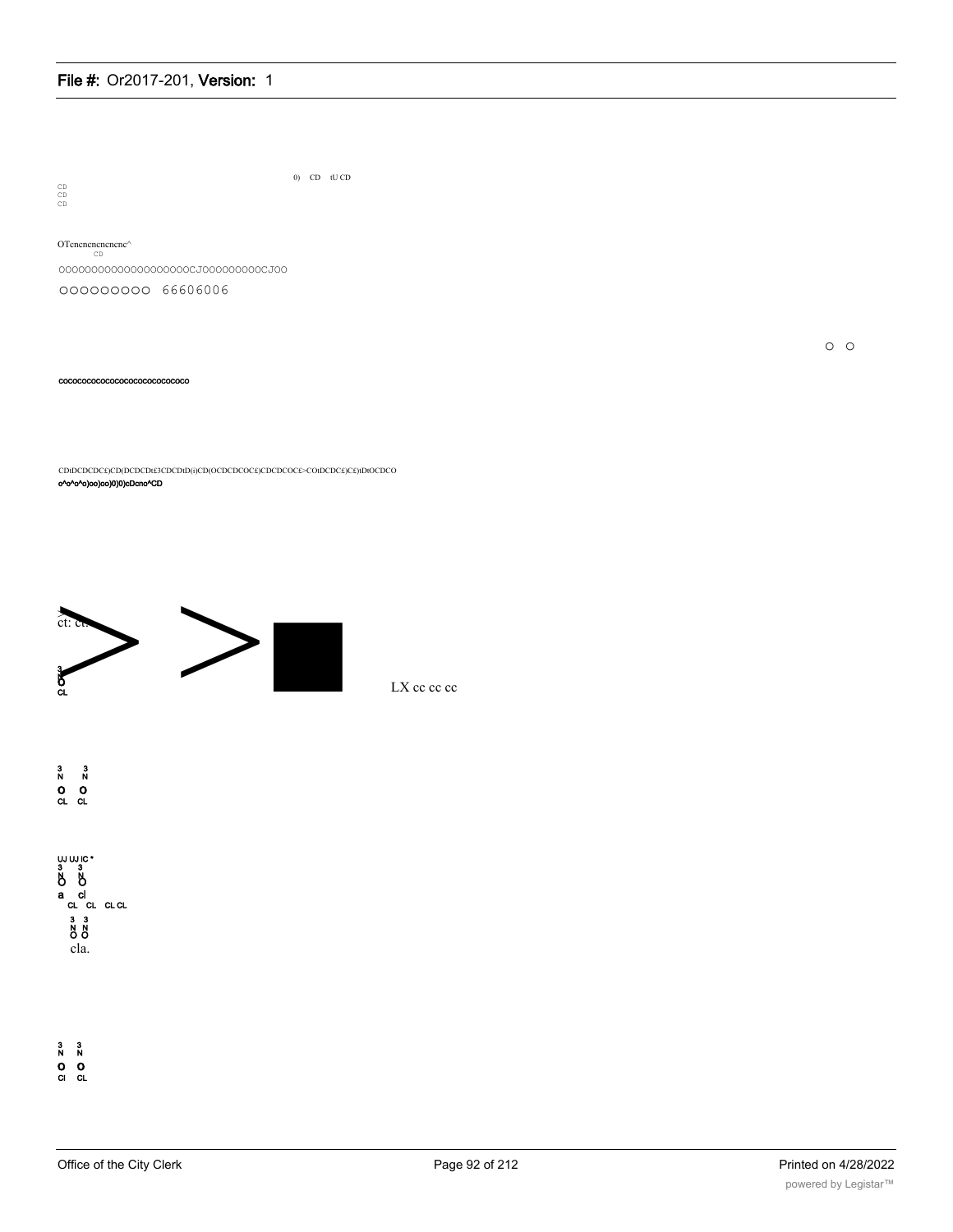| ရွိ<br>စိုးကေ                                                                                                                                                                                                     |  |  |  |
|-------------------------------------------------------------------------------------------------------------------------------------------------------------------------------------------------------------------|--|--|--|
| $\frac{2}{\cos \omega}$<br>$\mathbf d$<br>$_{\mathrm{NC}}$<br>$\frac{1}{2}$<br>$\frac{1}{2}$<br>$\frac{1}{2}$<br>$\frac{1}{2}$<br>$\frac{1}{2}$<br>$\frac{1}{2}$<br>$\frac{1}{2}$                                 |  |  |  |
| ທ ທ<br>$\,$ or $\,$ cc $\,$<br>$_{\rm CO}$ $_{\rm CO}$<br>00<br>2<br>00<br>00<br>00                                                                                                                               |  |  |  |
| LU UJ<br>$cc$ $cc$<br>$_{\rm CO\ CO}$<br>$\mathbf{o}$ o<br>$\begin{array}{ccc} Z & Z \\ \infty & \infty \\ \text{or} & \text{or} \\ \infty & \text{co} \end{array}$                                               |  |  |  |
| ພພ<br>$\;$ or $\;$ cc $\;$<br>$_{\rm CO\ CO}$<br>$\mathbf{o}\,\mathbf{o}$<br>$\begin{array}{cc} Z & Z & Z \\ < & < \\ \text{or } \text{cc} & \text{cc} \\ \text{ca } \text{co } \text{co } \text{ca} \end{array}$ |  |  |  |
| $_{\rm cc}$<br>or $\begin{bmatrix} 1 & 0 \\ 0 & 0 \\ 0 & 0 \end{bmatrix}$<br>$\begin{matrix} 0 & 0 \\ c & c \end{matrix}$                                                                                         |  |  |  |
| $\,<$<br>or or                                                                                                                                                                                                    |  |  |  |
| $UJ - UJ$<br>or cc<br>$H_{CO}$ co<br>$Z \leq$<br>or or<br>cq ca                                                                                                                                                   |  |  |  |
| UJ UJ<br>or or<br>$_{\rm CO}$ $_{\rm CO}$<br>$\mathbf{o} \; \mathbf{o}$<br>$\stackrel{\text{Z}}{<}\stackrel{\text{Z}}{<}$<br>or or<br>$ca$ $co$                                                                   |  |  |  |
| นง นง<br>or or<br>$_{\rm CO}$ $_{\rm CO}$<br>$\mathbf{o}$ o                                                                                                                                                       |  |  |  |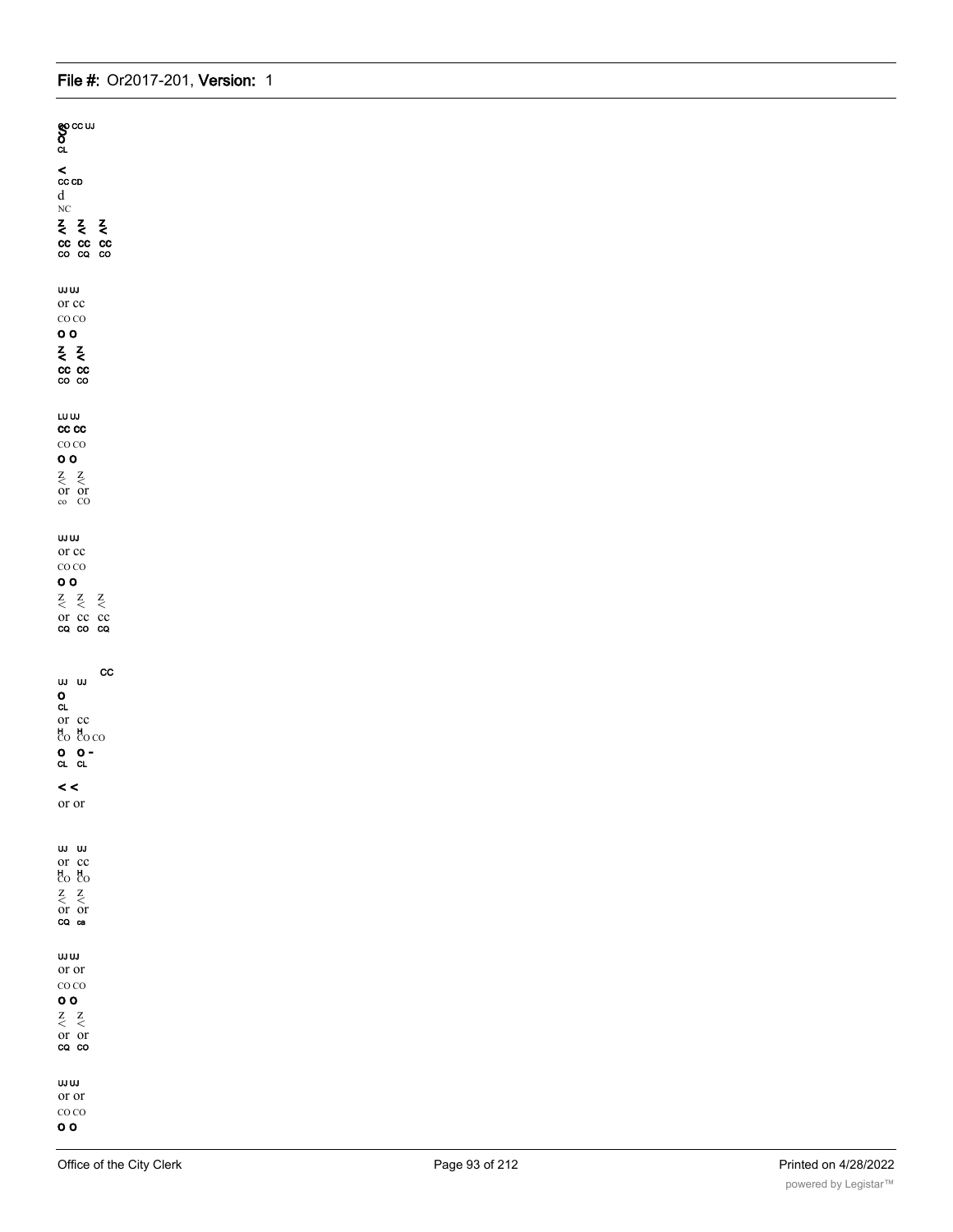CNICNIOsJCNJCNICNICNICNlCNICNCNCNI NNWNNWWNrMiNiNtN CNICNtCNICNICNICNICNICNICNICNICNICNI i- ° CN Tf cn ^  $\sim$  CO  $\,$ cn jt; O T-CA </>

CD CD CO CD

QOD)CnC40C')CnQOnCQQQnC401COCI)CI}CnC))OC4D) o o o o o o o O O O O O O O O ooo ooo o o o o o b b b o b OOO bob ooo  $\rightarrow$ .  $\rightarrow$ s ooo o o o o



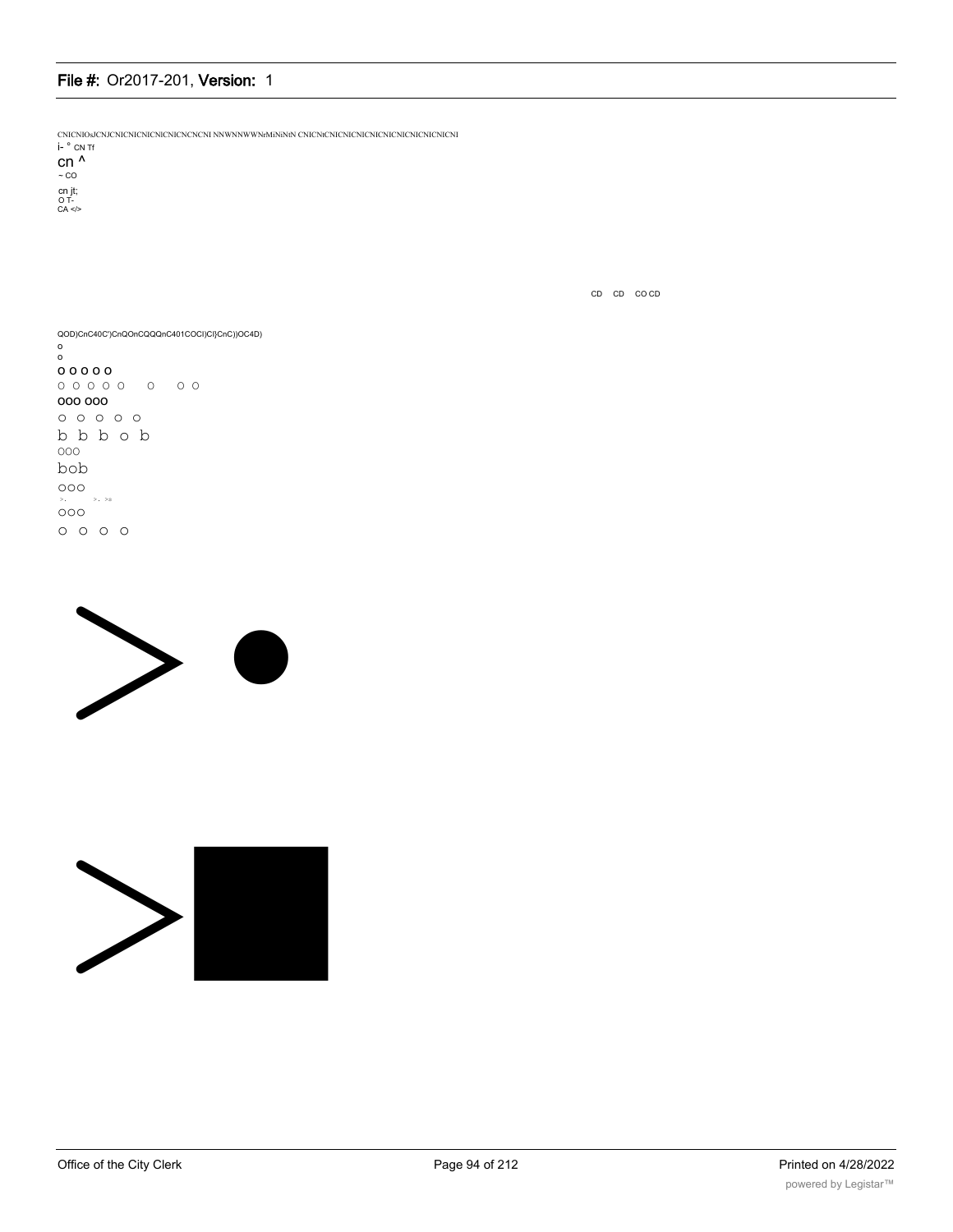

o o 6 ooo







oooo OOOOOOOOOO o o OOOOOOO o o o o ooooooooooooooo f-. CO CO CO CD CO CO

CNCNCNCNCNCNCNCNCNCNCNCNCNCNCNCNCN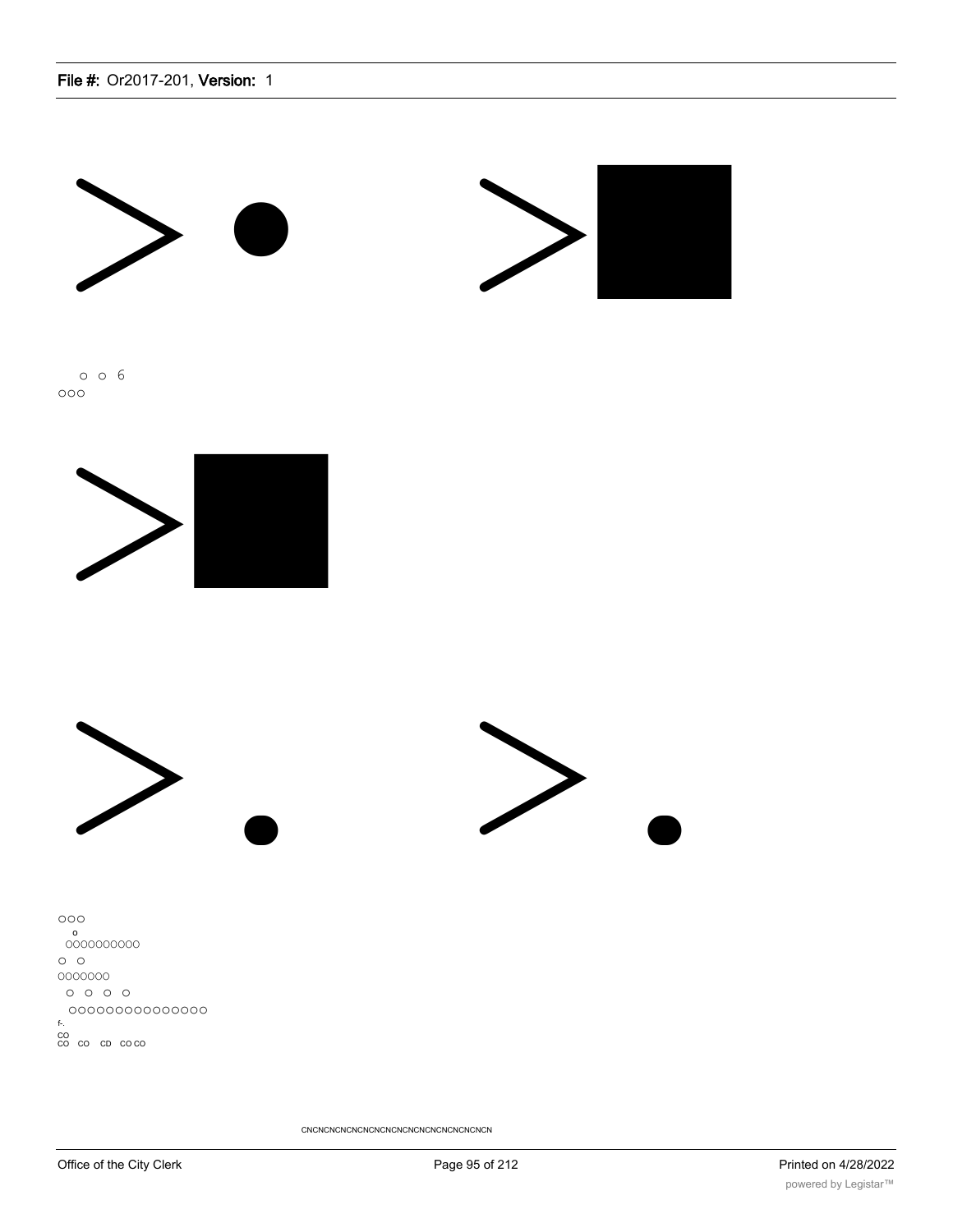$\leq$  or  $\frac{d}{d}$ <br> $\frac{d}{d}$ <br> $\frac{d}{d}$ <br> $\frac{d}{d}$ <br> $\frac{d}{d}$ <br> $\frac{d}{d}$  $<<$ CC cc co co

 $\circ b$ 

LU UJ or or co co O O  $\,<$ 

DC CC CO CO

 $\begin{array}{c} \frac{\mu}{\mu} \\ \frac{\mu}{\mu} \\ \frac{\mu}{\mu} \\ \frac{\mu}{\mu} \\ \frac{\mu}{\mu} \end{array}$  $\circ$  $C<sub>L</sub>$  $\frac{\text{cc cc}}{\text{ca cc}}$ 

 $\begin{array}{ll} 1 & 0 \\ 0 & 0 \\ 0 & 0 \\ 0 & 0 \\ 0 & 0 \\ \end{array}$  $\xi$ <br>
or or cc<br>  $\alpha$  coco

 $\langle \ \rangle$  $\cos$  $\mathsf{z}$  $\circ$  $\mathsf{Cl}% _{C}\left( \mathbb{Z}^{\left( 1\right) }% ,\mathbb{Z}^{\left( 2\right) }\right)$ '<br>UJ UJ  $0000$  $ZZ$  $\circ$   $\circ$  $\geq$   $\frac{1}{2}$  or  $\frac{1}{2}$  $\frac{1}{2}$  > cc cc UJ UJ

 $\sum_{\text{LU}}$   $\sum_{\text{LU LU}}$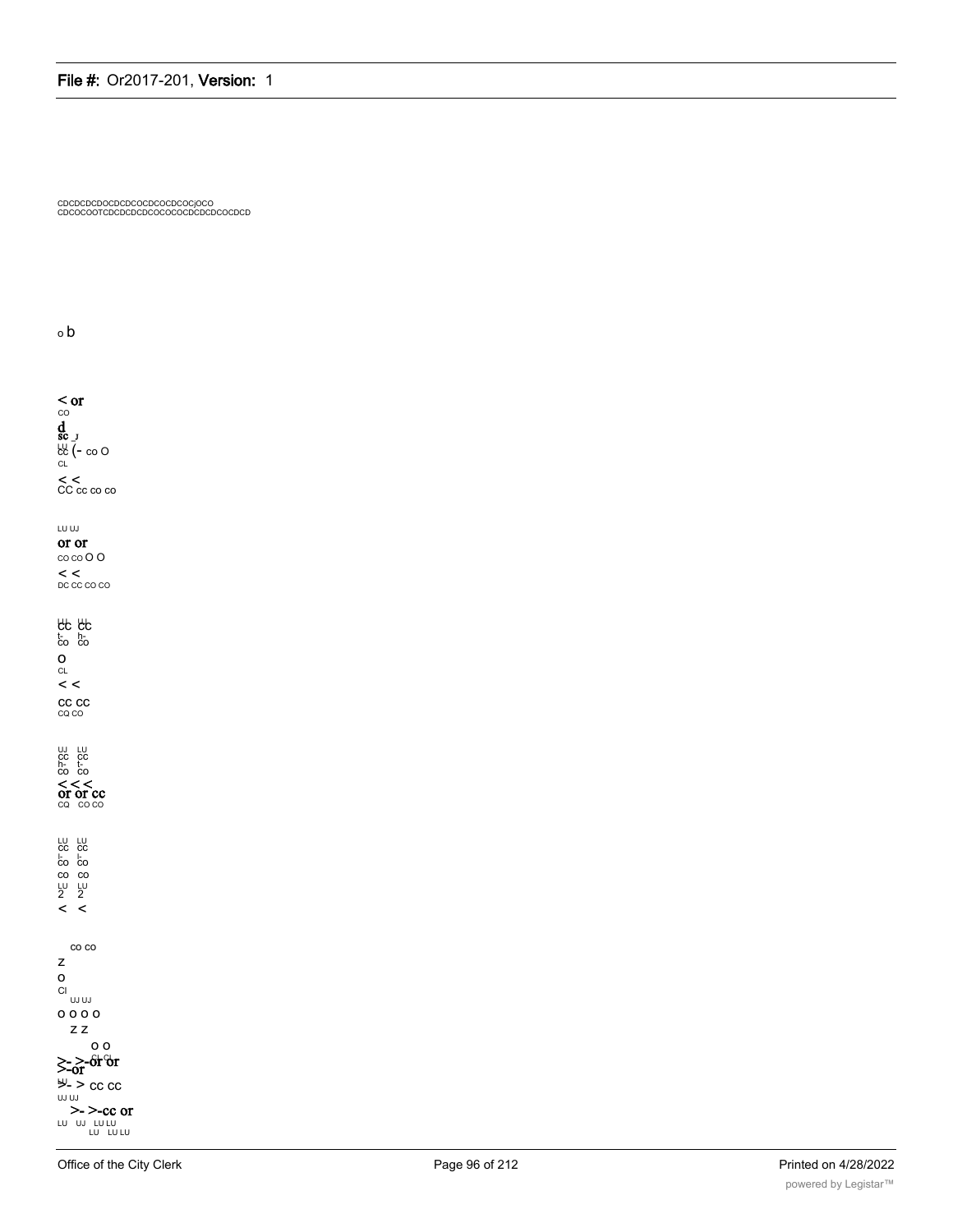

#### CJ)CJ)CJ)CTCT)CDOJC7>C7)C7JOJOTOTCnOJCT>OT

 $0 0 0 0 0 0 0 0 0 0 0 0 0$ 000 000  $0 0 0 0 0 0 0 0 0$ 

|  |  |  |  |  |  |  |  | co CO co co CO CO co co co CO CO co CO co co co co co coCO |  |
|--|--|--|--|--|--|--|--|------------------------------------------------------------|--|

rs\_t>\_r^^r^r^r^r^cocococococococDcotocococo<sup>^</sup> cococnQc^cnQolfficocncoaicncnDcncoQGCiioicncnQ

 $\frac{>}{\text{cc}}$   $\frac{>}{\text{cc}}$  $\mathbf{L}$ پیپر د

*m m m m m m m m* **>->->>>** 4 4 2 2 3 mm  $\,<$ 

a a cc cc  $00000$  $<<$ zz  $CL$   $CL$   $CL$ a a cc cc

 $\circ \circ \text{cc} \text{cc}$  $<<$   $<$   $z$   $z$   $z$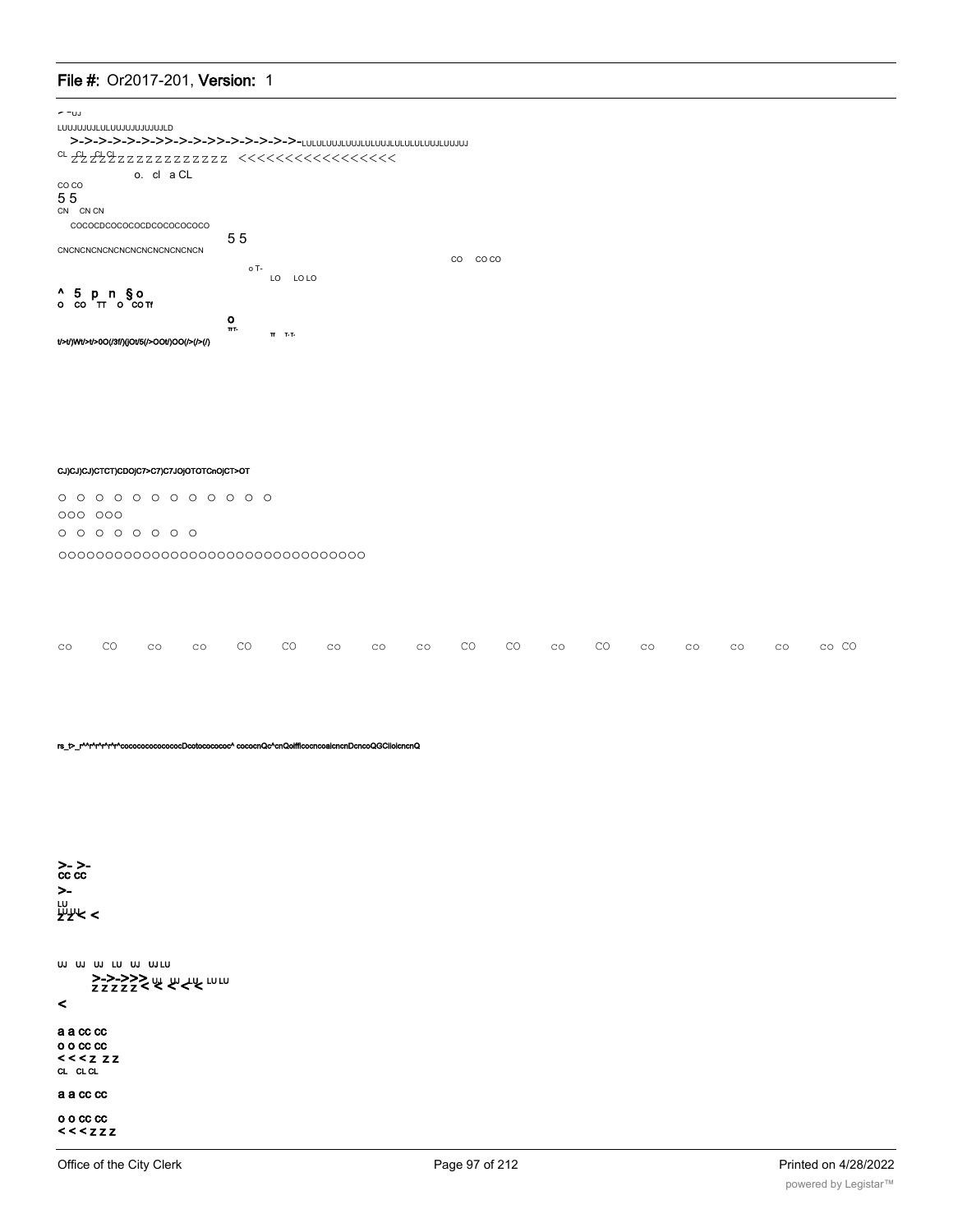| CL CLCL                                                                                                         |                              |                        |  |
|-----------------------------------------------------------------------------------------------------------------|------------------------------|------------------------|--|
| a a cc cc                                                                                                       |                              |                        |  |
| 00000                                                                                                           |                              |                        |  |
| $\,<$                                                                                                           |                              |                        |  |
| $\frac{z}{c}$ . $\frac{z}{c}$                                                                                   |                              |                        |  |
| <b>Bea</b><br>b d                                                                                               |                              |                        |  |
|                                                                                                                 |                              |                        |  |
| $cc$ $cc$<br>$\,<$ $<$                                                                                          |                              |                        |  |
| $_{CL}^{zz}$                                                                                                    |                              |                        |  |
| ${\tt D}$ Q CC CC                                                                                               |                              |                        |  |
| $\circ\circ\texttt{CC}\;\texttt{cc}$                                                                            |                              |                        |  |
| $\lt$ $\lt$                                                                                                     |                              |                        |  |
| z z z<br>c   c   c   c   c                                                                                      |                              |                        |  |
| 80 ASA<br>80 ASA                                                                                                |                              |                        |  |
|                                                                                                                 |                              |                        |  |
| $\,<$ $<$                                                                                                       |                              |                        |  |
| $ZZ$<br>CLCL                                                                                                    |                              |                        |  |
|                                                                                                                 |                              |                        |  |
|                                                                                                                 |                              |                        |  |
|                                                                                                                 |                              |                        |  |
| $\,<$ $<$<br>$\frac{z}{c}$                                                                                      |                              |                        |  |
|                                                                                                                 |                              |                        |  |
|                                                                                                                 |                              |                        |  |
|                                                                                                                 |                              |                        |  |
| $\,<$                                                                                                           |                              |                        |  |
| $_{\rm cl~cl}^{\rm zz}$                                                                                         |                              |                        |  |
| $zzzz \rightarrow -$                                                                                            |                              |                        |  |
| $86\atop 86$                                                                                                    |                              |                        |  |
| LU UJ                                                                                                           |                              |                        |  |
| $CL$ $CL$<br>$ZZZZ$ $\sim$ 5-                                                                                   |                              |                        |  |
|                                                                                                                 |                              |                        |  |
| $\begin{array}{c} \mathbb{E} \, \text{Soc} \\ \mathbb{E} \, \text{Soc} \\ \mathbb{E} \, \text{Soc} \end{array}$ |                              |                        |  |
| a a                                                                                                             |                              |                        |  |
|                                                                                                                 |                              |                        |  |
|                                                                                                                 |                              | $^{\circ}$ to co co co |  |
| $\mathsf{CL}$ $\mathsf{CD}$                                                                                     | c\1c\ic\)cncnc\icncnicnjcncn |                        |  |
| O Tf                                                                                                            |                              |                        |  |
| 0.00<br>C/>GOU0COO9U)(/>(/>{ OC/>'_O{/}GOO0b0o0b0<br>OOO                                                        |                              |                        |  |
| $_{\circ}$<br>$\circ \circ \circ$                                                                               |                              |                        |  |
| 0000<br>bbbb                                                                                                    |                              |                        |  |
| 000000000000000                                                                                                 |                              |                        |  |
| $\frac{1}{20}$                                                                                                  |                              |                        |  |
|                                                                                                                 |                              |                        |  |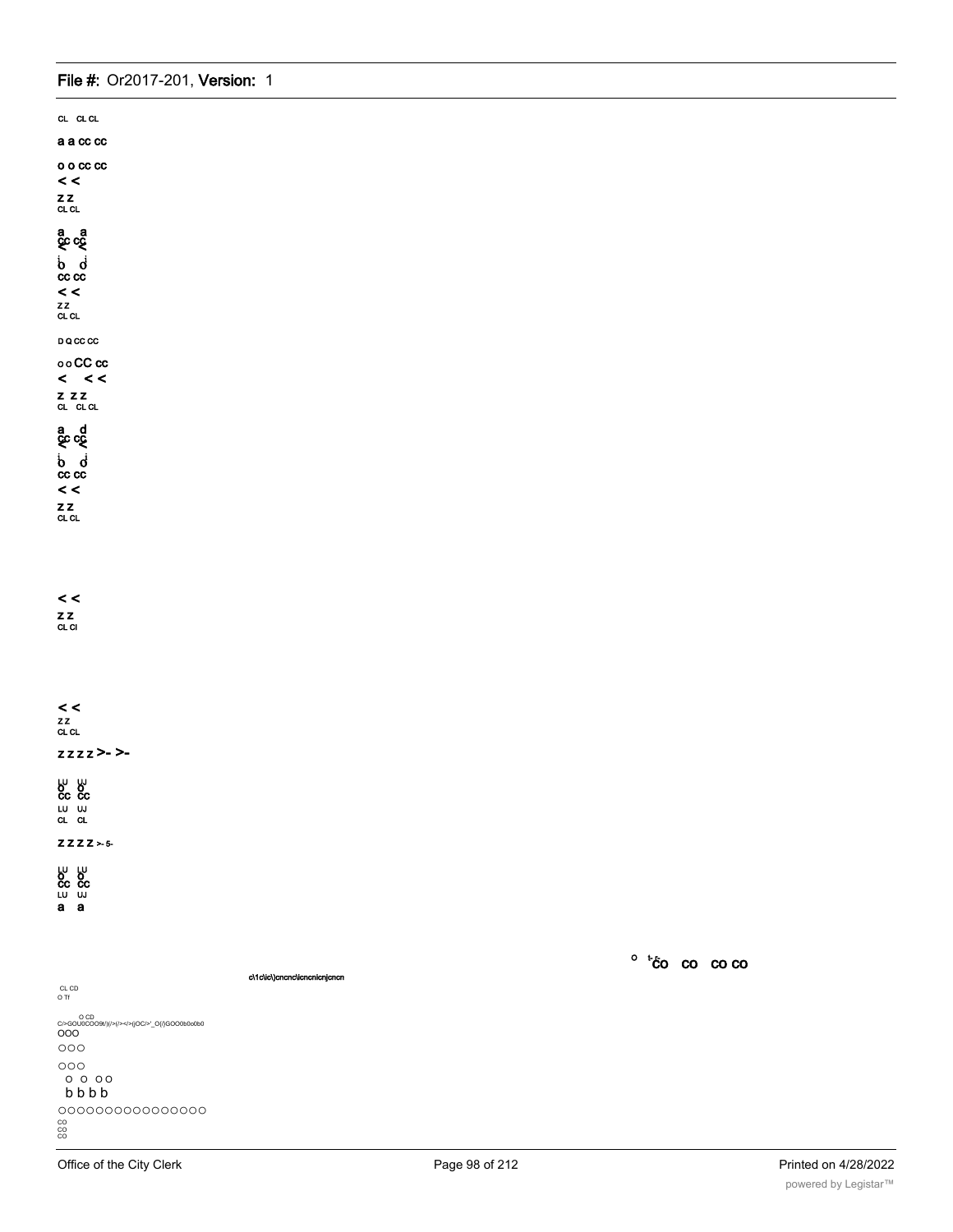0000<br>
0 **0 0 0 0 0 0 0**<br>
27 27 27 27 >\* >\*>?<br>
0000066

|                                                                                                                                                                                                                                  |                                                                                  |          |       |          |          |          |          |          |      |                          |           |         |         |         | $O$ $O$ |
|----------------------------------------------------------------------------------------------------------------------------------------------------------------------------------------------------------------------------------|----------------------------------------------------------------------------------|----------|-------|----------|----------|----------|----------|----------|------|--------------------------|-----------|---------|---------|---------|---------|
| $_{\rm CD}$<br>$_{\text{CD}}$<br>CD<br>$_{\rm CD}$<br>$\mathbb{C}\mathbb{D}$<br>CD <sub>1</sub><br>CD                                                                                                                            | lo<br>$\mathbb{C}\mathbb{D}$ $\mathbb{C}\mathbb{D}$<br>$\mathsf{CD}~\mathsf{CD}$ | $1\circ$ | lo lo | in to lo | $1\circ$ | $1\circ$ | $1\circ$ | $1\circ$ | ld o | $\circ$ $\qquad$ $\circ$ | $\bullet$ | $\circ$ | $\circ$ | $O$ $O$ |         |
| 0) cncno) 00) Qcncno) Coo) cno) oi0] Coo) (rj0) 0) o>o)                                                                                                                                                                          |                                                                                  |          |       |          |          |          |          |          |      |                          |           |         |         |         |         |
|                                                                                                                                                                                                                                  |                                                                                  |          |       |          |          |          |          |          |      |                          |           |         |         |         |         |
| $b^{\text{\tiny U}}$ rr<br>${\rm LU}$<br>${\tt c1}$                                                                                                                                                                              |                                                                                  |          |       |          |          |          |          |          |      |                          |           |         |         |         |         |
| $\xi$ <sup>z</sup>                                                                                                                                                                                                               |                                                                                  |          |       |          |          |          |          |          |      |                          |           |         |         |         |         |
| $\overset{\text{\tiny{LU}}}{\xi} \overset{\text{\tiny{LU}}}{\xi}$                                                                                                                                                                |                                                                                  |          |       |          |          |          |          |          |      |                          |           |         |         |         |         |
| $\mathbb Q$ $\quad \mathbb Q$<br>$\rm \stackrel{Z}{\sim}$ $\rm _{\rm U}$ $\rm _{\rm LU}$ $\rm _{\rm U}$ $\rm _{\rm U}$ $\rm _{\rm U}$ $\rm _{\rm U}$ $\rm <$<br>d cr                                                             |                                                                                  |          |       |          |          |          |          |          |      |                          |           |         |         |         |         |
| $O$ $O$ $U$ <sub><math>C</math></sub> $C$ $C$ $U$<br>$O$ $O$                                                                                                                                                                     | LU LU                                                                            |          |       |          |          |          |          |          |      |                          |           |         |         |         |         |
| $cc$ $CC$<br>225                                                                                                                                                                                                                 |                                                                                  |          |       |          |          |          |          |          |      |                          |           |         |         |         |         |
| $\begin{smallmatrix} 01 & \text{CF} \\ 01 & \text{CF} \\ 01 & \text{CF} \end{smallmatrix}$<br>$\begin{array}{ll} \mathtt{C}\mathtt{r} & \mathtt{c}\mathtt{r} \\ \mathtt{LU} & \mathtt{LU} & \mathtt{CL} \mathtt{CL} \end{array}$ |                                                                                  |          |       |          |          |          |          |          |      |                          |           |         |         |         |         |
|                                                                                                                                                                                                                                  |                                                                                  |          |       |          |          |          |          |          |      |                          |           |         |         |         |         |
| $I I - < 5C$<br>g<br>And the fille                                                                                                                                                                                               |                                                                                  |          |       |          |          |          |          |          |      |                          |           |         |         |         |         |
| CC<br>LU CL<br>UJ UJ X X                                                                                                                                                                                                         |                                                                                  |          |       |          |          |          |          |          |      |                          |           |         |         |         |         |
| $\begin{matrix} 0 & 0 \\ 0 & 0 \\ 0 & 0 \end{matrix}$                                                                                                                                                                            |                                                                                  |          |       |          |          |          |          |          |      |                          |           |         |         |         |         |
| $O$ $O$<br>UJ                                                                                                                                                                                                                    | UJ                                                                               | UJ UJ    |       |          |          |          |          |          |      |                          |           |         |         |         |         |
| N 01<br>01 PM CF<br>20 CF<br>50 CF<br>50 M<br>20 M<br>20 A1<br>20 A1                                                                                                                                                             |                                                                                  |          |       |          |          |          |          |          |      |                          |           |         |         |         |         |
| rr cc<br>LU UJ                                                                                                                                                                                                                   |                                                                                  |          |       |          |          |          |          |          |      |                          |           |         |         |         |         |
| $_{\rm CD}$<br>CNCNCNCNCNCNCNCNCN                                                                                                                                                                                                |                                                                                  |          |       |          |          |          |          |          |      |                          |           |         |         |         |         |
| COCOCOCOGJGJGJGJ<br>CNCNCNCOCOCNCNCNCN<br>+r-T-T-T-000000000000000000000000000000                                                                                                                                                |                                                                                  |          |       |          |          |          |          |          |      |                          |           |         |         |         |         |

 $\mathfrak o$ 

 $t$ - Tf COCO

 $_{\rm CO}$ 

 $\tilde{\mathbb{E}}$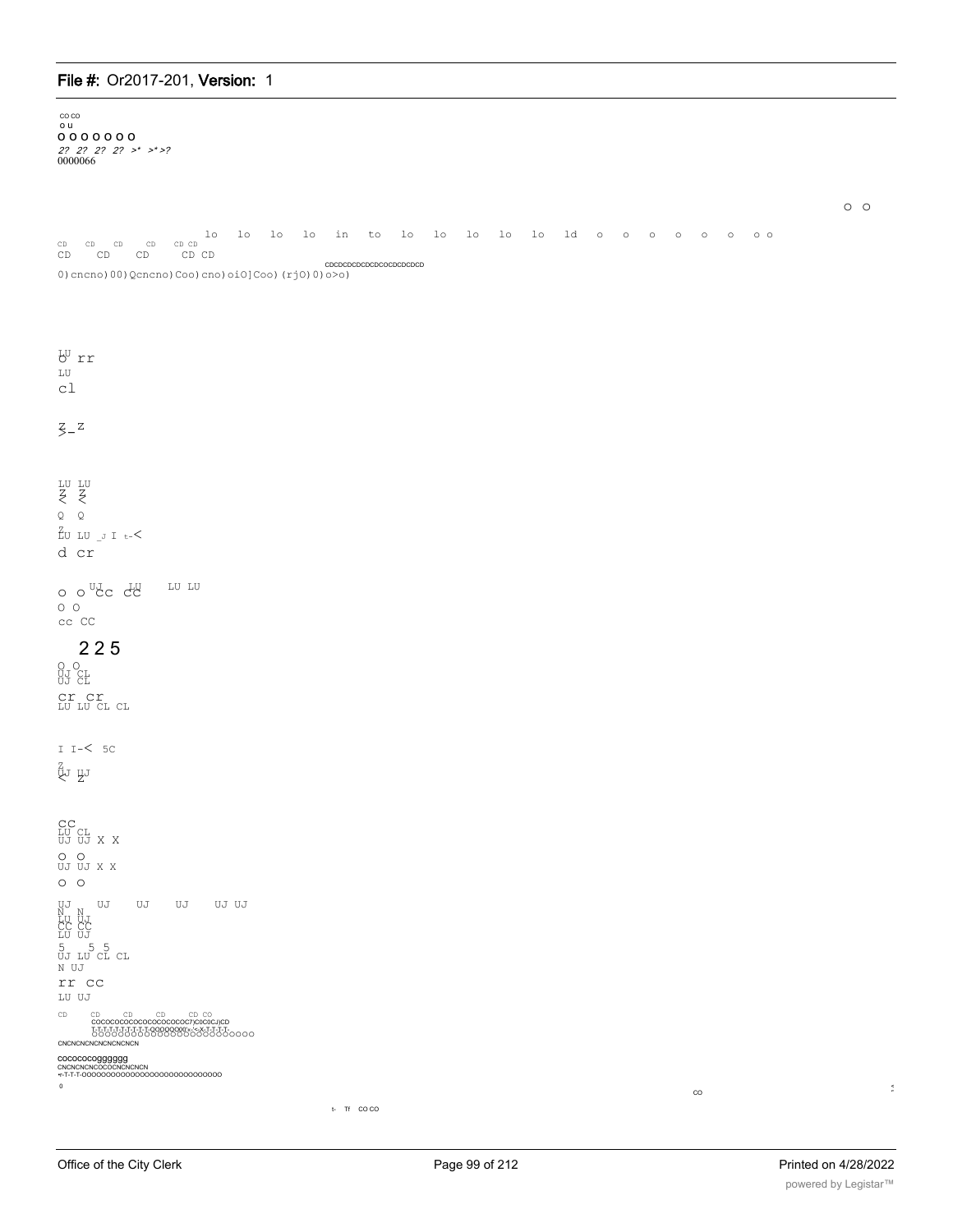ca co co

lD.Q.IL(LCLLlLlILCLLl.Clll.a.ll.ll.LlCL OOOOOOOOOOOOOOOOOO 0)0)0)0)0)0)0)0)0)0)0)0)0)0)0)0)0)0) ca

OOO OOO OOOOOOOOOOOOO OOOOOOOOOOOOO >■ >■ >■ 2? 2? 2? 2? 2? 2? 2? "oooooooooooo

Tf o Tf  $T$  Tf Tf

ooo

CDOCJDCDCOCOCOCOCDCOCDCDCDOCDCDOOCDCDCDCDCDCDCDCDCOCOCOCDCOCDCD CDCDCDCDCDCDO)CDO)CDCDCDCDCDCDCDCDCDCDCDCDCDCDCDCDCDCDO)0)CDCDCDCD



#### $• < 99$

- $\bullet$  <
- CC cc LU LU
- cc cc LU LU m

CO CO CO CD

o o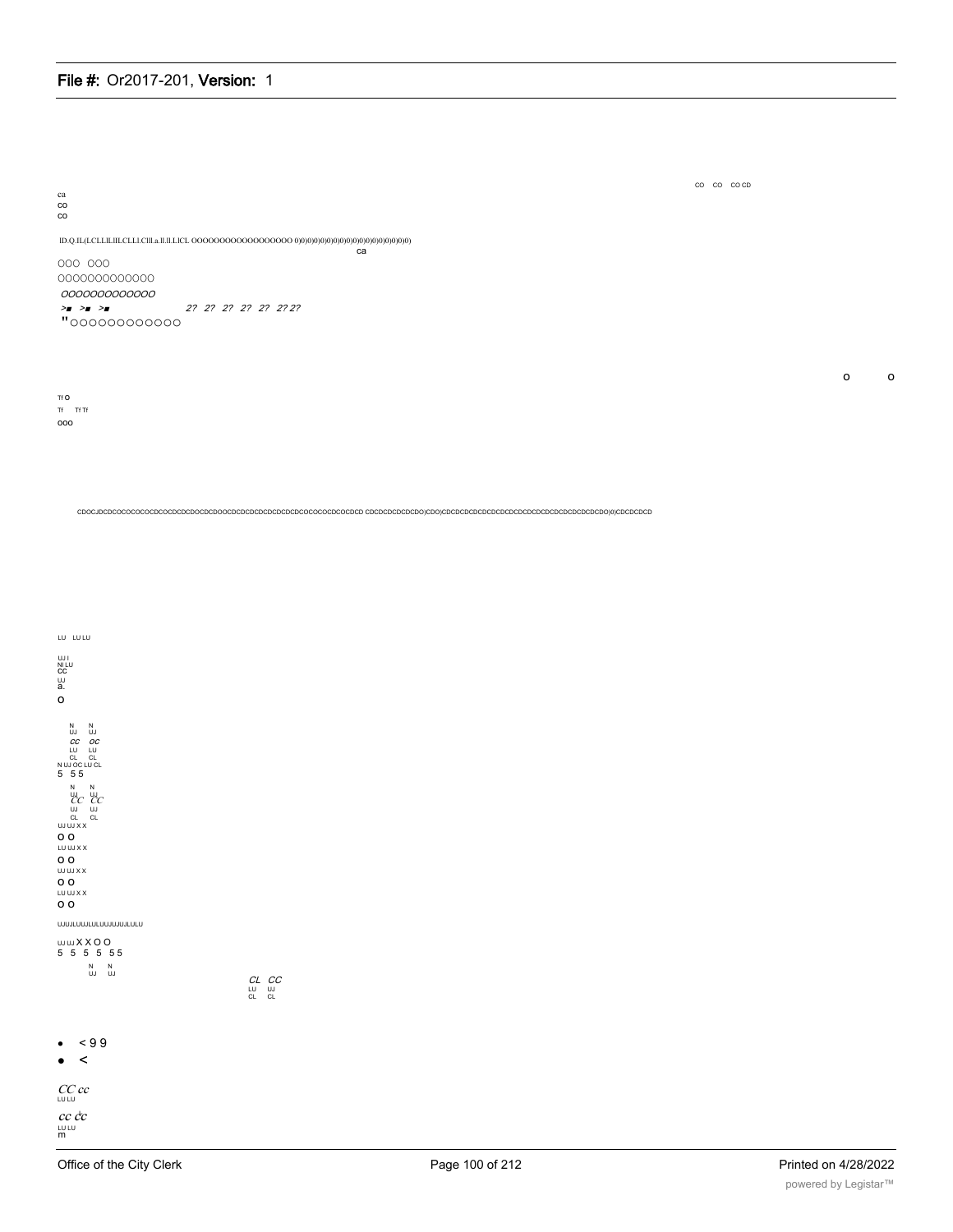| OCC<br>6z < cc<br>LU CL<br>$>->$<br>$\begin{smallmatrix} 0 & 0 \ 0 & 0 \ 0 & 0 \end{smallmatrix}$<br>cc cc<br>$\mathsf{o}$<br>o |  |
|---------------------------------------------------------------------------------------------------------------------------------|--|
| $> - > <$<br>CL CL<br>X CL LU CO O                                                                                              |  |
| z<br>$\circ$<br>$_{\rm CO}$                                                                                                     |  |
| cocoOO                                                                                                                          |  |
| O O co co                                                                                                                       |  |
| <<br>CL<br>XIX<br>co co co OOO                                                                                                  |  |
| ZZ<br>0 <sub>0</sub><br>$CO$ $co$                                                                                               |  |
| $<$ $<$ $<$ $<$ $<$ $<$ $<$ $<$ $<$ $<$                                                                                         |  |
| CDCOCOCOCOCOCOCOCOCOCOCOCOCOCOCOCOCOCO                                                                                          |  |
| LOLOCOCOCOCDCDCOCO                                                                                                              |  |

 $r-r-<sup>*</sup>$  0  $\equiv$  d  $\circ$  co<br>  $\pi\pi$  cM Loty

 $Br$ Id Lly Ln Lly  $tr_t$  lo to to 'sy to lo 'jy wy lo ui lo lo Ljy

oj co njco

cncncncncncncnCTCDCTOTOTOTCDCTOTcncncnCTCTO)

 $0 0 0 0 0 0 5 0$ 000 000  $0 0 0 0 0 0 0 0$ 000 000 000 000

 $\mathbf{t}$ 

 $\mathbf{o}$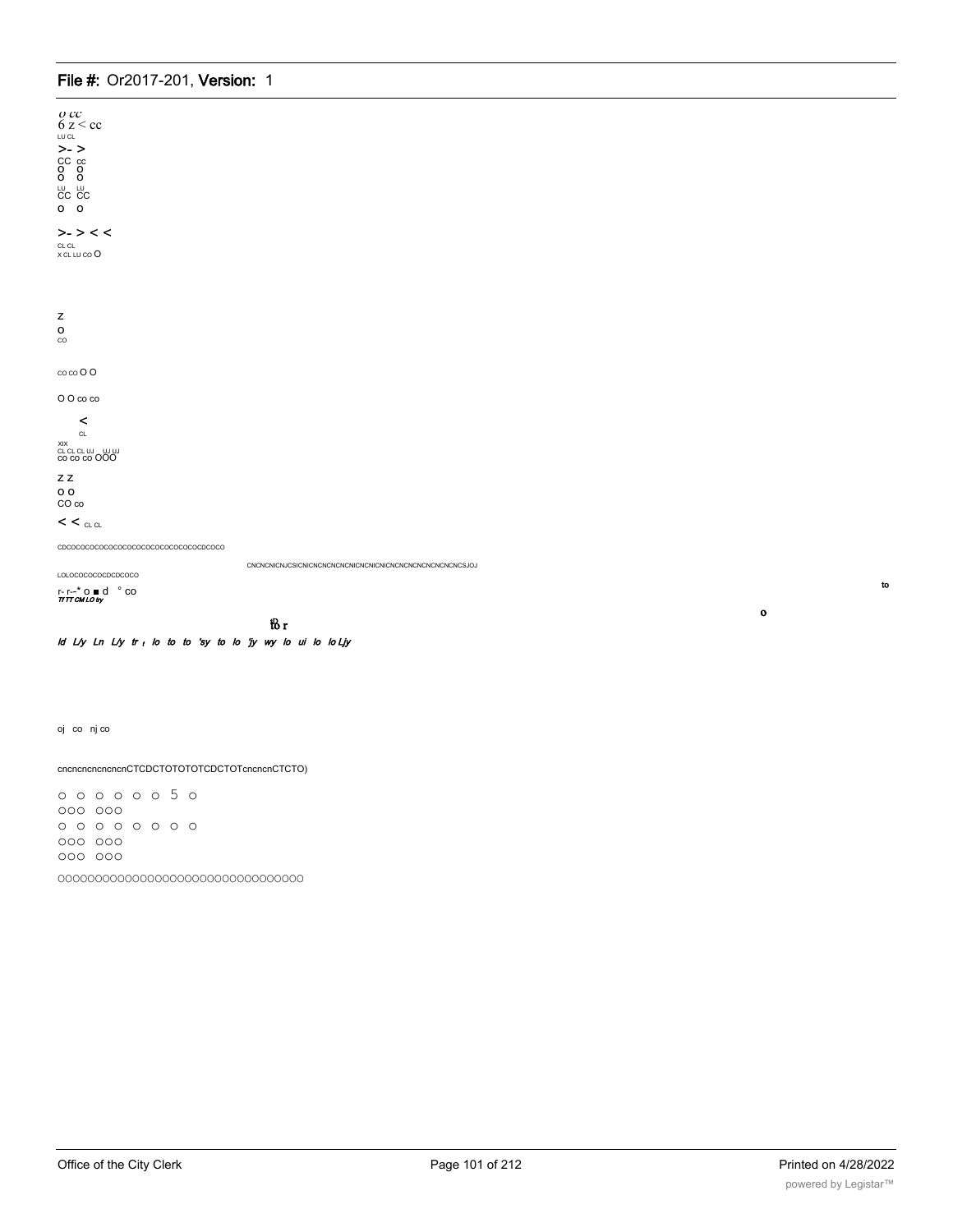| <b>OBERX</b><br>OSEN<br>OSEN                                                    |
|---------------------------------------------------------------------------------|
| O O CO co                                                                       |
| $CL$                                                                            |
| $rac{R}{C}$<br>SCL<br>SCL<br>SC<br>$\circ$                                      |
| Z<br>O<br>CO<br>$\frac{z}{0}$<br>$\zeta$<br>$\overline{\mathbf{z}}$<br>CL<br>CL |
|                                                                                 |
| οо<br>co co                                                                     |
|                                                                                 |
| Z<br>$\frac{0}{C}$                                                              |
| Ogun<br>O<br>ı<br>OSCI-                                                         |
| ZZO0<br>CO CO                                                                   |
| i<br>Cl<br>CO<br>$X$ <sub>CL</sub><br>UJ<br>CO<br>o<br>o<br>z o                 |
| X<br>CL<br>UJ<br>X<br>CL<br>UJ<br>co<br>CO<br>o<br>o                            |
| o o<br>CO CO<br>$\,<$<br>$t - h -$<br>LU LU CC LX                               |
| UJ X<br>LULULXLX                                                                |
| UJ LU<br>ux ux<br>z<br>Z<br>UJ<br>X<br>UJ<br>L                                  |
| <<<<<<<<<br>LU UJ I X                                                           |
| WWLULX LXLX                                                                     |
| Z Z Z<br>СC<br>СC<br>׆ׇ֦֛<br>׆<br>UJ<br>NT                                      |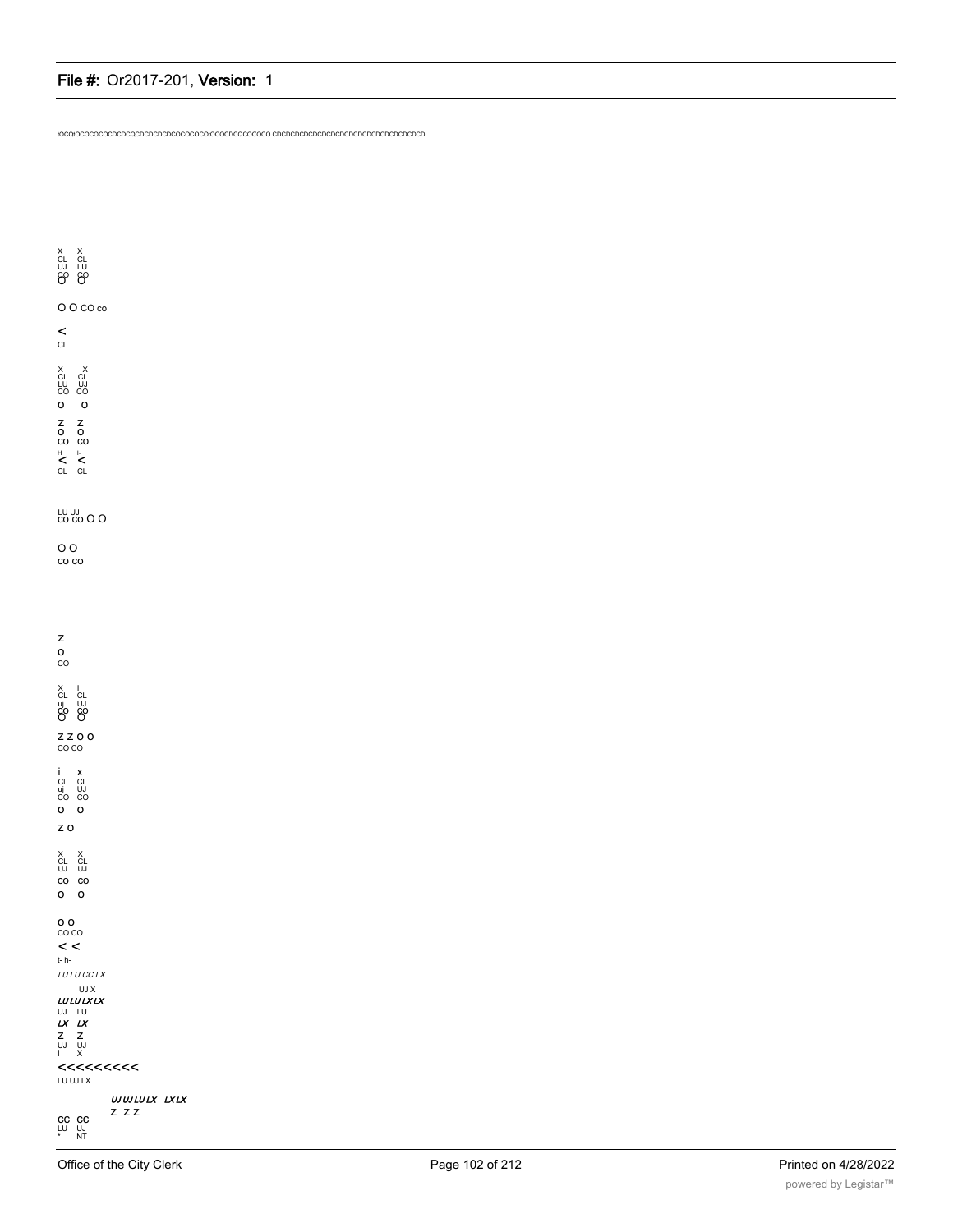

 $\circ$   $\circ$ 

LO LOLO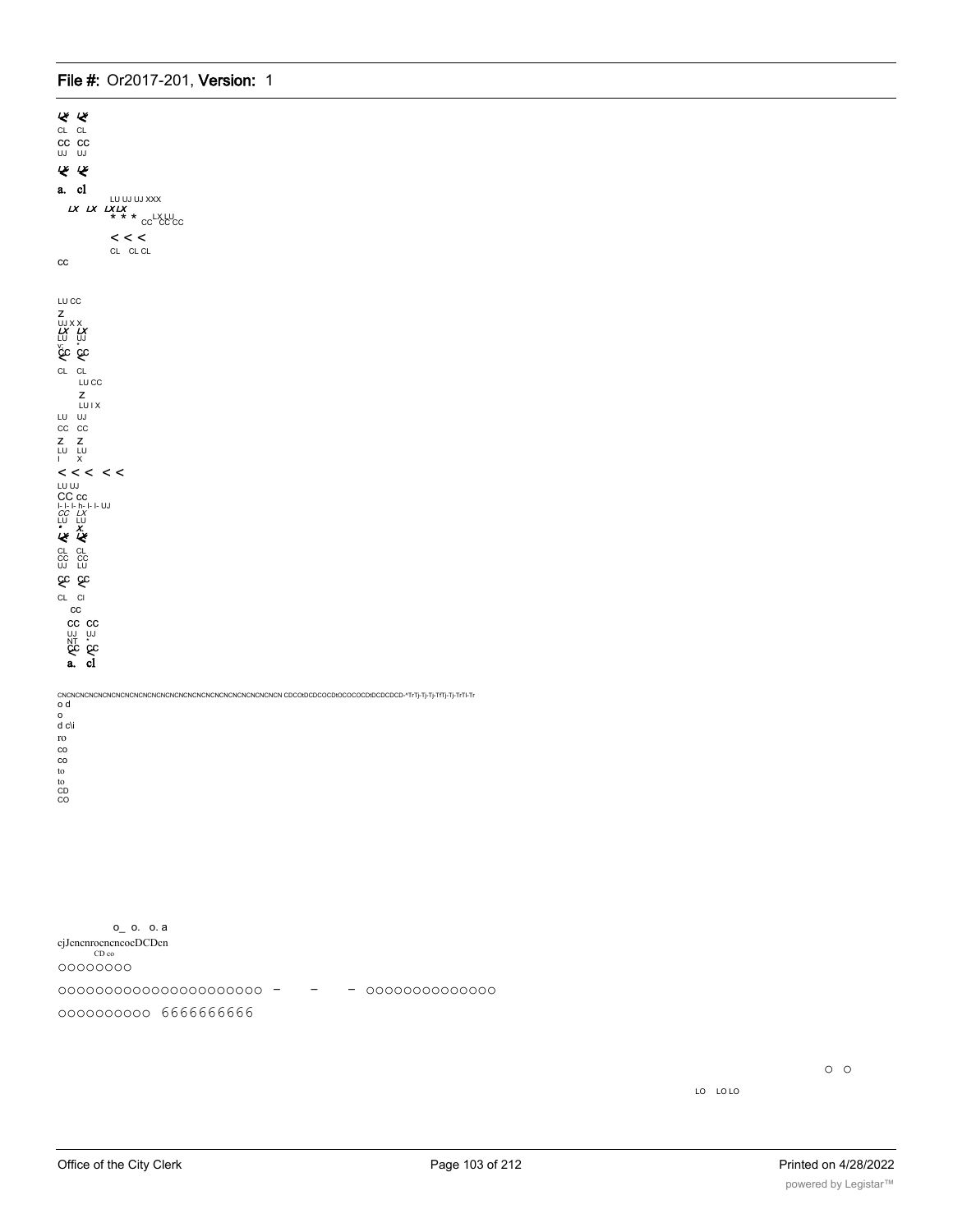cocpcocpcjococx)cpcpcpcx)cx'cp

xEndere Versie ×Ewis<br>x<br>xerse xensie × Mersen<br>xerse xensie or or or or or  $\begin{array}{c}\n\cup \\
\cup \\
\cup \\
\cup \\
\cup \\
\cup\n\end{array}$  $0.$  0.<br>  $0.$  0.<br>  $0.$  0.<br>  $0.$  0.<br>  $0.$  0.<br>  $0.$  0.<br>  $0.$  0.<br>  $0.$  0.<br>  $0.$  0.<br>  $0.$  0.<br>  $0.$  0.<br>  $0.$  0.<br>  $0.$  0.<br>  $0.$  0.<br>  $0.$  0.<br>  $0.$  0.<br>  $0.$  0.<br>  $0.$  0.<br>  $0.$  0.<br>  $0.$  0.<br>  $0.$  0.<br>  $0.$  0.<br>  $0.$  0.<br>  $0.$  0.<br>  $0.$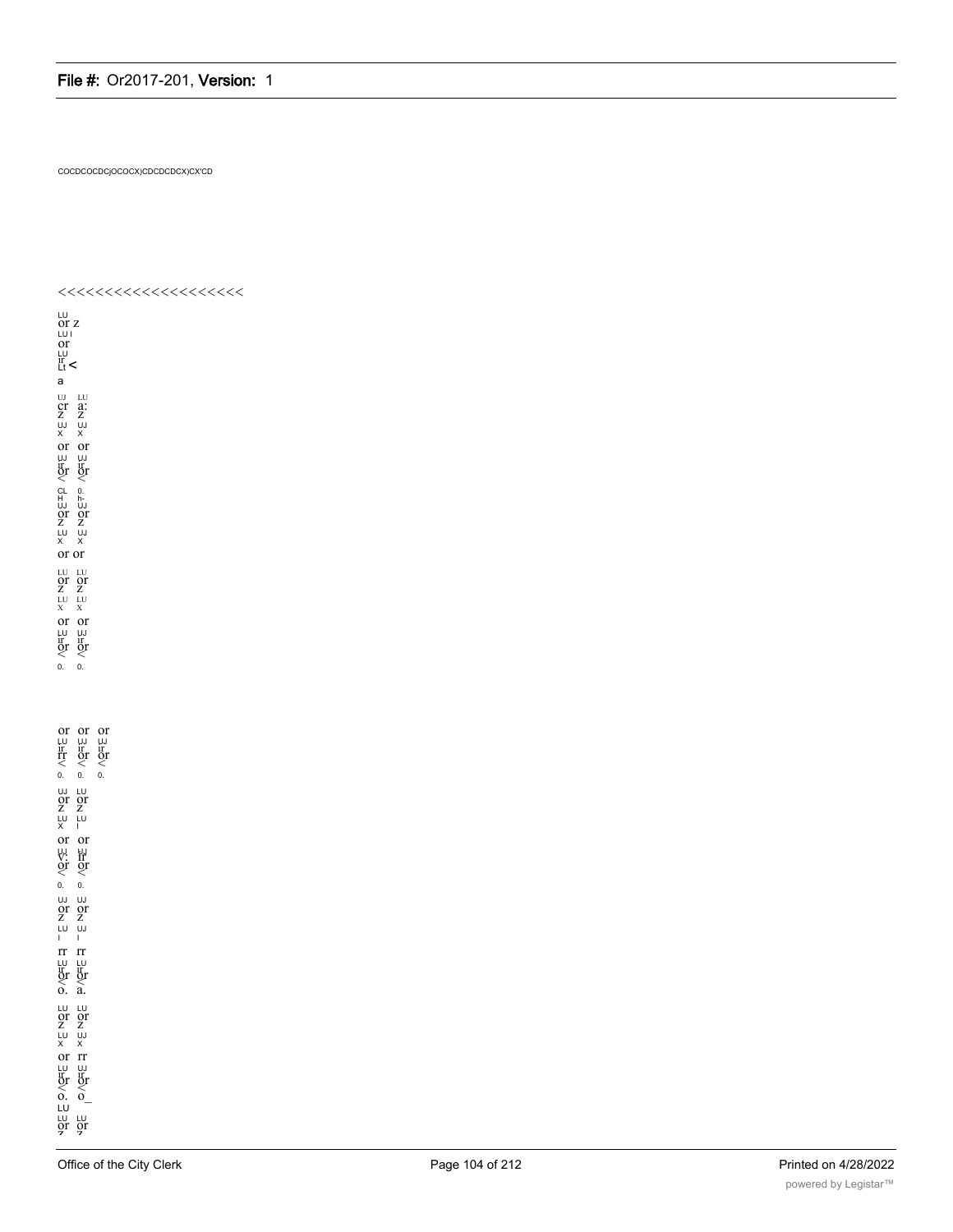| LU UJ                                                                                                                                                                                                                                                                                                                                                                                                                                                                                                                                                               |                       |    |
|---------------------------------------------------------------------------------------------------------------------------------------------------------------------------------------------------------------------------------------------------------------------------------------------------------------------------------------------------------------------------------------------------------------------------------------------------------------------------------------------------------------------------------------------------------------------|-----------------------|----|
| or or<br>  U U U<br>Or or<br>Z Z<br>LU U U<br>  X<br>  X<br>or or<br>UJ UJ<br>or or $<<$ q_0.                                                                                                                                                                                                                                                                                                                                                                                                                                                                       |                       | ir |
| UJ UJ X X<br>FACTO CONTROL THE CONTROL OF SURVEY AND THE CONTROL OF SURVEY OF THE CONTROL OF SURVEY OF THE CONTROL OF THE CONTROL OF THE CONTROL OF THE CONTROL OF THE CONTROL OF THE CONTROL OF THE CONTROL OF THE CONTROL OF THE CONTROL                                                                                                                                                                                                                                                                                                                          |                       |    |
| OS EL <sup>OX</sup><br>O <sub>O</sub><br>OO<br>O<br>$\begin{array}{ccc} \text{LU} & \text{LU} \\ \text{ir} & \text{OL} \\ \text{a} & \text{O} \\ \text{c} & \text{O} \end{array}$                                                                                                                                                                                                                                                                                                                                                                                   |                       |    |
| $\begin{array}{ll} \mbox{u j} & \mbox{ir} \\ \mbox{v r} & \mbox{lu} \\ \mbox{c l} & \mbox{c} \\ \mbox{c l} & \mbox{0.} \end{array}$                                                                                                                                                                                                                                                                                                                                                                                                                                 |                       |    |
| $>->->$<br>or or<br>$\cup_{\substack{U \ 0 \ 0}}$<br>$\cup_{\substack{U \ 0 \ 0}}$                                                                                                                                                                                                                                                                                                                                                                                                                                                                                  |                       |    |
| UJ UJ<br>$\,<$ $<$<br>$\mathtt{CL}$ $\mathtt{CL}$<br>$\mathsf{r}\text{-}\mathsf{i}\text{-}\mathsf{i}\text{-}\mathsf{y}\text{-}\mathsf{r}\text{-}\mathsf{r}\text{-}\mathsf{r}\text{-}\mathsf{r}\text{-}\mathsf{r}\text{-}\mathsf{0}\sim\mathsf{r}^{\mathsf{A}}\text{-}\mathsf{p}\text{-}\mathsf{r}\text{-}\mathsf{r}\text{-}\mathsf{r}\text{-}\mathsf{r}\text{-}\mathsf{1}\text{-}\mathsf{1}\mathsf{0}\text{-}\mathsf{1}\text{-}\mathsf{1}\text{-}\mathsf{1}\text{-}\mathsf{1}\text{-}\mathsf{1}\text{-}\mathsf{1}\text{-}\mathsf{1}\text{-}\mathsf{1}\text{-}\math$ | tj- ts- tj- co co cjo |    |
|                                                                                                                                                                                                                                                                                                                                                                                                                                                                                                                                                                     |                       |    |
| T?TfTfTfTfTfTff* Tf Tf Tf Tf Tf<br>"?^"?T^"pT^T^T^^T^^"P^T^"?"P"P^"?"?"?"?"?"<br>$Q_{\perp}$<br>cd                                                                                                                                                                                                                                                                                                                                                                                                                                                                  |                       |    |
| $1-$<br>-vf CO<br>$\alpha$ r-<br>$\Gamma^-$<br>cd<br>o co-sf<br>0~OLO»OOLO^mOO^OCO"tfCO WWWWWWWWCVJGObOtOtOtOtOWW                                                                                                                                                                                                                                                                                                                                                                                                                                                   |                       |    |
| O CO CNI CO TJ"Tj-<br>to to co t/> eo to                                                                                                                                                                                                                                                                                                                                                                                                                                                                                                                            |                       |    |

 $\stackrel{\sim}{{\mathfrak{g}}^0}{\mathfrak{g}}\stackrel{\sim}{{\mathfrak{g}}^0}{\mathfrak{g}}\stackrel{\sim}{{\mathfrak{g}}^0}{\mathfrak{g}}\stackrel{\sim}{{\mathfrak{g}}^0}{\mathfrak{g}}\stackrel{\sim}{{\mathfrak{g}}^0}{\mathfrak{g}}\stackrel{\sim}{{\mathfrak{g}}}^0$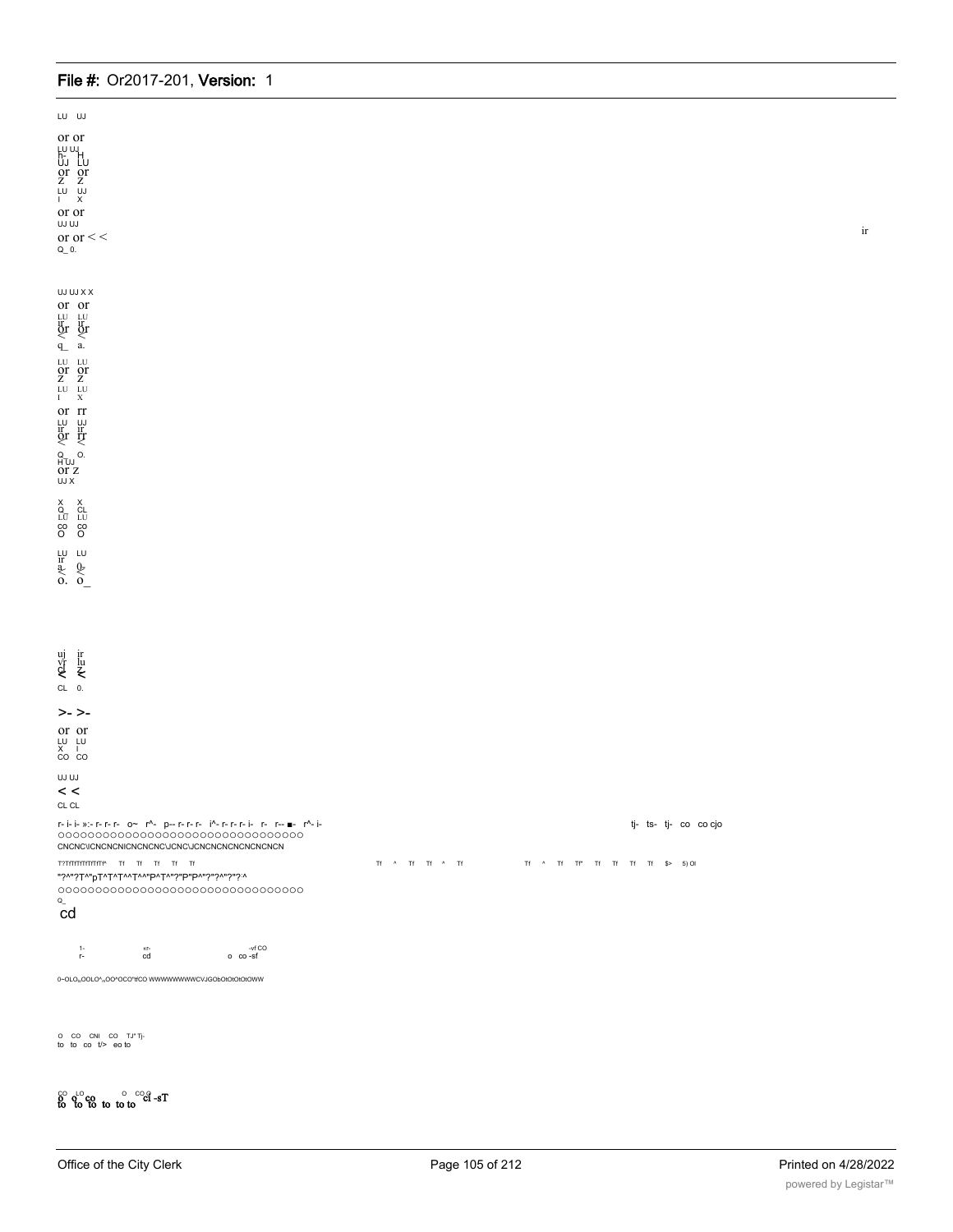|                                                                        | CD CD CD 0) |         |
|------------------------------------------------------------------------|-------------|---------|
|                                                                        |             | $\circ$ |
|                                                                        |             |         |
| CO CO CD CD CD CD CO CO<br>IOIOIOIOLOLOLOLOLOLO CNCNCNCNCNCNCNCNCNCNCN |             |         |
|                                                                        |             |         |

CD CD CO CO CD CO LO CD CD CD ' CD

#### COCOCOCOCDCDCOCDCOCO c"Dc"r>0)<T)OjCJ>CTJO>CX>C71

#### LLQ.cno)cnQa}Ci}0)Cf)0)0)0]

| $i$ i-CC<br>LU X                                                                                                                                                                                                                                                                                                                                                                                         |    |                    |  |  |
|----------------------------------------------------------------------------------------------------------------------------------------------------------------------------------------------------------------------------------------------------------------------------------------------------------------------------------------------------------------------------------------------------------|----|--------------------|--|--|
| $_{\rm Z}$ $<$<br>$\mathsf{CL}$                                                                                                                                                                                                                                                                                                                                                                          |    |                    |  |  |
| $\begin{array}{l} \textbf{1.7}\ \textbf{2.7}\ \textbf{2.8}\ \textbf{3.7}\ \textbf{4.8}\ \textbf{5.8}\ \textbf{6.8}\ \textbf{7.8}\ \textbf{8.8}\ \textbf{8.8}\ \textbf{8.8}\ \textbf{9.8}\ \textbf{1.8}\ \textbf{1.8}\ \textbf{1.8}\ \textbf{2.8}\ \textbf{3.8}\ \textbf{4.8}\ \textbf{5.8}\ \textbf{5.8}\ \textbf{6.8}\ \textbf{7.8}\ \textbf{8.8}\ \textbf{9.8}\ \textbf{1.8}\ \textbf{1.8}\ \textbf{1$ |    |                    |  |  |
| そ そ<br>$CI$ $CI$                                                                                                                                                                                                                                                                                                                                                                                         |    |                    |  |  |
| $\mathrel{>_{cc}}\mathrel{>_{cc}}\mathrel{_{cc}}$<br>$LU$ $ UJ$<br>$\begin{matrix} x & x \\ c_0 & c_0 \end{matrix}$                                                                                                                                                                                                                                                                                      |    |                    |  |  |
| そ そ<br>$\begin{array}{cc} \text{Cl} & \text{CL} \\ \text{ULU} & \text{XX} \end{array}$                                                                                                                                                                                                                                                                                                                   |    |                    |  |  |
| $>$ -cc<br>UJ X<br>CO CO                                                                                                                                                                                                                                                                                                                                                                                 |    |                    |  |  |
| UJ UJ<br>$>$ $>$<br>$L\cup L\cup$<br>$\, >$<br>LU                                                                                                                                                                                                                                                                                                                                                        |    |                    |  |  |
| $\frac{z}{\cos 0}$                                                                                                                                                                                                                                                                                                                                                                                       |    |                    |  |  |
| 00000000000                                                                                                                                                                                                                                                                                                                                                                                              |    |                    |  |  |
| 000000000000<br>$O$ $O$<br>$22$                                                                                                                                                                                                                                                                                                                                                                          | cn | $r =$<br>$r = r =$ |  |  |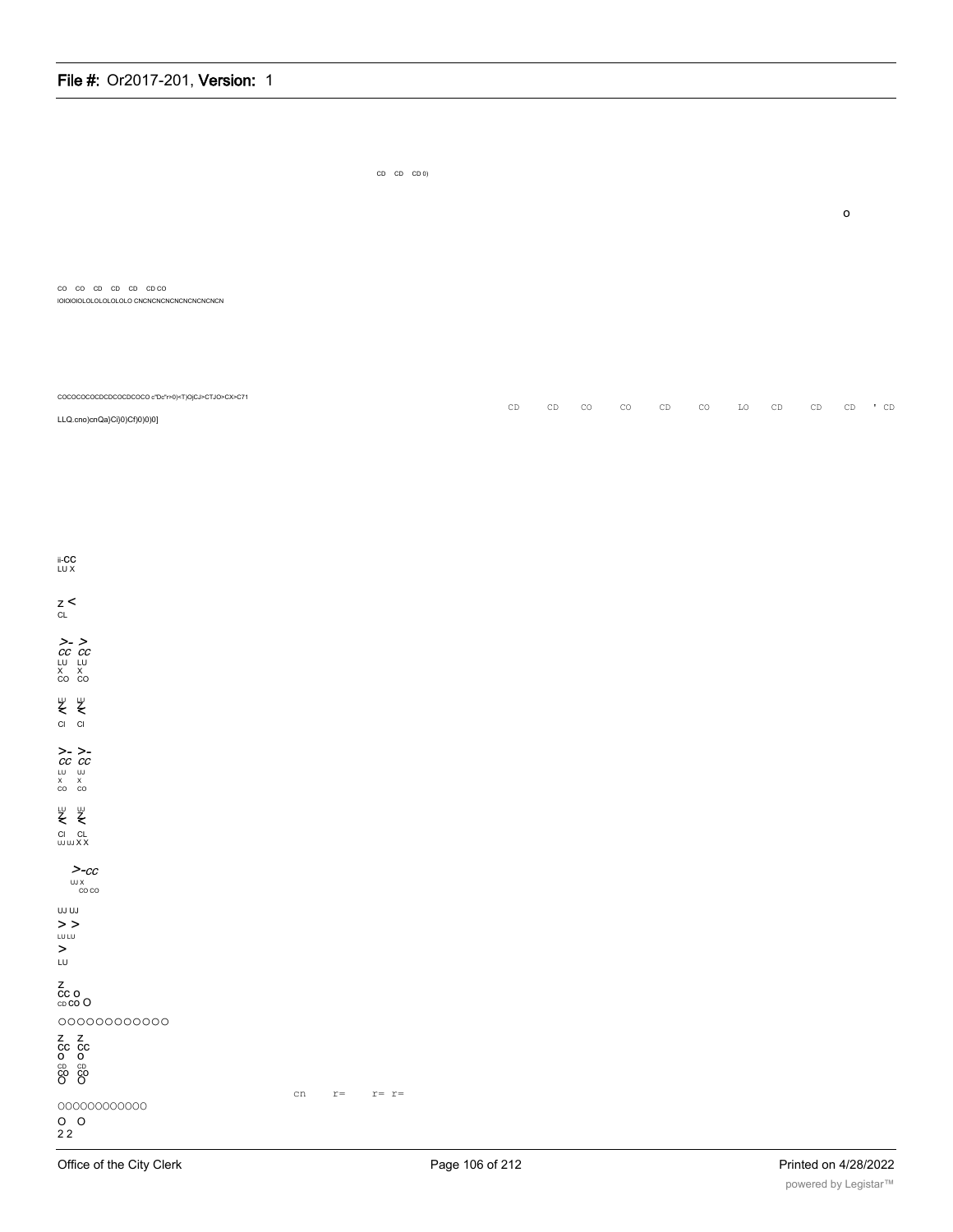| $_{\rm LU}^{\rm Q}$<br>o<br>UJ<br>$\circ$<br>$\circ$<br>cc cc<br>NHCCCC<br>0 <sub>0</sub>                         |    |                         |         |    |           |                                           |         |
|-------------------------------------------------------------------------------------------------------------------|----|-------------------------|---------|----|-----------|-------------------------------------------|---------|
| g g g<br>$N$ $N$ $IN$ $<<$<br>$CCCCQQ < x_{XIX}$                                                                  |    |                         |         |    |           |                                           |         |
| 000                                                                                                               |    |                         |         |    |           |                                           |         |
| 22                                                                                                                |    |                         |         |    |           |                                           |         |
| $\mathsf{o}$<br>o                                                                                                 |    |                         |         |    |           |                                           |         |
| ट्टै<br>$\frac{9}{5}$                                                                                             |    |                         |         |    |           |                                           |         |
| $\overline{c}c\overline{c}c$<br>$\circ$<br>o<br>CN CNI CNI CNI                                                    |    |                         |         |    |           |                                           |         |
| CD CD CO CO COCO<br>CNCNCNCNCNCNICNCNCNCNCNCN                                                                     |    |                         |         |    |           |                                           |         |
| CD0^C7)CDC0CT>CT)CT)C7)C0<br>0000000000                                                                           |    |                         |         |    |           |                                           |         |
| LOLOLOLOLOLOLOLOLOLO                                                                                              |    |                         |         |    |           |                                           |         |
| $\rm CO$<br>LO<br>LO<br>$T = T''$<br>$T-$<br>$\circ$                                                              | CO | CO CO                   |         |    |           |                                           |         |
| CN<br>$\mathbb{C}\mathbb{N}$<br>$_{\rm CN}$                                                                       | CN | ${\rm CN\ }$ ${\rm CN}$ |         |    |           |                                           |         |
| $Is - Is -$<br>CO<br>CO<br>S<br>$\wedge$<br>$\wedge\quad\wedge$                                                   |    |                         |         |    |           |                                           |         |
| $\mathbb{C}\mathbb{N}$<br>$\mathbb{C}\mathbb{N}$<br>CN CN                                                         |    |                         |         |    |           |                                           |         |
| cm cd co ^f co <b>cd</b> ^j co <b>c</b><br>we*wtTOWtv}www.cowtrttoy»wcototoy»tv»wwy)Wwy}«c^cv*y5<br>:to^INCO C010 |    | $cd \land 3-$           | $\star$ | cd | $cd$ $co$ | $\mathrel{\wedge} \mathtt{f}$<br>cd<br>cm | cdcd ^f |
| CL O                                                                                                              |    |                         |         |    |           |                                           |         |

0)0)CDCDCDCDCDCDCDCDO)0)0)0)CDCDCnCDCncncnO)0)0)0)CDCDCDCDCnCDCDCT<br>CO  $0006$  ${\circ}{\circ}{\circ}$  $\rightarrow$ s  $\rightarrow$ .  $\circ \circ \circ$  $000$  $>$ .  $\rightarrow$ ,  $\rightarrow$ .  $000$  $O$   $O$ 0000000000000000000000 0000000000000000000000

> $0<sub>0</sub>$  $\mathsf{o}$

 ${\small \texttt{tD} \texttt{tD} \texttt{C} \texttt{O} \texttt{tO} \texttt{C} \texttt{O} \texttt{tD} \texttt{C} \texttt{O} \texttt{C} \texttt{D} \texttt{tO} \texttt{C} \texttt{O} \texttt{C} \texttt{O} \texttt{C} \texttt{O} \texttt{C} \texttt{O} \texttt{C} \texttt{O} \texttt{C} \texttt{O} \texttt{C} \texttt{O} \texttt{C} \texttt{O} \texttt{C} \texttt{O} \texttt{C} \texttt{O}} \texttt{C} \texttt{O} \texttt$ QcncncncncDcocococncncocncnncnncnoicoQQ

LU UJ

 $_{\rm LU}$   $<$   $_{\rm I}$ 

 $CL$  0-  $CL$  0.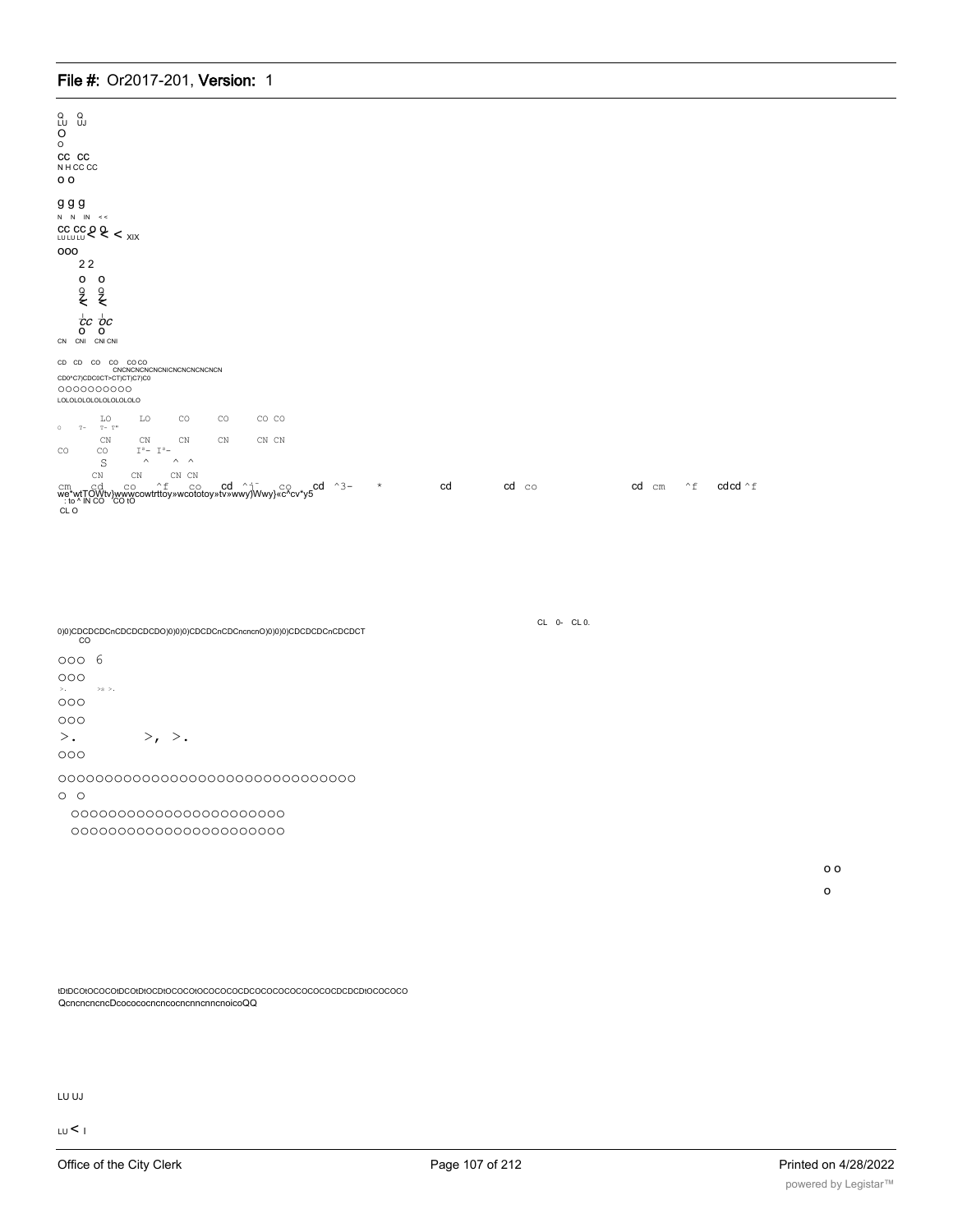$<sub>NC</sub>$ </sub>  $_{CLO}^{O}$  $\mathsf{o}$ g g<br>CM CM

 $\circ$   $\circ$ 

 $3 \times 8.3$   $\sqrt{8.3}$   $\sqrt{8.3}$   $\sqrt{8.3}$   $\sqrt{8.3}$   $\sqrt{8.3}$   $\sqrt{8.3}$   $\sqrt{8.3}$   $\sqrt{8.3}$   $\sqrt{8.3}$   $\sqrt{8.3}$   $\sqrt{8.3}$   $\sqrt{8.3}$   $\sqrt{8.3}$   $\sqrt{8.3}$   $\sqrt{8.3}$   $\sqrt{8.3}$   $\sqrt{8.3}$   $\sqrt{8.3}$   $\sqrt{8.3}$   $\sqrt{8.3}$   $\sqrt{8.3}$   $_{\rm CO}$  $\sqrt{2}$  ${\sf m}$  $\overset{\text{co}}{\underset{\longleftarrow}{\Downarrow}}\overset{\text{co}}{\underset{\longleftarrow}{\Downarrow}}$ ليا<br>په **S**<br>0000<br>0000 &<br>SES was 8 as a a sas compage a ges was<br>V was 8 as 8 a was a sas was a ges was was different and was a same as was a was a was a was a was a was a was م به 18380 % 0 3 3<br>280 % 0 3 3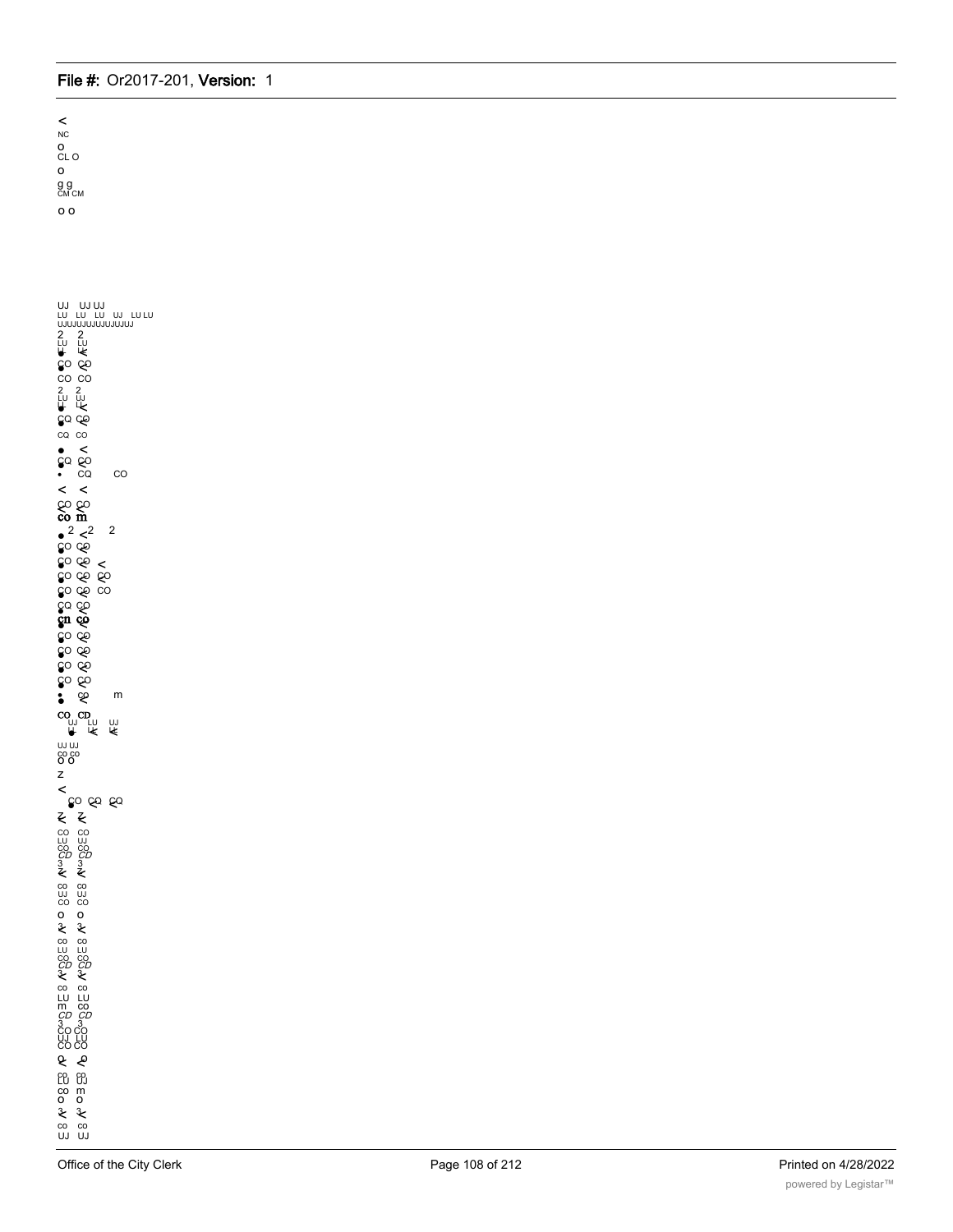| CO<br>m<br>O<br>О<br>₹<br>₹<br>$_{\rm CO}$<br>LU<br>CO.<br>o<br>$\circ$<br>3<br>3<br>$\lt$ $\lt$<br>CO<br>CO<br>co<br>$\frac{0}{3}$<br>o<br>$\overline{3}$ | $_{\rm co}$<br>UJ<br>CO<br>UJ<br>CO<br>$^{\circ}$ co co co |                  |                                                        |             |  |                        |
|------------------------------------------------------------------------------------------------------------------------------------------------------------|------------------------------------------------------------|------------------|--------------------------------------------------------|-------------|--|------------------------|
| CO                                                                                                                                                         |                                                            |                  |                                                        |             |  |                        |
| $CO CO$ O O<br>CO CQ                                                                                                                                       |                                                            |                  |                                                        |             |  |                        |
| 0 <sub>0</sub>                                                                                                                                             |                                                            |                  |                                                        |             |  |                        |
|                                                                                                                                                            | co co                                                      |                  |                                                        |             |  |                        |
| CO.<br>0000                                                                                                                                                | ŬJ<br>CQ                                                   |                  |                                                        |             |  |                        |
| 000                                                                                                                                                        |                                                            |                  |                                                        |             |  |                        |
| 3<br>G                                                                                                                                                     | $3^{3}_{0}$                                                |                  |                                                        |             |  |                        |
| CO<br>o                                                                                                                                                    | <b>CO</b><br>o                                             | CO               | CO CO                                                  |             |  |                        |
|                                                                                                                                                            |                                                            | COCOCDCOCOtOCDCO |                                                        |             |  |                        |
|                                                                                                                                                            | CM CM $\mathbb{S}$ CD <sub>3</sub> )                       |                  | CO                                                     | CO CO CO CO |  | CO CO cDCOCOCDCOCOCOtD |
| CD                                                                                                                                                         | CJ)                                                        | OO CD            |                                                        |             |  |                        |
|                                                                                                                                                            |                                                            |                  | 00000000000000                                         |             |  |                        |
| <b>CM</b>                                                                                                                                                  | CNI CM                                                     |                  | CNCNCNCNCNCNCNCNCNCNCNCNCNCNCMCN                       |             |  |                        |
|                                                                                                                                                            |                                                            |                  | CNCNCMCOO) 0) CnO) C^O) CnC} ) C4C4010) 0) 0} 0) 0) 0) |             |  |                        |

CNCNCNCMCMCNCNCNCNCNCNt-t-



CDCTCDCJ)CT)01CJ)0)CT)0)CDD)CJ)CT)D)CT 0000000000000

 $\circ$  $\mathsf{o}$ 

 $\circ$   $\circ$ 

0000000S"^"?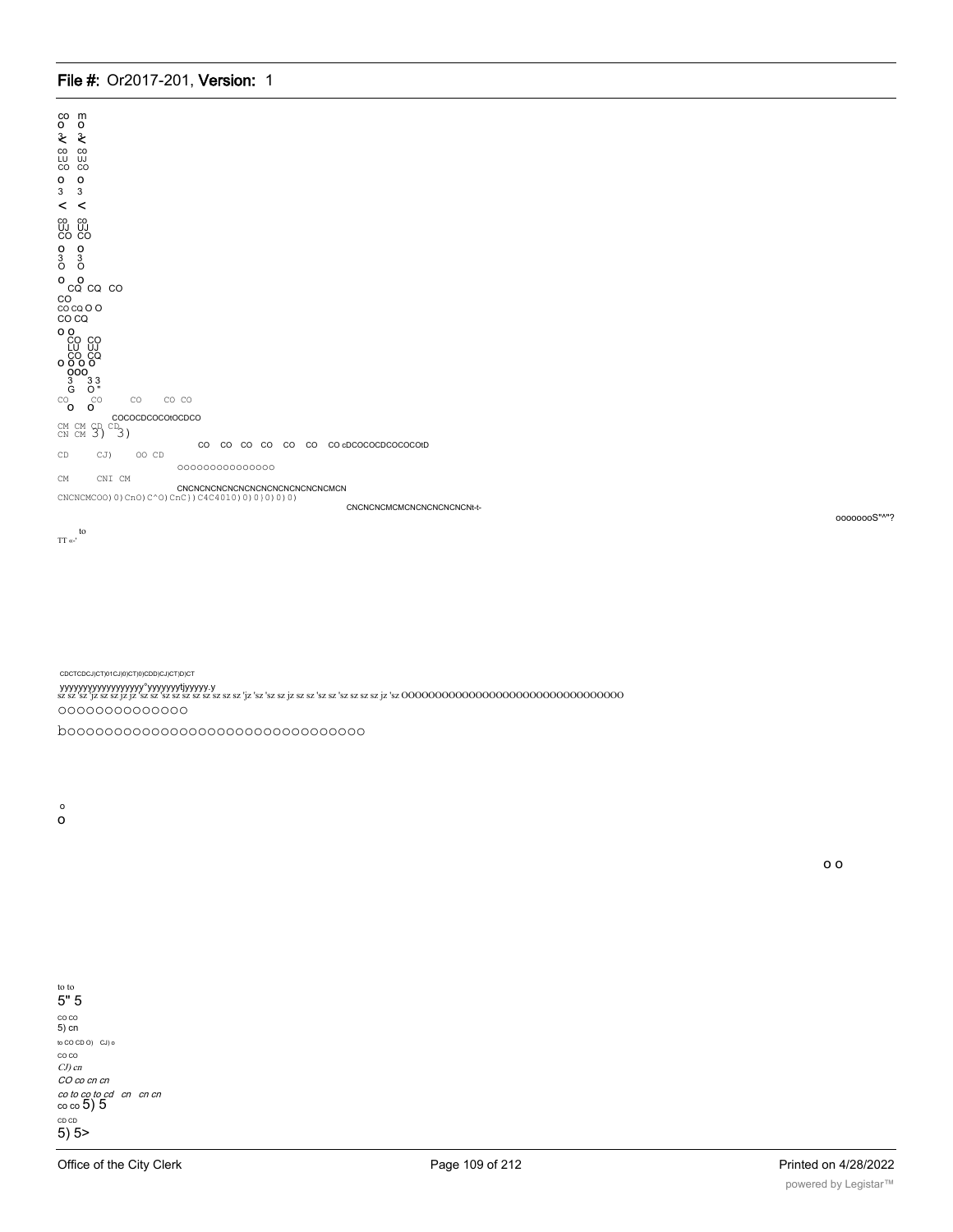$CD$   $CD$   $CO$   $O$ )  $CD$   $CD$ CD CO CD CD  $\begin{array}{ccc} \texttt{CO}\ \texttt{CO}\ \texttt{CO}\ \texttt{CO}\ \texttt{CO}\ \texttt{CO} & \texttt{CD} & \texttt{CD} & \texttt{CD}\ \texttt{CD} \end{array}$ 

 $\begin{smallmatrix} 10 & 0 \\ 0 & 0 \end{smallmatrix}$   $\begin{smallmatrix} 10 & 0 \\ 0 & 0 \end{smallmatrix}$  $\begin{matrix} 0 & 0 \\ 0 & 0 \\ 0 & 0 \end{matrix}$ UJ UJ CO CO O O  $\overline{u}$   $\overline{u}$   $\overline{u}$   $\overline{c}$   $\overline{c}$   $\overline{c}$   $\overline{c}$   $\overline{c}$   $\overline{c}$   $\overline{c}$   $\overline{c}$   $\overline{c}$   $\overline{c}$   $\overline{c}$   $\overline{c}$   $\overline{c}$   $\overline{c}$   $\overline{c}$   $\overline{c}$   $\overline{c}$   $\overline{c}$   $\overline{c}$   $\overline{c}$   $\overline{c}$   $\overline{$ nn nn nn co co co  $000$  $\begin{array}{ccc} \circ & \circ & \circ & \circ \end{array}$ nn nn nn co co co  $\circ \circ \circ$  $\circ \circ \circ \circ \circ$ UJ LU CO CO  $\circ$   $\circ$  $\delta~$   $\stackrel{<}{\circ}$  $rac{1}{6}$  $0$  o  $\frac{1}{2}$   $\xi$  $000$  $CO CO$  $\begin{array}{c} \texttt{<} \\ \texttt{0} \end{array}$  o o ANY A Y D YO OONGO WELDING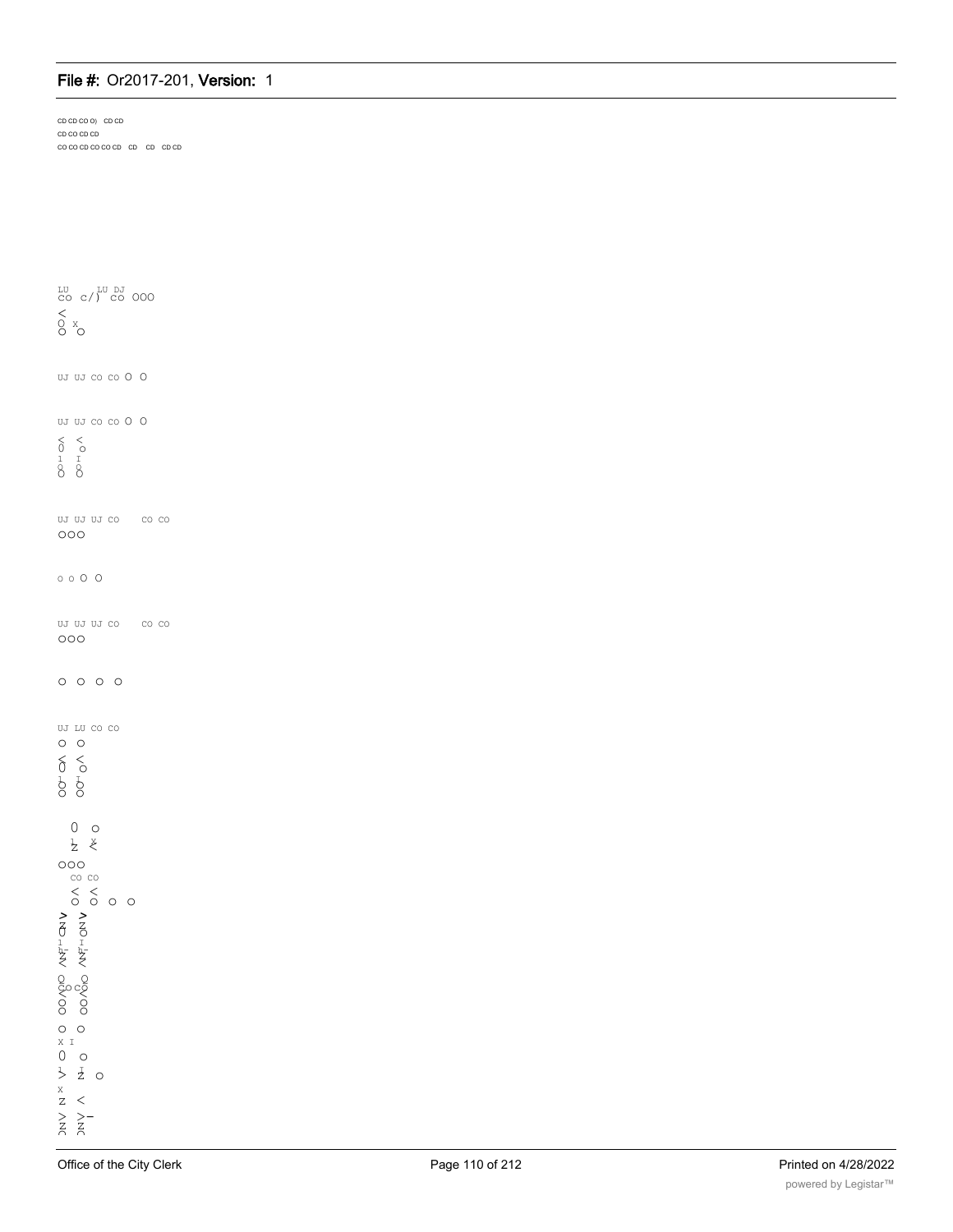| ∠<br>$\sqrt{2}$<br>$\sim$ $\sim$<br>$\begin{array}{ccc} \mathbf{x} & \mathbf{x} \\ \mathbf{r}^- & \mathbf{l}^- \\ \mathbf{\mathbb{K}} & \mathbf{\mathbb{K}} \end{array}$ |
|--------------------------------------------------------------------------------------------------------------------------------------------------------------------------|
| $\cos 25$                                                                                                                                                                |
| 00000000000                                                                                                                                                              |
| CO CO<br>$\langle \ \ \langle$                                                                                                                                           |
| $\delta$<br>$\delta$                                                                                                                                                     |
|                                                                                                                                                                          |
| CNCNJCNJCNCNCNCNJCNCN CDCDtD(OCO(D00tD<br>CNJ CN CO CD                                                                                                                   |
| COCOCOCOCOCOCOtOIO                                                                                                                                                       |
| ۰<br>§                                                                                                                                                                   |
|                                                                                                                                                                          |
|                                                                                                                                                                          |
|                                                                                                                                                                          |
|                                                                                                                                                                          |
|                                                                                                                                                                          |
|                                                                                                                                                                          |
| cfIDioioicncncocn                                                                                                                                                        |
| $\circ$<br>00000000 00000000 2?2?2?2?2?2r2r2r 00000000                                                                                                                   |
| CD CD<br>O                                                                                                                                                               |
| ro<br>CO<br>ro ro<br>$\circ \circ \circ \circ \circ \circ \circ \circ \circ$                                                                                             |
| 00000000<br>0 0 0                                                                                                                                                        |
| CTicncficncncncjicncncncftOiCficnuicncn                                                                                                                                  |
| !cjcjcjzjcjnjcjcj=j=jcjcjnjcjnj= 000000000000000<br>000000000000000                                                                                                      |
| $\qquad \qquad \geq, \quad \geq, \quad \geq \hspace{-1.5mm} \blacksquare \stackrel{\wedge\wedge\wedge\wedge Zll'X S'X Z^{\prime\wedge ?}}\hspace{-1.5mm}$                |
| ------ - "00CJ000000<br>000000000000000                                                                                                                                  |

 $\circ$   $\circ$ 



CDCDCDCDCIOCDCDCDCD

co co"

 $\frac{1}{2}$   $\frac{1}{2}$ 

 $Z$   $Z$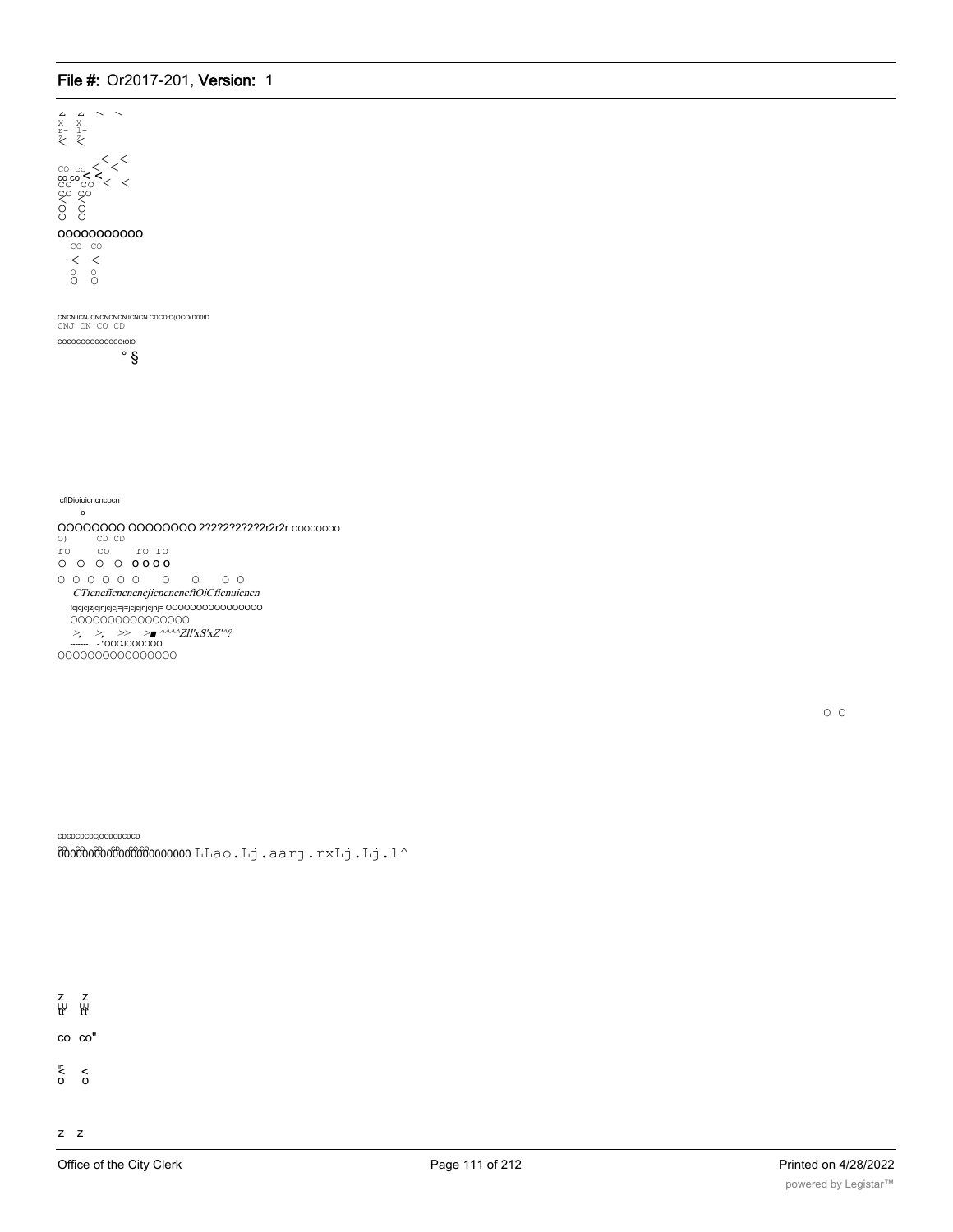| W W                                                                                                                                                                                                                                                                                                                                    |  |  |  |
|----------------------------------------------------------------------------------------------------------------------------------------------------------------------------------------------------------------------------------------------------------------------------------------------------------------------------------------|--|--|--|
| $\begin{array}{c} \begin{array}{c} \text{CO}^{\text{u}} \text{CO}^{\text{t}} \\ \text{IC} \end{array} \\ \begin{array}{c} \text{CO}^{\text{u}} \end{array} \\ \begin{array}{c} \text{CO}^{\text{u}} \end{array} \\ \begin{array}{c} \text{CO}^{\text{u}} \end{array} \\ \begin{array}{c} \text{CO}^{\text{u}} \end{array} \end{array}$ |  |  |  |
|                                                                                                                                                                                                                                                                                                                                        |  |  |  |
|                                                                                                                                                                                                                                                                                                                                        |  |  |  |
|                                                                                                                                                                                                                                                                                                                                        |  |  |  |
| UJ UJ                                                                                                                                                                                                                                                                                                                                  |  |  |  |
| $\frac{1}{2}$                                                                                                                                                                                                                                                                                                                          |  |  |  |
|                                                                                                                                                                                                                                                                                                                                        |  |  |  |
| $\begin{array}{cc} \text{co} & \text{co} \\ \text{NT} & \text{i} \\ \text{c} & \text{c} \\ \text{O} & \text{O} \end{array}$                                                                                                                                                                                                            |  |  |  |
| $\frac{zz}{52}$ <                                                                                                                                                                                                                                                                                                                      |  |  |  |
|                                                                                                                                                                                                                                                                                                                                        |  |  |  |
| $\bullet \quad <$<br>$_{\sf QQ}$                                                                                                                                                                                                                                                                                                       |  |  |  |
| $\xi >$                                                                                                                                                                                                                                                                                                                                |  |  |  |
| 333 CO CO CO                                                                                                                                                                                                                                                                                                                           |  |  |  |
| 000                                                                                                                                                                                                                                                                                                                                    |  |  |  |
| $\begin{array}{cc} \frac{z}{\bullet} & \frac{z}{5} \\ \bullet & 5 \end{array}$<br>$\sqrt{5}$                                                                                                                                                                                                                                           |  |  |  |
| $\bullet \quad <$                                                                                                                                                                                                                                                                                                                      |  |  |  |
|                                                                                                                                                                                                                                                                                                                                        |  |  |  |
|                                                                                                                                                                                                                                                                                                                                        |  |  |  |
| 33COCO<br>OO                                                                                                                                                                                                                                                                                                                           |  |  |  |
| $\,<$ $<$                                                                                                                                                                                                                                                                                                                              |  |  |  |
| $<$ $<$ $_{\mathrm{Q\,{\scriptscriptstyle\parallel}}}$                                                                                                                                                                                                                                                                                 |  |  |  |
|                                                                                                                                                                                                                                                                                                                                        |  |  |  |
| 3 3 CO CO                                                                                                                                                                                                                                                                                                                              |  |  |  |
| 0 <sub>0</sub>                                                                                                                                                                                                                                                                                                                         |  |  |  |
| $\bullet \quad <$                                                                                                                                                                                                                                                                                                                      |  |  |  |
| $\xi$ < o a<br>$\xi$<br>$330000$<br>$z <$                                                                                                                                                                                                                                                                                              |  |  |  |
|                                                                                                                                                                                                                                                                                                                                        |  |  |  |
|                                                                                                                                                                                                                                                                                                                                        |  |  |  |
|                                                                                                                                                                                                                                                                                                                                        |  |  |  |
| $\bullet \quad 55$                                                                                                                                                                                                                                                                                                                     |  |  |  |
| $\prec$<br>$\bullet$                                                                                                                                                                                                                                                                                                                   |  |  |  |
| $\,<\,$ $<$                                                                                                                                                                                                                                                                                                                            |  |  |  |
| $\,<$<br>$\bullet$<br>$\sqrt{5}$                                                                                                                                                                                                                                                                                                       |  |  |  |
| $\sqrt{5}$<br>$\bullet$<br>$\,<$<br>$\bullet$                                                                                                                                                                                                                                                                                          |  |  |  |
| $\frac{7}{2}$ < ><br>$\hbox{\tt Q}$ $\hbox{\tt D}$                                                                                                                                                                                                                                                                                     |  |  |  |
|                                                                                                                                                                                                                                                                                                                                        |  |  |  |
| $Z - Z$<br>33COCO<br>33COCO<br>33                                                                                                                                                                                                                                                                                                      |  |  |  |
| $\frac{CO}{33}$                                                                                                                                                                                                                                                                                                                        |  |  |  |
| $\frac{1}{2}$ $\approx$                                                                                                                                                                                                                                                                                                                |  |  |  |
| $\frac{33}{0000}$                                                                                                                                                                                                                                                                                                                      |  |  |  |
| 000000000000                                                                                                                                                                                                                                                                                                                           |  |  |  |
| $\frac{z}{5}$ < s <                                                                                                                                                                                                                                                                                                                    |  |  |  |
|                                                                                                                                                                                                                                                                                                                                        |  |  |  |
|                                                                                                                                                                                                                                                                                                                                        |  |  |  |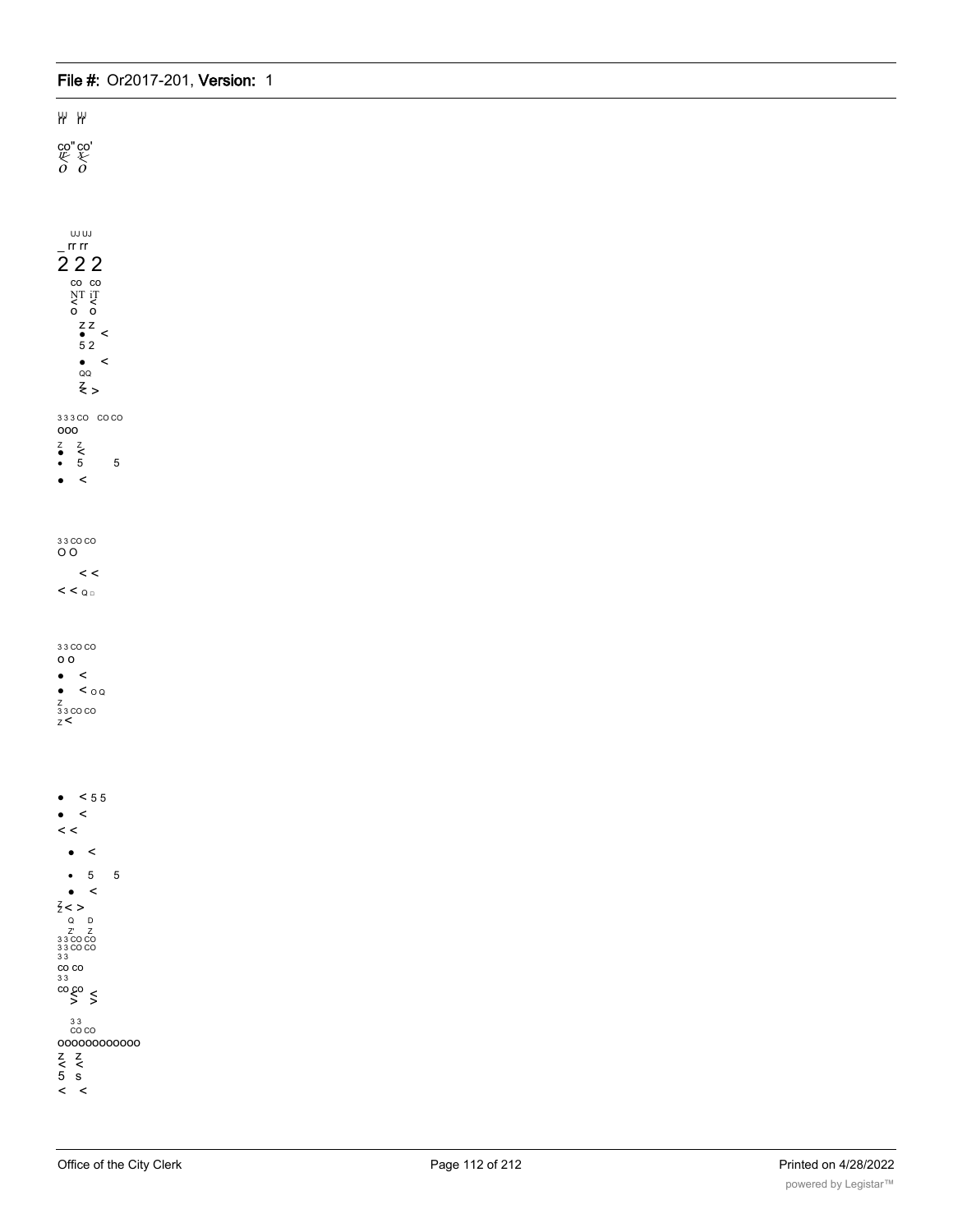3 3 CO CO o o CN CN O O

CM CM ?5 co o o

CD CD O O CN CN CO CO CO CD CO O O CO CO O O CM CN CO CO CMCMCNCNCNCNCNCNCNCN CM CM CN CN CN CN CN o CO

CO CD

tn m if) in in Hi in in tr> tn m in in in if) tn

OJOJOJOJOJOJOJOJOJ

OICNOJOJCNOJOJOJOJOIOJOJ

COCOCOCOCOCOCOCOCOCOCOCO

OOO Q\_ 0\_ CL CO CD CO CD CD CD

oooooooooooo  $\lt$ 5 5 5 5 5 2  $\,<$ a z z o co < z o co < co" LU > z o z o  $\overline{c}$ CDCDCDCDCDCDCDCDCDCDCDCDCDCDCDCDCDCDCTCDCDCDCDCDCD CU CD g g  $_{\text{LU}}^{\text{CO}}$  >  $_{\text{LU}}$  $\,$  $\begin{bmatrix} 0 & 1 \\ 0 & -1 \end{bmatrix}$ z 5 5 5 5 5 a. o. 5 5 CO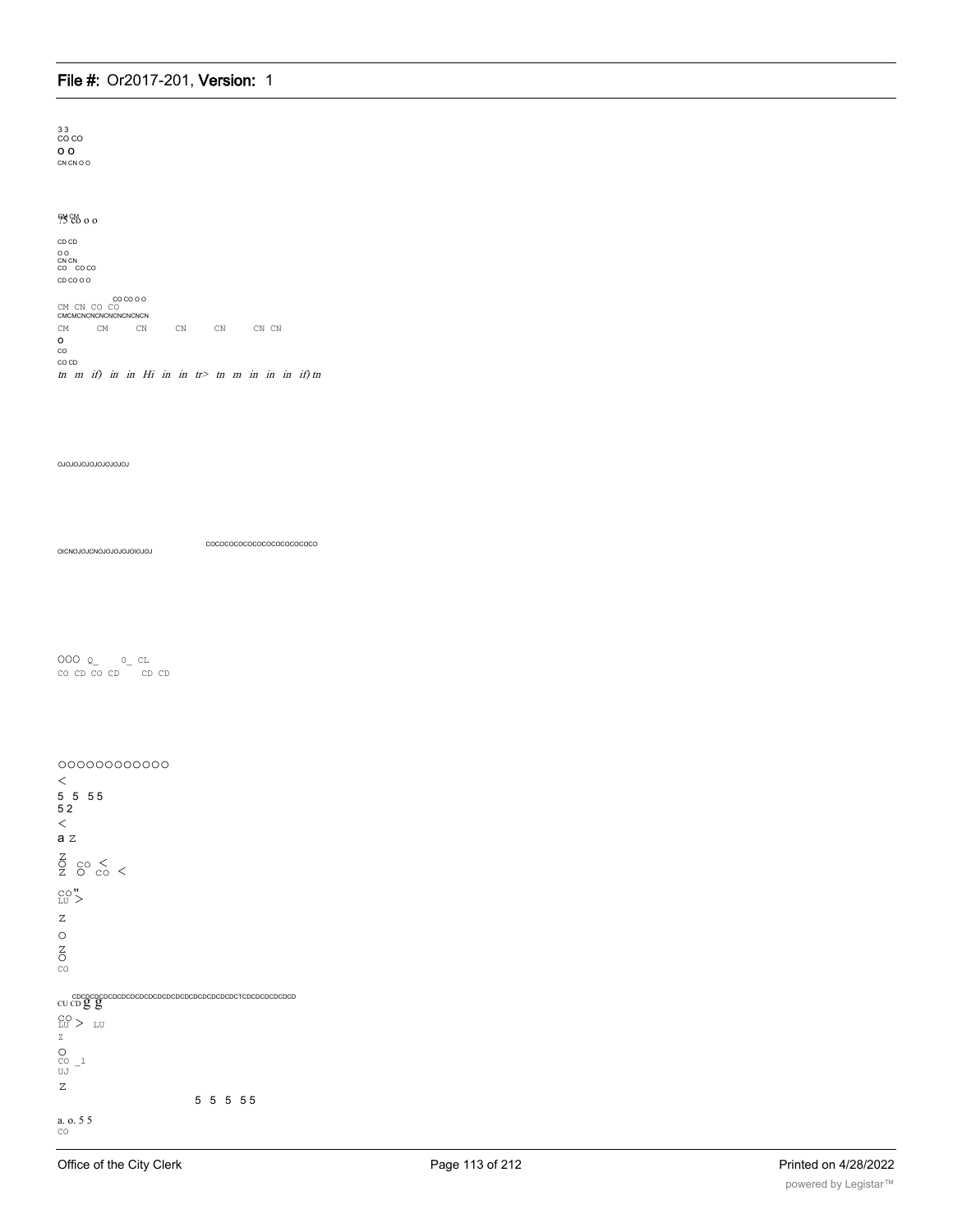5 5 5 5 5 5 5 5 5 5 gggggggggggggggggggggg CO CO ooo OJOJ^OJOJOJOJCNCNCNCNCNCNCNOJ "f"f"j'J\*f'J'l'J'f"t"J"f^^ OJOJOJOJOJOJOJOJOJOJOJOJOJOJ OJ OJ CO CO COCOCDCOCDCDTj-T-N-r-r>-N-r^r^ t-t-v-Ot-t-t-t-OOOOOO OOOOOOOOOOOOOO OJOJOJOJOJOJOJOJOJOJOJOJOJOJ O^OIOJOJOJOJOJOJOJOJOJOJ cBcococococococococococococdcdco O T" 1- T" CL CD CO £ CACOC/5C/>C/)COC/)CV5t/)t/>tOC/)COC/)W)C/>C/)C/5C/)

(DcDCDcDCDCDCDCDCDCDCDCDCDCDCDCDCD

C))C))CT)C))C7JC))CT)0)CX)C))CT)CX)C))C))0>C))C)) O) O) O) O) COCQCOCOCOCOCOCDCOCOCDCOCOCOCOCOCaCOCOCDCOCDCOCOCOCOCOCOCO 'CaCOCOCQ

OOOOOOOOOOOOOOOOOOOOOOOOOOOOOOOOO

oooooooooooooooooooooooo 00000000060000006006

cocorococococococococococococococ^coc^corocococ^ CMNNCMNCMNCMCMCMCgCMMCVn

CLCLCLCLCLCLCLCL

OOOOOOOOOOOOOOOOOOOOOOOOOOOOOOOOO a)0)a)Cl)O(DCDQ)<UCl)Cl)Cl)C4)©

oiCTCocncocncncncncn

(DCDCDCDCDCDCDCDCDCDCDCDCD

ggggggggggggg CO g 0 g<br>5<br>5

CNCNCNCNCNCNCNCNCNCNCNCNCNiCNJ CNCNJCNCNCNCNCNJCNCNCNJC^ cocnScocococoS <sup>J</sup> CO LO CO ^ ^

^t-t-^0"^0)'\0J'7N'TOC\ . \_ - - . . \_ . \_ WWWWWWWWWWWWWWWWWWWWWWWWWWWW

V CO GO (A

C

5 5

 $\bar{\zeta}$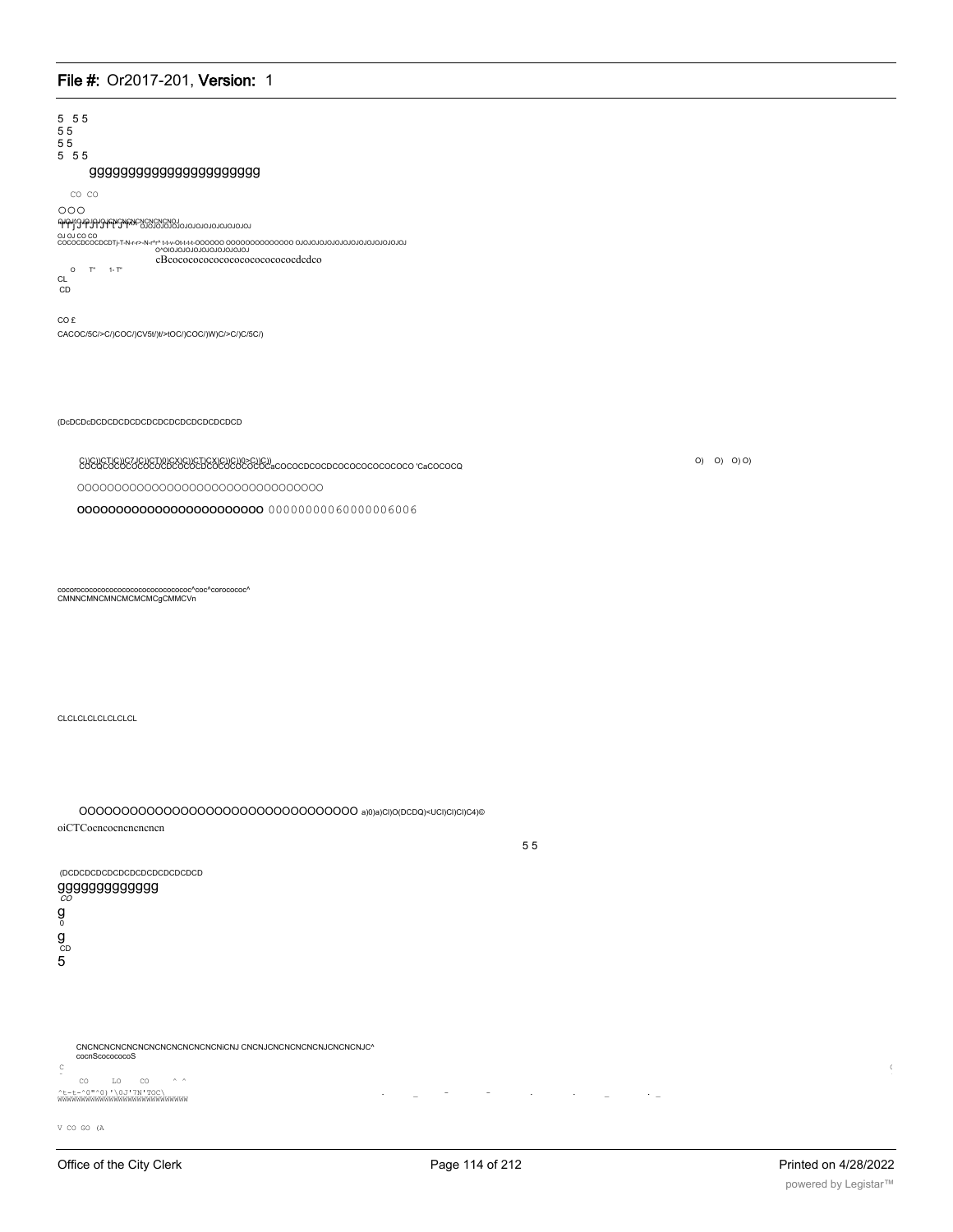

tOtDtDtDtD<E><E>tD<DtQtDlDtDtD<DZD<DCDtDtDtDtD CDC00^O^CDC)C7)O)CDCD

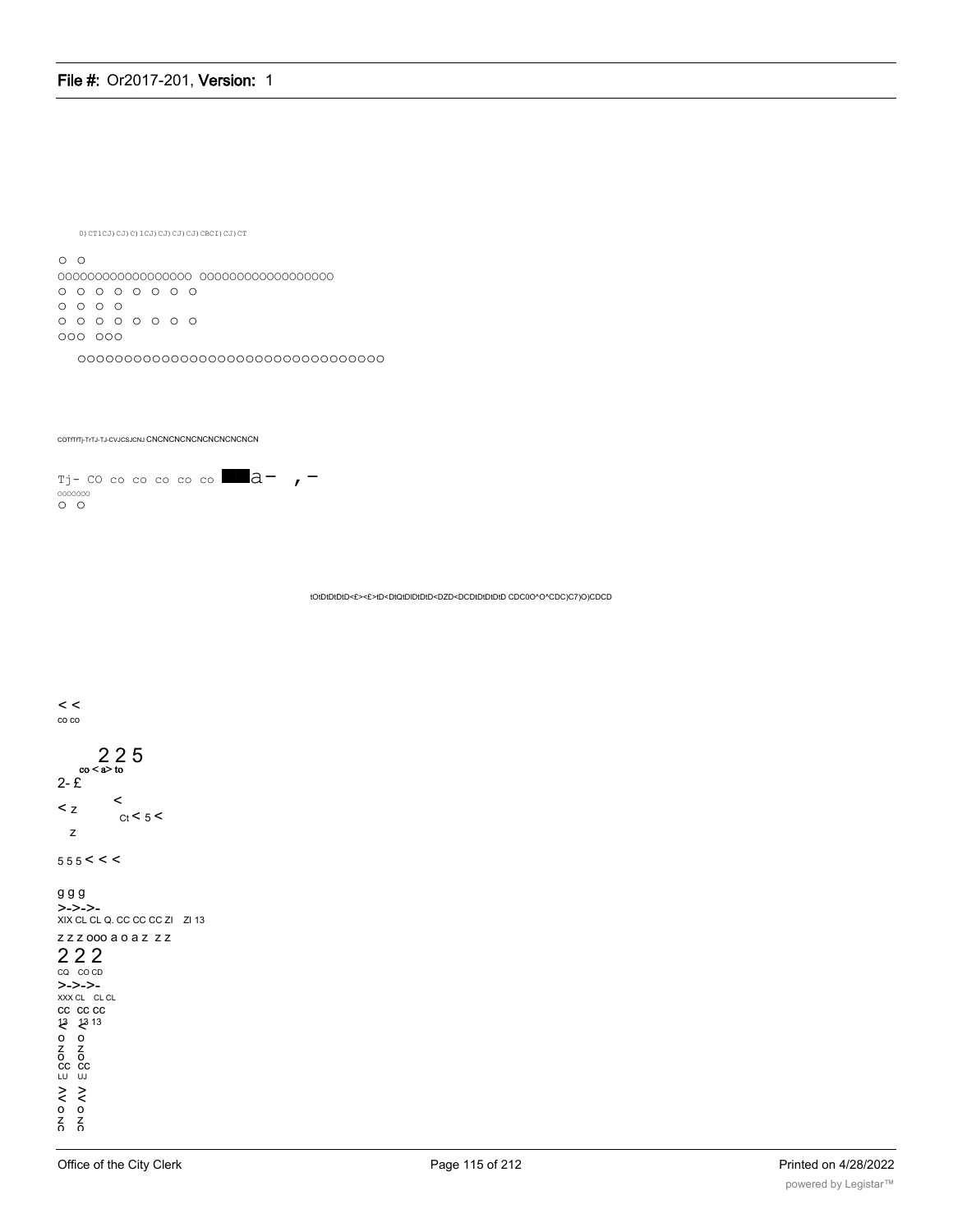

CDCDCOCOCOCOCOCOCOCOCOCOCOCOCOCOCDCDcbCDCD ())CocnQcnchffiO)CocncncnQGcnQcncncnQcncoo

 $rac{z}{0}$  cc

 $\,<$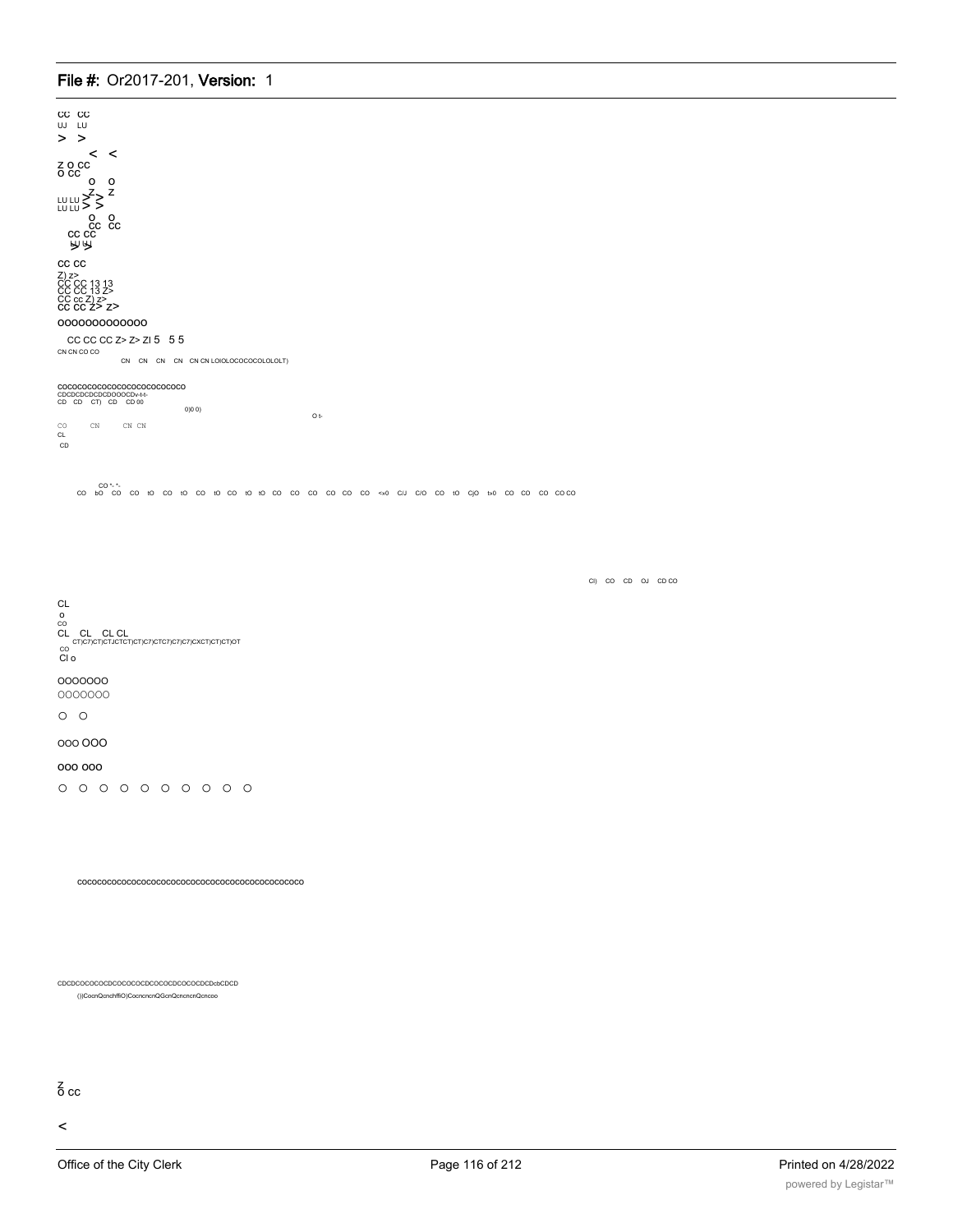LU LU  $\sim$   $\sim$  $_{\rm O}^{\rm Cl}$  CL  $cr$  $\ensuremath{\mathsf{3}}$  $>$  > > > CC cc<br>13 13  $CC$   $cc$   $5$   $5$  $cc$ . $cc$ 55  $cc$   $cc$  $5\;5$ CC CC<br>13 Z3 5 5<br>CC CC 13 13 5 5<br>CC cc = > Z~3 5 5 0000000000000000000000  $CC CC CC$ <br>  $Z > 335555$  $\sum_{\substack{0,1 \text{ odd} \\ 0,1}}$  and  $\sim$  $\frac{00}{c}$  cc 0 0  $6<sup>6</sup>$ ้นิโม 000  $\begin{array}{c} 64.4 \ \ \, 64.4 \ \ \, 64.4 \ \ \, 64.4 \ \ \, 64.4 \ \ \, 64.4 \ \ \, 64.4 \ \ \, 64.4 \ \ \, 64.4 \ \ \, 64.4 \ \ \, 64.4 \ \ \, 64.4 \ \ \, 64.4 \ \ \, 64.4 \ \ \, 64.4 \ \ \, 64.4 \ \ \, 64.4 \ \ \, 64.4 \ \ \, 64.4 \ \ \, 64.$  ${\tt CDCDCCDCCDCCDCCDCCDCCDCCCCCDcrjCDCjCCDCCCjDCD}$ CNJ CNJ LO LO  $\begin{array}{ccccc}\n\text{LO} & \text{LO} & \text{LOLO} \\
\text{CM CD CO} & & \\
\text{O} & & & \\
\text{C} & & & \\
\end{array}$ O<br>Tf T-

CO Tf CO

 ${\color{red} \mathbf{a}}{\color{red} .} \, {\color{red} \mathbf{0}} {\color{red} \mathbf{0}} {\color{red} \mathbf{0}} {\color{red} \mathbf{0}} {\color{red} \mathbf{0}} {\color{red} \mathbf{0}} {\color{red} \mathbf{0}} {\color{red} \mathbf{0}} {\color{red} \mathbf{0}} {\color{red} \mathbf{0}} {\color{red} \mathbf{0}} {\color{red} \mathbf{0}} {\color{red} \mathbf{0}} {\color{red} \mathbf{0}} {\color{red} \mathbf{0}} {\color{red} \mathbf{0}} {\color{red} \mathbf{0}} {\color{red} \mathbf{0}} {\color$ 

 $\circ \circ \circ$ cocococococococococororocococo yyoooooooyoyooo 00000000000000 000000000000

ci.cLCxLLCLLLCLO.a.a.rLCLO^a.11. 0000000000000000 OjCDCDCDCncnCDCDCDCDCDCDCDOjCnCn

00000000000000 00000000000000

 $cocococococococococococo$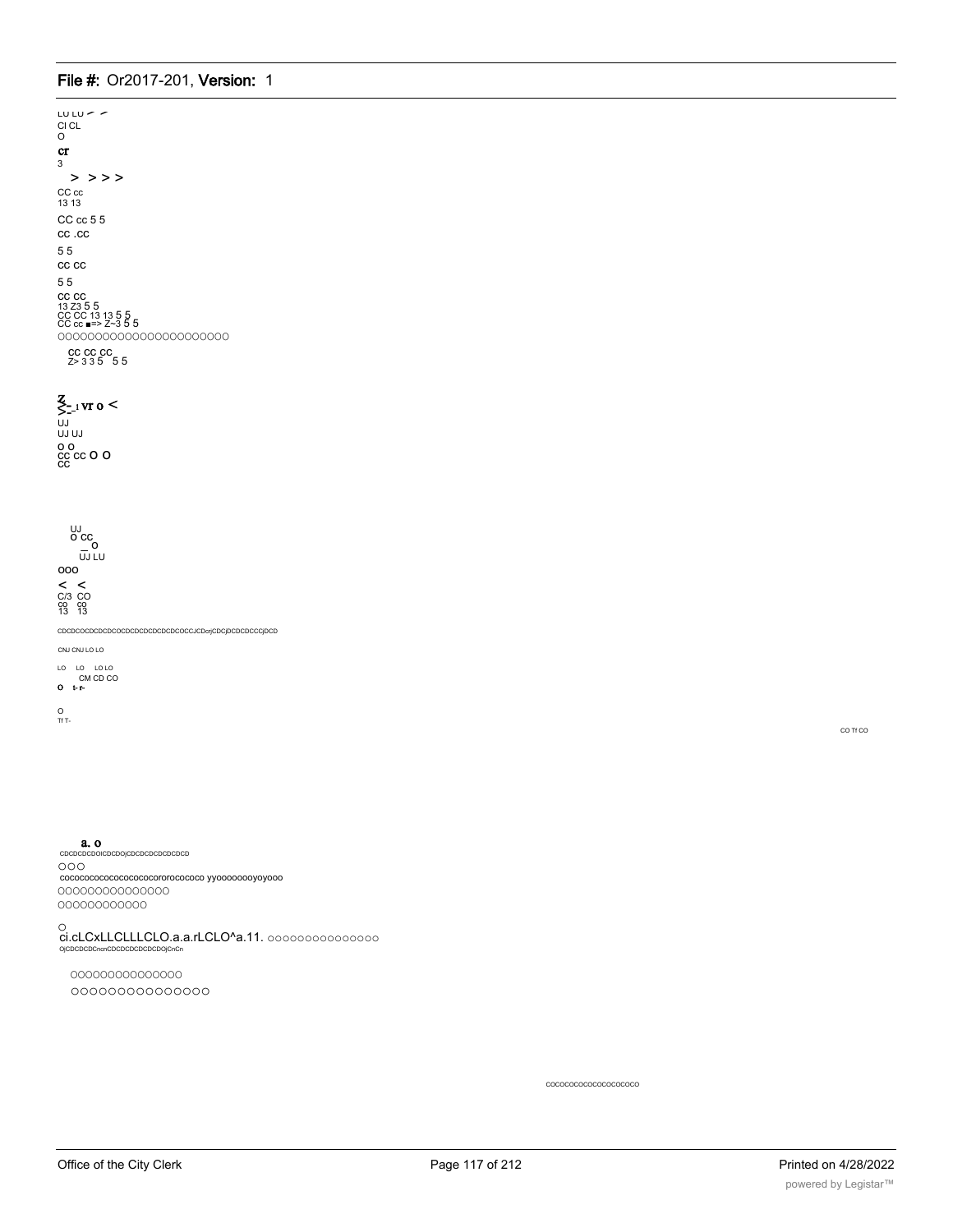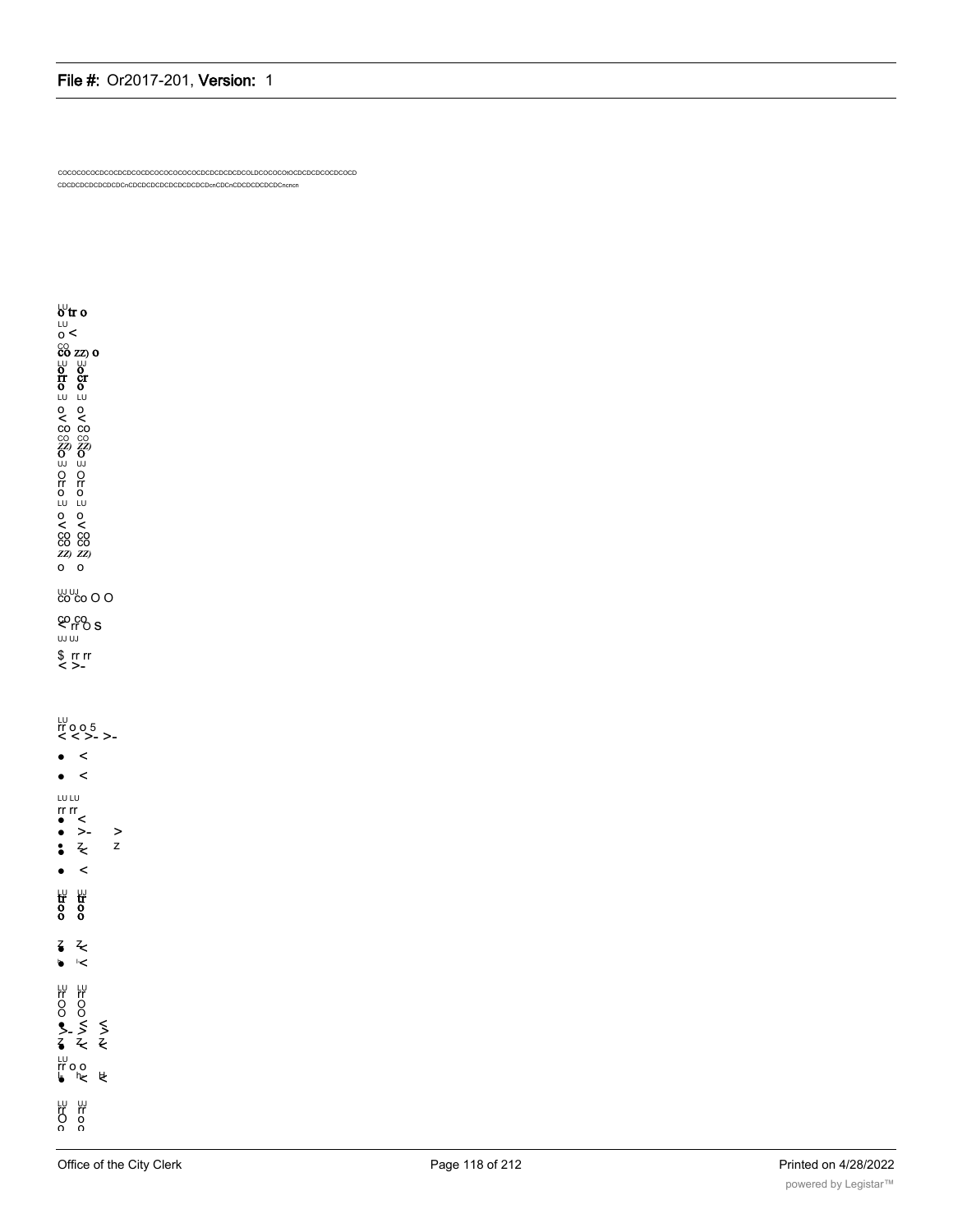| LU UJ<br>rr rr<br>50<br>0<br>0<br>0<br>0<br>8 R<br>LU UJ<br>tr tr             |                                                                                                                                         |                    |             |    |             |           |           |                        |             |                        |             |             |             |             |                                               |
|-------------------------------------------------------------------------------|-----------------------------------------------------------------------------------------------------------------------------------------|--------------------|-------------|----|-------------|-----------|-----------|------------------------|-------------|------------------------|-------------|-------------|-------------|-------------|-----------------------------------------------|
| $O$ $O$<br>$rr$ $rr$<br>$0$ 0<br>LU UJ<br>$O$ $O$<br>LU LU<br>$rr$ $rr$       |                                                                                                                                         |                    |             |    |             |           |           |                        |             |                        |             |             |             |             |                                               |
| $\begin{array}{c} 5\,0\,\\ 0\,\\ 0\,\\ 0\,\\ 0\, \end{array}$<br>8 R<br>LU UJ |                                                                                                                                         |                    |             |    |             |           |           |                        |             |                        |             |             |             |             |                                               |
| rr rr<br>LU UJ<br>0 <sub>0</sub><br>UJ UJ                                     |                                                                                                                                         |                    |             |    |             |           |           |                        |             |                        |             |             |             |             |                                               |
| $\begin{matrix} 0 & 0 \\ 0 & 0 \\ 0 & 0 \end{matrix}$<br>UJ UJ<br>tr tr       |                                                                                                                                         |                    |             |    |             |           |           |                        |             |                        |             |             |             |             |                                               |
| 0000<br>χ<br>γ γ<br>$0$ 0                                                     |                                                                                                                                         |                    |             |    |             |           |           |                        |             |                        |             |             |             |             |                                               |
|                                                                               | CDtOCOCOCOCDCOCDCDCOCDCOCD                                                                                                              |                    |             |    |             |           |           |                        |             |                        |             |             |             |             |                                               |
| COSCDCDCDCD                                                                   | LO<br>CN CN CN CN CN CN LO<br>LO<br>to<br>$_{\rm CD}$<br>$\mathrm{CN}$<br>$\mathbb{C}\mathbb{N}$ $\mathbb{C}\mathbb{N}$<br>$\mathbf{o}$ | LO ^J"<br>CO<br>CO | $_{\rm CO}$ | CO | $_{\rm CO}$ | $CO$ $CO$ | $CO$ $CO$ | $\mathbb{C}\mathbf{N}$ | $_{\rm CN}$ | $\mathbb{C}\mathbb{N}$ | $_{\rm CN}$ | $_{\rm CN}$ | $_{\rm CN}$ | $_{\rm CN}$ | $\mathbb{C}\mathbb{N}$ $\mathbb{C}\mathbb{N}$ |
| 58J<br>CD CM                                                                  | co                                                                                                                                      |                    |             |    |             |           |           |                        |             |                        |             |             |             |             |                                               |

*CO CO CO CO*

### CDcncDCDcncDCDCDCDCDCDCncDcncncncncDCDCDCDCD CD CJ) CD CD cd CD

o o OOO OOO O O O O ooo ooo ooo ooo ooo ooo ooo ooo ooooooooooooooooooooooooooooooooo

#### COCOCOCOCOCOCOCOCOCOCOCOCOCOCOCO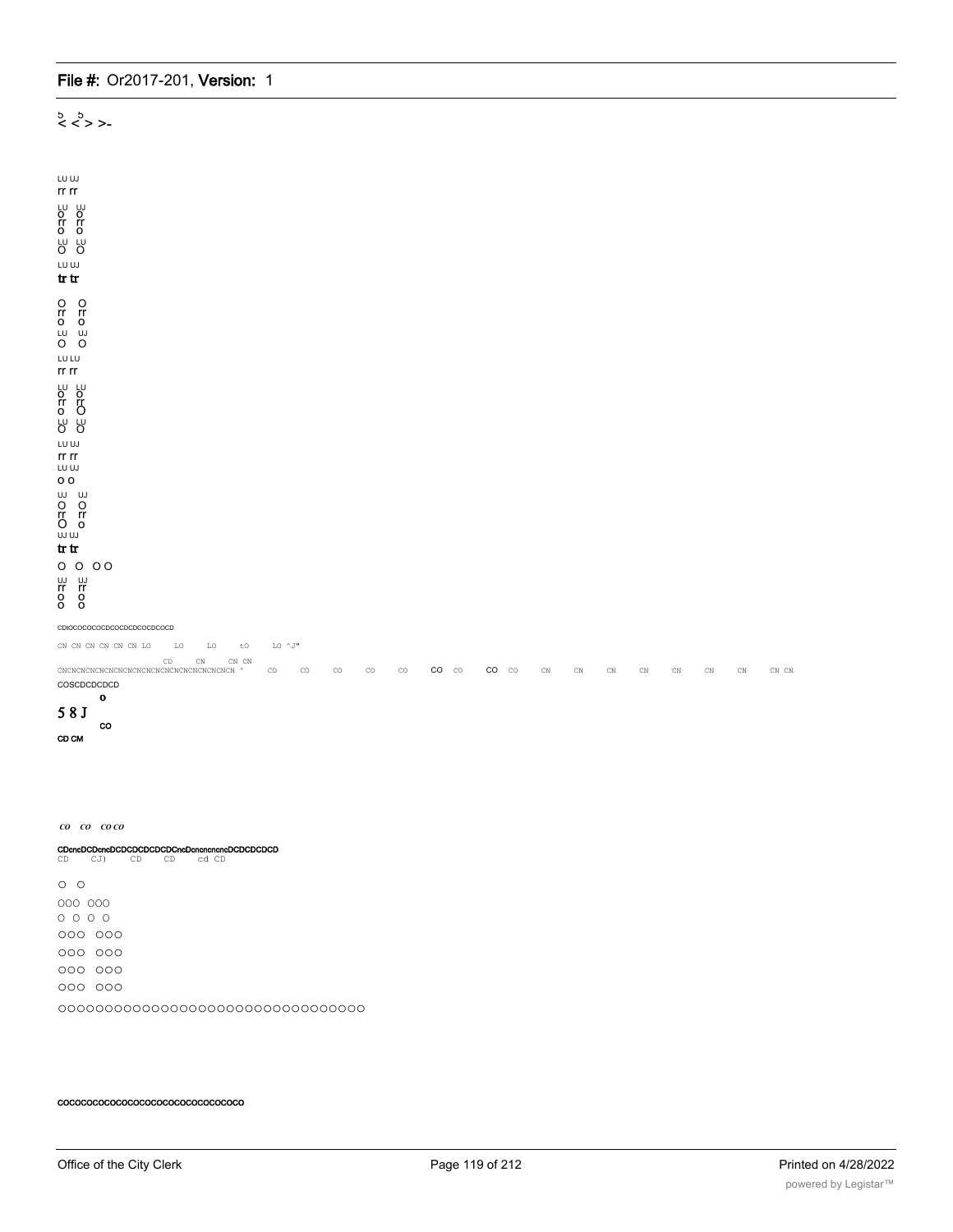COCDCOCDCDCQCOCOCOCOCOCOCDCOCDCDCDCDCOCDCOCOCC CDCDCDCDCDCDCDCDCDCDCDCDCDCDCDCDCDCDCD O) CDCDCDCDCDCDCDCDCDCDCDCDCD

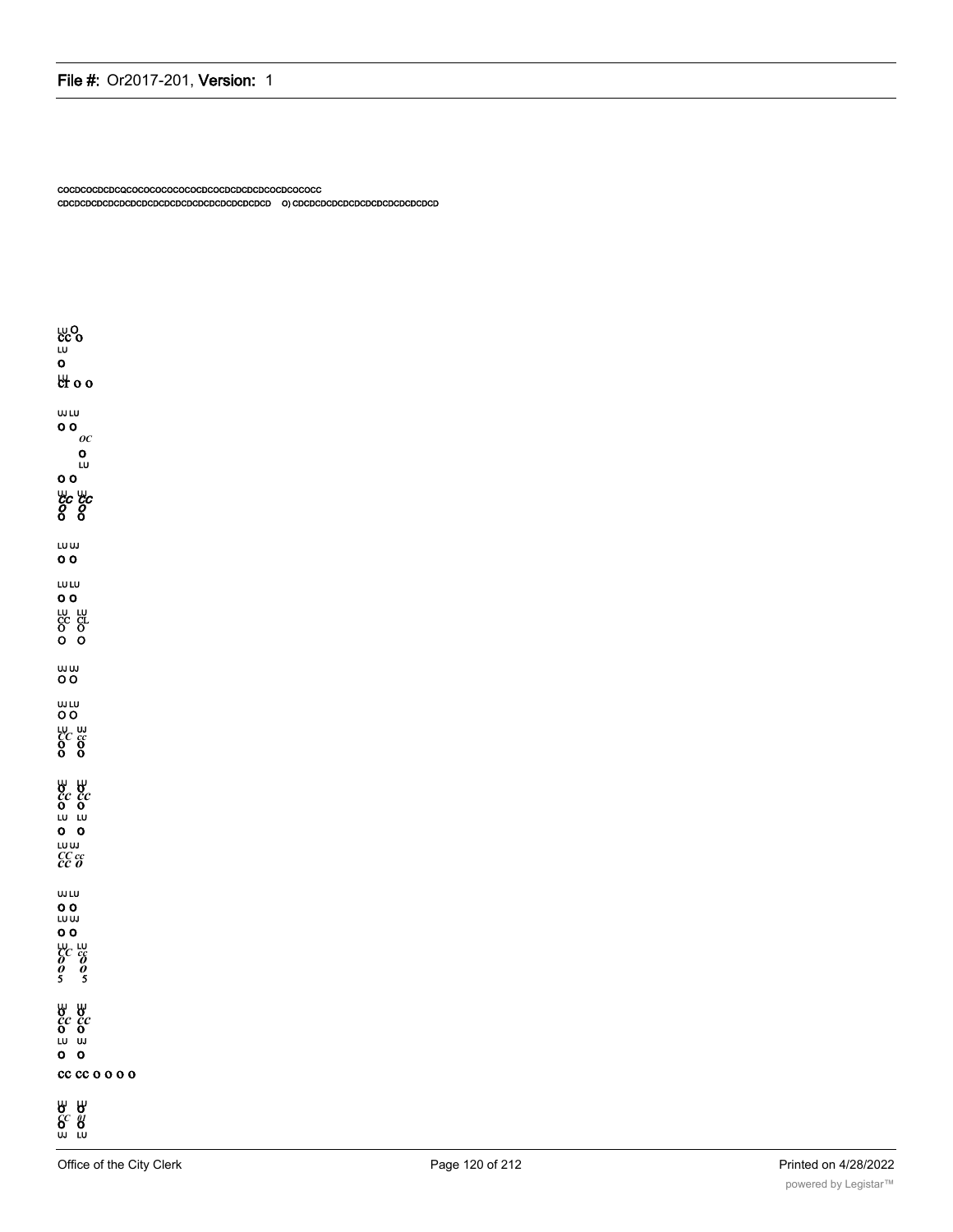| $\begin{array}{c} 0 & 0 \\ 8 & 0 \\ 8 & 0 \end{array}$                                                                                                                                                                      |
|-----------------------------------------------------------------------------------------------------------------------------------------------------------------------------------------------------------------------------|
| mm<br>$\circ$ $\circ$                                                                                                                                                                                                       |
| <b>UJUJ</b><br>$\frac{1}{2}$                                                                                                                                                                                                |
| นมน<br>$\mathbf{o}$                                                                                                                                                                                                         |
| ၁၁၁၁<br>၁၁ ၁၁<br>၁၁ ၁၁၀                                                                                                                                                                                                     |
|                                                                                                                                                                                                                             |
| OORE BRYKK                                                                                                                                                                                                                  |
| MASE BOOD<br>OOSE BOOD                                                                                                                                                                                                      |
| OORE 8 SWN<br>OORE 8 SWN<br>$_{\rm cc}$ <<br>Z <sub>2</sub><br>$<$ $\infty$<br><b>CD S LUW</b><br>NC HI<br>cc cc                                                                                                            |
| co co 00                                                                                                                                                                                                                    |
| 0 <sub>0</sub><br><b>UJUJ</b><br>Z <sub>0</sub><br>5<br>0000<br>0 <sub>0</sub><br>5о<br>CNCNCNCNCNCNCNCNI<br>$\mathbf{r} \sim \qquad \mathbf{i} - \qquad \mathbf{t} - \qquad \mathbf{t} - \qquad \mathbf{t} - \mathbf{t} -$ |
| COCOCOCOCOCOCDCOCO<br>CNCMCMCMCMCMCMCMCMCMCMCMCMCNCMCNJCMCMCM<br>смсмсмсмсмсмсмсмсмсмсмсмсмсмсмсмсм<br>CM CM<br>$\mathbb{C}\mathbb{M}$<br>$\mathbb{C}\mathbb{M}$<br>$\mathbb{C}\mathbb{M}$<br>CM<br>$_{\rm co}$             |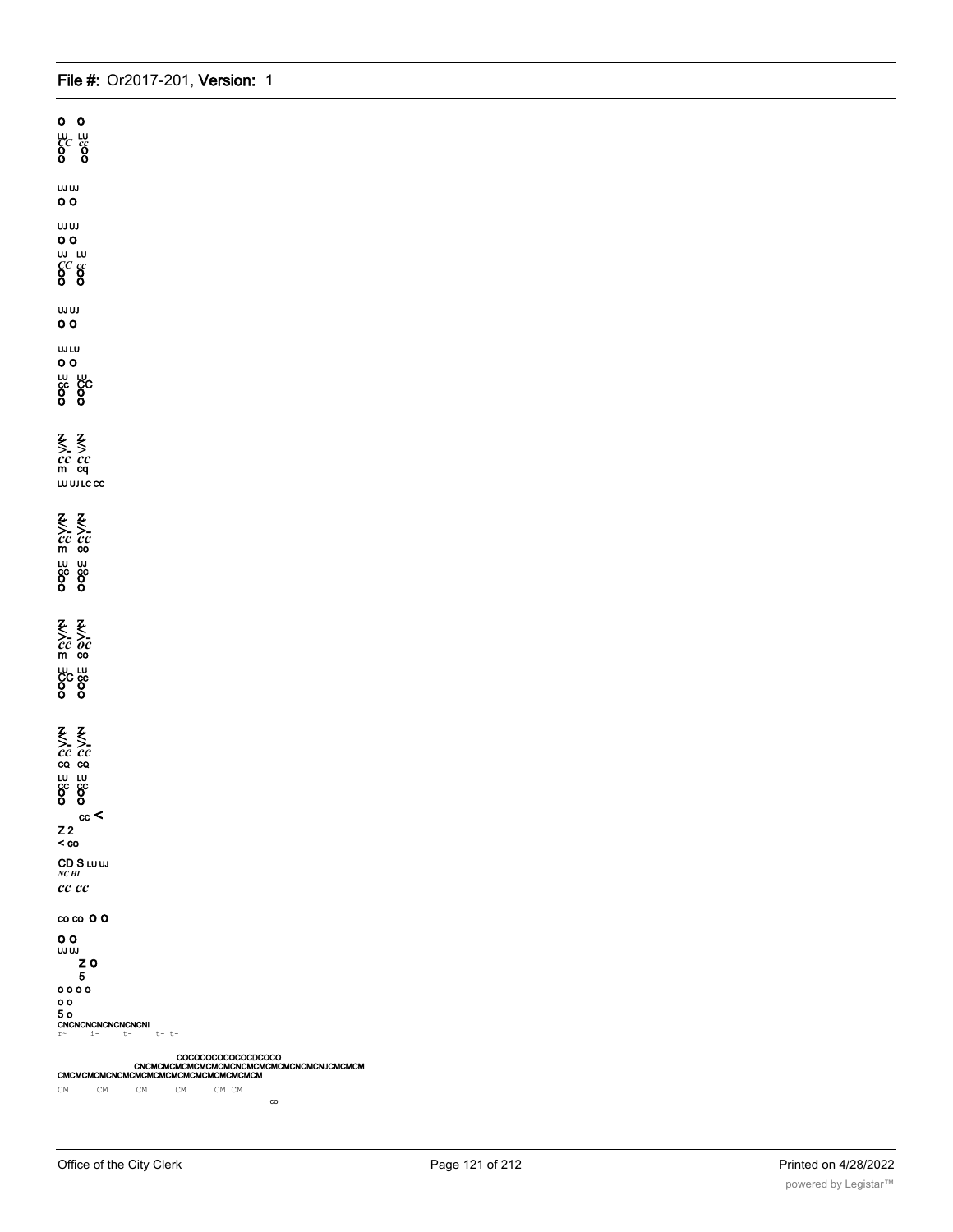TfocNTfocNCNTroTfT-Tff-cNCNCNTrTfCNTfr~

| ro<br>CO<br>CO<br>CO<br>CO | cncnoioicncnoioiQicocD<br>c <sub>O</sub><br>oioioiocnoicnciicncnoicQcnoicnoi<br>CO CO |  |  |  |                    |  |  |  |  |
|----------------------------|---------------------------------------------------------------------------------------|--|--|--|--------------------|--|--|--|--|
|                            | 000 000                                                                               |  |  |  |                    |  |  |  |  |
|                            |                                                                                       |  |  |  |                    |  |  |  |  |
|                            | 00000000000000                                                                        |  |  |  |                    |  |  |  |  |
|                            |                                                                                       |  |  |  | 00000000000000 000 |  |  |  |  |
|                            | ооо 5                                                                                 |  |  |  |                    |  |  |  |  |

 $\circ\hspace{0.15cm}\circ$ 

cno)0)0)0)cncTiCi)cncncncncncTiciiC)0)0)

 $NT$   $CC$  $\,<$ 

 $\overset{\circ}{\mathsf{o}}$ 

Tf o<br>Tf  $rac{1}{T}$  $rac{0}{T}$  $\circ$ 

 $z$  o 5

 $\frac{1}{\sqrt{2}}$  $\mathbf{\ddot{t}\, \ddot{t}\, \mathbf{r}} <<$ 

 $\cos$   $\cos$   $\cos$  $\mathsf{Z}\ \mathsf{Z}$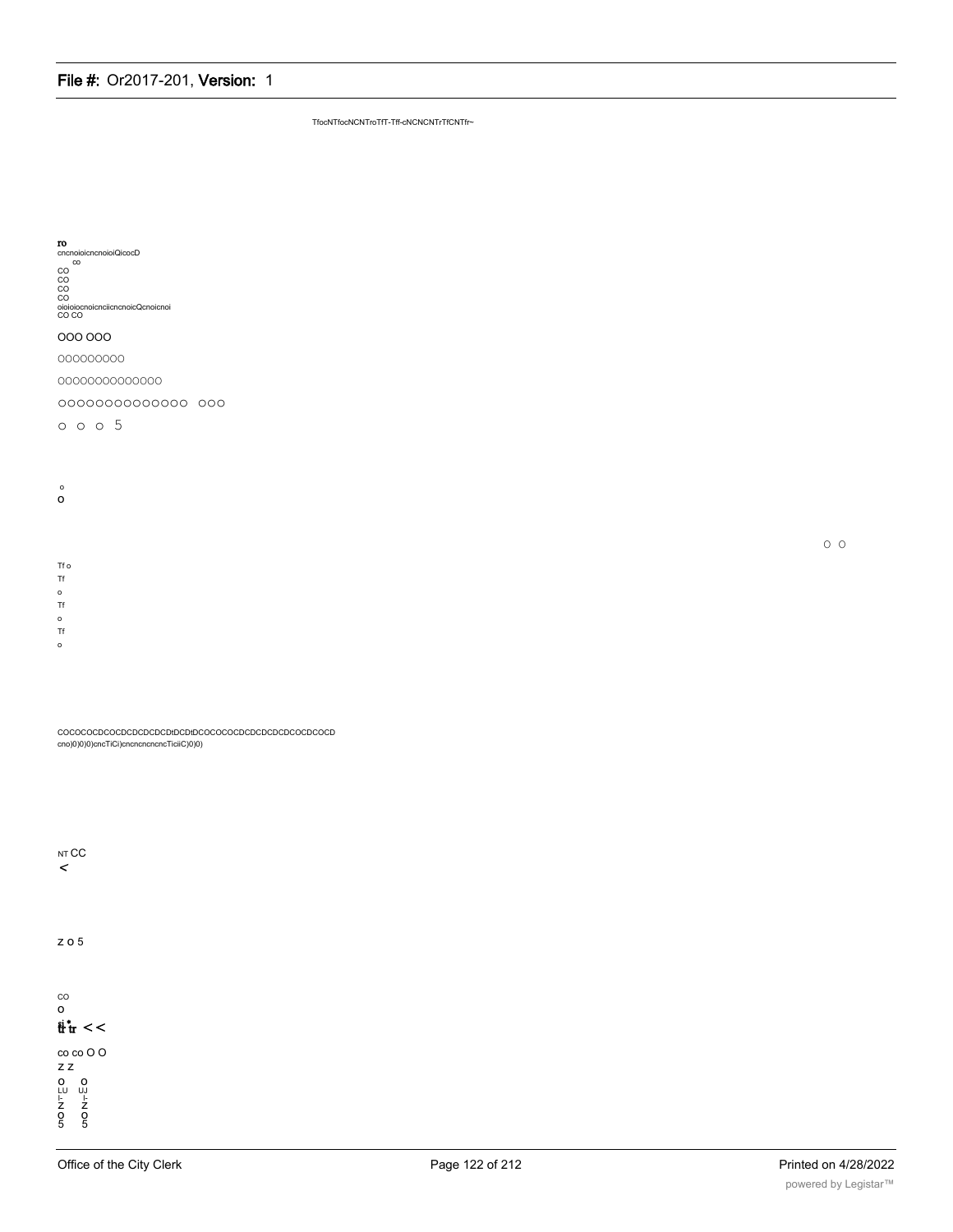| $\mathrm{sc}\,\mathrm{ir}\,\mathrm{sr}\,\mathrm{tr}\,\mathrm{tr}\,\mathrm{tr}~<\,$                                                                                                                                                               |  |  |
|--------------------------------------------------------------------------------------------------------------------------------------------------------------------------------------------------------------------------------------------------|--|--|
| co co co OOO<br>Z Z Z                                                                                                                                                                                                                            |  |  |
| 000<br>ШИЈЦН НН<br>Z Z Z 000                                                                                                                                                                                                                     |  |  |
| $\frac{1}{3}$<br>$\frac{1}{3}$<br>$\frac{1}{3}$<br>$\frac{1}{3}$<br>$\frac{1}{3}$                                                                                                                                                                |  |  |
| ${\rm co}$ co O o ${\rm z}$ z<br>0 <sub>0</sub><br>UJ LU                                                                                                                                                                                         |  |  |
| ZZ00<br><b>EC</b> Ri                                                                                                                                                                                                                             |  |  |
| $5\quad 2$                                                                                                                                                                                                                                       |  |  |
| $_{0}^{\rm co\,co}$ z<br>$\circ$ $\circ$<br>UJ LU                                                                                                                                                                                                |  |  |
| o o 52<br>路<br>空                                                                                                                                                                                                                                 |  |  |
| $5\quad 5$<br>${\rm co}$ co O O z z                                                                                                                                                                                                              |  |  |
| $0$<br>$25$<br>$25$<br>$25$<br>$25$<br>$25$<br>$25$<br>$25$<br>$25$                                                                                                                                                                              |  |  |
| $\frac{\rm SC}{\rm tr}$ and $\rm SC$                                                                                                                                                                                                             |  |  |
| 682z<br>$0$ 0                                                                                                                                                                                                                                    |  |  |
| E<br>E<br>E<br>E<br>$0$ 0                                                                                                                                                                                                                        |  |  |
| $5 \frac{\text{sc si}}{\text{tr ft}} <$                                                                                                                                                                                                          |  |  |
| $8082$ z                                                                                                                                                                                                                                         |  |  |
|                                                                                                                                                                                                                                                  |  |  |
| $\overset{si}{\text{rr}}\, \overset{sr}{\text{tr}} \overset{si}{\text{tr}} <<$                                                                                                                                                                   |  |  |
| CO CO CO 000 Z Z Z<br>000                                                                                                                                                                                                                        |  |  |
| LULUUJH HH<br>Z Z Z                                                                                                                                                                                                                              |  |  |
| 000<br><b>si</b> si<br><del>L</del><br>5<br>5<br>5                                                                                                                                                                                               |  |  |
| $\cos$ $\cos$ $\cos$ $\cos$ $\cos$<br>$\circ$ $\circ$                                                                                                                                                                                            |  |  |
| UJ LU                                                                                                                                                                                                                                            |  |  |
|                                                                                                                                                                                                                                                  |  |  |
|                                                                                                                                                                                                                                                  |  |  |
|                                                                                                                                                                                                                                                  |  |  |
| New Section 2014<br>2000<br>2000<br>2000<br>2000<br>2000<br>2000<br>2000<br>2000<br>2000<br>2000<br>2000<br>2000<br>2000<br>2000<br>2000<br>2000<br>2000<br>2000<br>2000<br>2000<br>2000<br>2000<br>2000<br>2000<br>2000<br>2000<br>2000<br>2000 |  |  |
|                                                                                                                                                                                                                                                  |  |  |
|                                                                                                                                                                                                                                                  |  |  |
| $2500$<br>$2500$<br>$2500$                                                                                                                                                                                                                       |  |  |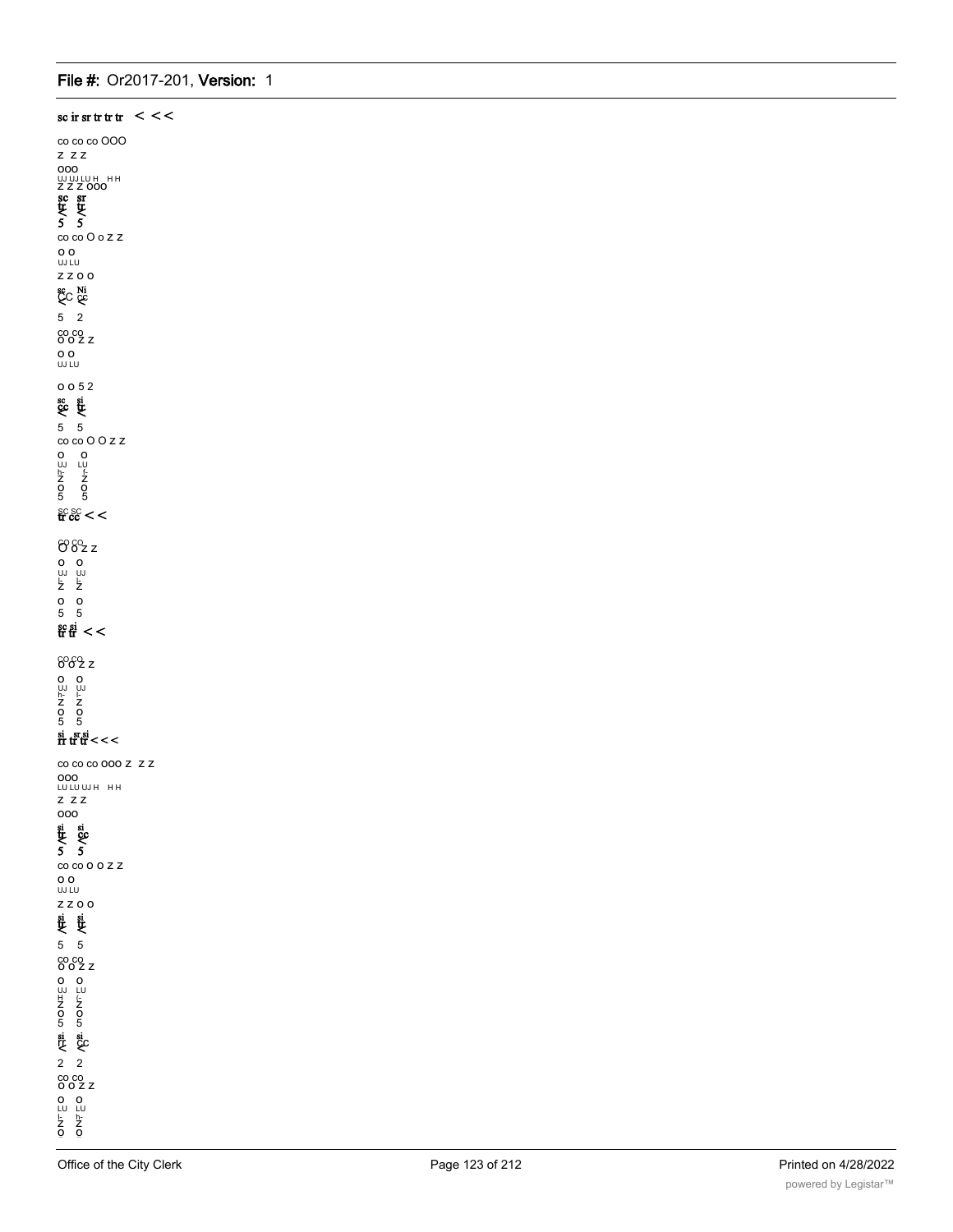

| CI O<br>CL O<br>0.0<br>CL<br>ο<br>$0.$ Cl $a$ Cl<br>CT)C7)CTCTCTJCT>C7JC7)C7>CTCT)CTC7/OTCDCTOT<br><b>CL</b><br>o |  |
|-------------------------------------------------------------------------------------------------------------------|--|
| o o o                                                                                                             |  |

oooooooooooooooooooooooooooo oooooooooooooooooooooooooo ooo ooo

ooooooooooooooooooooooooooooooooo

aDCOCOCOCOCOCOLOLOLTJLOLOLO ~LOLOLOt-x-T-T-T-T-

COCDCDCOCDCDCOCDCDCOCDCQCQCDCDCDCO CT)CJ)CT)CT)C7)CJ)CT)CJ)CJ)CT)CT)CT)CT)Cr3CD COCOCOi^r^h-r»-r~r~r~r--r~r~ CT)CJ)Cr)G)CT)0)CncJ)CJ)C7)CJ)CJ)CT)



o o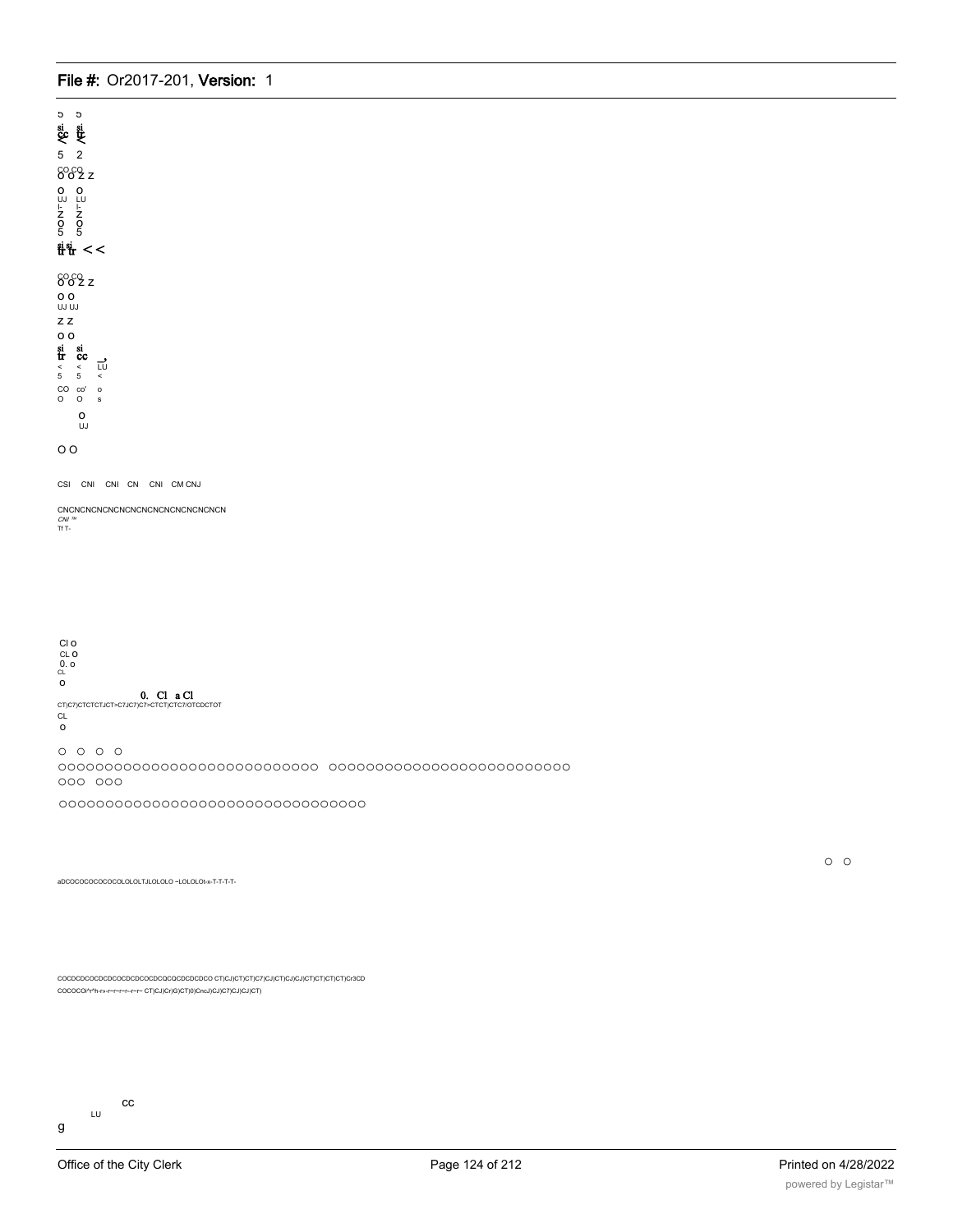

wyjtowwcy\*wy>e}c»9c/icy»wwcototocj0co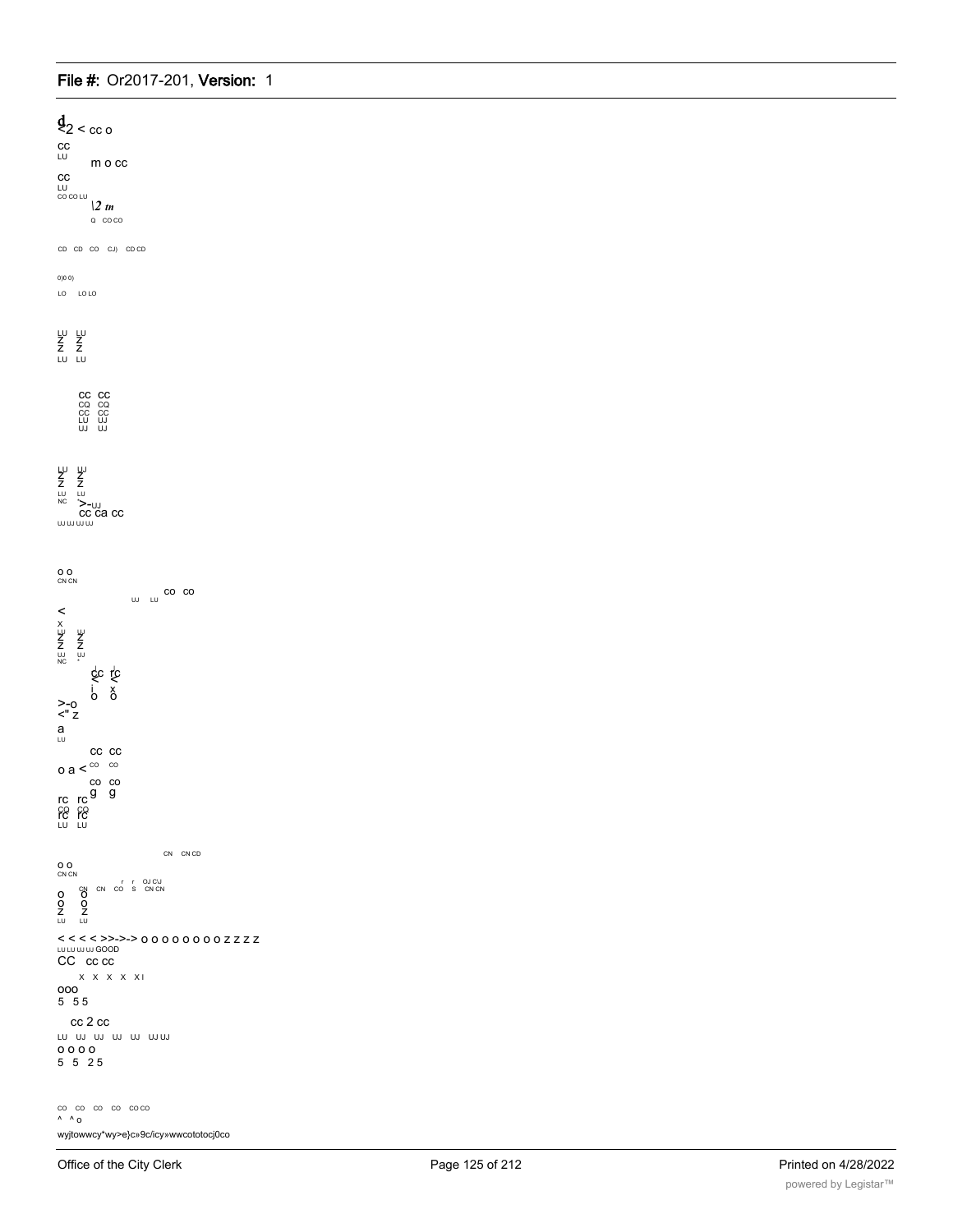$CD$  0) 0) OJ

 $\mathtt{CL}$  o H CL 0. Q. 1 Q. O.<br>OjO>0>CJ)C7JCTC7>CTCncnCTCTOTCTC7/CTJCTJOT CL O  $0000000$  $\circ \hspace{0.2cm} \circ \hspace{0.2cm} \circ \hspace{0.2cm} \circ \hspace{0.2cm} \circ$ boob  $000$ bob

CDCDCOVOCDCOCOCDCOCO



 $0 > 0$ 

#### $cc$   $cc$   $<<$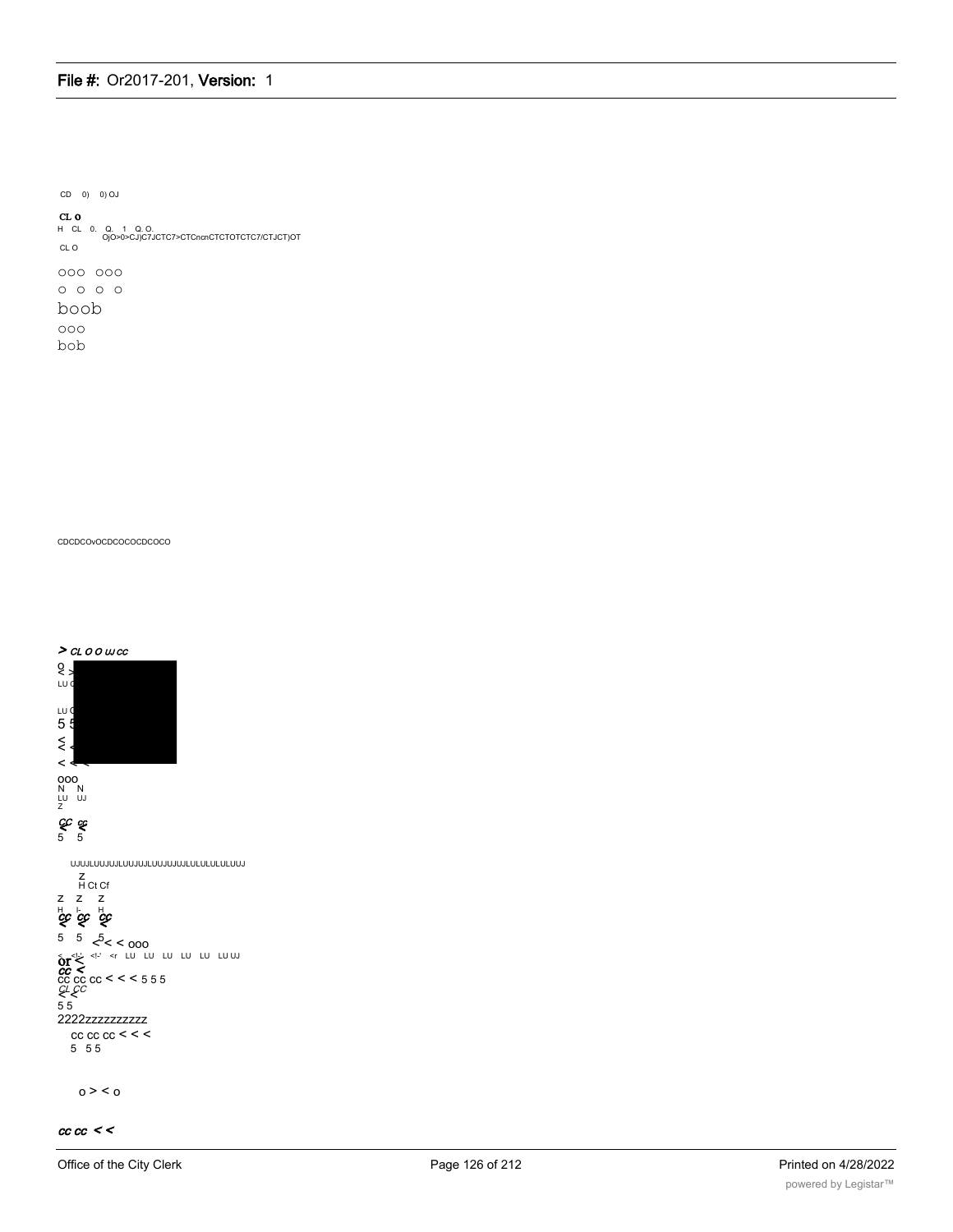COCOCOCOCOCOCOCOCOCOCDCOCDCOCDCQCD

CNCNCNCOCOCOCOCO gggcNCNCNCNCN

CN CN CN CN LO CN CN CN CN CN CN CN CM CO CO CO CO t- t- t-CN CN CN CN CN CN CN  $\circ$  ^

<sup>o</sup> O

CN CN CN

CD CO CO<br>**COCOCOCOCOCOCOCOCOCOCOCOCOCOCOCO**<br>cnoicnoioioioGJcncooicncDOiOcnoicncnoi

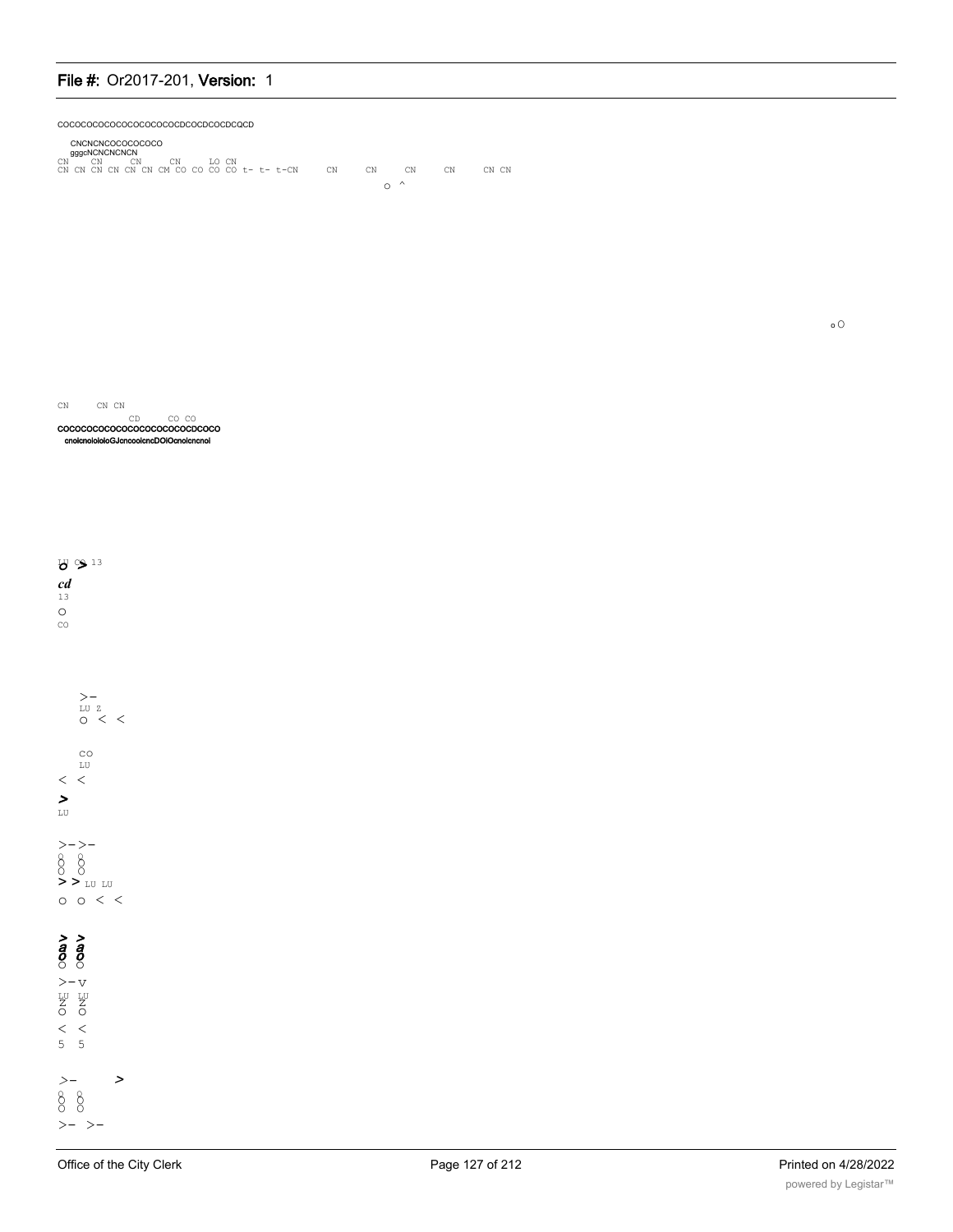| ${\rm LU}~{\rm LU}$<br>$\circ$ $\circ$<br>$\,<\,$ $\,<$<br>$2\,$ 5                                                                                                                                                                                                                                                                                                                                                                                                                                                                                                                                       |
|----------------------------------------------------------------------------------------------------------------------------------------------------------------------------------------------------------------------------------------------------------------------------------------------------------------------------------------------------------------------------------------------------------------------------------------------------------------------------------------------------------------------------------------------------------------------------------------------------------|
| on A. ONE YOODS                                                                                                                                                                                                                                                                                                                                                                                                                                                                                                                                                                                          |
| $>$ $-$<br>$>$ $\!-$                                                                                                                                                                                                                                                                                                                                                                                                                                                                                                                                                                                     |
| i<br>0.<br>LU LU<br>CO CO O O<br>$\begin{array}{ccc}\n & z \\ \overline{b}^U & \overline{b}^U & 5\n\end{array}$                                                                                                                                                                                                                                                                                                                                                                                                                                                                                          |
| $_{\rm E}$ $<$                                                                                                                                                                                                                                                                                                                                                                                                                                                                                                                                                                                           |
|                                                                                                                                                                                                                                                                                                                                                                                                                                                                                                                                                                                                          |
| $\mathbf{E} \parallel \mathbf{E} \parallel \mathbf{E} \parallel \mathbf{E} \parallel$<br>$cr$ $cr$<br>$\textsf{Ui}$ of $\texttt{CD}$<br>$\,$ Z<br>$\mathbf{g}$ $_{\text{\tiny LU}}$                                                                                                                                                                                                                                                                                                                                                                                                                      |
| $<~_\mathrm{N}$ $_\mathrm{Z}$<br>Ur o<br>000000000000000000000<br>CNCNCNCNCNCNCNC^                                                                                                                                                                                                                                                                                                                                                                                                                                                                                                                       |
| CNCNCN^^^CNCNCNCNCNCNCNCNCNCnS<br>T-T-T-T-444-C-4-T-MT-T-T-T-4000                                                                                                                                                                                                                                                                                                                                                                                                                                                                                                                                        |
| CN CN CN CN CN N N IO IfiCN<br>t0 to<br>to<br>to<br>to<br>to<br>to<br>to<br>to<br>to to<br>to<br>$\circ$<br>$_{\bigcirc}^{*{\rm T}}$ co<br>to to<br>$\mathbb{C}\mathbf{N}$<br>$\mathbb{C}\mathbf{N}$<br>$\zeta^{\circ}$ $\overline{C}$ 0 $\overline{S}$ 0 $\overline{S}$ 0 $\overline{S}$ 0 $\overline{S}$ 0 $\overline{S}$ 0 $\overline{S}$ 0 $\overline{S}$ 0 $\overline{S}$ 0 $\overline{S}$ 0 $\overline{S}$ 0 $\overline{S}$ 0 $\overline{S}$ 0 $\overline{S}$ 0 $\overline{S}$ 0 $\overline{S}$ 0 $\overline{S}$ 0 $\overline{S}$ 0 $\overline{S}$ 0 $\$<br>$0$ $CO$<br>$t - CN$<br>to to to to to |
|                                                                                                                                                                                                                                                                                                                                                                                                                                                                                                                                                                                                          |

OJ CU COCU

 $_{\rm CO}$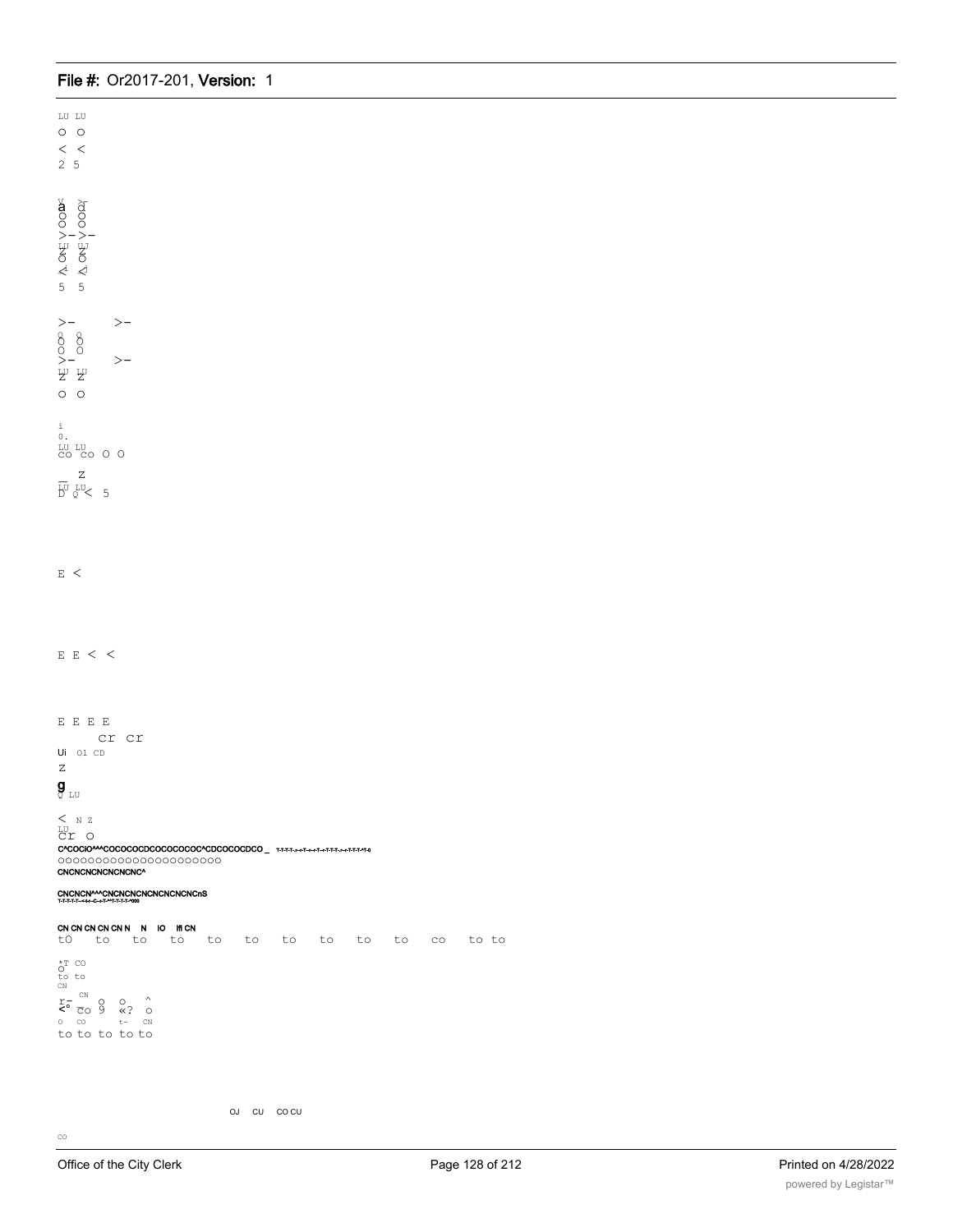CO<br>CO<br>CO<br>CO<br>CO CO<br>CO CO<br>CO<br>CO<br>CO CO<br>CO<br>CO CO<br>CO CO<br>CO CO<br>CO CO<br>CO CO OOOOOOOOOOOOOOOOOOOOOOOOOOOOOOOOO OOOOOOOOOOOOOOO 6555566

COCOCDCOCjOCOCOCOCOCTICOCD



z z<br>o o LU cc o

N N  $\overline{z}$  z

i x o o cc cc<br>N<br>N<br>N<br>N

o o

z z<br>xx<br>o`o

N N z z

Office of the City Clerk **Page 129 of 212** Printed on 4/28/2022 Printed on 4/28/2022

^™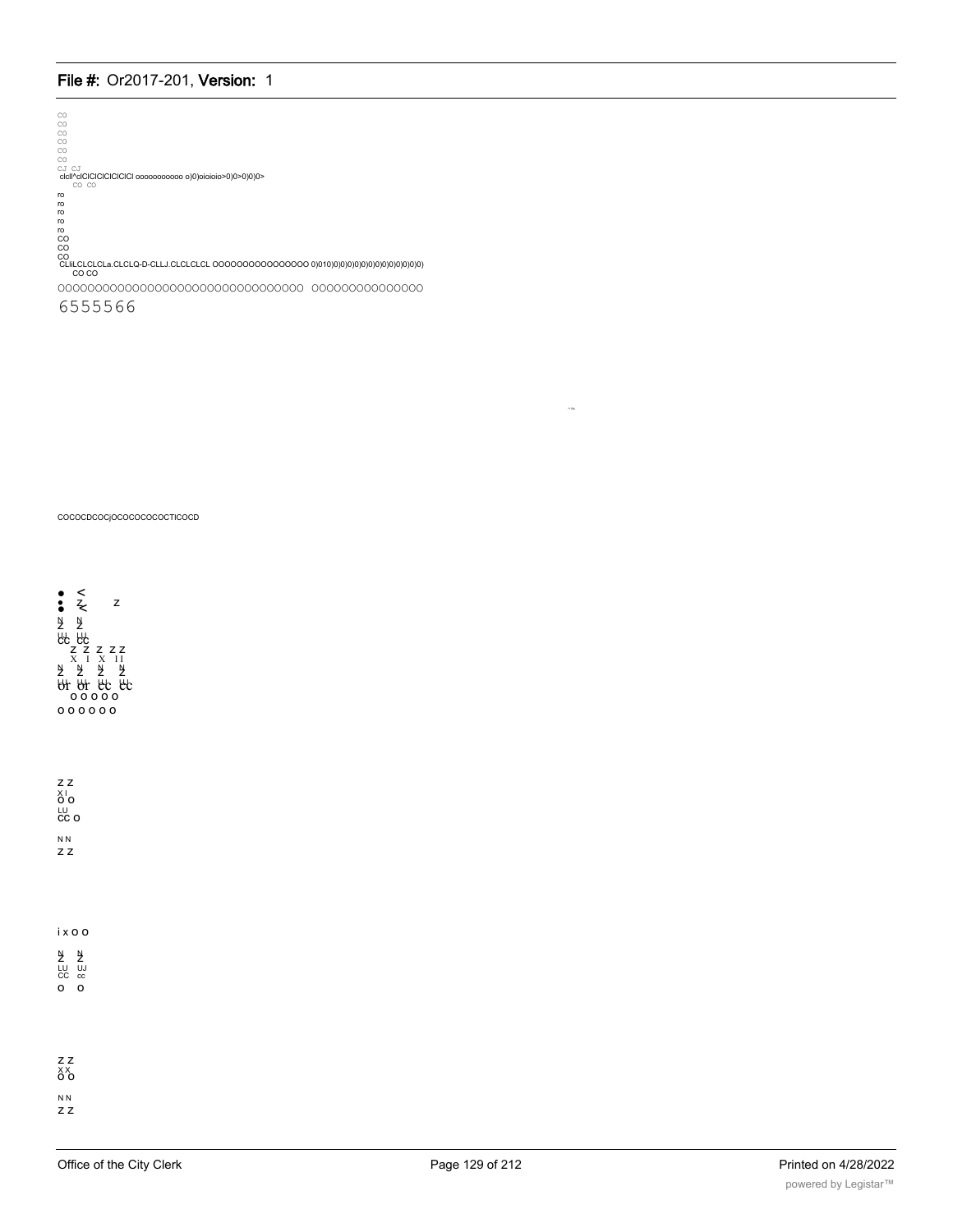| ZZ  00<br>$\begin{array}{c}\n 8 \\  10 \\  10 \\  10 \\  10 \\  10 \\  10 \\  10 \\  10\n\end{array}$                                                                                                                                                                                             |  |  |  |
|---------------------------------------------------------------------------------------------------------------------------------------------------------------------------------------------------------------------------------------------------------------------------------------------------|--|--|--|
| ZZ  00<br>$\begin{array}{c} 0 \\ 0 \\ 0 \\ 0 \\ \end{array} \begin{array}{c} \mathbb{R} \\ \mathbb{R} \\ \mathbb{R} \\ \mathbb{R} \end{array}$                                                                                                                                                    |  |  |  |
| $\mathop \text{EX}_\text{LO}^\text{ZZ}$<br>$\begin{array}{c} \nN & N \\ Z & Z \\ U & U \\ C & C \\ C & C \\ O & O \\ U & O \\ V & O\n\end{array}$                                                                                                                                                 |  |  |  |
| $\begin{array}{lcl} Z & Z & Z \\ XIX & \\ N& N \end{array}$<br>$\frac{1}{2}$<br>$\frac{1}{2}$<br>$\frac{1}{2}$<br>$\frac{1}{2}$<br>$\frac{1}{2}$<br>$\frac{1}{2}$<br>$\frac{1}{2}$<br>$\delta_{\text{L}}^{\text{CL}}$ c/J cc x<br>$\begin{smallmatrix} 0\\ \kappa\\ \kappa\\ 0 \end{smallmatrix}$ |  |  |  |
| $\bullet \quad \leq$<br>$\bullet \quad \leq$<br>$\begin{array}{c}\n0.03 \\ X \\ Y \\ Y \\ Y \\ Y \\ Y \\ Y \\ Y\n\end{array}$<br>Fe vno o e sk<br>Fe vno o e sk<br>NC Ni 03 03<br>$\frac{1}{\sqrt{2}}$                                                                                            |  |  |  |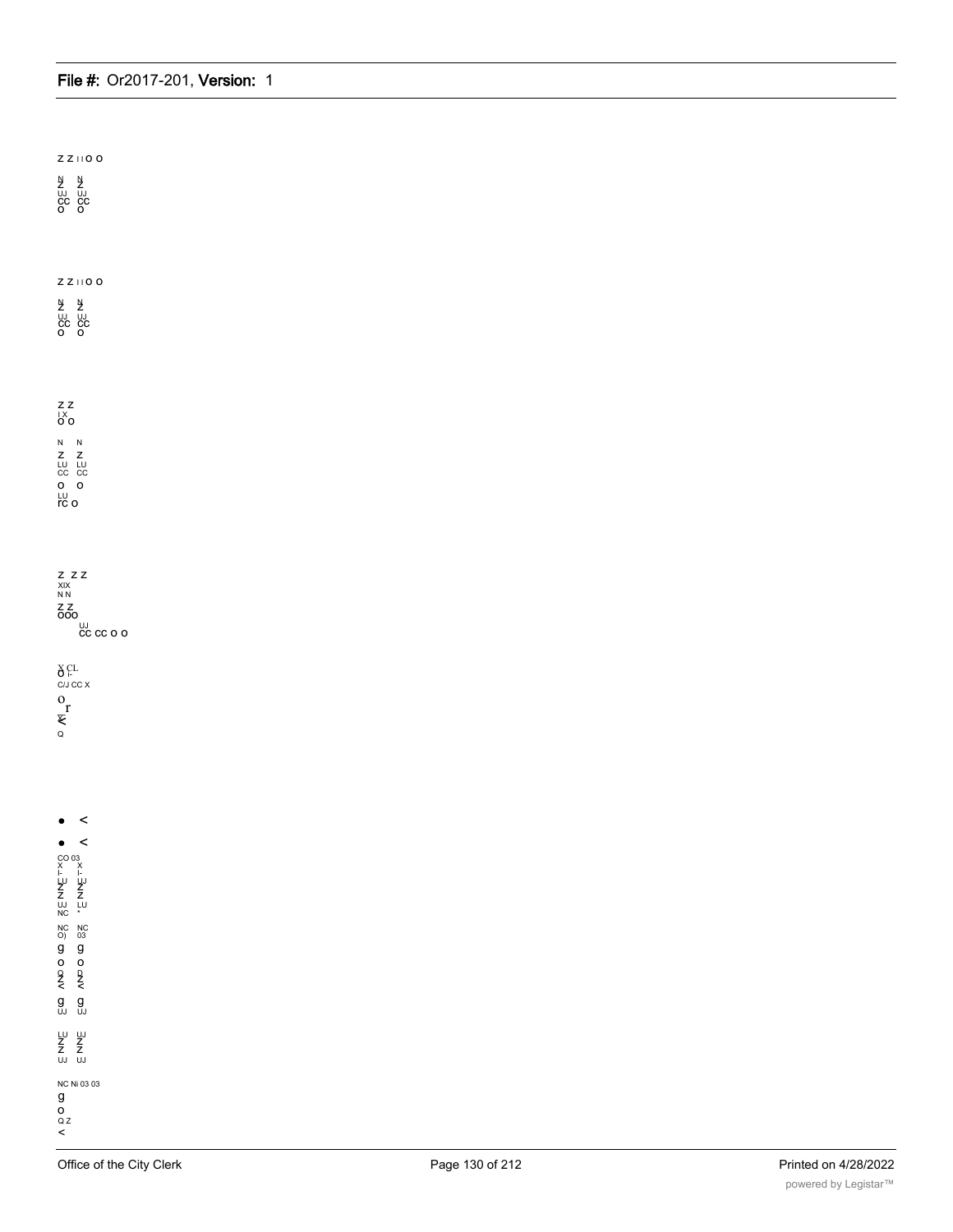| g                                                                                                                                                                                                                                                                                                                                                                                                                                                                                                                                                                                                                                                                                                                                                                                                          |         |
|------------------------------------------------------------------------------------------------------------------------------------------------------------------------------------------------------------------------------------------------------------------------------------------------------------------------------------------------------------------------------------------------------------------------------------------------------------------------------------------------------------------------------------------------------------------------------------------------------------------------------------------------------------------------------------------------------------------------------------------------------------------------------------------------------------|---------|
| r^r^COCOCDCDCDCDCDCDCDCDCOCOCOCOCOCOCO                                                                                                                                                                                                                                                                                                                                                                                                                                                                                                                                                                                                                                                                                                                                                                     |         |
|                                                                                                                                                                                                                                                                                                                                                                                                                                                                                                                                                                                                                                                                                                                                                                                                            |         |
|                                                                                                                                                                                                                                                                                                                                                                                                                                                                                                                                                                                                                                                                                                                                                                                                            |         |
| $^{\wedge}$ 0000000000000                                                                                                                                                                                                                                                                                                                                                                                                                                                                                                                                                                                                                                                                                                                                                                                  |         |
| $OOT-$<br>$\mathbb{T}^{\perp} \hspace{0.1in} \mathbb{T}^{\perp} \hspace{0.1in} \mathbb{T}^{\perp} \hspace{0.1in} \mathbb{T}^{\perp} \hspace{0.1in} \mathbb{T}^{\perp} \hspace{0.1in} \mathbb{N}^{\perp} \hspace{0.1in} \mathbb{N}^{\perp}$<br>$\mathbb{T}^{m} \hspace{2.05in} \qquad \qquad \mathbb{T}^{m} \hspace{2.05in}$<br>$\mathbb{T}^{\mathbb{H}} \hspace{0.5cm} \mathbb{T}^{\mathbb{H}} \hspace{0.5cm} \mathbb{T}^{\mathbb{H}} \hspace{0.5cm} \mathbb{T}^{\mathbb{H}} \hspace{0.5cm} \mathbb{T}^{\mathbb{H}} \hspace{0.5cm} \mathbb{T}^{\mathbb{H}} \hspace{0.5cm} \mathbb{T}^{\mathbb{H}}$<br>$\mathbb{T}-$<br>T- 0000000<br>$\mathbb{T}^{\mathstrut} = \qquad \mathbb{T}^{\mathstrut} = \qquad \mathbb{T}^{\mathstrut} = \qquad \mathbb{T}^{\mathstrut} = \mathbb{T}^{\mathstrut} =$<br>COCOOOOOO |         |
|                                                                                                                                                                                                                                                                                                                                                                                                                                                                                                                                                                                                                                                                                                                                                                                                            |         |
|                                                                                                                                                                                                                                                                                                                                                                                                                                                                                                                                                                                                                                                                                                                                                                                                            |         |
| $r$ - ro lo $t$ -to to $_{CD}$                                                                                                                                                                                                                                                                                                                                                                                                                                                                                                                                                                                                                                                                                                                                                                             |         |
| CO CM                                                                                                                                                                                                                                                                                                                                                                                                                                                                                                                                                                                                                                                                                                                                                                                                      |         |
| CO<br>CO CO                                                                                                                                                                                                                                                                                                                                                                                                                                                                                                                                                                                                                                                                                                                                                                                                |         |
|                                                                                                                                                                                                                                                                                                                                                                                                                                                                                                                                                                                                                                                                                                                                                                                                            | $r-$ 00 |
| $t - 0$ 0 $\prime$<br>c7)cotocov)y)totoc^cy>wwtowc»9y}t^y>y)y5Wtototowtf)eo                                                                                                                                                                                                                                                                                                                                                                                                                                                                                                                                                                                                                                                                                                                                |         |
| 0)00)000)0)0)0)0)0)0                                                                                                                                                                                                                                                                                                                                                                                                                                                                                                                                                                                                                                                                                                                                                                                       |         |
| $_{\rm co}$<br>$_{\rm CO}$                                                                                                                                                                                                                                                                                                                                                                                                                                                                                                                                                                                                                                                                                                                                                                                 |         |
| $\int_{\mathbb{Z}}^{0}$ $\int_{s}^{0}$<br>Q CJ                                                                                                                                                                                                                                                                                                                                                                                                                                                                                                                                                                                                                                                                                                                                                             |         |
| $xz$ $\overline{0}$<br>$0\sigma$                                                                                                                                                                                                                                                                                                                                                                                                                                                                                                                                                                                                                                                                                                                                                                           |         |
| b oo                                                                                                                                                                                                                                                                                                                                                                                                                                                                                                                                                                                                                                                                                                                                                                                                       |         |
|                                                                                                                                                                                                                                                                                                                                                                                                                                                                                                                                                                                                                                                                                                                                                                                                            |         |
|                                                                                                                                                                                                                                                                                                                                                                                                                                                                                                                                                                                                                                                                                                                                                                                                            |         |
|                                                                                                                                                                                                                                                                                                                                                                                                                                                                                                                                                                                                                                                                                                                                                                                                            |         |
|                                                                                                                                                                                                                                                                                                                                                                                                                                                                                                                                                                                                                                                                                                                                                                                                            |         |
|                                                                                                                                                                                                                                                                                                                                                                                                                                                                                                                                                                                                                                                                                                                                                                                                            |         |
|                                                                                                                                                                                                                                                                                                                                                                                                                                                                                                                                                                                                                                                                                                                                                                                                            |         |
| CLII.II.IL[LaiLCl(L[LD.(I.a.[Lia.D. 00000000000000000                                                                                                                                                                                                                                                                                                                                                                                                                                                                                                                                                                                                                                                                                                                                                      |         |
| cnnocnDicnancnncncncnocncncf)                                                                                                                                                                                                                                                                                                                                                                                                                                                                                                                                                                                                                                                                                                                                                                              |         |
| 000                                                                                                                                                                                                                                                                                                                                                                                                                                                                                                                                                                                                                                                                                                                                                                                                        |         |
| 000                                                                                                                                                                                                                                                                                                                                                                                                                                                                                                                                                                                                                                                                                                                                                                                                        |         |
| 0 <sub>0</sub>                                                                                                                                                                                                                                                                                                                                                                                                                                                                                                                                                                                                                                                                                                                                                                                             |         |
| 000 000                                                                                                                                                                                                                                                                                                                                                                                                                                                                                                                                                                                                                                                                                                                                                                                                    |         |
| 0000<br>boob                                                                                                                                                                                                                                                                                                                                                                                                                                                                                                                                                                                                                                                                                                                                                                                               |         |
|                                                                                                                                                                                                                                                                                                                                                                                                                                                                                                                                                                                                                                                                                                                                                                                                            |         |
| 000                                                                                                                                                                                                                                                                                                                                                                                                                                                                                                                                                                                                                                                                                                                                                                                                        |         |
| 000                                                                                                                                                                                                                                                                                                                                                                                                                                                                                                                                                                                                                                                                                                                                                                                                        |         |
| 000                                                                                                                                                                                                                                                                                                                                                                                                                                                                                                                                                                                                                                                                                                                                                                                                        |         |
|                                                                                                                                                                                                                                                                                                                                                                                                                                                                                                                                                                                                                                                                                                                                                                                                            |         |
| 000                                                                                                                                                                                                                                                                                                                                                                                                                                                                                                                                                                                                                                                                                                                                                                                                        |         |
| $_{\rm CO}$                                                                                                                                                                                                                                                                                                                                                                                                                                                                                                                                                                                                                                                                                                                                                                                                |         |
| 000000000000000                                                                                                                                                                                                                                                                                                                                                                                                                                                                                                                                                                                                                                                                                                                                                                                            |         |
| 0000000000                                                                                                                                                                                                                                                                                                                                                                                                                                                                                                                                                                                                                                                                                                                                                                                                 |         |
| 0000000000                                                                                                                                                                                                                                                                                                                                                                                                                                                                                                                                                                                                                                                                                                                                                                                                 |         |
|                                                                                                                                                                                                                                                                                                                                                                                                                                                                                                                                                                                                                                                                                                                                                                                                            |         |
| 0000000000000000000                                                                                                                                                                                                                                                                                                                                                                                                                                                                                                                                                                                                                                                                                                                                                                                        |         |
|                                                                                                                                                                                                                                                                                                                                                                                                                                                                                                                                                                                                                                                                                                                                                                                                            |         |

 $\cos$  $cn \, cn$ <br>CD CD  $\frac{CD}{CD}$ <br>CD CD<br>CO CD  $\begin{array}{cc}\n\text{cn o} \\
\text{CD} & \text{CD CD}\n\end{array}$ cn cn cn<br>CD CD  $_{\rm cn}$ o

TH LU

 $\underset{\text{O Z}}{\text{nt}}\underset{\text{C}}{\text{co}}\text{g}\:\text{o}% \underset{\text{C}}{\text{C}}\otimes\underset{\text{D}}{\text{C}}\otimes\underset{\text{D}}{\text{C}}\otimes\underset{\text{D}}{\text{C}}\otimes\underset{\text{D}}{\text{D}}\otimes\underset{\text{D}}{\text{D}}\otimes\underset{\text{D}}{\text{D}}\otimes\underset{\text{D}}{\text{D}}\otimes\underset{\text{D}}{\text{D}}\otimes\underset{\text{D}}{\text{D}}\otimes\underset{\text{D}}{\text{D}}\otimes\underset{\text{D}}$  $\boldsymbol{g}$ LU LU

 $\overline{O}$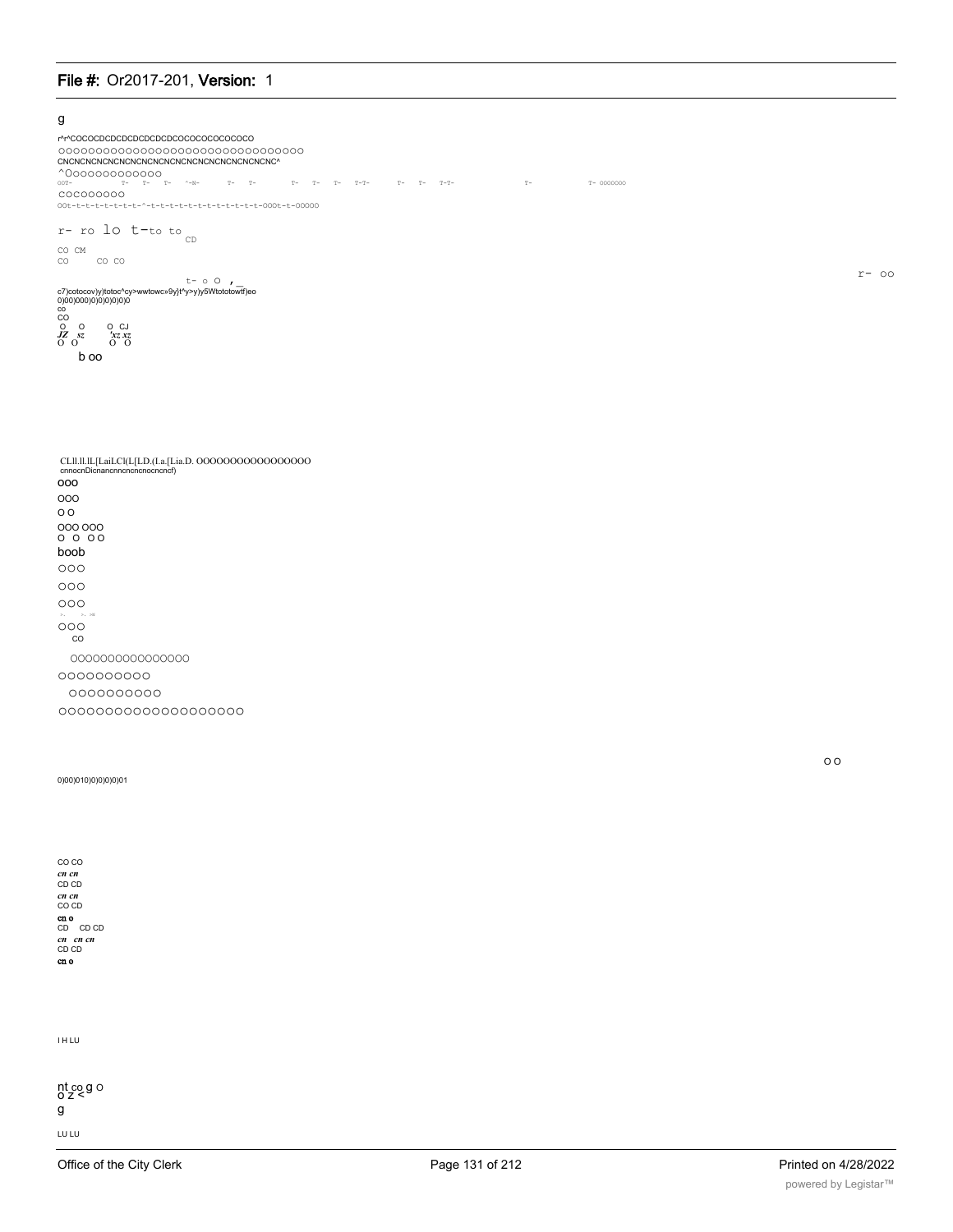| $\xi_{\rm co}$<br>$\mathsf{z}\,\mathsf{z}$                                                                                                                                 |  |  |  |
|----------------------------------------------------------------------------------------------------------------------------------------------------------------------------|--|--|--|
| $\textsf{LU} \textsf{LU} \textsf{NT}$ *<br>$\cos$                                                                                                                          |  |  |  |
| LU UJ UJLU                                                                                                                                                                 |  |  |  |
| $\frac{100}{2}$ kg $\frac{20}{2}$                                                                                                                                          |  |  |  |
| $\frac{10}{9}$ in<br>$Z$ $Z$<br>$\bullet \quad \leq$<br>$\mathsf{z}\,\mathsf{z}$<br>$\begin{smallmatrix} 01 & 01 \\ 0 & 0 \end{smallmatrix}$                               |  |  |  |
| $\begin{array}{c} \bullet \bullet \bullet \varepsilon \\ \bullet \bullet \bullet \varepsilon \end{array}$<br>$\mathsf z$<br>$\begin{array}{c} 2 Z \\ 0 0 \\ 0 \end{array}$ |  |  |  |
| $rac{1}{2}$<br>$rac{1}{2}$<br>$\mathsf z$<br>$\begin{array}{c} \mathsf{Z} \ \mathsf{Z} \\ \mathsf{O} \ \mathsf{O} \\ \mathsf{UJ}\ \mathsf{LU} \end{array}$                 |  |  |  |
| $\mathsf{o}\ \mathsf{a}\ \mathsf{o}$                                                                                                                                       |  |  |  |
| $D$ $O$ $D$ $Q$<br>$\circ$ $\circ$<br>世<br>m m                                                                                                                             |  |  |  |
| LU LU UJ UJLU                                                                                                                                                              |  |  |  |
| LU LU UJ<br>$\begin{array}{cc} cr & cr \\ \downarrow & \downarrow \\ \uparrow r & cr \\ 0 & 0 \\ \downarrow c & 0 \end{array}$<br>cr cr cr<br>LTLUO                        |  |  |  |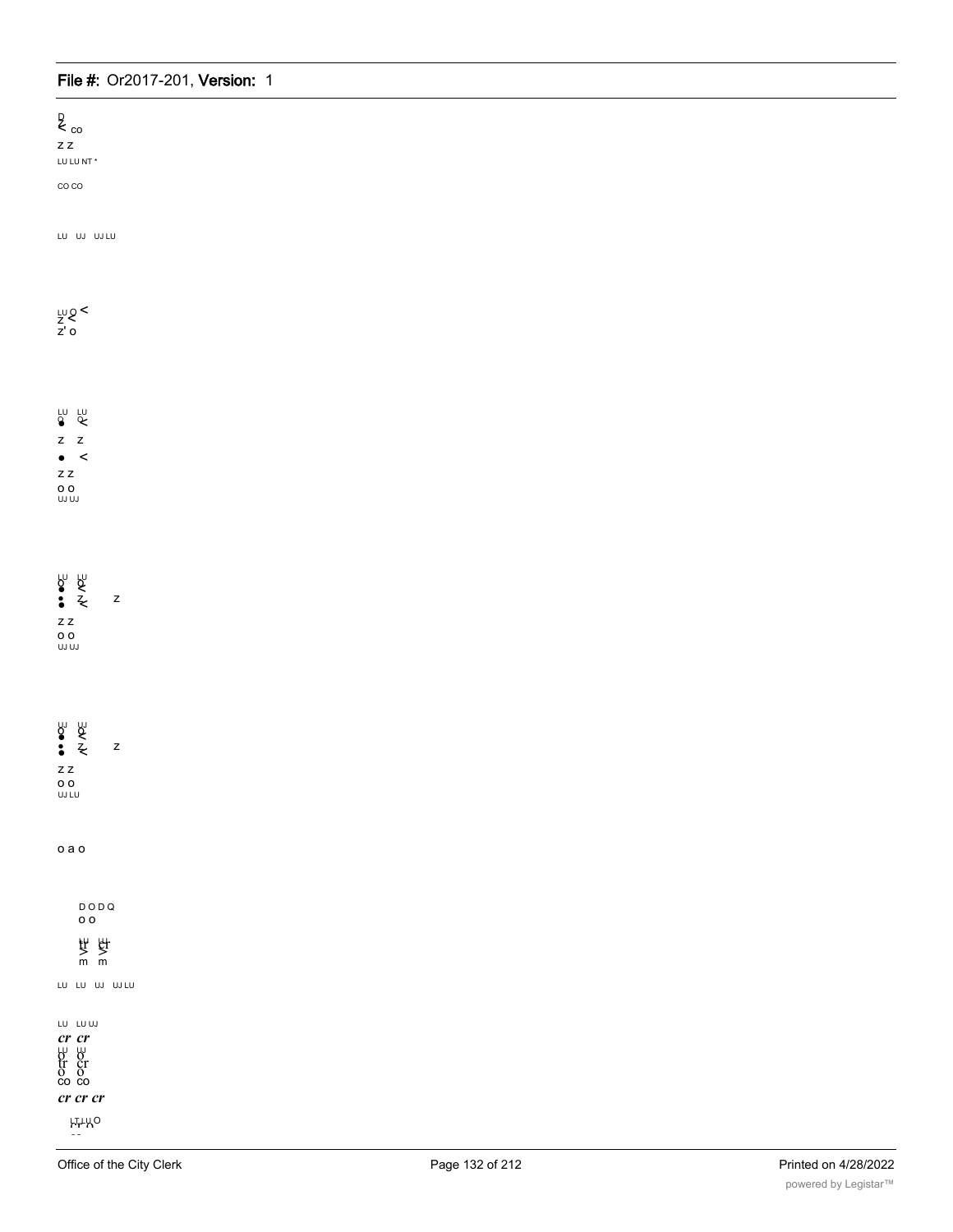$5^{\circ}$ co co rn m<br>Co<br>Co co rn m tr cr or cc cr <<<<<< <  $5$  5 5 5 5 6 7  $5$  $\langle$   $\langle$   $\langle$   $\langle$   $\langle$ LU UJ UJ UJUJ cr or or or  $<<$ 5 5 5 5  $\,<\,$   $\,<\,$   $\,<$ UJ LU LULU COCOCDCOCDCOCNCNCNCNCNCN  $\S^{\circ}_{>}$ ğ O<br>
CNCNCNCNCNCNCNCNCN<br>
CO CO CO CO CO CO<br>
CN CN OJ CM CN CN CN if Tf if TT CD COCO o t-<br>Tf  $Q)0CD(1) < 1)G$  $C1 > Q$ )  $CLO$ CTOIOIOIOICTOIOIOICTOIOIOIOIOIOIOIOI ddddddddddddddddddddddddddod  $\mathbf{i}^*$   $\mathbf{ii}^*$   $\mathbf{i}^*$  $>?$   $>$   $\bullet$   $i^*$  $-5^*$   $-5^*$   $-i'$   $-i^*$  $\Rightarrow, \Rightarrow, \Rightarrow$ 00000000 0101CD0101010101C0C0 

0)CDCTCTCn6)01010)010)010^

cr tr cc cc cc < < < < <  $\,<\,$   $\,<$ LU LU  $\,<\,$   $\,<$ UJ UJ  $5 \quad 5 \quad 5 \quad 2$  $5<sub>1</sub>$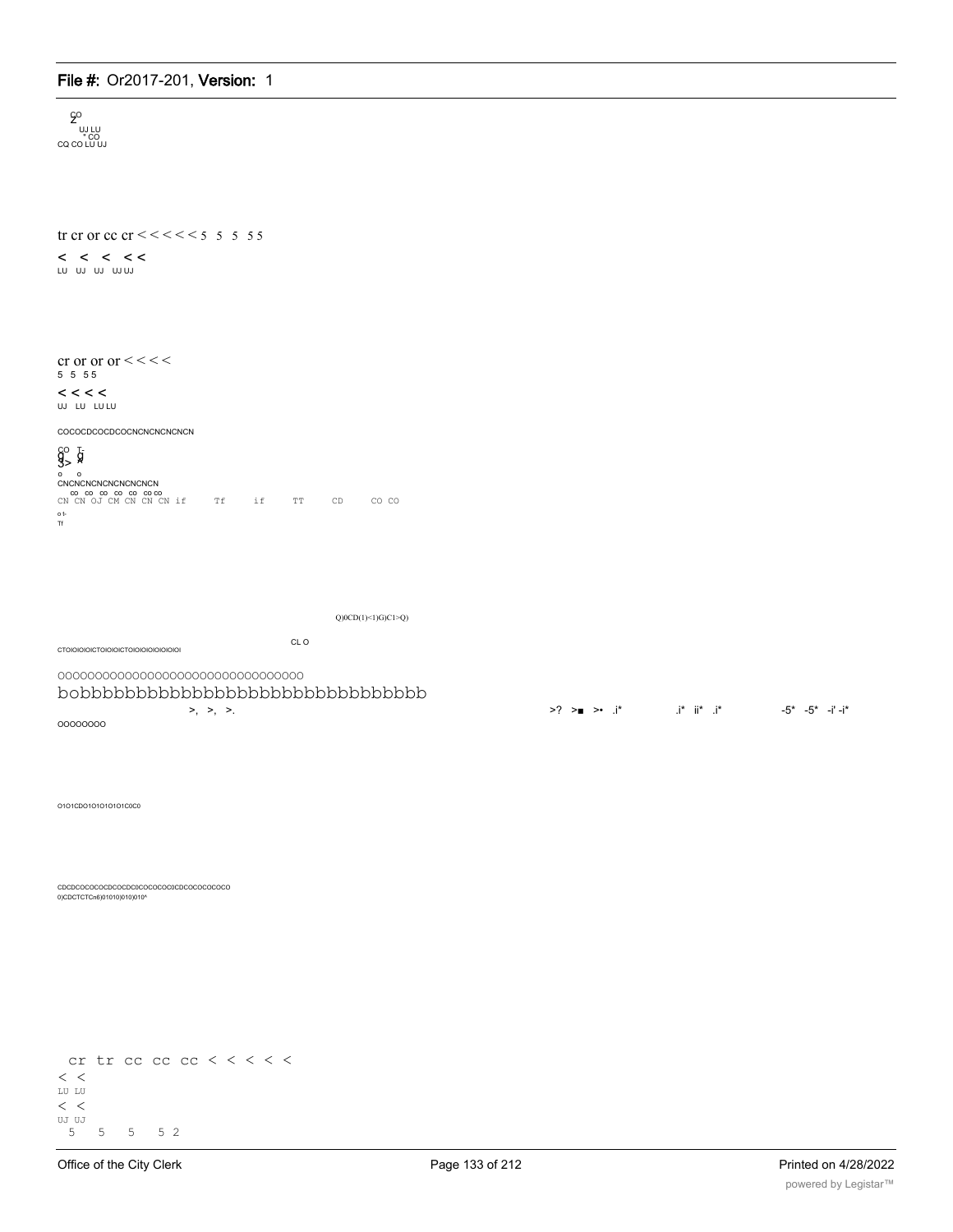| $\zeta$ $\zeta$ $\zeta$<br>$\,<\,$<br>$\prec$                                                |
|----------------------------------------------------------------------------------------------|
| UJ<br>UJ<br>UJ<br>UJ UJ                                                                      |
| cococococococococo                                                                           |
| Ζ<br>Z Z<br>Ζ<br>Ī                                                                           |
|                                                                                              |
| <                                                                                            |
| $\lt$                                                                                        |
| ŪJ<br>5 <sub>o</sub>                                                                         |
| $f$ cc                                                                                       |
| z>                                                                                           |
| UJ<br>$\,<$                                                                                  |
| cocococococococococo                                                                         |
| $\rightarrow$<br>CO<br>Ç0                                                                    |
| co co                                                                                        |
| $\cos$ $\cos$                                                                                |
| $> -$<br>$\,$ $\,$ $\,$<br>$\mathbf{J}$                                                      |
| <u>nh nh</u>                                                                                 |
|                                                                                              |
|                                                                                              |
|                                                                                              |
| 2000 - 00000 - 0000<br>2000 - 00000 - 0000<br>2000 - 00000 - 0000<br>$U_{\text{C}}$<br>UJ UJ |
|                                                                                              |
| cr                                                                                           |
|                                                                                              |
|                                                                                              |
|                                                                                              |
|                                                                                              |
| กากที่กำกับที่ทำกากากา                                                                       |
| ŏŏ                                                                                           |
| <b>CLCL</b>                                                                                  |
| <<                                                                                           |
|                                                                                              |
|                                                                                              |
|                                                                                              |
| sc Cl                                                                                        |
|                                                                                              |
| CN CN<br>if if                                                                               |
|                                                                                              |

CN CN If If

o£<br>tj-t-co  $\mathbf{D}$  i-

 ${\tt COCDCDCDCDCDCDCDCDCD}$ 

 $\cos$  00  $\cos$ 

o  $\mathsf{r}^*$  -  $\mathsf{h}\text{-}\mathsf{r}$  -

COCOCOCOCOCOCICO CDC0COCOCIJOJC00j<br>CO COCO<br>CR CN CN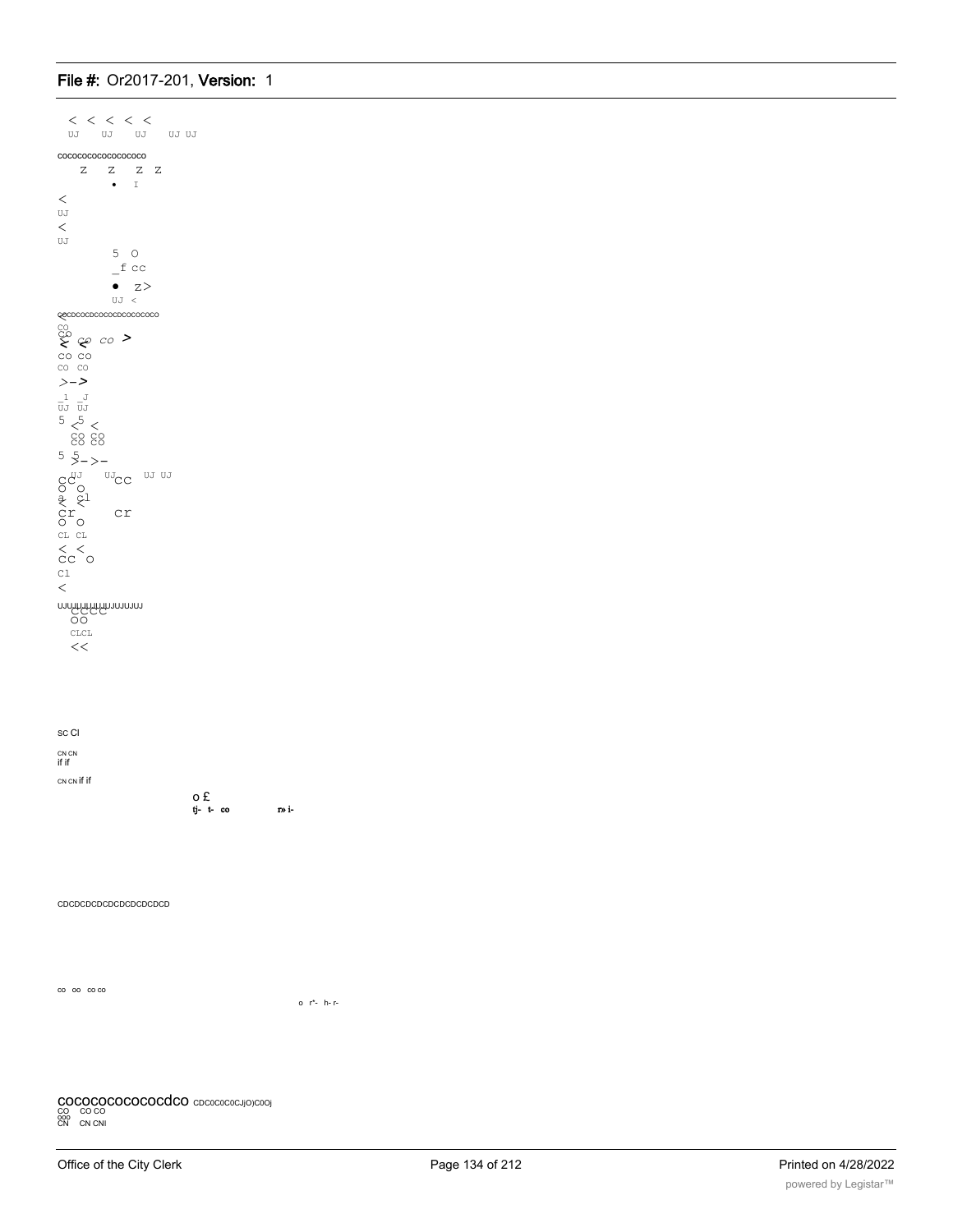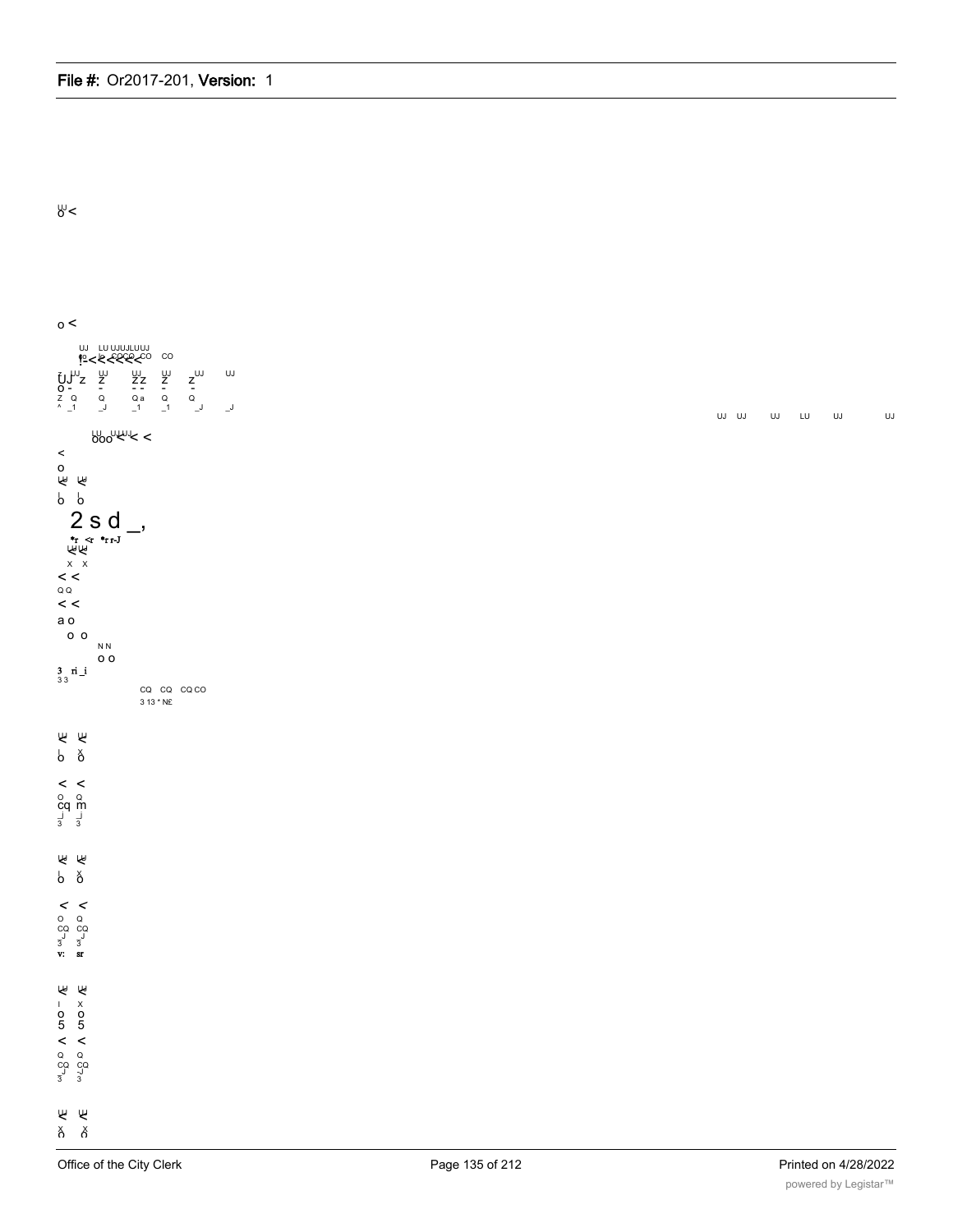| 55<br>$\checkmark$<br>$\,<\,$<br>9<br>9<br>$_{\rm CO}$<br>$_{\rm co}$<br>$\frac{3}{1}$<br>$\frac{3}{11}$<br>6<br>₩<br>ð<br>b                                                                                                                |
|---------------------------------------------------------------------------------------------------------------------------------------------------------------------------------------------------------------------------------------------|
| ₩<br>₩<br>š<br>ð<br>5555<br>$\lt$ $\lt$<br>$\frac{1}{3}$<br>$\frac{1}{3}$<br>$\frac{1}{3}$<br>$\frac{1}{3}$<br>$\frac{1}{3}$<br>$\frac{1}{3}$<br>$\frac{1}{3}$<br>$\frac{1}{3}$<br>$\frac{1}{3}$<br>v;<br>vr                                |
|                                                                                                                                                                                                                                             |
| CN CN<br>CNJ<br>CD CD<br>${\cal CO}$<br>${\mathcal{O}}{\mathcal{O}}$<br>${\cal CO}$<br>${\mathcal{O}}{\mathcal{O}}$<br>00<br>CO<br>$_{CO}$<br>$_{CO}$<br>${\cal CO}$<br>O<br>CO<br>CNCNCNCNCNCNCNCNCNCNCNCN<br>CD CO COCO<br>$t - r - CZ$ ) |

o<br>CM  $O_{r^* = a}^{O_{cO}}$  o> co  $\overline{a}$ .

cor-Tfco-t-T-i-co r^PcbP<sup><\_</sup>!P<sup>oco</sup> cocO T-cricdcocOLO



 ${\tt COCCDCDCDCDCDCDCDCD}$ 

**CLCLCLCLCLCLCLCL** 

 $\Box\,\, \text{cncnoiCTioicncncncncoioicTioioiO)}\,\, \text{CO CO}$ 0000000000000 000000000000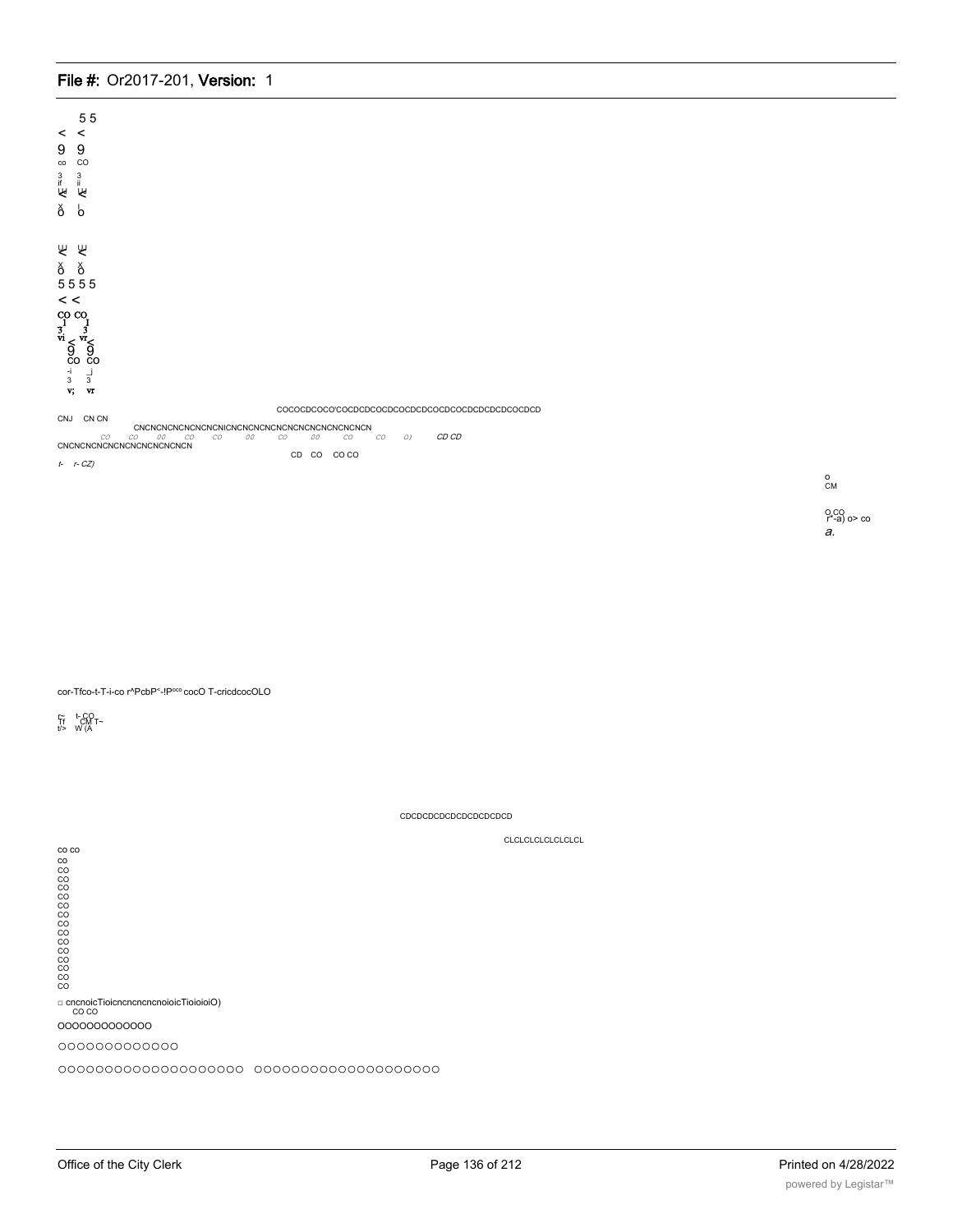CT)CT>CTjCTjO}CT>CTjCT)CTjO)CTjO)CT)CT>0

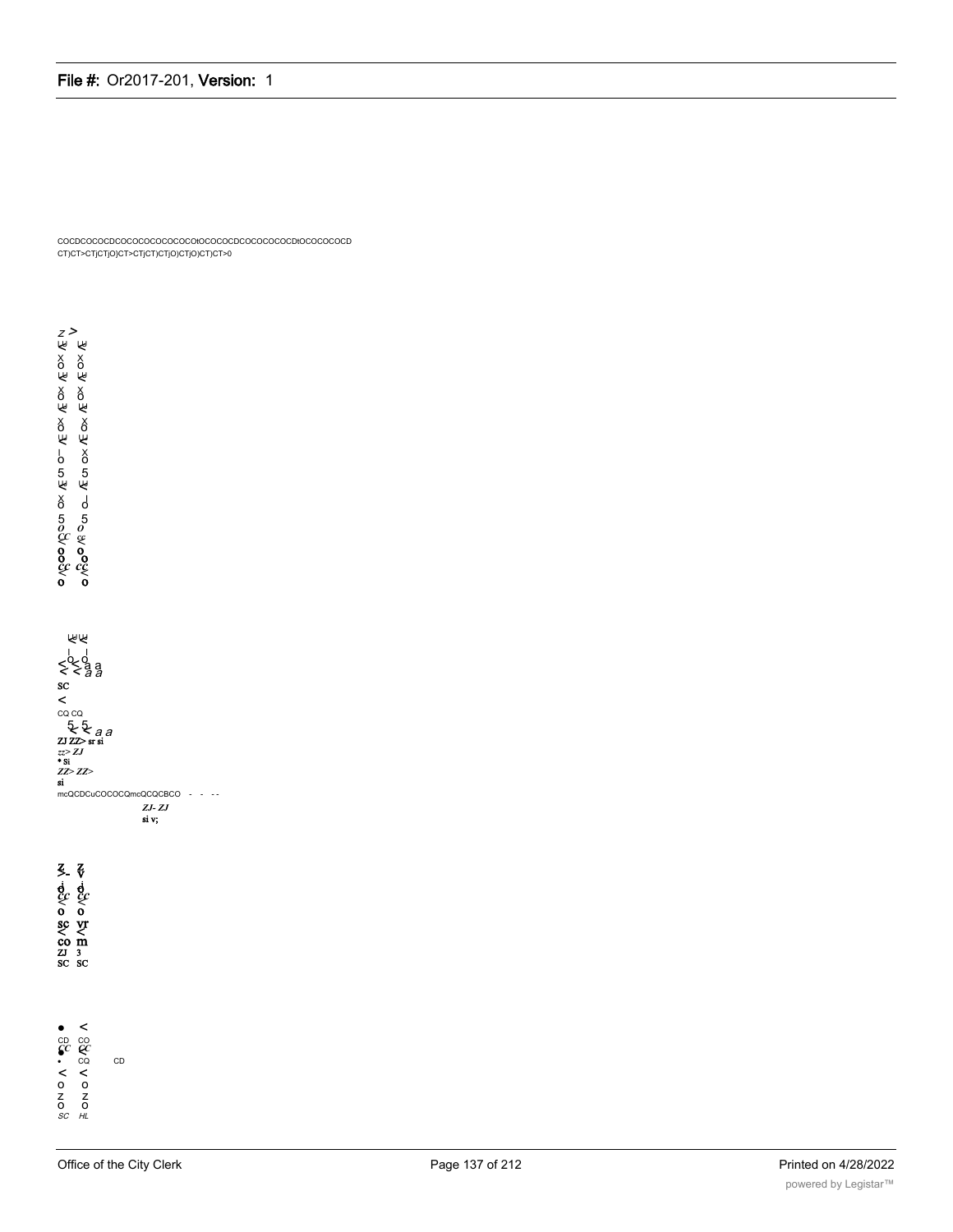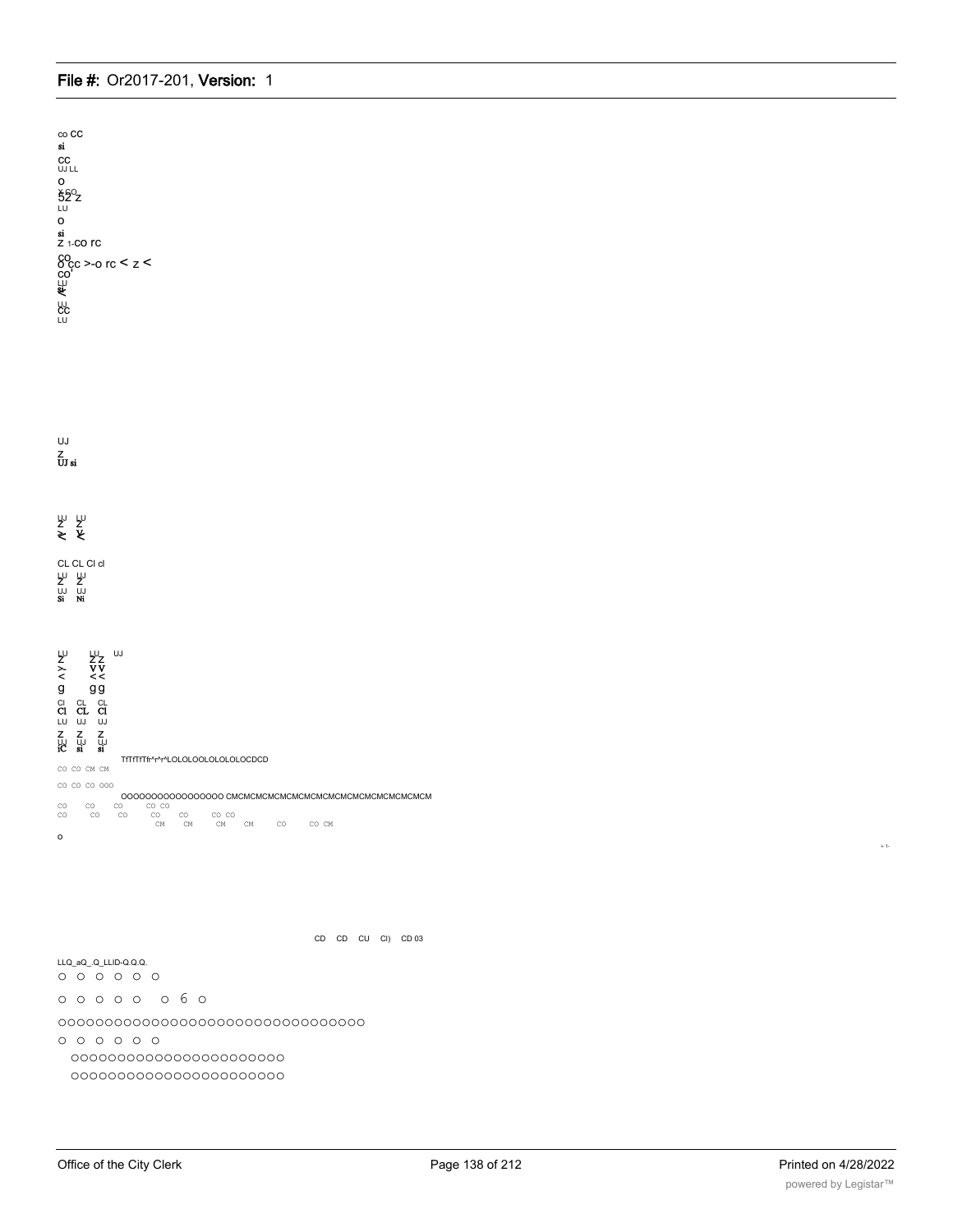CDCDCDCDCOCOCDCOCOCOCOCOCOCOCOCOCOCOCOCDCOCDCDCD OOOOOOOOOOOOOOOOOOOOOOOO

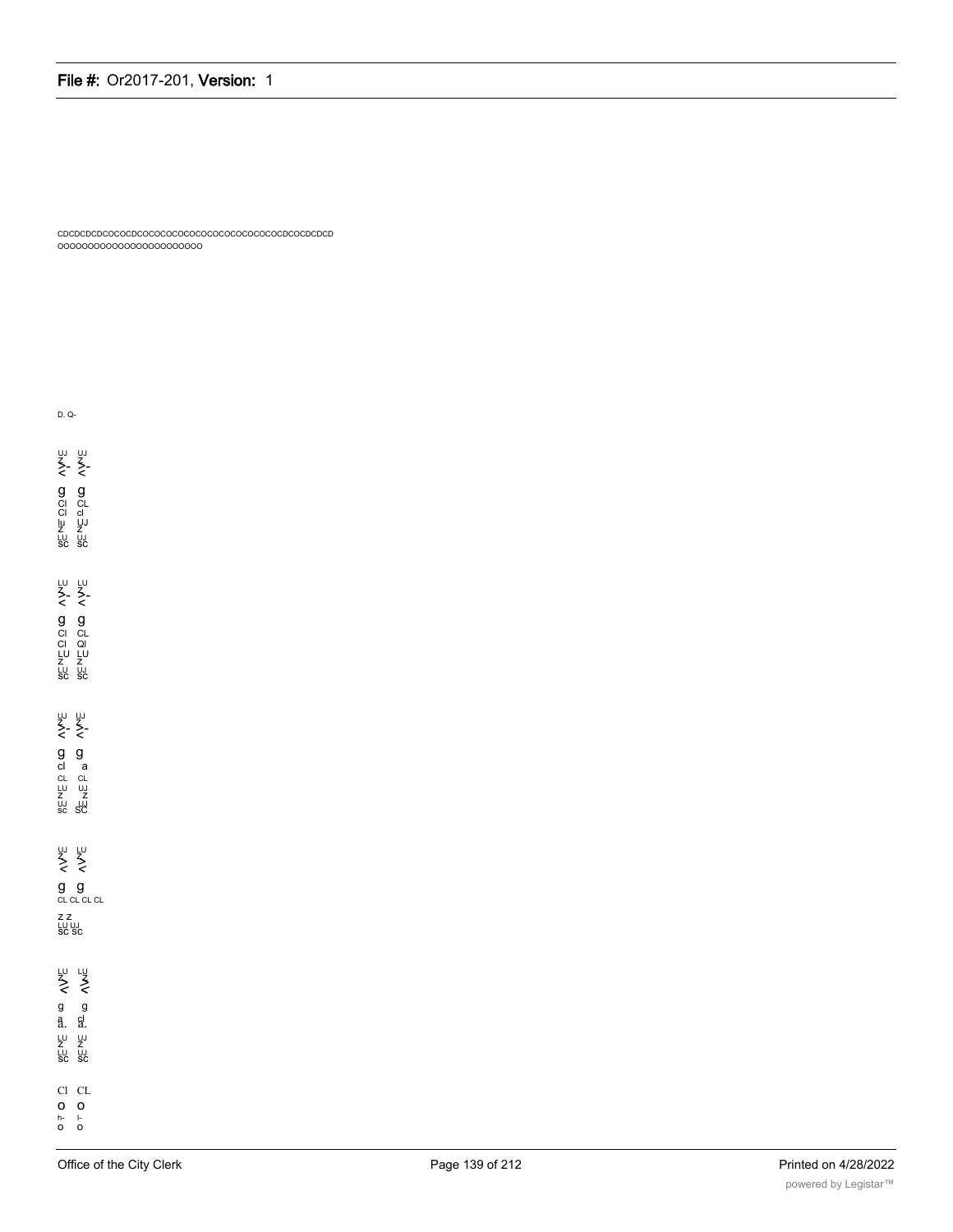| ene Veo<br>En∈ Veo<br>En∈ Veo                                                                                                                                                                                                                                                                                                                                                                                                                                                         |  |  |  |
|---------------------------------------------------------------------------------------------------------------------------------------------------------------------------------------------------------------------------------------------------------------------------------------------------------------------------------------------------------------------------------------------------------------------------------------------------------------------------------------|--|--|--|
| $66 + 66$<br>$24 - 66$                                                                                                                                                                                                                                                                                                                                                                                                                                                                |  |  |  |
| $\begin{array}{llll} \mathbb{E} & \mathbb{E} & \mathbb{E} \\ & \mathbb{E} & \mathbb{E} \\ & \mathbb{E} & \mathbb{E} \\ & \mathbb{E} & \mathbb{E} \end{array}$                                                                                                                                                                                                                                                                                                                         |  |  |  |
| $_{000}^{\text{H H H}} >$ > >                                                                                                                                                                                                                                                                                                                                                                                                                                                         |  |  |  |
| UJ UJ<br>$\mathsf{Z}\ \mathsf{Z}$                                                                                                                                                                                                                                                                                                                                                                                                                                                     |  |  |  |
| $\begin{array}{c} 0 \text{ or } \\ 0 \text{ or } \\ 0 \text{ or } \\ 0 \text{ or } \\ 0 \text{ or } \\ 0 \text{ or } \\ 0 \text{ or } \\ 0 \text{ or } \\ 0 \text{ or } \\ 0 \text{ or } \\ 0 \text{ or } \\ 0 \text{ or } \\ 0 \text{ or } \\ 0 \text{ or } \\ 0 \text{ or } \\ 0 \text{ or } \\ 0 \text{ or } \\ 0 \text{ or } \\ 0 \text{ or } \\ 0 \text{ or } \\ 0 \text{ or } \\ 0 \text{ or } \\ 0 \text{ or } \\ 0 \text{ or } \\ 0 \text{ or } \\ 0 \text{ or } \\ 0 \text{$ |  |  |  |
| $66 = 60$<br>$20 = 00$                                                                                                                                                                                                                                                                                                                                                                                                                                                                |  |  |  |
| SC SC<br>SC SC                                                                                                                                                                                                                                                                                                                                                                                                                                                                        |  |  |  |
| $\frac{\text{cc}\, \text{cc}\, \text{O}\, \text{O}}{\text{O}\, \text{O}}$<br>a a<br>Çe çe<br>UJ UJ                                                                                                                                                                                                                                                                                                                                                                                    |  |  |  |
| $\frac{\text{cc}\, \text{cc}\, 0\, 0}{\text{0}\, 0}$<br>SENE KOO                                                                                                                                                                                                                                                                                                                                                                                                                      |  |  |  |
| o o o e a su a su conseguente de la conseguente de la conseguente de la conseguente de la conseguente de la conseguente de la conseguente de la conseguente de la conseguente de la conseguente de la conseguente de la conse<br>$\operatorname{\textsf{sc}}$                                                                                                                                                                                                                         |  |  |  |
| ≫ xc                                                                                                                                                                                                                                                                                                                                                                                                                                                                                  |  |  |  |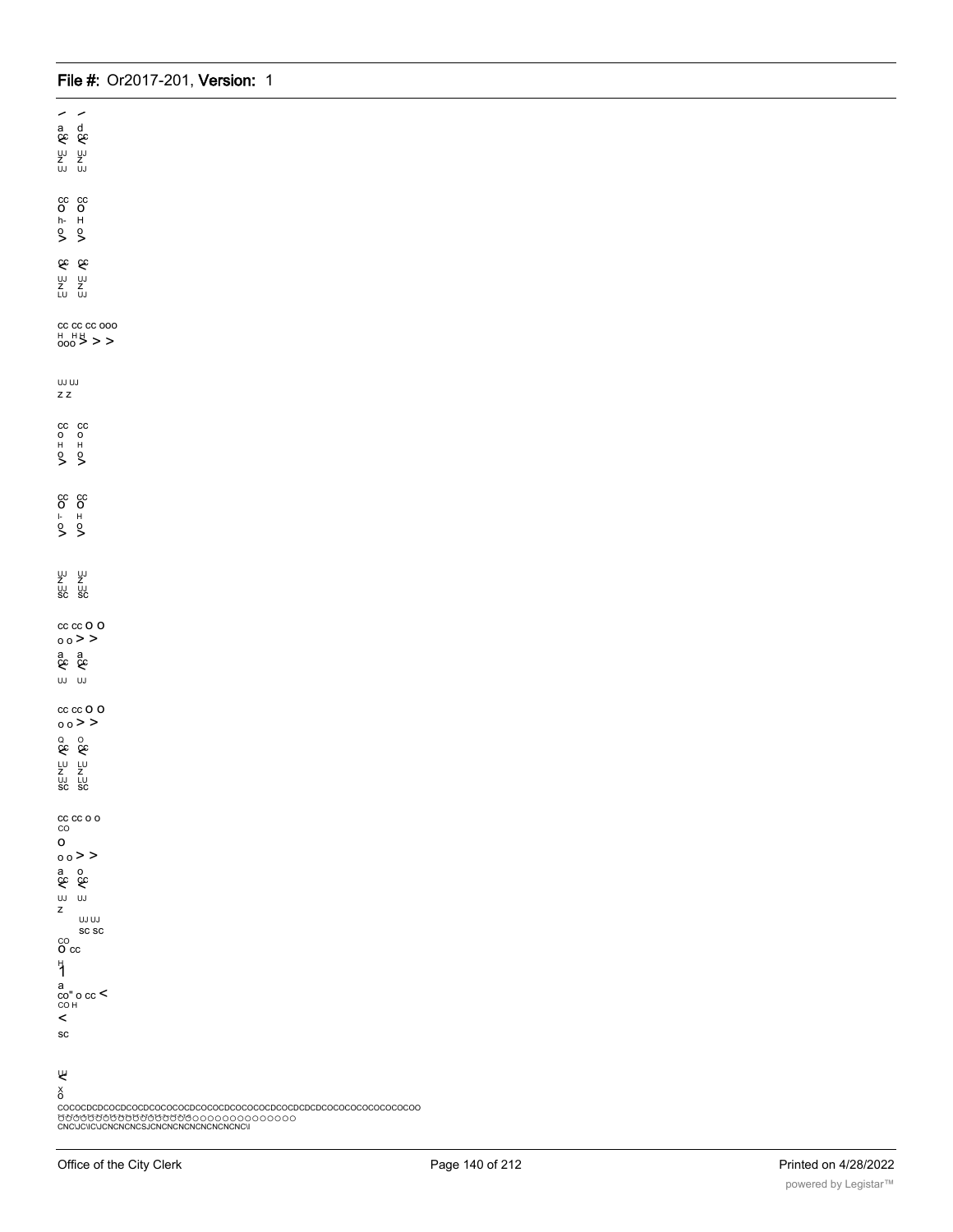

 ${\tt COCOCOCO COCO COCO COCO COCO COCO COCO COCO CO COCO CO COCO CO COCO CO COCO CO COCO~J (7) C T (7) C T (7) C T (7) C T (8) O O O C T (7) O O O C T (10) O H (10) O H (10) O H (10) O H (10) O H (10) O H (10) O H (10) O H (10) O H (10) O H (10) O H (10) O H (10) O H (10) O H (10) O H (10) O H (10) O H (10) O H (10) O H (10) O H (10) O H (10) O H (10) O H (10) O H (10$ 

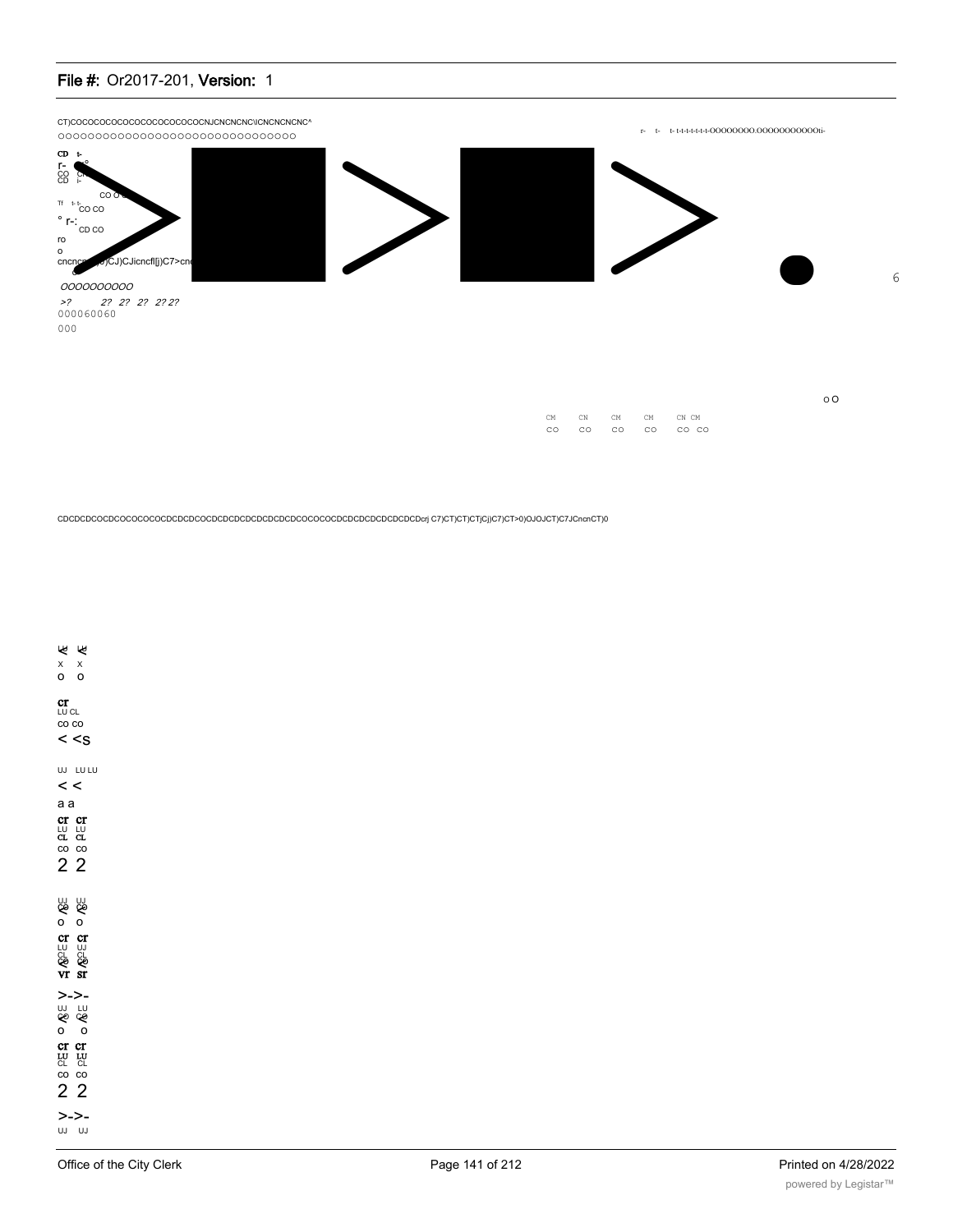ری ری

 $\overline{0}$   $\overline{0}$ cr cr<br>avel<br>x sc  $>->$  $0$   $0$  $\begin{array}{cc}\n\mathbf{cr} & \mathbf{cr} \\
U & UJ \\
C1 & C1 \\
C2 & C2\n\end{array}$  $2<sub>2</sub>$  $>->$ LU LU<br>CO CO  $\begin{array}{ccc}\n & \text{or} & \text{or} & \text{or} & \text{or} & \text{or} & \text{or} & \text{or} & \text{or} & \text{or} & \text{or} & \text{or} & \text{or} & \text{or} & \text{or} & \text{or} & \text{or} & \text{or} & \text{or} & \text{or} & \text{or} & \text{or} & \text{or} & \text{or} & \text{or} & \text{or} & \text{or} & \text{or} & \text{or} & \text{or} & \text{or} & \text{or} & \text{or} & \text{or} & \text{or} & \text{or} & \$  $\begin{array}{cc} cr & cr\\ \cup\limits_{\mathcal{C}\mathcal{L}} & \cup\limits_{\mathcal{C}\mathcal{L}}\\ \mathcal{C}\circ \mathcal{C}\circ \end{array}$ 22522  $>$ -cr O o  $co'$  $\frac{zz}{0}$  $13$  $\mathsf Z$  $\rm _Q^O$  $\lt$ cr cr LU LU  $\circ$   $\circ$  $\pmb{\times}$  $>$  $\hbox{O}$  o  $2\sim$  $1\times$ 000  $\begin{matrix} 0 \\ 0 \\ 1 \\ 2 \end{matrix}$  $\backslash \mathsf{J} \quad \mathsf{w} \quad \mathsf{w} \quad \mathsf{w} \quad \mathsf{w} \quad \mathsf{v} \text{-} \mathsf{w}$  $0$  0  $5IIIIII$ 

co co co<br>په کلي<br>co co co  $o$  to  $01 {\tt CTO}) {\tt CTO}) \; 0) \; {\tt CTOj} {\tt CTO)} \; {\tt CJ)} \; 0) \; {\tt CTCTO)}$  $\circ \circ \circ \circ \circ$  $\circ$ 0000000000000000000 00000000000

0000000000000000 000000000000000

 $\circ \circ \circ \circ \circ$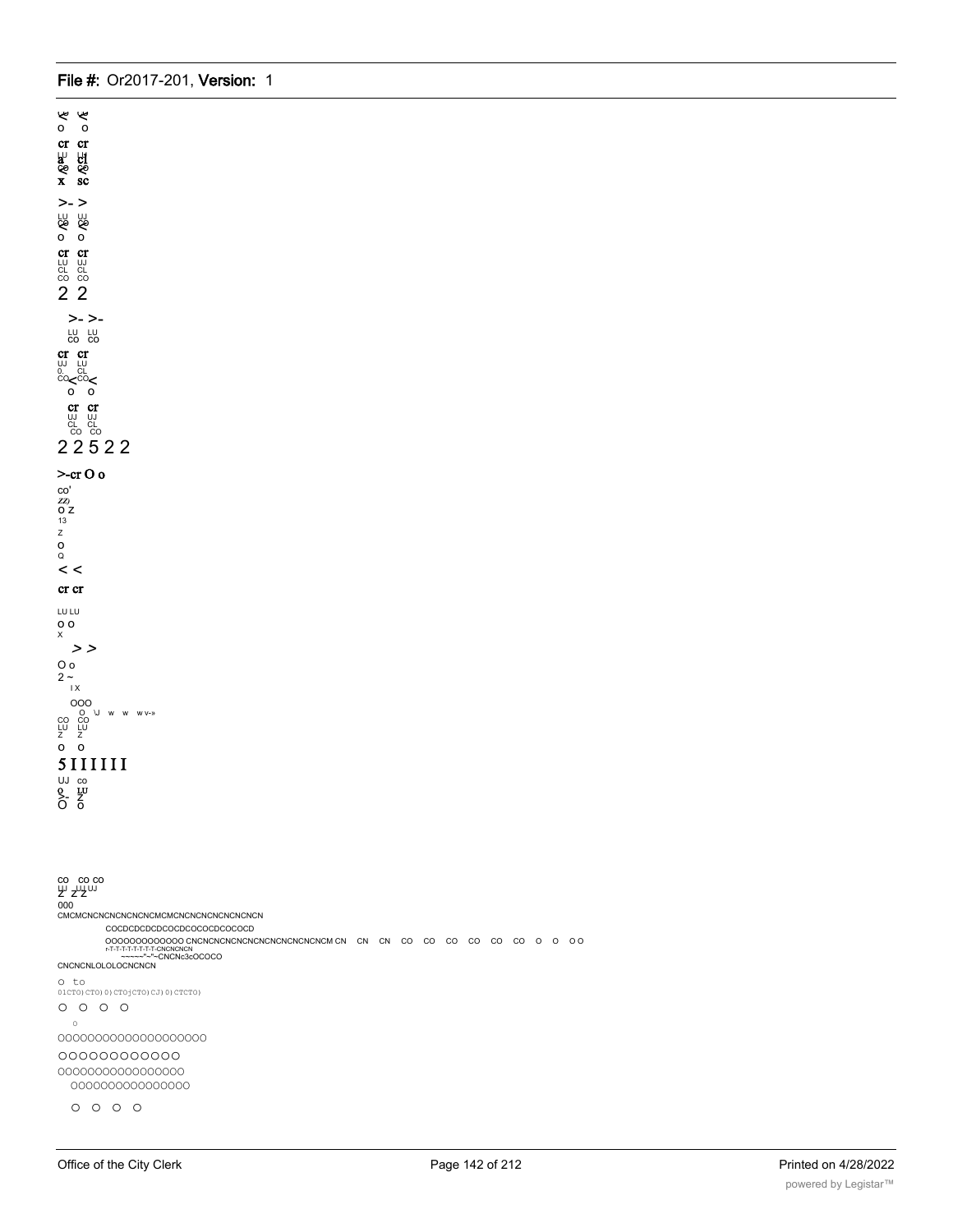LO LO LO

 $\begin{array}{c}\n\text{C}\n\text{C}\n\text{C}\n\text{C}\n\text{C}\n\text{C}\n\text{C}\n\text{C}\n\text{C}\n\text{C}\n\text{C}\n\text{C}\n\text{C}\n\text{C}\n\text{C}\n\text{C}\n\text{C}\n\text{C}\n\text{C}\n\text{C}\n\text{C}\n\text{C}\n\text{C}\n\text{C}\n\text{C}\n\text{C}\n\text{C}\n\text{C}\n\text{C}\n\text{C}\n\text{C}\n\text{C}\n\text{C}\n\text{C}\n\text{C}\n\text$ UJ UJ  $\lt$  $\cos$  $\frac{2}{5}$  $0$  0 UJ UJ 33  $\,<$   $<$  $\cos$  $sc$  $\overset{\text{\normalsize o}}{\text{\normalsize cc}}$  cc cc cc CO CO<br>UJ LU<br>Z Z  $\circ$  $\circ$ SC<br>O CC CC<br>LU Q 00<br>2<br>2<br>0<br>0<br>0 

 $\circ$   $\circ$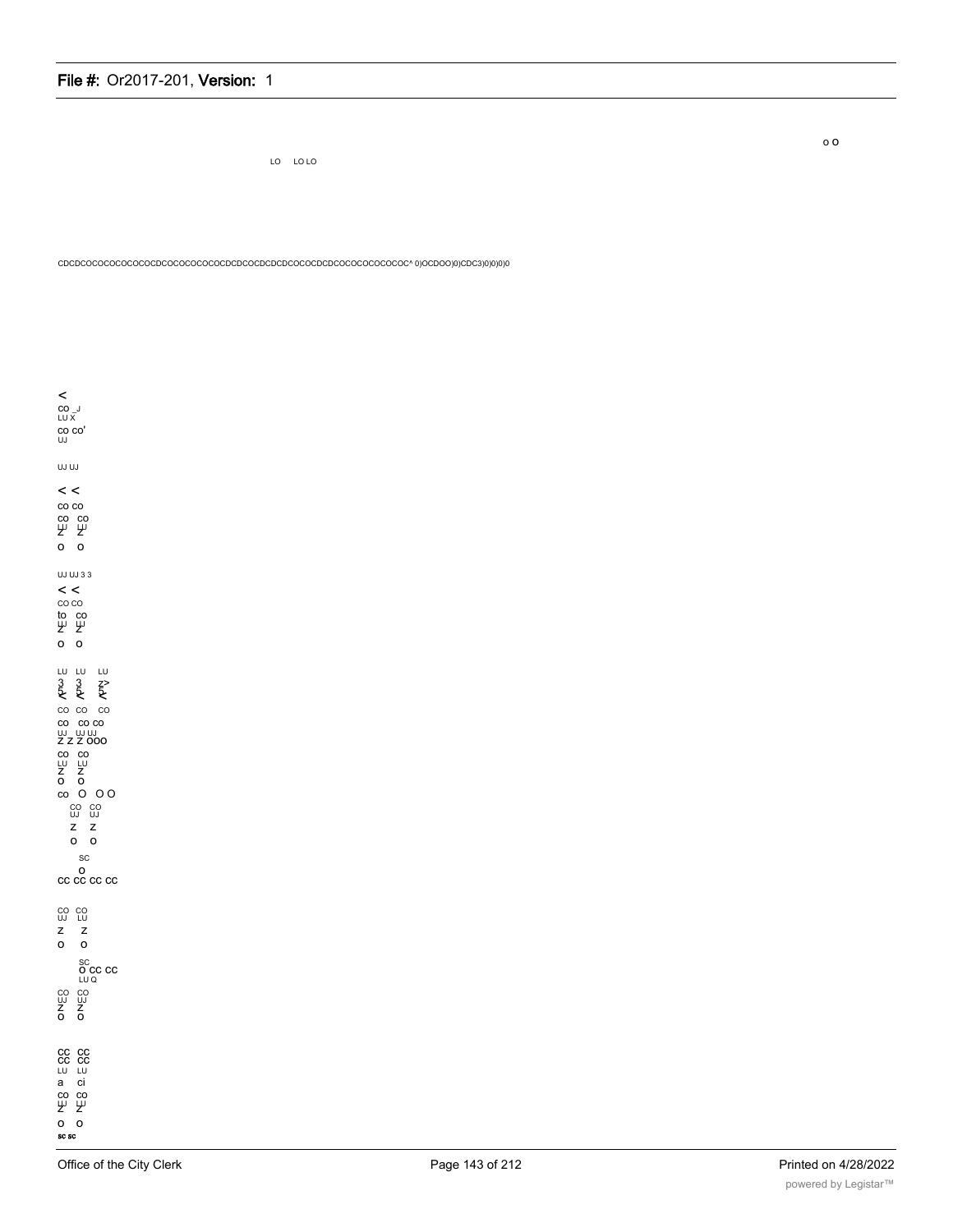| ${\rm _o\,oc\,cc\,cc\,cc}$<br>${\bf s} {\bf c}$<br>$\mathsf{o}\,$<br>rc cc                                                                                    |
|---------------------------------------------------------------------------------------------------------------------------------------------------------------|
| En Engra<br>co co co<br>000                                                                                                                                   |
| $_{\rm O}^{\rm sc}$<br>sc<br>O<br>$\begin{array}{ccc} \hbox{co} & \hbox{co} \\ \hbox{C} & \hbox{C} \\ \hbox{C} & \hbox{C} \\ \hbox{D} & \hbox{D} \end{array}$ |
| SC<br>O<br>CC CC<br>CC CC<br>CC CC<br>$Q$ $Q$<br>co co co<br>반 <del>간</del> 인<br>000                                                                          |
| $\bf{sc}$<br>$o$ $o$ $cc$ $cc$ $cc$ $cc$<br>UJ UJ<br>a a<br>0<br>2<br>2<br>2<br>0<br>0<br>0                                                                   |
| $\begin{array}{ccc} {\rm CO} & {\rm CO} \\ {\rm Z} & {\rm U} \\ {\rm Z} & {\rm Z} \\ {\rm O} & {\rm O} \end{array}$                                           |
| $\begin{matrix} 8c & 8c \\ 0 & 0 \end{matrix}$<br>$cc$ $cc$<br>$cc$ $cc$<br>LU LU<br>a<br>a<br>co co<br>Y Y<br>$0$ 0                                          |
| o CO co<br>CNCNCNCNCNCNCNCNCNCNCNCNCNCNCNCNCNCNCN<br>cjjOiaicoaDcoasco^cooocoaoaDcoaoaoaozoao                                                                 |
| ${\tt COCOCO CO CO CO CO CO CO CO CO}$<br>CN CN CO CO<br>0.0)                                                                                                 |
|                                                                                                                                                               |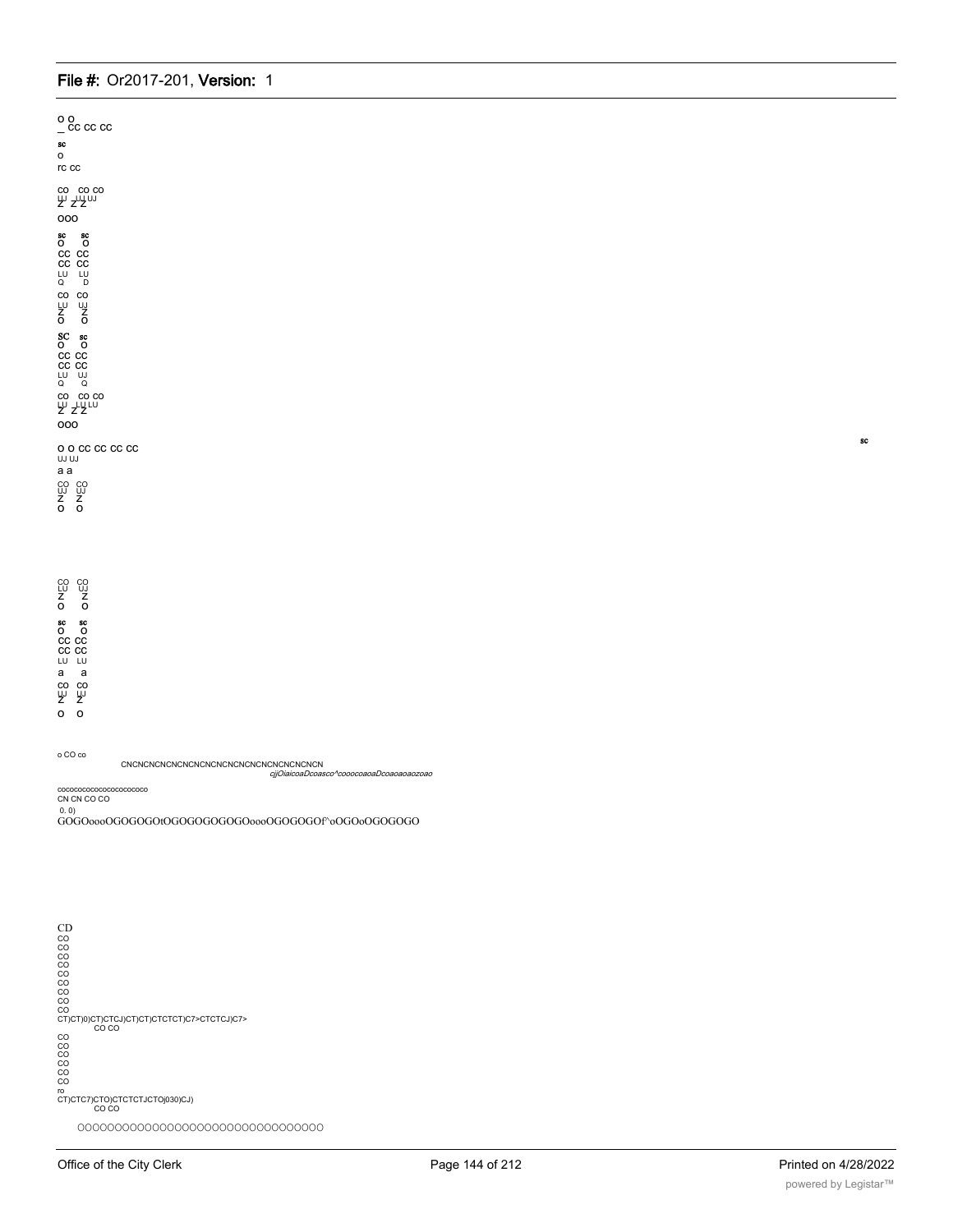55000060000066066000000<br>55000060000066066000000

cicnc7}cno)CT)0)0)cncncnci}0)CjicnoiC)

 $\begin{array}{l} {\mathbf{0}}\\ \bullet^{\mathbf{z}}\\ \bullet^{\mathbf{z}}\\ \bullet^{\mathbf{z}}\\ \bullet^{\mathbf{z}}\\ \bullet^{\mathbf{z}}\\ \bullet^{\mathbf{z}}\\ \bullet^{\mathbf{z}}\\ \bullet^{\mathbf{z}}\\ \bullet^{\mathbf{z}}\\ \bullet^{\mathbf{z}}\\ \bullet^{\mathbf{z}}\\ \bullet^{\mathbf{z}}\\ \bullet^{\mathbf{z}}\\ \bullet^{\mathbf{z}}\\ \bullet^{\mathbf{z}}\\ \bullet^{\mathbf{z}}\\ \bullet^{\mathbf{z}}\\ \bullet^{\mathbf{z}}\\ \bullet^{\mathbf{z}}\\ \bullet^{\mathbf{z}}\\ \bullet^{\mathbf$ Foo Foo<br>Foo Foo<br>Foo Foo Foo  $\frac{1}{2}$   $\frac{1}{2}$   $\frac{1}{2}$ or or  $cc$   $cc$  $cc$   $cc$  $-5 - 3$ <br>COCO  $\frac{cc}{C}$   $\frac{cc}{3}$   $\frac{3}{2}$ <br>  $\frac{10}{20}$   $\frac{10}{20}$  $Z$   $Z$  $\mathbf{o}_{\mathbf{n}}$  o  $\mathtt{i}$  -i-i-i-i  $0 00000$ co to io  $\frac{10}{2}$   $\frac{10}{2}$   $\frac{10}{2}$   $\frac{10}{2}$ 8<br>8 35MB 9 05 3 N 5 83 N 5 83<br>8 35MB 9 93 N 5 82 N 5 83<br>8 35MB 9 8 93 N 5 82 N 5 83 0 0 0<br>CO 0 0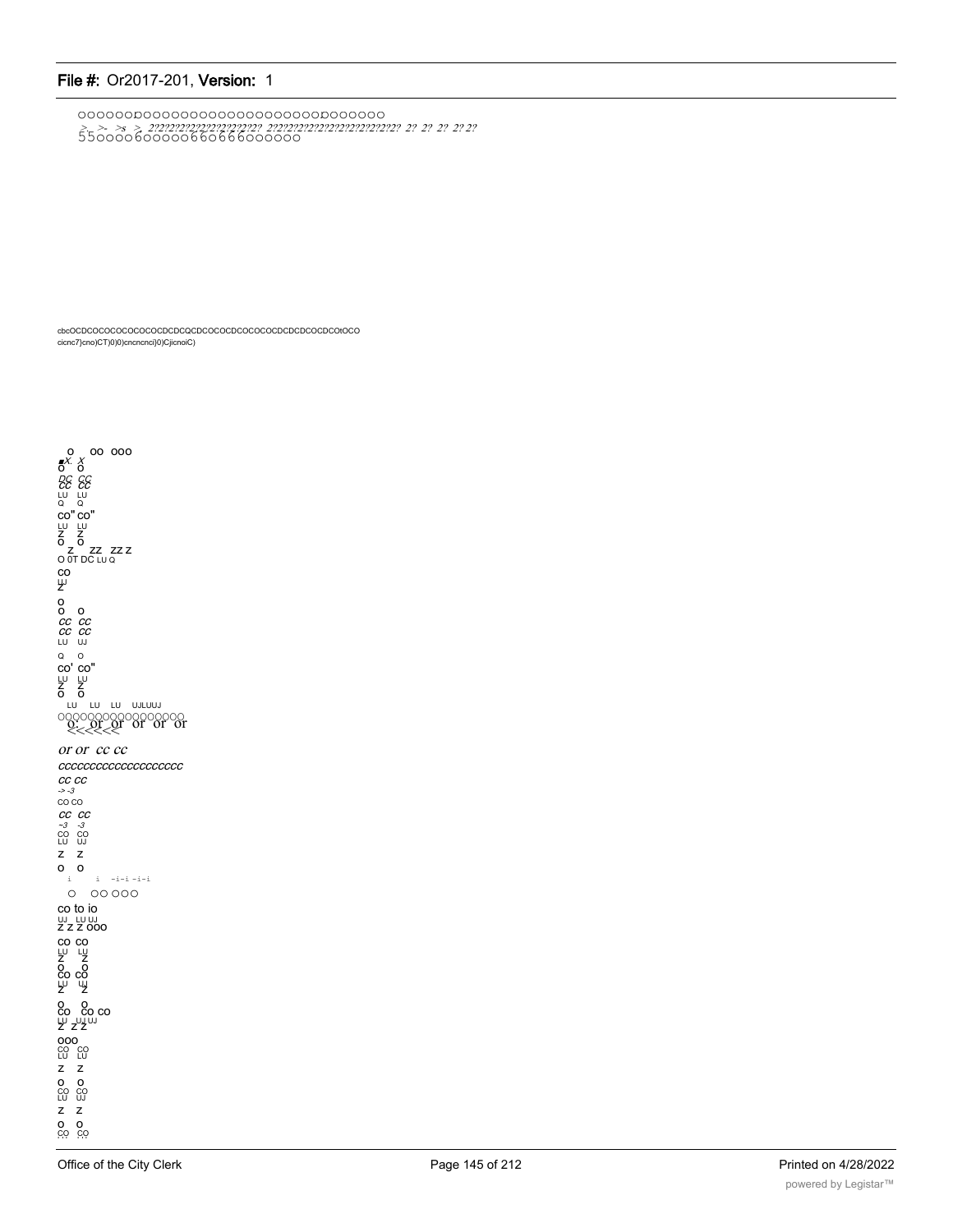

|  |  | LOLOLOLOCO CD COCD |  |
|--|--|--------------------|--|
|  |  |                    |  |

|                                                                                                                                                                                                                                                                                                                                                                                                                                                                                                                   |                                                        | суст]ст]ст]сл)спст>ст>ст]ст]сх>ст] |
|-------------------------------------------------------------------------------------------------------------------------------------------------------------------------------------------------------------------------------------------------------------------------------------------------------------------------------------------------------------------------------------------------------------------------------------------------------------------------------------------------------------------|--------------------------------------------------------|------------------------------------|
| qr <sub>at</sub> £                                                                                                                                                                                                                                                                                                                                                                                                                                                                                                |                                                        |                                    |
| SOORNO SOORNO                                                                                                                                                                                                                                                                                                                                                                                                                                                                                                     | OALU 'V =<br>OADOX NG ON <sup>H</sup> OOO <sup>N</sup> |                                    |
| 日209410日<br>$\begin{array}{c}\n\blacksquare \mathbf{Z} \\ \triangleright \mathbf{Z} \\ \triangleright \mathbf{Z} \\ \triangleright \mathbf{Z} \\ \triangleright \mathbf{Z} \\ \upsilon \downarrow \mathbf{Z} \\ \mathbf{Z} \\ \mathbf{Z} \\ \mathbf{Z} \\ \mathbf{Z} \\ \mathbf{Z} \\ \mathbf{Z} \\ \mathbf{Z} \\ \mathbf{Z} \\ \mathbf{Z} \\ \mathbf{Z} \\ \mathbf{Z} \\ \mathbf{Z} \\ \mathbf{Z} \\ \mathbf{Z} \\ \mathbf{Z} \\ \mathbf{Z} \\ \mathbf{Z} \\ \mathbf{Z} \\ \mathbf{Z} \\ \mathbf{Z} \\ \mathbf{$ |                                                        |                                    |
|                                                                                                                                                                                                                                                                                                                                                                                                                                                                                                                   |                                                        | O                                  |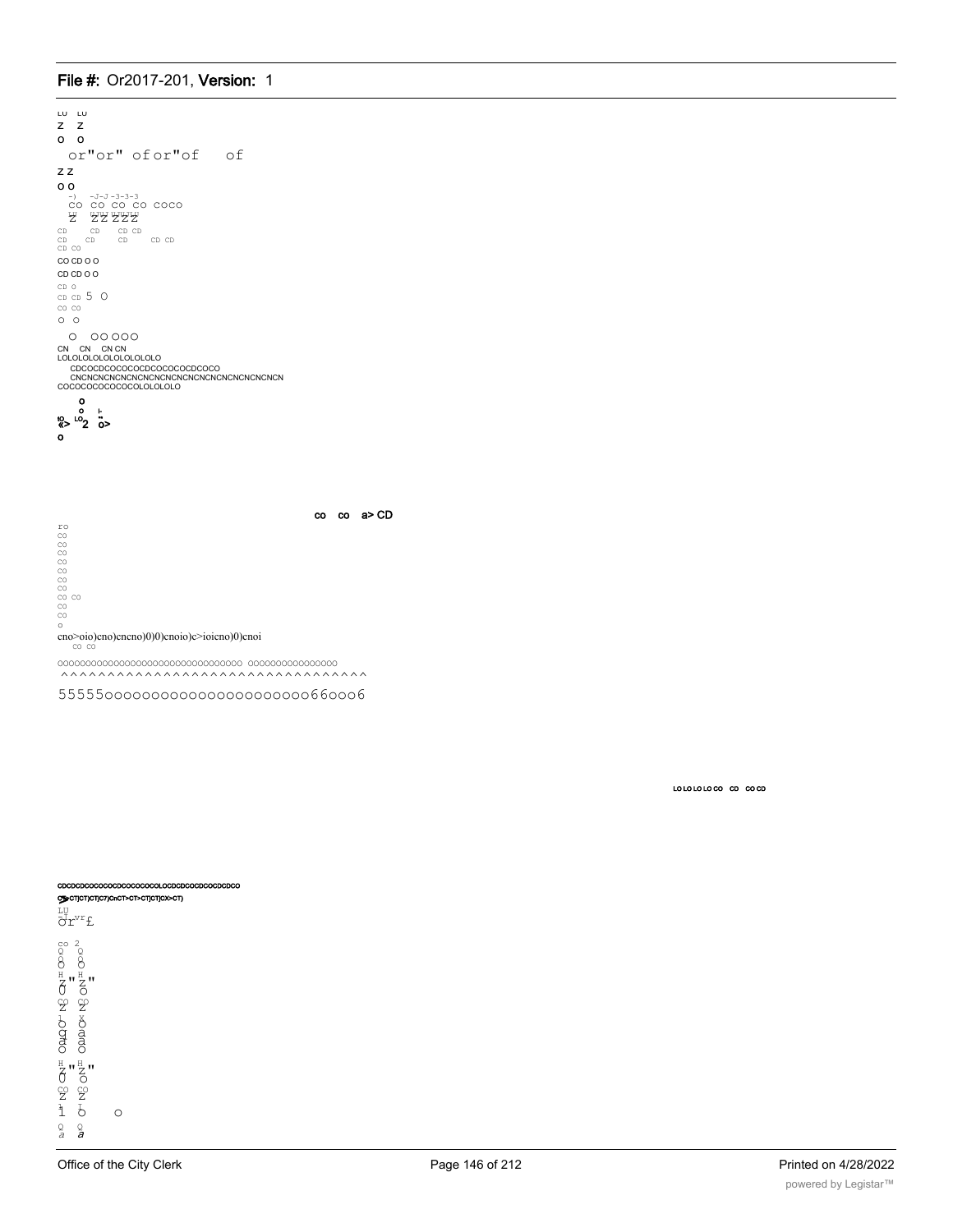

CN CD  $t$ -CD CN  $i$ -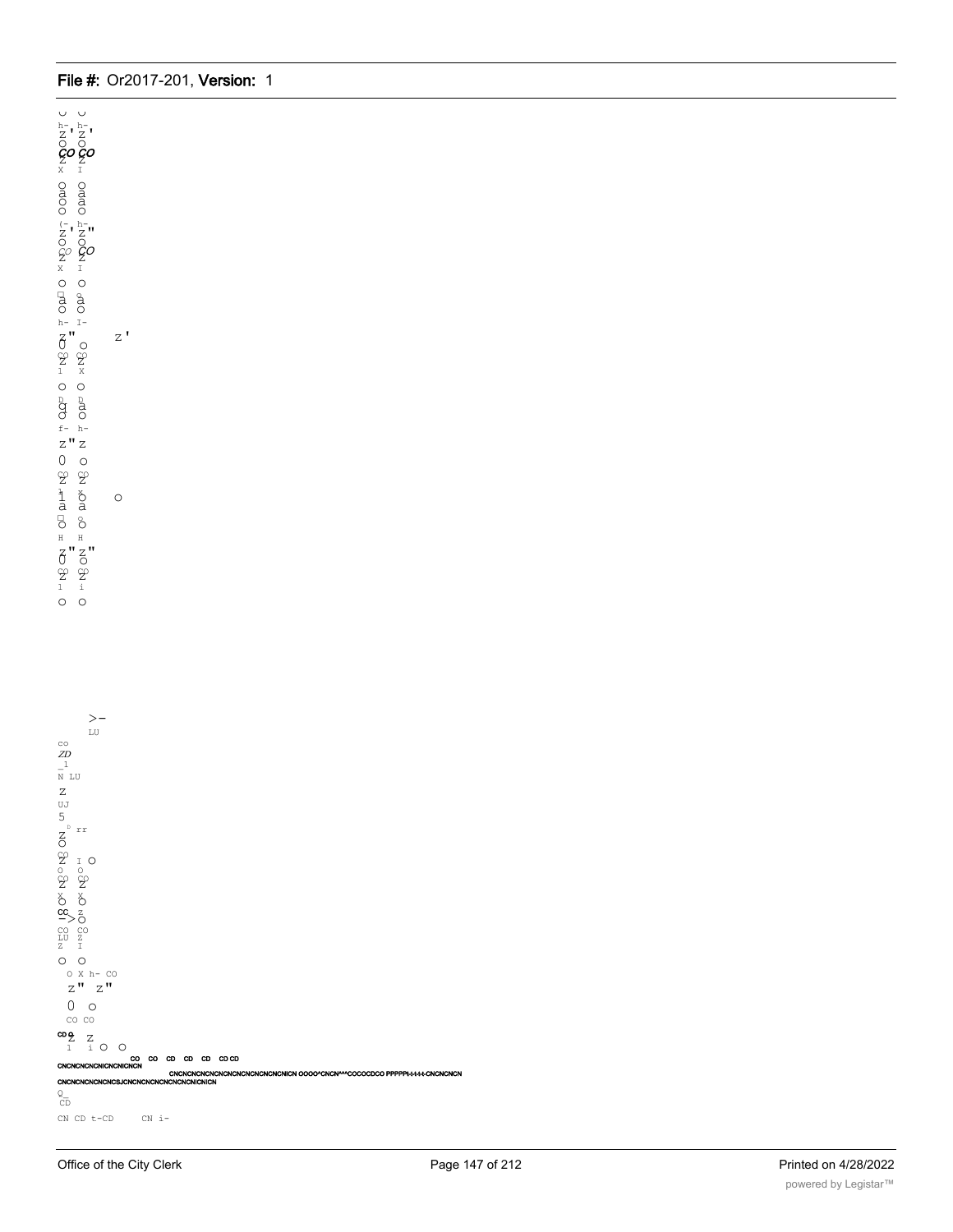8 s 8 « to £o  $\circ$  $\begin{array}{lll} \mathbb{H} & \mathbb{T} & \mathbb{T} \cdot \mathbb{T} \mathbb{H} \\ \mathbb{C} \mathbb{O} & \mathbb{C} \mathbb{O} & \mathbb{t} \mathbb{O} \text{ co} \end{array}$  $\begin{array}{ccccccccc} \texttt{N} & \texttt{M} & \texttt{t} & \texttt{C} & \texttt{M} & \texttt{I} & \texttt{I} & \texttt{I} & \texttt{I} & \texttt{I} \\ \texttt{t} & \texttt{C} & \texttt{C} & \texttt{N} & \texttt{I} & \texttt{I} & \texttt{O} & \texttt{C} & \texttt{M} & \texttt{I} & \texttt{I} & \texttt{I} & \texttt{I} \\ \texttt{W} & \texttt{t} & \texttt{t} & \texttt{t} & \texttt{t} & \texttt{e} & \texttt{c} & \$ 

 $_{\rm CO}$ 0-0<br>CT)OTOTOTCT)CX>O)CT0)070)0)O)O)O)<br>CO  $\sim$ Q.0.0.IICLCLaCLtL[L 

 ${\tt 0000000000000} {\tt 2?2?2?2?2?2?2?2?2?2?2?2?2?2.2$ 

0000000000000000000000

2? 2? 2? 2? 2? 2? 2? 2? 2? 2? 00000000

00000000000

 $CO$   $CO$   $CO$   $CO$   $CO$   $CO$  $CO$ 

> CT) C7JCncT) CT) C)  $)$  CT) CT) 0) 0

 $CO<sub>3</sub>$ 

**NLU** 

z sc

 $\overset{\text{sc}}{\underset{\text{UJ}}{\mathbb{U}}}$ N UJ

 $\mathsf z$  $\overline{u}$ 

sc o or or

 $8^\circ$ or 2 co z co  $<$ or or UJ UJ

 $\delta$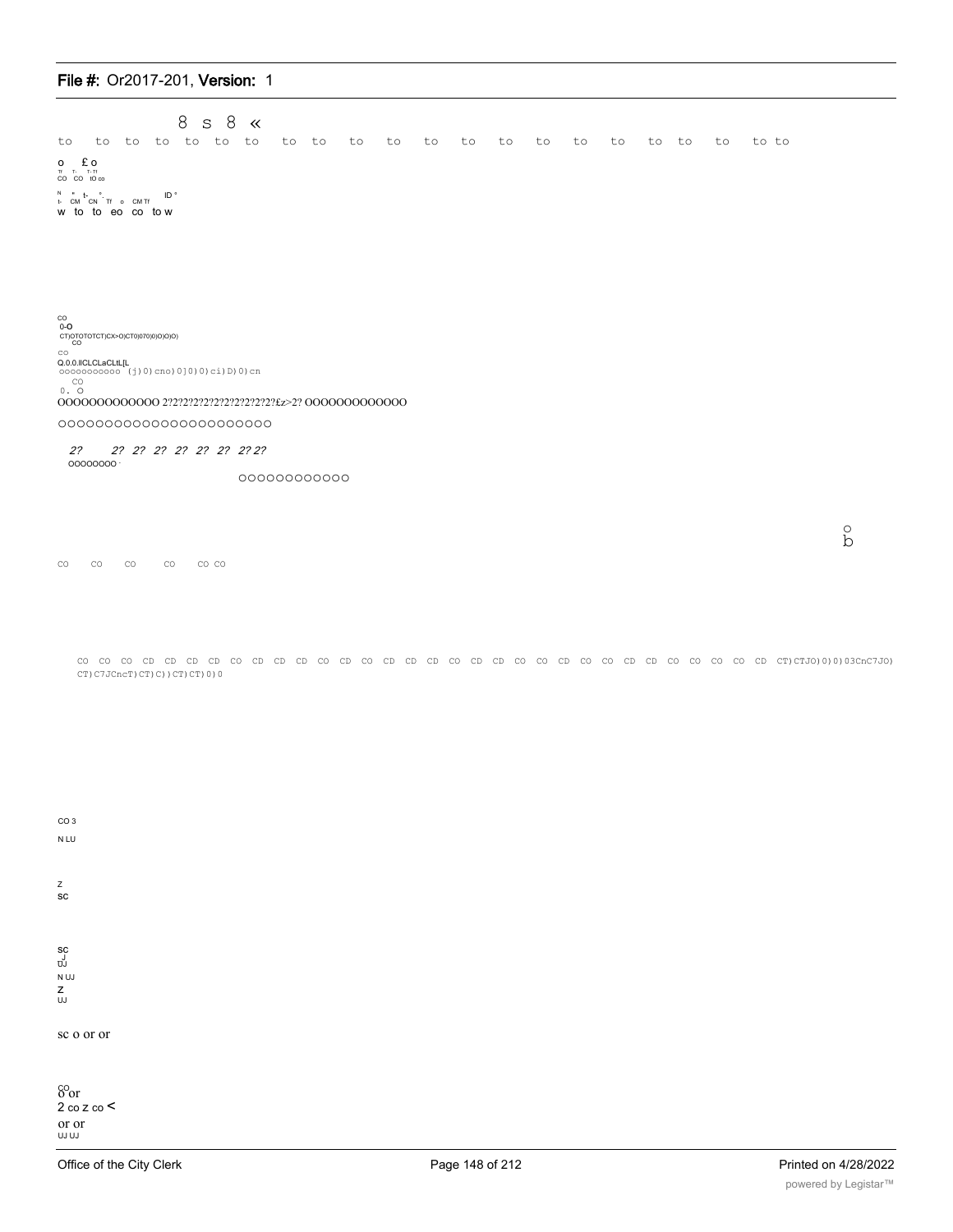| j.<br>0.<br>O<br>CO CO<br>or or                                          |                                                                                                      |                            |
|--------------------------------------------------------------------------|------------------------------------------------------------------------------------------------------|----------------------------|
| $\begin{array}{c} 0 \\ 0 \\ 0 \\ 0 \\ \end{array}$ or                    |                                                                                                      |                            |
|                                                                          |                                                                                                      |                            |
| ococococococodd'cczzzzzzz <<<<<<<<                                       |                                                                                                      |                            |
| $\frac{>}{cc} > c$<br>LU UJ<br>I X<br>$\circ$<br>$\circ$                 |                                                                                                      |                            |
| $\,<$                                                                    |                                                                                                      |                            |
| $>$ $>$ $>$<br>CC CC 01 UJ UJ LU XII<br>000<br>co co co<br>ጅ ጅ<br>የ<br>Æ |                                                                                                      |                            |
| $tn$ $tn$ $if)$<br>ي سي<br><b>گا</b> گا گا<br>co<br>UJ                   |                                                                                                      |                            |
| $60 + 16$                                                                |                                                                                                      |                            |
| CDCDCOCOCDCOOOOO<br>CD CD cn CD CD OJ cd                                 | $\mathbf{0} = \mathbf{T}_1 = \mathbf{T}_2 = \mathbf{T}_3 = \mathbf{T}_4 = \mathbf{T}_5 \mathbf{T}_5$ | смемемемемемемемемемемемем |
| CM CM CO CO<br>TITITITICMCMO CMCMCMCMCMCMCMCO<br>CO COCO                 | O CM CM CM COCDCMCMCMCMCMLOCJOCMCMCN                                                                 |                            |
| LO £<br>OT-<br>Tf<br>CD<br>O CD<br>O CD                                  |                                                                                                      |                            |
|                                                                          |                                                                                                      |                            |

CO OJ CD 01 CD CD  $\emph{cno}$ iconoiotoicnoioioi<br/>oioioioioioioioioi

000000000000000 000000000000 0000000000000000  $000^{-1}$  ------------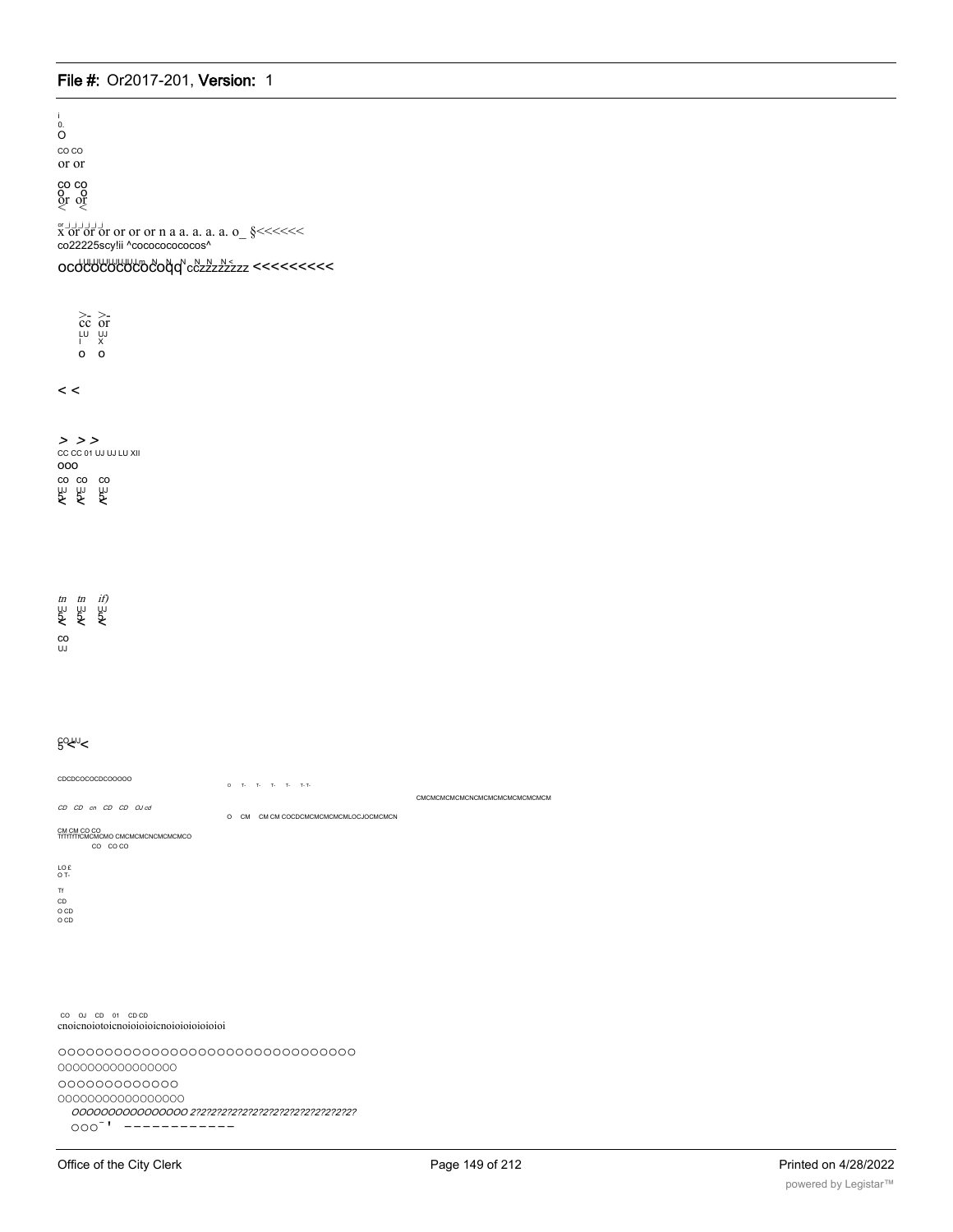${\tt cococococococococococococococococo}$ 

 $\sum$ <sub>CC LU I</sub>  $_{\rm LU}^{\rm O}$  CO

 $>$  >>  $\begin{array}{l} 01 \;\; 01 \;\text{cc} \\ \text{LU}\; \text{UJ}\; \text{UJ}\; \text{XXX}\; \text{OOO} \end{array}$  $\frac{1}{2}$ <br>  $\frac{1}{2}$ <br>  $\frac{1}{2}$ <br>  $\frac{1}{2}$ <br>  $\frac{1}{2}$ <br>  $\frac{1}{2}$ <br>  $\frac{1}{2}$ <br>  $\frac{1}{2}$ <br>  $\frac{1}{2}$ <br>  $\frac{1}{2}$ <br>  $\frac{1}{2}$ <br>  $\frac{1}{2}$ <br>  $\frac{1}{2}$ <br>  $\frac{1}{2}$ <br>  $\frac{1}{2}$ <br>  $\frac{1}{2}$ <br>  $\frac{1}{2}$ <br>  $\frac{1}{2}$ <br>  $\frac{1}{2}$ <br>  $\frac{1}{2}$ <br>

 $>->$ 

 $\begin{array}{ccc} cc & cc\\ \downarrow \cup & \cup\limits \times & \times\\ X & X\\ O & O \end{array}$ 

 $\lt$  < <  $\lt$  <  $\lt$ 

 $>>->-cc$  cc cc cc LU UJ LU XXX 000 se se se<br>co co co<br>co co co  $\Lambda$ 8 $\exists \times$  o 8 $\exists$ a $\mathcal{N}$ <br>Ab $\exists \times$  o 8  $\begin{array}{ccc} \mathsf{A}\circ \mathsf{B} & \mathsf{B}\circ \mathsf{B}\circ \mathsf{B}\circ \mathsf{B}\circ \mathsf{B}\circ \mathsf{B}\circ \mathsf{B}\circ \mathsf{B}\circ \mathsf{B}\circ \mathsf{B}\circ \mathsf{B}\circ \mathsf{B}\circ \mathsf{B}\circ \mathsf{B}\circ \mathsf{B}\circ \mathsf{B}\circ \mathsf{B}\circ \mathsf{B}\circ \mathsf{B}\circ \mathsf{B}\circ \mathsf{B}\circ \mathsf{B}\circ \mathsf{B}\circ \mathsf{B}\circ \mathsf{B}\circ \mathsf{B}\circ \mathsf{B}\circ \mathsf{B}\circ \mathsf$  $\begin{array}{ccc}\n\sum_{\mathbf{C}}\sum_{\mathbf{C}}\mathbf{C} & \mathbf{C} & \mathbf{C} \\
\mathbf{C} & \mathbf{C} & \mathbf{C} & \mathbf{C} \\
\mathbf{C} & \mathbf{C} & \mathbf{C} & \mathbf{C} \\
\mathbf{C} & \mathbf{C} & \mathbf{C} & \mathbf{C} \\
\mathbf{C} & \mathbf{C} & \mathbf{C} & \mathbf{C} \\
\mathbf{C} & \mathbf{C} & \mathbf{C} & \mathbf{C} \\
\mathbf{C} & \mathbf{C} & \mathbf{C} & \mathbf{C} \\
\mathbf{C$ 

 $\circ$  $\circ$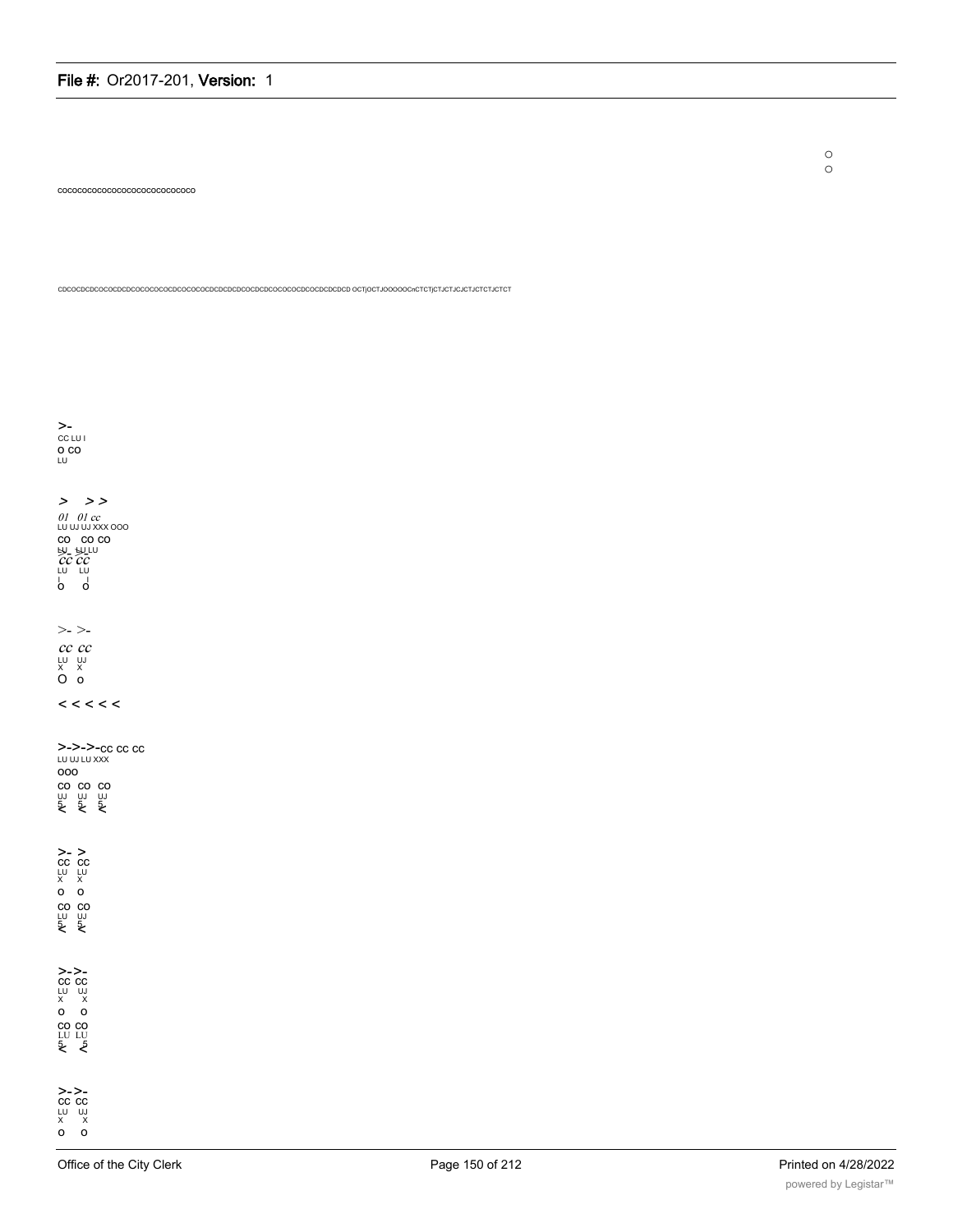| $\begin{array}{l} \begin{array}{c} \text{CO} \text{ } \text{CO} \\ \text{LU} \text{ } \text{ } \text{LU} \end{array} \\ \text{\LARGE $\xi$} \end{array}$                        |
|---------------------------------------------------------------------------------------------------------------------------------------------------------------------------------|
| $g_{UU}$                                                                                                                                                                        |
|                                                                                                                                                                                 |
|                                                                                                                                                                                 |
| $\underset{\begin{array}{c} \text{CO} \\ \text{SC} \end{array}}{\begin{array}{c} \text{O} \\ \text{CO} \end{array}}$                                                            |
| $0$ 0                                                                                                                                                                           |
| $\underset{\cup \cup \cup \times X}{\mathfrak{g}}$                                                                                                                              |
| $\,<$ $<$<br>$5\,5$                                                                                                                                                             |
|                                                                                                                                                                                 |
| ၀<br>၁<br>၁<br>၁<br>၁<br>၁                                                                                                                                                      |
| $\underset{\cup \cup \cup \times \times}{\mathfrak{g}}$                                                                                                                         |
| $\,<$ $<$                                                                                                                                                                       |
| 55                                                                                                                                                                              |
| $\rho_{\rm 950}^{\rm 950}$                                                                                                                                                      |
|                                                                                                                                                                                 |
| mmxı                                                                                                                                                                            |
| nn men xxi<br>$Z$ $Z$                                                                                                                                                           |
| <b>PEC 0</b><br>PEC 0<br>PEC 0                                                                                                                                                  |
|                                                                                                                                                                                 |
| <<<<                                                                                                                                                                            |
| $Z$ $Z$                                                                                                                                                                         |
| 0<br>0000<br>0000<br>0000                                                                                                                                                       |
|                                                                                                                                                                                 |
| $\begin{array}{l} \texttt{CD} \texttt{CD} \texttt{CD} \\ \texttt{CD} \texttt{CD} \texttt{CD} \\ \texttt{CD} \texttt{CD} \\ \texttt{O}^+ \\ \texttt{OD} \texttt{CD} \end{array}$ |
| 55<br>$\begin{array}{ccccccccc} \text{CN CN CN CN CN CN CN CO & 01 & \text{CD} & \text{CTJ} & \text{CTJ} & \text{CD} & \text{CTT} \end{array}$                                  |
| ${\sf CN}$ ${\sf CN}$<br>35 35                                                                                                                                                  |
| og CN<br>O LO CO t-                                                                                                                                                             |
|                                                                                                                                                                                 |
| CD CN CN CN CN                                                                                                                                                                  |
| WWWWWWW00t/3£/5fcO(O                                                                                                                                                            |

ooo ooo ooooooooooooooooooooooo ooooooooooooooooooooooo o o o o o o o o

ooooooooooooooooooooooooooooooooo

o o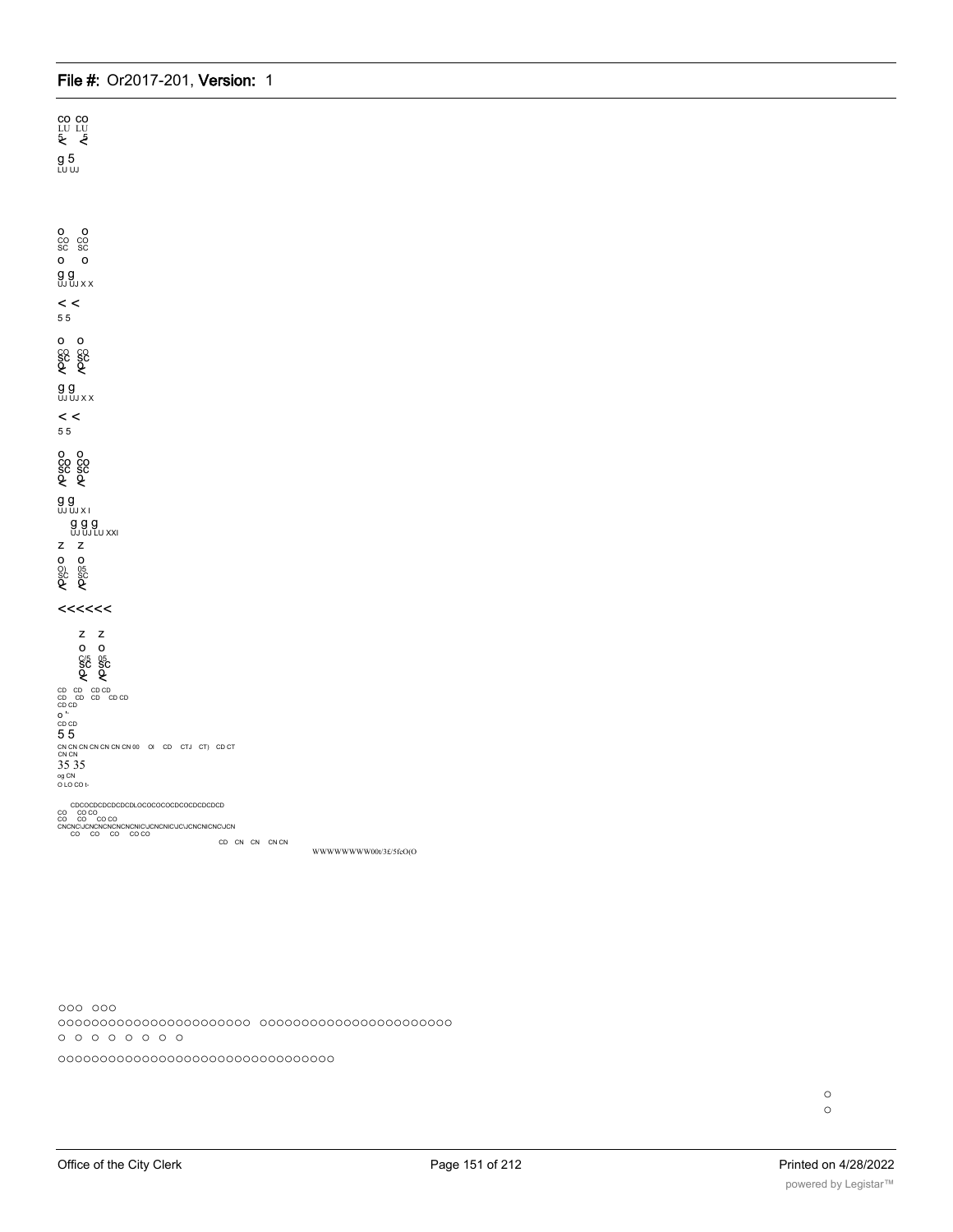cdcocococococococqco стистустустустуст>стуо



 $0 0 CO CO *$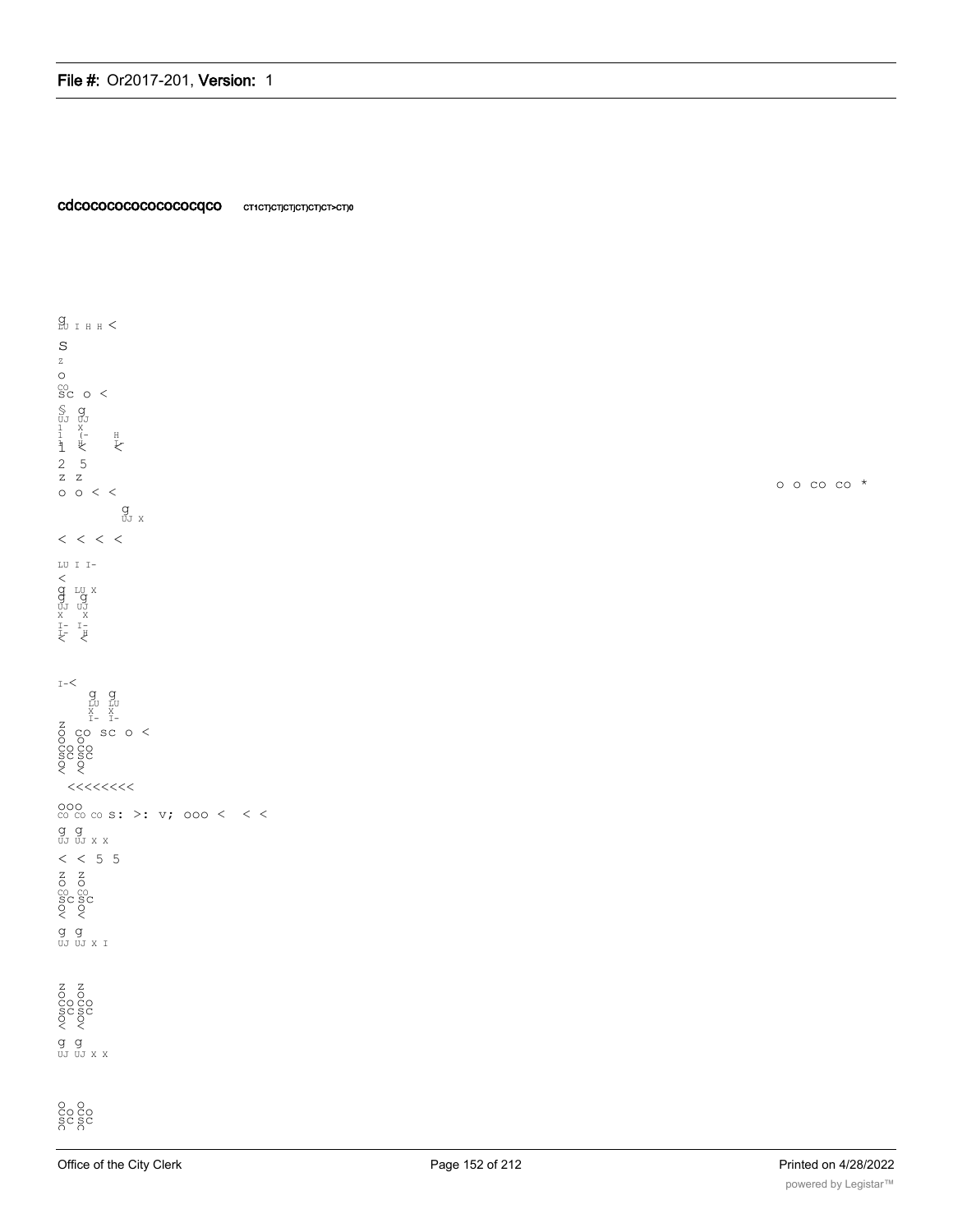| $\overline{\phantom{1}}$<br>$\begin{matrix} H&I\\ X&X\\ Y&0\\ \end{matrix}$                                                                                             |
|-------------------------------------------------------------------------------------------------------------------------------------------------------------------------|
| NOROCO<br>NOROCO<br>COROCO                                                                                                                                              |
| rn rn x x                                                                                                                                                               |
| $\begin{array}{l} \mathsf{Z} \\ \mathsf{O} \\ \mathsf{O} \\ \mathsf{O} \\ \mathsf{O} \\ \mathsf{O} \\ \mathsf{O} \\ \mathsf{O} \\ \mathsf{O} \\ \mathsf{O} \end{array}$ |
| vO(OlO(OvOlOlOtOCO(D(DCO(D(DtD                                                                                                                                          |
| CNCrJCAJCNICVJCNC^ CDCOCOOOCDOjCDCT)C^                                                                                                                                  |
| CNCNJCNCNCNCNJCNJCNJC^                                                                                                                                                  |

CL 0

TfTfTfT-Tj-T-TrT-Tj-T-oco-^-roTj-OTrOTj-r^

CNI CN CNJ 。 . 아 댄 앤 앤 *C*N CN CNCN

|  |  |  | CO CD CD CD CD CD CD CD | CD. | CD. | CD. | CD. | CD CD |  |  |
|--|--|--|-------------------------|-----|-----|-----|-----|-------|--|--|
|  |  |  |                         |     |     |     |     |       |  |  |

CD CD

UJ I  $\lt$   $\lt$ z o co N£o <

< Q

><br>< <sub>x w</sub><br>≶-

 $^{\rm a}$ 

 $\begin{array}{c} 0 > \\ 5x \end{array}$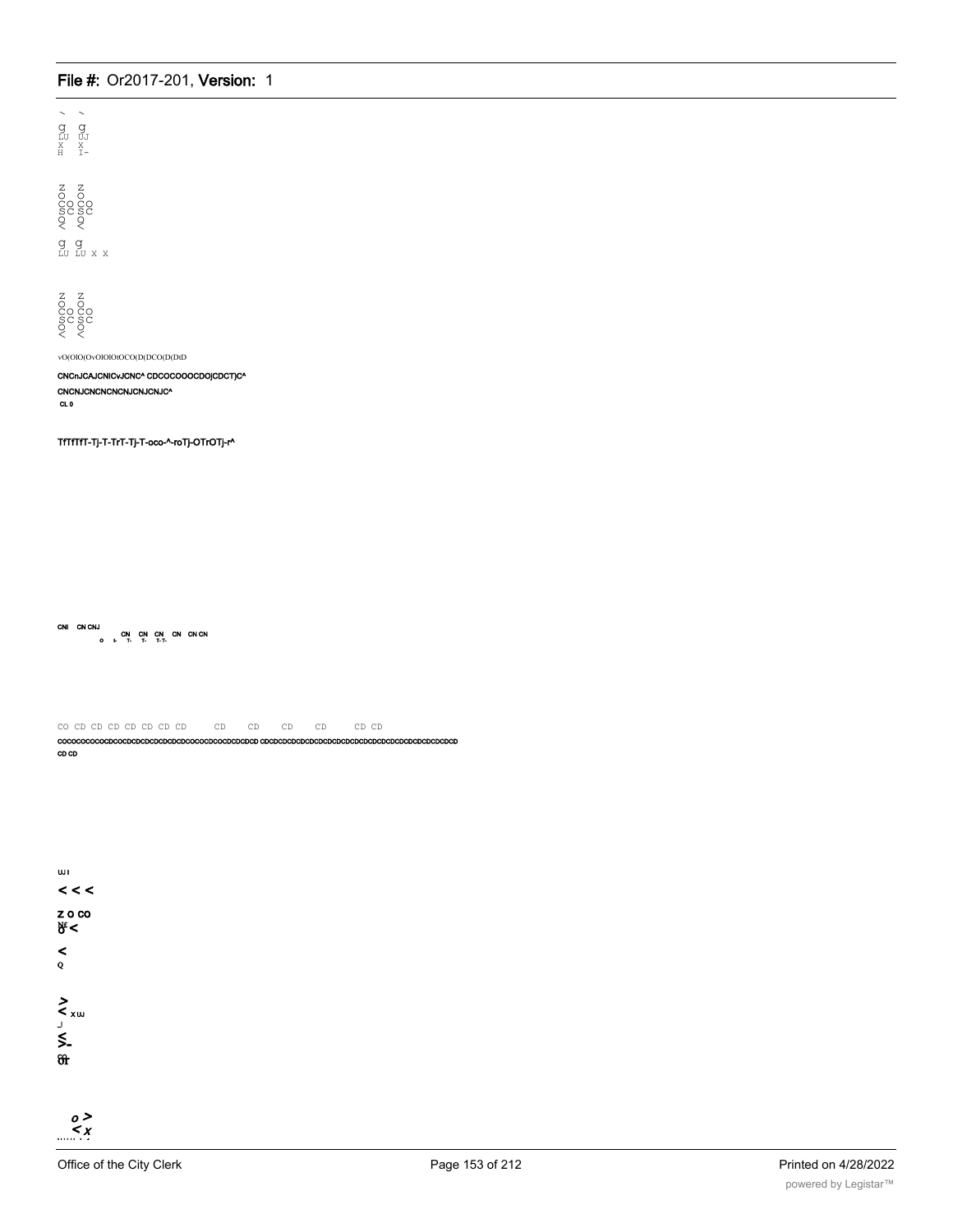| comor or ---                                                                                              |  |
|-----------------------------------------------------------------------------------------------------------|--|
| $\sum_{0}^{1} h^{-1}$                                                                                     |  |
| QQ<br>or or                                                                                               |  |
| $\mathbf{o}$ ,                                                                                            |  |
|                                                                                                           |  |
| gr gr                                                                                                     |  |
| $\begin{matrix} 0 & \mathbf{0} \\ 1 & \mathbf{I} \end{matrix}$                                            |  |
| $\leq$ $\times$ $\times$ $\mid$                                                                           |  |
| $>$ $>$<br>$\circ$<br>$\mathbf{or}$                                                                       |  |
| $\frac{1}{\frac{2}{x}}$<br>or or<br>$\underset{\infty}{\text{m}}$<br>$0$ 0<br>$\prec\prec\prec\prec\prec$ |  |
| $\begin{array}{c} 0r & 0r \\ 80 & 80 \\ 0 & 0 \end{array}$                                                |  |
| <b>SOFTER A SEPPE</b><br>SOFTER A SEPPE                                                                   |  |
| &<br>3<br>2<br>2<br>2<br>x                                                                                |  |
| $\overset{\text{or}}{\overset{\text{w}}{\text{co}}} \overset{\text{w}}{\overset{\text{c}}{\text{o}}}$     |  |
|                                                                                                           |  |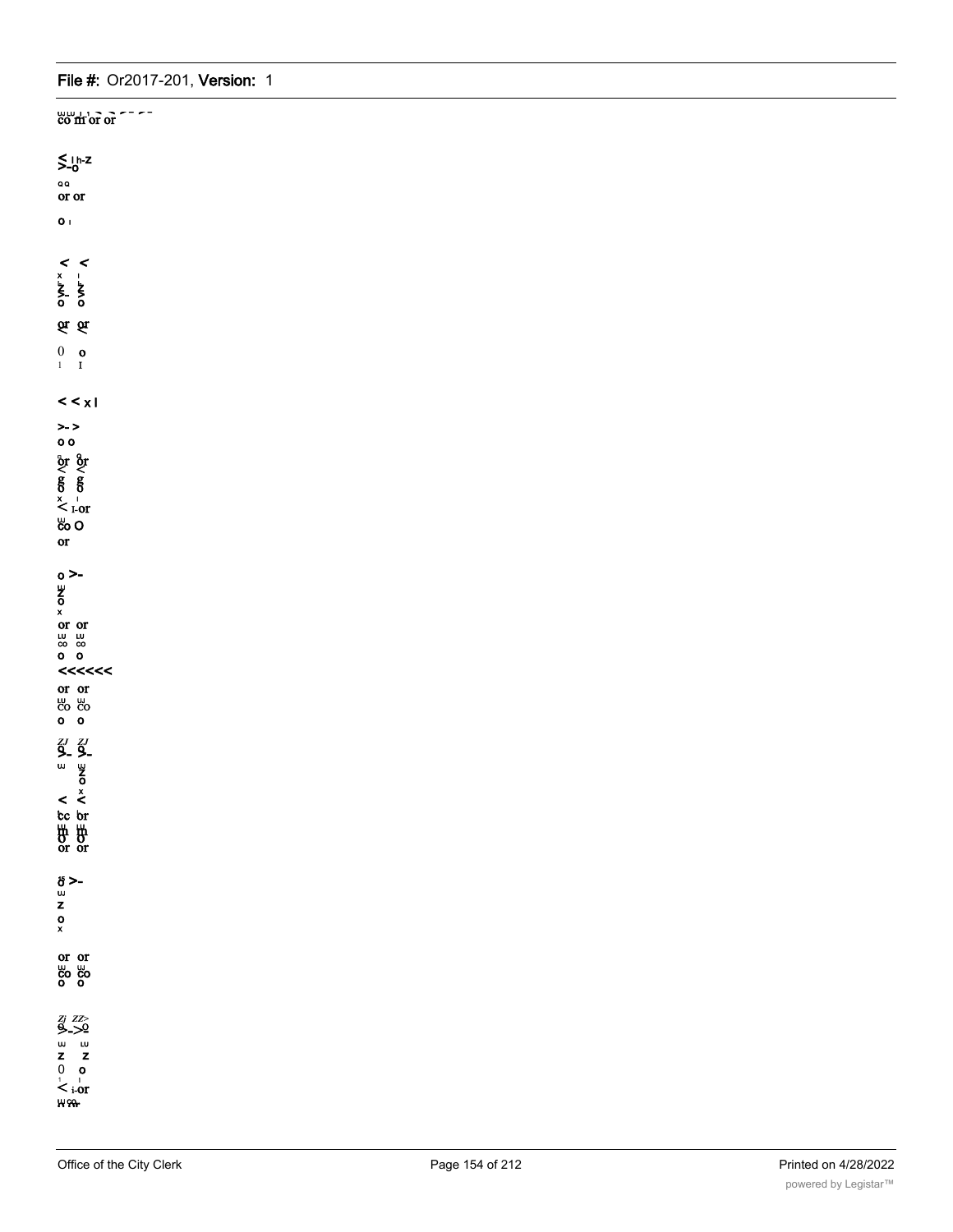

 $\begin{matrix} S & \xrightarrow{\iota} \circ P & \xrightarrow{\iota} & \xrightarrow{\iota} \\ H & 00 & 1. & \xrightarrow{\iota} & \xrightarrow{\iota} \end{matrix}$ 

OTrcNOTTCNO-<-\*-CNJ GOOOOO0/>GO0/)(/>(/>0)00

or<br>UCc

 $\delta$ ツoi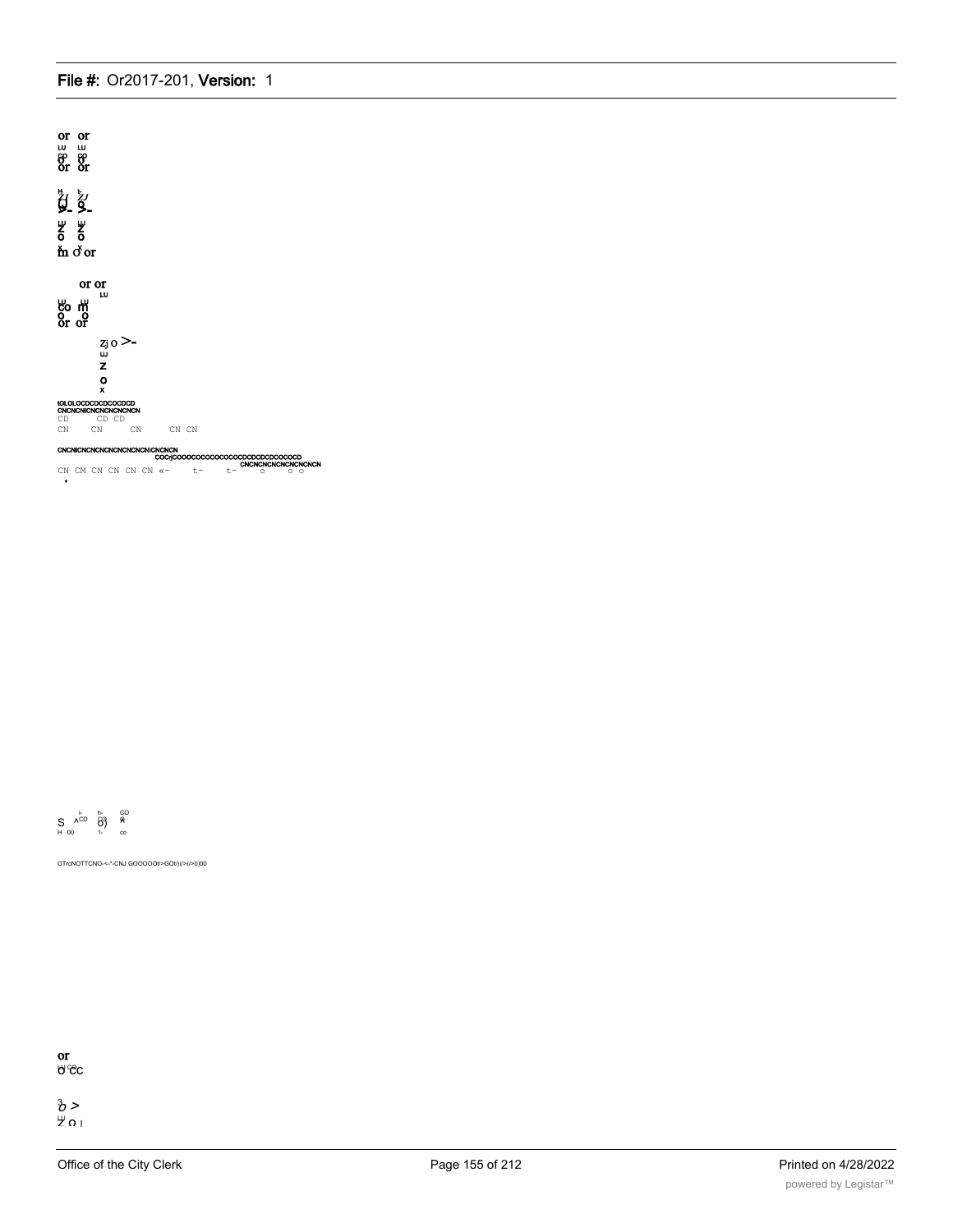|                | $\begin{matrix} 0 \\ or \end{matrix}$ or                                                                                                        |                        |
|----------------|-------------------------------------------------------------------------------------------------------------------------------------------------|------------------------|
| 岳岳             |                                                                                                                                                 |                        |
| 0 <sub>0</sub> |                                                                                                                                                 |                        |
| žě<br>$X \cup$ |                                                                                                                                                 |                        |
|                | £15                                                                                                                                             |                        |
|                |                                                                                                                                                 | $\rightarrow$ $\Omega$ |
|                | or y<<<<<<<<<<<<<<<<<<<<<<<<<<<<<<<<<<< p>pmLUujmLumm2 <sup>-</sup> '-5 <sup>-</sup> '-'^^- <sup>3-3-3-3</sup> -''^^- <sup>3-3-3-3</sup> [jj[Jj |                        |
|                | $333$ ]]]d]d5j^jjgggjj££££££££g§                                                                                                                |                        |

ziiiiiiiiii (TLtftfrLtLtLTQ:fi.Lt(rLtQ:(rLtQ:Lt XXXXXXXXXXXXXXXXXXXXXXXXXXXXX CNCNCNCNCNCNLOCO

CDCNCNCNCNCNCNCNCNCNCNCN

 $\overline{\mathsf{d}}$ CO T-T-<br>LO CM CM LOCO cnooncnennrocnocTinoiccno)  $\circ$  $\circ$ 000 000 000 000 000 000 000 000 000 000 

cocococococococococococococococo<br>LOLOCT)C))CT)CT)CncT)C?)CD0)CDCT)O)O)

CO CO CO CO CO CO CM CM  $CM$  $CM$  $CM$ CM CM

 $\label{thm:non-enc}encencencencencencencenc}$ 

 $O$   $O$ 

 $\begin{tabular}{lllllllll} & & & \text{LO} & & \text{LO} & \text{LO} & \text{LO} \\ \text{CD} & \text{CO} & \text{CD} & \text{CO} & \text{CO} & \text{CO} & \text{CO} \\ \end{tabular}$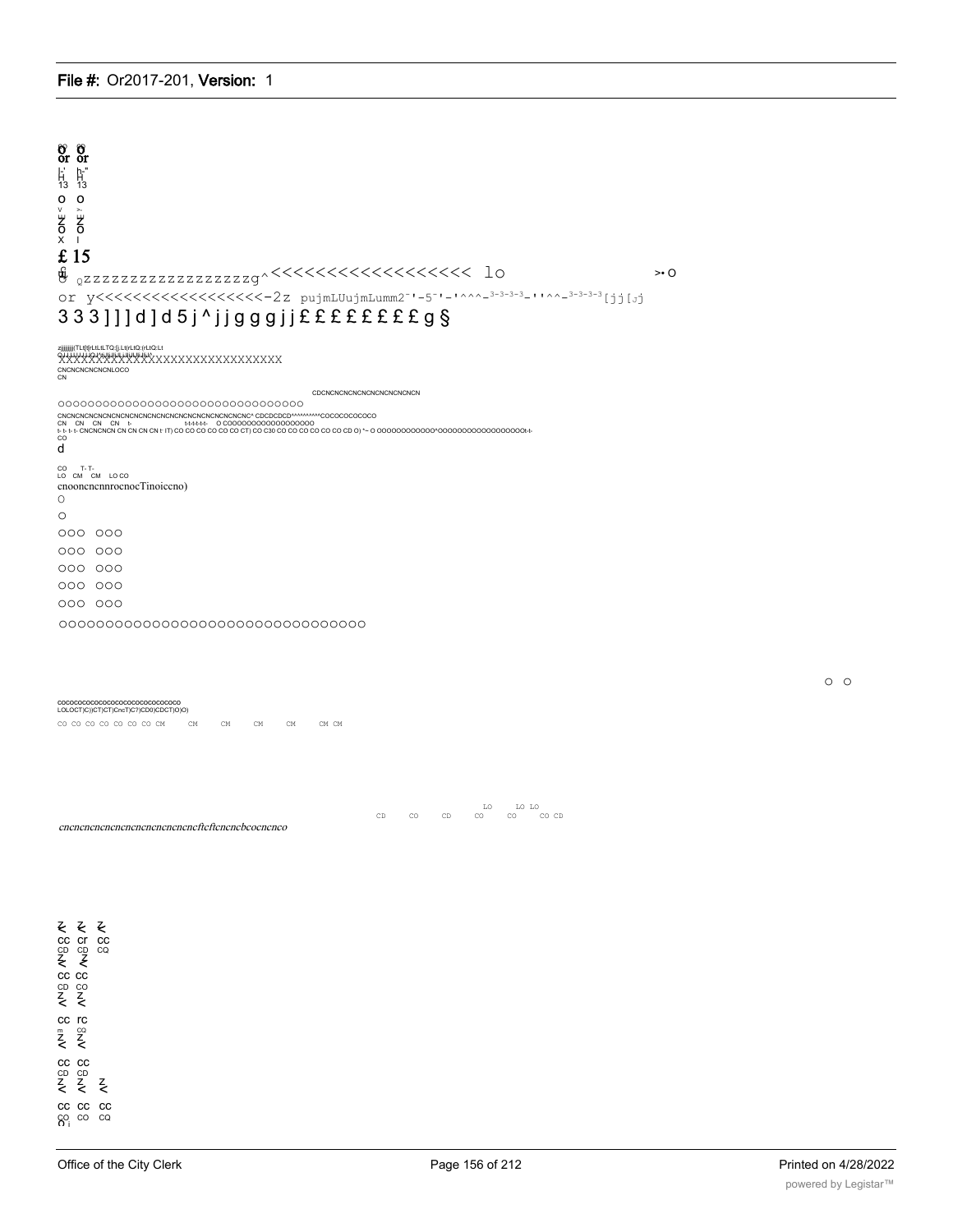

 $\begin{array}{c} 1 & 0 \\ 1 & 0 \\ \frac{2}{9} & \frac{2}{9} \\ \frac{2}{9} & \frac{2}{9} \\ \frac{2}{9} & \frac{2}{9} \end{array}$  $\mathsf{X} \mathsf{I} \mathsf{X}$ 

 $UJ = 111j$ 

 $CLO$ <br> $CLO$ <br> $CLO$ <br> $D.$ O<br>CDCDCDCJJCDCDCDCJICXCDOIOICD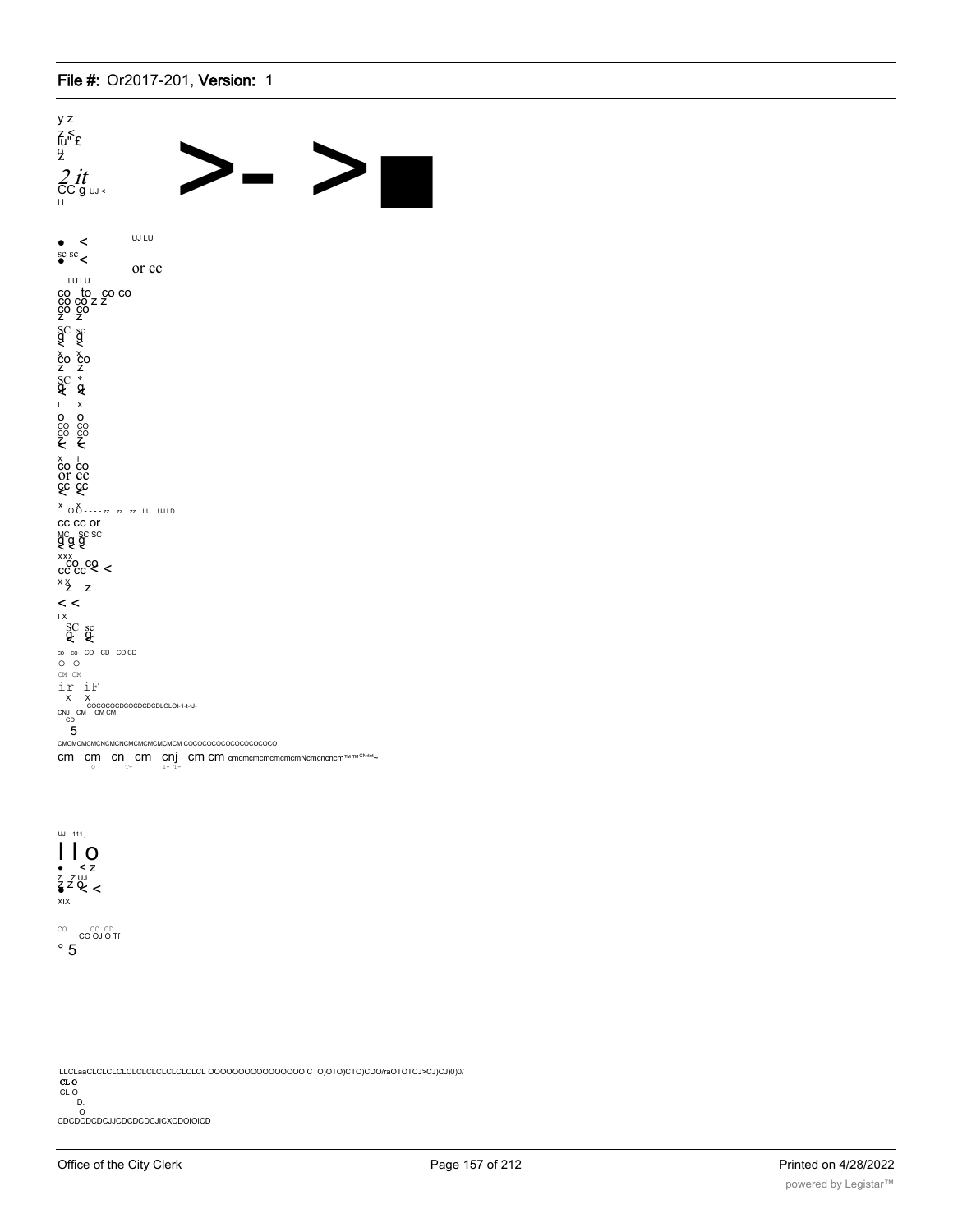AAAA> 4427 27 27 27 27 27 27 27 27 27 27 27 27

 $\circ$ 

C)CDcn0}CDCDCXJC)O>CnCiCJ)O>CncncncnO>O)G)Cn

 $\leq$  0  $\uptheta <$  $\mathsf X$  $\,<\,$   $\,<$ 000 LU LU  $\circ$   $\circ$  $\lt$   $\lt$ 000 UJ UJ  $\circ$   $\circ$  $\,<\,$   $\,<$ 000 LU UJ  $\circ$   $\circ$  $\,<\,$   $<$ 000 **UJ LU**  $\circ$   $\circ$  $\lt$   $\lt$ 000 LU LU  $\circ$   $\circ$  $\lt$   $\lt$ 000 UJ UJ  $0<sub>0</sub>$  $<$   $<$   $<$   $_{\rm 000}$ UJ UJ  $\circ$   $\circ$  $<$   $<$   $<$   $_{\rm 000}$  $\begin{array}{ccc}\n & \sum\limits_{0}^{7} & \sum\limits_{0}^{7} \\
 & \sum\limits_{1}^{7} & \sum\limits_{1}^{7} \\
 & & \sum\limits_{1}^{7} & \sum\limits_{1}^{7} \\
 & & & \sum\limits_{1}^{7} & \sum\limits_{1}^{7} \\
 & & & & \sum\limits_{1}^{7} & \sum\limits_{1}^{7} \\
 & & & & & \sum\limits_{1}^{7} & \sum\limits_{1}^{7} \\
 & & & & & \sum\limits_{1}^{7} & \sum\limits_{1}^{7} \\
 & & & & & \sum\limits_{1}^{7} & \sum\limits_{1}^{7} & \sum\limits_{1}^{7}$  $Z$   $Z$   $Z$  $606$  44  $<$  $\frac{200000}{500000}$ Z Z Z Z Z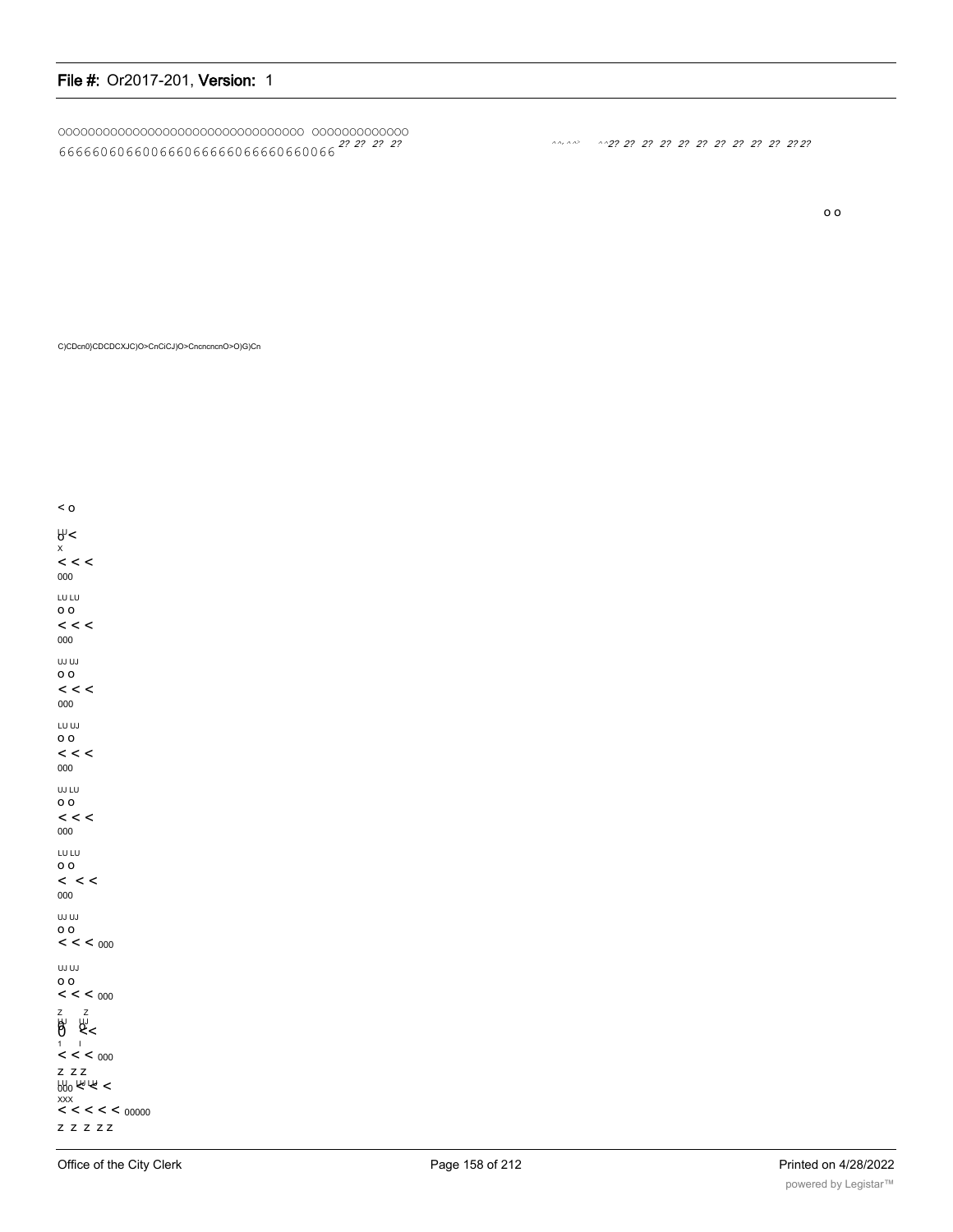68004504 44< x x x x x  $\begin{array}{lllllllllll} & \textit{O} & \textit{O} & \textit{O} & \textit{O} & \textit{O} & \textit{O} & \textit{O} & \textit{O} \\ \textit{O} & \textit{O} & \textit{O} & \textit{O} & \textit{O} & \textit{O} & \textit{O} & \textit{O} \\ \textit{I} & \textit{O} & \textit{I} & \textit{O} & \textit{O} & \textit{O} & \textit{O} & \textit{O} \\ \textit{I} & \textit{O} & \textit{I} & \textit{O} & \textit{O} & \textit{$ LOLOLOLOLOLOLOLOLOLOLOLOLO LO Tf

 $\begin{array}{ll} \scriptstyle\mathrm{II} & \scriptstyle\mathrm{T}\sim\mathrm{T}\sim \\ \scriptstyle\mathrm{IO} & \scriptstyle\mathrm{CO}\,\mathrm{CO} \end{array}$ 

TrcocoTfOTrcMcOT-Tj-Ti-oo<br>cowtowtotocototototcotco

eo co co co co co co co<br>co co co co co co CD CD CO<br>CO CD CO CD CD CD CD<br>CN i. \*. \*.

 $co$   $co$   $CT)$   $co$  $co\ co\ co\ co$ 

 $ZZ$  $\lt$   $\lt$ C<sub>3</sub> C<sub>D</sub>  $\,<\,$   $<$ CD CDO  $\,<\,$   $<$ CD CD LU LU  $=$ j=d===j===<sup>j</sup>=d=d=j=d<<<;<<<<  $Z$   $Z$  $\epsilon$  $\langle \ \ \times$ २ २  $x < 00$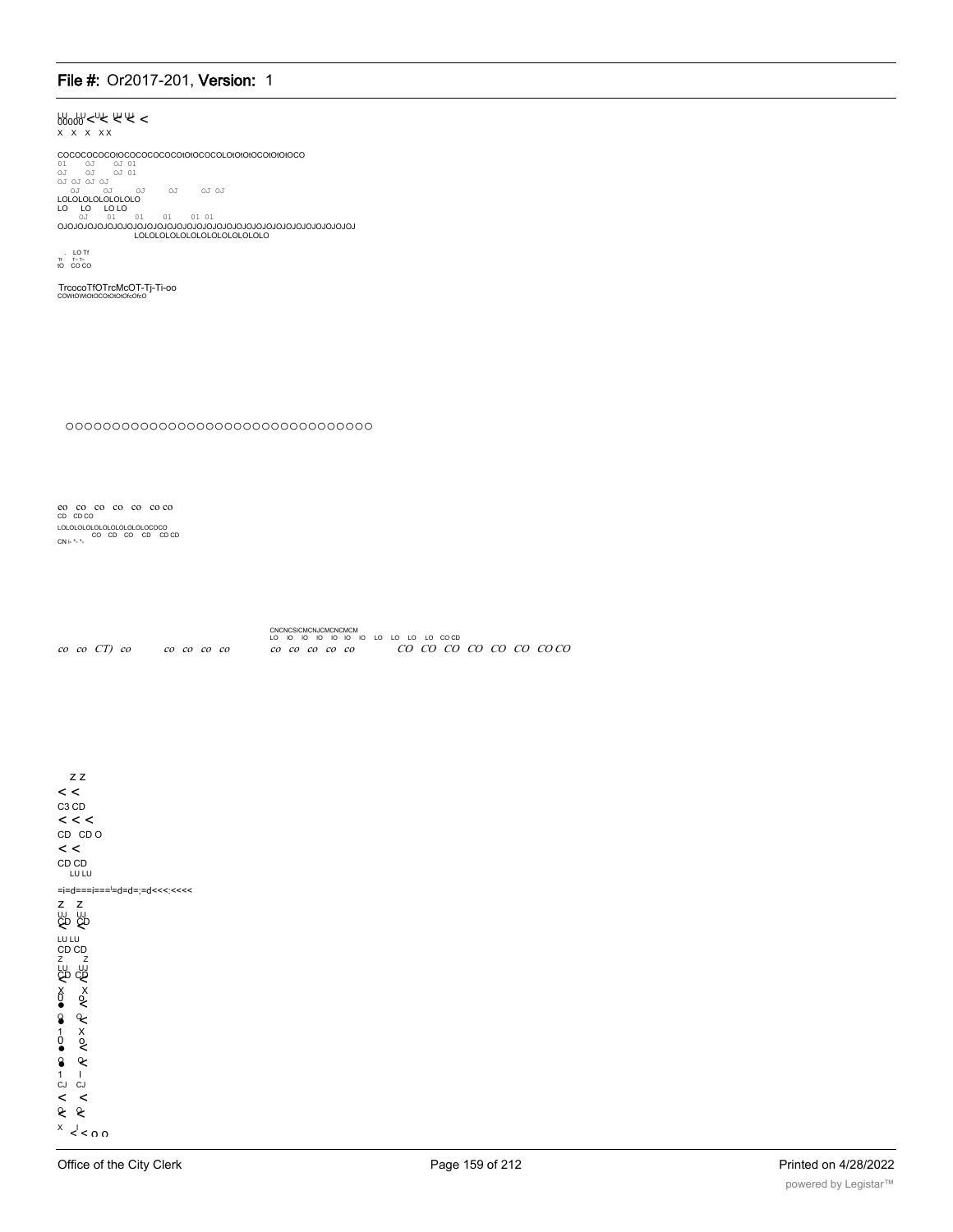$\begin{bmatrix} 2 & 2 \\ 2 & 2 \\ 2 & 2 \\ 2 & 2 \end{bmatrix}$  $\begin{array}{cc} \mathsf{LU} & \mathsf{LU}\mathsf{U} \end{array}$  $\,<$  $\langle \langle \rangle$  $\overset{\text{QOO}}{\bullet} \xi \lessgtr \text{ooo}$ XIX Z<br>UJ  $\frac{z}{a}$  $\ddot{\bullet}$  $\mathbf{0}.$  $\frac{if}{\bullet}$  $\mathfrak{i}\mathfrak{f}$  $\mathbf{p}$  $_{\rm co}$  $\Gamma$  $\mathbf{i}$  $z < i f < z$ o  $N N$  $\frac{ZZ}{YQ}$  to CD CD CD CD CD  $\begin{array}{lll} & \textrm{III:CEIC} < \\ \text{\textit{co co}} & \\ \textrm{CD} & \textrm{CD} & \textrm{CD} & \textrm{CD} \\ \end{array}$  ${\tt COCOCDCDCOCDCDCDCDCOC}$ CN CN LO LO<br>CNCNCNCNCNCN CNCNCNCNCNM<br>CN CN CN CN LO LQ LO  ${\tt CNCNCNCNCNCNCNCNCN\_LO} \qquad {\tt LO} \qquad {\tt LO} \qquad {\tt LO}$  $\begin{array}{ccc} \textrm{CN} & \textrm{CN} & \textrm{CO} & \textrm{CO} \end{array}$  $\text{CNI}\, \text{O}\, \text{O}\, \text{L}\, \text{O}\, \text{O}\, \text{O}\, \text{O}\, \text{O}\, \text{O}\, \text{1-}\, \text{O}\, \text{L}\text{O} \quad \text{t-}\quad \text{i-}\quad \text{CD}\, \text{t-}$  $\begin{array}{lllllll} & \text{if}^* - \text{I\hspace{-1.2mm}I\hspace{-1.2mm}I \hspace{-1.2mm}I} & \text{if} & \text{if} & \text{if} & \text{if} \\ & \text{if} & \text{if} & \text{if} & \text{if} & \text{if} \\ & \text{if} & \text{if} & \text{if} & \text{if} & \text{if} \\ & \text{if} & \text{if} & \text{if} & \text{if} & \text{if} \\ \end{array}$ 

0CDCDQCDCDCDC1)

cncncncocncncncococncnco

000 000 000 000 0000000000 0000000000000

 $0 660$ 

 $CD \quad CD \quad CD \quad CD \quad CD \quad CD \quad CD$ 

o)0)ci^o^O)cno)cno>^o)Qo^

 $\circ$   $\circ$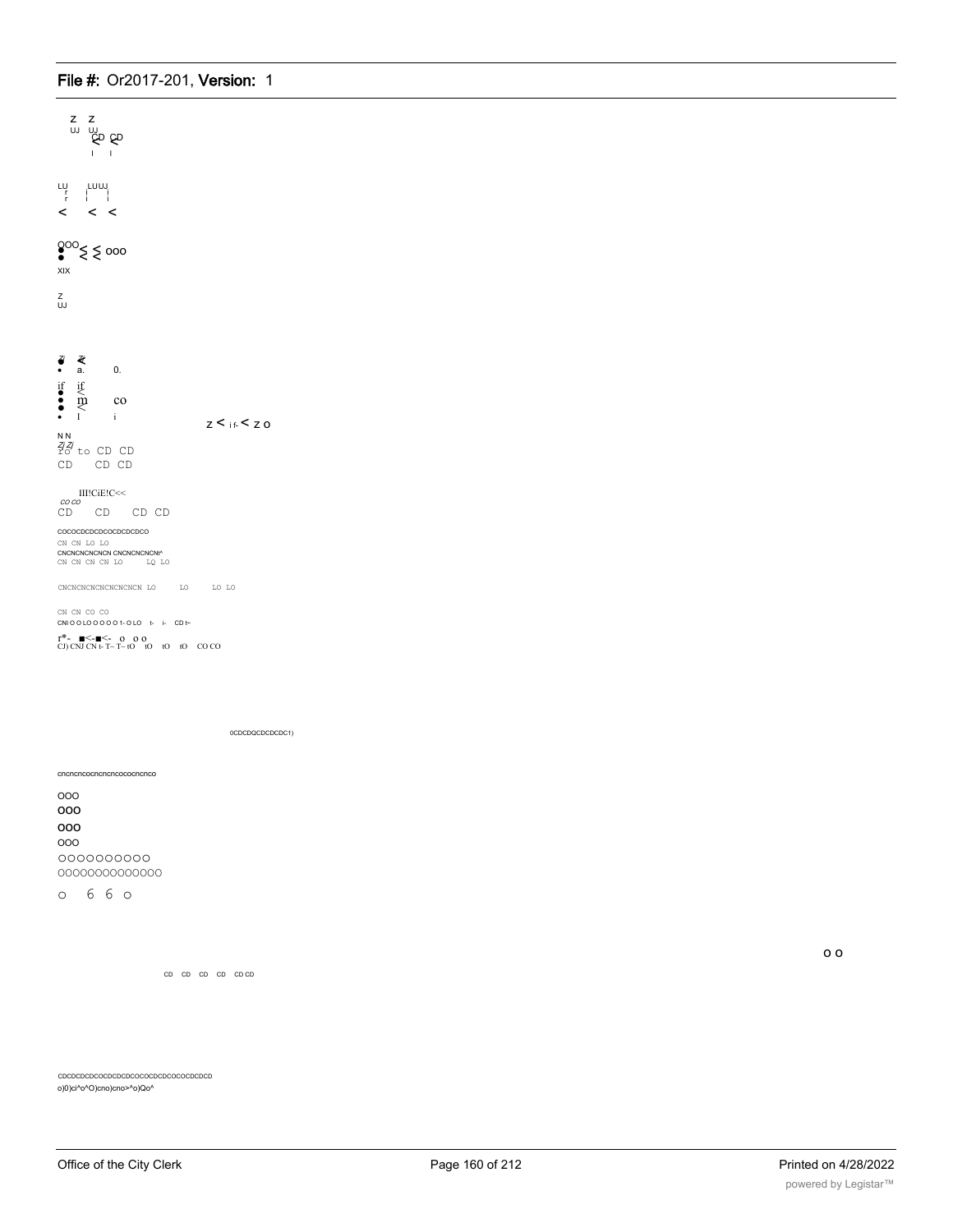

 $\bullet$  < o o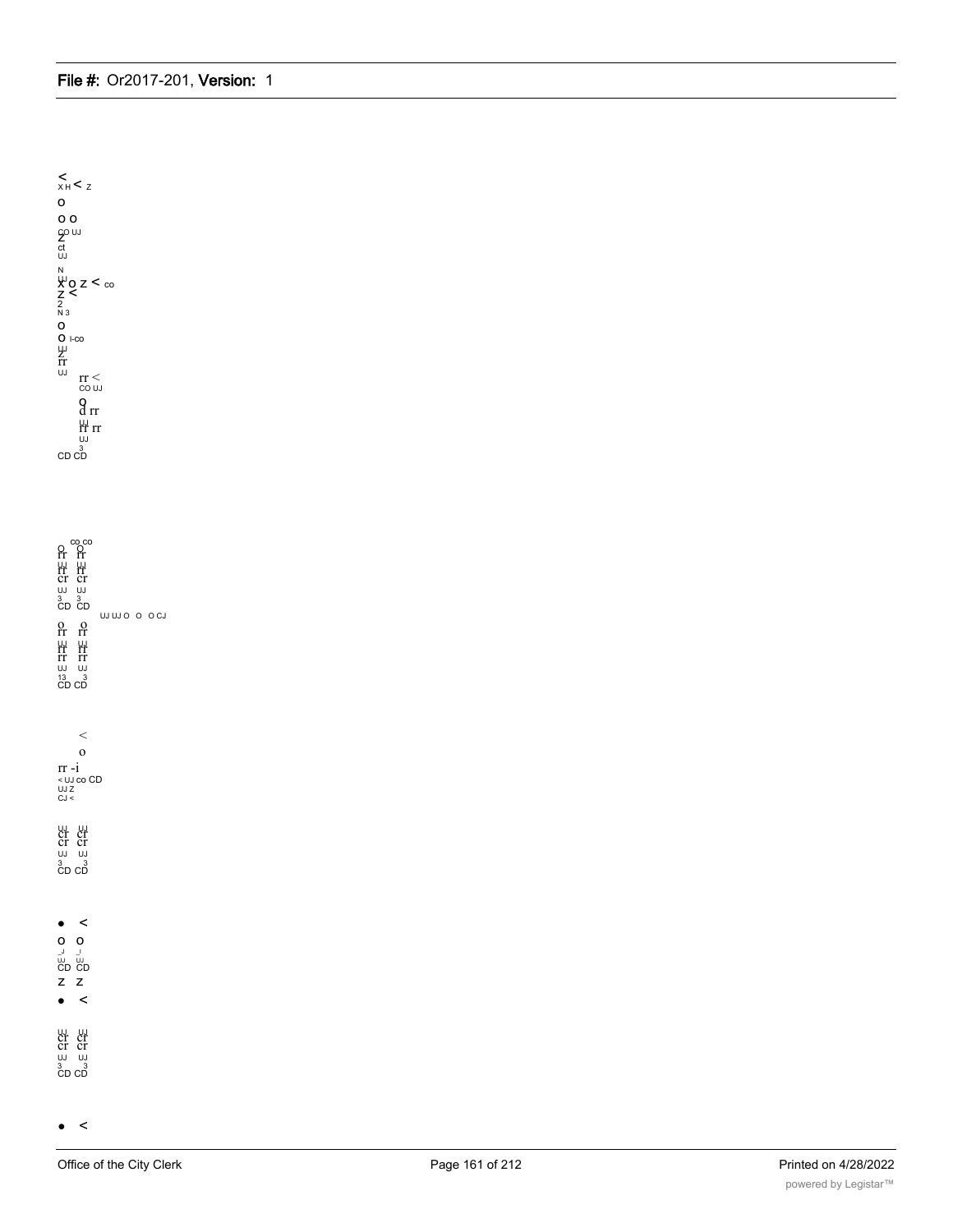

555000OOOOOOOOOOOOO """"""""""""^^^"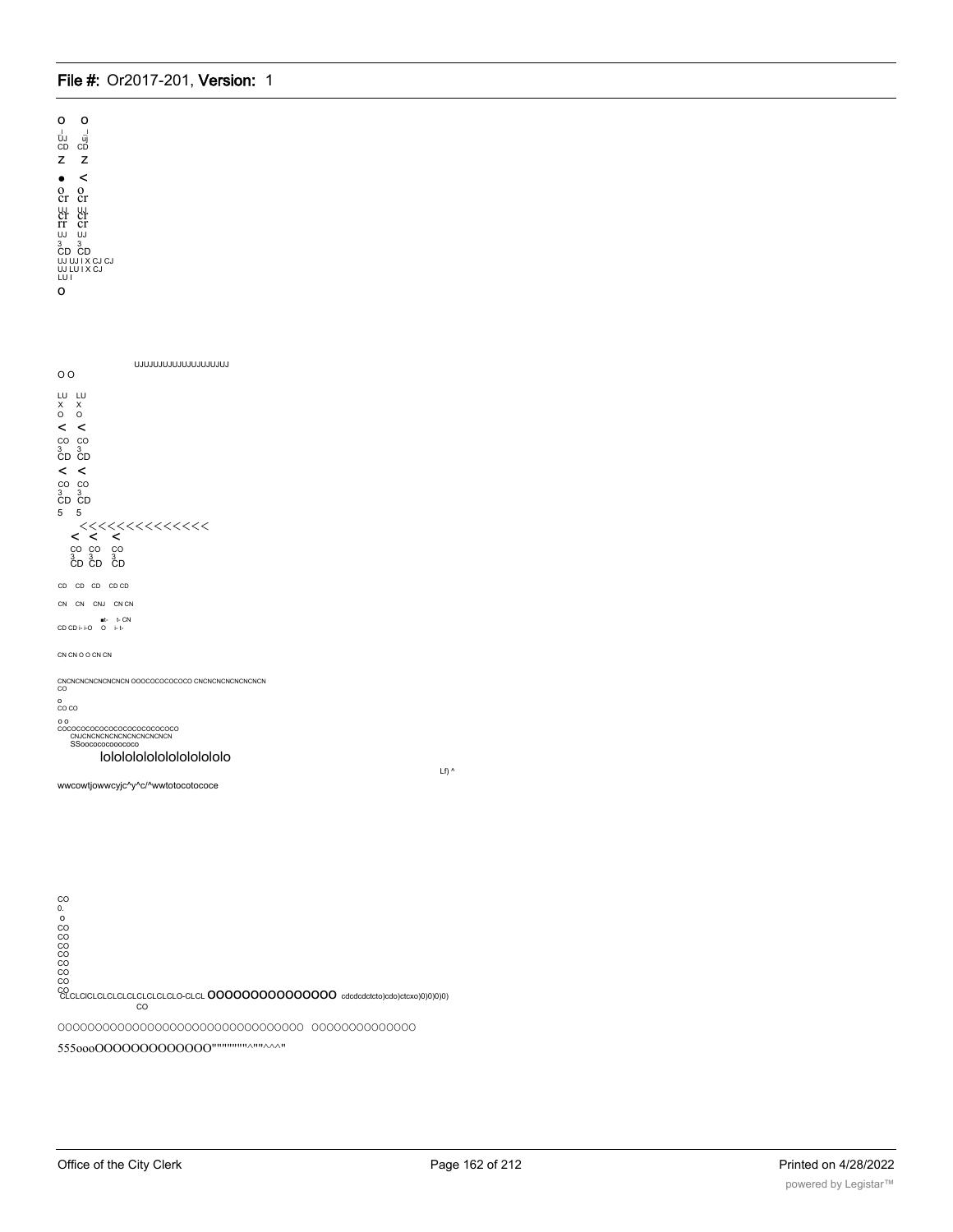CN CN CN CN CN

LU X<br>UJ UJ X X  $\overline{0}$  $\frac{1}{\cos \theta}$ <br>  $\frac{1}{\cos \theta}$  $Z$   $Z$  $\frac{C}{C}$  or  $C = C$  $10^{10}_{10}$  co  $\langle \ \rangle$  $\begin{array}{c} m \\ Z^{(2)} \\ 0 \end{array}$  and  $\begin{array}{c} 2 \\ Z^{(2)} \\ 0 \end{array}$  $<$ <br> $<$   $CQ ZZ$ )  $\begin{smallmatrix} 0\\ \text{or} \text{ or} \text{ o} \text{ o}\\ \text{or} \text{ or} \text{ o} \text{ o} \end{smallmatrix}$  $0000000X$  $0000$  ${\rm c}o$ cococococococdcdcdcoco



or or<br>  $\begin{array}{ccc}\n & \text{or} \\
 & \text{or} \\
 & \text{or} \\
 & & \text{or} \\
 & & & \text{or} \\
 & & & & \text{or} \\
 & & & & \text{or} \\
 & & & & & \text{or} \\
 & & & & & \text{or} \\
 & & & & & \text{or} \\
 & & & & & & \text{or} \\
 & & & & & & \text{or} \\
 & & & & & & & \text{or} \\
 & & & & & & & \text{or} \\
 & & & & & & & & \text{or} \\
 & & & & & & & & \text{or} \\
 & & & & & & & & \text{or} \\
 & & & & & & & & & \text{or} \\
 & & & & & & &$ 

 $2^{\circ}$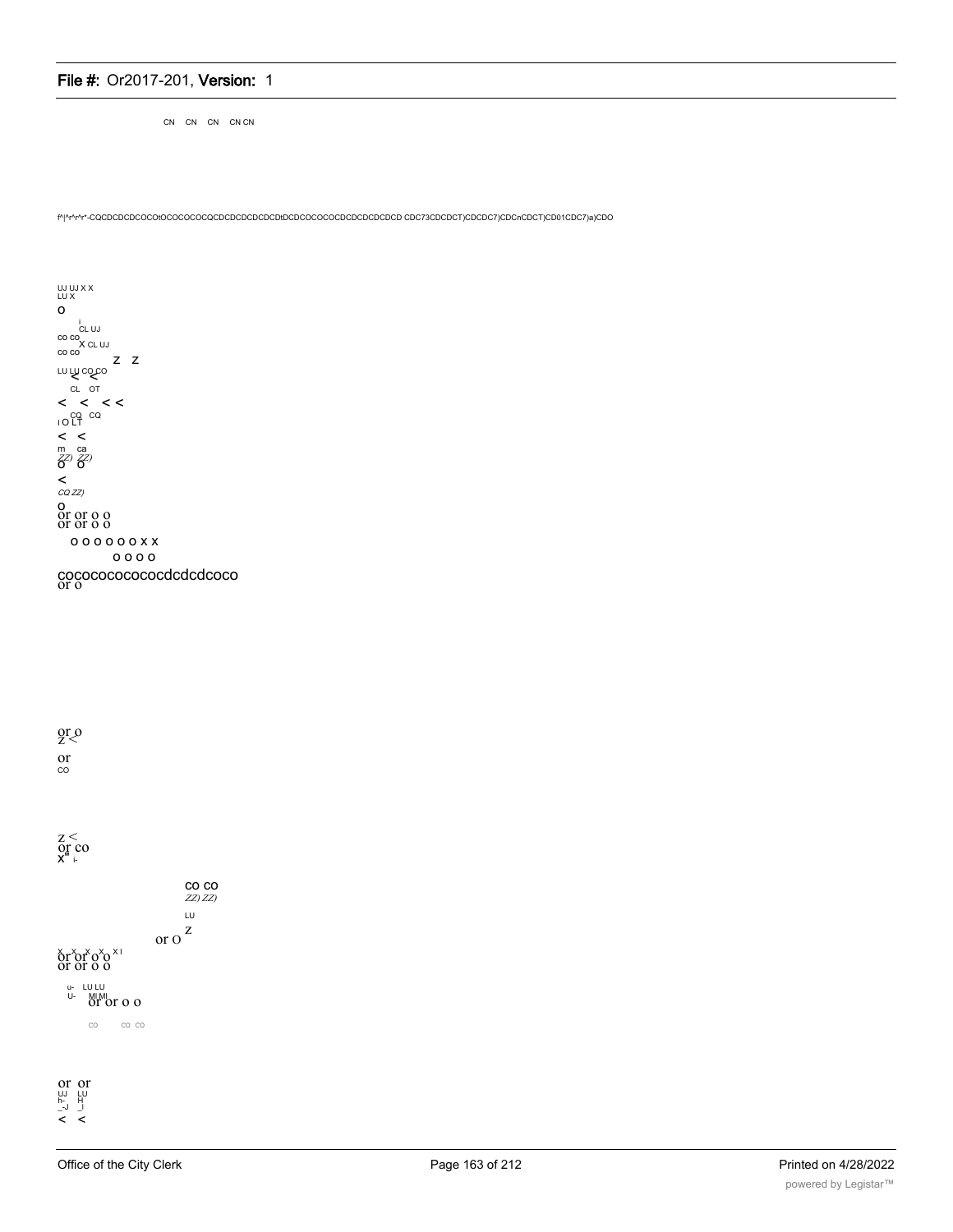| g<br>0<br>0<br>0<br>0     | o<br>8r<br>0         |  |
|---------------------------|----------------------|--|
| or ⊎<br>Por de Soro       | oo oko oko oo        |  |
| NJ<br>CO<br>*<br>ZZ)      | N<br>Ç0<br>ST<br>ZZ) |  |
| NT<br>ÇO<br>∑<br>∂or<br>١ | ⊠<br>9% ≫¤           |  |

**Q** F% 1

 $\frac{1}{2}$  $X = 0$ <br>  $X = 0$ <br>  $X = 0$ <br>  $X = 0$ <br>  $X = 0$ 

### $0<sub>0</sub>$

 $\begin{array}{ccc} \text{CN} & \text{CN} & \text{CN} & \text{CN} & \text{CO} & \text{CO} & \text{CO} \end{array}$  $CO CO$  $00$ <br> $LO$  LO LO  $00$ 

o o if if o o

00<br>
if if OO<br>
OCN CN OO CNCNCNCNCNCNCNCNCNCNCNCNCNCNCN

 ${\tt cocotowwc\char'wwwc\char'to}$ 

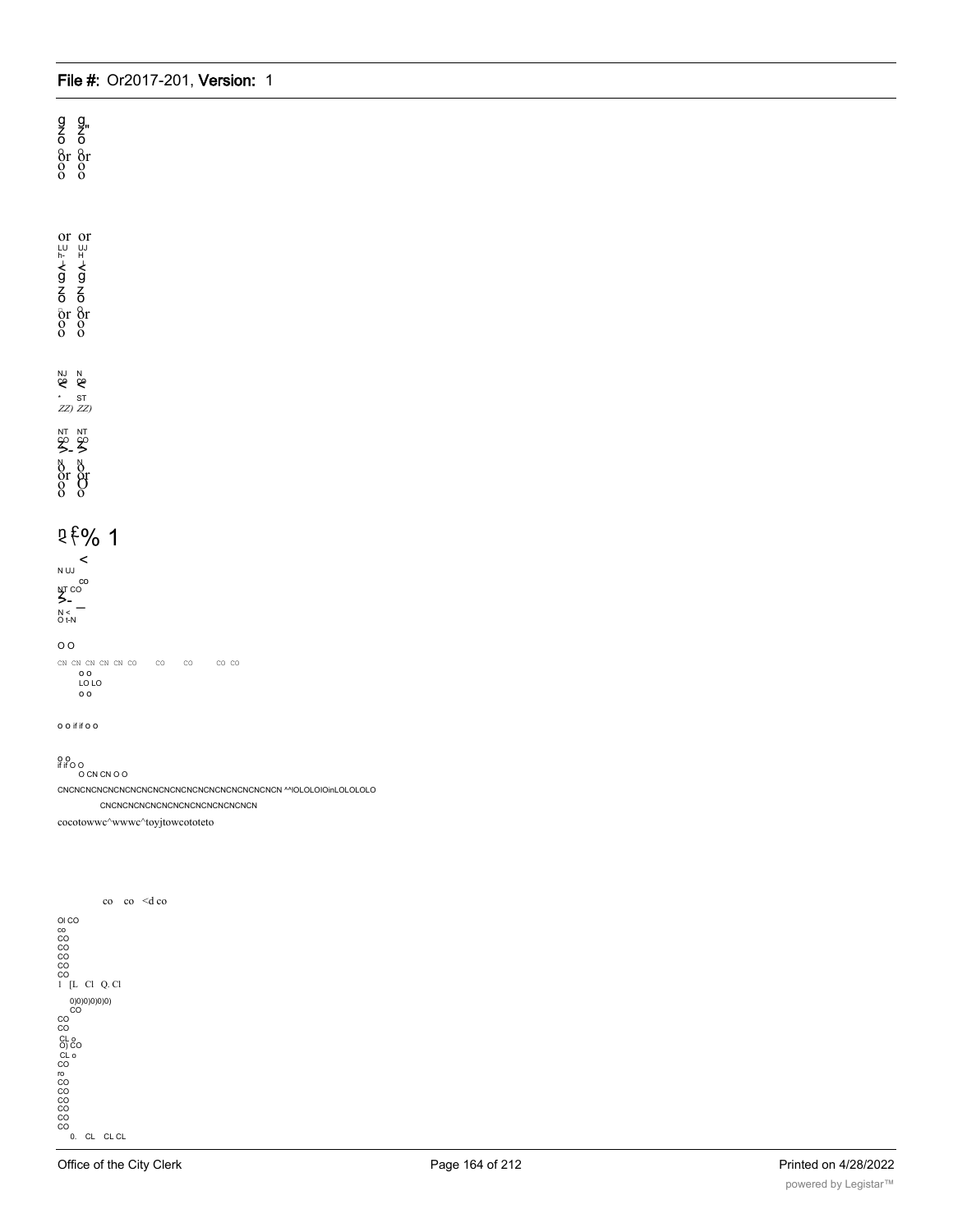$0)0)0)0)0)0)0)0)0)0)0)0)0)0)0)0)$ 

0000000000000000 0000600006000066600

 $_{\rm CO}$ co co co co co  $\circ$   $\circ$ 

### CD CD CD CO CO CO 0) 0) 0) 0) 0) 0)

c>)0)cno)QC)0)QO)cno)DCT)0)OCi)0)C<)cno)cnCQc^O)

 $\,<$  $X<$  $\,<$  $_{\rm CO}$  $\overline{N}$  $\overline{\mathsf{L}\mathsf{U}}$  $\overline{\phantom{a}}$  $rac{1}{2}$  ${\bf 000}$  $\bullet \quad \leq$  $\textrm{\v{c}} r <$  $\frac{x}{0}$  $\begin{array}{l} \mathop{\rm{isi}}\limits_{\mathop{\rm{LU}}\limits_{\mathop{\rm{I\hskip-1pt}\raisebox{0.5pt}{\rm{I}}}}\mathop{\rm{isi}}\limits_{\mathop{\rm{I\hskip-1pt}\raisebox{0.5pt}{\rm{I}}}}\mathop{\rm{<}}\;_{\mathop{\rm{N\hskip-1pt}\raisebox{0.5pt}{\rm{I}}}}\, \mathop{\rm{X}}\limits_{\mathop{\rm{I\hskip-1pt}\raisebox{0.5pt}{\rm{I}}}} \end{array}$  $x x$  $\sum_{n=1}^{\infty}$  $\bullet\hspace{1mm} <$  $co$   $co$  $\lt$ rsi nj  $0<sub>0</sub>$ LnLOLOLOiO(£)tjOtO(NCN CNJCNCsJt<sup>A</sup>JCNJCNCN<br>
n co co co t-t-

co 00 00 co co

 $\mathrel{{\geq_{\mathrm{-CC}}}}_{{\mathrm{LC}}} \mathop{\mathrm{rr}}\limits_{\mathrm{LU}}$ V 8≒ 3 \$\ 88 ∃ \$ 5<br>\$\ 8≒ 3 \$\ 88 ∃ \$ 5<br>\$\ 8± ∃ \$\ 88 3 \$ 5

 $\overline{\text{rr}}$   $\overline{\text{cc}}$   $\overline{\text{cc}}$   $\overline{\text{cr}}$   $\overline{\text{cc}}$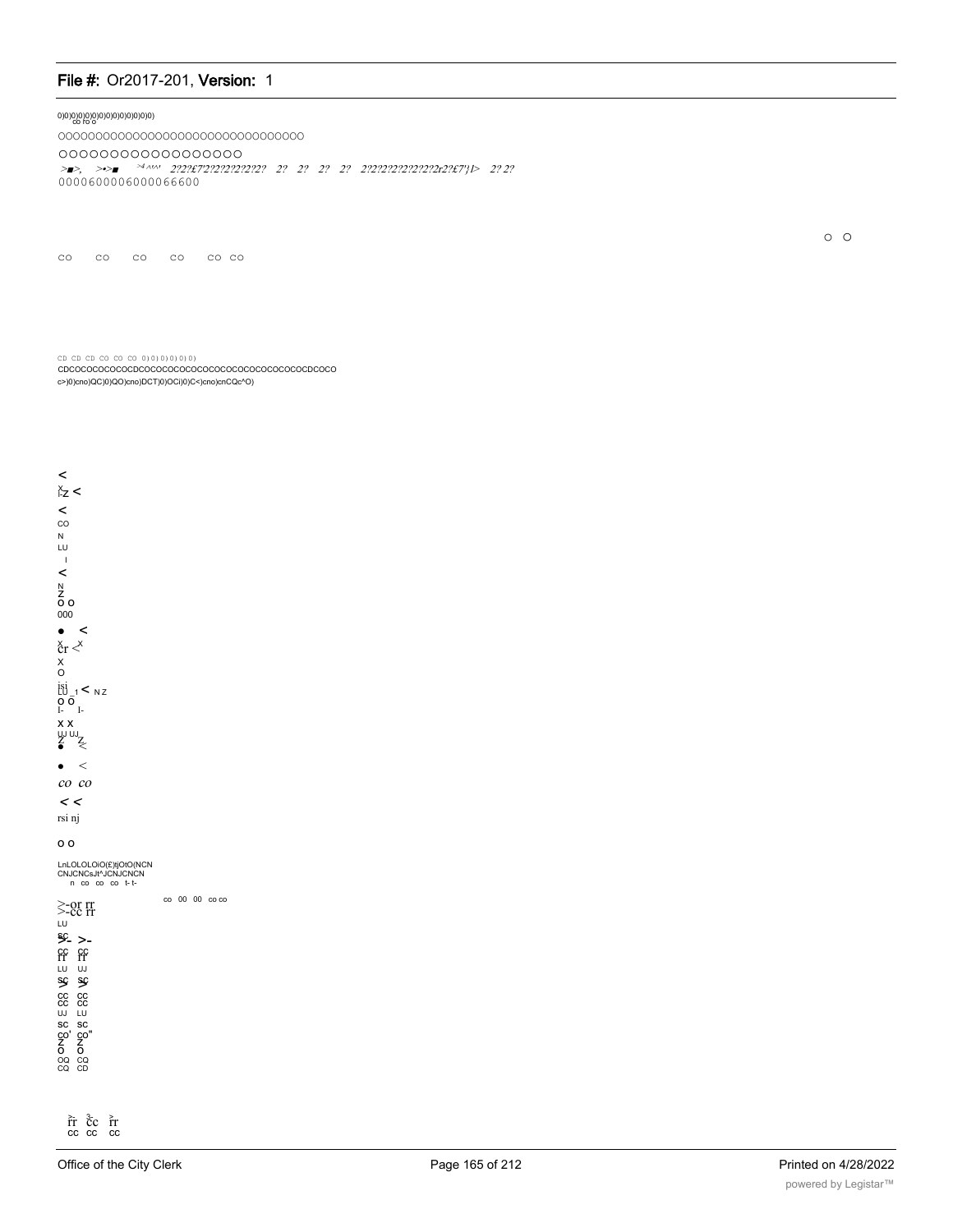

 $\circ$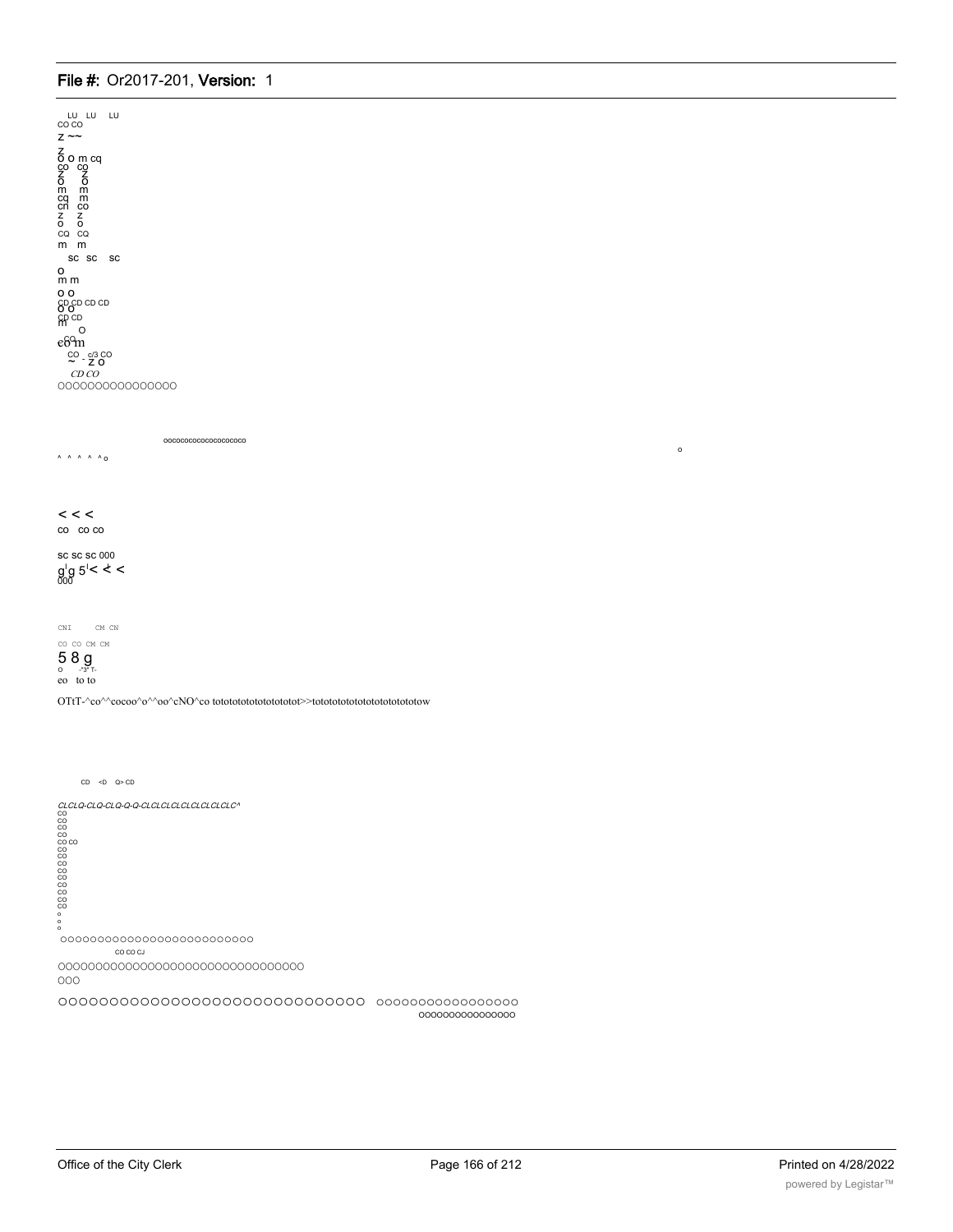| 000^0j0^CT)0^CDO^                                                                                                                                 |            |  |  |
|---------------------------------------------------------------------------------------------------------------------------------------------------|------------|--|--|
|                                                                                                                                                   |            |  |  |
|                                                                                                                                                   |            |  |  |
|                                                                                                                                                   |            |  |  |
| <<<br>CO CO CO                                                                                                                                    |            |  |  |
| $\lt$ $\lt$<br>$_{\rm CO}$ $_{\rm CO}$                                                                                                            |            |  |  |
| $\,<\,$ $\,<$<br>$CO$ $LO$ $CO$                                                                                                                   |            |  |  |
| $\lt$ $\lt$<br>CO COCO                                                                                                                            |            |  |  |
| $\lt$ $\lt$<br>$\mathop{\mathrm{co}}\nolimits_{\mathop{\mathrm{O}}\nolimits}^{\mathop{\mathrm{co}}\nolimits}$                                     |            |  |  |
| $\,<\,$ $\,<$                                                                                                                                     |            |  |  |
| $\underset{\mathbf{O}}{\overset{\mathbf{CO}}{\mathbf{C}\mathbf{C}}} \underset{\mathbf{O}}{\overset{\mathbf{CO}}{\mathbf{C}\mathbf{C}\mathbf{C}}}$ | LX.<br>Li. |  |  |
| ggggggggggggggggggecolsessessessessesses<br>and                                                                                                   |            |  |  |
| $cc$ rc $<$ o                                                                                                                                     |            |  |  |
| $>$ -                                                                                                                                             |            |  |  |
| ${\rm sc}$                                                                                                                                        |            |  |  |
| $\sim$ $\frac{6}{10}$ cc cc < <                                                                                                                   |            |  |  |
| $CD$ 13                                                                                                                                           |            |  |  |
| $>_{\mathrm{SC}}$ $>$<br>$0$ 0                                                                                                                    |            |  |  |
| $cc$ $cc$<br>$\lt$ $\lt$                                                                                                                          |            |  |  |
| $0$ 0<br>ණ රූ                                                                                                                                     |            |  |  |
| $\triangleleft$ 13                                                                                                                                |            |  |  |
| >- >-<br>$_{\rm O}^{\rm SC}$ $_{\rm O}^{\rm sc}$                                                                                                  |            |  |  |
| CCcc                                                                                                                                              |            |  |  |
| $\bullet \quad \lt$<br>$rac{6}{6}$ $rac{6}{6}$ $rac{6}{6}$                                                                                        |            |  |  |
| cd                                                                                                                                                |            |  |  |
| $>$ $>-$                                                                                                                                          |            |  |  |
| $\begin{array}{c} {\rm sc} \\ {\sf o} \\ {\sf cc} \end{array} \begin{array}{c} {\rm sc} \\ {\sf o} \\ {\sf cc} \end{array}$                       |            |  |  |
| $\,<$ $<$<br>$\circ$ $\circ$                                                                                                                      |            |  |  |
| $\mathsf{CD}$ $\mathsf{CD}$                                                                                                                       |            |  |  |
| $>\!\!->\!\!->\!\!-$                                                                                                                              |            |  |  |
| $SC$ sc<br>$0$ 0                                                                                                                                  |            |  |  |
| $\frac{1}{2}$<br>$0$ 0                                                                                                                            |            |  |  |
| $cc$ $cc$                                                                                                                                         |            |  |  |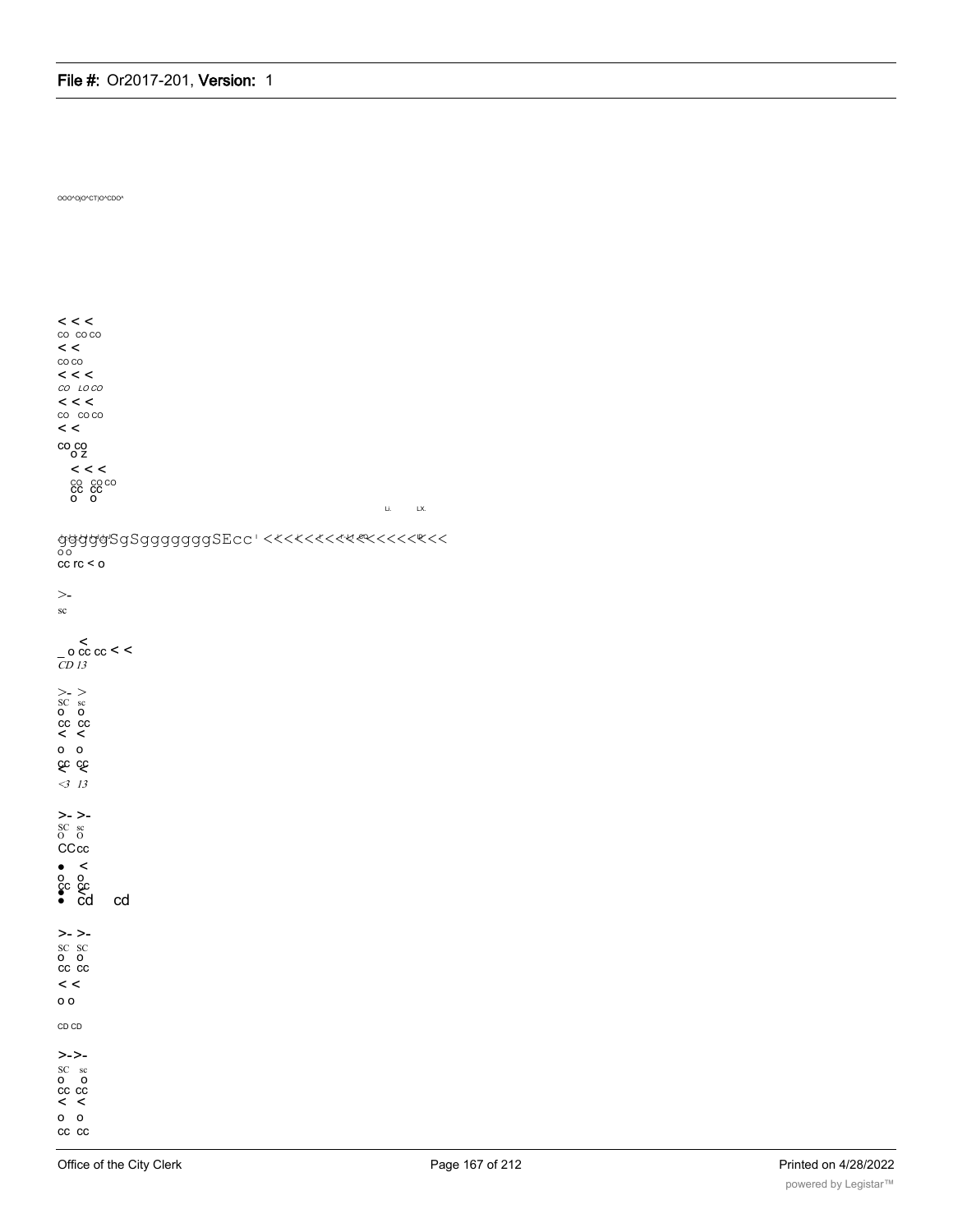| $\overline{3}$<br>$\beta$                                                                                                                                                                                                                                |                                       |
|----------------------------------------------------------------------------------------------------------------------------------------------------------------------------------------------------------------------------------------------------------|---------------------------------------|
| V<br>$\overline{\overline{\text{sc}}}$<br>sc<br>о<br>o<br>cc cc<br><<br>о<br>о<br>٠<br>CC<br>ç<br>3/13                                                                                                                                                   |                                       |
| CO CO UJ LU                                                                                                                                                                                                                                              |                                       |
| $\rm_{ccc}$ $\rm_{cc}$ $\rm_{<}$ $\rm_{<}$<br>$\lt$ $<$<br>CD CD                                                                                                                                                                                         |                                       |
| CO CO CN CN<br>co co co co co co<br>LO LO<br>$^{\circ}$<br>LO LO co CO CD co co<br>CNCNCNCNCNCNCNCNCNCNCNCNCNCNCNCNCNCSICSJCNCNCNCNCNCNCNCNCNCN<br>COCOCOCOCOCOCOCOCOCOCOOCT<br>TJ-TtTJ-Tj-TfTt-TfTj-OOCOCO<br>O CO<br>$\circ$<br>$O$ CD N- $O$ O<br>v 0 | ggggggggcNCNCN<br>CNCNCNCNCNCNCNCN^^^ |
| L^C1.11.11.11.1j.11.1^<br>000<br>bob<br>000<br>00000000000000<br>000000000000000000<br>0000000<br>2?<br>2?<br>$\boldsymbol{\Lambda}$<br>2?<br>$\sim$ $\sim$<br>w<br>000006                                                                               |                                       |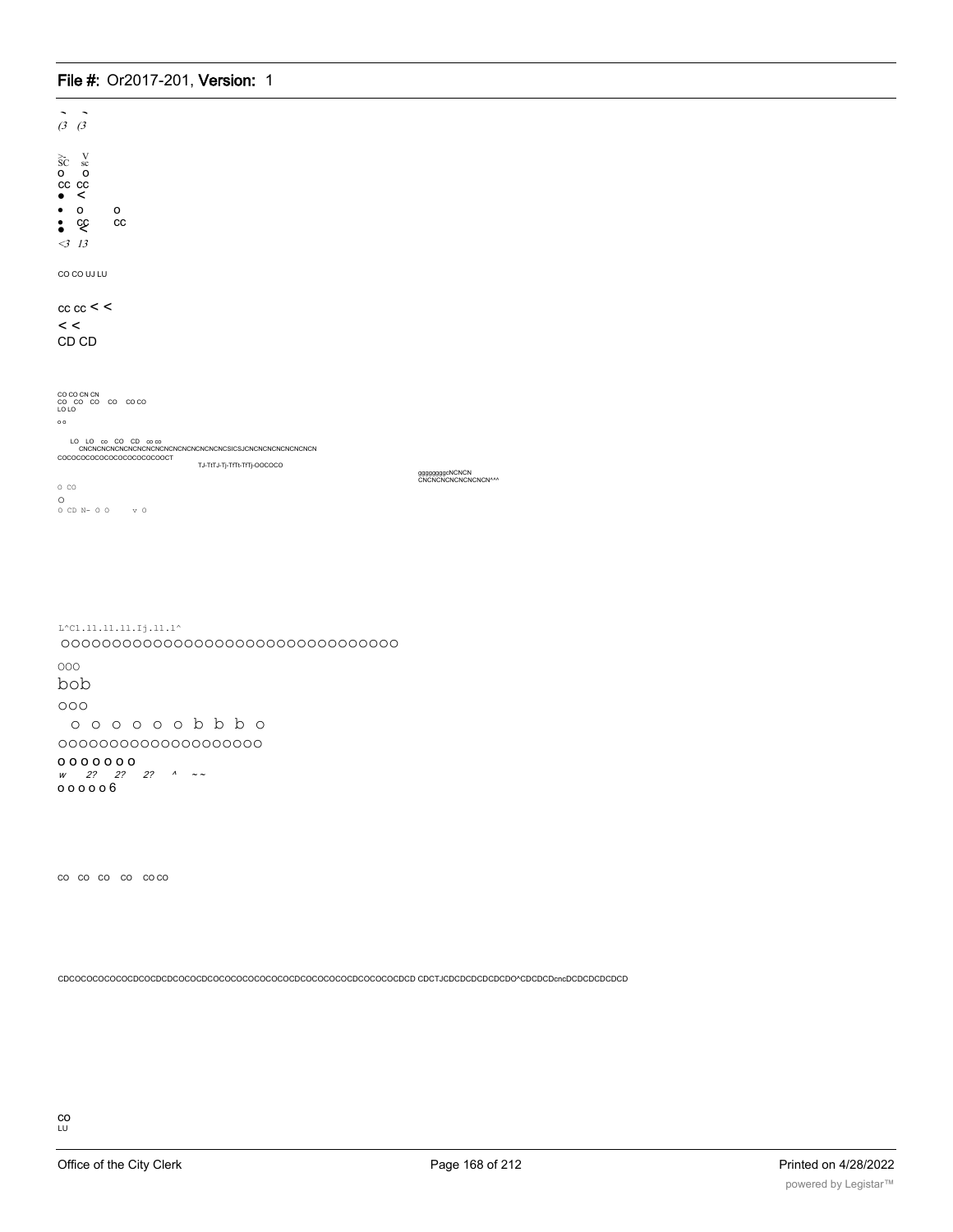| $_{\rm CC}^{\rm CO}$ $<$                                                                                                                                                                                                    |  |  |  |
|-----------------------------------------------------------------------------------------------------------------------------------------------------------------------------------------------------------------------------|--|--|--|
| $\,<$<br>$\mathsf{o}$                                                                                                                                                                                                       |  |  |  |
| $\rm{co}$ $\rm{co}$<br>LU UJ                                                                                                                                                                                                |  |  |  |
|                                                                                                                                                                                                                             |  |  |  |
| $\,<$ $<$<br>0 <sub>0</sub>                                                                                                                                                                                                 |  |  |  |
| co co<br>UJ UJ                                                                                                                                                                                                              |  |  |  |
| or or $<<$<br>$\leq$ $<$ 0 0 $\,$                                                                                                                                                                                           |  |  |  |
|                                                                                                                                                                                                                             |  |  |  |
|                                                                                                                                                                                                                             |  |  |  |
| $\leq$ 0 0                                                                                                                                                                                                                  |  |  |  |
| $z \, z \, z \, << \, >> \, >$ - $\alpha$ or or                                                                                                                                                                             |  |  |  |
| or or<br>$\begin{array}{ccc}\n\cup & \cup & \cup \\ Z & Z & \end{array}$<br>$0$ 0                                                                                                                                           |  |  |  |
|                                                                                                                                                                                                                             |  |  |  |
| $\begin{array}{c} 2 \leq 2 \leq 2 \leq 2 \leq 2c \text{ } c \text{ } c \text{ } c \text{ } a \text{.} \end{array}$<br>$\,$ or $\,$<br>LU UJ                                                                                 |  |  |  |
| $\frac{z}{\texttt{<<}}$<br>000                                                                                                                                                                                              |  |  |  |
|                                                                                                                                                                                                                             |  |  |  |
| $\begin{array}{c}\nZ \\ X \\ \searrow \rightharpoonup\n\cr\n\end{array}$                                                                                                                                                    |  |  |  |
|                                                                                                                                                                                                                             |  |  |  |
|                                                                                                                                                                                                                             |  |  |  |
| $\Sigma_{\text{tot}}$<br>$\text{or}$ or or<br>$\text{or}$ or $\text{or}$<br>$\text{or}$ $\text{or}$<br>$\text{or}$<br>$\text{or}$<br>$\text{or}$<br>$\text{or}$<br>$\text{or}$<br>$\text{or}$<br>$\text{or}$<br>$\text{or}$ |  |  |  |
|                                                                                                                                                                                                                             |  |  |  |
|                                                                                                                                                                                                                             |  |  |  |
| $\begin{array}{c}\nZ \\ \searrow \searrow \\ \text{or} \\ \text{or} \\ \downarrow \quad \downarrow \quad \nearrow \\ Z \\ \swarrow \quad \searrow\n\end{array}$                                                             |  |  |  |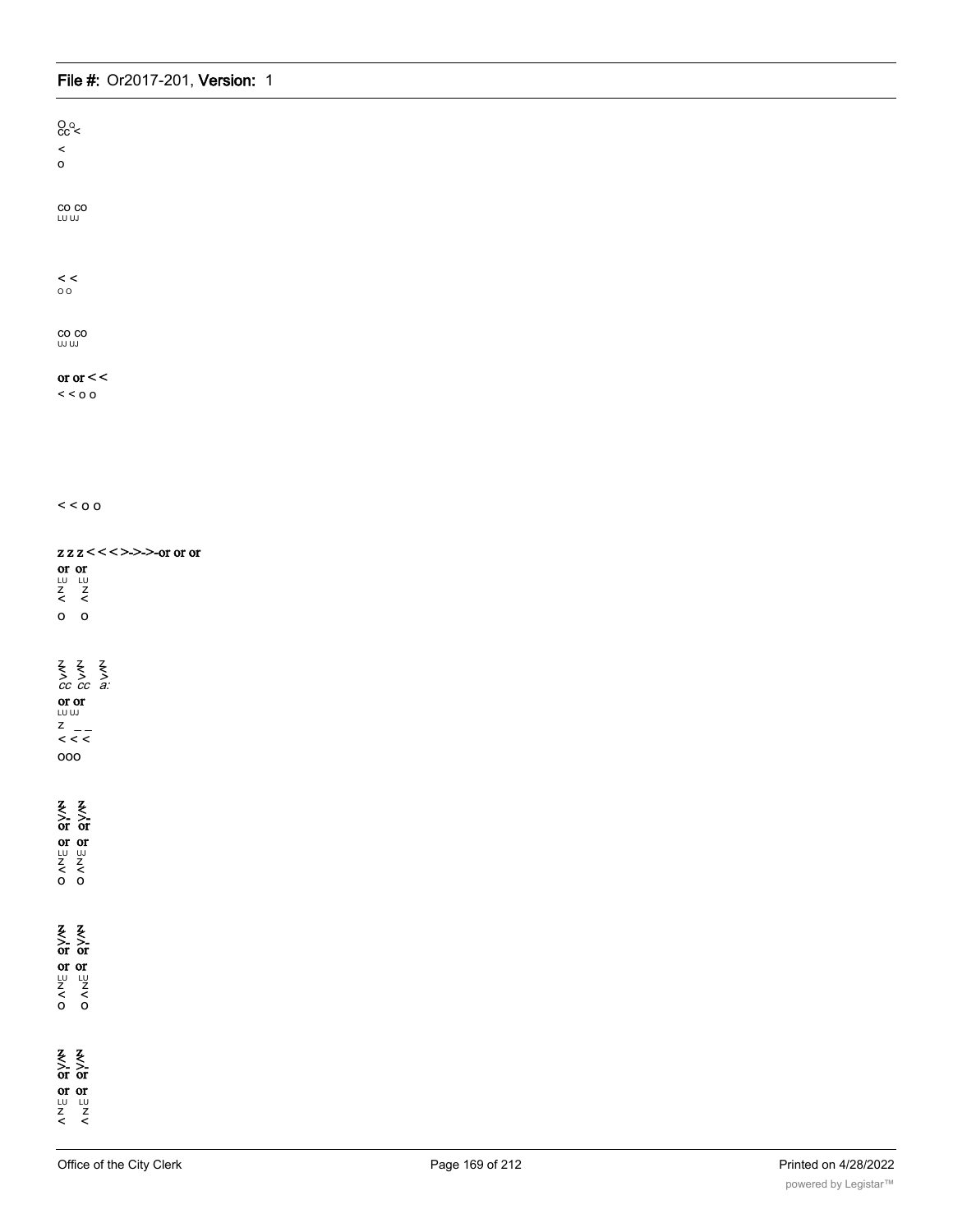| File #: Or2017-201, Version: 1                                                                                                                                 |                                                                |
|----------------------------------------------------------------------------------------------------------------------------------------------------------------|----------------------------------------------------------------|
| $0$ 0                                                                                                                                                          |                                                                |
| $\frac{z}{\text{or}} \sum_{\text{or}}^{\text{z}}$                                                                                                              |                                                                |
| or or<br>$\begin{array}{ccc}\n\cup & \cup & \cup \\ Z & Z & \end{array}$                                                                                       |                                                                |
| $0$ 0<br>LU Q                                                                                                                                                  |                                                                |
| $\circ$ $\circ$                                                                                                                                                |                                                                |
| 52                                                                                                                                                             |                                                                |
| $\,<$<br>or $_{\rm{G}^{\rm{O}}}$ or o                                                                                                                          |                                                                |
| $\xi$ $\xi$                                                                                                                                                    |                                                                |
| $_{\rm CO}^{\rm or}$ or                                                                                                                                        |                                                                |
| or or o ${\bf o}$                                                                                                                                              |                                                                |
| $z < z <$<br>or or<br>$\cos$                                                                                                                                   |                                                                |
| $\mathop{\rm or}_{\mathcal{O}}\mathop{\rm or}_{X}\mathop{\rm o}$ o o<br>$_{\circ}^{\circ}$<br>$\frac{Q}{Z}$<br>$\frac{Q}{Z}$<br>$\frac{Q}{Z}$<br>$\frac{Q}{Z}$ |                                                                |
| co co<br>$\mathop{\mathrm{or}}\limits^{\text{\tiny{[1]}}} \ \mathop{\mathrm{or}}\limits^{\text{\tiny{[1]}}} \ \mathop{\mathrm{or}}\limits^{\text{\tiny{[1]}}}$ |                                                                |
| CNCNCNCNCNCNCNCNCNCO CO CO CO CO CO<br>CN CN CN CN                                                                                                             | LOLOCNCNCNCNCNCNCDOIO) i-i-OOOOOOO-CNCN<br>CN CN CN CN CN COCO |
| $2000 \times 100 \times 100$ TM TM $\approx 000$                                                                                                               |                                                                |

cnootcjOOc60™™co00£ tO CO tO to to to to to to to to to to to t\*o to to to to to to to to to to to to to to to to to to

o o o o o o o o

6606 CO CO CO CO CO 000000000000 000000000

000000000000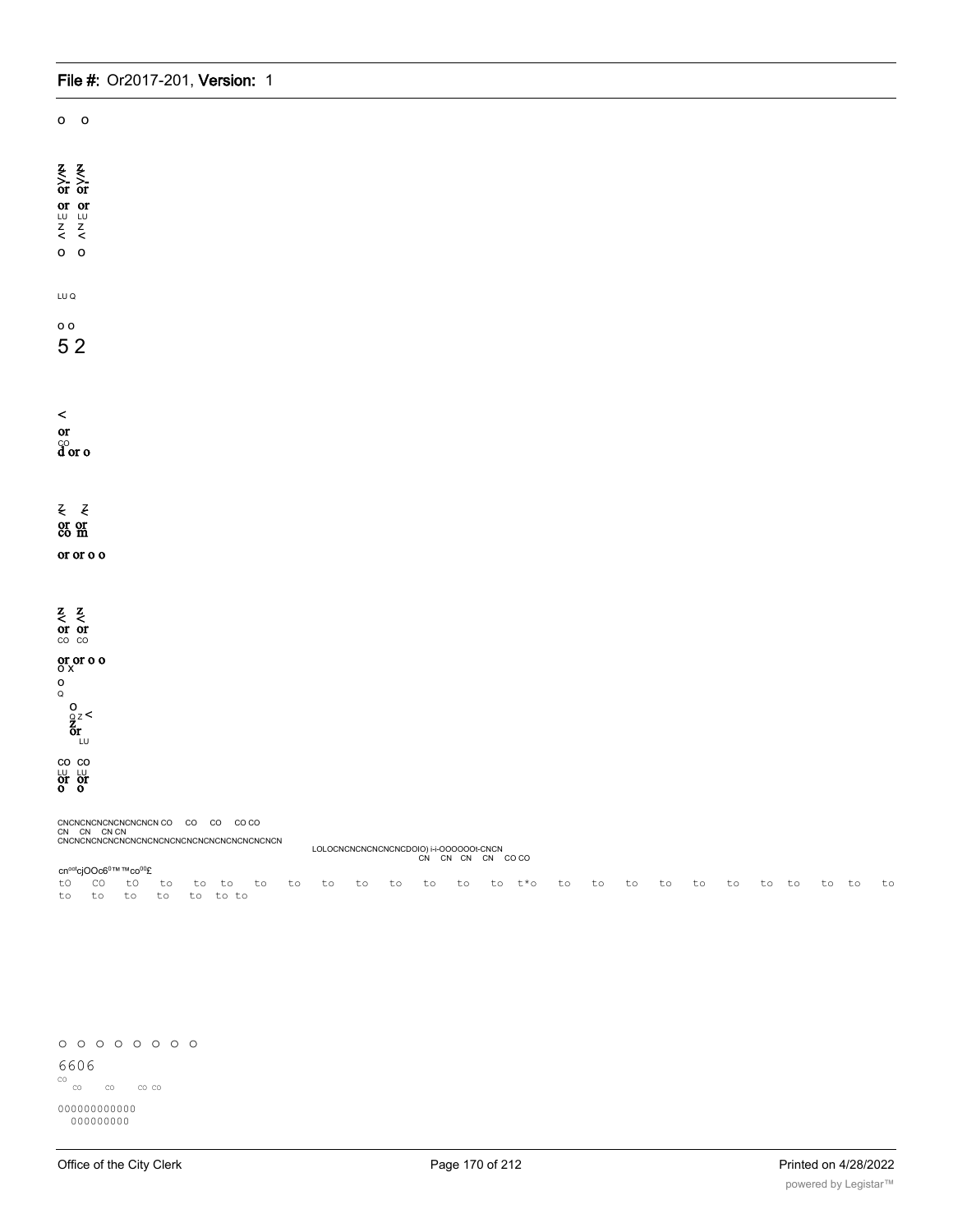000000000000  $\begin{array}{ccccc}\n Y & Y & Y & Y & Y & Y & Y & Y & Y & Y & Y & Y & Y & Y & Y \\
 \n 1 & Y & Y & Y & Y & Y & Y & Y & Y & Y & Y & Y\n \end{array}$ 00000000000000 }t? 2? 2? 2? 2? 2? 2? 2? 2? 2? 2? 2? 2? 0000000000000

co co co co co co co co co<br>O

 $\mathsf{o}$ 

COCOCOCO(0<OCO<0(OCOCOCOCO CJ)GiCJ)CJiCJ)0>CJ)0)CJjCJ)CJ)CJ)CJ}CJ)OiCT)CJ)CJ)



i- n>cdcocdcdcdcdcdcoco CNCNt-4444444

COCOCINGMENCHCMCMCNCMGNitOtOCO

 $i_0$ <sup>CO</sup><sub>c</sub>o

 $_{\rm co}$ 

 $t-t-t-0$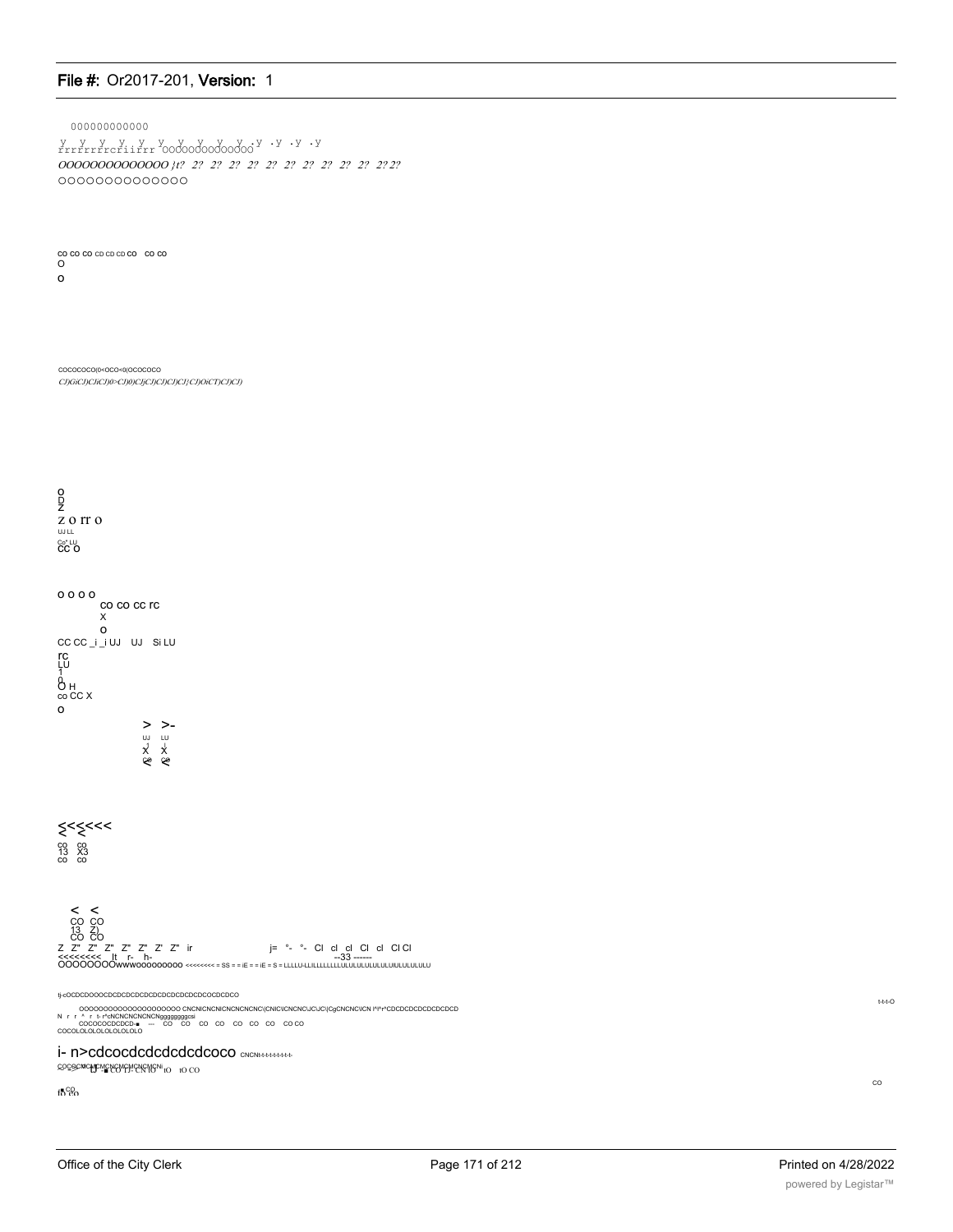$\rm CN$  $CN$  $CN$  $CN$  $\,$  CN  $\,$  CN  $\,$ 

 ${\tt COCOCO COCO COCO COCO CO CO CO CO CO CO}$ 

 $o$  cn  $o$  co  $oi$  cn  $cq$ 

### $\bar{I}$  –  $\bar{X}$  –  $\bar{I}\bar{I}$

 $Z$   $U$   $U$ <br> $Q$   $Q$ <br> $X$   $Z$  $g$   $g$  $\frac{z}{w}$ 

CTJ CO II UJ UJ

 $000000$ 80000  $\begin{array}{c} \text{NE} \\\text{NE} \\\text{NE} \\\text{N} \end{array}$  $\begin{array}{c} \text{VCE} \\\text{VSE} \\\text{VSE} \end{array}$ 

 $\circ$   $\circ$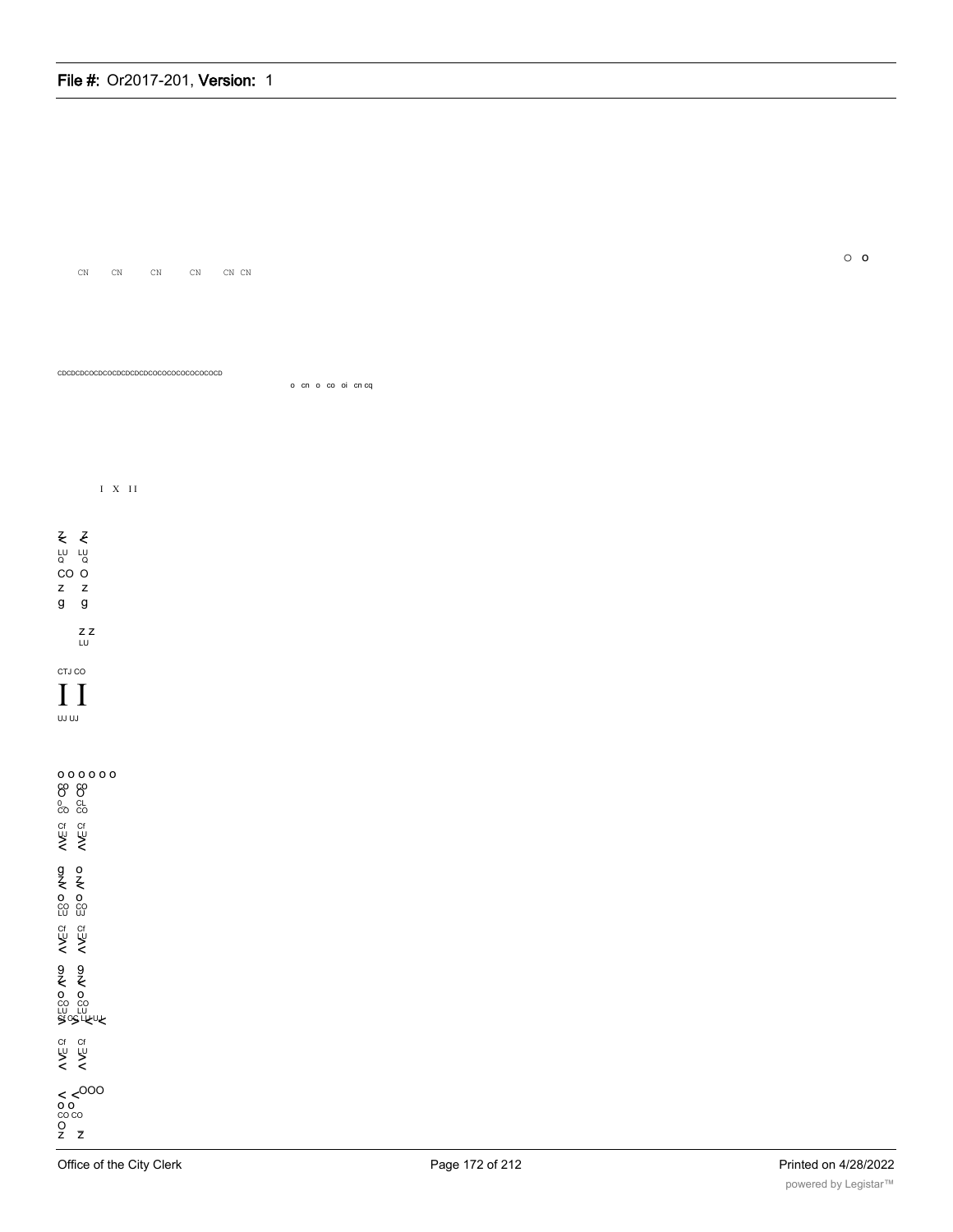| $\frac{0}{20}$<br>о<br>ČO<br>LU<br>Cf cc<br>$\zeta$<br>$\zeta$                                                                                                                                                                                                                                             |
|------------------------------------------------------------------------------------------------------------------------------------------------------------------------------------------------------------------------------------------------------------------------------------------------------------|
| cc cc<br>ξĒ<br>्रे                                                                                                                                                                                                                                                                                         |
| g<br>Z<br>$\frac{0}{2}$<br>$\overline{0}$<br>$\mathbf{o}$<br>CO<br>CO<br>LU<br>LU<br>tOCOCOCNCNCNCOLOtOtOtOCO                                                                                                                                                                                              |
| CNCNCNCNCNCNCNCNCNCNCN COCDCDCOCDCOCOCOCDT-t-O<br>CNCNCNCNCNCNCNCNCN                                                                                                                                                                                                                                       |
| CNCNCNCNCNCNCNCN COCOCOCOCOCOCOCO<br>CNCNCNCNCNCNCNCNCNCN<br>CD<br>CD<br>CD<br>CD<br>$0)$ CD                                                                                                                                                                                                               |
| CD<br>CO<br>Cl o<br>CD CD CD<br>CD CD<br>CI CI CI CI CI Q<br>CD<br>CD<br>CD CD<br>CD<br>CD<br>CD<br>CD<br>CICLCICICICICLCLD-CL<br>CD<br>CO<br>CO<br>CO<br>CO<br>CO CO<br>CJ CJ<br>000000000000000000 0l0)0)0)0l0)C~00lCDCD0)0>0)0>0)0)<br>CD CD<br>CD<br>CD<br>CI <sub>O</sub><br>CD<br>O<br>$O($ O)<br>CD |
|                                                                                                                                                                                                                                                                                                            |
| 000000000000000 060066006666666660                                                                                                                                                                                                                                                                         |

CD01C7)050)0503O)O>

 $\circ$   $\circ$ 

 $\label{thm:nonconc} concocencencencencencencencencencencencencenc} \vspace{-0.05cm} \vspace{-0.05cm} \vspace{-0.05cm} \vspace{-0.05cm} \vspace{-0.05cm} \vspace{-0.05cm} \vspace{-0.05cm} \vspace{-0.05cm} \vspace{-0.05cm} \vspace{-0.05cm} \vspace{-0.05cm} \vspace{-0.05cm} \vspace{-0.05cm} \vspace{-0.05cm} \vspace{-0.05cm} \vspace{-0.05cm} \vspace{-0.05cm} \vspace{-0.05cm} \vspace{-0.05cm} \vspace{-$ 

 $_{\rm CC}$  $\frac{1}{2}$  <  $\begin{array}{c} \bigotimes^{\mathbf{CC}}_{\mathbf{C}} \mathbf{C}^{\mathbf{C}}_{\mathbf{C}} \\ \bigotimes^{\mathbf{CC}}_{\mathbf{C}} \mathbf{C}^{\mathbf{C}}_{\mathbf{C}} \end{array}$  $g z <$  $O$   $O$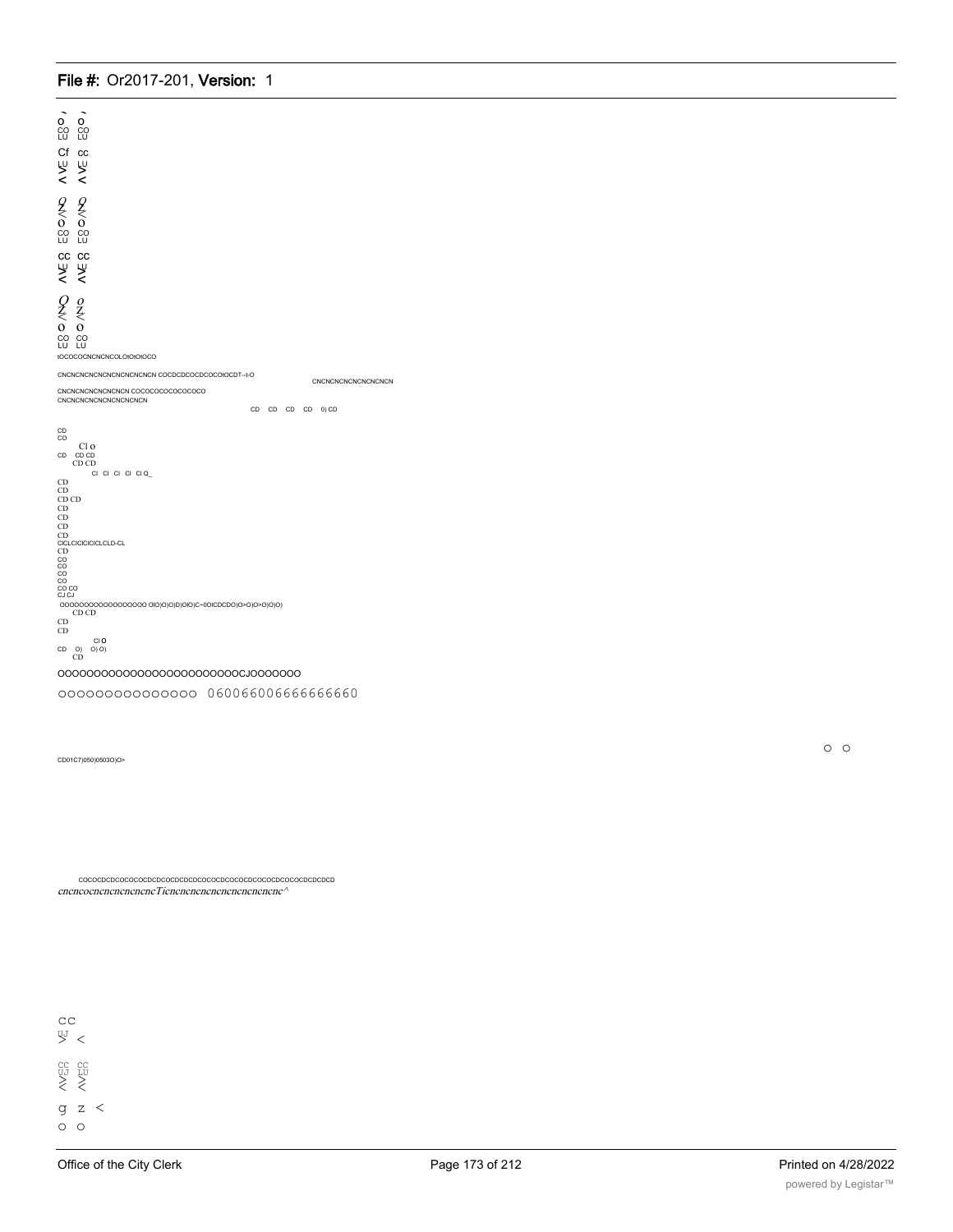| $_{\rm CO}$ $_{\rm CO}$                                                                                                                                                                                                                                                                                                                                                                                                                                                |               |  |
|------------------------------------------------------------------------------------------------------------------------------------------------------------------------------------------------------------------------------------------------------------------------------------------------------------------------------------------------------------------------------------------------------------------------------------------------------------------------|---------------|--|
| CCCC                                                                                                                                                                                                                                                                                                                                                                                                                                                                   |               |  |
|                                                                                                                                                                                                                                                                                                                                                                                                                                                                        |               |  |
|                                                                                                                                                                                                                                                                                                                                                                                                                                                                        |               |  |
|                                                                                                                                                                                                                                                                                                                                                                                                                                                                        |               |  |
| ESOVNO VVE                                                                                                                                                                                                                                                                                                                                                                                                                                                             |               |  |
|                                                                                                                                                                                                                                                                                                                                                                                                                                                                        | $\mathtt{rc}$ |  |
| $\begin{array}{c} {\rm CC} \\ {\rm NC} \\ {\rm NC} \\ {\rm NC} \end{array}$                                                                                                                                                                                                                                                                                                                                                                                            |               |  |
|                                                                                                                                                                                                                                                                                                                                                                                                                                                                        |               |  |
|                                                                                                                                                                                                                                                                                                                                                                                                                                                                        |               |  |
| u o co co                                                                                                                                                                                                                                                                                                                                                                                                                                                              |               |  |
| rcrc<br>$\begin{matrix} UJ & UJ \end{matrix}$                                                                                                                                                                                                                                                                                                                                                                                                                          |               |  |
| $> \; >$                                                                                                                                                                                                                                                                                                                                                                                                                                                               |               |  |
| $\begin{array}{c}\n 0 \\  0 \\  0 \\  0 \\  0\n \end{array}$                                                                                                                                                                                                                                                                                                                                                                                                           |               |  |
|                                                                                                                                                                                                                                                                                                                                                                                                                                                                        |               |  |
| $\circ$                                                                                                                                                                                                                                                                                                                                                                                                                                                                |               |  |
|                                                                                                                                                                                                                                                                                                                                                                                                                                                                        |               |  |
| $\begin{array}{l} {\rm cc} ~~ {\rm cc} \\ > \; > \; < \; < \end{array}$                                                                                                                                                                                                                                                                                                                                                                                                |               |  |
|                                                                                                                                                                                                                                                                                                                                                                                                                                                                        |               |  |
|                                                                                                                                                                                                                                                                                                                                                                                                                                                                        |               |  |
| $\circ$ $\circ$<br>CO CO                                                                                                                                                                                                                                                                                                                                                                                                                                               |               |  |
| $\mathtt{CC}$                                                                                                                                                                                                                                                                                                                                                                                                                                                          | $\mathtt{rc}$ |  |
| $\underset{\text{<}}{\sum}$                                                                                                                                                                                                                                                                                                                                                                                                                                            |               |  |
|                                                                                                                                                                                                                                                                                                                                                                                                                                                                        |               |  |
| $\begin{matrix} \text{C} & \text{C} & \text{C} & \text{C} \\ \text{C} & \text{C} & \text{C} & \text{C} \\ \text{C} & \text{C} & \text{C} & \text{C} \end{matrix} \quad \begin{matrix} \text{C} & \text{C} & \text{C} \\ \text{C} & \text{C} & \text{C} \\ \text{C} & \text{C} & \text{C} \end{matrix} \quad \begin{matrix} \text{C} & \text{C} & \text{C} \\ \text{C} & \text{C} & \text{C} \\ \text{C} & \text{C} & \text{C} \end{matrix} \quad \begin{matrix} \text$ |               |  |
| ccc                                                                                                                                                                                                                                                                                                                                                                                                                                                                    |               |  |
| $\begin{array}{c} \tilde{\lambda}_1 \\ \tilde{\lambda}_2 \\ \tilde{\lambda}_3 \end{array}$                                                                                                                                                                                                                                                                                                                                                                             |               |  |
|                                                                                                                                                                                                                                                                                                                                                                                                                                                                        |               |  |
| co co un un                                                                                                                                                                                                                                                                                                                                                                                                                                                            |               |  |
| CCCC                                                                                                                                                                                                                                                                                                                                                                                                                                                                   |               |  |
|                                                                                                                                                                                                                                                                                                                                                                                                                                                                        |               |  |
|                                                                                                                                                                                                                                                                                                                                                                                                                                                                        |               |  |
|                                                                                                                                                                                                                                                                                                                                                                                                                                                                        |               |  |
|                                                                                                                                                                                                                                                                                                                                                                                                                                                                        |               |  |
|                                                                                                                                                                                                                                                                                                                                                                                                                                                                        |               |  |
| $O$ $O$                                                                                                                                                                                                                                                                                                                                                                                                                                                                |               |  |
| CO CO                                                                                                                                                                                                                                                                                                                                                                                                                                                                  |               |  |
|                                                                                                                                                                                                                                                                                                                                                                                                                                                                        |               |  |
| $\begin{array}{l} \begin{array}{l} \mathbf{n} & \mathbf{n} \\ \mathbf{c} & \mathbf{c} \\ \mathbf{c} \\ \mathbf{c} \\ \mathbf{c} \\ \mathbf{c} \\ \mathbf{c} \\ \mathbf{c} \\ \mathbf{c} \\ \mathbf{c} \\ \mathbf{c} \\ \mathbf{c} \\ \mathbf{c} \\ \mathbf{c} \\ \mathbf{c} \\ \mathbf{c} \\ \mathbf{c} \\ \mathbf{c} \\ \mathbf{c} \\ \mathbf{c} \\ \mathbf{c} \\ \mathbf{c} \\ \mathbf{c} \\ \mathbf{c} \\ \mathbf{c} \\ \mathbf{c} \\ \mathbf{c} \\ \mathbf{c$      |               |  |
|                                                                                                                                                                                                                                                                                                                                                                                                                                                                        |               |  |
| $\frac{1}{2} \times 1$<br>$\frac{1}{2} \times 1$<br>$\frac{1}{2} \times 1$                                                                                                                                                                                                                                                                                                                                                                                             |               |  |
|                                                                                                                                                                                                                                                                                                                                                                                                                                                                        |               |  |
| $\begin{array}{ccc} N & & - \\ \frac{1}{LU} & \frac{-t}{UJ} \end{array}$                                                                                                                                                                                                                                                                                                                                                                                               |               |  |
|                                                                                                                                                                                                                                                                                                                                                                                                                                                                        |               |  |
| $\begin{array}{cc} N & \text{rs} \\ \text{LU} & \text{LU} \\ \text{13} & \end{array}$                                                                                                                                                                                                                                                                                                                                                                                  |               |  |
| $\int_{\mathbb{U}}^{0}$ rc z z                                                                                                                                                                                                                                                                                                                                                                                                                                         |               |  |
| $\mathsf{o}$                                                                                                                                                                                                                                                                                                                                                                                                                                                           |               |  |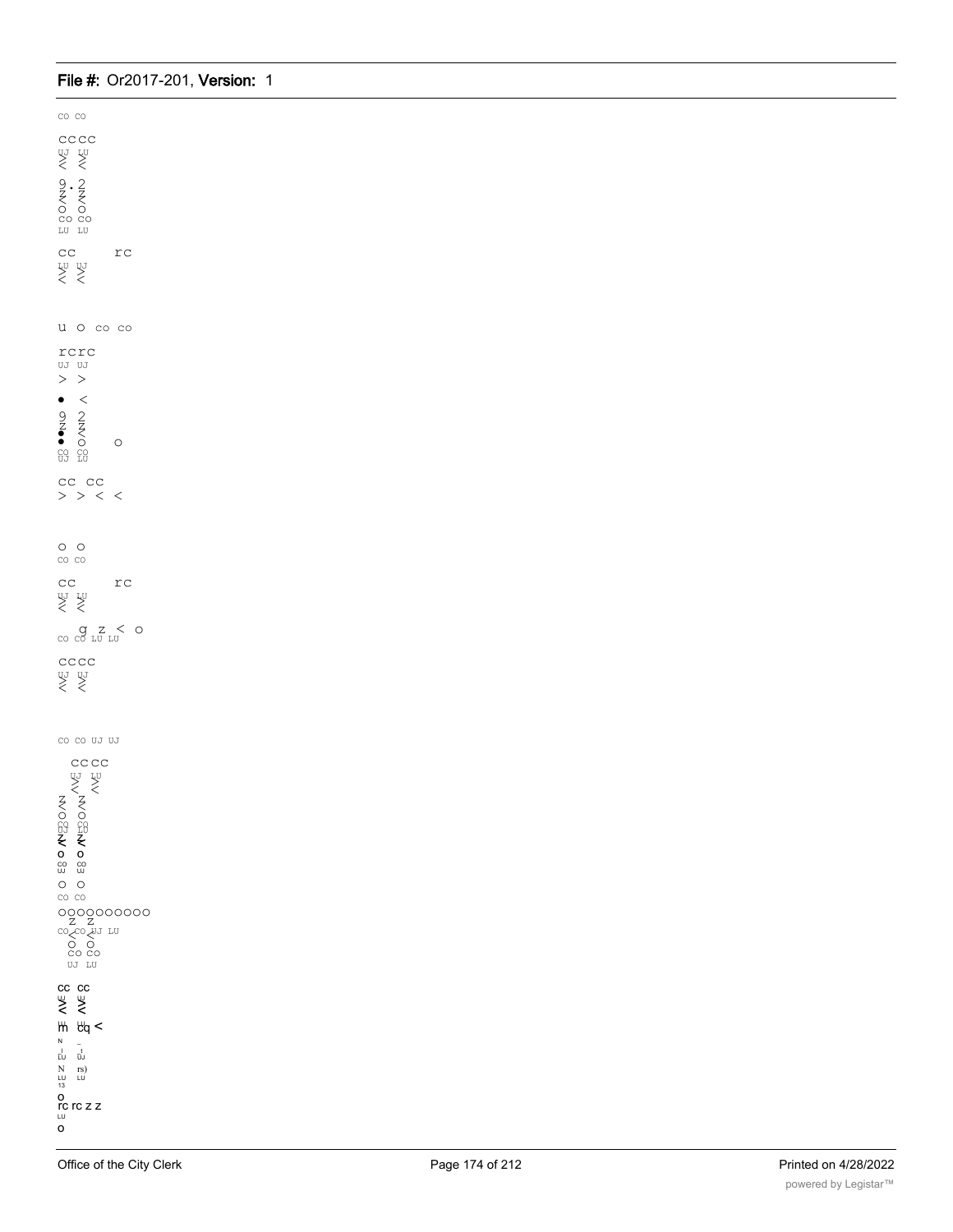| m                                                                                                                                    |           |  |  |
|--------------------------------------------------------------------------------------------------------------------------------------|-----------|--|--|
|                                                                                                                                      |           |  |  |
|                                                                                                                                      |           |  |  |
|                                                                                                                                      |           |  |  |
| $\rm{co}$ $\leq$                                                                                                                     |           |  |  |
| $\begin{array}{c} d\\d\\d\\z \end{array}$                                                                                            |           |  |  |
|                                                                                                                                      |           |  |  |
|                                                                                                                                      |           |  |  |
| CC                                                                                                                                   |           |  |  |
| LU Q<br>z                                                                                                                            |           |  |  |
| UJ UJ<br>CNJ CN CSI CN CN CNJ CM                                                                                                     |           |  |  |
| 0000000000000000<br>CNCSJCNCMCSJCSICNCMCSICSJCMCNCSJCSiCNCSICS!                                                                      |           |  |  |
| CNCNCNCNCNCNCNCNCNCNCMCNOIOJOI                                                                                                       |           |  |  |
| $O^{\wedge}$ CD                                                                                                                      |           |  |  |
| CM CO CO CO UD $t-$ CO $t-$ - "<br>CO CO CO CO                                                                                       |           |  |  |
| CO<br>co co co g<br>$\wedge$ $\wedge$ $\wedge$ 0<br>$\wedge$                                                                         |           |  |  |
|                                                                                                                                      |           |  |  |
|                                                                                                                                      |           |  |  |
|                                                                                                                                      |           |  |  |
|                                                                                                                                      | CD CD 0CD |  |  |
|                                                                                                                                      |           |  |  |
|                                                                                                                                      |           |  |  |
|                                                                                                                                      |           |  |  |
| O^ct)ct)cj)cocj)cocococococo cT>cjococTjcocjocxjcJjcNcN c0cTjcTjc0c0cDcDcJjoooo 0jcDc7j0^c0cDcT>c7joooo                              |           |  |  |
| 0 <sub>0</sub><br>00 00 COCO                                                                                                         |           |  |  |
|                                                                                                                                      |           |  |  |
|                                                                                                                                      |           |  |  |
|                                                                                                                                      |           |  |  |
| COCOCOCOCOCOCOCOCOCO                                                                                                                 |           |  |  |
| CO CT) CJ) Oj OO CO                                                                                                                  |           |  |  |
|                                                                                                                                      |           |  |  |
|                                                                                                                                      |           |  |  |
|                                                                                                                                      |           |  |  |
|                                                                                                                                      |           |  |  |
| $<$ < < <<<br>$<$ $\circ$                                                                                                            |           |  |  |
| Ct LU Q Z LU<br>LU LU LU LU LULU                                                                                                     |           |  |  |
|                                                                                                                                      |           |  |  |
| $ct \stackrel{\text{(i)}}{\leftarrow}$ LU UJ UJ LLI                                                                                  |           |  |  |
| $\it{V-T.TJTTJTJTJT3TJT3}$<br>□_rococQrorocoroco<br>^ccccccczrororororororor**.                                                      |           |  |  |
| LU LU                                                                                                                                |           |  |  |
| $\begin{smallmatrix} 0 & 0 \\ 0 & 0 \end{smallmatrix}$<br>$ct$ $ct$<br>"5 CD CD CD CD CD CD CD 0)jOj3jOX>j~-X1J~3.00)<br>00000000,-; |           |  |  |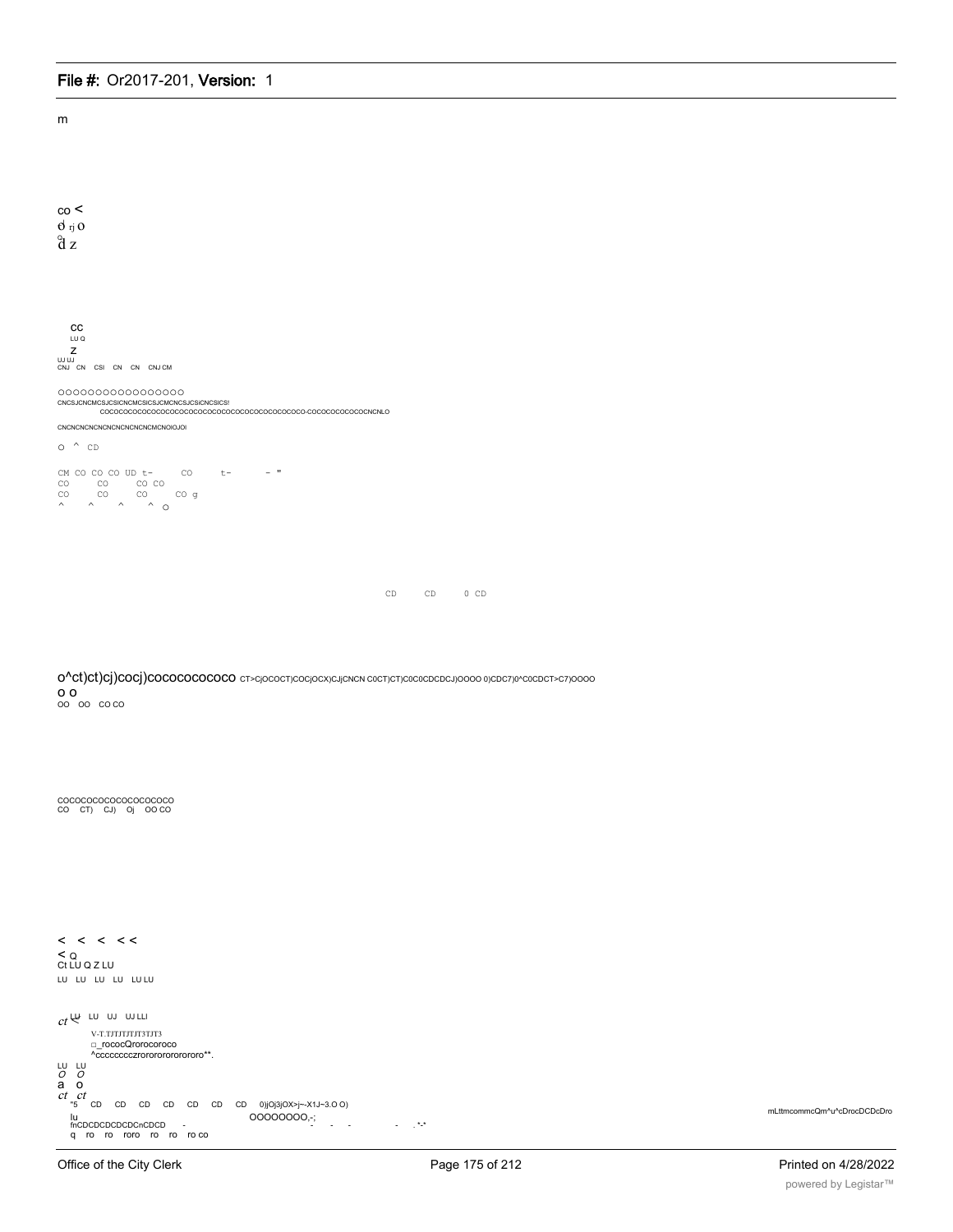$==$  OTO)CDcDcDCna)Cn=q ^ =: E= i= =: =: 5^-CNCNCNCNCNCNCNCNCNCNCN<br>LO LO LO HOLO CO - C1) - CO CO CO CO CO  $CO$   $O$ CNCNCNCNCNCNCNCN 0 to<br>
CNJ-a<br>  $-2$  COCO<br>  $\frac{600}{0}$ <br>  $-5$ <br>  $-6$ <br>  $-6$ <br>  $-6$ <br>  $-6$ <br>  $-6$ <br>  $-6$ <br>  $-6$ <br>  $-6$ <br>  $-6$ <br>  $-6$ <br>  $-6$ <br>  $-6$ <br>  $-6$ <br>  $-6$ <br>  $-6$ <br>  $-6$ <br>  $-6$ <br>  $-6$ <br>  $-6$ <br>  $-6$ <br>  $-6$ <br>  $-6$ <br>  $-6$ <br>  $-6$ <br>  $-6$ <br>  $-6$ <br>  $-6$ <br>  $-6$ <br>  $-6$ <br>  $-6$ o --O cn  $\begin{array}{c} \text{CL} \\ \text{CL} \\ \text{OL} \\ \text{OL} \end{array}$  $CLO$  $\circ$  $\circ$ 000 000 000 000 000 000  $000000000$ 

to to to

 $\overline{10}$  $Z$ <br>f-COCC X  $\mathsf{o}$  $\mathsf 3$  $\mathsf{o}$  $UJ$ 

 $Cl<sub>o</sub>$ 

 $_{\rm co}$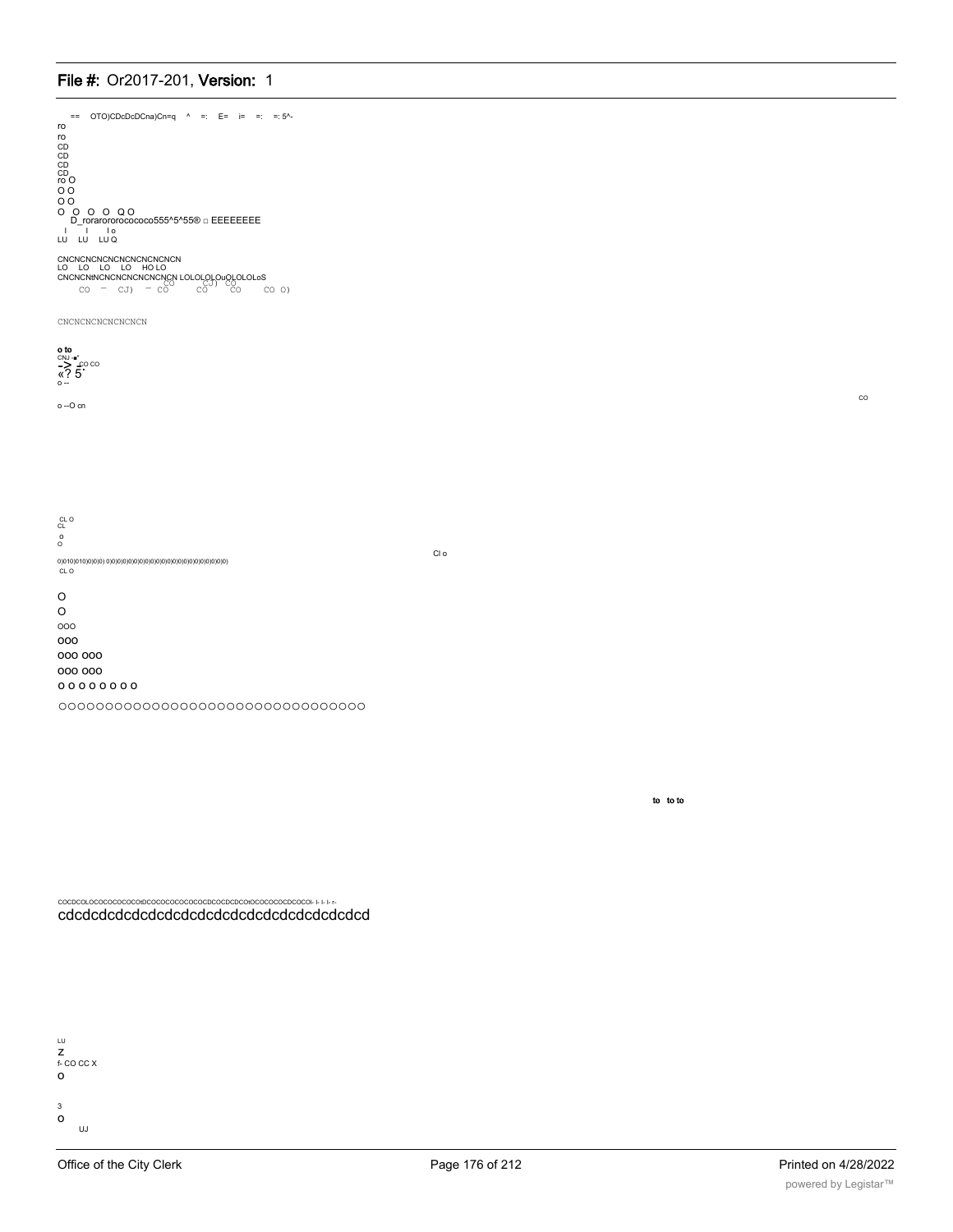| $\mathbb{Z}$                                                                                                                                                                                       |  |  |  |
|----------------------------------------------------------------------------------------------------------------------------------------------------------------------------------------------------|--|--|--|
|                                                                                                                                                                                                    |  |  |  |
|                                                                                                                                                                                                    |  |  |  |
| $\cos$                                                                                                                                                                                             |  |  |  |
| $\rm cc$ rc                                                                                                                                                                                        |  |  |  |
|                                                                                                                                                                                                    |  |  |  |
|                                                                                                                                                                                                    |  |  |  |
| 33                                                                                                                                                                                                 |  |  |  |
| o a                                                                                                                                                                                                |  |  |  |
| $\frac{U}{Z}$                                                                                                                                                                                      |  |  |  |
| $\mathsf z$                                                                                                                                                                                        |  |  |  |
|                                                                                                                                                                                                    |  |  |  |
| $_{\rm CO}$ $_{\rm CO}$                                                                                                                                                                            |  |  |  |
| $rc$ $rc$                                                                                                                                                                                          |  |  |  |
|                                                                                                                                                                                                    |  |  |  |
| Z Z Z Z Z Z                                                                                                                                                                                        |  |  |  |
| D 3D                                                                                                                                                                                               |  |  |  |
|                                                                                                                                                                                                    |  |  |  |
|                                                                                                                                                                                                    |  |  |  |
| $\circ$ to                                                                                                                                                                                         |  |  |  |
|                                                                                                                                                                                                    |  |  |  |
|                                                                                                                                                                                                    |  |  |  |
|                                                                                                                                                                                                    |  |  |  |
|                                                                                                                                                                                                    |  |  |  |
|                                                                                                                                                                                                    |  |  |  |
|                                                                                                                                                                                                    |  |  |  |
| $Z$ $Z$ $Z$ $Z$                                                                                                                                                                                    |  |  |  |
|                                                                                                                                                                                                    |  |  |  |
|                                                                                                                                                                                                    |  |  |  |
| $\frac{252}{25}$ $\frac{10}{2}$                                                                                                                                                                    |  |  |  |
| $_{\rm CO}$ $_{\rm CO}$                                                                                                                                                                            |  |  |  |
| $\mathop{\mathsf{rc}}\nolimits$ $\mathop{\mathsf{cc}}\nolimits$                                                                                                                                    |  |  |  |
|                                                                                                                                                                                                    |  |  |  |
|                                                                                                                                                                                                    |  |  |  |
| $Z$ $Z$ $Z$ $Z$                                                                                                                                                                                    |  |  |  |
| $\mathsf Q$ $\mathsf Q$                                                                                                                                                                            |  |  |  |
|                                                                                                                                                                                                    |  |  |  |
|                                                                                                                                                                                                    |  |  |  |
| $Z$ $Z$                                                                                                                                                                                            |  |  |  |
| $>$ $>$                                                                                                                                                                                            |  |  |  |
|                                                                                                                                                                                                    |  |  |  |
|                                                                                                                                                                                                    |  |  |  |
|                                                                                                                                                                                                    |  |  |  |
| $3\;3$                                                                                                                                                                                             |  |  |  |
|                                                                                                                                                                                                    |  |  |  |
| a o                                                                                                                                                                                                |  |  |  |
|                                                                                                                                                                                                    |  |  |  |
| $Z$ $Z$                                                                                                                                                                                            |  |  |  |
|                                                                                                                                                                                                    |  |  |  |
|                                                                                                                                                                                                    |  |  |  |
|                                                                                                                                                                                                    |  |  |  |
|                                                                                                                                                                                                    |  |  |  |
|                                                                                                                                                                                                    |  |  |  |
|                                                                                                                                                                                                    |  |  |  |
|                                                                                                                                                                                                    |  |  |  |
|                                                                                                                                                                                                    |  |  |  |
|                                                                                                                                                                                                    |  |  |  |
|                                                                                                                                                                                                    |  |  |  |
|                                                                                                                                                                                                    |  |  |  |
|                                                                                                                                                                                                    |  |  |  |
|                                                                                                                                                                                                    |  |  |  |
|                                                                                                                                                                                                    |  |  |  |
|                                                                                                                                                                                                    |  |  |  |
|                                                                                                                                                                                                    |  |  |  |
|                                                                                                                                                                                                    |  |  |  |
|                                                                                                                                                                                                    |  |  |  |
|                                                                                                                                                                                                    |  |  |  |
|                                                                                                                                                                                                    |  |  |  |
|                                                                                                                                                                                                    |  |  |  |
|                                                                                                                                                                                                    |  |  |  |
|                                                                                                                                                                                                    |  |  |  |
|                                                                                                                                                                                                    |  |  |  |
|                                                                                                                                                                                                    |  |  |  |
|                                                                                                                                                                                                    |  |  |  |
|                                                                                                                                                                                                    |  |  |  |
|                                                                                                                                                                                                    |  |  |  |
|                                                                                                                                                                                                    |  |  |  |
|                                                                                                                                                                                                    |  |  |  |
|                                                                                                                                                                                                    |  |  |  |
|                                                                                                                                                                                                    |  |  |  |
|                                                                                                                                                                                                    |  |  |  |
|                                                                                                                                                                                                    |  |  |  |
|                                                                                                                                                                                                    |  |  |  |
| $3\;3$<br>$Z$ $Z$<br>$>$ $>$<br>$33QQ$<br>$\begin{array}{ccc} z & z \\ > & > \end{array}$<br>UJ UJ<br>sc sc<br>$\overset{3}{\circ}$ a<br>$\begin{array}{cc} 3 & 3 \\ 3 \end{array}$<br>$5u$ se see |  |  |  |

3 3 O O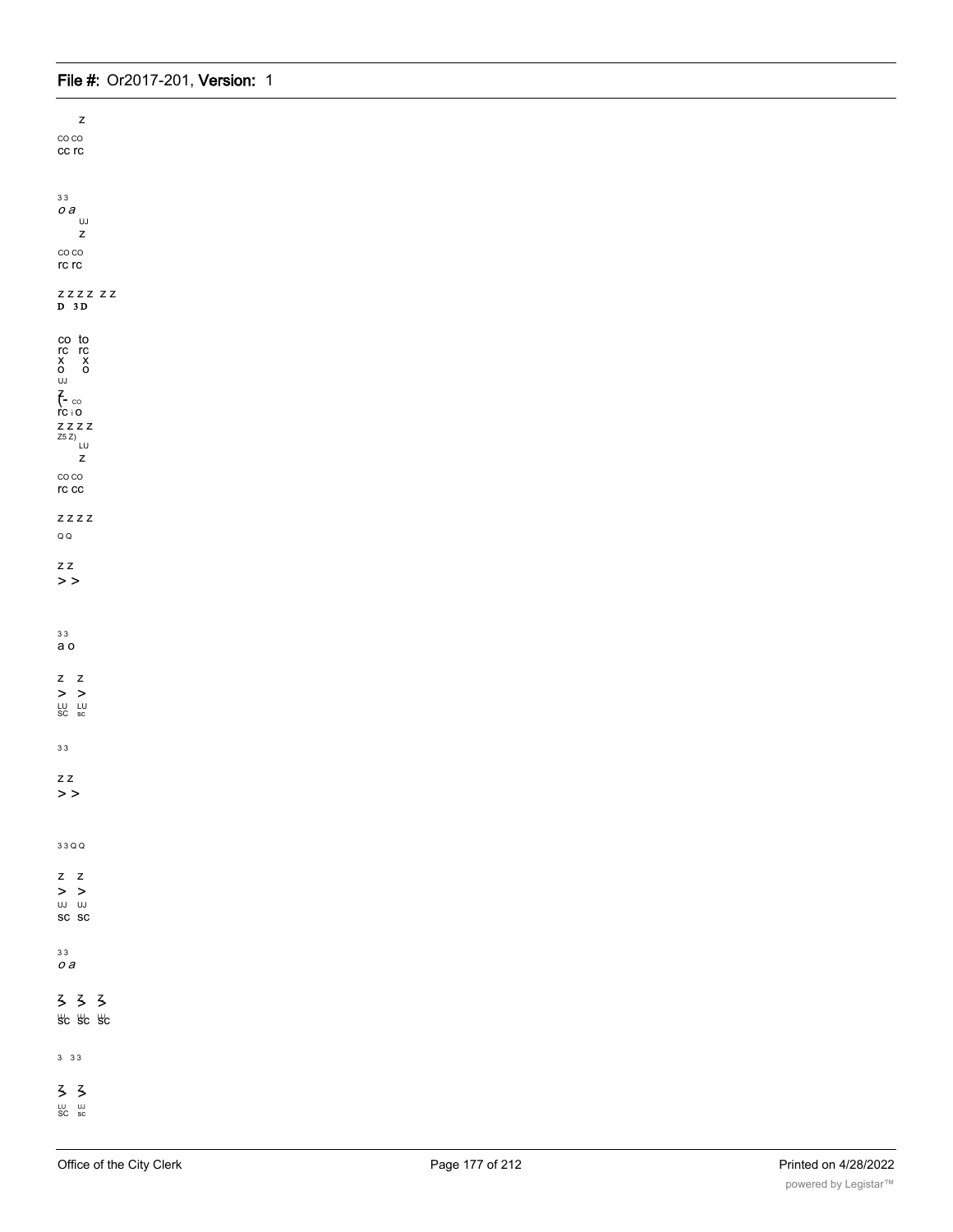| 3300                                                                                               |
|----------------------------------------------------------------------------------------------------|
|                                                                                                    |
|                                                                                                    |
| $\circ$<br>0 <sub>0</sub>                                                                          |
|                                                                                                    |
| Z Z<br>$_{0}^{1X}$ o                                                                               |
| $\begin{matrix} 0 \\ 0 \\ 0 \\ 0 \end{matrix}$                                                     |
|                                                                                                    |
| ZZ<br>$\delta^I_{\,\mathsf{O}}$                                                                    |
| $0$ 0                                                                                              |
| $\frac{g}{\sigma}$<br>$\frac{9}{6}$<br>$_{\rm CO}^{\rm CO}$<br>co co co co coco                    |
| $\circ$                                                                                            |
| COCOLOLOLOtOtOLOLOLOLOLOtOLO<br>CNCN1CNCNCNCN1CNCNCSICNCNCNJCNCNCNJCNCNCNCNCNCNCNCSICNJCN<br>to to |
| O O CM CM                                                                                          |
|                                                                                                    |

J^CDq^O^JOCDOCDCO r-"-■ CO Tf co Tf Tf" Tfd<br>y)tf)WWt/)U)i/)(flU)(/)

 $\langle$ ])Q)CL)Ci) $\langle$ l)Q)0}Q)

0)0)0)0)0)0)0)0)

### 000

 $_{\sf OOO}$ 0000000000000000000 0000000000000000000

LOLOLOIOLOLOLOLOIJOLnLjOLO 

 $\cos$   $\cos$   $\cos$   $\cos$  $\text{CJ} \text{)CJ}\text{>} \text{C} \text{0CJ} \text{jC} \text{0O} \text{)} \text{O)}$ 

 $\begin{array}{ccc} 0 & 0 & 0 \\ 0 & 0 & 0 \\ \end{array}$  $0000$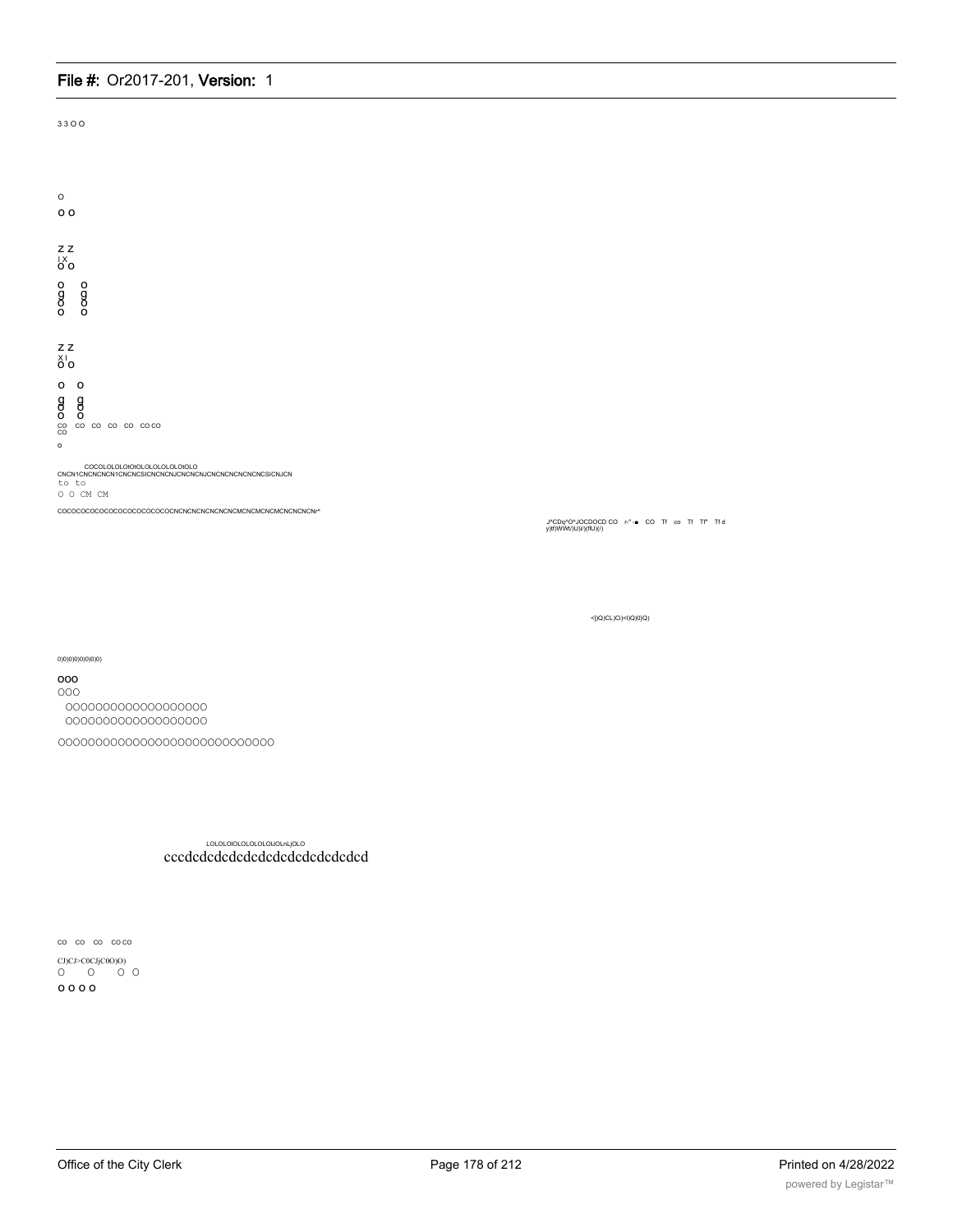o o o o

we ku ww<br>s <<br>o o<br>*a z*<br>*a z*<br>*b*<br>*z*<br>*b*<br>*z*<br>*b*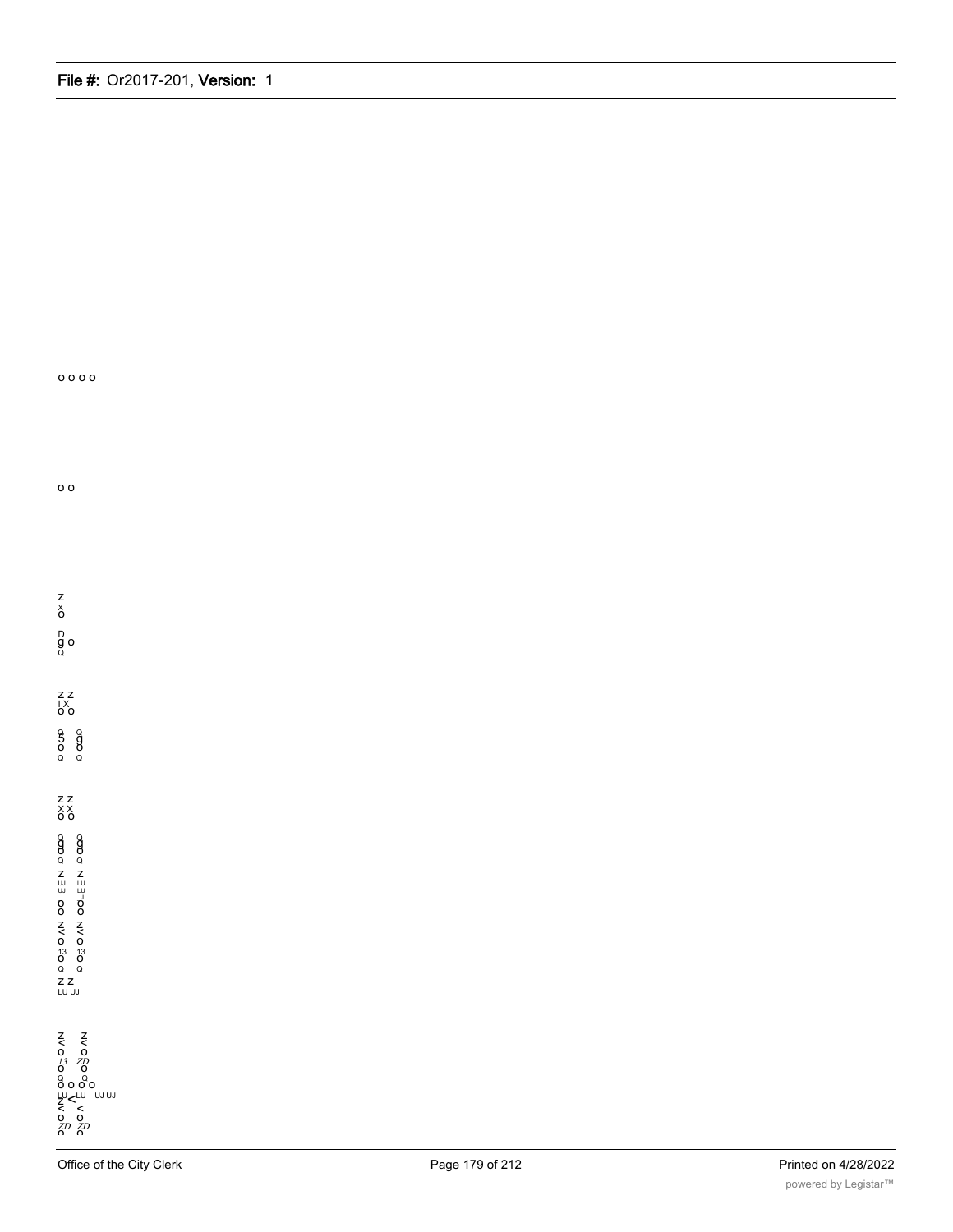| $0.0000$<br>$0.0000$                                                                                                               | ZD ZD ZD OQ                                                                              |
|------------------------------------------------------------------------------------------------------------------------------------|------------------------------------------------------------------------------------------|
| $\mathsf Z$ $\mathsf Z$<br>UJ LU                                                                                                   |                                                                                          |
| $0000$                                                                                                                             |                                                                                          |
| $O$ $O$ $ZD$ $ZD$<br>$\xi \xi$<br>cc cc                                                                                            |                                                                                          |
| $CQ$ $CQ$<br>$\mathop{\rm g\,}\limits^\times_{\rm QQ}\mathop{\rm g\,}\limits^\times_{\rm QQ}$                                      |                                                                                          |
| そそ<br>$\begin{array}{cc} LX & LX \\ \texttt{CQ} & \texttt{CQ} \end{array}$                                                         |                                                                                          |
| $\begin{matrix} 0 & 0 & 0 \ 0 & 0 & 0 \ 0 & 0 & 0 \end{matrix}$                                                                    |                                                                                          |
| oo32onV VaSoa<br>P⊃32oNV VaSoo                                                                                                     |                                                                                          |
|                                                                                                                                    |                                                                                          |
| $\frac{1}{2}$<br>$\frac{1}{2}$<br>$\frac{1}{2}$<br>$\frac{1}{2}$                                                                   |                                                                                          |
| m m O O<br>QO                                                                                                                      |                                                                                          |
| ${\tt COCOCOCDCDLOLOLOLOLO}$<br>CN CN $CT$ ) 3)<br>$\mathbb{C}\mathbf{N}$ $\mathbb{C}\mathbf{N}$                                   |                                                                                          |
| cd <sub>3</sub><br>CN CNJ CD CD<br>CNCNCNCNCNCNCNCNCN CDCDCDCDCDCDCOCOCOCOCOCO                                                     |                                                                                          |
| $\text{CN}$ $\qquad$ $\text{CN}$ $\qquad$ $\text{CN}$<br>CN CN CN CN<br>tn in $u \sim$ ) $u \sim$ ) n $\leq n$ 10 10 in m m m m u) | in in in in $\langle n \rangle$ in $\langle n \rangle$ in in $(n \rangle$ in<br>tnmminin |
| CD CD CD CD<br>$_{\rm CO}^{\rm CO}$<br>$_{\rm CO}$<br>$\mathbf u$<br>u u<br>$\circ$<br>$\circ$                                     |                                                                                          |
| $\mathsf{o}$<br>$\circ$<br>$\circ$                                                                                                 |                                                                                          |
| CD CD CD CD CD CD C-C-C7)C-C-0)C-CxrocT)C-C-C-C-<br>o 5<br>CO CO                                                                   |                                                                                          |
| nnn.                                                                                                                               |                                                                                          |

 $00000000272727272727272727$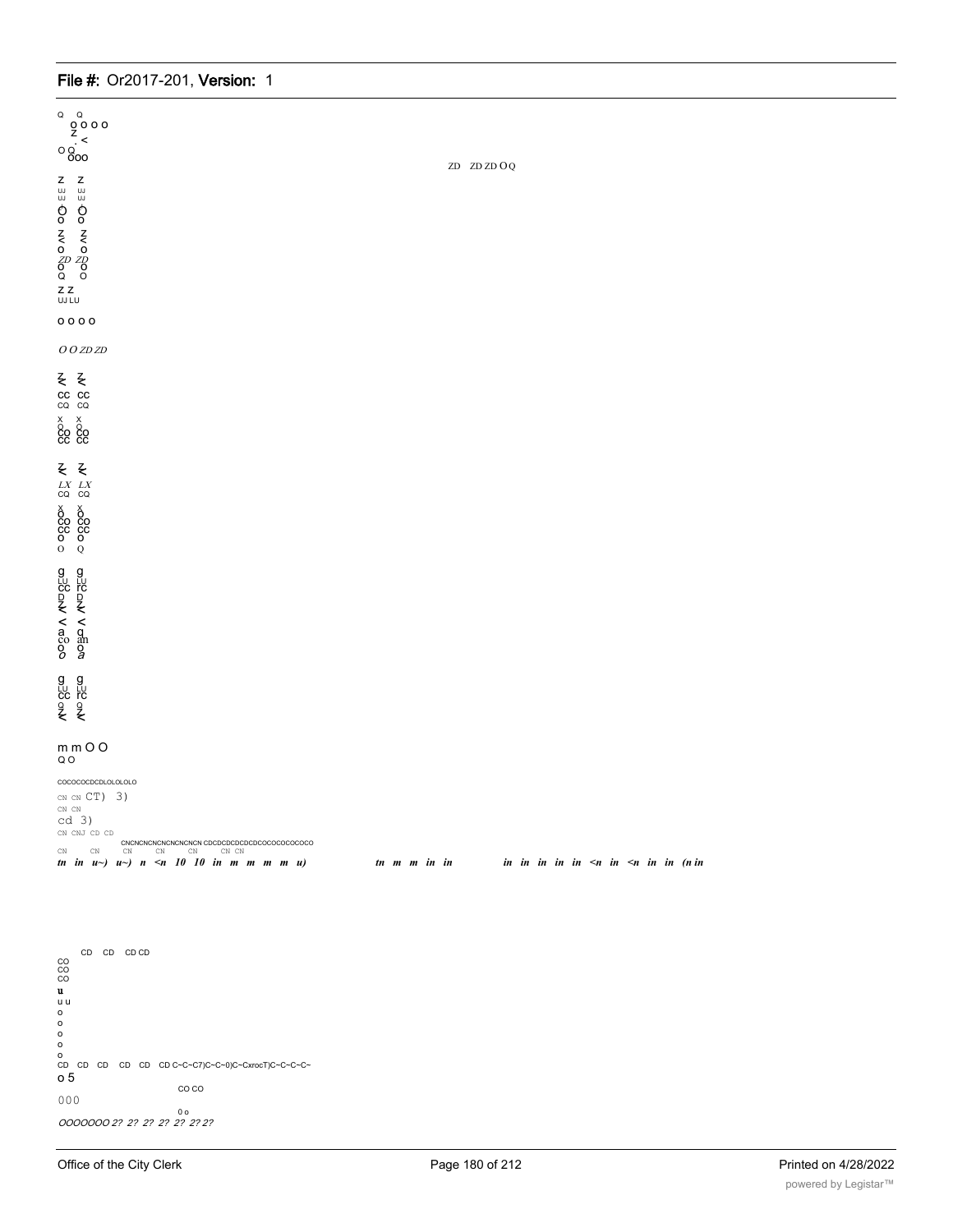060600 00000000000000000000000000000000 0000

OOOOOOOOOOOOOOOOOOOOOO 2? 2? 2? 2? 2? 2? 2? 2? 2? 2? 2? 2? 2? 2? 2? 2? 2? 4^4^ 4^^^ oooo66o666ooc566o6o6o66

O o

N-COCOCDCDCDCOtDtDCOCOCDCOtOtDCOCOCOCOCOCDCDCOCOCOCOCDCOtDCOCOCOCO CDCDCDCDCDCDCDCDCDCDCDCDCDCDCDCDCDCDCDCDCDCDCDCDCDCDCDCDCDCDCDCDCD

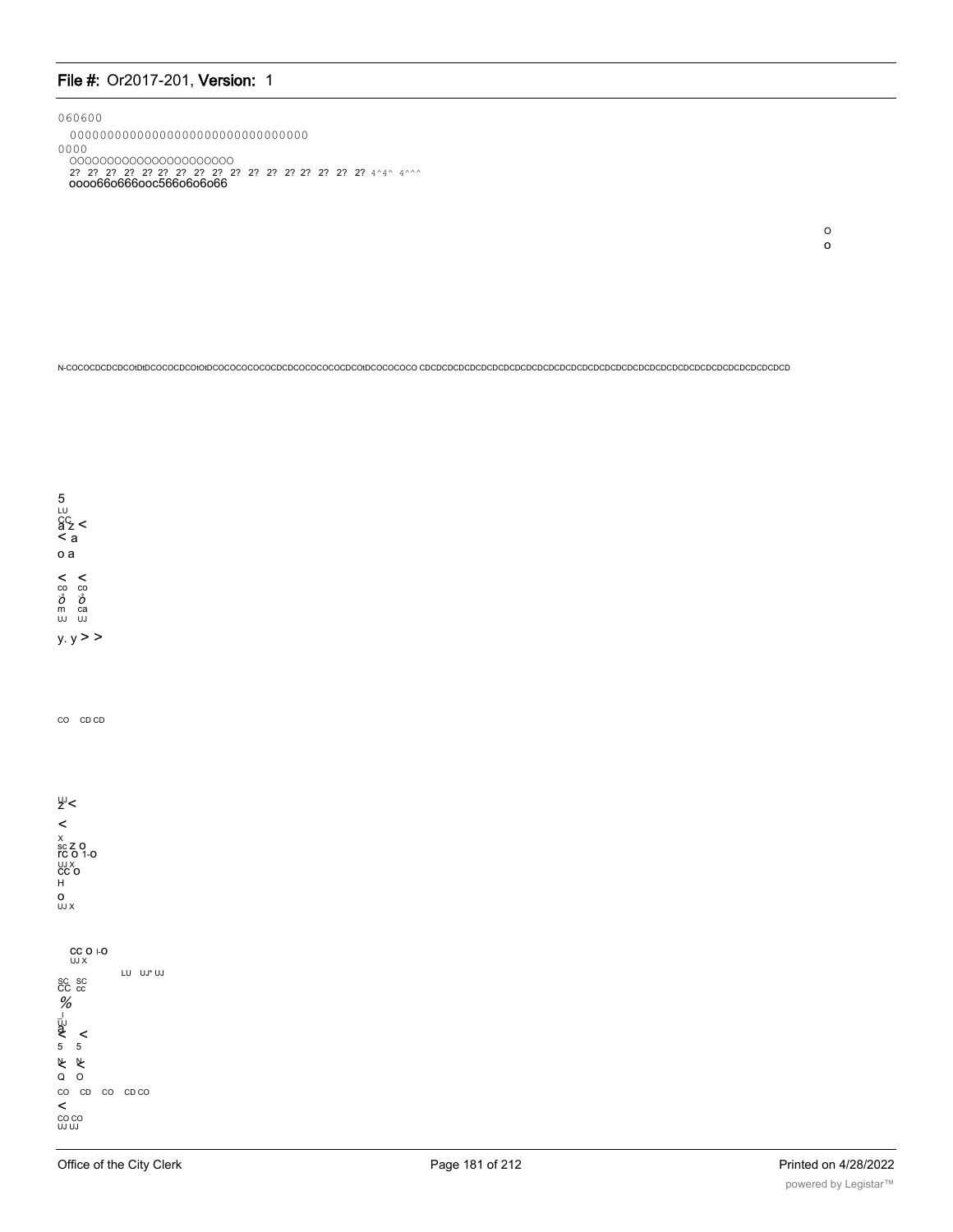

000<br>cococococoncocococo -;gggggggggg<br>cNr^T^~PcOCOtDCOc6c6

 $0$   $\overline{C}$   $\overline{C}$   $\overline{C}$   $\overline{C}$   $\overline{C}$   $\overline{C}$   $\overline{C}$   $\overline{C}$   $\overline{C}$   $\overline{C}$   $\overline{C}$   $\overline{C}$   $\overline{C}$   $\overline{C}$   $\overline{C}$   $\overline{C}$   $\overline{C}$   $\overline{C}$   $\overline{C}$   $\overline{C}$   $\overline{C}$   $\overline{C}$   $\overline{C}$   $\overline{C}$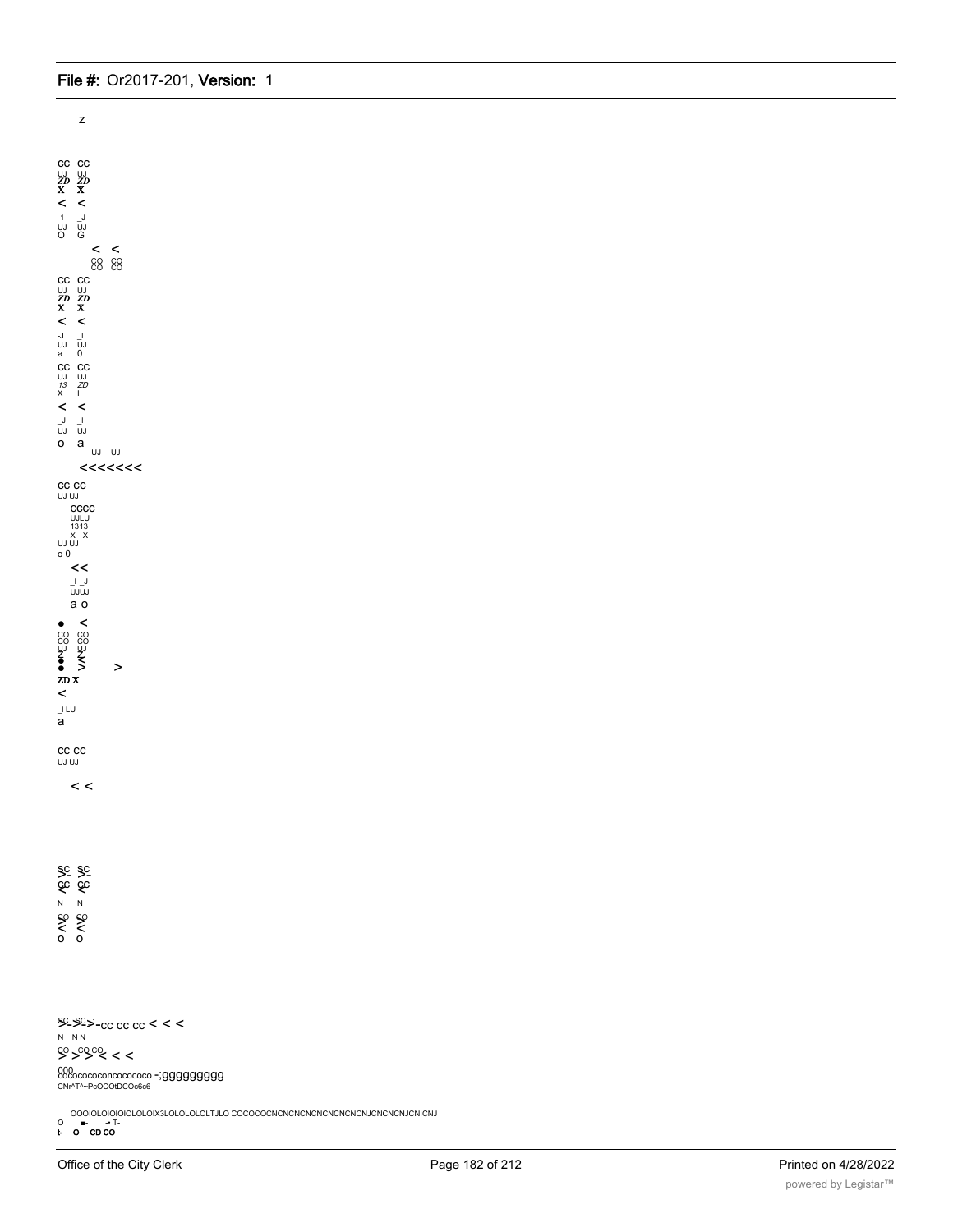

T" T-M"

oooooooooo

**LOCNCNCNCNCNCNCN** 

#### CO CO CO CD CD CD CD CT) CT) CD

cbcOCOCDCOCDCDCD CDCDCDCDCDCDCDCD CD CD CD CD CD CD CD CD CD CT) CT) CT) CD CD

sc><br>π< N CO > <

ss<br>R<br>Cl<br>(M N co ve<br>a<br>D Q

SC  $\mathsf{I}$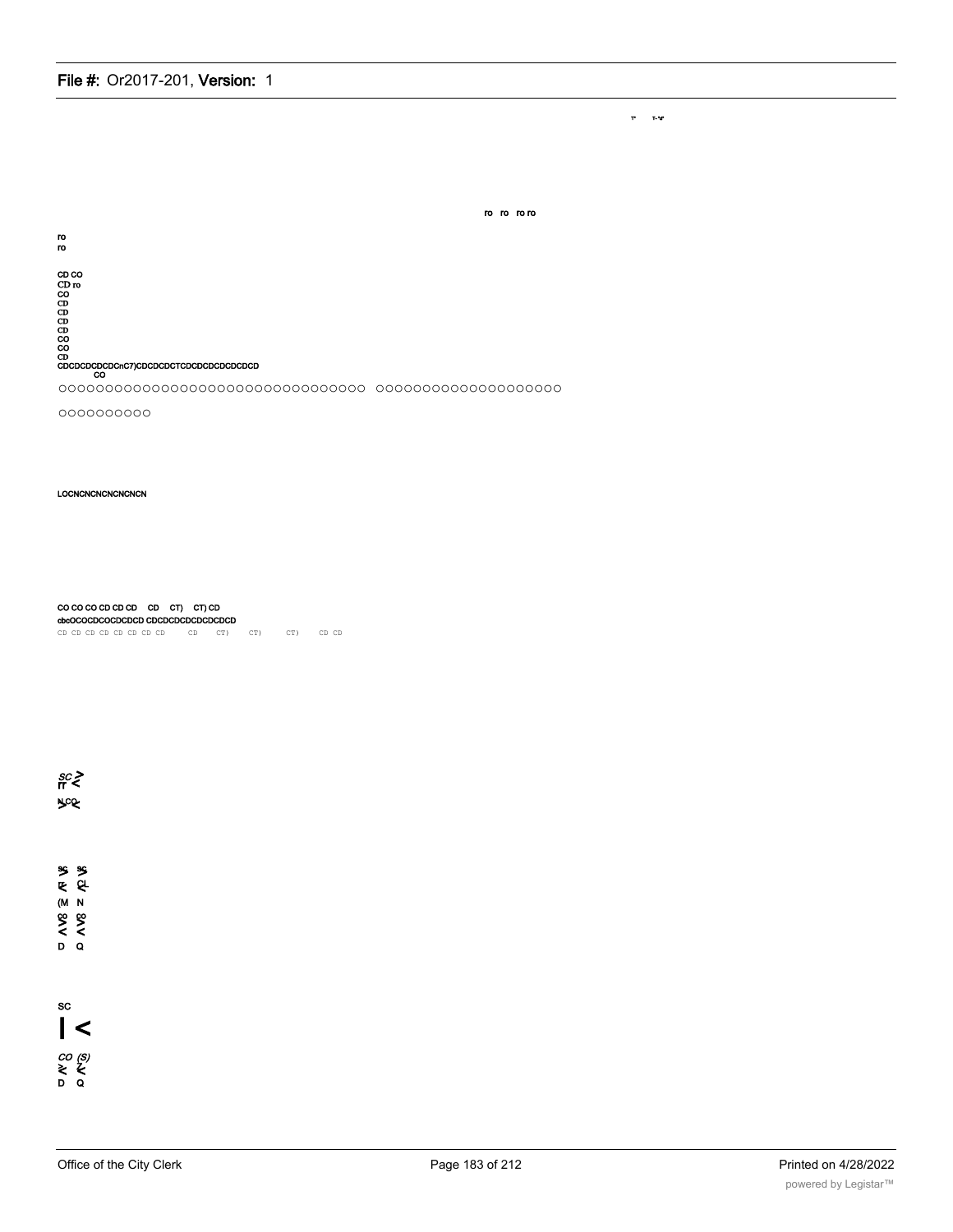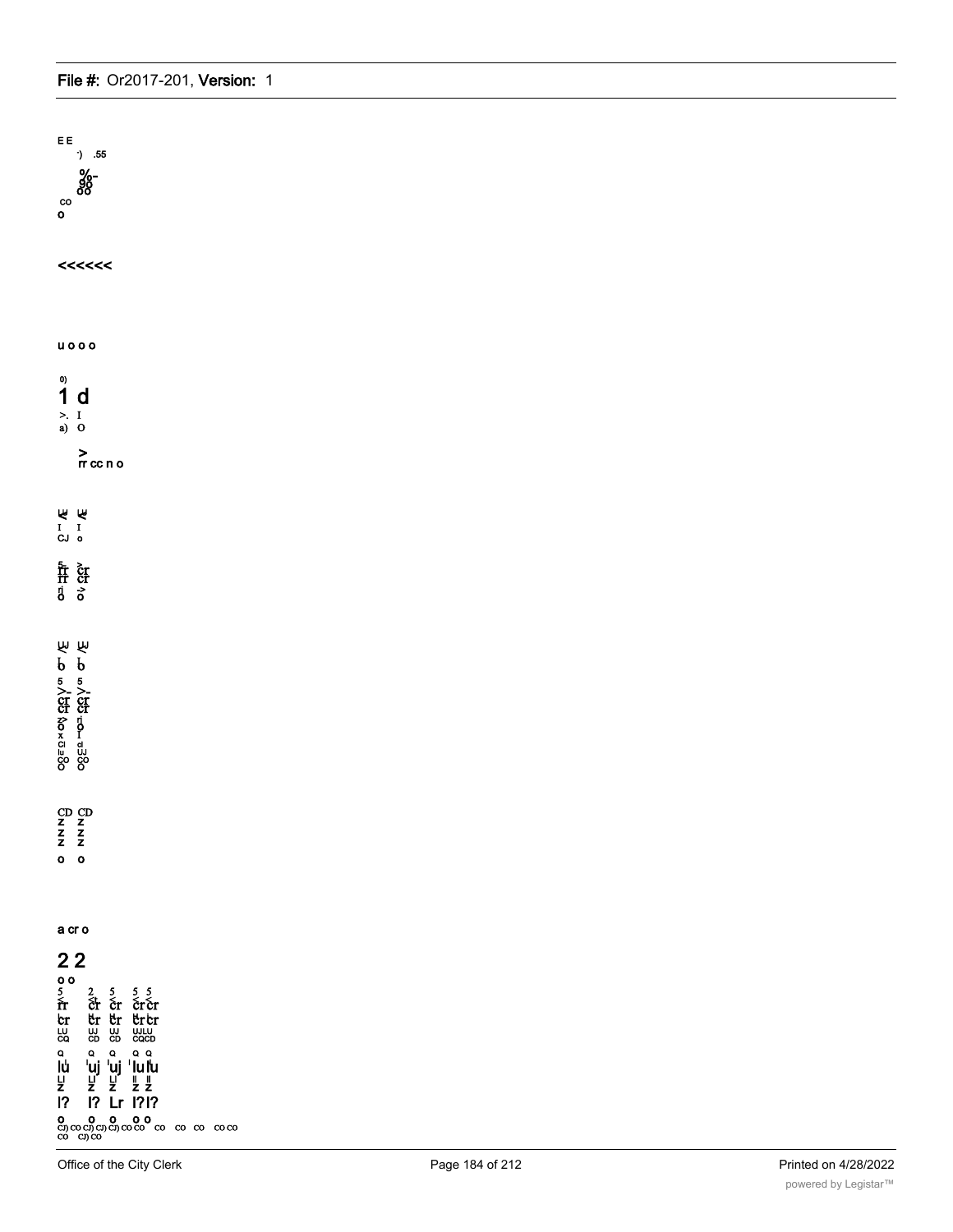CN CN CN  $t -$ TO TO  $\circ$ OpjOu?)pj?)iOu?)iO CN CN<br>CN CN<br>**CNCOCDCDCNCDCDCDCDCDCDCDCDCNCNCNCM** CL<br>HI  $\overset{\text{t-LO}}{\underset{\text{e0}}{\text{CD}}} \overset{\text{t-LO}}{\text{0}}$ 

# $_{0.0}^{\text{co}}$

# $\overset{\text{co}}{\text{Cl}}$  o

 $\tau_{\rm c} \qquad \qquad \mu \qquad \qquad \tau_{\rm r} \tau_{\rm r} \tau_{\rm r} \tau_{\rm C} \tau_{\rm J} {\cal C} \tau_{\rm i} {\cal C} n_{\rm f} \tau_{\rm r} \tau_{\rm r} \tau_{\rm r} \tau_{\rm r} \tau_{\rm r} \tau_{\rm r}$ 

## 5555555

 $\frac{10}{6}$   $\frac{10}{6}$   $\frac{10}{10}$   $\frac{10}{10}$   $\frac{1010}{100}$ 

CDCDCDCDCDCDCDCDCDCD

 $\mathcal{T}\text{-}\mathcal{T}\text{-}\mathcal{T}\text{-}\mathcal{T}\text{-}\mathcal{T}\text{-}\mathcal{T}\text{-}\text{...}$ 

 $\frac{2x^3}{x^2}$ <br>d 2 ೧೯<sub>ನೆ ರ</sub>ೋ<br>೧೯೯೯ - <sup>ನ</sup>್ನ ೧೮೬೩<br>೧೯೯೯ - ೧೯೯೯ t<br>Co co<br>Lu  $\mathbf{z}$ cc or 9.9<br>Hcc<br><sub>n1</sub> m NN to" CO" or or o o o o  $\frac{0}{\cos 0}$  $00$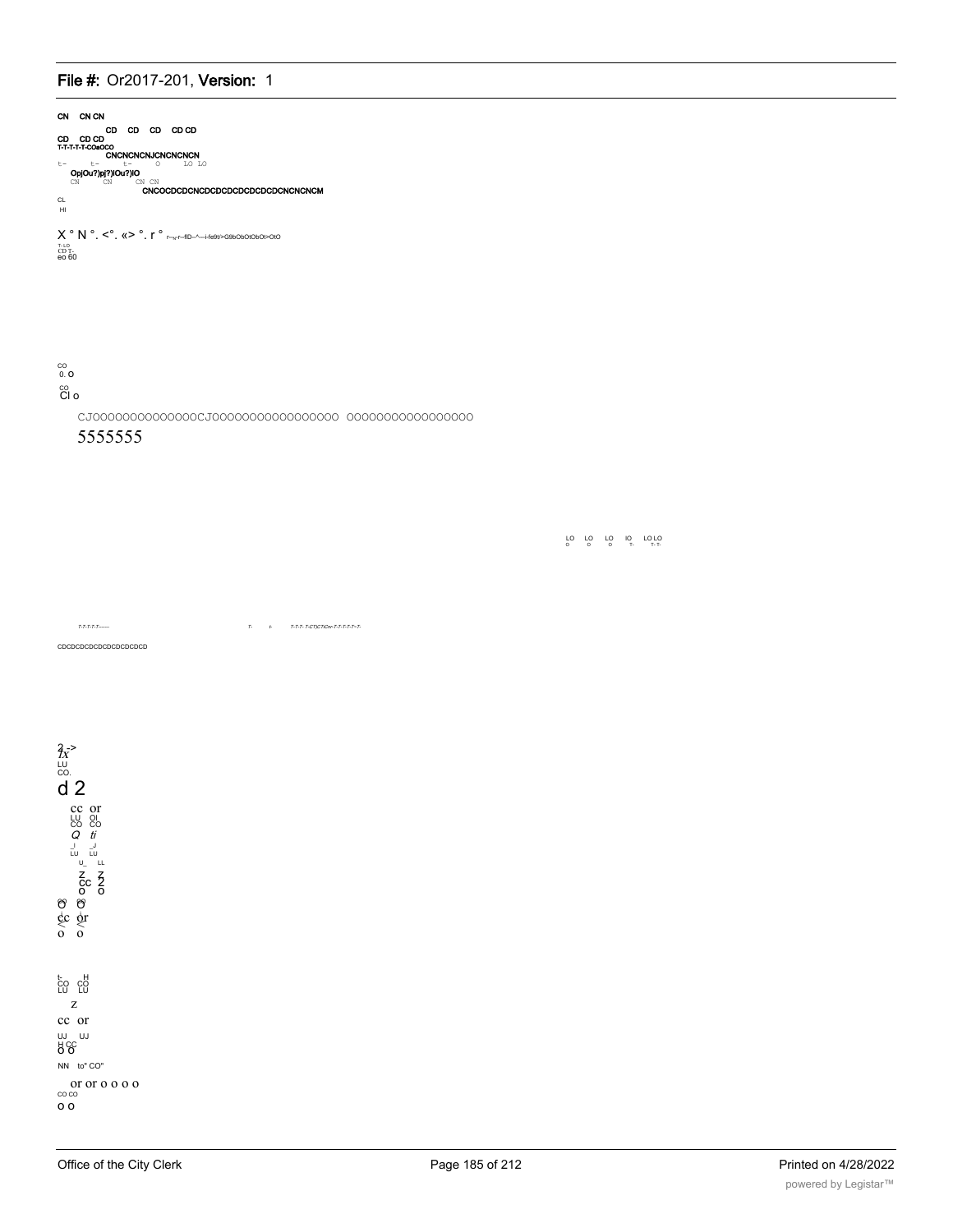| $_{\textit{CC LX}}^{\text{co co}}$<br>$\lt$ $<$<br>$\circ$ $\circ$<br>$\mathrm{d} \mathrm{r}^\mathrm{I} \mathrm{or} <<$<br>0000 co" co'<br>or or o o o o<br>uJuJH#CC or<br>o o o o |  |  |  |
|------------------------------------------------------------------------------------------------------------------------------------------------------------------------------------|--|--|--|
| to co<br>$0$ 0<br>$\delta \vec{r}$<br>CJ CJ<br>co' co"                                                                                                                             |  |  |  |
| $\mathsf{U}\mathsf{J}=\mathsf{L}\mathsf{U}$<br>0 <sub>0</sub>                                                                                                                      |  |  |  |
| co co O O<br>$cc$ or $<<$<br>0000<br>co co<br>UJ LU<br>or or o o o o<br>$>$ -or or                                                                                                 |  |  |  |
| COZOO                                                                                                                                                                              |  |  |  |
| $i$ -co z o o                                                                                                                                                                      |  |  |  |
| or or<br>$\frac{10}{1}$ $\frac{10}{5}$<br>$vr *r$                                                                                                                                  |  |  |  |
| <b>ONNOO</b><br><i>O</i> NNOO<br><i>O</i> NNOO<br><i>O</i> NNO                                                                                                                     |  |  |  |
| $\sum_{j=0}^{N}$ z z o o                                                                                                                                                           |  |  |  |
| $\,<$ $<$<br>z <<br>or<br>$800$ o or<br>z "">0000<br>co co 00                                                                                                                      |  |  |  |
|                                                                                                                                                                                    |  |  |  |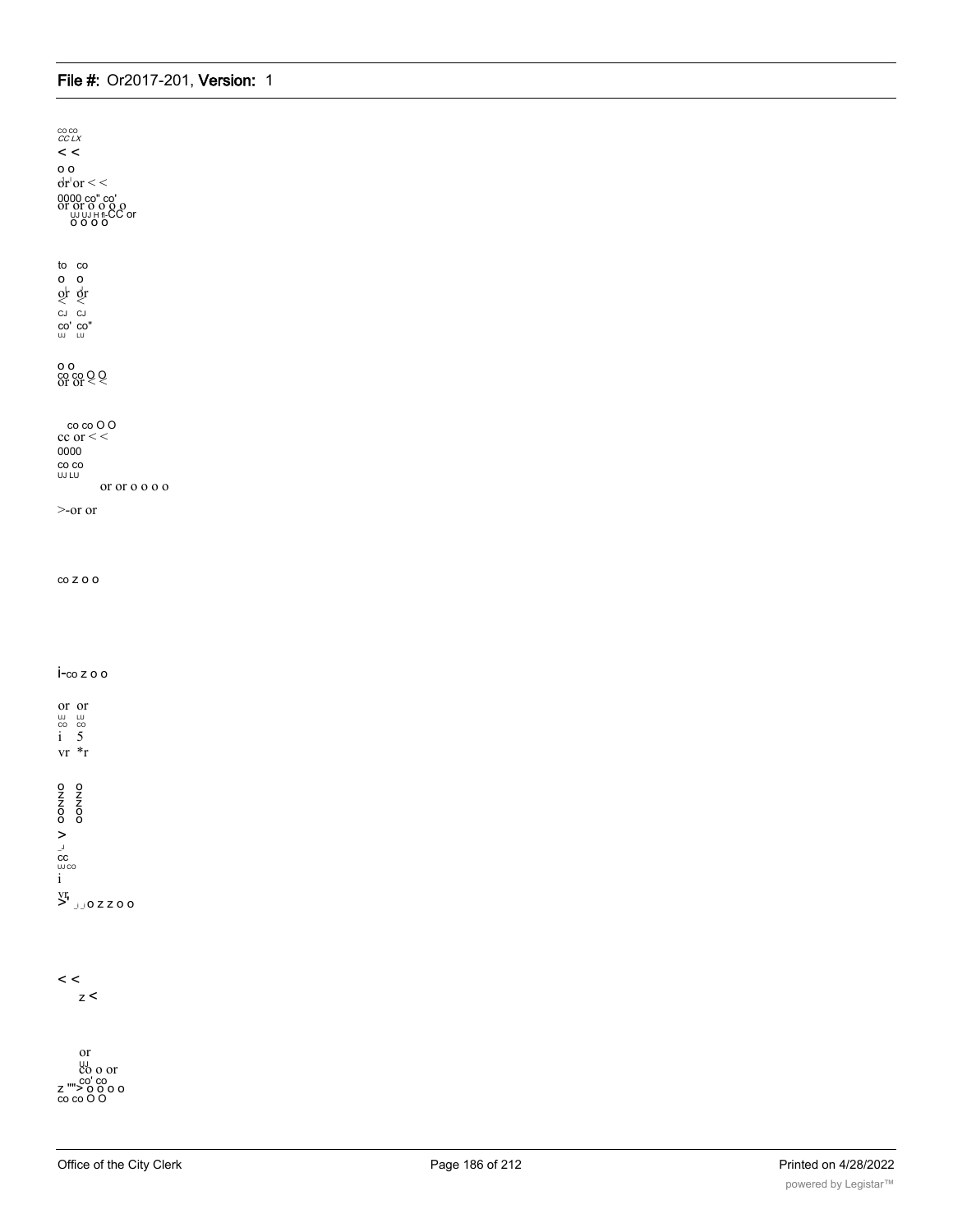

t- t- r--COCOCOCOCOCOCD

o o

COCOCOCOCOCOCDCDN. CDCDCDCDCDCDCDCDCD

COCOCOCOCOCOCOCOCOCOCOCOCOCOCD CDCDCDCDCDCDCDCDCDCDCDCDCDCDCD

ه مع<br>منابع<br>مسر

0 o

 $0009997222$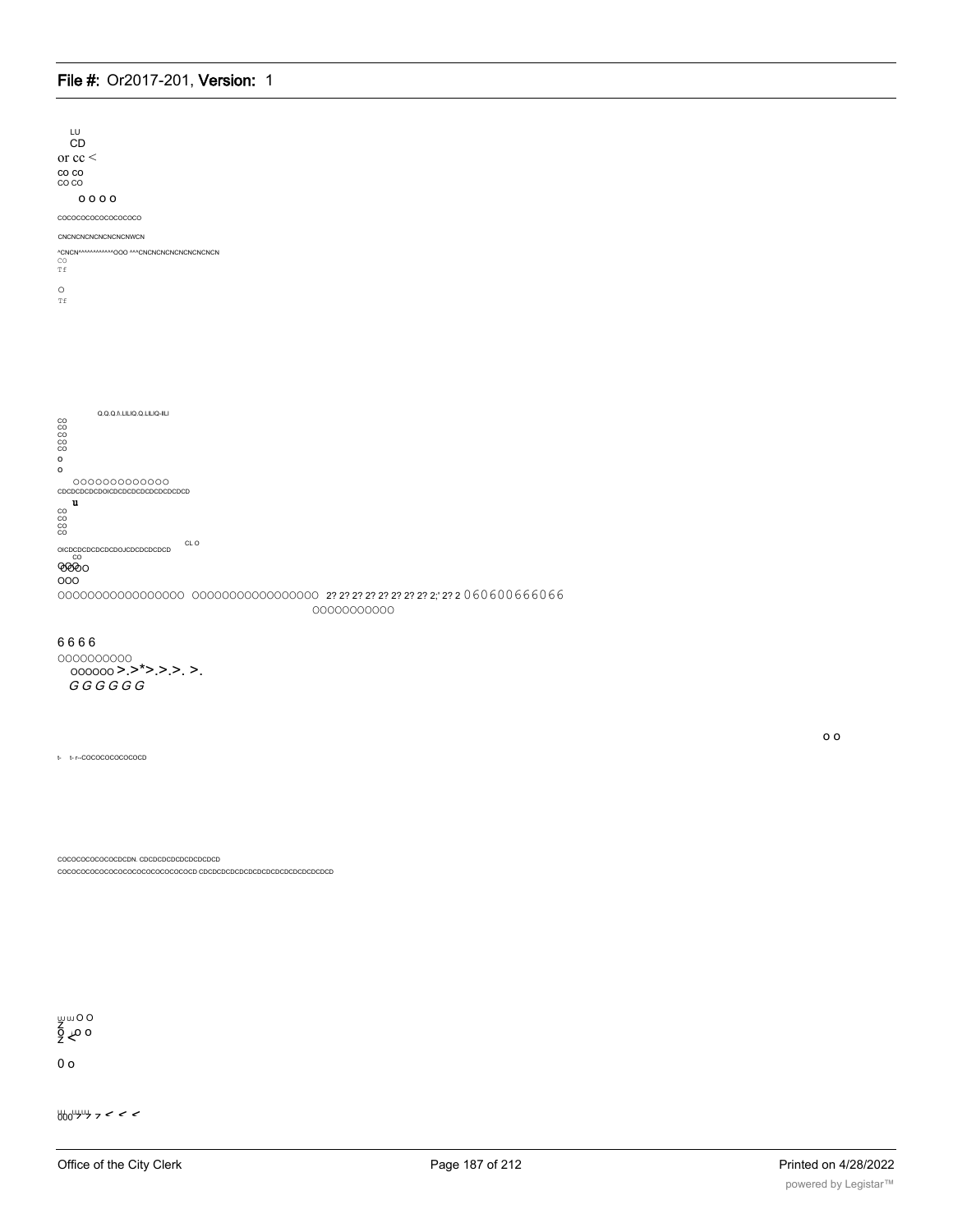

CTJCTJCTJC-IOTOCTJCDCTJOTCTJCTJCTJCTJCDCT

rrrrrrrrrrrrrrrrrrrrrrrrrrrrrrrri: OOOOOOOOOOOOOOOOOOOOOOOOOOOOOOOOO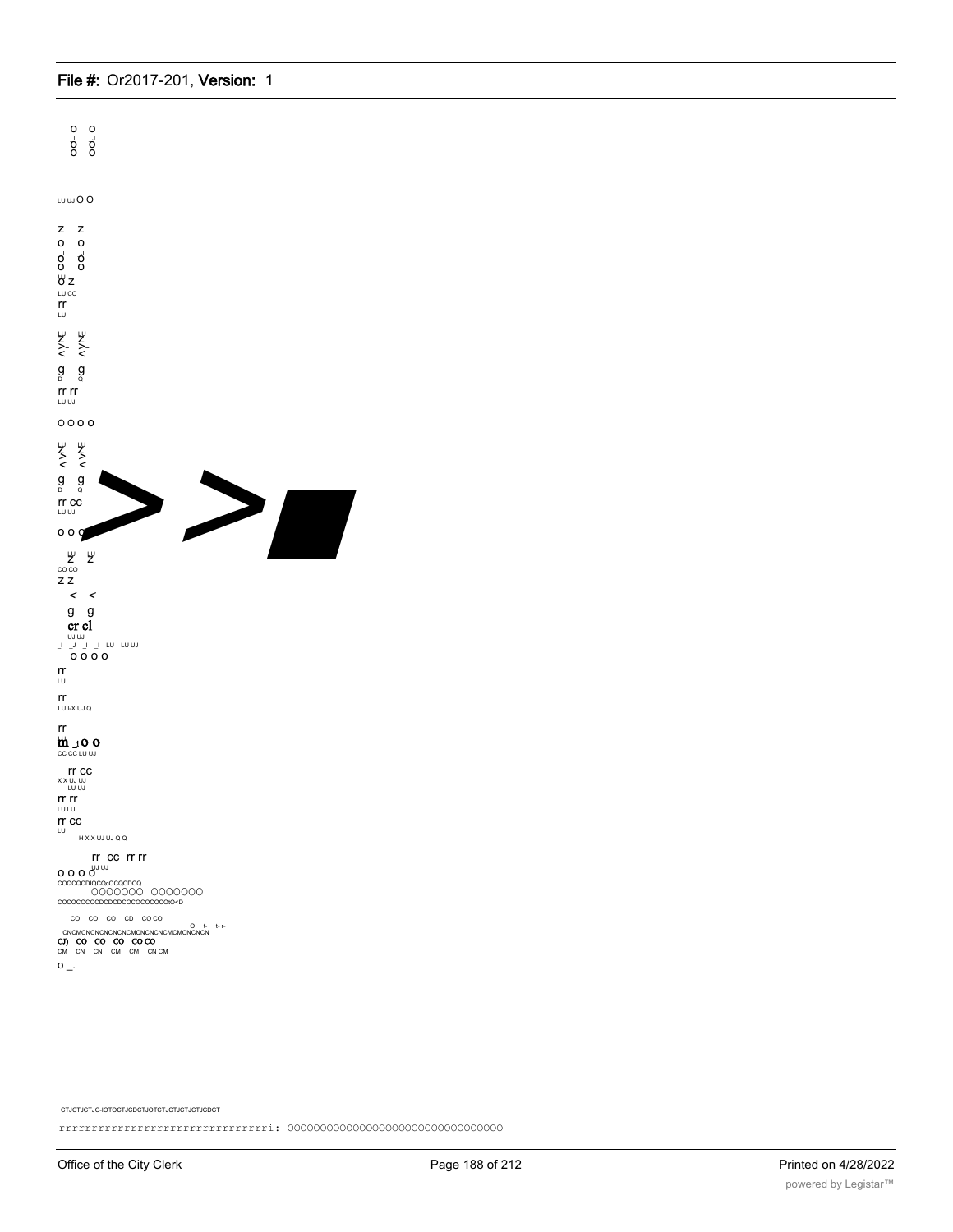${\tt0000000000000000000000000000000} {\scriptstyle\,\,00000000000000}$ 

**LOLOLOLOLOLOLOLOLOLO** 

 $\begin{array}{ll} \text{C} & \text{C} \\ \text{C} & \text{C} \\ \text{C} & \text{C} \\ \text{C} & \text{C} \\ \text{C} & \text{C} \end{array}$ 

 $0000$  $g_{\rm max}$ 

 $\underset{\scriptscriptstyle{\text{csc}}\scriptscriptstyle{\text{occ}}}{\mathbf{g}}\underset{\scriptscriptstyle{\text{UJ UJ X X}}}{\mathbf{g}}$  $>$   $<$   $<$   $<$  $>3-$  3- UJ UJ  $UJ - LU$  $0000$  $\frac{5}{9}$ <br>  $\frac{5}{9}$ <br>  $\frac{5}{9}$ <br>  $\frac{6}{9}$ 

 $o z > d$ 

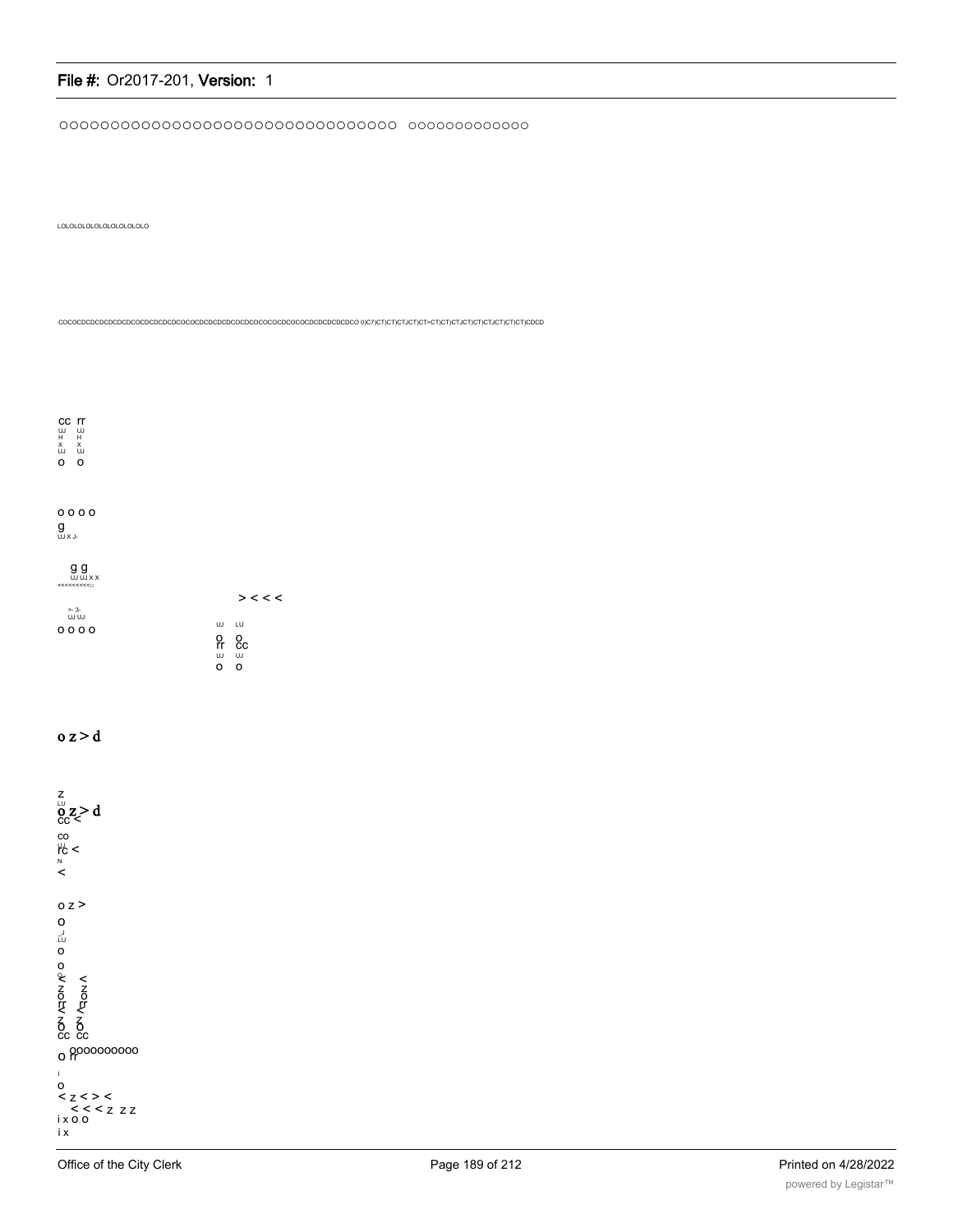| 0 <sub>o</sub><br><b>XX</b>                                          |
|----------------------------------------------------------------------|
| o o<br>000 CC IT CC                                                  |
| <b>XX</b>                                                            |
| 0 <sub>0</sub>                                                       |
| 0000000000                                                           |
| co r-<br>55<br>CN<br>CN<br><sub>CO</sub><br>$\sim$<br>Talk on one on |
| CNCNCNCNCOCOCOCOCOCOCOCDCDCOCDCD                                     |
| $\sim$ $\sim$ $\sim$ $\sim$ $\sim$                                   |

CN CD CD CD Cl CD

Q. Cl D. Q-C~C~C7)C~C7)CDC~C)C7)C7}C7)C7)C7)C~C7)C7}0)C7}0^

OOO ooo o o o o o o o o o o o o ooo ooo o o o o o o o o o o o o ooo ooo o o o o o o o o o o o o o o o o o o o o o o ooooooooooooooooooooooooooooooooo

 ${\tt COCOC}6{\tt COCOC}0{\tt COCOC}0{\tt COC}0{\tt COC}0{\tt COC}$ 

cococococococococo LOLOLOLOLOLOOOO

C Q O Q Q Q<br>Z Z<br>O O<br>CC CC<br>CC CC<br>C Q O Q Q Q Q o o UJ UJ o o UJ UJ O O UJ UJ  $00$ UJ UJ O O  $\begin{matrix} 0 & 0 \\ 0 & 0 \\ 0 & \cos \theta \end{matrix}$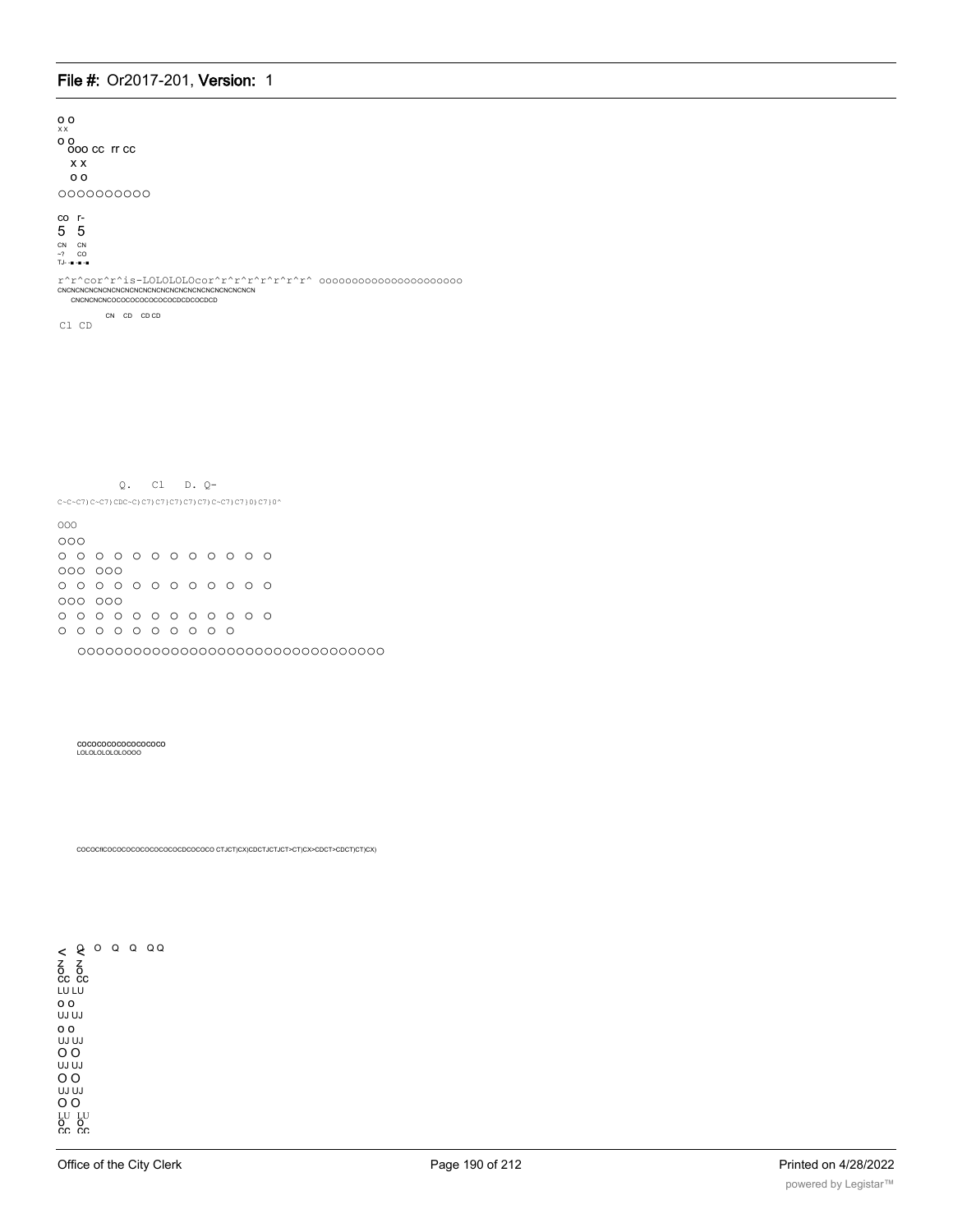

#### 

 $\circ$  $\circ$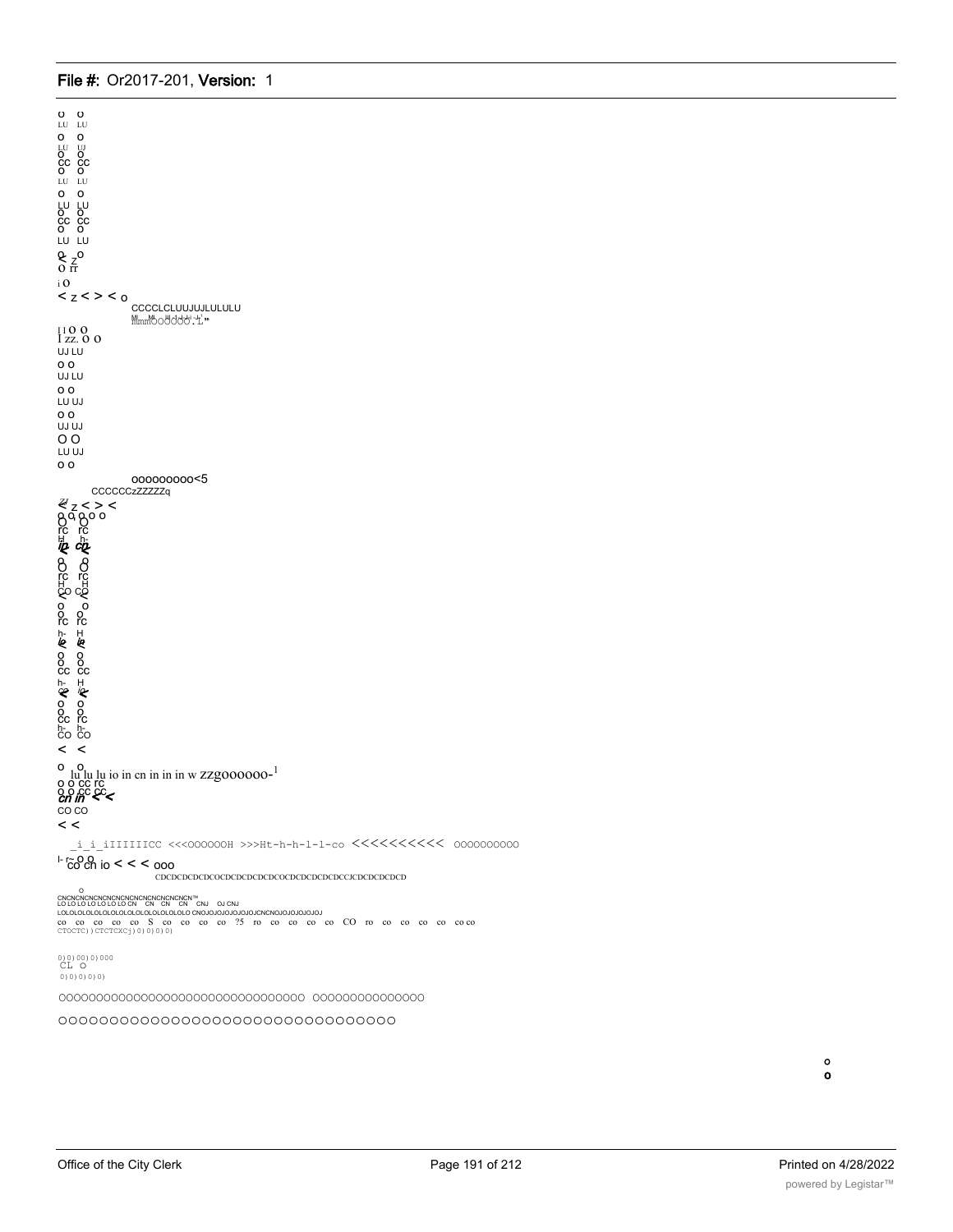$\infty$   $\infty$   $\infty$   $\infty$ 

 $\frac{\infty}{\infty}$  5) cocococococococococo 00)00000)0)0)0)

 $b^0$ cco

 $0 \text{ cc } \text{h-co} \leq 0$ **LULUOO** ၁ ရက္ပ <sup>န</sup> ၁ (၁<br>၁ ရက္ပ <sub>2</sub> (၁ )<br>၁ ရက်ပ ၁ LU UJ  $\circ$   $\circ$  $cc$  $\stackrel{\cal O}{\llcorner}$ 9<br>მძ∝cc ⊦⊩<br>ლ&<sup>0</sup> **LU LU**  $0<sub>0</sub>$ <sup>ခ</sup> တေပိ<sup>ု့ ပွ</sup>ပ ခဲလိပ<br>ခ တ<sup>ပ္သ</sup>ား <sup>ပွ</sup>ဝ ခဲလိပ  $rac{0}{\text{cc} \text{cc}}$  $cc$   $o$  $\mathbf{o}$  $\begin{bmatrix} I & I \\ D_{\Omega} & O_{\Omega} \end{bmatrix}$ 

co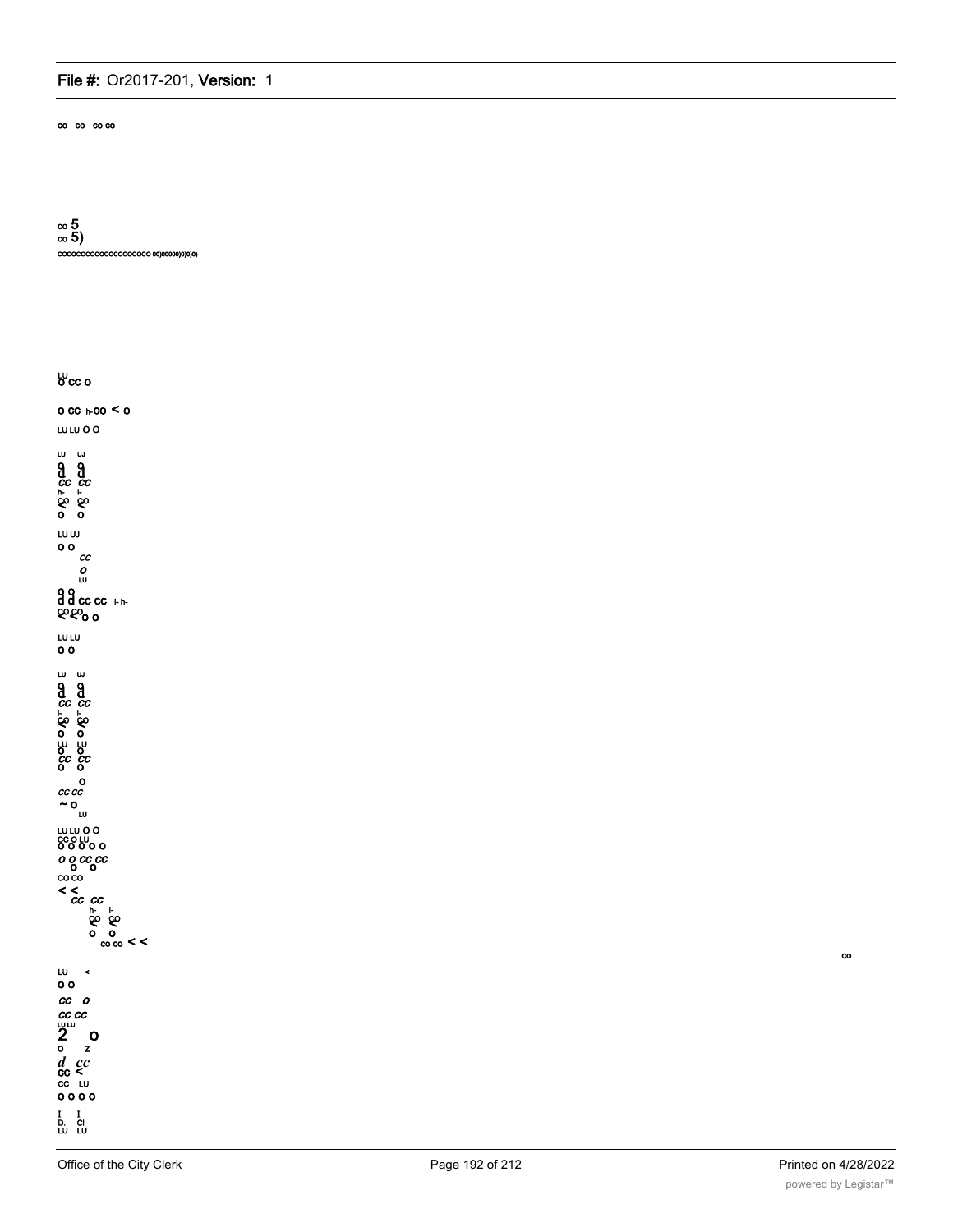| 80 80                                                                                                                                                                                   |
|-----------------------------------------------------------------------------------------------------------------------------------------------------------------------------------------|
| ဝေးရာ<br>ဝေးရာ<br>$\begin{array}{ccc} \text{I} & \text{I} \\ \text{a} & \text{a} \\ \text{w} & \text{w} \\ \text{o} & \text{co} \end{array}$<br>$\mathbf{o}$<br>$\overline{\mathbf{o}}$ |
| ႜ <sup>ႄႍႄ</sup> ၜၛႜႜႜႜ<br>ၜႜႜႝၜ<br>ၜ                                                                                                                                                   |
| ం<br>సికిళుం రీ<br><sub>38 7</sub> 380 0 v8 <u>38</u>                                                                                                                                   |
| ం ఇణ్యం<br>ఇం కం తుం<br>ఇం కు                                                                                                                                                           |
| ိ ဇုဒ္မဆုပ္<br>၁ ရာရာ                                                                                                                                                                   |
| $\cos \alpha$ < <<br>$0$ o<br>$\frac{1}{\cos \alpha}$ < <                                                                                                                               |
| $\mathbf{o}$<br>XX                                                                                                                                                                      |
| $>$ ."<br><b>&amp; &lt;</b>                                                                                                                                                             |
| 0000                                                                                                                                                                                    |
|                                                                                                                                                                                         |
| CVICNCVCNCVICNCVCNCS](NCNCVJCNCNCNCNCNCV<br>LOLOLOLOLOLOLOLOLOLOLOLON-r-N-CNCMCSJCMCNCMCWCNCNCNCNC>JCSICSICWCN<br>$0^{\circ}$ 0<br>$^\wedge$ $\,$ CM $^\wedge$                          |

^ CM ^ O t-Tf

0)0)0)0)0)0)0)0)0)0)0)0)0)0)0)0)0)0)0)0)0)0)0)0)0)0)0)

oooooooooo oooooooooo oooooooooooooooooooooooooooo o o o o o  $\begin{array}{ccccc} \circ & \circ & \circ & \circ & \circ \\ \circ \ast & \circ \ast & \end{array}$  $>\star$   $\quad$   $>\star$   $>\star$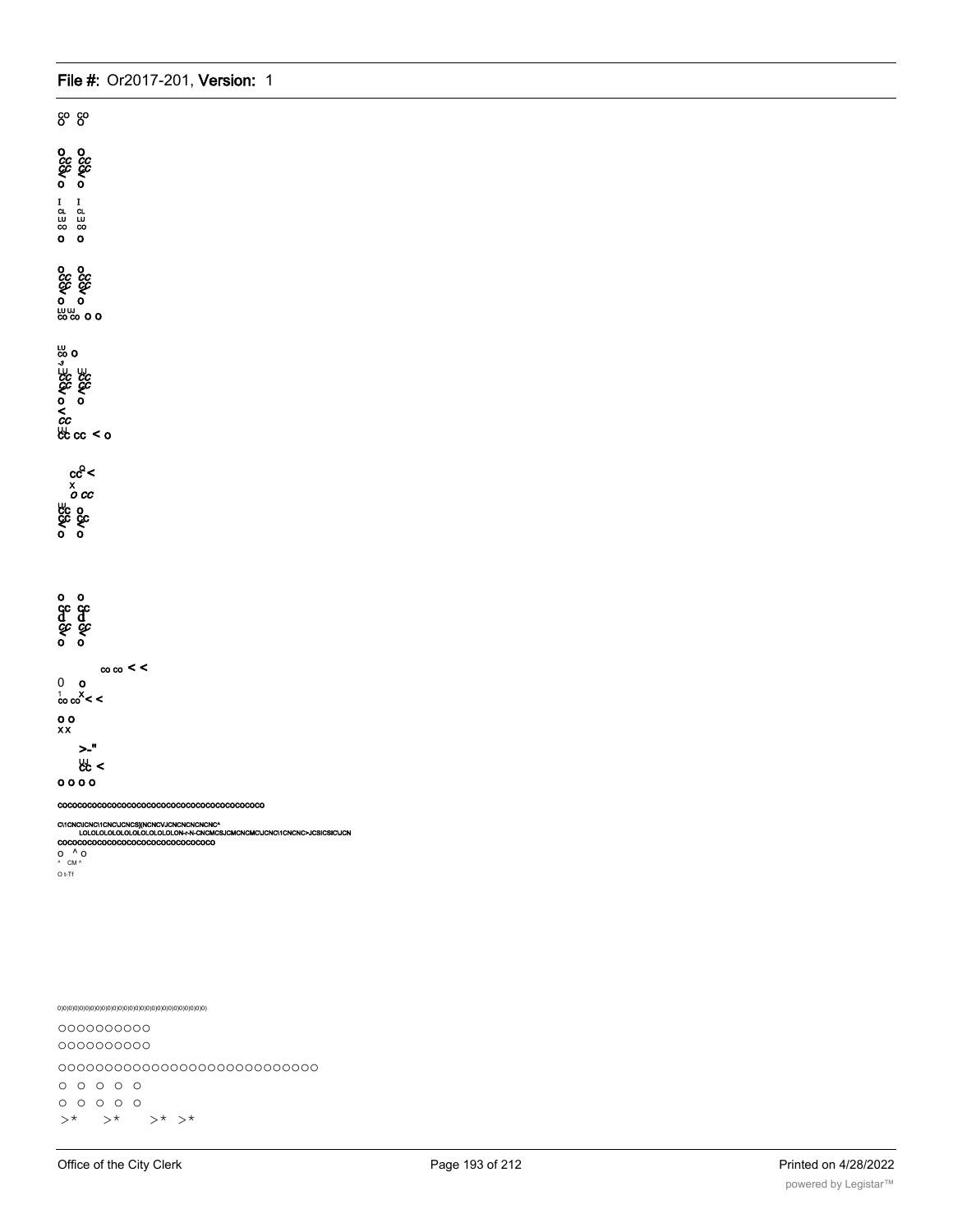#### $G G G G G$

 $\circ$  $\circ$ 



 $\circ$  $\mathsf{b}$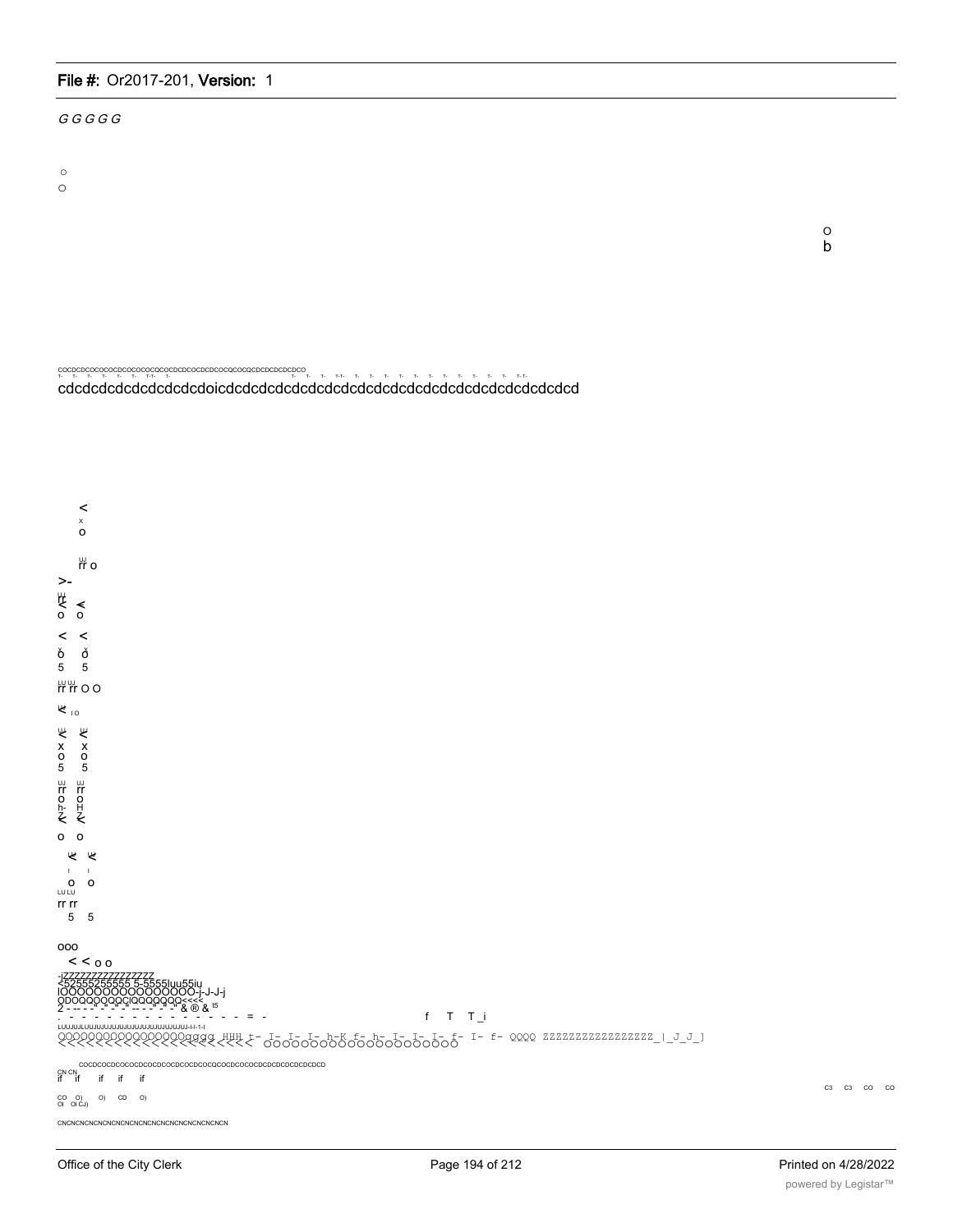$\cos$ 

 $0)$  0) CD 0) 0) 0) 0)  $CD$ Or-<br>CD

 $\circ$  O

 $0<sub>0</sub>$ 

 $\underset{\scriptscriptstyle{\text{LU}}}{{\mathsf{Z}}}$  $\,<$  $CD$  $_{\text{\tiny LU}}\text{g}$   $_{\text{\tiny Q\_1}}<$   $_\text{\tiny O}$  $\frac{Z}{U}$  $\,<$   $<$ CD CD  $\,<$   $<$  $CD$   $CD$  $ZZ$ <br>  $CO$  to<br>  $C$   $CC$  $\begin{smallmatrix}&&&g\\ &\mathbf{I}&&&\mathbf{J}\end{smallmatrix}$  $\mathbf{x}^{\mathsf{C}}$  $\circ$   $\circ$  $\,<$   $<$  $\circ$   $\circ$  $\begin{array}{c} 0 & 0 \\ 0 & 0 \\ < 0 & 0 \end{array}$ UJ LU<br>Z Z cr cr ð ð  $\mathbf{Q}$   $\mathbf{Q}$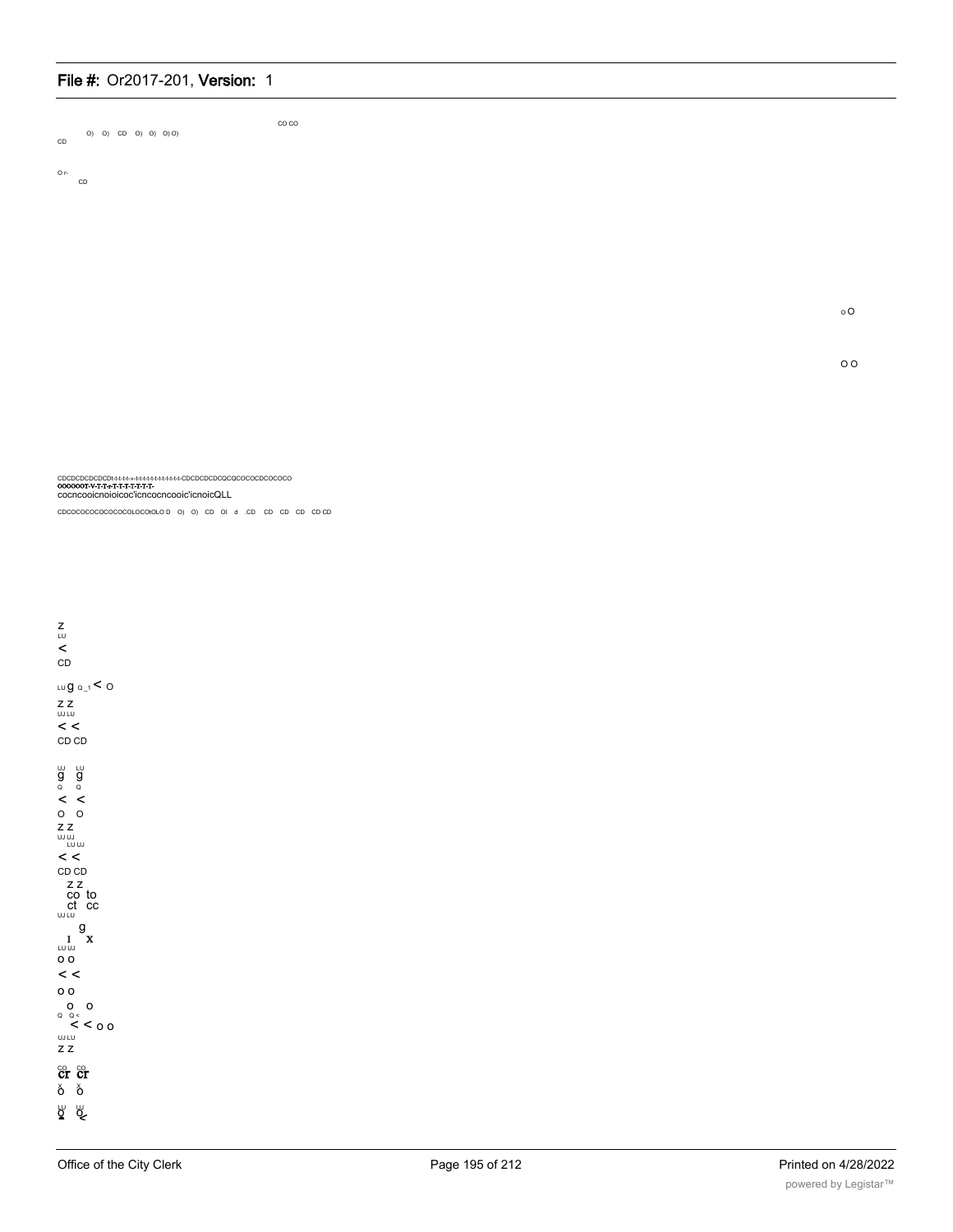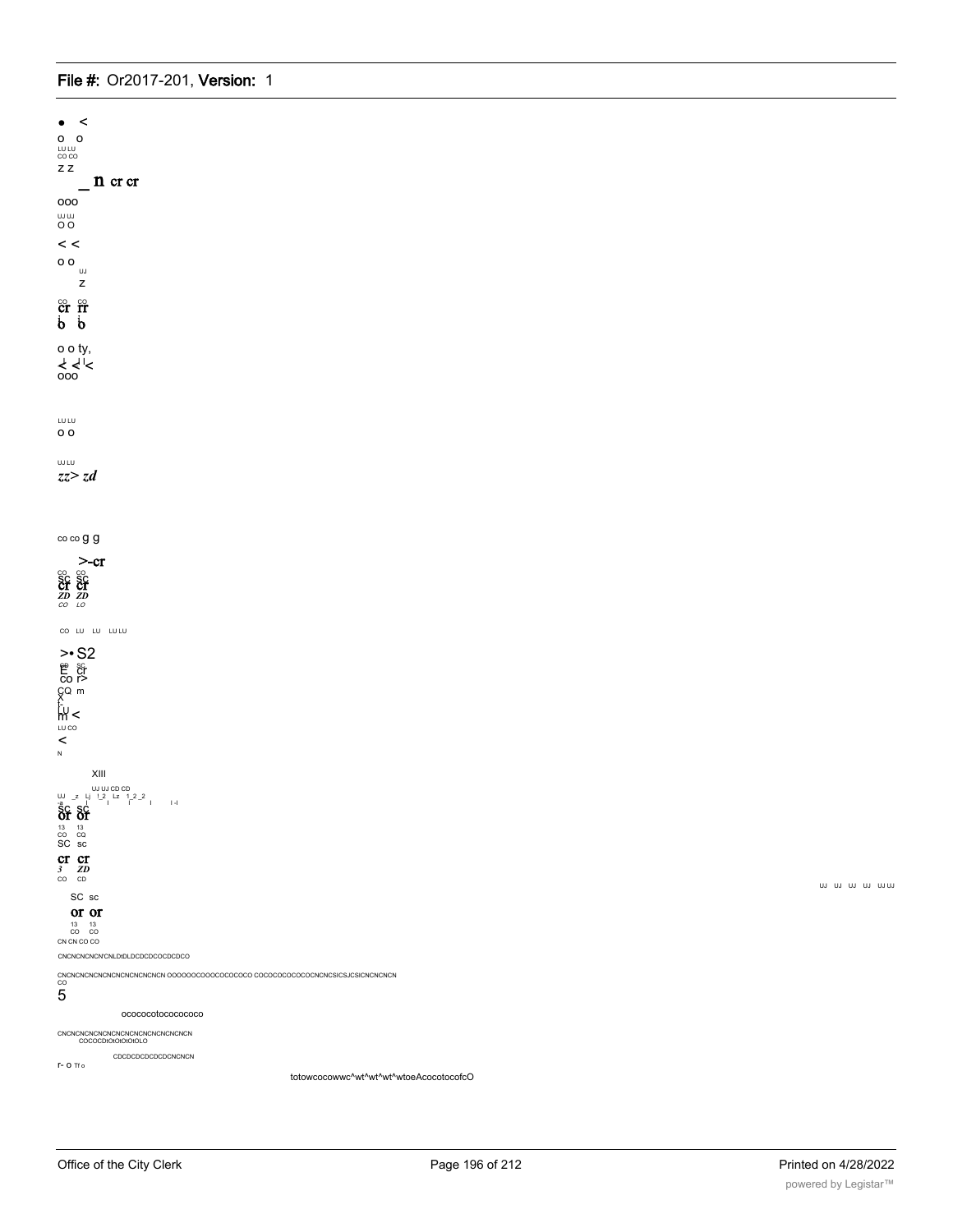$O$ -o

0000000000 0000000000

000000000000 010101010101010101010101101101101<br>CD CO<br>O

01 oi 01 01 01

0000000000000000000



 $co$   $co$   $co$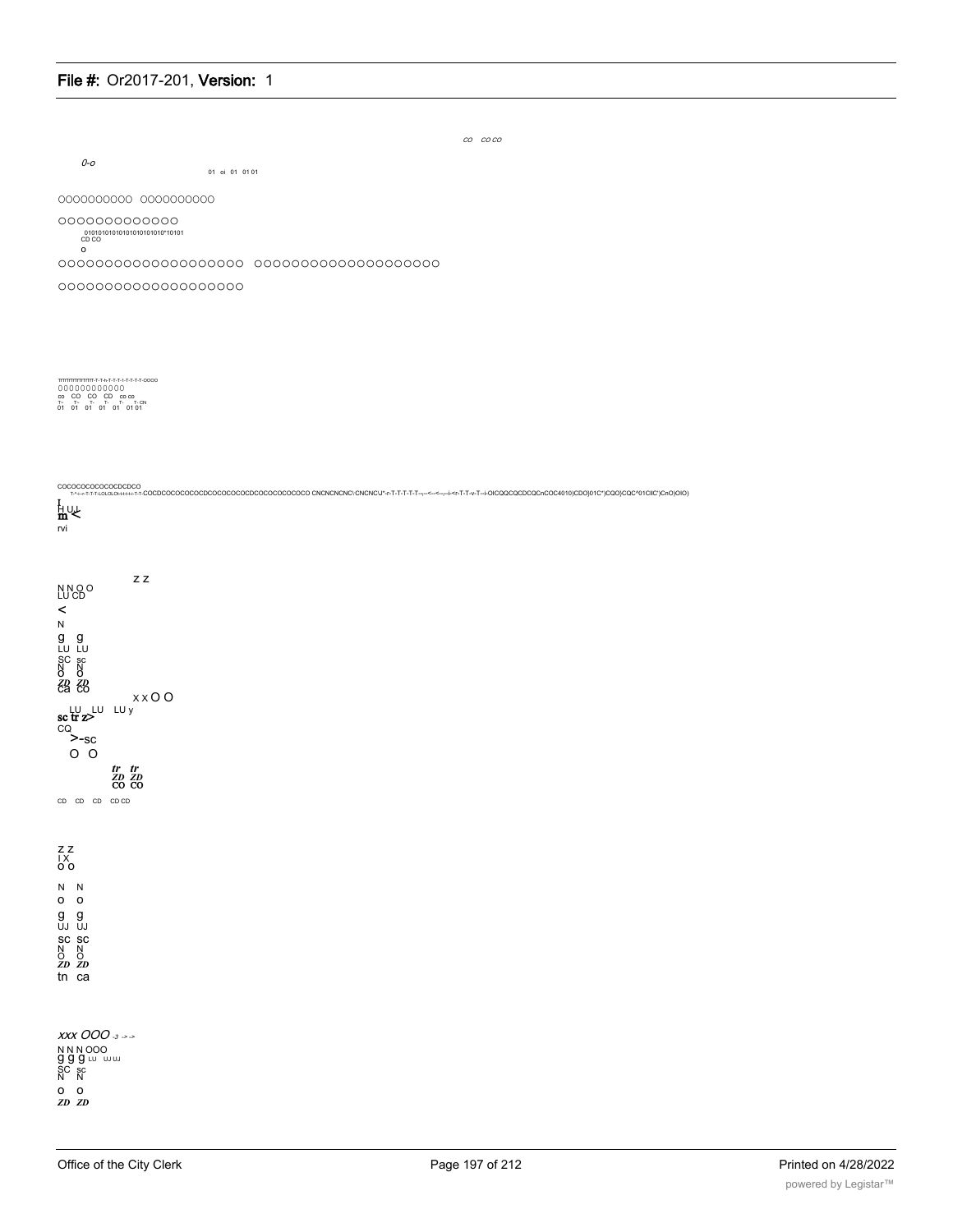| $\begin{array}{c} Z \\ X \, \vert \\ O \, \vert \\ O \end{array}$                                                      |  |
|------------------------------------------------------------------------------------------------------------------------|--|
| $\frac{56}{56}$<br>$\frac{56}{56}$<br>$\frac{56}{56}$<br>$\frac{56}{56}$                                               |  |
|                                                                                                                        |  |
|                                                                                                                        |  |
|                                                                                                                        |  |
| $\,<$ $<$                                                                                                              |  |
| $00$<br>ZD ZD                                                                                                          |  |
| $tr$ $tr$<br>$Q Q Q g$                                                                                                 |  |
| $\mathsf{CD} \quad \mathsf{CD} \quad \mathsf{CD} \ \mathsf{CO}$                                                        |  |
|                                                                                                                        |  |
|                                                                                                                        |  |
|                                                                                                                        |  |
|                                                                                                                        |  |
|                                                                                                                        |  |
| <b>88Wo-802020XB8</b><br>E81<br>E81 Mo-2020                                                                            |  |
|                                                                                                                        |  |
|                                                                                                                        |  |
| $8 < 0 < \csc 0$<br>$8 < 0 < \csc 0$<br>$0 < 0 < \csc 0$                                                               |  |
|                                                                                                                        |  |
|                                                                                                                        |  |
| $\underset{<\text{sc}\,0}{\text{co}}$ 222<br>$2^0$                                                                     |  |
| <<                                                                                                                     |  |
| CQ CD CD CD CD<br>co co co co                                                                                          |  |
| $\overline{\phantom{0}}$<br>$\blacksquare^*$ - $\blacksquare$ »- $\blacksquare$ «- $\bigcirc$                          |  |
| 00<br>$CD$ $CD$<br>000 CO CD CD                                                                                        |  |
| t- t- CN CO<br>$\overline{CNU}$ (0 f T*T-<br>0 1- 1-1-                                                                 |  |
| O CO CO CO CN ^ ^^<br>$\begin{array}{cc} \text{``\#} & 0 & t\text{-}0 \\ \text{H4} & \text{H4} & \text{H} \end{array}$ |  |
|                                                                                                                        |  |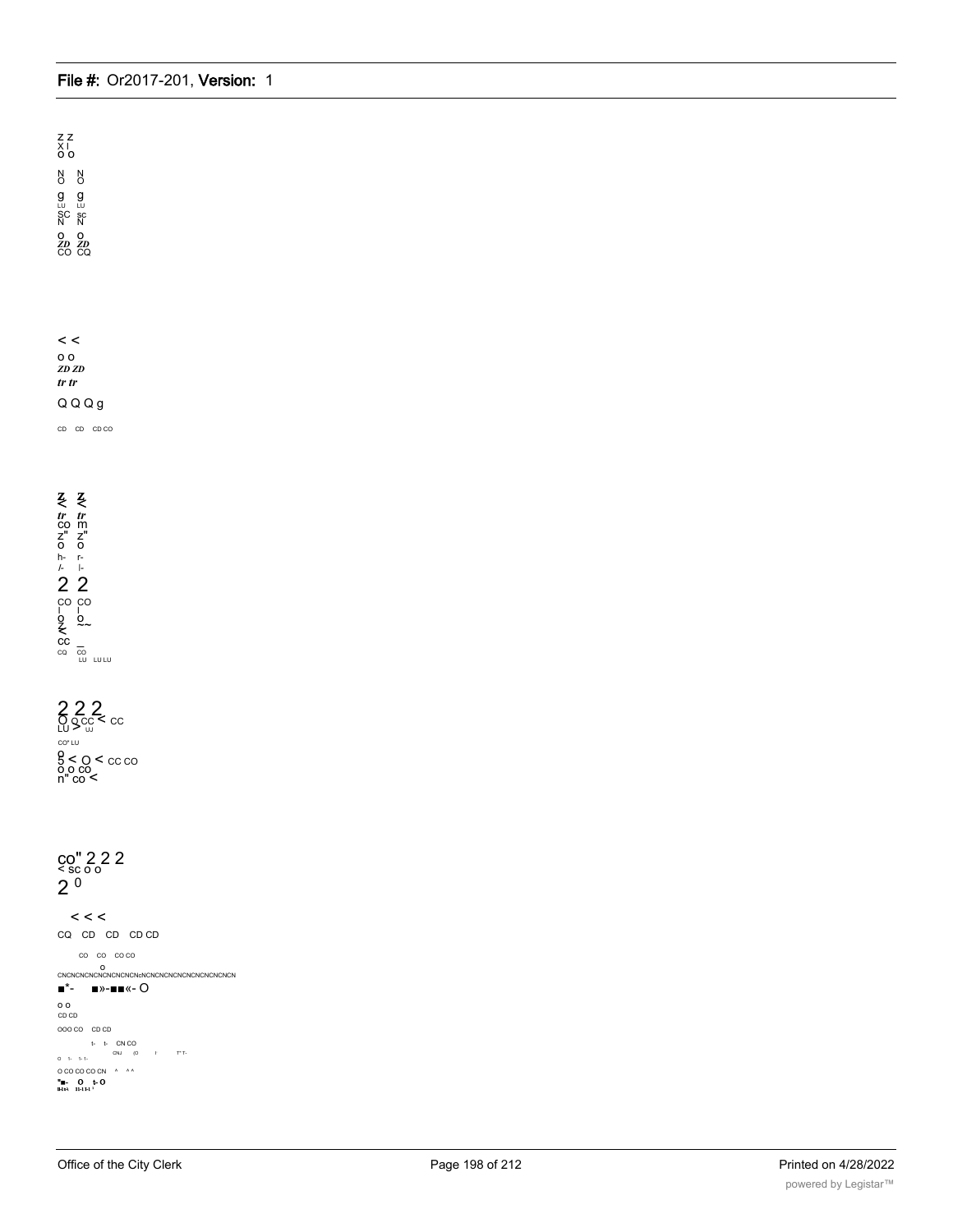|           |          |        | racocococococococorocococoro |   |  |
|-----------|----------|--------|------------------------------|---|--|
| Ω         | Ω        |        |                              |   |  |
| ೦೦೦<br>>. |          | > 5.28 |                              |   |  |
| 6         | 6        | - 6    |                              |   |  |
|           |          |        | 0000000000000                |   |  |
| Ω         | Ω        |        |                              |   |  |
|           | 00000000 |        |                              |   |  |
| Ω         | Ω        |        | $0\circ 0\circ$              | Ω |  |
| റററ       |          | - റററ  |                              |   |  |
|           | 000 000  |        |                              |   |  |
|           | ooo ooo  |        |                              |   |  |
|           |          |        |                              |   |  |
|           | 000 000  |        |                              |   |  |

-"J" TJ" TJ- CN T- T- T- 0<br>0 0 0 0

QCDCJIQQCDCOC-)-)Q'JIQCn--)-)ffiQ--)--)C-iCn

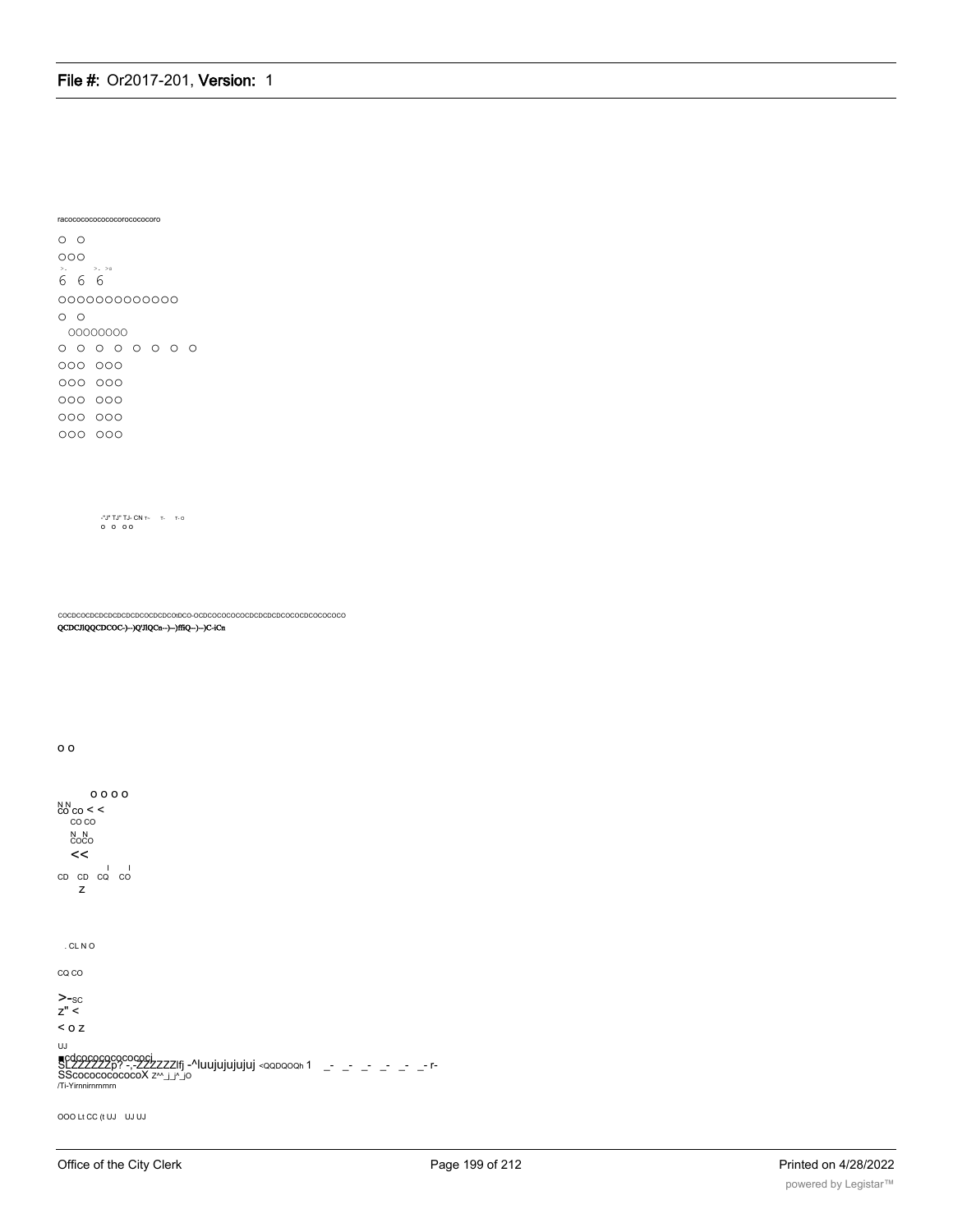000

cr Lt LL UJ UJ UJ

UJ UJ UJ SC SC Si 000<br>co co co

O O CC cc<br>Lu UJ

 $\circ$   $\circ$ 

 $<<<<<<$ 

UJ UJ UJ nn nn co cơ  $\lt$  < < < < <

LU UJ UJ CO 03 CO cn cn cn cn cn

 $\begin{array}{ll} \textsc{CNCMCINGICNCNCNCINGSICNCNCING} \textsc{Tr} & \multicolumn{2}{c}{\textsc{in}} & \multicolumn{2}{c}{\textsc{co}} \\ \textsc{Tr} & \multicolumn{2}{c}{\textsc{in}} & \multicolumn{2}{c}{\textsc{co}} \\ \textsc{CNCMCNCNCNCNCNCNCNCNCNCNCNC} \textsc{C} & \multicolumn{2}{c}{\textsc{in}} & \multicolumn{2}{c}{\textsc{co}} \\ \textsc{CNCMCNCNCNCNCNCNCNCNCNC} \textsc{C} & \multicolumn{2}{c}{\textsc{in}} & \multicolumn{2}{c}{\textsc{co}} \\ \text$  $\begin{matrix} & & & & & \\ & & \circ & & \wedge & \circ \\ & & & & \circ & \\ \circ & & & & \circ & \\ & & & & & \end{matrix}$  $\bar{\mathbf{A}}$  $<\!\!{\rm N}$ 

 ${\tt 000000000000000000}$ 

 ${\tt COCOCOCOCO COCO COCO CO COCO CO}$ 

0000000000000000000000

+^J- fs. fs\_t- t-t~<br>0000

CDCDCDCDCDCDCDCDCDCDCDCDCDCDCDCDCDCDCOCOCOCJ)CDCT)CT)C^

 $cd z <$  $\prec$  $\frac{1}{U}$ JCO  $\lt$   $\lt$   $\lt$ UJ<br>CD

 $\circ$   $\circ$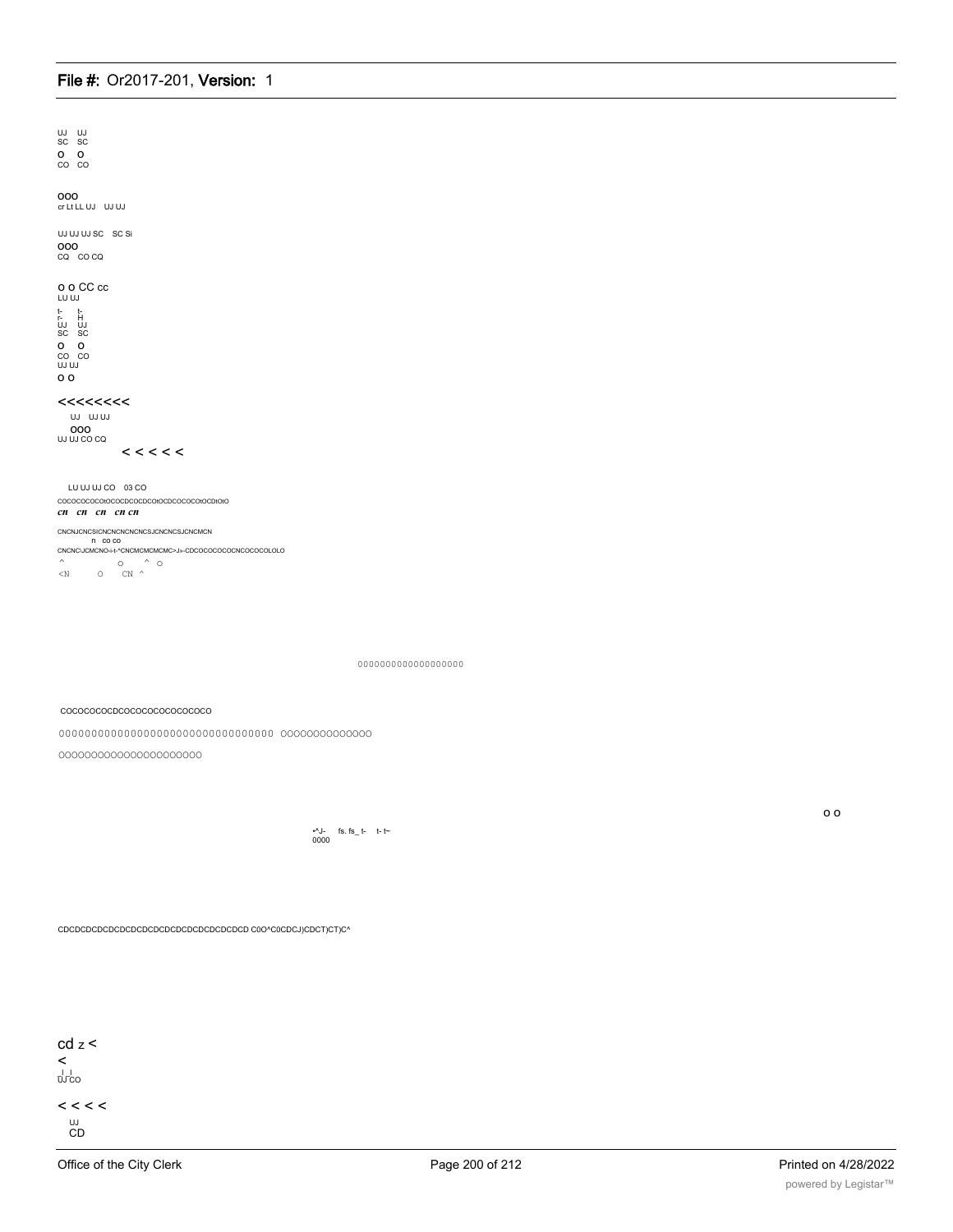| $\,<$ $<$                                                                                                                  |  |  |  |
|----------------------------------------------------------------------------------------------------------------------------|--|--|--|
| UJ CO<br>урсу<br>≹                                                                                                         |  |  |  |
|                                                                                                                            |  |  |  |
| <<<<<<<br>LU UJ UJ<br>$\overline{\xi}$ op $\overline{\xi}$ $\overline{\xi}$<br>LU UJ CO CO<br>LU LU CO CO<br>$\prec$ < < < |  |  |  |
| FN N1 N1 CO CO CO                                                                                                          |  |  |  |
|                                                                                                                            |  |  |  |
| EROVO ARES<br>EROVO ARES                                                                                                   |  |  |  |
| 85 Kovo ~ K88<br>85 Kovo ~ K88                                                                                             |  |  |  |
| ිදී දිරි<br>ද<br><b>gc</b><br>$\overline{2}$                                                                               |  |  |  |
| 1 988E ROVCNE ROVO ABRI<br>1 A SE Acovo <sup>N</sup> E Acovo ABRI<br>2 B                                                   |  |  |  |
| $\frac{Z''}{U} \frac{Q}{CQ} < N$                                                                                           |  |  |  |
| $\operatorname{sc}\operatorname{sc}\operatorname{o}\operatorname{o}$ $\lt$ $\lt$                                           |  |  |  |
| $\frac{7}{100}$ cc cc cc cc $\lt$<br>COCOCOCOCOCOCOCOCOLOCOCO                                                              |  |  |  |

 ${\scriptstyle \textsf{r}^{\mathsf{A}} \texttt{coCCOCOCOCOCOCOCOCOCOCOCOCOCOCOCDCDC}}$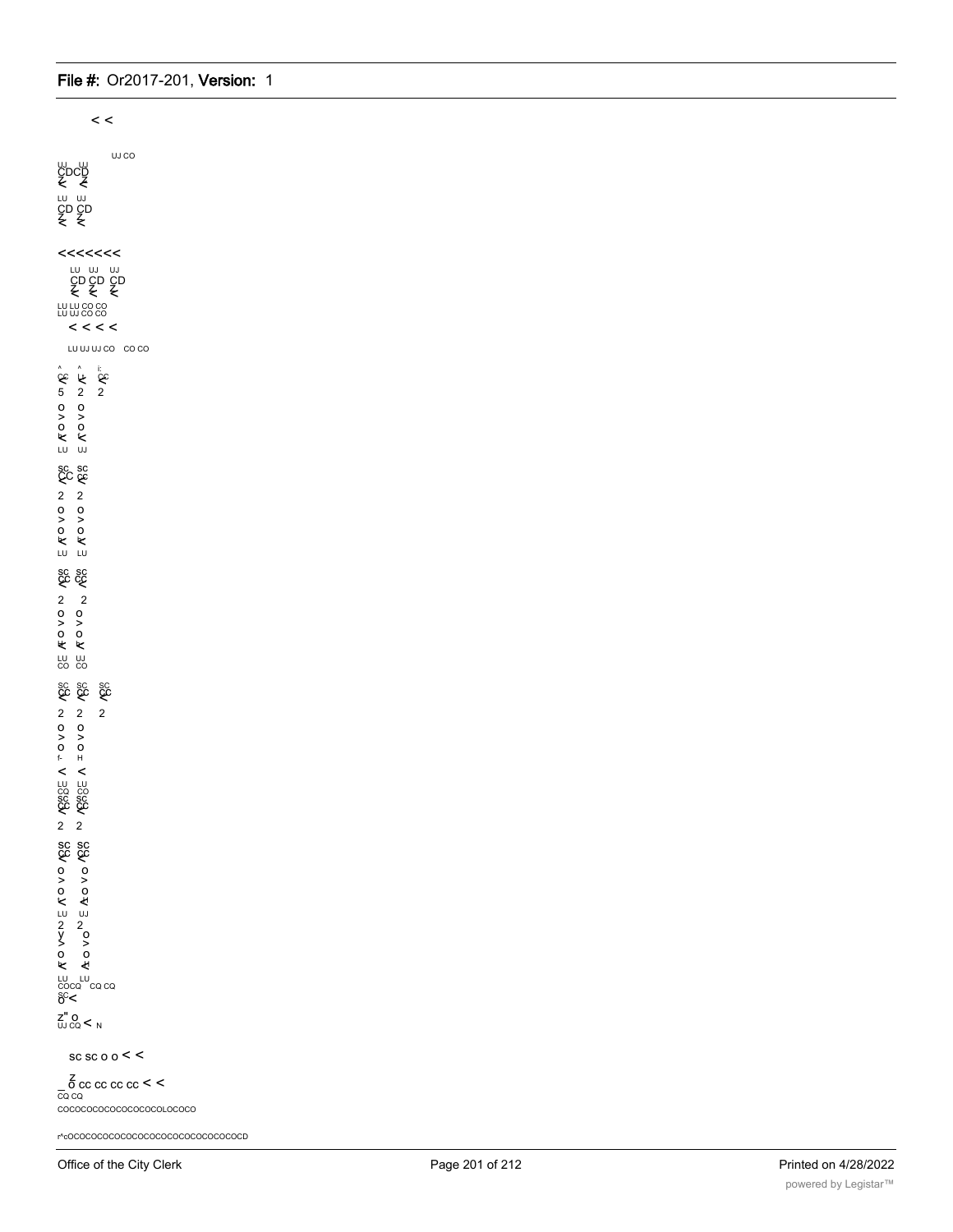CNJ CN CN CN

 $4$  co

wwtocv)wwcv"jcv>tococ/}c/>cococ/>cy}wcowcocoww

 $\texttt{CQC0CQO}|\texttt{C}'|O|0|0|0|O|O>03O|\texttt{C}'|O|O|O|O|O|O|O|O|O|O|O|O|O)$ 

 $\omega$  co co co coco

 ${\scriptstyle{\textcolor{blue}{\textcolor{blue}{\textcolor{blue}{\textcolor{blue}{\textcolor{blue}{\textcolor{blue}{\textcolor{blue}{\textcolor{blue}{\textcolor{blue}{\textcolor{blue}{\textcolor{blue}{\textcolor{blue}{\textcolor{blue}{\textcolor{blue}{\textcolor{blue}{\textcolor{blue}{\textcolor{blue}{\textcolor{blue}{\textcolor{blue}{\textcolor{blue}{\textcolor{blue}{\textcolor{blue}{\textcolor{blue}{\textcolor{blue}{\textcolor{blue}{\textcolor{blue}{\textcolor{blue}{\textcolor{blue}{\textcolor{blue}{\textcolor{blue}{\textcolor{blue}{\textcolor{blue}{\textcolor{blue}{\textcolor{blue}{\textcolor{blue}{\textcolor{blue}{\$ 

 $\circ$   $\circ$ 

 $\cos$  co  $\cos$ 

 $\frac{z}{0}$  or or  $<$  $_{\rm CO}$ isr m x ooo $<<$  $\begin{array}{ccc} Z & Z \\ 0 & 0 \\ 0r & 0r \\ Qr & Qr \end{array}$  $\begin{array}{c} Z \ 0 \ 0 \end{array}$  or or  $\begin{array}{c} Z \ 0 \end{array}$  $x \times 00 < 1$ 

 $\delta$  <

 $\begin{array}{c} 2 & 2 \\ 0 & 0 \\ 0 & 0 \\ 0 & 0 \\ 0 & 0 \end{array}$ <br>  $\begin{array}{c} 2 \\ 0 \\ 0 \\ 0 \\ 0 \end{array}$ 

 $\delta\delta$  < <

- $\begin{array}{cc} Z & Z \\ 0 & 0 \\ 0 & 0 \\ 0 & 0 \\ \end{array}$
- $m$  co
- $88 < 1$  $Z - Z$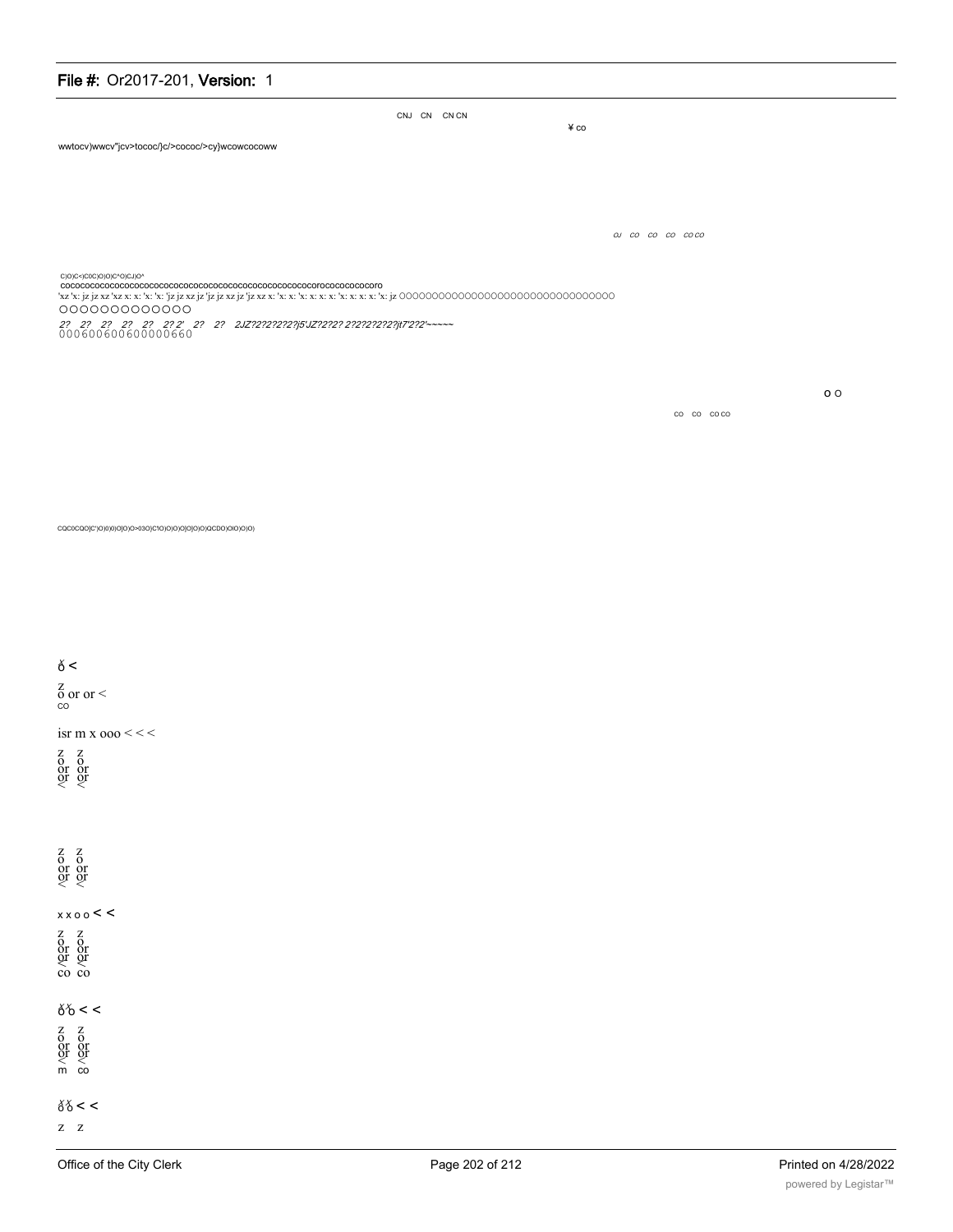| or or<br>or or<br>$\underset{\infty}{\circ}$                                                                                                                |                                 |
|-------------------------------------------------------------------------------------------------------------------------------------------------------------|---------------------------------|
| $_{\rm 000}$ $<$ $<$ $<$                                                                                                                                    |                                 |
| $\begin{array}{c} Z & Z \\ 0 & 0 \\ 0r & 0r \\ Q & Q \\ m & co \end{array}$                                                                                 |                                 |
|                                                                                                                                                             |                                 |
| $86 < 6$<br>$200$<br>or or<br>or or<br>$80$<br>co co                                                                                                        |                                 |
| $\mathrm{sr}$ * o o $<<$                                                                                                                                    |                                 |
| $\begin{array}{c} 0 & 0 \\ 0 & 0 \\ 0 & 0 \\ 0 & 0 \\ 0 & 0 \end{array}$                                                                                    |                                 |
|                                                                                                                                                             |                                 |
| $\mathbf{Z}$ $\mathbf{Z}$                                                                                                                                   | o o or or $\blacksquare$ or $<$ |
| ca_coco<br>XX<br>0 0                                                                                                                                        |                                 |
| $\begin{array}{ccc}\nx & x \\ \frac{1}{2} & 0 \\ 0 & 0 \\ 0 & 0 \\ 1 & 0\n\end{array}$                                                                      |                                 |
| $\,<$<br>$\frac{CO}{XX}$<br>$\circ$ $\circ$                                                                                                                 |                                 |
| $\begin{array}{ccc} \dot{I}\dot{r} & x\\ \omega_3 & \omega_3\\ g & g\\ Z & Z \end{array}$                                                                   |                                 |
| $\,<$ $<$<br>$\frac{CO}{XX}$<br>$\circ$ $\circ$                                                                                                             |                                 |
| $\begin{array}{ccc} x & x \\ 03 & 03 \\ 0 & 0 \\ 0 & 0 \end{array}$<br>$z \sim$                                                                             |                                 |
| $\,<$ $<$                                                                                                                                                   |                                 |
| $\mathop \odot \limits^{\scriptscriptstyle 03}_{\scriptscriptstyle \rm O1} \quad \mathop \odot \limits^{\scriptscriptstyle 03}_{\scriptscriptstyle \rm O1}$ |                                 |
| co" co"                                                                                                                                                     |                                 |
| $88$<br>$60$ $60$ $60$                                                                                                                                      |                                 |
|                                                                                                                                                             |                                 |
| corococococo                                                                                                                                                |                                 |

CNCNCMCMCNICMCNCNCMCNICMCNICNICNI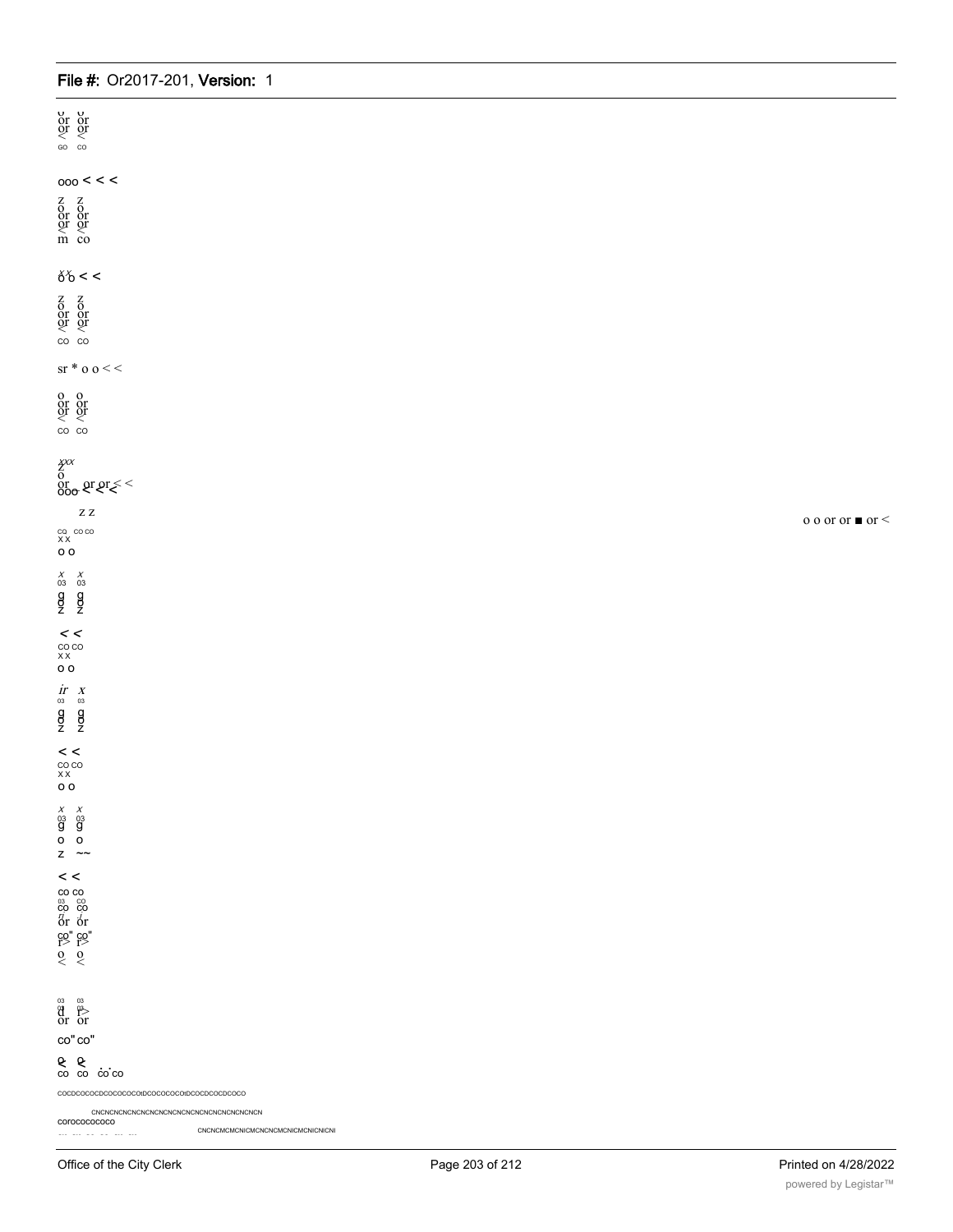

01 01 01 0) 01 01 01 01 01 01 01 01 0  $0)$   $01$   $01$   $01$   $01$  $\begin{array}{ccccccccc}\n0 & 0 & 0 & 0\n\end{array}$  $\circ\;\circ\;\circ\;\circ$ 

00000000000000 co co co co coco CO CO OI OI

co co coco<br>co o co coco

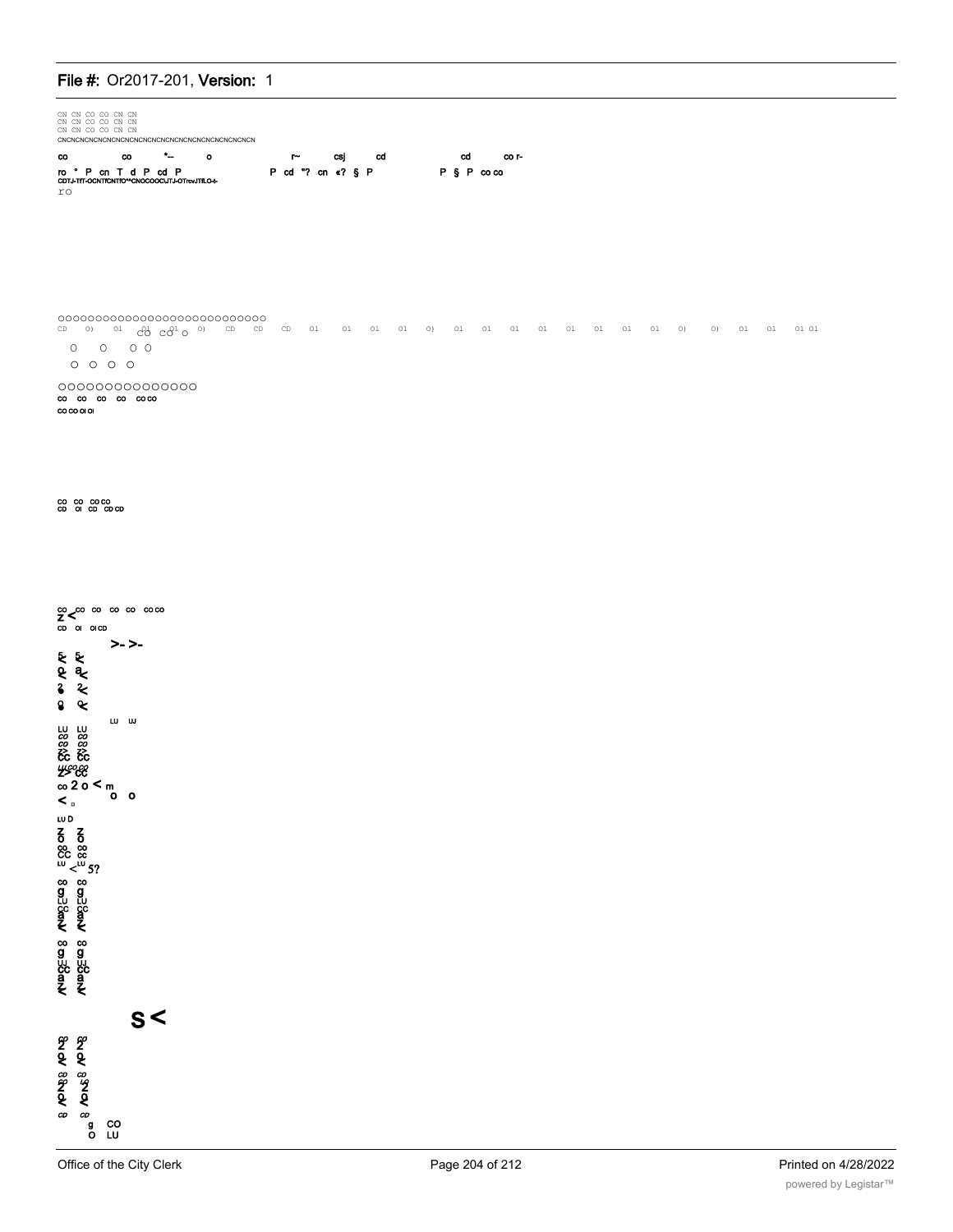

OOOOOOOOOOOOOOOOOOOOOOOOOOOOOOOO

oooooooooooooooooooooooooo 000060600066

0)o)c7)o)o)o)o)0)ct)0) CCCOCOCjOCOcOCOCOCXICO

o o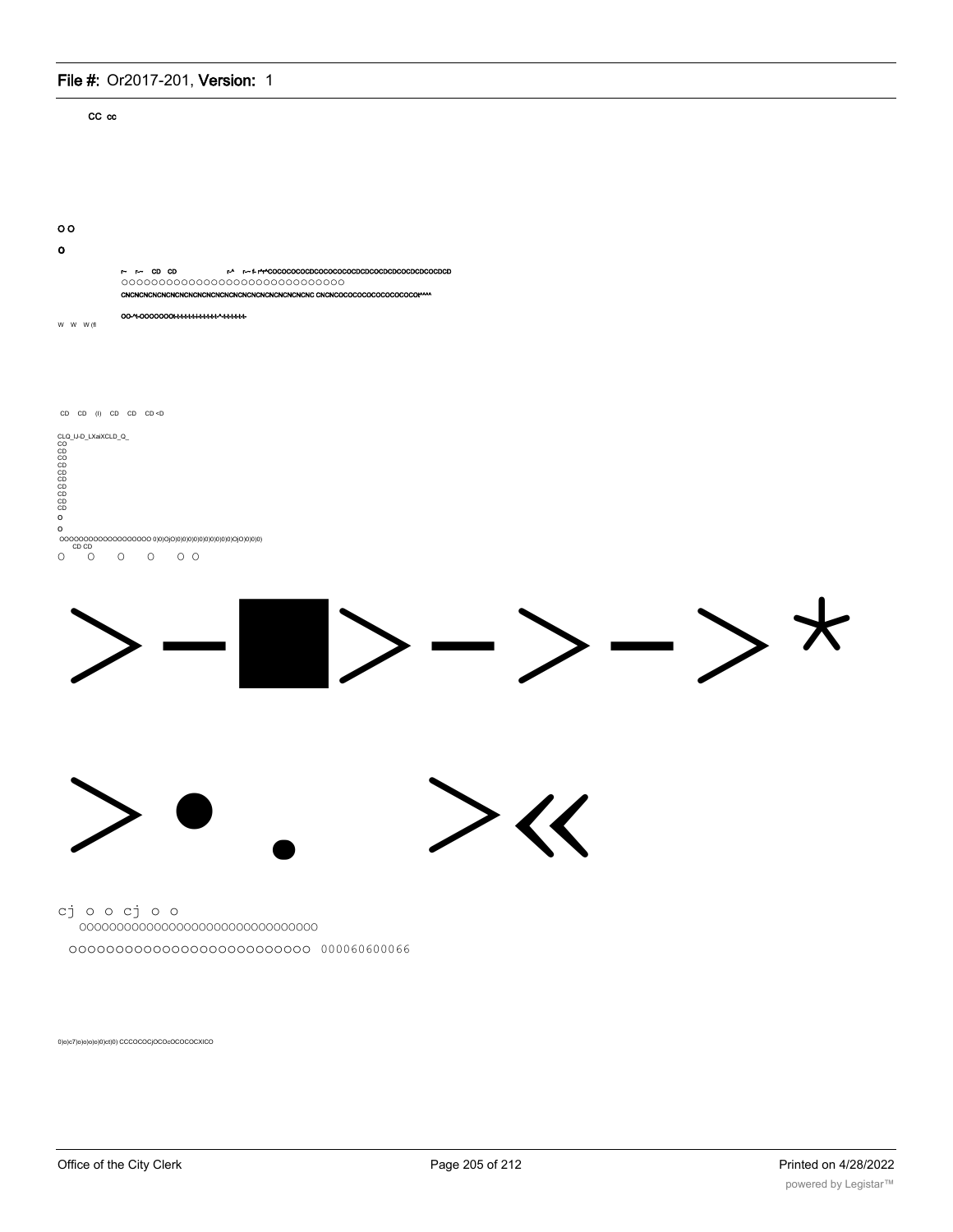| 0 O                                                                                                                                                                                                                                                                                                                                        |
|--------------------------------------------------------------------------------------------------------------------------------------------------------------------------------------------------------------------------------------------------------------------------------------------------------------------------------------------|
| CD CD CO CT)<br>CD CD CD CT) CD CD<br>CD CD CD CO<br>CD CD CO CO                                                                                                                                                                                                                                                                           |
| 0000<br>о<br>o rc cc<br>0000<br>UJ D<br>CCcc<br>UJ<br>UJ<br>Q<br>$\sf Q$<br>UJ<br><b>UJ</b><br>о<br>o<br>о<br>о<br>cc cc<br>UJ<br>UJ<br>UJ<br>$\circ$<br>Q<br>UJ<br>UJ<br>Q UJ UJ<br>≕'<br>$=  =  = 0$<br>$\equiv$<br>$\equiv$<br>Ξ<br>$=$<br>Ξ<br>aaddaaddalaaree ee Geefee Geele Geer miniminiminiminin<br>nininininininininini<br>zzezz |
| Veby on<br>१९<br>ల్లి<br>۾ و                                                                                                                                                                                                                                                                                                               |
| ११<br>D<br>D<br>CCCCCCCCCCCCCCCCC<br>$\frac{U}{1}$<br><<br>$<$ $<$ $<$ $<$                                                                                                                                                                                                                                                                 |
| (5 O O (5 (5<br><<<<<<<br>$\leq$ $\leq$ $\cos$ $\cos$<br>cccc<br>CD CD                                                                                                                                                                                                                                                                     |
| င္ဂ်င္ဂ်င<br><b>Z Z</b><br>ww<br>td o<br>CD CD CD<br>Z Z Z<br>UJ UJ UJ<br><<<<<<<                                                                                                                                                                                                                                                          |
| CDCDCDCDCDCDCDCDCDCD<br>CNCNWWCNCNCNCNCNCNCNC^ COCOCOCOCOCOCOCOCOCOCOCOCO 00000000<br>CNCNCNCNCNCNCNCN<br>CO CD ^ O CN                                                                                                                                                                                                                     |

 $_{\rm co}$ 

Office of the City Clerk

 $CD$   $CD$   $CD$  0)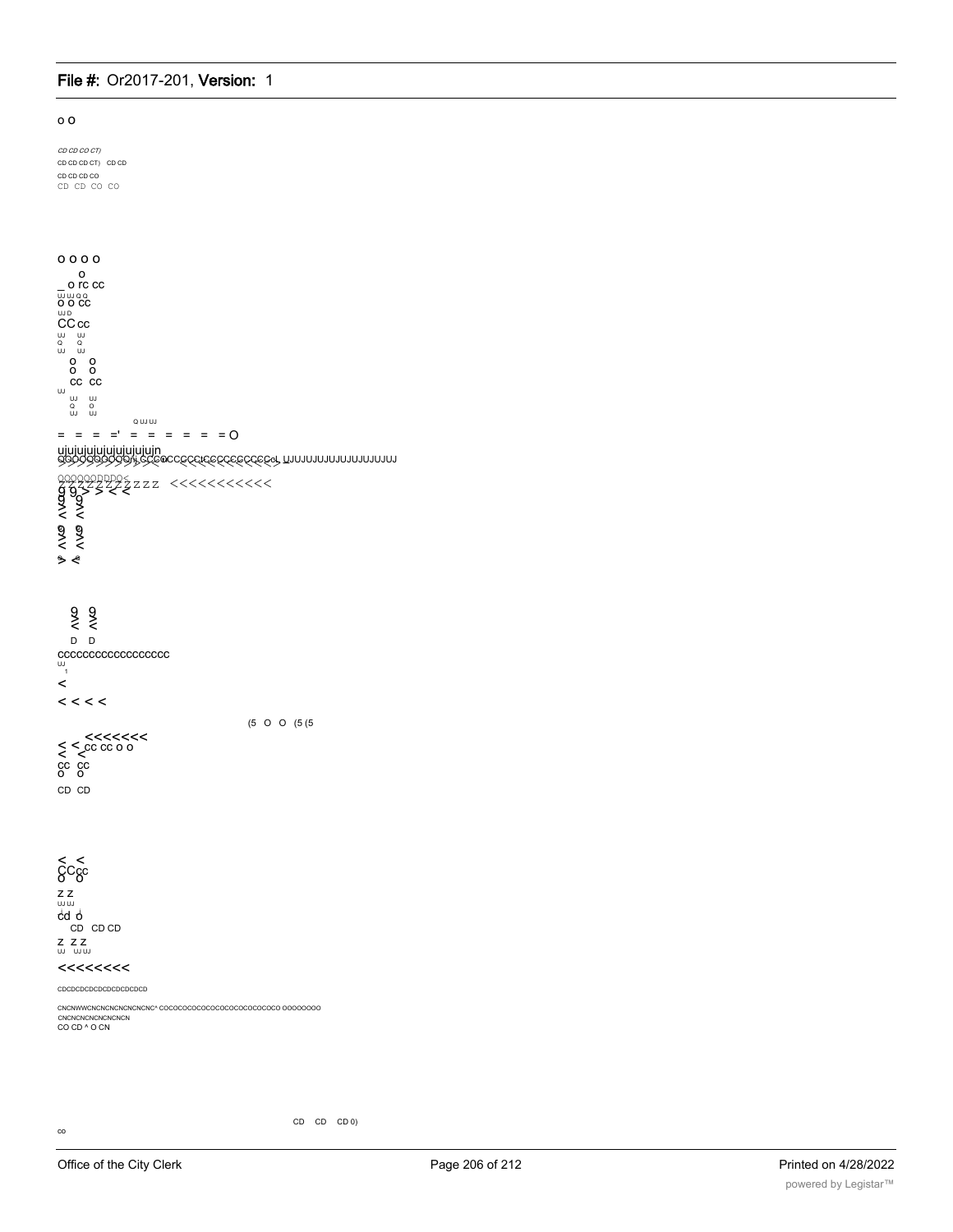888888888888

#### 0-0<br>cDCDCDcmcDcrncDCDCDCDCDCDCDCDCDCDCDO)  $_{\rm co}$

60000006666600666600060000  ${\tt COCOCOCOCOCOCOCOCOCDCDCOCOCO$ 

 ${\tt COCCDCCDCCDCCDCCOCOCOCOCOCOCDCDCDCD}$  $\label{thm:noncon} concocrten en cococoen coencoen coencoen coen cocococ}$ 



CN CN CN CO CD CO CD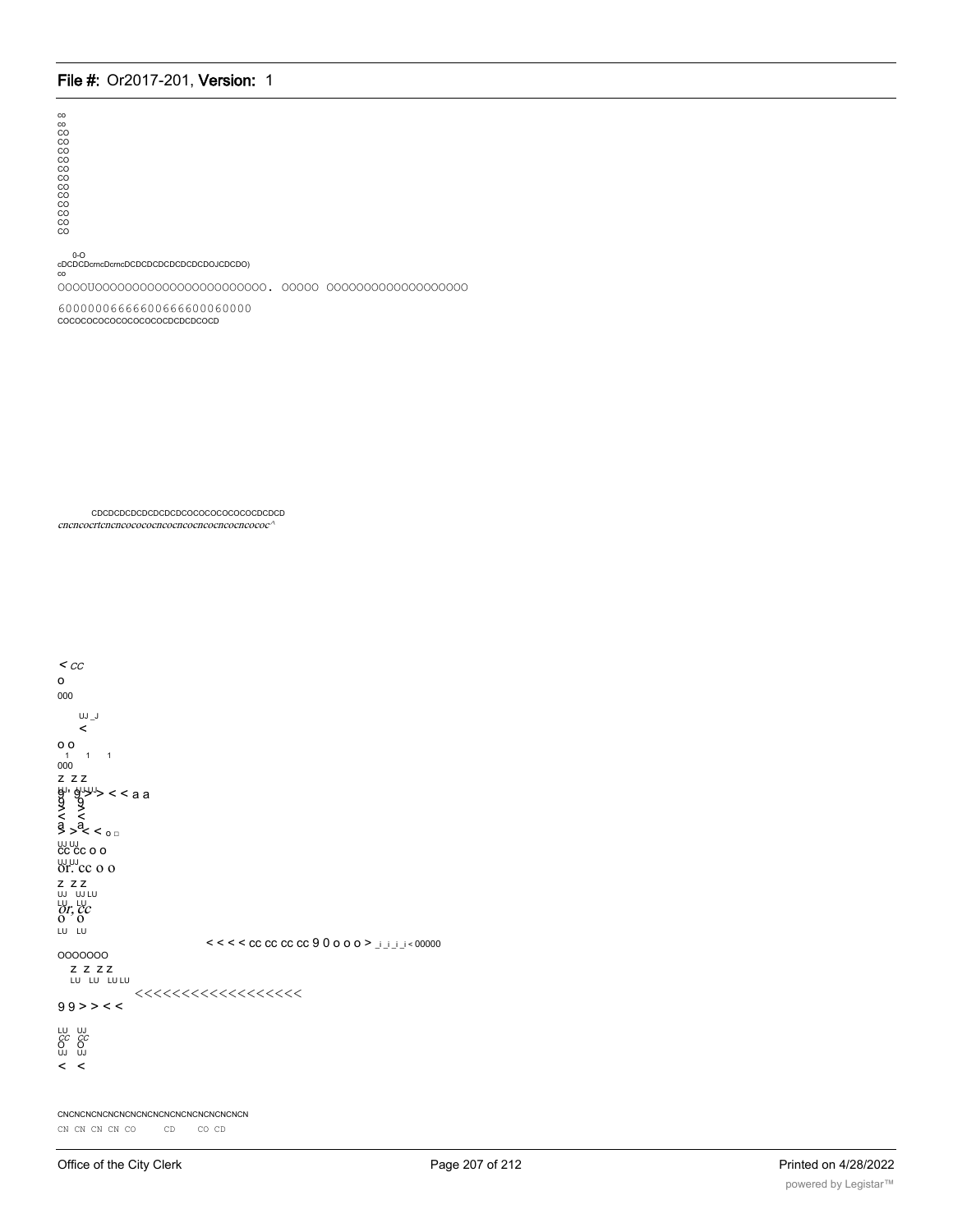|             |  |                   |    | CNCNCNCNCNCNCNCNCNCNCNCNC^ CDCDCDCDCDCDCOCOCOCDCDCOCDCD |    |       |  |  |
|-------------|--|-------------------|----|---------------------------------------------------------|----|-------|--|--|
| CN CN CN CN |  |                   |    |                                                         |    |       |  |  |
|             |  | CN CN CN CN CN CN |    | CΝ                                                      | CΝ | CN CN |  |  |
|             |  |                   | CO |                                                         |    |       |  |  |

 $(A \leq A)$  fO  $(A \leq A)$ 

 $CL$  $\boldsymbol{o}$ 

 $0.$  D. CID.

 $\begin{array}{l} \textit{c} \textit{n} \textit{c} \textit{m} \textit{u} \textit{u} \textit{c} \textit{n} \textit{o} \textit{i} \textit{c} \textit{n} \textit{c} \textit{n} \textit{c} \textit{n} \textit{c} \textit{n} \textit{c} \textit{n} \textit{c} \textit{n} \textit{c} \textit{n} \textit{c} \textit{b} \textit{c} \textit{b} \textit{c} \textit{d} \textit{c} \textit{b} \textit{c} \textit{b} \textit{c} \textit{b} \textit{$  $0<sub>5</sub>$ 000 000  $\begin{array}{cccccccccccccc} \circ & \circ & \circ & \circ & \circ & \circ & \circ & \circ & \circ \end{array}$ 000 000

 $\circ$   $\circ$ 

en en en en en en en

COCOCOCOCOCDCOCDCO

energie des considerations de la construction de la construction de la construction de la construction de la c<br>
de CC CC de la construction de la construction de la construction de la construction de la construction de la  $\overline{\mathsf{III}}$  CL  $\overline{\mathsf{O}}$  LU  $X<sub>1</sub>$  $CC$   $cc$  $\,<$   $<$ **Example 2018**<br>Thurscale 0.0<br>Control 2019  $\begin{bmatrix} 1 & 1 \\ 1 & 1 \end{bmatrix}$ 00000000  $N$  CO CO  $\lt$   $\lt$ N 80 a n8v ∃x v n 80α n8v 3x v 180 a n8v 3x v<br>N 80 a n8v 3x • N 80α n8v 3x • N 80 a n8v 3x •  $\sum_{CC}$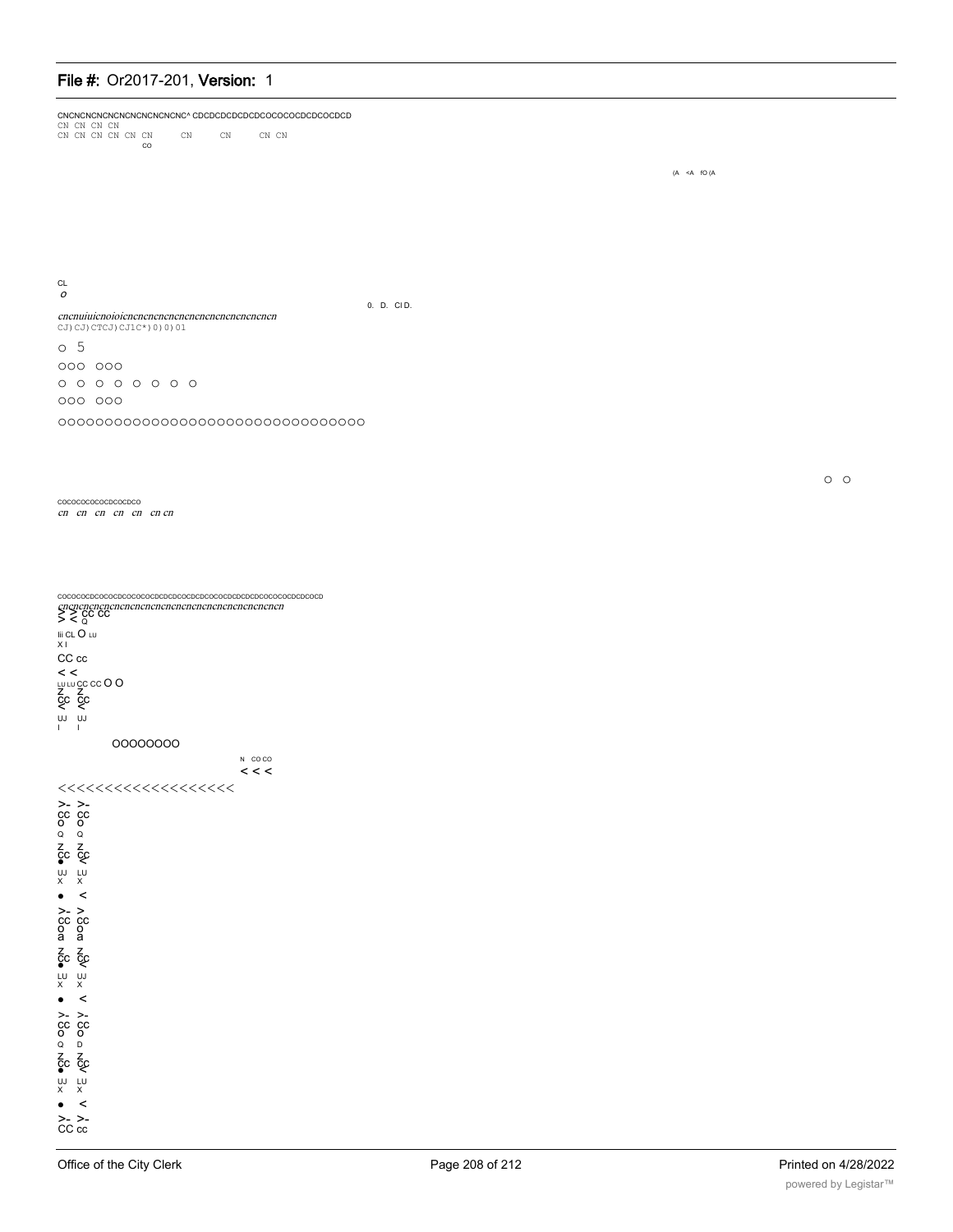| ă       | ă                                                                         |
|---------|---------------------------------------------------------------------------|
|         | $\frac{z}{c}c \overset{z}{\in}$                                           |
| X       | LU LU<br>ጅ                                                                |
|         | $>  > -$                                                                  |
|         | $\begin{smallmatrix} cc & CC\ 0 & 0\ 0 & 0\end{smallmatrix}$              |
|         |                                                                           |
|         | $\frac{z}{c}c \&$                                                         |
| $\leq$  | LU LU<br>'<                                                               |
|         | $000$<br>CC CC < < 5 5                                                    |
|         | $\langle \langle \langle \langle \langle \rangle \rangle \rangle \rangle$ |
|         | O CO<br>$\lt$ $\lt$                                                       |
|         | voos<br>$\frac{8}{6}$                                                     |
|         |                                                                           |
|         |                                                                           |
|         | CM CM CM CM                                                               |
|         | $g_{\rm coco}$                                                            |
| ۰       |                                                                           |
| ۰       |                                                                           |
| $\circ$ |                                                                           |

oicJocooioincnciioiDio)\*)<br>o

#### 0000000000000

0000000000000  $2?$   $xz?$ 

CNCNCNCNCNCNCNCN

 ${\tt CDCD CDCD CDCD CDCD CDCD CDCD (0)}\\ 0)\\ 0)\\ 0)\\ 0)\\ 0)\\ 0)\\ 0)\\ 0\\ 0$ 

 $\mathbf{o} \mathbf{o}$ 

 $\cos$   $\cos$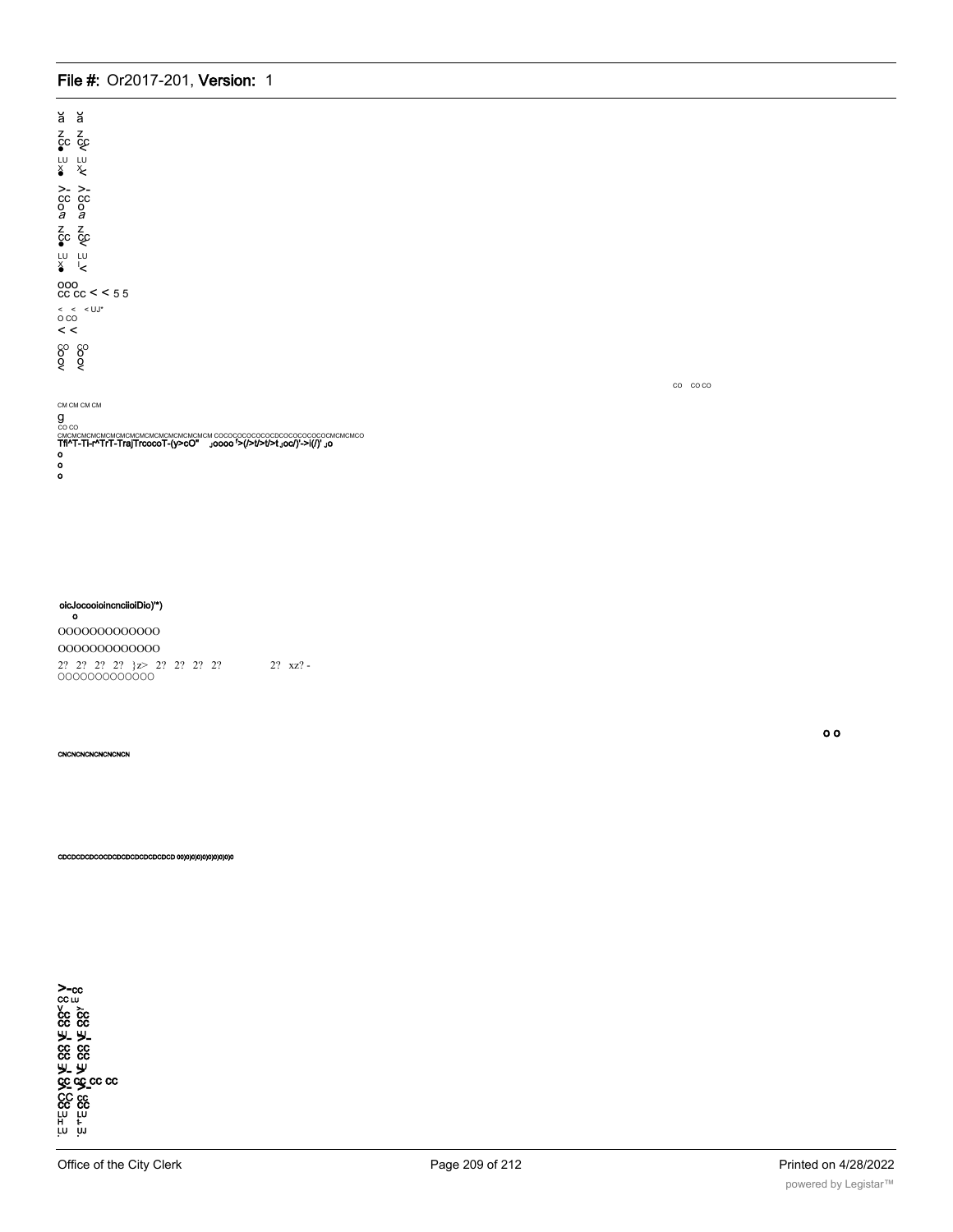ት<br>• v<br>• ይየ ጠ LU UJ t- I- · <sup>&</sup>lt; · ca co · ca co · <sup>&</sup>lt; LU UJ I- I- · < co ca ca co · < I-< CO CO < ັດ<br>• ແລັດ<br>• ແລັດ · ແລັດ<br>• ແລັດ · ແລັດ  $\bullet$   $\lt$ CO CO CO CO \*~ o o<br>™co co<br>● < CM CM CN CO CO CO CO CM CM CM CM CM CM CM CM CM CM OOOOOOO CM CM CM CM O O 5<u>|</u> o JS Самонов от Самонов от Самонов от Самонов от Самонов от Самонов от Самонов от Самонов от Самонов от Сам<br>В село в Самонов от Самонов от Самонов от Самонов от Самонов от Самонов от Самонов от Самонов от Самонов от  $5$  o JS a" "2 E co Z c co 5 ^<br><co E co 3

# CHICAGO April 19,2017

# To the President and Members of the City Council:

Your Committee on Finance having had under consideration four (4) orders authorizing the payment of hospital and medical expenses of Police Officers and Firefighters injured in the line of duty.

having had the same under advisement, begs leave to report and recommend that your Honorable Body pass the Orders transmitted herewith.

# This recommendation was concurred in by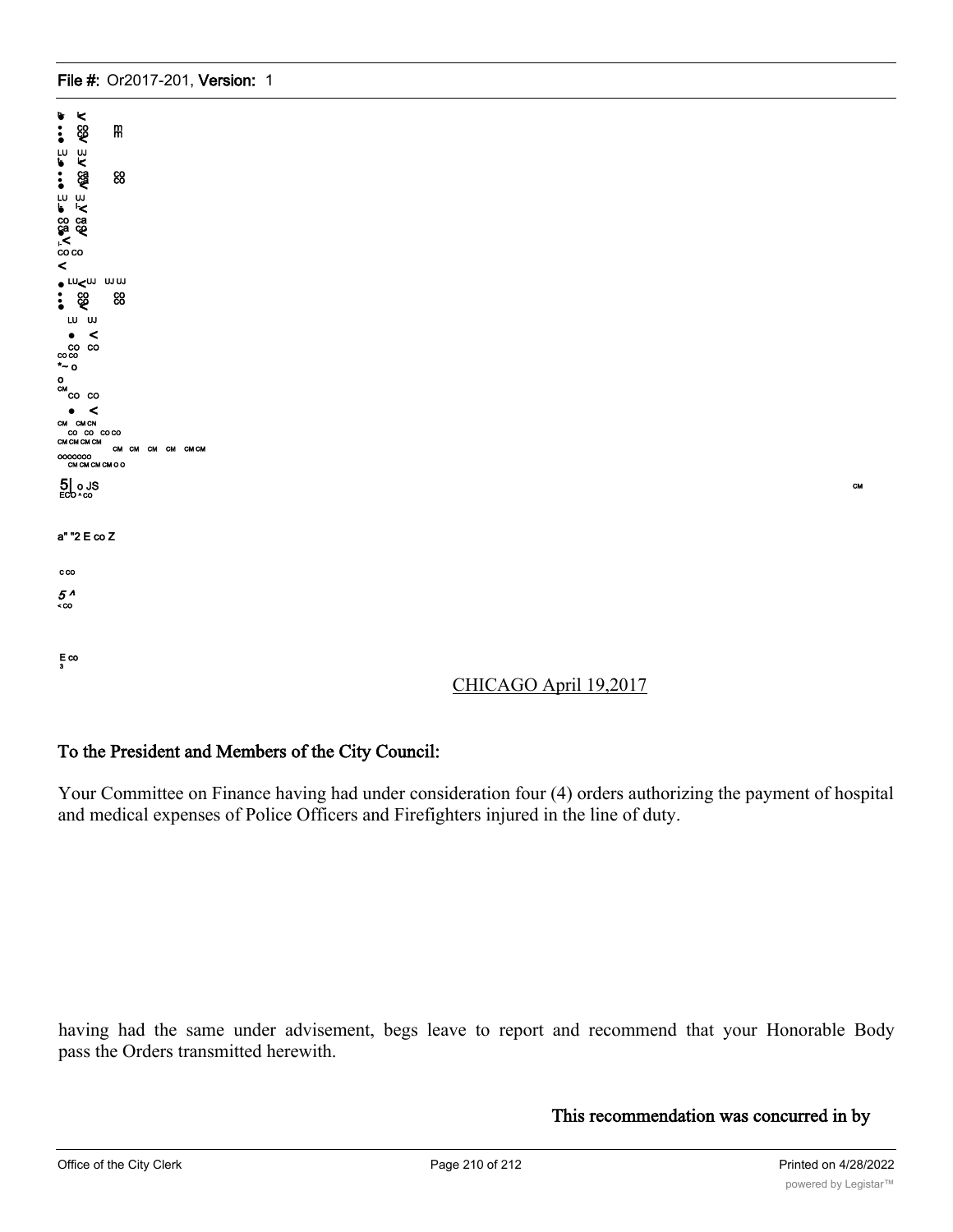vote of the members of the committee with vote(s)).  $3-A$ 

Respectfully submitted

(signed);

Chairman

Chicago. APRIL 19™ 2017

To the President of the City Council:

Your Committee on Finance. Which has given consideration, for Hospitals, Medical and Nursing Services rendered injured members of the Police and or/ the Fire Department.

Having had the same under advisement, begs leave to report and recommend that your Honorable Body pass the proposed Orders transmitted herewith: